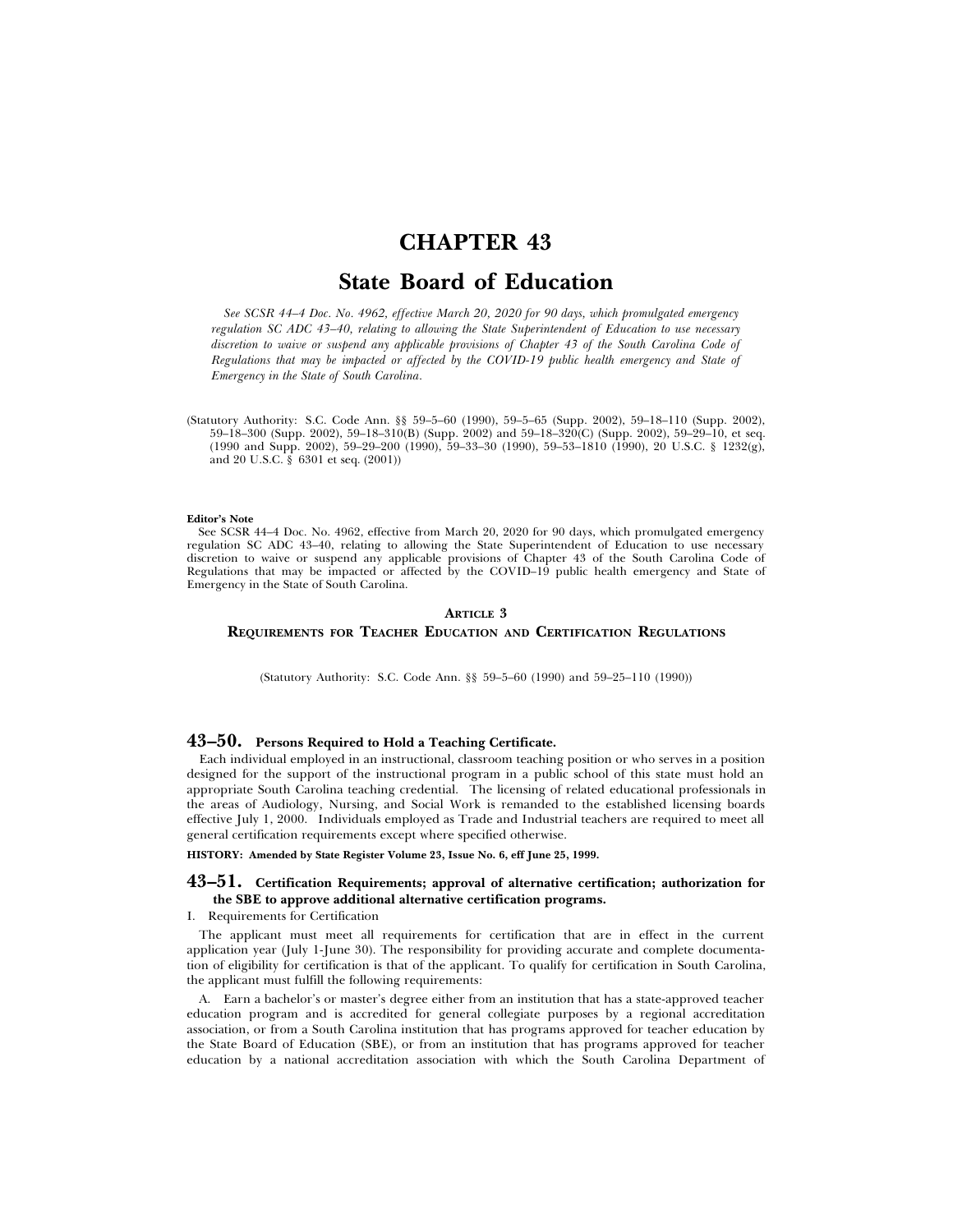Education (SCDE) has an established partnership agreement. Professional education credit must be earned through an institution that has a teacher education program approved for initial certification.

1. Graduate degrees acceptable for certificate advancement include academic or professional degrees in the field of education or in an academic area for which a corresponding or relevant teaching area is authorized by the SBE.

2. All credit at the graduate level must be earned through the graduate school of an institution that is accredited for general collegiate purposes by a regional accreditation association and that has a regular graduate division that meets regional accreditation requirements. Graduate credit can also be earned through a South Carolina institution that has graduate programs approved for teacher education by the SBE or through an institution that has graduate programs approved for teacher education by a national accreditation association with which the SCDE has an established partnership agreement.

B. Submit the required teaching content area examination score(s) and the required score on the examination of general professional knowledge (pedagogy) as adopted by the SBE for purposes of certification.

#### C. Be at least eighteen years of age.

D. Undergo a criminal records check by the South Carolina Law Enforcement Division and a national criminal records check supported by fingerprints conducted by the Federal Bureau of Investigation (FBI). If the applicant does not complete the initial certification process within eighteen months from the original date of application, the FBI fingerprint process must be repeated. Eligible applicants who have prior arrests and/or convictions must undergo a review by the SBE and be approved before a certificate can be issued to them. Background checks from other states are not transferable to South Carolina.

#### II. Acceptable Credits

A. All credits are computed by semester hours; three quarter hours are equivalent to two semester hours.

B. Duplicate credit will not be allowed for courses with the same title unless approved by the teacher certification office of the SCDE.

#### III. Out-of-State Applicants

A. To be eligible for a South Carolina teaching certificate, the out-of-state applicant must submit the teaching area examination score(s) and the score on the examination of general professional knowledge (pedagogy) that are required for certification in the state in which he or she holds a valid standard out-of-state certificate. If no tests were required for certification in the state where the individual holds a valid standard certificate, the applicant for South Carolina certification must submit the required teaching content area examination score(s) as adopted by the SBE for purposes of certification. If the applicant has less than twenty-seven months of successful teaching experience within the last seven years in the state in which he or she holds a valid standard certificate, the applicant will be issued an initial South Carolina teaching certificate, and he or she must also submit the required score on the examination of general professional knowledge (pedagogy) as adopted by the SBE for purposes of certification in order to advance to a professional certificate.

B. Initial or advanced certification will be awarded only in the area(s) of certification held by the out-of-state applicant that most closely conform(s) to corresponding or relevant South Carolina area(s) of certification.

# IV. Alternative Preparation Program Applicants

A. An individual who qualifies under the Program of Alternative Certification for Educators (PACE) guidelines as adopted by the SBE may be issued an alternative route certificate. Successful completion of certification requirements as prescribed in the PACE guidelines as adopted by the State Board of Education will qualify the applicant for a professional certificate.

B. An individual who qualifies under the Teach for America (TFA) guidelines as adopted by the SBE may be issued an alternative route certificate. Successful completion of certification requirements as prescribed in the TFA guidelines as adopted by the State Board of Education will qualify the applicant for a professional certificate.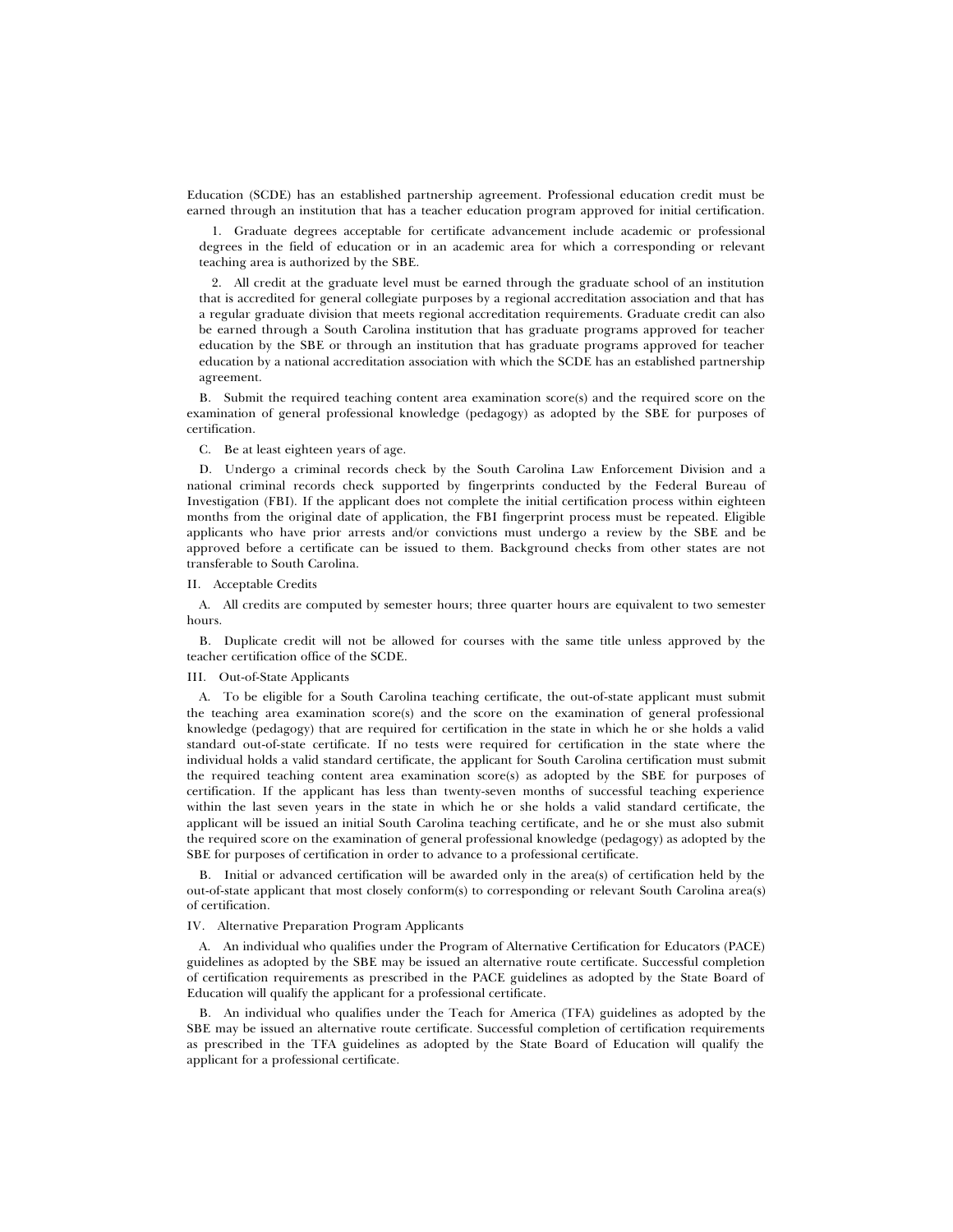C. An individual who qualifies under the American Board for the Certification of Teacher Excellence (ABCTE) Act may be issued an alternative route certificate. Successful completion of certification requirements as prescribed in the statute will qualify the applicant for a professional certificate.

D. An individual who is seeking certification through Teachers of Tomorrow (ToT) must not be hired by a school district in South Carolina without completing the electronic fingerprinting process required by the teacher certification office of the South Carolina Department of Education at the time of application and without having undergone a criminal records check by the South Carolina Law Enforcement Division and a national criminal records check supported by fingerprints and conducted by the Federal Bureau of Investigation pursuant to Section 59–25–115(B). Background checks are valid for a period of eighteen months.

1. A person who is seeking certification through Teachers of Tomorrow, who has a minimum of a bachelor's degree from a regionally accredited college or university or an institution with a teacher education program that has been approved by the SBE for certification purposes, who has earned a successful score on the certification content area examination approved by the SBE, and who has met the requirements of subsection D is considered to have met the requirements for certification and must be issued an appropriate alternative route certificate as determined by the SBE upon confirmation of employment by a public school or school district. The alternative route certificate must be valid for one year and may be renewed annually for two additional years upon the successful completion of teaching and of the hiring district's induction program.

2. A person who maintains a valid Alternative Route certificate for Teachers of Tomorrow and has been initially hired by a school district must be required, as a condition for professional certification, to successfully pass the South Carolina adopted pedagogy examination and to demonstrate teaching effectiveness by a successful summative evaluation at the annual contract level as part of the state's system for Assisting, Developing, and Evaluating Professional Teaching (ADEPT).

3. The SCDE shall submit annually by March thirty-first to the SBE and the General Assembly the total number of individuals employed in South Carolina with a certificate issued by Teachers of Tomorrow by district and non-privileged information on these individuals through the ADEPT reporting system. A person who has completed all requirements of this regulation and has been hired by a school district has the same responsibilities and rights as other teachers hired by the district.

4. The SBE is authorized to establish guidelines outlining the content areas in which candidates in Teacher of Tomorrow may pursue certification.

E. The SBE, pursuant to Section 59–5–60 and 59–25–110 and this Regulation, is authorized to approve additional alternative certification programs and outline the content areas in which candidates may pursue certification pursuant to rules and guidelines published by the Board.

V. Student Teachers

A. All individuals pursuing undergraduate or graduate programs leading to initial teacher certification must complete the student teaching requirement adopted by the SBE.

B. An individual who has met all requirements for certification except student teaching may request that three years teaching experience be used in lieu of student teaching for certification purposes under the following conditions:

1. The teaching experience must be at least three full years as the teacher of record and earned in an accredited public or private school in grades K-12 or at a postsecondary institution. Combinations of partial year teaching assignments may be used. Experience must be post baccalaureate to be eligible for consideration.

2. The teaching experience must be in the area of preparation and in the area in which the applicant is applying for certification.

3. The individual must submit a letter or letters of recommendation, attesting to the successful evaluation of teaching in the certification area, written by the administrative authority of the school or school district where he or she has taught for the specified period.

4. The individual must submit copies of school or school district evaluations providing evidence of his or her successful teaching.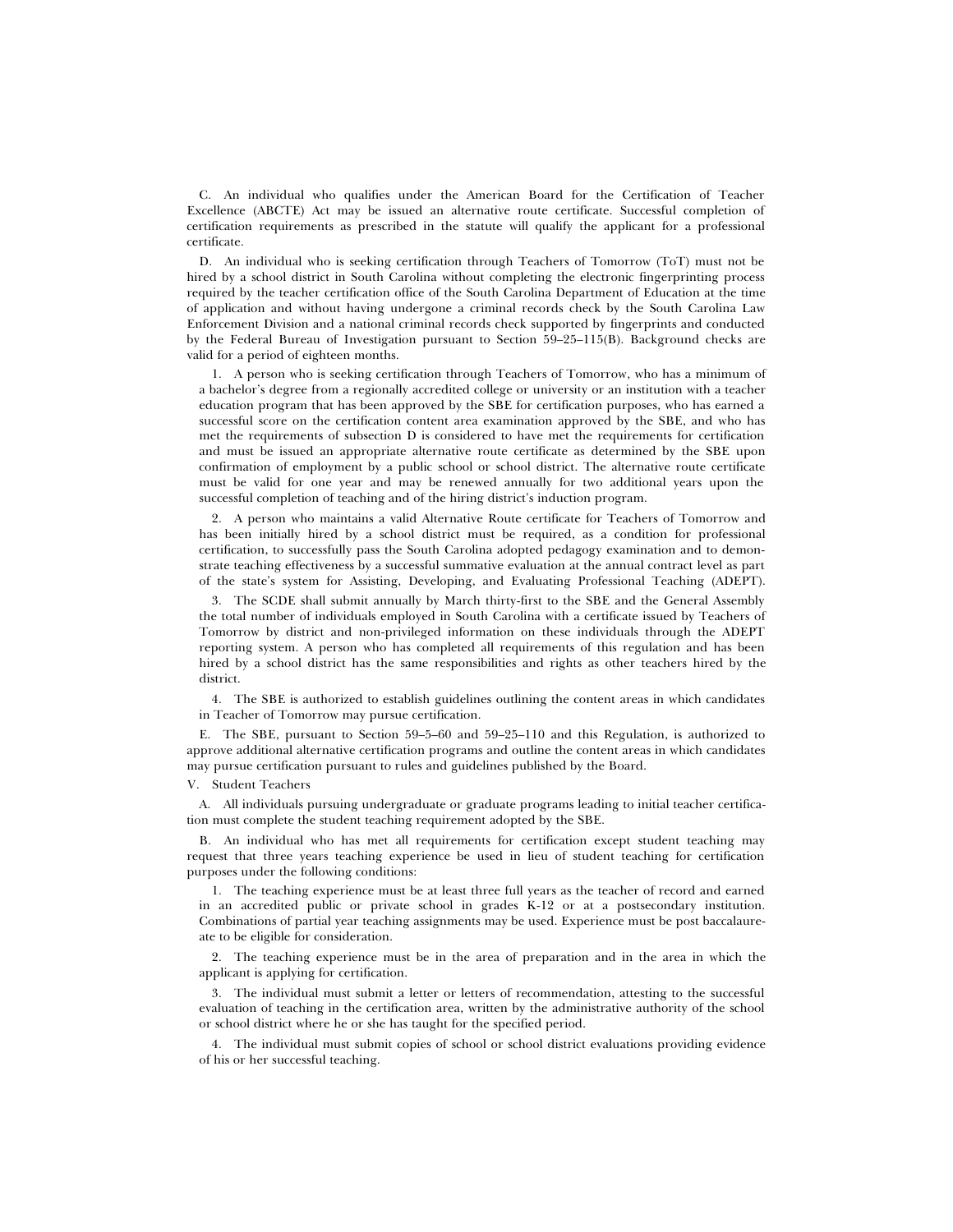5. The individual must submit evidence from the institution of higher education affirming that he or she has met all requirements for the approved teacher education program with the exception of student teaching.

C. Applicants for certification in work based career and technology education are not required to complete student teaching.

VI. Required Examinations.

A. All applicants must submit the required teaching content area examination score(s) and the required score on the examination of general professional knowledge (pedagogy) as adopted by the SBE for purposes of certification.

B. An initial certificate will be issued to individuals who seek certification in areas for which no teaching area examination exists and who meet all requirements for certification in effect on the date that the teacher certification office of the SCDE receives all required documentation other than a certification test score. Once a test for the particular area of certification is adopted by the SBE, these individuals will be required to present a passing score on the test within one year following the Board's action.

C. Certification in work-based career and technology education requires the successful completion of all sections of the basic skills examination and the trade competency examination adopted by the SBE for work-based career and technology education.

VII. Verification of Eligibility

The teacher certification office of the SCDE may verify the eligibility of an applicant for certification by ascertaining

(a) that the applicant has verified his or her completion of a state-approved teacher preparation program,

OR

(b) that the applicant has a valid corresponding certificate from a state with which South Carolina has reciprocity through the Interstate Agreement on Qualifications of Educational Personnel, OR

(c) that the applicant has met the requirements for the Program of Alternative Certification for Educators (PACE) for certification,OR

(d) that the applicant has met the requirements for Teach for America for certification,

OR

(e) that the applicant has met the requirements for the American Board for the Certification of Teacher Excellence for certification.

**HISTORY: Amended by State Register Volume 23, Issue No. 6, eff June 25, 1999; State Register Volume 27, Issue No. 6, Part 1, eff June 27, 2003; State Register Volume 41, Issue No. 6, Doc. No. 4698, eff June 23, 2017.**

# **43–52. Application for Teaching Credential.**

I. Required Documentation

The State Department of Education (SCDE) teacher certification office requires the following forms of documentation from applicants for teacher certification:

A. Certification Application. The applicant must submit the completed SCDE application for certification.

B. Recommendation. If applicable, the applicant must ensure submission of a completed educator preparation program verification and certification recommendation form, signed by the dean or other designated official of the educator preparation provider.

C. College and University Transcripts. The applicant must submit complete and official transcript(s) for each institution attended. Each transcript must bear the official seal of the institution, the signature of the designated official, the type of degree earned, if any, and the date awarded. Only official transcripts will be accepted for certification purposes. Transcripts submitted electronically from the individual institution or through an SCDE-approved transcript or credential service will be accepted.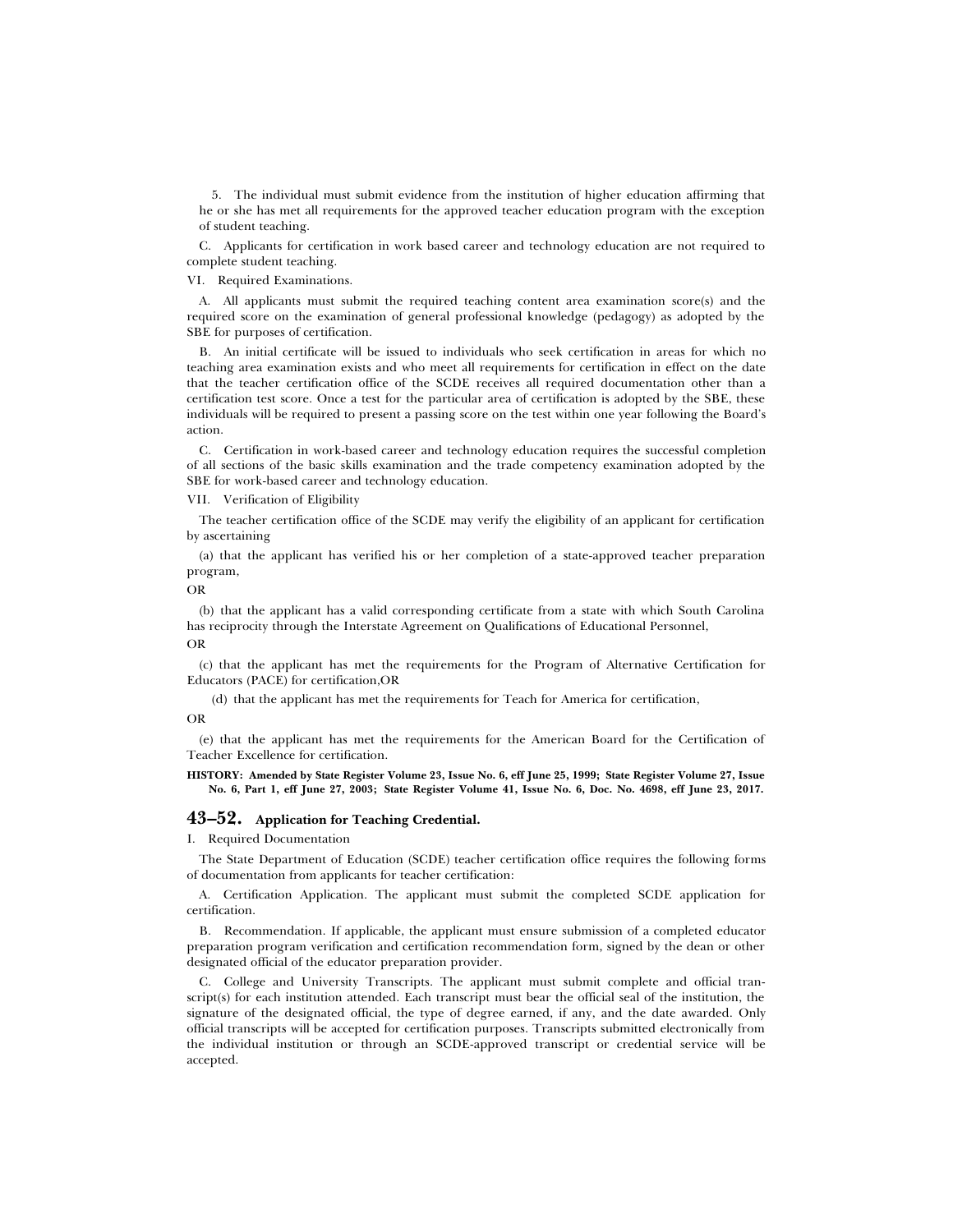D. Examination Scores. The applicant must submit scores on the required teaching area examination(s) and assessment of general professional knowledge (pedagogy) as adopted by the State Board of Education (SBE) for purposes of certification. Only official score reports transmitted by the testing agency will be accepted.

E. Educator Experience Verification. The applicant must submit appropriate verification of previous teaching and/or educator experience.

F. Federal and State Criminal Records Check. The applicant must undergo a state criminal records check by the South Carolina Law Enforcement Division (SLED) and a national criminal records check supported by fingerprints and conducted by the Federal Bureau of Investigation (FBI). If the applicant does not complete the initial certification process within eighteen months from the original date of application, the fingerprint process required for the state and national criminal records check must be repeated. Eligible applicants who have prior arrests and/or convictions must undergo a review by the SBE and be approved before a certificate can be issued to them. The fingerprinting process must be completed through the approved State vendor. Background checks from other states or agencies are not transferable and cannot be accepted for certification purposes in South Carolina.

G. Out-of-State Credential. If the applicant is applying for a South Carolina certificate based on educator certification in another state or jurisdiction, the educator must provide a copy of the current, valid out-of-state credential.

#### II. Application and Evaluation Fee

The applicant must submit to the SCDE teacher certification office a nonrefundable fee for the evaluation and processing of each of his or her applications.

#### III. Effective Date of Credential

The effective date of the credential will be based upon the date of receipt by the SCDE teacher certification office of the complete certification application with all required supporting documentation and/or request for additional area(s) of certification, certificate renewal, or certificate advancement. An incomplete application will be considered active for a period of twelve months. If after twelve months the applicant has not submitted all required documentation, the application will be archived.

A. Certificates for Educator Preparation Program Completers

If an applicant completes an educator preparation program to become eligible for a South Carolina educator certificate between May 1 and November 1, the effective date of the credential is July 1 of that year.

If an applicant completes an educator preparation program to become eligible for a South Carolina educator certificate after November 1 and all required documentation is received within forty-five days of program completion and no later than April 30, the effective date of the credential is the program completion date. If documentation is received forty-five or more days after program completion and no later than April 30, the effective date of the credential is the date on which the last supporting document is received by the SCDE teacher certification office. If documentation is submitted after April 30, the effective date of the credential is July 1 of that year.

#### B. Certificates for Credentialed Out-of-State Educators

If an applicant who is a credentialed educator in another state or jurisdiction completes all requirements to become eligible for a South Carolina educator certificate between May 1 and November 1, the effective date of the credential is July 1 of that year.

If an applicant who is a credentialed educator in another state or jurisdiction completes all requirements to become eligible for a South Carolina educator certificate after November 1 and all required documentation is received no later than April 30, the effective date of the credential is the date on which the last requirement for certification is submitted. If documentation is submitted after April 30, the effective date of the credential is July 1 of that year.

### C. Certificate Renewal

If an individual completes the requirements specified in Reg. 43–55 (Renewal of Credentials) to renew his or her South Carolina educator certificate between May 1 and November 1, the effective date of the renewed credential is July 1 of that year provided that all documentation is on file in the SCDE teacher certification office no later than November 1.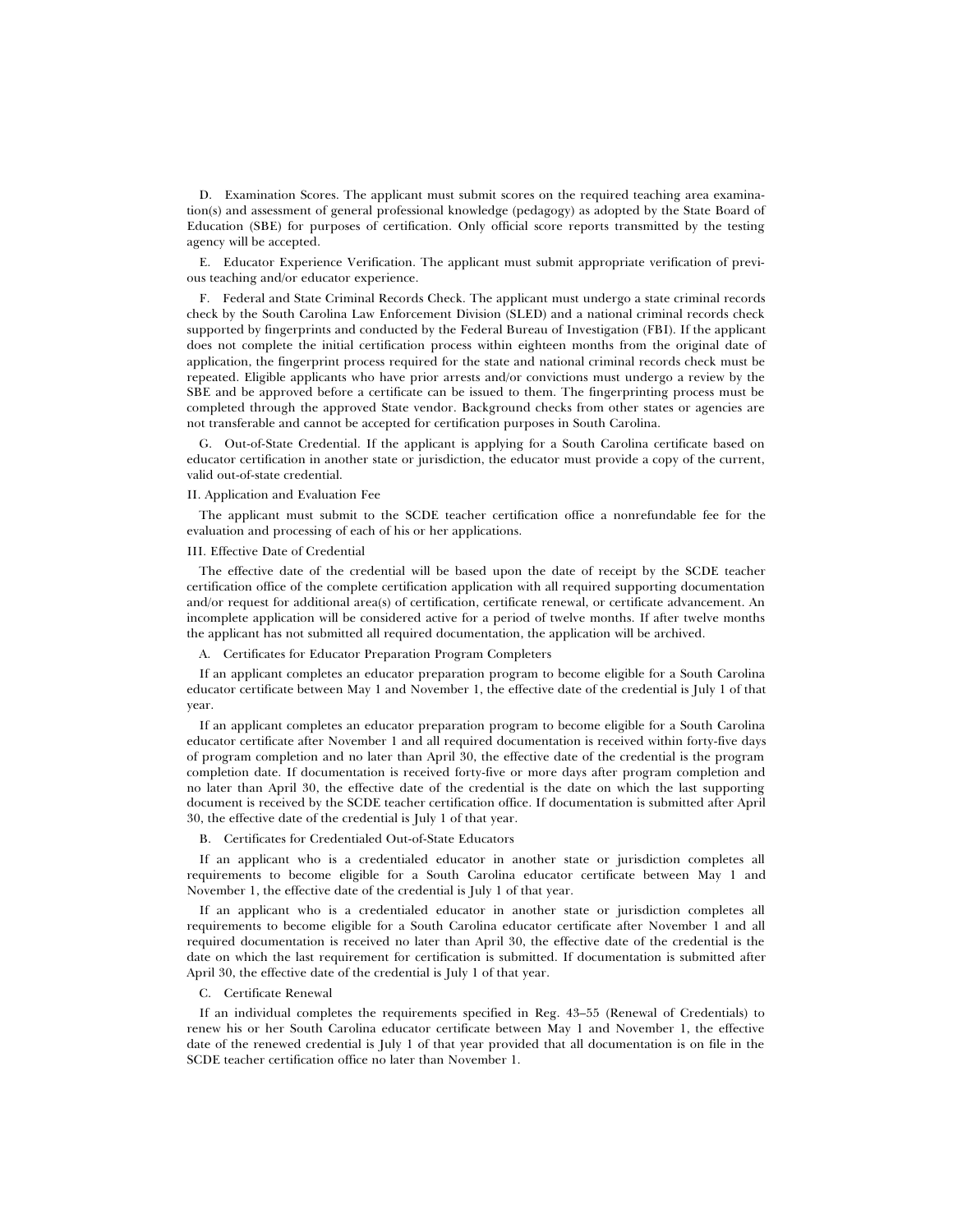If an applicant completes the requirements specified in Reg. 43–55 (Renewal of Credentials) to renew his or her South Carolina educator certificate after November 1 and all required documentation is received by the SCDE teacher certification office no later than April 30, the effective date of the renewed credential is the date on which the last supporting document is received. If documentation is submitted after April 30, the effective date of the credential is July 1 of that year.

D. Certificate Advancement

If an applicant completes a degree or coursework to become eligible for the advancement of his or her South Carolina educator certificate or to add another field of certification between May 1 and November 1, the effective date of the credential is July 1 of that year provided that all documentation is on file in the SCDE teacher certification no later than November 1.

If an applicant completes a degree or coursework to become eligible for the advancement of his or her South Carolina educator certificate or to add another field of certification after November 1 and all required documentation is received within forty-five days of completion and no later than April 30, the effective date of the credential is the completion date. If documentation is received forty-five or more days after completion and no later than April 30, the effective date of the credential is the date on which the last supporting document is received by the SCDE teacher certification office. If documentation is submitted after April 30, the effective date of the credential is July 1 of that year.

#### **HISTORY: Amended by State Register Volume 23, Issue No. 6, eff June 25, 1999; State Register Volume 27, Issue No. 6, Part 1, eff June 27, 2003; SCSR 42–5 Doc. No. 4789, eff May 25, 2018.**

### **43–53. Credential Classification.**

I. Types of Credential Classification

A. Initial Certificate

An initial certificate is valid for three years. Beyond the initial three-year validity period, teachers who do not yet meet the requirements for professional certification, but who are employed by a public school district at the induction or annual contract level, as defined in S.C. Code Ann. Section 59–26–40, may have their certificates extended annually at the request of the employing school district.

Teachers who hold initial certificates and are employed in a public school setting in a position that does not require certification or is not included in the ADEPT system may have their certificates extended annually for an indefinite period at the request of the employing school or school district, provided that certificate renewal requirements, as specified in Reg.43–55 (Renewal of Credentials) are met every five years.

Teachers who hold initial certificates and are employed in a nonpublic school educational setting may have their certificates extended annually for an indefinite period at the request of the educational entity, provided that certificate renewal requirements, as specified in Reg.43–55 (Renewal of Credentials) are met every five years.

Teachers who hold initial certificates but who are not employed by a public school district in a position requiring certification at the time the initial certificate expires, and who have not otherwise met the requirements for professional certification, may reapply for an initial certificate at such time as they become employed by a public school district or private school, subject to the requirements for initial certification in effect at the time of reapplication. To qualify for an initial certificate, the applicant must fulfill the following requirements:

1. Earn a bachelor's or master's degree either from an institution that has a state-approved teacher education program and is accredited for general collegiate purposes by a regional accreditation association, or from a South Carolina institution that has programs approved for teacher education by the State Board of Education (SBE), or from an institution that has programs approved for teacher education by a national accreditation association with which the South Carolina Department of Education (SCDE) has a partnership agreement. Professional education credit must be earned through an institution that has a teacher education program approved for initial certification.

2. Submit the required teaching content area examination score(s) and the required score on the examination of general professional knowledge (pedagogy) as adopted by the SBE for purposes of certification.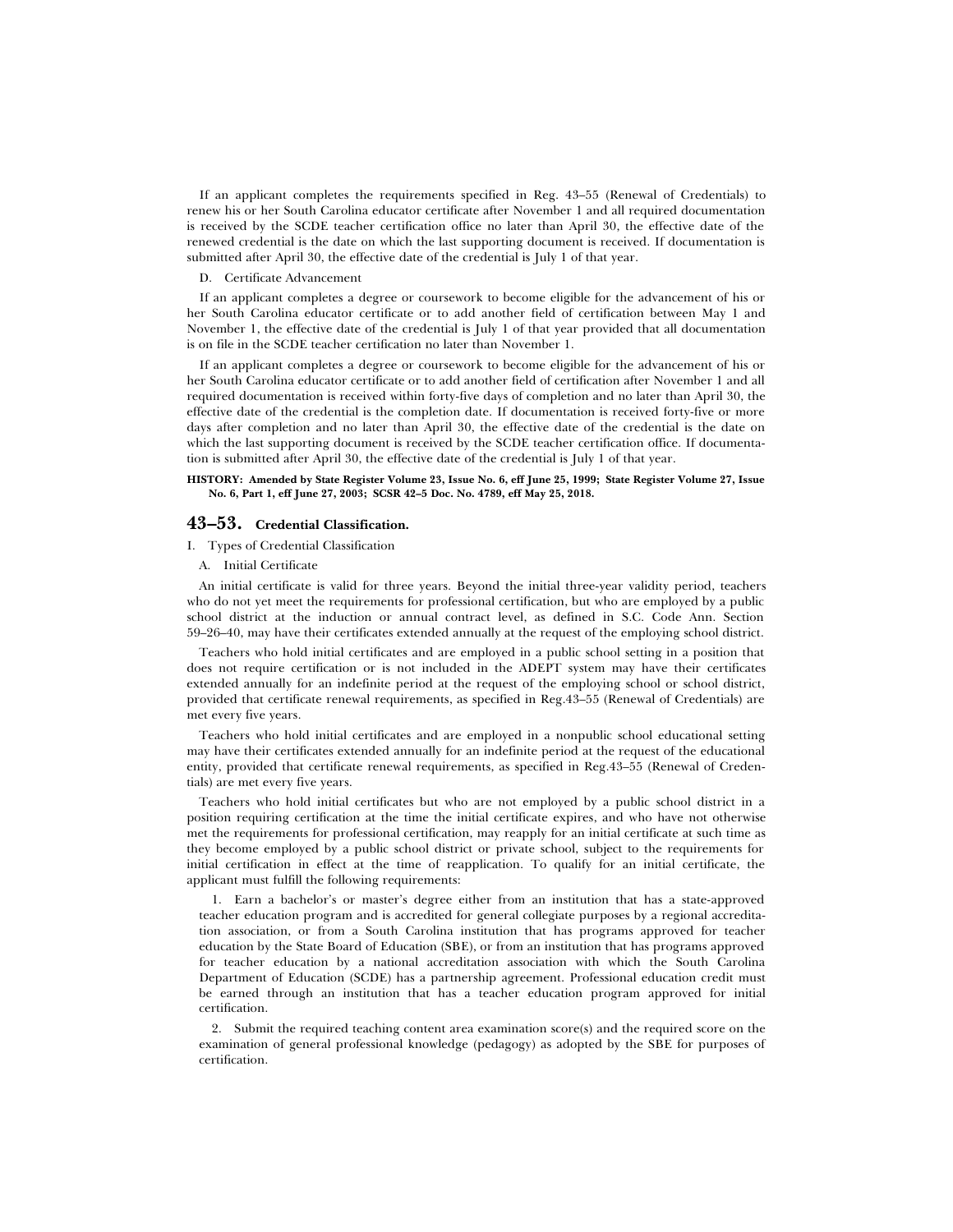3. Undergo a criminal records check by the South Carolina Law Enforcement Division (SLED) and a national criminal records check supported by fingerprints conducted by the Federal Bureau of Investigation (FBI). If the applicant does not complete the initial certification process within eighteen months from the original date of application, the FBI fingerprint process must be repeated. Eligible applicants who have prior arrests and/or convictions must undergo a review by the SBE and be approved before a certificate may be issued. Background checks from other states or agencies are not transferable to South Carolina.

### B. Professional Certificate

All professional certificates are valid for five years and may be renewed as specified in Reg.43–55 (Renewal of Credentials). To qualify for a professional certificate an individual must

1. Meet all criteria to advance from an initial to a professional certificate as specified in Section 59–26–40.

OR

2. Meet all criteria to advance from an alternative route certificate as specified in the SBEapproved guidelines for the specific alternative route program.

OR

3. Meet all educator experience criteria as specified in Reg. 43–51 (Certification Requirements) to be issued a professional certificate if applying as a certified educator from out-of-state.

OR

4. Meet all criteria of Section 59–26–85 to be issued a professional certificate if applying from out-of-state as an educator holding a current, valid certification through the National Board of Professional Teaching Standards.

C. Alternative Route Certificate

The alternative route certificate for an individual who qualifies under the rules and guidelines published by the SBE for one of the state's approved alternative route programs is valid for one year initially and may be renewed under the conditions specified in the rules and guidelines for that program. The teacher will be eligible for a professional certificate upon his or her successful completion of all requirements as outlined in the SBE-published guidelines for that program, including additional testing requirements approved by the SBE and the formative and summative evaluation of teaching performance and effectiveness as part of the state's system for Assisting, Developing, and Evaluating Professional Teaching (ADEPT).

#### International Certificate

An International Certificate may be issued to a teacher from a country outside of the United States provided the individual has completed at least a bachelor's degree with a major in the teaching field. Organizations that recruit and select teachers from other countries to teach in South Carolina must assure that all cultural/educational visa requirements have been met. The International Certificate may be renewed annually for up to three years at the request of the local school district, provided the teacher has demonstrated content competency based on the SCDE review of the official transcript evaluation or has met the certification examination requirements specified by the SBE during the first year of certification.

#### E. Internship Certificate

1. Approved Educator Preparation Program. The Internship Certificate will be issued to individuals who are currently enrolled in an SBE approved educator preparation program in South Carolina and have completed all academic and bachelor's degree requirements, with the exception of the teaching internship, as well as all certification examination requirements. The certificate will be issued for up to one year, and must be requested by the employing school district. Upon completion of the teaching internship and verification by the college or university that all approved program requirements have been met, the internship certificate will be converted to an initial certificate.

2. School Psychologist. The Internship Certificate will also be issued to any individual who is serving the required internship for certification as a School Psychologist I or II under the supervision of a certified School Psychologist II or III, or who is serving the required internship for School Psychologist III under the supervision of a certified School Psychologist III.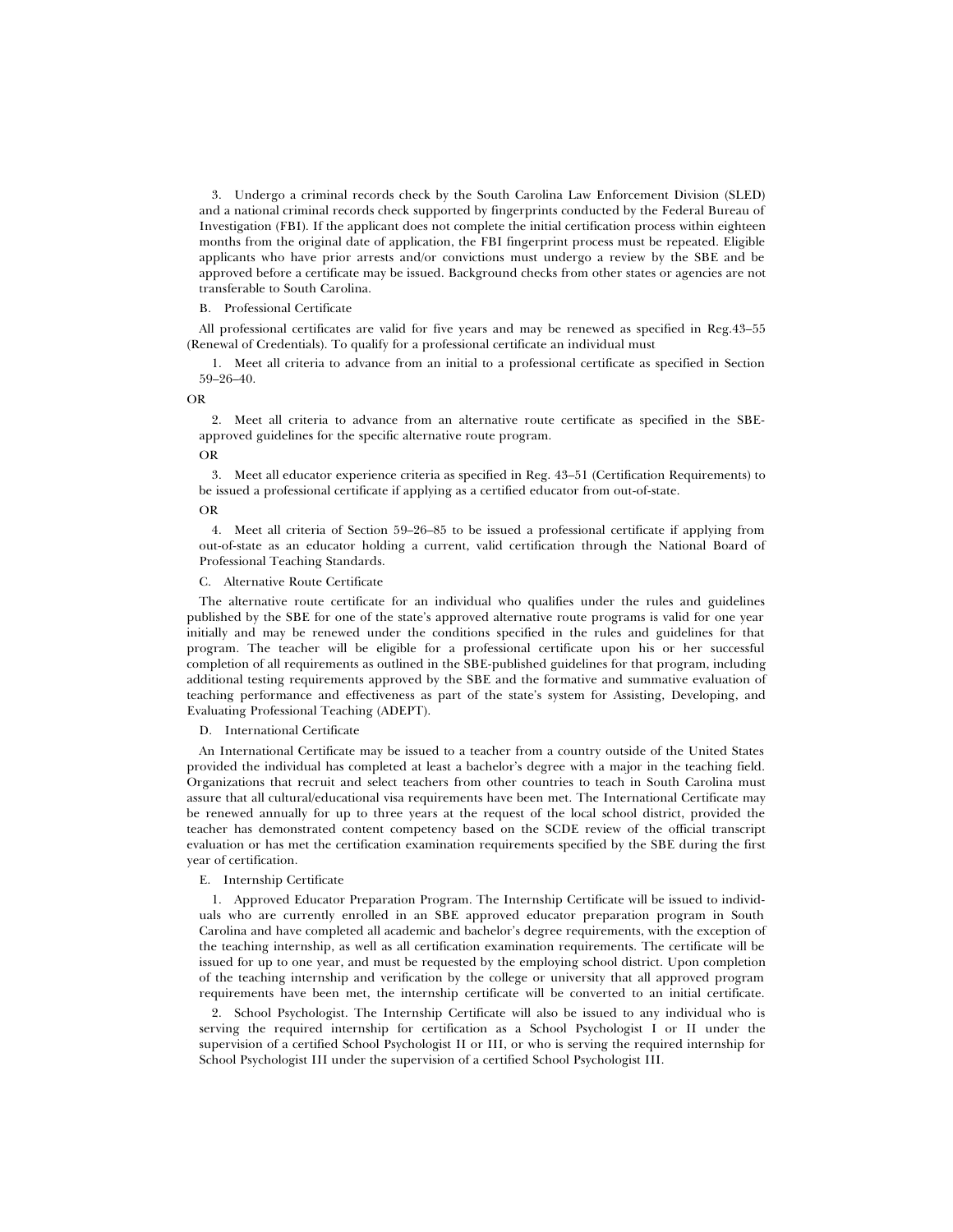The applicant for the Internship Certificate in School Psychology must submit official written verification from the college or university that he or she is currently enrolled and working toward full certification as a school psychologist, and that the internship is being served through an SBEapproved training program. The Internship Certificate may be renewed once on the basis of written documentation from the director of the school psychology program that the applicant is a full-time student in the program during the second year of the renewed certificate. Upon successful completion of the internship year(s) and recommendation for certification by the SBE-approved training program, the candidate for school psychologist will be issued a professional certificate.

3. Speech-Language Pathology. The Internship Certificate will also be issued to any individual who holds the Certificate of Clinical Competence in Speech-Language Pathology issued by the American Speech-Hearing Association (ASHA) or who has completed a master's degree that includes the academic and clinical requirements for the ASHA Certificate of Clinical Competence and has achieved the minimum qualifying score on the required certification examination(s). The certificate will be effective for one academic year and must be requested by the employing school district. The Internship Certificate may be renewed once upon the written request of the employing school district. The Internship Certificate may be converted to an initial certificate upon verification of a successful formative evaluation in fulfillment of the state's induction requirements.

#### F. Limited Professional Certificate

The purpose of the Limited Professional Certificate is to provide a certificate advancement option for educators who hold South Carolina Initial teaching certificates and who are employed as educators in eligible, non-regulated educational entities in this state. In this context, ''non-regulated'' means that the entity is not required to comply with SBE regulations and guidelines for evaluating educator performance and effectiveness. Examples of eligible, non-regulated educational entities include South Carolina public charter schools that elect not to participate in the SBE-approved process for evaluating teacher performance and effectiveness, state or regionally accredited private and parochial schools in South Carolina, and South Carolina institutions of higher education that have programs approved for teacher preparation by the SBE.

1. In order to be eligible to advance from an initial certificate to a Limited Professional Certificate, the educator must be employed by an eligible, non-regulated educational entity in South Carolina and must have accrued a minimum total of three years of experience credit over the previous seven years in one or more of these entities. During the entirety of the qualifying time period, the educator must

(a) hold a valid South Carolina Initial teaching certificate,

(b) be employed as a teacher or a professional support specialist, such as a library media specialist, school guidance counselor, or other support professional, in an area in which the educator holds Initial certification, and

(c) successfully complete an annual performance evaluation process that is approved by the employing educational entity.

2. In order to activate the certificate advancement process (i.e., from Initial to Limited Professional), the educator must submit the following documents to the SCDE office that is responsible for educator certification:

(a) a request for change/action requesting advancement for the Limited Professional Certificate,

(b) official verification of experience,

(c) verification of successful annual performance evaluations from each employing entity, and

(d) a recommendation for the Limited Professional Certificate signed by the head of the educational entity in which the educator is employed at the time the certificate is requested.

3. All Limited Professional Certificates are valid for a period of five years.

4. Requirements for renewing Limited Professional Certificates, including the provisions for expired certificates, are the same as those for Professional Certificates, as specified in SBE Regulation 43–55 (Renewal of Credentials).

5. An educator who holds a valid Limited Professional Certificate and who applies for a position as a teacher or a professional support specialist in a ''regulated'' South Carolina public school is eligible for employment at the annual-contract level. Once employed under an annual contract, the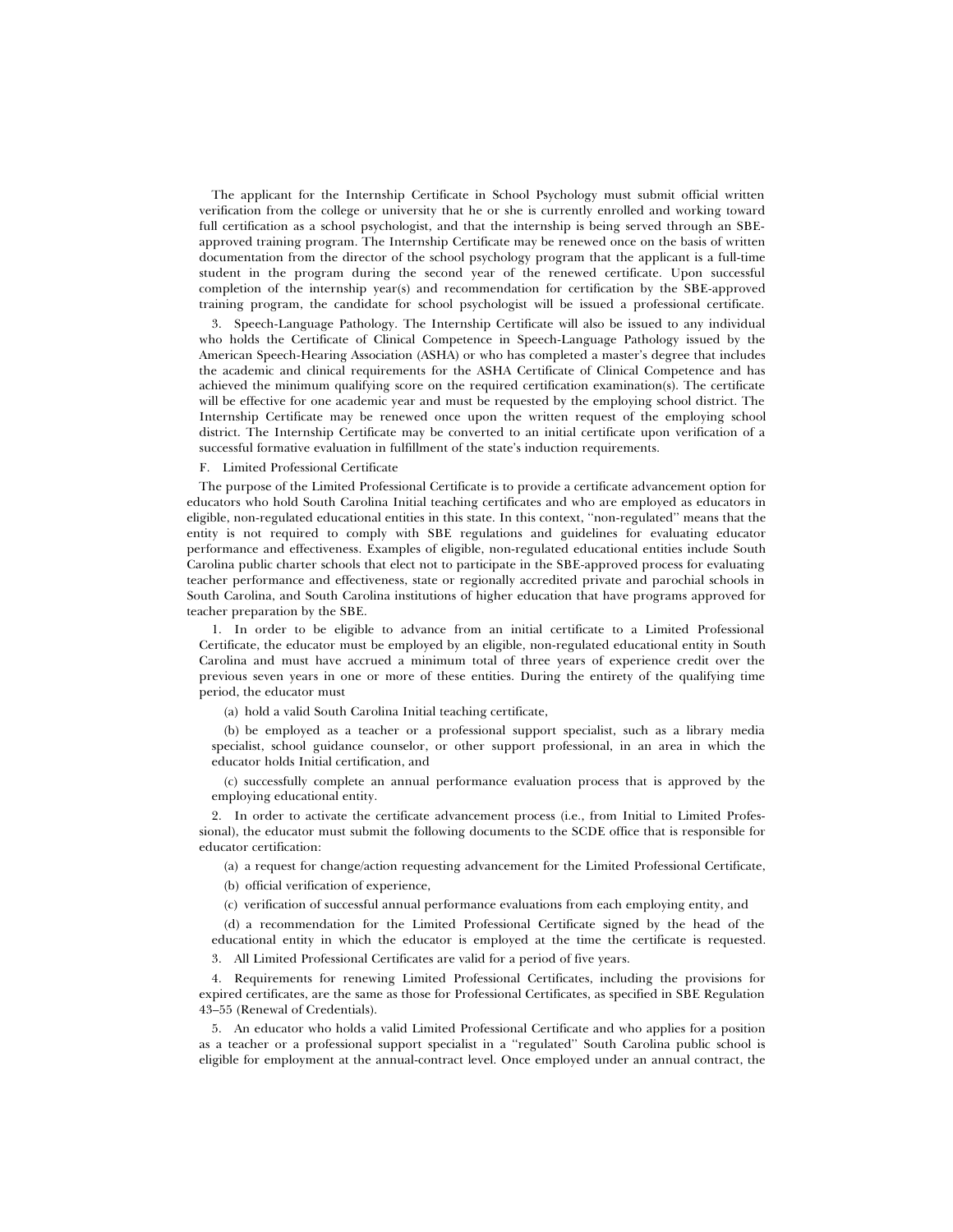teacher is subject to all requirements and sanctions for annual-contract teachers, as set forth in the applicable state statutes, regulations, and guidelines. Upon successful completion of the SBEapproved process for evaluating teaching performance and effectiveness, the educator is eligible to move from a Limited Professional Certificate to a Professional Certificate and to be employed under a continuing contract.

#### G. Certification Permit

A one-year certification permit may be issued to an educator who holds a valid South Carolina initial or professional teaching certificate and is assigned teaching duties for any amount of time in an area for which he or she is not appropriately certified. Permits may be issued to classroom-based teachers and for the areas of administration, library media specialist, and school guidance counselor. Certification permits are not issued for the areas of school psychologist and speech-language therapist.

The SCDE has the authority to develop guidelines for the issuance of certification permits in accordance with the provisions of this regulation to include eligibility for the issuance of a certification permit, annual coursework requirements and progress necessary for renewal of the permit, and final requirements for attaining full certification in the permit area. Certification permits must be requested by the educator and his or her employing school or school district.

### II. Levels of Credential Classification

A. Bachelor's degree: the educator must meet all criteria for an initial area of certification and have earned a bachelor's degree that meets SBE regulations for teacher certification and program approval.

B. Bachelor's degree plus 18 hours: the educator must have 18 hours of graduate credit that he or she earns within seven years from the time the course work is started. Individuals who do not complete the requirements during the seven years must request that the college/university revalidate the course credits before the work can be submitted for credential advancement.

C. Master's degree: the educator must have earned a master's degree that meets SBE regulations for teacher certification and program approval.

D. Master's degree plus 30 hours:

In order to advance to the level of master's degree plus 30 hours, the educator must fulfill either one of the following requirements:

1. The educator must earn 30 semester hours of graduate credit above the master's degree with 21 hours of the graduate credit in one area of concentration. These hours may or may not be in the teacher's initial area of certification. The course work must be completed within seven years from the time it was started. Individuals who do not complete the course work during the seven years must request that the college/university revalidate the course credits before the work can be submitted for credential advancement.

OR

2. The educator must earn an additional master's degree or specialist's degree that meets SBE regulations for teacher certification and program approval.

E. Doctorate: the teacher must have earned a doctoral degree that meets the SBE regulations for teacher certification and program approval.

III. Requirements for Credential Advancement

A. To advance his or her credential from one classification to another, the applicant must submit to the teacher certification office of the SBE the following:

1. Written request to have the certificate advanced on the designated action form.

2. Documentation, including transcripts, that the SBE requirements have been met for certificate advancement.

3. The specified fee, if such a fee is currently being charged.

B. The effective date of the credential advancement will be based on the following:

1. If an applicant completes the degree or coursework to become eligible for the advancement of his or her South Carolina educator certificate between May 1 and November 1, the effective date of the credential is July 1 of that year provided that all documentation is on file in the SCDE teacher certification no later than November 1.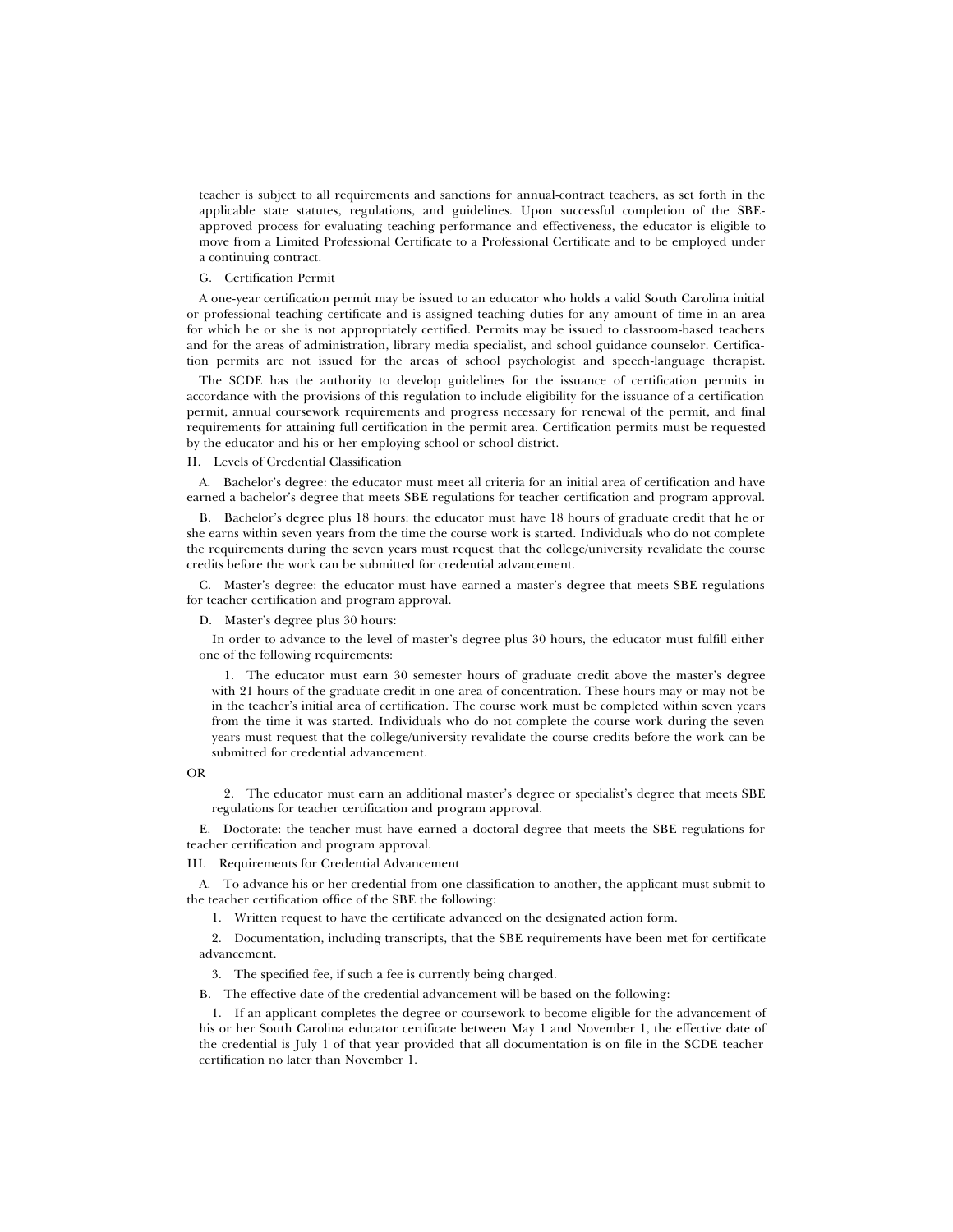2. If an applicant completes the degree or coursework to become eligible for the advancement of his or her South Carolina educator certificate after November 1 and all required documentation is received within forty-five days of completion and no later than April 30, the effective date of the credential is the completion date. If documentation is received forty-five or more days after completion and no later than April 30, the effective date of the credential is the date on which the last supporting document is received by the SCDE teacher certification office. If documentation is submitted after April 30, the effective date of the credential is July 1 of that year.

**HISTORY: Amended by State Register Volume 27, Issue No. 6, Part 1, eff June 27, 2003; State Register Volume 27, Issue No. 11, eff November 28, 2003; State Register Volume 36, Issue No. 5, eff May 25, 2012; State Register Volume 41, Issue No. 6, Doc. No. 4699, eff June 23, 2017; SCSR 42–5 Doc. No. 4788, eff May 25, 2018.**

# **43–55. Renewal of Credentials.**

I. For the purposes of this regulation an educator is defined as any person who holds a professional certificate issued by the South Carolina Department of Education.

II. An educator's professional certificate is valid for five years and expires on June 30 of the expiration year.

III. The total number of years an individual has held any type of temporary credential issued by the South Carolina Department of Education will be deducted from the normal five-year period of the professional certificate at the time of issue.

IV. To renew a professional certificate, educators must comply with all applicable guidelines relative to certificate renewal options and criteria, renewal credits, and verification requirements, in accordance with the current Certificate Renewal Plan, as developed by the teacher certification office and approved by the State Board of Education, as follows:

(A) An applicant who is employed in a position that requires educator certification must maintain verification of having earned a minimum of 120 renewal credits during the certificate's five-year validity period. Renewal credits may be earned through professional activities that directly relate to the educator's professional growth and development plan, support the goals of the employing educational entity, and promote student achievement, as required by Regulation 43–205.1, Assisting, Developing, and Evaluating Professional Teaching (ADEPT), and Regulation 43–165.1, Program for Assisting, Developing, and Evaluating Principal Performance (PADEPP).

(B) An applicant who is not employed in a position that requires educator certification but who chooses to maintain a current certificate must submit verification of having earned a minimum of 120 renewal credits during the certificate's five-year validity period. Renewal credits may be earned through professional activities that directly relate to the educator's current area(s) of certification or to a formal program of study (master's, specialist, or doctorate) in a certification area in which the educator is officially enrolled.

V. Renewal credits earned in state-identified areas of critical needs may be applied toward certificate renewal.

VI. Applicants must comply with current State Department of Education approved Certificate Renewal Plan guidelines relative to obtaining, verifying, and submitting renewal credits. Applicants also are responsible for paying any required fee for credential renewal to the teacher certification office.

VII. Credit will not be allowed for a renewal activity that is repeated unless the activity has received prior written approval in writing from the teacher certification office.

VIII. Regulations governing effective dates of renewed certificates will be the same as those for initial and revised certificates, as specified in State Board of Education Regulation 43–52.

IX. A South Carolina professional teaching credential that has been expired

(A) for less than five (5) years may be extended upon written request from the educator to the teacher certification office. This nonrenewable extension is valid for one (1) year, during which time the school district or educator must submit verification that the educator has fulfilled all current requirements for renewal of the Professional Certificate. Upon verification that all requirements have been met, the Professional Certificate will be renewed for the remainder of the validation period (i.e., four additional years).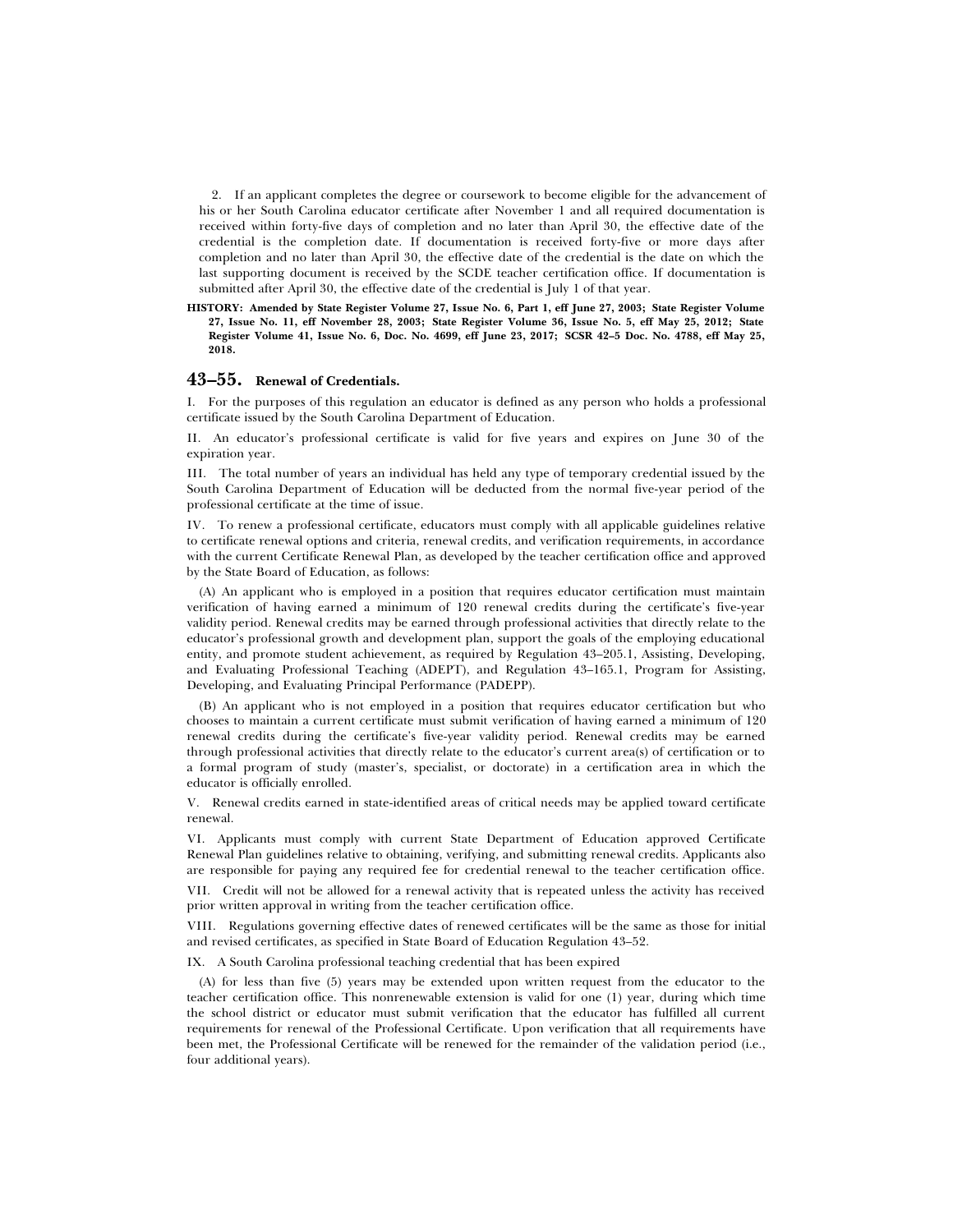(B) for more than five (5) years, but less than ten (10) years, may be extended for a maximum of one (1) year at the written request of the school district that intends to employ the educator. During this one-year extension, the school district or educator must submit verification that the educator has met all current requirements for renewal of the Professional Certificate. Upon verification that all requirements have been met, the Professional Certificate will be renewed for the remainder of the validation period (i.e., four additional years).

(C) for more than ten (10) years will require that the educator either reapply for initial certification under the current requirements or satisfy current interstate reciprocity requirements.

#### **HISTORY: Amended by State Register Volume 23, Issue No. 6, eff June 25, 1999; State Register Volume 26, Issue No. 6, Part 1, eff June 28, 2002; State Register Volume 27, Issue No. 6, Part 1, eff June 27, 2003; SCSR 44–6 Doc. No. 4920, eff June 26, 2020.**

# **43–56. Foreign Applicants.**

Applicants for initial teacher certification who have foreign transcripts or other credentials must consult with appropriate personnel at a regionally or nationally accredited college approved for teacher education purposes or which has programs approved for teacher education by the South Carolina State Board of Education to determine if requirements are met in the certification area.

**HISTORY: Amended by State Register Volume 23, Issue No. 6, eff June 25, 1999.**

### **43–57. Prior Work Experience.**

The State Department of Education shall maintain records indicating the work experience for which persons are entitled.

# **43–57.1. Computing the Experience of Teachers.**

A. In the computation of experience credit, the following conditions will apply.

1. Full-time equivalents (FTEs) of the 190-day school year will be utilized as the basis of computation. The minimum experience to be credited shall be one-tenth (.1) FTE per year; the maximum experience to be credited shall be one (1) FTE per year. A school day is defined as a minimum of seven hours.

2. One year of experience may be credited provided the teacher is employed in a full-time position for a minimum of eight-tenths (.8) of the contract year but in no case fewer than 152 days.

3. Partial-year experience may be utilized to compute full years of experience provided the sum of the partial experience meets the requirement stated in number 1, above.

4. Summer school teaching credit will be calculated at the rate of two (2) days of summer school as the equivalent of one (1) regular school day provided the teacher works one (1) session for four (4) hours per day or at the rate of one (1) regular school day provided the teacher works two (2) sessions for eight (8) hours per day. Summer school teaching credit may be added to partial years of experience.

**HISTORY: Amended by State Register Volume 16, Issue No. 3, eff March 27, 1992; State Register Volume 24, Issue No. 2, eff February 25, 2000; State Register Volume 25, Issue No. 6, eff June 22, 2001.**

# **43–57.2. Teaching Experience Acceptable for Credit.**

A. To receive experience credit, the applicant must provide an official description of the professional duties for which he or she wishes to receive the credit. These duties must have been connected to the primary educational program through teaching, education administration, curriculum development, or teacher training. With the exception of trade and industry experience credit (see R. 43–63), employment must meet the requirements for full-time or half-time employment as stated below.

B. For an individual to receive experience credit, he or she must verify full-time or half-time employment in one of the following educational positions:

1. A professional position in a public, private, or parochial elementary or secondary school.

2. A professional position in a regionally or nationally accredited institution of higher education or an institution with teacher education programs approved by the South Carolina State Board of Education.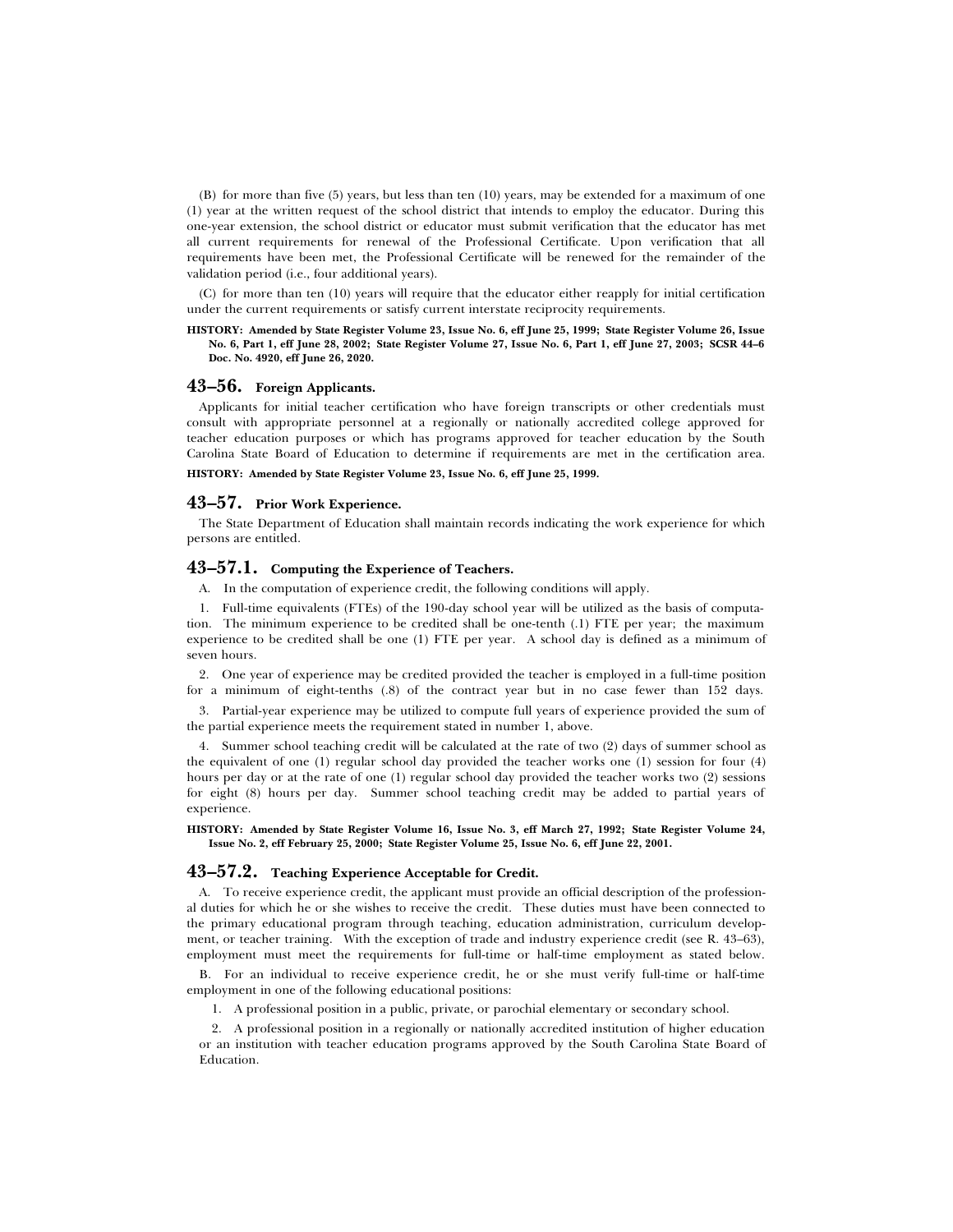3. A position as a teacher's aide, provided the applicant had an earned undergraduate degree during the period of employment.

4. A professional education position in a teacher exchange program or a city, county, state, or federal education program for school-aged or adult populations.

5. A professional education or training position in a privately funded education program for school-aged or adult populations.

6. A professional education position in a city, county, state, or federal educational system that supports the primary education program for a school-aged or adult population.

**HISTORY: Amended by State Register Volume 23, Issue No. 6, eff June 25, 1999; State Register Volume 25, Issue No. 6, eff June 22, 2001.**

# **43–57.5. Military Service.**

Experience credit may be granted for up to five years of service in the Armed Forces provided the applicant held a valid South Carolina or out-of-state teaching credential prior to or during the period of military service.

### **43–58. Disciplinary Action on Educator Certificates.**

(Statutory Authority: S.C. Code Ann. §§ 59–1–445 (2004), 59–5–60 (2004), 59–5–65 (2004), 59–25–110, et seq. (2004), 59–25–530 (2004), 59–26–40 (2004), and 20–7–840, et seq. (Supp. 2004))

The State Board of Education has the legal authority to deny, revoke, or suspend a certificate, or issue a public reprimand for the following causes:

- 1. incompetence,
- 2. willful neglect of duty,
- 3. willful violation of the rules and regulations of the State Board of Education,
- 4. unprofessional conduct,
- 5. drunkenness,
- 6. cruelty,
- 7. crime against the law of this state or the United States,
- 8. immorality,
- 9. any conduct involving moral turpitude,
- 10. dishonesty,
- 11. evident unfitness for the position for which one is employed,
- 12. sale or possession of narcotics,

13. obtaining or attempting to obtain a certificate by fraudulent means or through misrepresentation of material facts,

14. failure to comply with the provisions of a contract without the written consent of the local school board,

- 15. test security violation,
- 16. failure to comply with a court order for child support, and

17. failure for a second time to complete successfully the formal evaluation process as an annual contract teacher.

**HISTORY: Amended by State Register Volume 30, Issue No. 5, eff May 26, 2006.**

### **43–58.1. Reporting of Terminations of Certain School District Employees.**

A district superintendent, on behalf of the local board of education, shall report to the Chair of the State Board of Education and the State Superintendent of Education, the name and certificate number of any certified educator who is dismissed, resigns, or is otherwise separated from employment with that district based on allegations of misconduct including, but not limited to, misconduct involving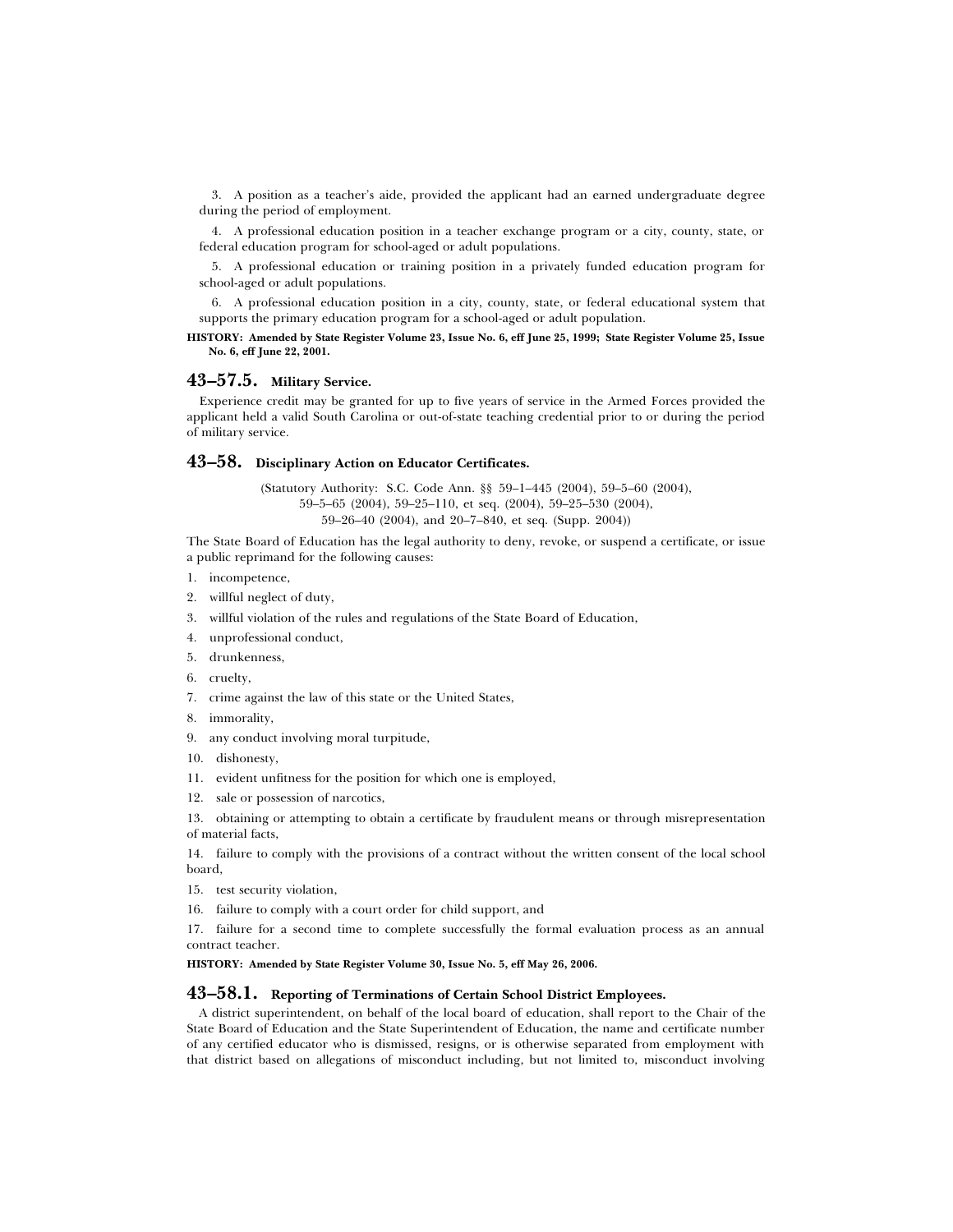drugs, sexual misconduct, the commission of a crime, immorality, moral turpitude, or dishonesty, that is reasonably believed by the district superintendent to constitute grounds for revocation or suspension of the certificate issued to the educator by the State Board. This report is required notwithstanding any termination agreement to the contrary that the district board of trustees or superintendent may enter into with the educator. The reasons for the educator's termination of employment with the district shall also be provided along with all evidence in the possession of the district relating to the termination.

The intentional failure of a district board of trustees to instruct the district superintendent to report the termination of school employees as required by this regulation shall be considered by the State Department as an accreditation deficiency pursuant to R43-130 and, upon approval of the State Board of Education, all district schools will be placed on an accreditation status of probation.

The intentional failure of a district superintendent to report the termination of employees as required by this regulation shall be considered an act of unprofessional conduct and may be sufficient cause for revocation of such person's education certificate pursuant to Section 59-25-160, Code of Laws of South Carolina, 1976.

Pending the issuance of a Final Order revoking or suspending a certificate by the State Board in a proceeding pursuant to Section 59-25-260, Code of Laws of South Carolina, 1976, no preliminary information gathered by the State Department of Education concerning misconduct reasonably believed to constitute grounds for revocation or suspension of a certificate, including the name and certificate number of the certified educator, shall be disclosed to any third party.

**HISTORY: Amended by State Register Volume 17, Issue No. 7, eff July 23, 1993.**

### **43–62. Areas of Certification.**

#### I. INITIAL CERTIFICATION AREAS AND GRADE SPANS

In consultation with the South Carolina Department of Education (SCDE), the State Board of Education (SBE) has the authority to establish initial certification areas or fields as well as certification grade spans, to revise or amend certification areas, and to abolish certification areas that no longer reflect professional practice or needs of South Carolina schools and students.

#### II. ADDING AREAS OF CERTIFICATION

In consultation with the SCDE, the SBE has the authority to establish certification areas that may be added to a valid educator certificate, to revise or amend these areas, and to abolish add-on certification areas that no longer reflect professional practice or needs of South Carolina schools and students. In order to add an additional area of certification to a valid South Carolina credential, an educator must complete the specific requirements for that area as outlined by the SBE's guidelines.

#### III. SPECIALIZED ENDORSEMENTS

In consultation with the SCDE, the SBE has the authority to establish specialized endorsements that may be added to a valid educator certificate, to revise or amend specialized endorsements areas, and to abolish specialized endorsement areas that no longer reflect professional practice or needs of South Carolina schools and students. In some instances, an endorsement may be required to teach specific courses. In other instances, the endorsement represents additional training and study to enhance an educator's professional practice. In order to add an endorsement to a valid South Carolina teaching credential, an educator must complete the specific requirements for that area as outlined by the SBE.

### IV. SPECIALIZED ALTERNATIVE CERTIFICATION

In consultation with the SCDE, the SBE has the authority to establish alternative certification areas and routes that are based on specialized training and do not lead to an alternate route certificate, revise or amend these specialized areas, and abolish specialized alternative certification areas that no longer reflect professional practice or needs of South Carolina schools and students. In order to be issued an educator certificate in one of these areas, the applicant must complete the specific requirements for that area as outlined by the SBE.

**HISTORY: Amended by State Register Volume 23, Issue No. 6, eff June 25, 1999; State Register Volume 26, Issue No. 2, eff February 22, 2002; State Register Volume 28, Issue No. 6, eff June 25, 2004; State Register Volume 30, Issue No. 5, eff May 26, 2006; State Register Volume 32, Issue No. 7, eff July 25, 2008; State Register Volume 34, Issue No. 6, eff June 25, 2010; State Register Volume 35, Issue No. 6, eff June 24, 2011; State**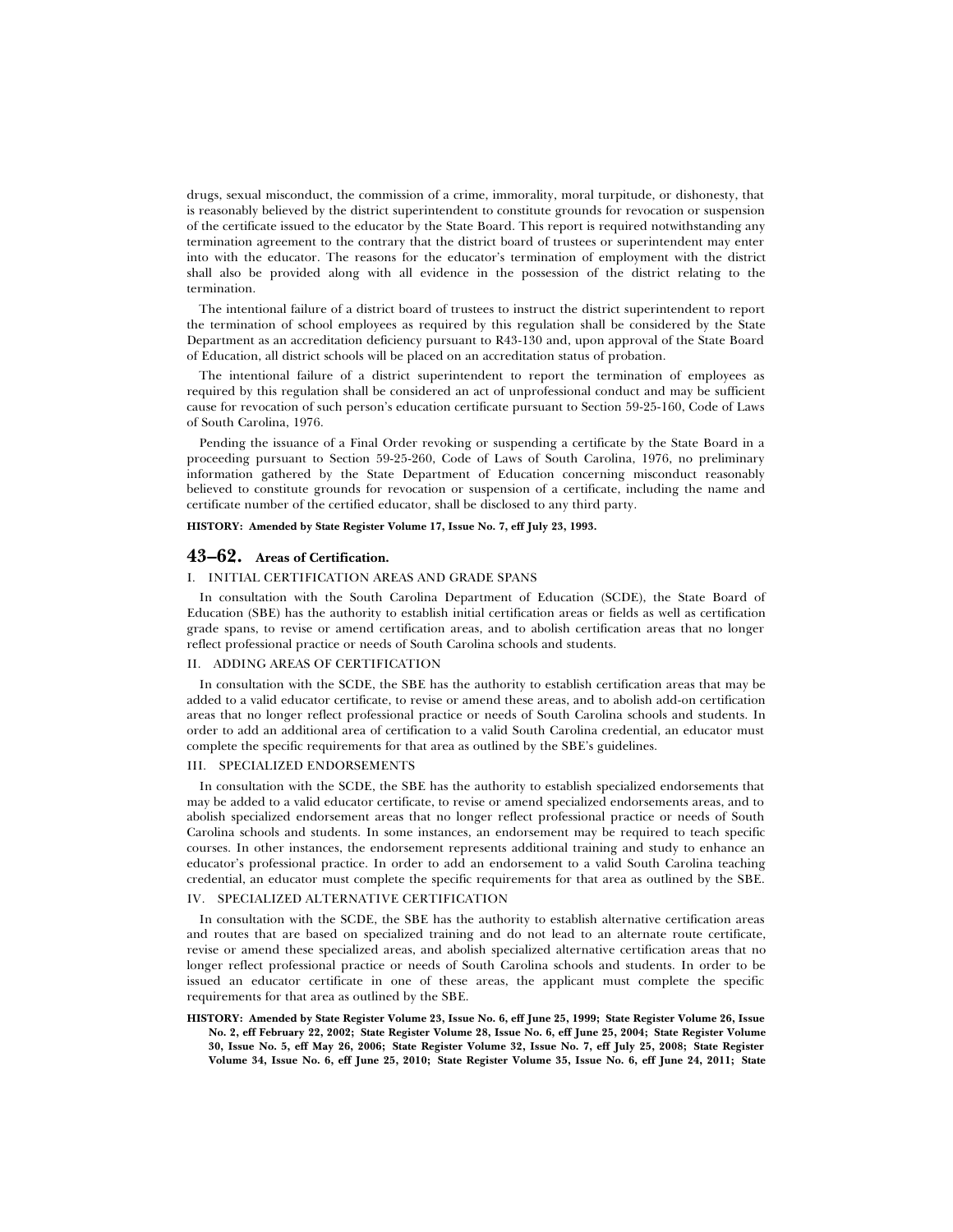**Register Volume 36, Issue No. 5, eff May 25, 2012; State Register Volume 38, Issue No. 6, Doc. No. 4422, eff June 27, 2014; State Register Volume 39, Issue No. 6, Doc. No. 4478, eff June 26, 2015; State Register Volume 41, Issue No. 6, Doc. No. 4701, eff June 23, 2017.**

### **43–63. Requirements for Career and Technology Education Work–Based Certification.**

#### A. POLICIES AND REGULATIONS GOVERNING CERTIFICATION

The policies and regulations governing the certification requirements for Career and Technology Education educators as presented in this document replace all such procedures and regulations approved prior to this publication, except as indicated.

(1) Certificates are issued in levels based on educational background and experience in the field in which the certificate is requested. The level of the certificate is used to determine salary.

(2) Career and Technology Education Program Areas Covered in This Regulation

(a) Engineer/Industrial Technology Cluster: All courses in this program area are included in this regulation. Entry level into teaching these courses shall be defined in this regulation.

(b) Family and Consumer Sciences Cluster: The courses covered in this program area are Clothing and Interior Design, Culinary Arts, and Early Childhood. An associate degree is the minimum requirement for entry level into teaching these courses.

(c) Health Science Technology Cluster: All courses in this program area are included in this regulation. An associate degree is the minimum requirement for entry level into teaching these courses.

(d) Hospitality and Tourism Cluster: All courses in this program area are included in this regulation. An associate degree is the minimum requirement for entry level into teaching these courses.

(e) Information Technology Cluster: All courses in this program area are included in this regulation. An associate degree is the minimum requirement for entry level into teaching these courses.

#### B. PERSONS REQUIRED TO HOLD A CERTIFICATE

(1) A valid South Carolina educator's certificate is required of each individual employed in an instructional or classroom teaching position in a public school of this state.

(2) Each individual who serves in a position designed for the support of the instructional program is also required to hold the appropriate South Carolina educator's certificate.

#### C. REQUIREMENTS FOR CERTIFICATION

(1) The applicant must meet all requirements for certification that are in effect on the date of receipt by the Office of Teacher Certification, Division of Teacher Quality, of all required documentation. The responsibility for providing accurate and complete documentation of eligibility is that of the applicant.

(2) Age requirement: A person must be at least 18 years of age before making application for an educator's certificate.

#### (3) The Application

(a) The statement of qualifications or appropriate educator's application should be secured from the Office of Teacher Certification, Division of Teacher Quality, State Department of Education, Columbia, South Carolina 29201. The completed application should be submitted to the same address.

(b) The applicant will be informed in writing after the application is received what documentation is necessary to complete the certification process.

#### (4) Documentation Required

(a) Verification of all work experience in the field for which the applicant wishes to be certified must be provided (Forms available). Work experience completed while in the armed forces may be validated by providing official military documents certified as true copies by a notary public. These documents must show what the work experience was and the time served in that field.

(b) Two (2) technical references from employers in the area for which the applicant wishes to be certified must be provided (Forms available).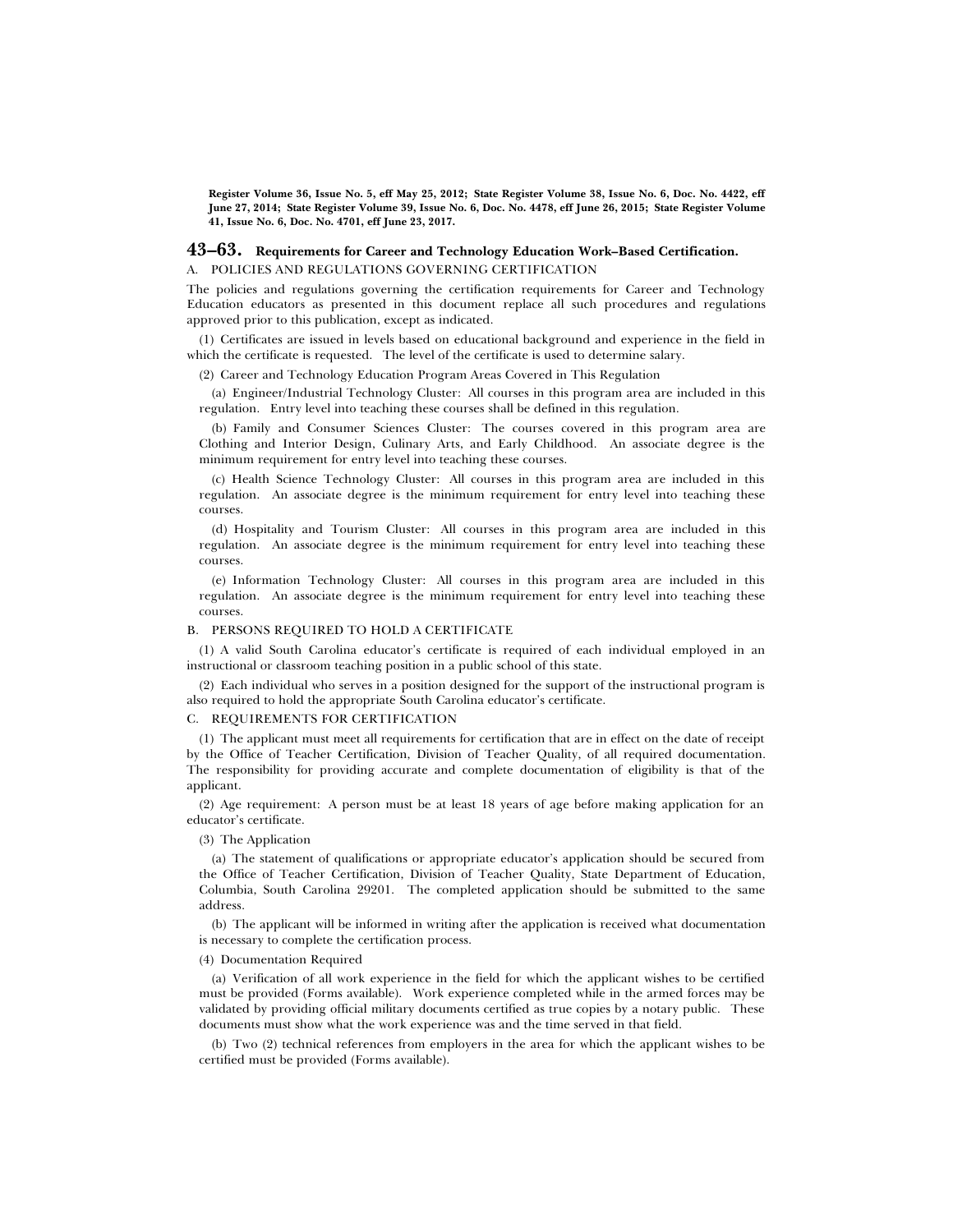(c) A notarized copy of high school diploma or state high school equivalency certificate.

(d) Official transcripts of any college or technical college credit must be provided. Transcripts must be sent directly from the registrar and bear the seal of the issuing institution (Request form available).

(e) Copies of certificates of completion of any industry-sponsored training must be sent directly from the sponsoring agency or company. Copies certified as a true copy of the original by a notary public may be provided by the applicant.

(f) Successful completion of the approved competency examination and basic skills examination as approved by the State Board of Education is required.

(g) Applicants in Cosmetology and Barbering shall provide copies of their South Carolina Board of Cosmetology Licenses. These copies must be certified as true copies by a notary public. This documentation is accepted in lieu of the approved competency examination.

(h) Applicants in Health Science Technology shall provide copies of active, nationally recognized health professions licenses, certificates, or registrations. The requirements for the licensure, certification, or registration must include at least two (2) years of formal postsecondary education in addition to the program prerequisites. These copies must be certified as true copies by a notary public. This is used in lieu of the approved competency examination.

(i) Applicants for certification must successfully complete the approved program designed to prepare these prospective Work–Based Certified Career and Technology Education educators for the instructional environment. The program components will include, but not be limited to, a twoweek (10–day) institute, training seminars, and professional development meetings. Successful completion of the two-week institute is a requirement for issuing the certificate. Applicants are expected to meet the standards for all Career and Technology Education educators as outlined in the guidelines which may include additional preparation.

#### D. CERTIFICATION EXAMINATIONS

(1) Certification examinations are required of all educators certified under the Career and Technology Education Work–Based Certification process. Examinations may include the following:

#### (a) Competency Examination

(i) The successful completion of a related competency examination is a prerequisite to issuance of the professional Career and Technology Education certificate. The required examination and minimum qualifying scores acceptable for certification in each area are determined by the State Board of Education.

(ii) Applicants not bearing proof of competence (i.e., nationally recognized certification, licensure, or registration) must pass a nationally recognized competency examination within two (2) years of application. Refer to the guidelines for accepted certification, licensure, or registration.

# (b) Basic Skills Examination

(i) Successful completion of the basic skills examination is prerequisite to issuance of the professional Career and Technology Education certificate. The required minimum qualifying score is determined by the State Board of Education.

(ii) The exam must be taken during the first year of induction certification. The candidate will have five years to successfully pass the examination.

### E. EDUCATION AND WORK EXPERIENCE REQUIRED FOR CERTIFICATE CLASSIFICATION

(1) The classification of the educator's certificate is determined by the applicant's level of formal education and formal work experience and the degree to which that education and formal work experience are appropriate to the area in which certification is desired. An appropriate degree shall include a minimum of 30 semester hours of course work appropriate to the field of certification. The requirements for achieving these classifications are to be met in conjunction with the requirements delineated on pages 1 and 2. The Career and Technology Education educator's certificate classifications are as follows:

(2) Levels of Certification

(a) Level VIII—Doctorate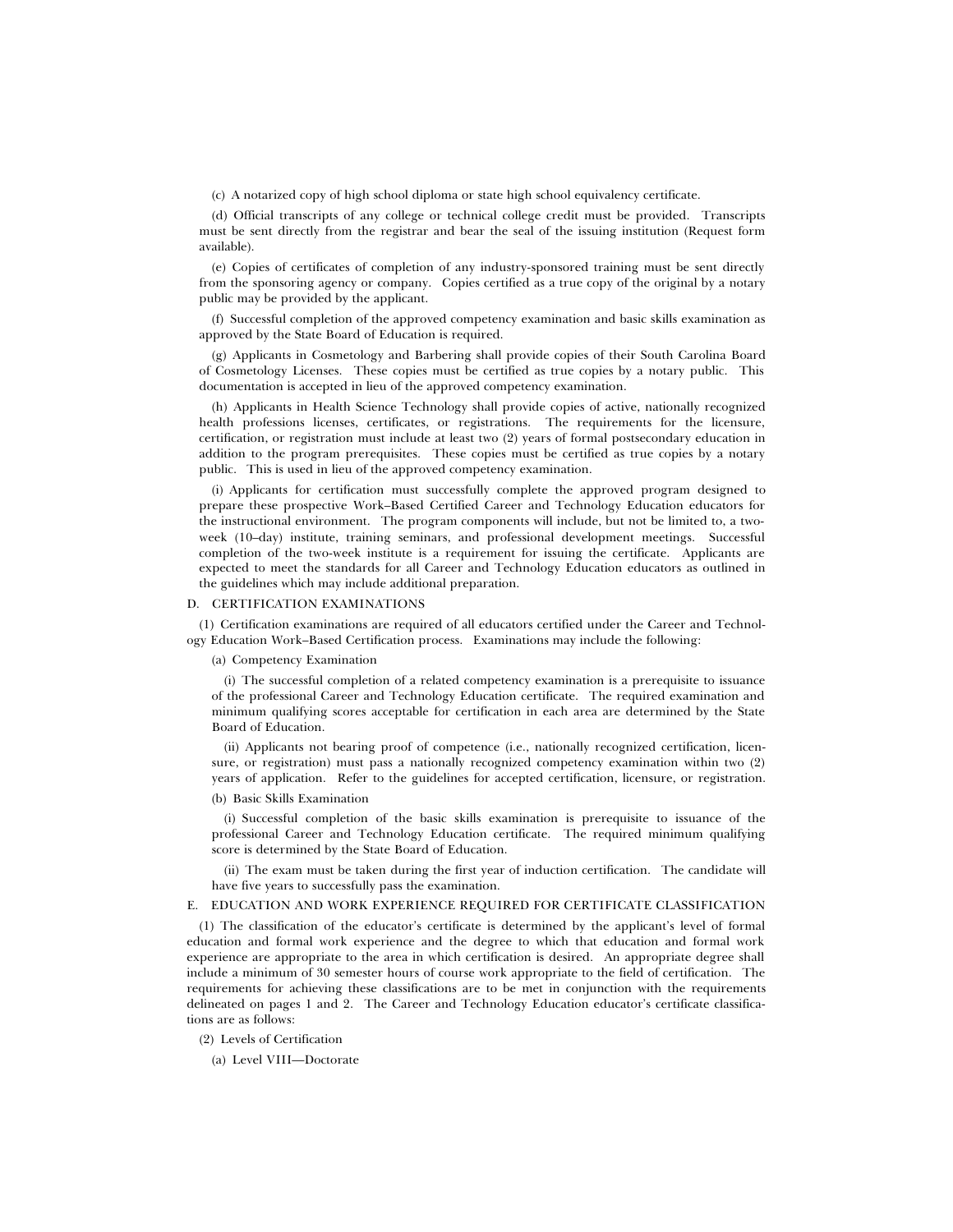(i) An applicant shall have an earned doctoral degree in accordance with State Board of Education regulations, shall meet requirements in an initial area of certification, and have at least six months of work experience related to the area of certification and/or internship (at least 21 hours in a concentrated field of study).

(ii) The certificate is valid for a five-year period after obtaining a professional certificate.

### (b) Level VII—Specialist

(i) An applicant shall have a master's degree in accordance with State Board of Education regulations in an initial area of certification. Also required are thirty (30) semester hours beyond the master's degree of which twenty-one (21) hours must be in a concentrated area of study. Further, the applicant must have at least six months of work experience or an internship related to the area of certification.

(ii) The certificate is valid for a five-year period after obtaining a professional certificate.

#### (c) Level I—Career And Technology Education

(i) An applicant shall have earned a master's degree in accordance with State Board of Education regulations, shall meet requirements in an initial area of certification, and have at least six months of full-time work experience and/or internship related to the area of certification. The certificate is valid for a five-year period after obtaining a professional certificate; OR

(ii) Bachelor's Degree:

(a) Bachelor's Degree and eighteen (18) semester hours post-baccalaureate credits in an appropriate field plus one (1) year of full-time work experience or internship related to the area of certification OR

(b) A Bachelor's Degree in an appropriate field plus two years of full-time work experience and/or internship related to the area of certification; OR

(iii) No Bachelor's Degree:

(a) Successful completion of three (3) years of college (ninety [90]) semester hours or equivalent) in an approved postsecondary program plus three (3) years' full-time work experience related to the area of certification; OR

(b) Successful completion of two (2) years (sixty [60]) semester hours or equivalent) in an approved post-secondary program plus four (4) years of full-time work experience related to the area of certification; OR

(c) Successful completion of one (1) year (thirty [30] semester hours or equivalent) in an approved post-secondary program plus five (5) years of full-time work experience related to the area of certification; OR

(d) Six (6) years of successful full-time work experience in the field employed to teach plus a high school diploma or equivalent.

#### (d) Level II—Career And Technology Education

(i) An applicant shall have earned a bachelor's degree and eighteen (18) semester hours postgraduate credits in an appropriate field, have at least six months of full-time work experience and/or internship related to the area of certification, and shall meet requirements in an initial area of certification. The certificate is valid for a five-year period after obtaining a professional certificate; OR

(ii) A Bachelor's Degree in an appropriate field plus one (1) year's full-time work experience related to the area of certification; OR

(iii) Successful completion of three (3) years of college (ninety [90]) semester hours or equivalent) in an approved postsecondary program plus two (2) years full-time work experience related to the area of certification; OR

(iv) Successful completion of two (2) years (sixty [60]) semester hours or equivalent) in an approved post-secondary program plus three (3) years' full-time work experience related to the area of certification; OR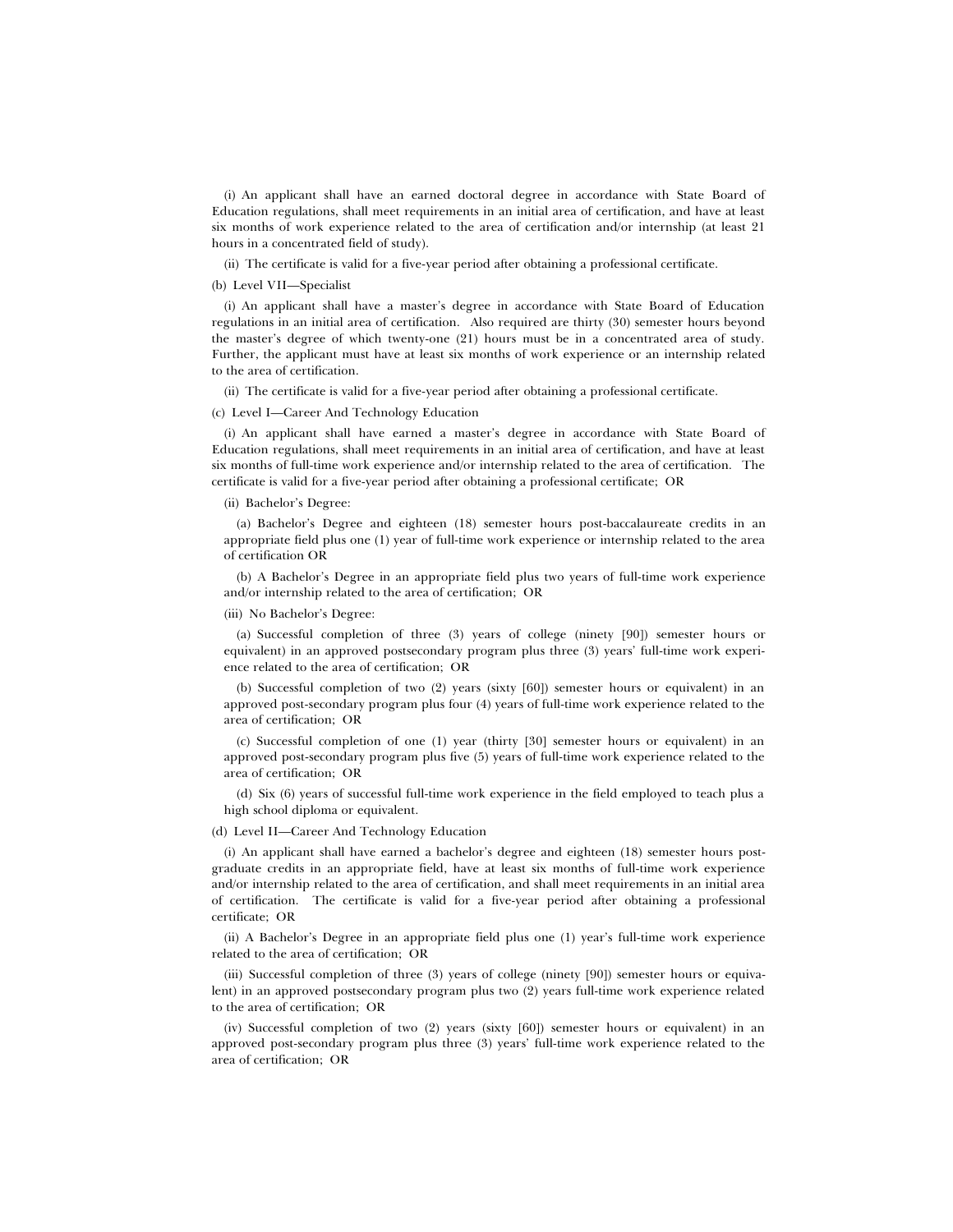(v) Successful completion of one (1) year (thirty [30]) semester hours or equivalent) in an approved post-secondary program plus four (4) years of full-time work experience related to the area of certification; OR

(vi) Five (5) years of successful full-time work experience in the field employed to teach plus a high school diploma or equivalent.

(e) Level III—Career And Technology Education

(i) An applicant shall have earned a bachelor's degree in an appropriate field in accordance with State Board of Education regulations and have at least six months of full-time work experience and/or internship related to the area of certification, and shall meet requirements in an initial area of certification; OR

(ii) Successful completion of three (3) years of college (ninety [90]) semester hours or equivalent) in an approved postsecondary program plus one (1) year of full-time work experience related to the area of certification; OR

(iii) Successful completion of two (2) years (sixty [60]) semester hours or equivalent) in an approved post-secondary program plus two (2) years of full-time work experience related to the area of certification; OR

(iv) Successful completion of one (1) year (thirty [30]) semester hours or equivalent) in an approved post-secondary program plus three (3) years of full-time work experience related to the area of certification; OR

(v) Four (4) years of successful full-time work experience in the field employed to teach plus a high school diploma or equivalent.

### F. INITIAL WORK–BASED CERTIFICATE

(1) Induction Certificate

(a) A two-year nonrenewable induction certificate will be issued in the same five classifications listed in Section E.(2) if the following conditions are met:

(i) Verification of full-time work experience as required for certification;

(ii) Two references from person having firsthand knowledge of the applicant's technical experience; and

(iii) An official verification of all formal education.

(b) Term of issuance-one year with the provision to renew for a second year.

(c) Employment as a full-or part-time teacher in a South Carolina public school.

(2) Three–Year Pre–Professional Certificates

(a) A three-year nonrenewable pre-professional certificate may be issued after the expiration of the two-year induction certificate if the following requirements are met:

(i) Attain minimum qualifying score on the competency exam in the field for which induction certification is held,

(ii) Demonstrate competency in teaching methods as specified in the Regulation 205.1, Assisting, Developing, and Evaluating Professional Teaching, and

(iii) Take the basic skills examination as approved by the State Board of Education.

(3) Professional Certificate

(a) Upon the expiration of the three-year pre-professional certificate, a professional Career and Technology Education certificate valid for five years will be issued if the following requirements are met:

(i) Demonstrate competency in teaching methods as specified in the guidelines, and

(ii) Attain at least the minimum qualifying score on the approved basic skills examination.

(b) Applicants who do not complete the requirements for a professional certificate during the five years of induction and pre-professional certification must meet all certification requirements for a professional certificate in effect at the time they qualify.

G. ADVANCEMENT OF CERTIFICATES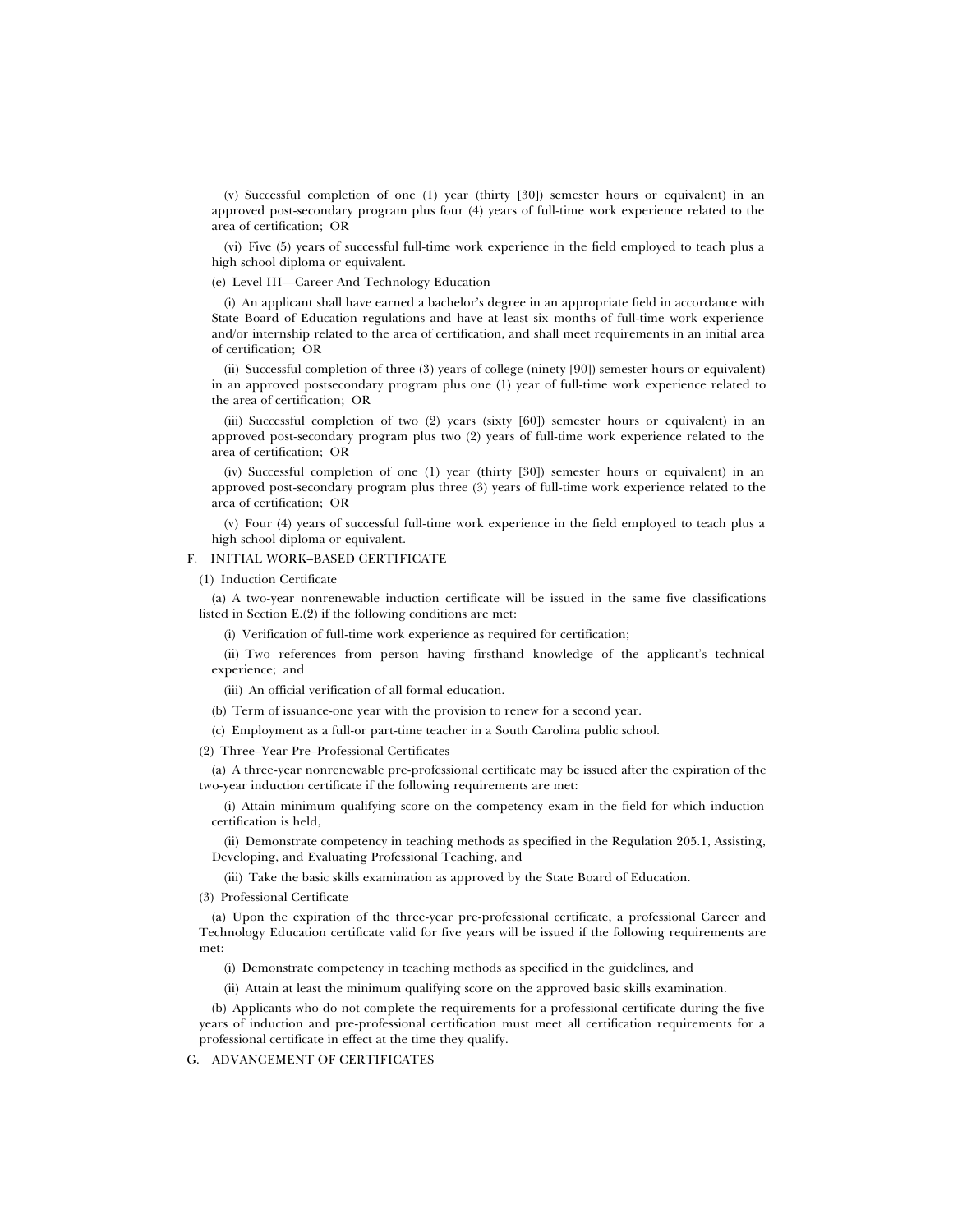- (1) Certificates may be advanced based on guidelines approved by the State Board of Education.
- (2) Certificates may be advanced by:

(a) Providing the required documentation of indicating that State Board of Education requirements for certificate advancement have been met;

(b) Making a written request to the Career and Technology Education Certification Section, Office of Teacher Certification, Division of Teacher Quality, to have the certificate advanced; and

(c) Paying the required fee for advancement of the certificate.

#### H. GENERAL INFORMATION

(1) Correspondence Schools

If courses are in the area in which the applicant teaches or are in general education, upon presentation of substantiating evidence correspondence courses may be accepted as renewal credit.

### (2) Supervised Skill Update

Three hundred twenty (320) clock hours of work experience in the area being taught can be counted to substitute for three (3) semester hours of approved renewal credit. Self-employment experience is not acceptable. The proposed work experience must show that appropriate new skills will be developed. This allowance is to be made only one (1) time during any five-year renewal period. Prior application and approval is required for this credit. Applications may be secured from the Office of Teacher Certification, Division of Teacher Quality, State Department of Education, Columbia, South Carolina 29201.

(3) Approved Subject Area Work Experience Completed Five (5) Years Prior To Application

At least twelve (12) months of full-time work experience in the certificate area must have been completed within five (5) years of making application for certification. Applicants with valid out-ofstate certificates with three (3) years teaching experience in the five (5) years prior to the application shall meet this requirement.

#### (4) Part–Time Work Experience Related To The Area Of Certification

Part-time work experience may be used to meet up to fifty (50) percent of the work experience requirements for any level of certificate.

#### (5) Semester Hours

All credits are computed in semester hours. (Three quarter hours are equivalent to two (2) semester hours.)

#### (6) Out–Of–State Candidates

Out-of-state candidates holding valid, standard certificates from other states must meet the State Board of Education requirement for full or initial certification. These certificates may be renewed as any other.

### (7) Continuing Education Units

Continuing education courses may be accepted when earned in the content area of the specialized body of knowledge and approved by the Office of Teacher Certification, Division of Teacher Quality, South Carolina Department of Education, Columbia, South Carolina 29201.

#### (8) Student Teaching

Career and Technology Education certified personnel are not required to do student teaching.

### (9) Acquiring Additional Areas Of Certification

A person who holds a valid South Carolina Career and Technology Education educator's certificate may, upon written request and payment of the required fee, add additional endorsements in accordance with the following criteria:

(a) Verification of full-time work experience as required for certification;

(b) Two technical references from persons having firsthand knowledge of the applicant's work experience, and

(c) Attainment of at least the minimum qualifying score on the required competency examination.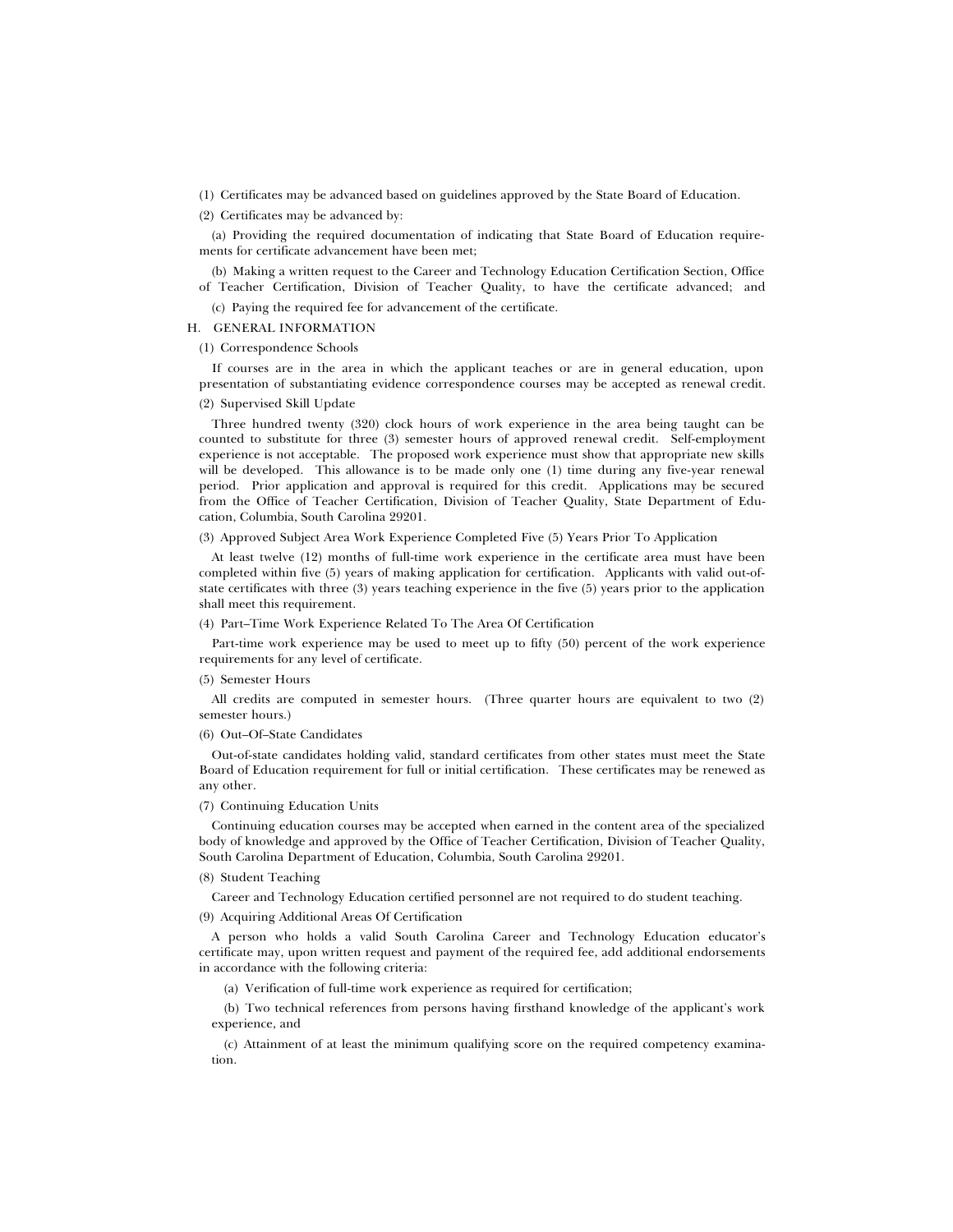(10) Certification For Individuals With Unique Occupational Training And Experience For Which There Is No Competency Examination

The changing nature of business and industry and their employment needs require that school districts be able to develop and implement new training programs to meet those needs in areas where no competency examination is available.

(a) The applicant must meet all other requirements for Career and Technology Education certification (except the competency examination). Application for a certificate will be allowed in the cases of new and innovative programs providing the following additional criteria are met. The applicant must have:

(i) A bachelor's degree from a regionally accredited college or university in the area of assignment and at least one year of related work experience in the area of assignment. The certificate level will be based upon the highest degree held and years of documented related work experience; and

(ii) Documentation of outstanding achievements related to the area of assignment, which could be used to verify competence in the field.

(iii) The district must submit documentation of the need (local needs assessment) for the new program for which licensure is sought. In 1994 the State Board of Education called for the following criteria for needs assessments:

Written documentation of the employment needs of new or expanding business/industries employing graduates of the program $(s)$ , ... must be submitted and endorsed by the CEO, President, or Human Resources Manager of one of the businesses in question and must include, as a minimum, (a) current and three-year projected employment needs, (b) indication of business/industry involvement with the local educational agency  $\dots$ , (c) letters from the local Employment Security Commission, local development board, or local chamber of commerce specifying the needs for graduates of the program(s) for which licensure is requested.

### I. EMPLOYMENT OF INDIVIDUALS WITH INDUSTRY CERTIFIED CAREER AND TECHNOL-OGY EDUCATION TRAINING AND EXPERIENCE

(1) School districts shall be allowed to hire individuals with recognized eminence in career and technology areas to teach in high schools and career centers. This employment provides districts the opportunity to take advantage of outstanding expertise available where (a) programs and certification have not been approved by the State Board of Education and (b) programs have been approved by the State Board of Education but no certified teacher is available.

(a) School districts will be allowed to petition the State Board of Education through the Division of Teacher Quality at the State Department of Education for a temporary certificate that will allow the employment of an individual in an instructional position provided the individual meets the criteria listed below. The temporary two-year certificates are nontransferable to another district and can only be requested by the school district.

(b) An individual seeking employment under this provision will be issued a certificate that will be valid for one year unless revoked at the request of the district. The temporary certificate may be renewed one additional year. After two years the individual will be required to meet certification requirements listed in this regulation.

(c) The individual must have at least four years of experience in the area of assignment. The certificate will be issued at the corresponding level of educational attainment and/or verified work experience listed in this regulation.

(d) Documentation of outstanding achievements related to the area of assignment can be used to verify competency in the field.

(e) The individual must have received an ''all clear'' report from the FBI fingerprint process before the two-year temporary certificate can be issued.

(f) School districts shall closely monitor teaching content and techniques utilized by such individuals to ensure that appropriate instructional methods are used in accordance with State Board of Education guidelines. The Office of Career and Technology Education will monitor course content.

### J. GUIDELINES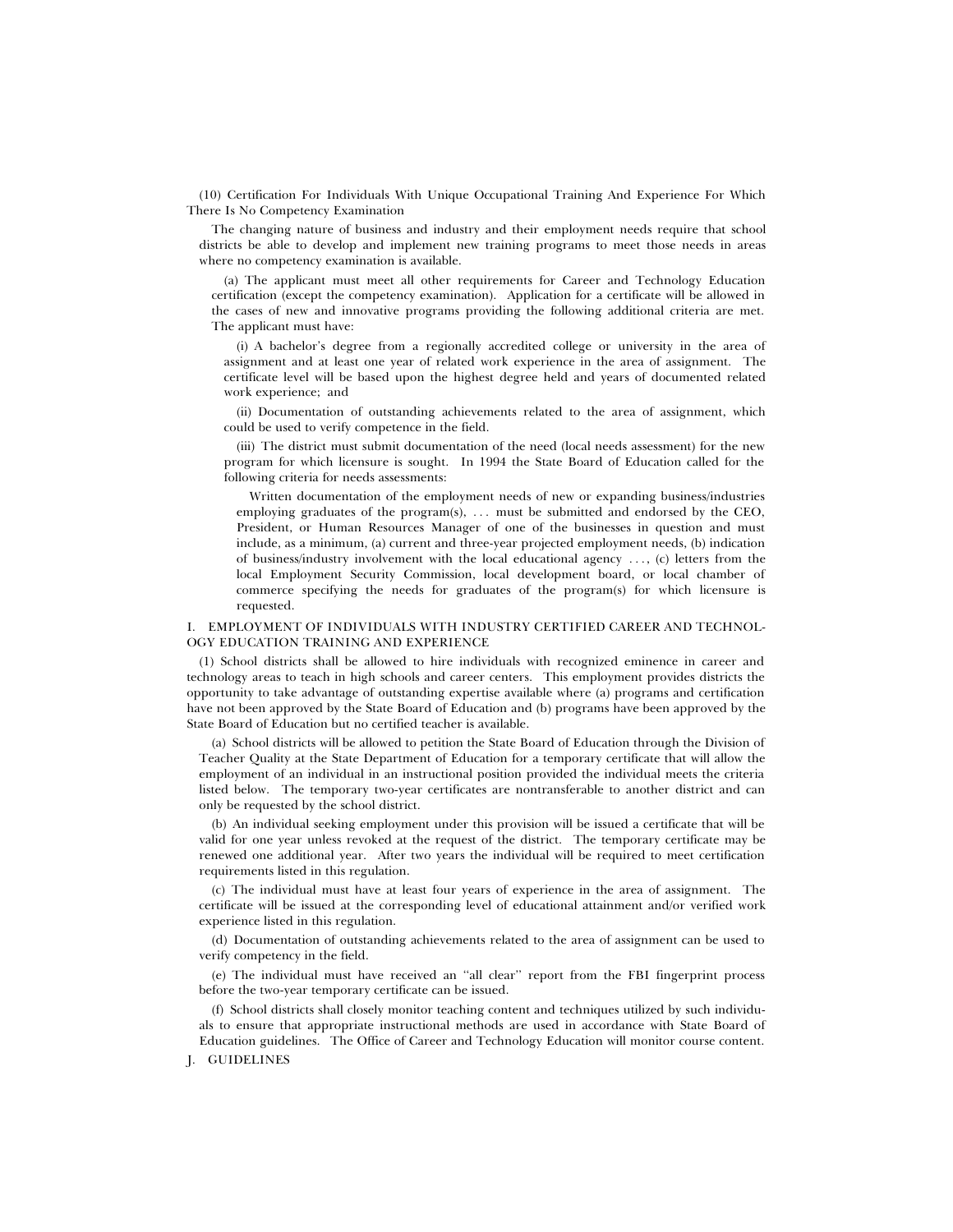The State Department of Education has authority to develop guidelines in accordance with provisions of this regulation.

**HISTORY: Amended by State Register Volume 17, Issue No. 5, Part 1, eff May 28, 1993; State Register Volume 22, Issue No. 6, Part 1, eff June 26, 1998; State Register Volume 26, Issue No. 7, eff July 26, 2002.**

### **43–64. Requirements for Certification at the Advanced Level.**

I. ADMINISTRATION

A. Elementary School Principal and Supervisor (Tier 1)

1. Master's degree

2. Valid South Carolina Educator's Professional Certificate at the elementary level

3. Minimum qualifying score(s) on the area examinations required by the State Board of Education

4. Verification of three years' teaching experience, including at least one year of teaching in grades Pre-K-8

5. Completion of an advanced program approved by the State Board of Education for the training of elementary principals and supervisors Note: Eligibility for Tier 2 certification requires successful completion of the Principal Induction Program (PIP) in the principal's first year, as well as an overall rating of Proficient or Exemplary on the Program for Assisting, Developing, and Evaluating Principal Performance (PADEPP) evaluation instrument in the second year of employment as a principal.

B. Secondary School Principal and Supervisor (Tier 1)

- 1. Master's degree
- 2. Valid South Carolina Professional Certificate at the secondary level

3. Minimum qualifying score(s) on the area examination(s) required by the State Board of Education

4. Verification of three years' teaching experience, including at least one year of teaching in grades 7–12

5. Completion of an advanced program approved by the State Board of Education for the training of secondary principals and supervisors Note: Eligibility for Tier 2 certification requires successful completion of the PIP in the principal's first year, as well as an overall rating of Proficient or Exemplary on the PADEPP evaluation instrument in the second year of employment as a principal.

C. Elementary or Secondary School Principal or Supervisor (Tier 1 Alternative Route for Career Changers)

1. Master's degree

2. Verification of at least three years of successful experience in leadership, supervision, upperlevel management, or other position in a business, corporation, agency, or the military with responsibilities similar to those of a principal

3. Recommendation for elementary or secondary principal certification (Tier 1 Alternative Route for Career Changers) by the superintendent of a South Carolina public school district interested in employing the individual as an assistant principal

4. Elementary or Secondary Principal Certification (Tier 1 Alternative Route for Career Changers. A one-year certificate that may be extended annually provided that the following requirements are met:

(a) Year One: At the end of this year, the South Carolina Department of Education (SCDE) must receive verification that the educator has completed a full year of experience as an assistant principal in a public school, has received a passing score on the area examination(s) required for certification of principals by the State Board of Education, and has received a successful rating on an SCDE-approved evaluation instrument from the employing school district. Additionally, the employing school district must submit a written request for a one-year extension of the educator's elementary or secondary principal certificate (Tier 1 Alternative Route for Career Changers).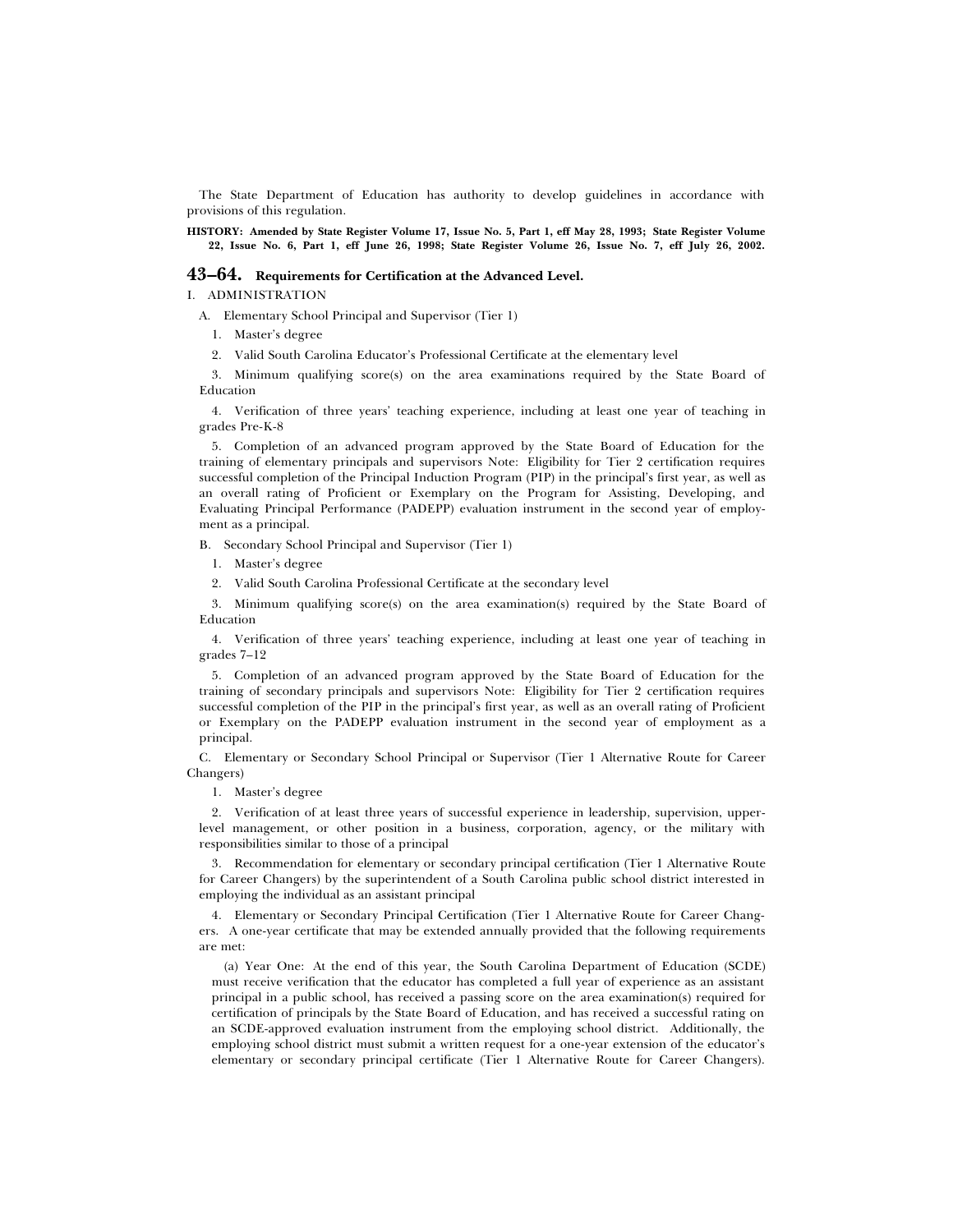(b) Years Two and Three: At the end of each of these years, the SCDE must receive verification that the educator has completed a full year of experience as an assistant principal in a public school and has received a successful rating on an SCDE-approved evaluation instrument from the employing school district. At the end of each year, the employing school district must submit a written request for a one-year extension to the educator's elementary or secondary principal certificate (Tier 1 Alternative Route for Career Changers). Also, by the end of Year Three, the educator must have successfully completed the program of study (i.e., training program) approved by the State Board of Education in order to be eligible for continued certificate extensions.

(c) Years Four and beyond: Upon meeting the requirements for Years One through Three, as described above, the educator is eligible for a professional Tier 1 certificate and employment as an assistant principal or as a principal.

5. Elementary or Secondary Principal Certificate (Tier 2). In order to be eligible to advance to an elementary or secondary principal certificate (Tier 2), the educator must have successfully completed all requirements as an assistant principal for Years One, Two, and Three, as described above. Additionally, the educator must successfully complete the PIP, receive an overall rating of *Proficient* or *Exemplary* on the PADEPP evaluation instrument in the second year of employment as a principal, and receive a recommendation for certificate advancement from the employing school district. If the overall rating on the PADEPP evaluation instrument in the second year of employment as a principal is *Needs Improvement*, the principal will remain on Tier 1 certification until the SCDE receives verification from the employing school district that the principal has achieved an overall rating of *Proficient* or *Exemplary* on PADEPP.

D. Specialized Endorsement for School Transformational Leaders' Academy

According to R43-62(V.), South Carolina educator provides for optional endorsements that are intended to enhance the skills of educators. In order to enhance the specialized skills of principals leading turnaround schools, the transformational leaders' academy will prepare selected educators with a principal's in transformational strategies in order to lead their persistently low-achieving school in raising student achievement.

Requirements for endorsement:

- 1. Current Tier 1 or Tier 2 Elementary and/or Secondary School Principal and Supervisor
- 2. Successful completion of the academy

Endorsement Grade Span: Pre-K-12

E. District Superintendent

- 1. Master's degree
- 2. Valid South Carolina Professional Certificate at the elementary, middle, or secondary level

3. Minimum qualifying score(s) on the area examination(s) required by the State Board of Education

4. Verification of a total of three years' experience as a Pre-K-12 or postsecondary teacher and two years as a school or school district administrator, postsecondary administrator, or school business administrator

5. Completion of an advanced program approved by the State Board of Education for the training of school superintendents

F. District Superintendent (Alternative Route for Career Changers)

1. Master's degree

2. Verification of at least ten years of successful experience in a senior position(s) of leadership, such as chief executive officer in a business, corporation or agency, military officer, or other position with responsibilities similar to those of a district superintendent

3. Recommendation for certification by a local school board in a South Carolina public school district interested in employing the individual as a superintendent

4. Submission of a plan of study by the local school board that the individual must complete within three years to include, at a minimum, the areas of curriculum and instruction, school finance, and school law. The candidate must also submit a passing score on area examination(s) required by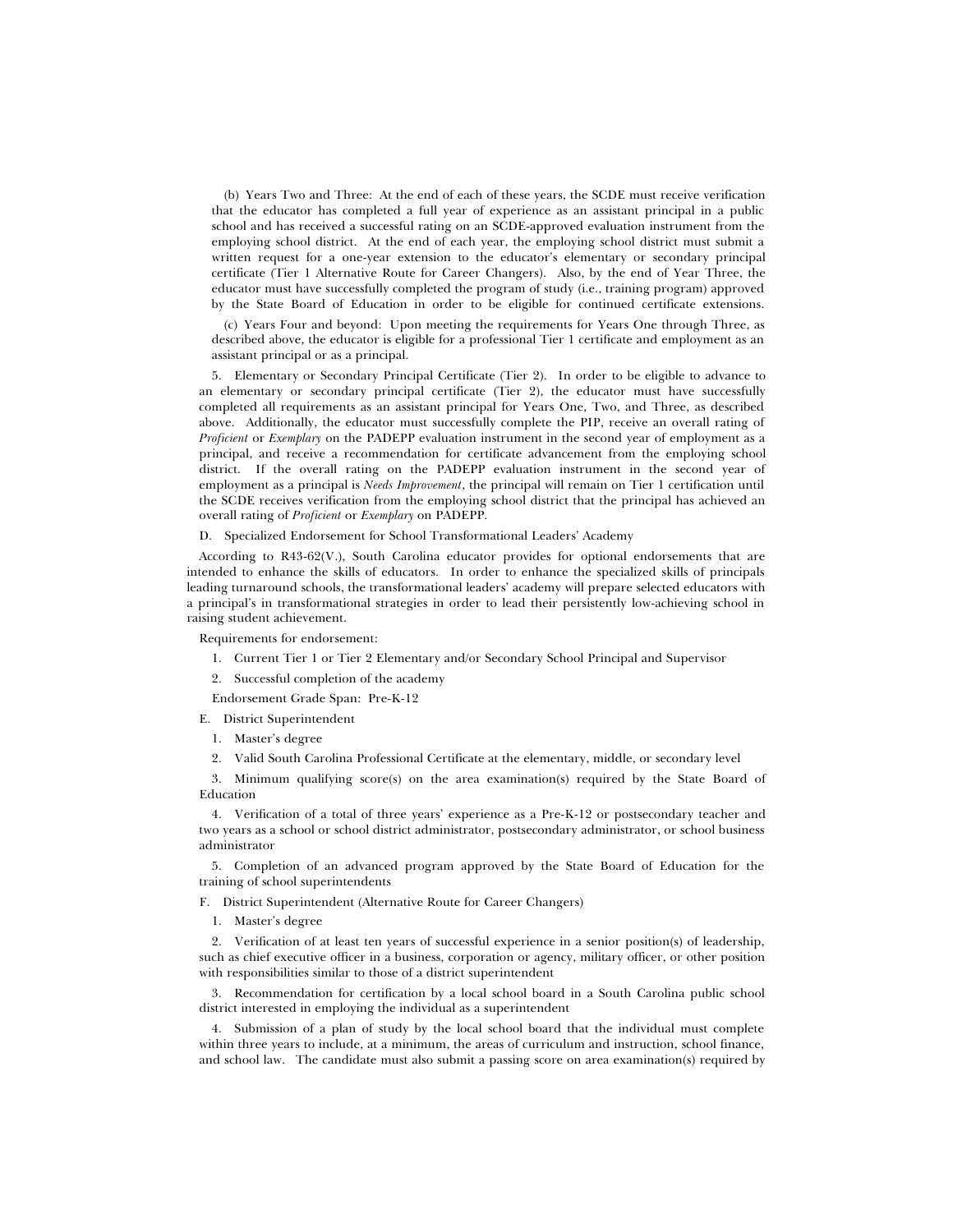the State Board of Education for district superintendents within the first year of employment as a superintendent.

5. Issuance of an initial certificate for one year. This certificate may be extended annually for two additional years at the request of the local school board based on verification of successful performance reviews.

6. Issuance of a professional certificate upon completion of the specified program of study, and minimum qualifying scores on the required certification examination(s), and the recommendation by the local school board after three years of successful service as superintendent.

G. Vocational/Technology/Career Center Director

1. Valid South Carolina secondary principal or supervisor certificate and certification in one of the following areas:

Agriculture

Family and Consumer Sciences

Health Occupations

Industrial Technology

Business and Marketing Technology

Career Technology Education

### OR

2. Valid South Carolina secondary principal or supervisor certificate and three years of experience as a director or assistant director in a Vocational/Technology/Career Center

OR

3. Master's degree from a State Board of Education approved teacher education program in vocational education, including fifteen semester hours in administration and certification in one of the following areas:

Agriculture

Family and Consumer Sciences

Health Occupations

Industrial Technology

Business and Marketing Technology

Career and Technology Education

The fifteen semester hours in administration required above are to be selected from the areas listed below:

General School Administration

School Personnel Administration

Techniques of Supervision

School Law

School Finance

Human Growth and Development

Curriculum Development

# AND

4. Minimum qualifying score(s) on the area examination(s) required by the State Board of Education

5. Verification of five years' experience as a pre-K-12 or postsecondary teacher, school or school district administrator, postsecondary administrator, or business administrator

## II. OTHER INSTRUCTIONAL SUPPORT AREAS

A. ELEMENTARY AND SECONDARY GUIDANCE

1. Master's degree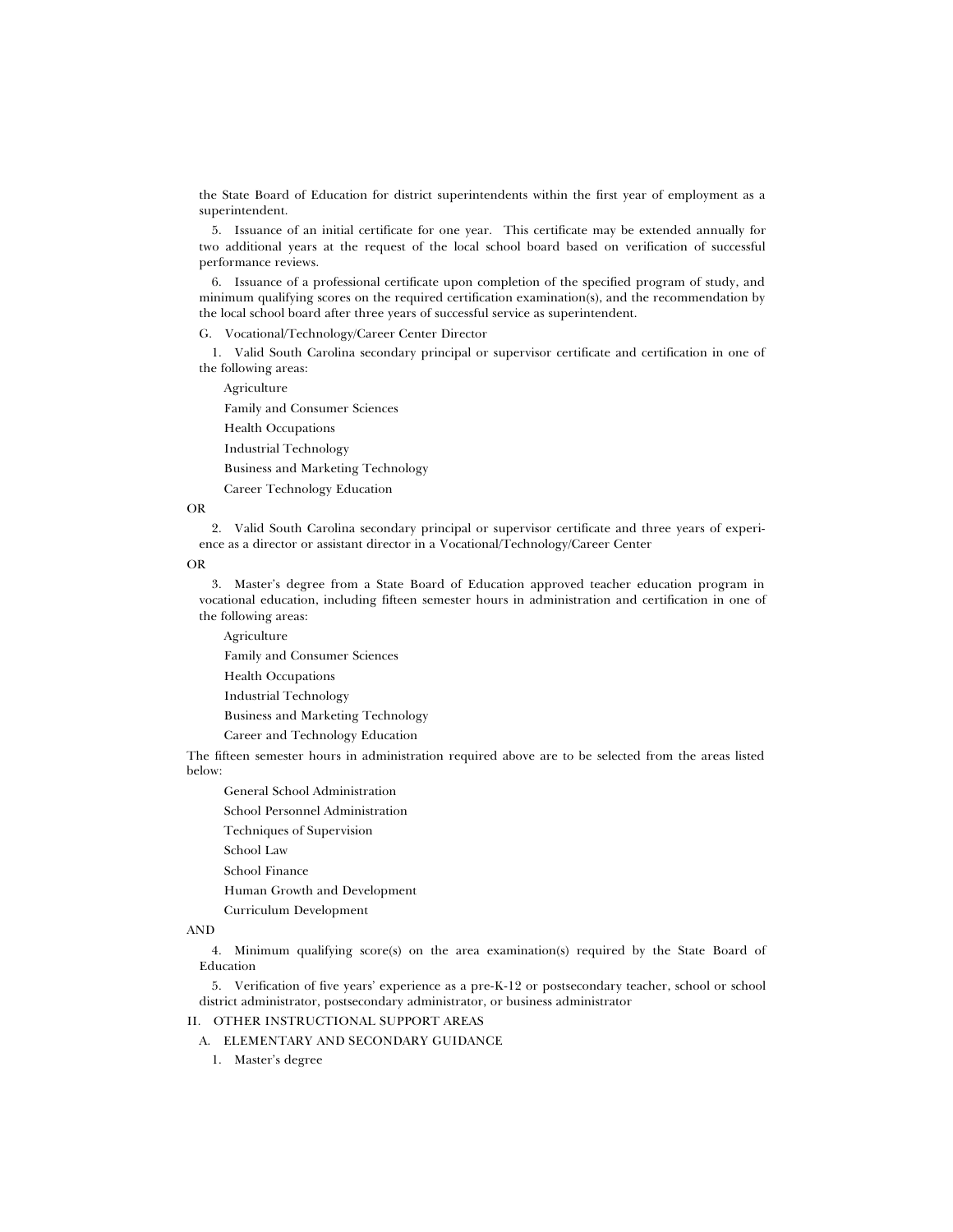2. Completion of an advanced program approved by the State Board of Education for the preparation of school counselors

3. Minimum qualifying score(s) on the area examination(s) required by the State Board of Education

### B. SCHOOL PSYCHOLOGIST

1. SCHOOL PSYCHOLOGIST I

(a) Master's degree

(b) Completion of an advanced program approved by the State Board of Education for the preparation of school psychologists

(c) Minimum qualifying score(s) on the area examination(s) required by the State Board of Education

#### 2. SCHOOL PSYCHOLOGIST II

(a) Specialist degree

(b) Completion of an advanced program approved by the State Board of Education for the preparation of school psychologists

(c) Minimum qualifying score(s) on the area examination(s) required by the State Board of Education

3. SCHOOL PSYCHOLOGIST III

(a) Doctorate degree

(b) Completion of an advanced program approved by the State Board of Education for the preparation of school psychologists

(c) Minimum qualifying score(s) on the area examination(s) required by the State Board of Education

### C. SPEECH LANGUAGE THERAPIST

1. Master's degree

2. Completion of an advanced program approved by the State Board of Education for the preparation of speech language therapists

3. Minimum qualifying score(s) on the area examination(s) required by the State Board of Education

D. MEDIA SPECIALIST

1. Master's degree

2. Completion of an advanced program approved by the State Board of Education for the preparation of media specialists or school library media specialists

3. Minimum qualifying score(s) on the area examination(s) required by the State Board of Education.

**HISTORY: Amended by State Register Volume 23, Issue No. 6, eff June 25, 1999; State Register Volume 26, Issue No. 6, Part 1, eff June 28, 2002; State Register Volume 28, Issue No. 6, eff June 25, 2004; State Register Volume 35, Issue No. 6, eff June 24, 2011; State Register Volume 38, Issue No. 6, Doc. No. 4406, eff June 27, 2014.**

# **ARTICLE 4**

### **TEXTBOOK REGULATIONS**

### **43–70. Textbook Adoption Regulation.**

(Statutory Authority: 1976 Code §§ 59–5–60 and 59–31–550 Code of Laws of South Carolina)

### **SECTION 1. Statutory Authority**

Pursuant to Sections 59–5–60 and 59–31–550, the State Board of Education shall have the responsibility and duty to adopt the instructional materials used for instruction in the free public schools of South Carolina subject to the provisions of the sections that follow. South Carolina contract statutes and any other applicable State laws guide the instructional materials adoption process.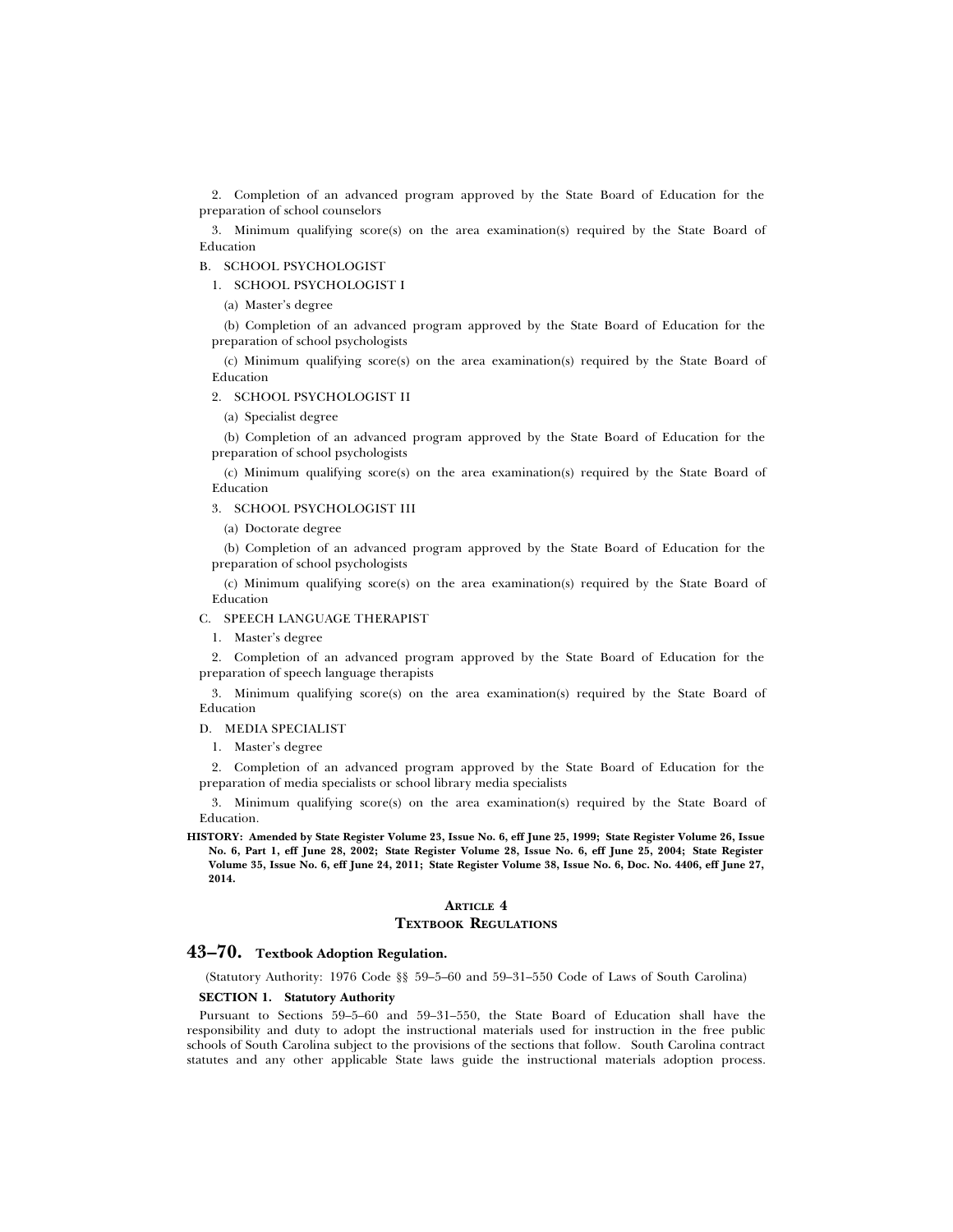#### **SECTION 2. Instructional Materials Evaluation Criteria**

General criteria governing the adoption of instructional materials shall be developed and revised by the State Department of Education and presented to the State Board of Education. Specific subject criteria are contained in the grade level education standards adopted by the State Board as well as each curriculum framework, occupational education core curriculum, and other program area materials which are not addressed within the standards and or curriculum framework and shall be used in the evaluation process.

#### **SECTION 3. Instructional Materials Advisory Committee**

The State Board of Education shall appoint, with the recommendation of the State Superintendent of Education, an Instructional Materials Advisory Committee. The Committee shall consist of fifteen members; six members who are actively engaged in teaching in South Carolina public schools; eight members who are actively engaged in school work either administratively or supervisory, at least one from each congressional district and two at large; and one lay citizen, preferably a former member of the State Board of Education. It is the intention of the State Board that the Committee membership include members whose interests reflect the needs of all students served by the educational system. Seven of the members shall be appointed for a term of two years; eight shall be appointed for a term of four years. Thereafter, the term of all appointed members shall be four years. The Committee shall be facilitated by appropriate staff members from offices of the State Department of Education.

The duties of the Advisory Committee shall be to study continually the Instructional Materials Review, Selection, and Distribution Process and make recommendations to the State Board of Education through the State Superintendent of Education as to changes needed in the process to meet the needs of students, schools, and school districts for instructional materials. The Committee should address: recommendations in regard to exercising options in existing contracts; recommendations in regard to renegotiating expiring contracts; and recommendations for prioritization of purchases should funds not be available. The Committee shall give careful attention to new and improved methods of presenting instructional materials. The Committee is authorized to secure the assistance and advice of consultants. Special consideration should be given to consultants from within the state.

The Instructional Materials Advisory Committee shall meet annually at the call of the Chair. Additional meetings, when necessary, may be held at the call of the Chair, a majority of its members, on request by the State Board of Education, or the State Superintendent of Education. However, the State Board of Education reserves the right to limit the number of official meetings this Committee may hold in one school year.

The Instructional Materials Advisory Committee may make curriculum reports when in its judgment such reports are deemed advisable. The Committee shall report to the State Board of Education not later than May of each year any changes needed to be made in the Instructional Materials Review, Selection, and Distribution Process during the following school year.

#### **SECTION 4. Instructional Materials Review Panels Established**

The State Board of Education shall appoint, with the recommendation of the State Superintendent of Education, Instructional Materials Review Panel or Panels for each area for which a curriculum framework has been adopted by the State Board of Education, occupational education core curriculum, or other program areas not addressed within a curriculum framework. The number of Panels needed and number of Panel members needed for each framework, occupational education core curriculum, or other program area shall be included in the recommendation from the State Superintendent of Education. Names of potential Review Panel members shall be obtained from district superintendents, State Board of Education members, curriculum framework writing teams, State Department of Education curriculum specialists, and others. For each position there shall be a nominee and one alternate. In the event the nominee does not accept, the State Superintendent of Education is authorized to appoint the alternate and to make other substitutions when necessary.

It is the desire of the State Board of Education that a balance be maintained on each Instructional Materials Review Panel between large and small, rural and urban schools and school districts, and that the Panel membership include members whose interests reflect the needs of all students served by the educational system. Each Review Panel may have up to 25 percent lay membership. All other members shall be persons who are actively engaged in teaching, in the supervision of teaching, in the administration of public schools, and persons who have had teaching experience, special training or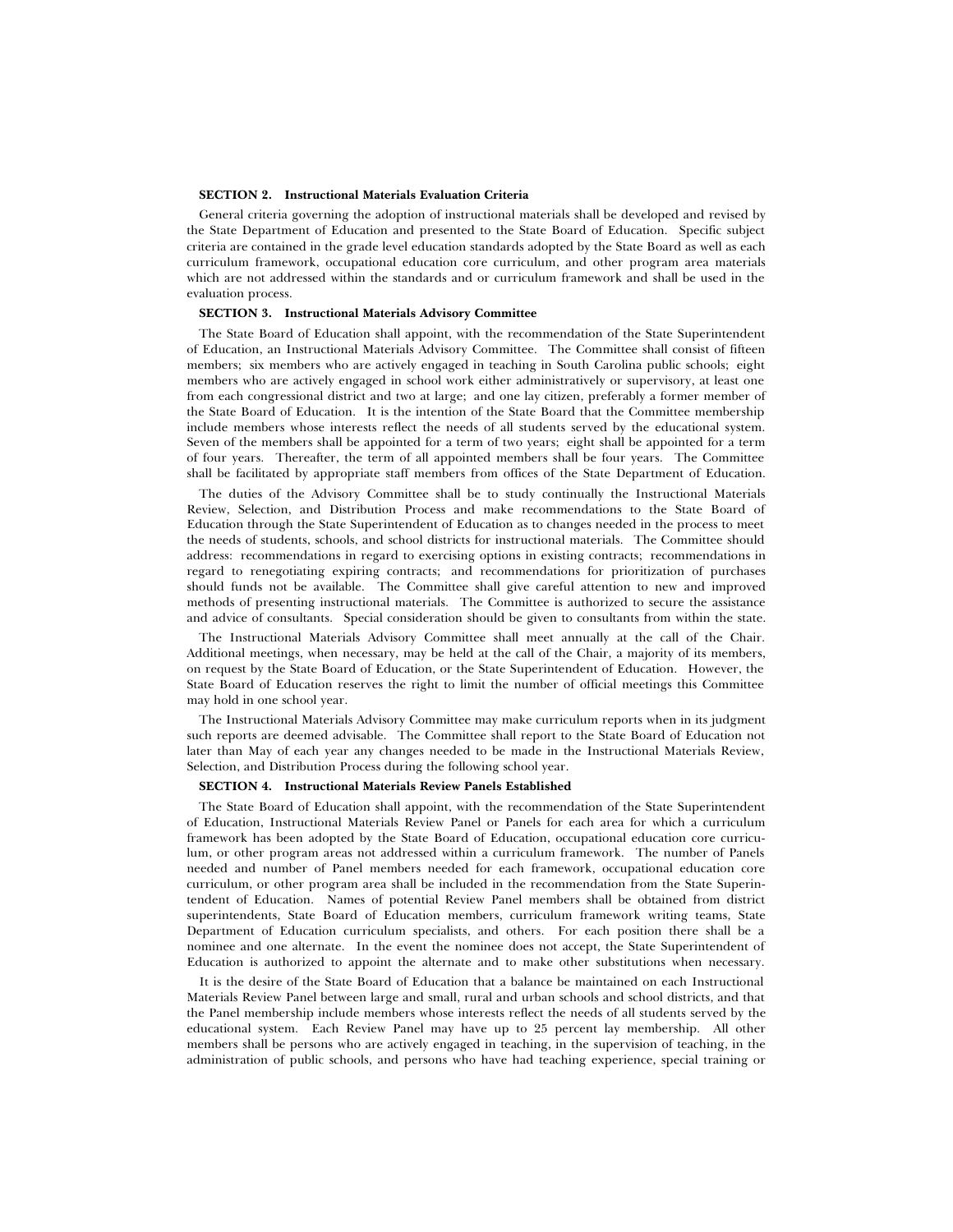supervision in the subject field in which they have been appointed, or who have expertise in a subject area from which material and information should be integrated within the subject area under review. A majority of those appointed shall be full-time classroom teachers. The recommendations by the State Superintendent of Education shall include the size of each Review Panel, length of service term for each member, and the appointment of a State Department of Education staff member as facilitator for each Review Panel.

#### **SECTION 5. Subject Areas Open for Bid**

The State Board of Education, upon the acceptance of the recommendations from the Instructional Materials Advisory Committee or upon adoption or revision of a curriculum framework in a particular subject area, shall call for the adoption of instructional materials. The State Board of Education, through the State Superintendent of Education, shall make information relative to the call for bids available to publishers vendors and school administrators, not later than 210 calendar days preceding the adoption date. It shall also make arrangements for an official announcement at least forty-five days before bids are to be opened. This announcement shall be sent to all companies registered with the State Department of Education, and a notice shall be given by legal advertisement in at least one daily newspaper in the State of South Carolina in accordance with general legal requirements.

Upon formal notice of the call for bids by the State Superintendent of Education, sample copies of the bid forms shall be made available to be used by companies in submitting instructional materials for adoption and a copy of the contract and bond each company shall be required to execute if its materials are adopted.

The State Superintendent of Education shall develop for State Board of Education approval a schedule outlining major dates and occurrences of the adoption process. The State Superintendent is authorized to make adjustments in the dates when necessary for the success of the adoption program. A copy of the Calendar of Events shall be provided to publishers/vendors with the call for bids.

#### **SECTION 6. Submission of Materials for Panel Review**

Publishers/vendors shall submit one copy of a brief along with the official bid for all instructional materials being offered for adoption. Failure to comply with this regulation shall automatically exclude materials for adoption. The brief shall include the level of learning difficulty, an ancillary materials and services list to include designation of free materials and price of optional materials for purchase, and other specific descriptive information as required by the State Superintendent of Education.

Each bidding company or its representative is responsible for distributing instructional material samples to each member of the appropriate Instructional Materials Review Panel on or before the date set by the State Board of Education for each adoption year. Companies are requested to supply a copy of the brief with the instructional materials samples to each Panel Member. This may be done by personal delivery or by mail to the address specified by the Review Panel member. Arrangements shall be made by the State Superintendent of Education for presentations by each bidder to the appropriate Instructional Materials Review Panel as a group. These group presentations shall take place no sooner than thirty days after the date which bidders are expected to have delivered sample materials. During formal panel deliberations, thirty minute sessions will be scheduled for each bidder with the Instructional Materials Review Panels during which the bidder will be given the opportunity to answer additional questions and present additional information.

Review Panels may request additional information and appearances from bidders during the adoption process. This shall be done by the facilitator when requested to do so by the Panel.

### **SECTION 7. Responsibilities of the Instructional Materials Review Panels**

It shall be the duty of each Instructional Materials Review Panel to rate all items offered for adoption and file a written report with the State Superintendent of Education. The report shall consist of the Panel evaluation, list of items which the Panel recommends as suitable for adoption, and an annotation which includes for each item or series of items the common reading level of text materials, level of learning difficulty, and other information as required by the State Superintendent of Education. In order to be placed on the recommended list, instructional materials must receive affirmative votes from at least two-thirds of the Panel members.

There is no limit to the number of individual items or series of items which may be recommended by a Review Panel. All submitted items which meet the general and subject specific criteria as outlined in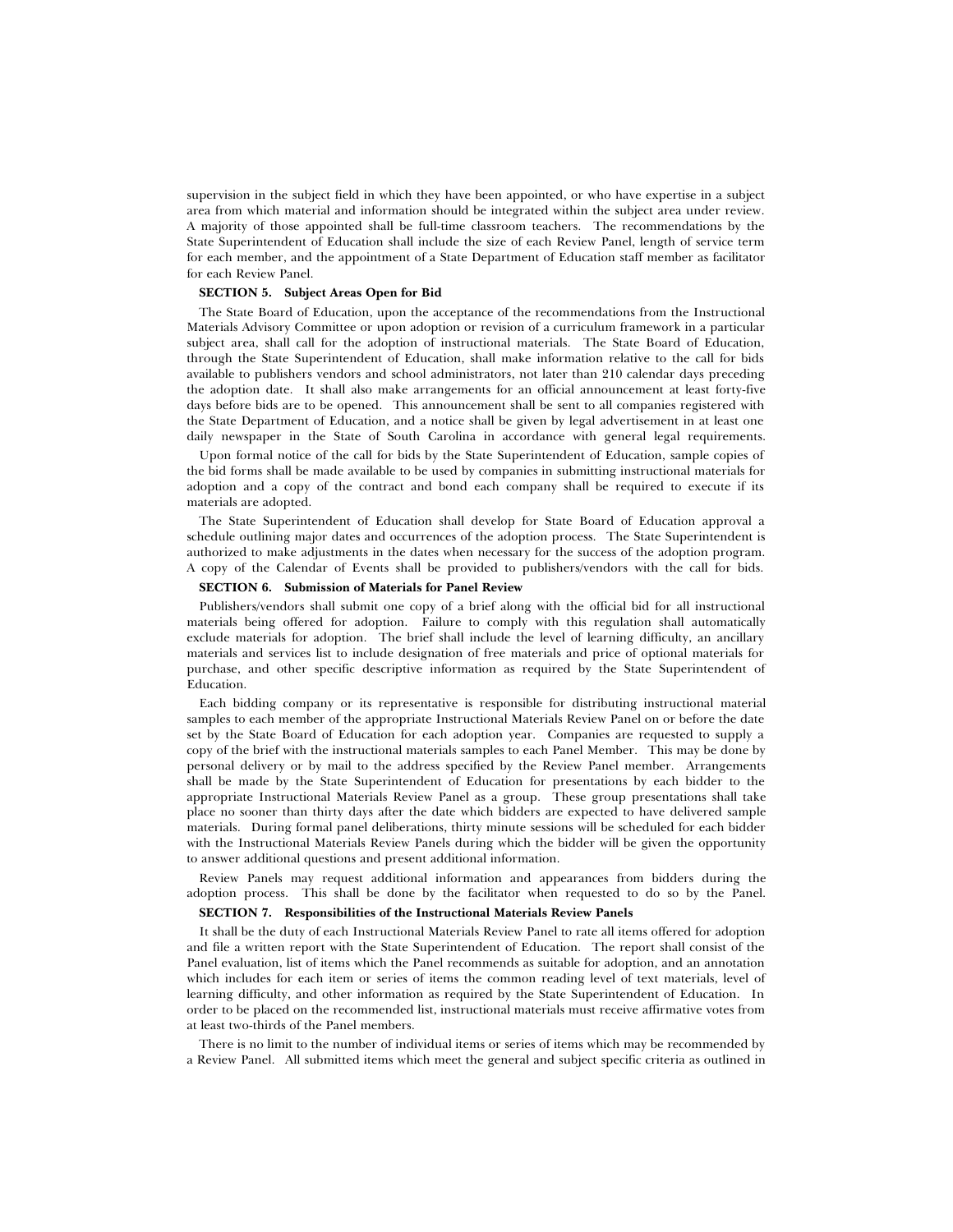the grade level educational standards, curriculum framework, occupational education core curriculum, or other program areas for that subject should be recommended for adoption. However, prior provisions notwithstanding, the State Board of Education is not required to adopt any instructional materials recommended by the Review Panels that in the judgment of the State Board of Education are unsatisfactory.

The State Board of Education shall not approve and add a textbook or instructional materials to the state list of adopted materials unless it has been reviewed and rated by a properly constituted Instructional Materials Review Panel.

To facilitate efficient and competent evaluations by the Review Panels, the State Board of Education shall furnish the Panels with detailed instructions pertaining to its duties; an orientation to and copies of the subject's standards, curriculum framework, occupational education core curriculum, and other program area instruction; instructional materials evaluation criteria; and the time schedule necessary in order that the State Board of Education complete its work in an orderly fashion. It shall be the duty of the State Superintendent of Education or his/her designee to serve as coordinator and liaison between the State Board of Education and the Review Panels.

The Review Panels are authorized to secure the assistance and advice of consultants. Special consideration should be given to consultants from within the state. The Panels may receive clerical services from the State Department of Education.

Each Panel member must submit signed ratings sheets to the facilitator of the Review Panel for the State Department of Education files.

Textbooks shall not be recommended by the Instructional Materials Review Panels and the State Board of Education shall not adopt textbooks that fail to meet the official ''Manufacturing Standards and Specifications for Textbooks.'' As national standards are developed for non-traditional materials, the State Board of Education may require adherence to those standards as well. Provided the State Board of Education reserves the right to waive minor deviations and technicalities, however, in each case the bidder is responsible for showing cause why the standards cannot be met. Copies of the official manufacturing standards and specifications and other applicable standards shall be made available for review to the bidding companies.

In the event an Instructional Materials Review Panel cannot submit a report that is acceptable to the State Board of Education, the Panel may be dissolved and a new Panel appointed in the same manner as the original Panel or the area may be considered for opening at a later date by the Instructional Materials Advisory Committee.

Each Instructional Materials Review Panel shall be dissolved according to the scheduled date of their term expiration.

#### **SECTION 8. Public Review of Materials**

The State Superintendent of Education shall make arrangements for a thirty-day public review of materials recommended by the Instructional Materials Review Panels prior to taking those recommendations to the State Board of Education. The public review sites shall be geographically distributed around the state at as many state-supported colleges and universities or, if necessary, other designated sites as will agree to host such reviews. The materials for public review shall be provided by the bidding companies. Public review sites shall be advertised in each congressional district in the newspaper with the largest circulation figures for that district.

A summary of the comments received during the public review period shall be provided to the State Board of Education to facilitate their adoption of instructional materials.

### **SECTION 9. Instructional Materials Review Panel Recommendations Submitted to State Board of Education**

The State Department of Education shall provide to the State Board of Education, the Instructional Materials Advisory Committee, and the Instructional Materials Review Panels information to assist in determining whether instructional materials offered for adoption meet the official ''Manufacturing Standards and Specifications for Textbooks'' or other materials standards as available. A list shall be furnished of materials offered for adoption which, in the Department's judgment, fail to meet the manufacturing standards and specifications and specify in detail the deviations the State Department of Education finds prior to the rating by the Review Panels.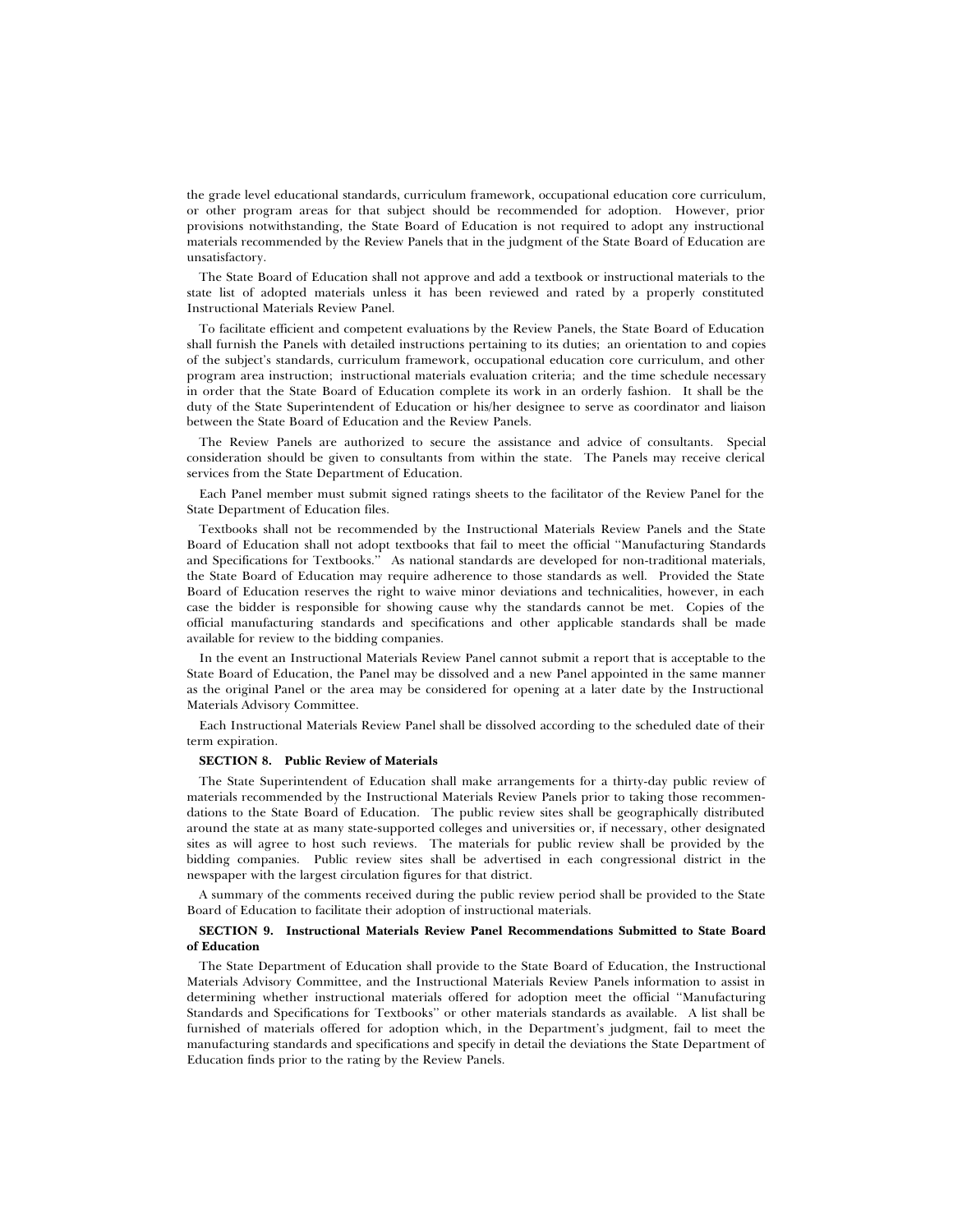Materials which may not meet the appropriate manufacturing standards and specifications for those types of materials may be adopted when recommended by the appropriate Instructional Materials Review Panel and when the Panel's justification is deemed sufficient by the State Board of Education.

The Review Panels may recommend and the State Board of Education may adopt instructional materials in manuscript or beta stage. Provided, however, any contract awarded for materials in manuscript or beta form shall be subject to final approval by the State Board of Education and the Review Panels as to the final wording, format, illustrations and captions, and physical construction. None of the members of an Instructional Materials Review Panel for subject matter adopted in manuscript or beta form shall be discharged until final action has been taken by the State Board of Education on the completed product.

### **SECTION 10. State Board of Education Approval of Instructional Materials**

Each Instructional Materials Review Panel shall submit to the State Board of Education through the State Superintendent of Education materials recommended for adoption in each subject area for which materials have been solicited for bid.

# **SECTION 11. Publish Instructional Materials Listing**

The State Department of Education shall publish annually a listing of the newly adopted instructional materials for use in the public schools of South Carolina. A copy shall be provided to each school and school district.

#### **SECTION 12. Substitution of Instructional Materials**

Substitutions of new copyrights for instructional materials under contracts shall be allowed only with written permission as specified below.

A. Any company under contract desiring to substitute a later copyright of adopted instructional materials with minor changes that can be used interchangeably in the same classroom without confusion may make application to the State Superintendent of Education. The company shall submit the appropriate number of samples of the edition under contract, samples of the edition it proposes to substitute, and complete lists of changes between the editions. If, after consultation with the appropriate Review Panel, the State Superintendent of Education concludes that the two editions can be used interchangeably in the same classroom without confusion, the State Superintendent is authorized to grant permission to substitute the new edition. All substitutions made under this provision shall comply with Section 9 of the regulations as to the construction of the instructional materials. All substitutions made under this provision shall be approved by the State Superintendent of Education and reported to the State Board of Education.

B. Any company, desiring to substitute a later copyright of adopted instructional material that is so different from the original material that it cannot be used interchangeably in the same classroom without confusion, must make application to the State Board of Education and agree to take up all copies of the old instructional material in use in the public schools of South Carolina and allow an exchange rate to the State equal to any equity they have in the used material. The State Board of Education shall examine the company's request and if, in its judgment, there is sufficient merit to warrant further consideration, the State Board of Education shall instruct the appropriate Instructional Materials Review Panel to review the materials for substitution. After receiving the recommendation of the Panel, the State Board of Education shall determine whether the substitution shall be allowed.

C. In all substitutions allowed, prices shall not exceed the price named in the original contract.

#### **SECTION 13. Instructional Materials Review Panel Expenses**

All members of the Instructional Materials Advisory Committee and of the Instructional Materials Review Panels except ex-officio members or full-time employees of the State of South Carolina shall be paid expenses as prescribed by State law and as funds are available.

### **SECTION 14. Submission of Materials by Schools or School Districts**

A school or school district may submit for review materials which in their opinion best suit the needs of the students in their care. Upon submission, the school or school district shall be notified of the time frame within which they may expect to have the materials for use in schools. Materials to be used during the following school year must be approved by the State Board of Education by May of each year.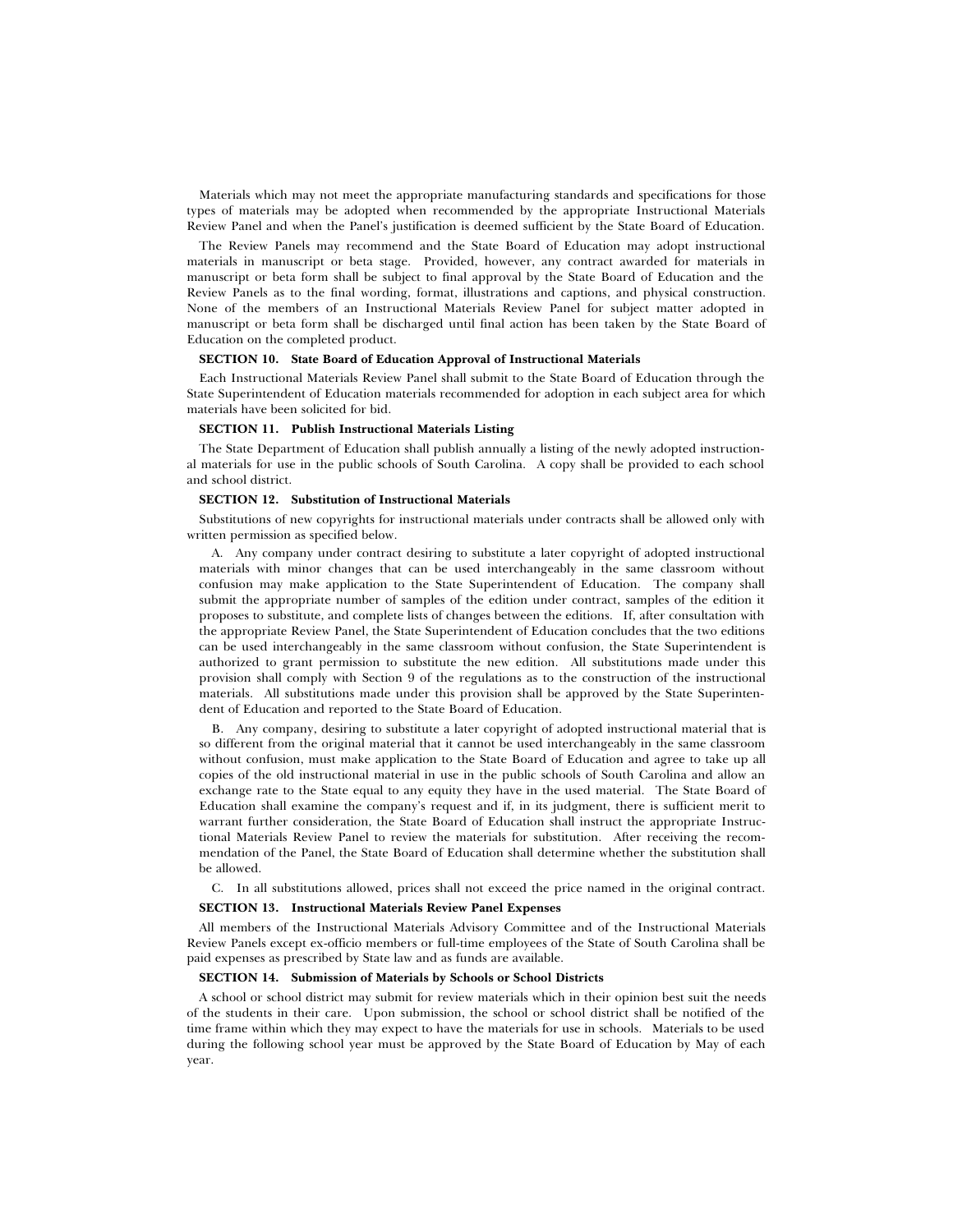The State Department of Education shall request the publisher/vendor to submit the materials for adoption and copies of sample materials for use by the appropriate Instructional Materials Review Panel. Inability to secure agreement from the publisher/vendor for participation in the review process shall result in a denial of the request for review. Any item previously reviewed by a Review Panel in the initial call for bids for a subject area shall not be considered for review under this section.

If the publisher/vendor agrees to submit the materials for adoption, all applicable adoption regulations will be followed. Materials approved under this section shall be available for public review through the State Department of Education. Under no circumstances shall this section be used as a vehicle to circumvent the State instructional materials adoptions.

#### **SECTION 15. Registering of Bidders and Publishers**

Any bidder or publisher submitting instructional materials to the State for adoption shall on or before the day bids are received register with the State Department of Education the names, home addresses, and business telephone numbers of all agents or employees of any kind or persons retained for legal or other services to whom there is being paid or there will be paid any salary, commission or royalty for representing the bidder or publisher. This information shall be kept open for inspection by the public, members of the State Board of Education, the Instructional Materials Advisory Committee, and the Instructional Material Review Panels. The failure of any bidder or publisher to register the names, home addresses, and business telephone numbers of all agents of any kind as specified shall be deemed as sufficient cause for summary rejection of the bid or proposal of that bidder or publisher.

# **SECTION 16. Conflict of Regulations**

Any or all rules and regulations which may be in conflict with the provisions of this regulation are hereby declared null and void.

#### **SECTION 17. State Board of Education Waiver**

A. The State Board of Education may, in its discretion and upon written request of the Department or any person who is subject to this regulation, grant a variance from one or more specific provisions of this regulation. The requesting party shall:

1. identify the specific provisions of this regulation from which variance is sought;

2. demonstrate that compliance with the identified provision would not be in the best interest of students, schools, school districts, or the state; and

3. demonstrate that the variance will have no significant adverse impact on the students, schools, school districts, or the state.

B. In granting a variance, the State Board may impose conditions reasonably necessary to assure that the subject activity will have no adverse impact on the students, schools, school districts, or the state.

C. Any variance granted by the State Board may be immediately withdrawn if the State Board finds noncompliance with conditions of the variance or other information that the variance is not in the public interest or that the petitioner has provided false or inaccurate information on which the variance was granted.

D. Nothing herein shall be construed as a waiver of the State Board's right to deny any petition for a variance.

**HISTORY: Amended by State Register Volume 17, Issue No. 5, Part 1, eff May 28, 1993; State Register Volume 24, Issue No. 3, eff March 24, 2000.**

### **43–71. Free Textbooks.**

(Statutory Authority: 1976 Code §§ 59–5–60 and 59–31–360)

Section 1. Free Basal Textbook Enabling Act. Pursuant to Section 59–31–360 to provide ''free basal textbooks'' in Grades 1 through 12, S. C. State Board of Education does hereby set forth procedures for ordering instructional materials.

Section 2. Requisition for Free Instructional Materials. Requisitions for free instructional materials shall be made only to the South Carolina Department of Education (SCDE), in accordance with ''Instructional Materials Management Procedures for Schools'', by completing the official current order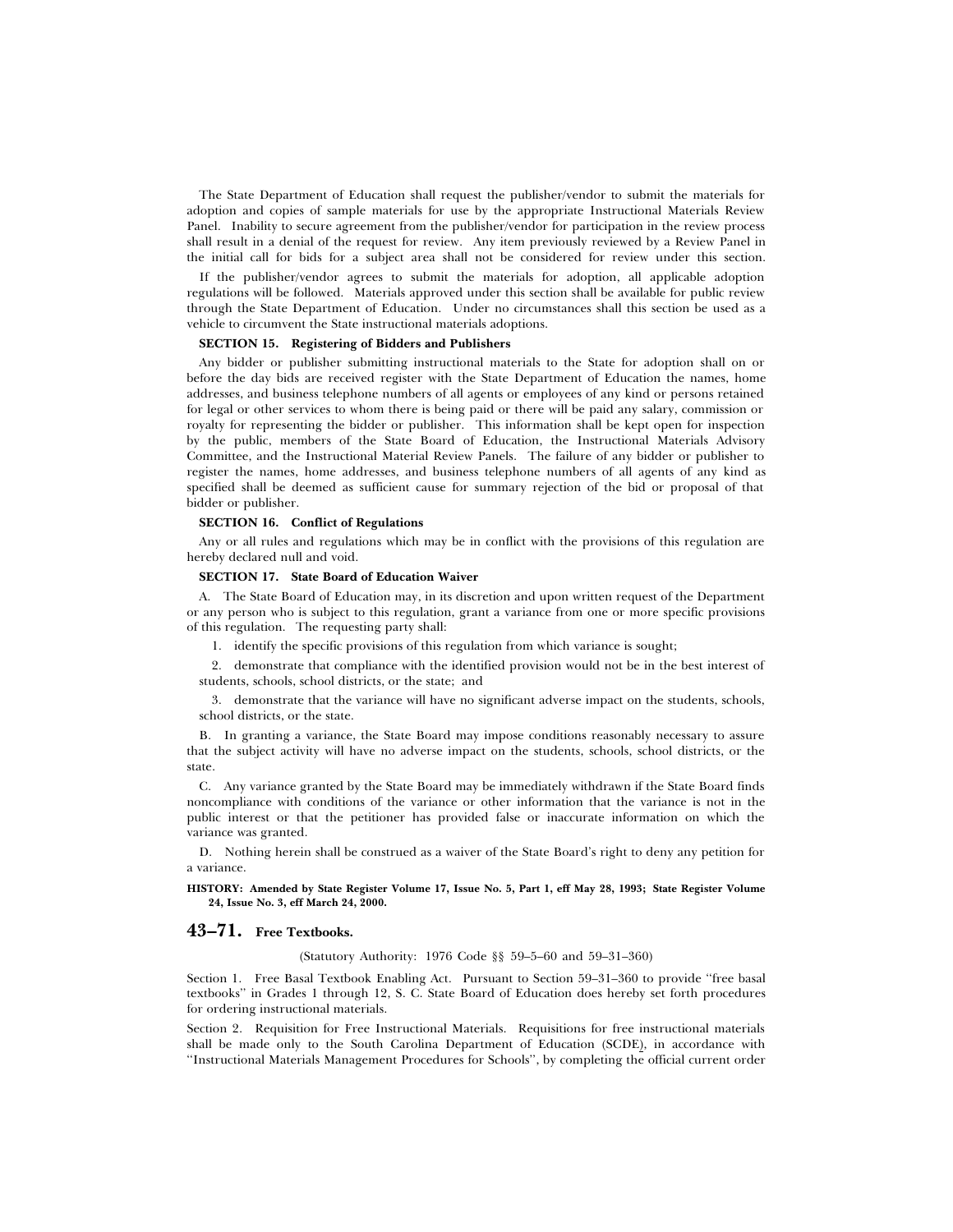form or on internet using the ordering system on the South Carolina Instructional Materials Central Depository website.

Section 3. Provisions for Requisitioning and Distributing Free Instructional Materials.

A. Acquisition of Free Instructional Materials on Levels of Achievement. Any pupil who is a member of any grade within the free instructional materials program may be assigned free instructional materials on the appropriate achievement level as indicated by tests and other evaluations.

B. Allocation of Instructional Materials to Schools. The SCDE shall provide a schedule of instructional materials allocation formulas to the State Board of Education for information annually. The formulas shall be based on available funding provided by the General Assembly for the Instructional Materials program; the average cost of adopted instructional materials; and the prescribed percentage of total membership used in calculating materials allocations.

C. Educable Mentally Handicapped (Special Education) Reading Primary classes shall be eligible for necessary reading materials not to exceed two pre-readiness readers and/or readiness programs and one beginning reading program.

Section 4. Changing to New Titles or Series. A school may change to a new title or series in a subject area only when new material on the same level is adopted by the State Board of Education. Schools shall not return materials presently on the state adopted list to be exchanged for other titles or series, except limited changes that are justified by variations in student achievements. Any books materials exchanged must be on different levels of difficulty. Provided, that the Board shall have the authority to limit or postpone the acquisition of titles or series for such period of time as may be deemed advisable.

Section 5. Property of the State. Title to all materials issued to schools and depositories under the Free Textbook Act shall be vested in the State. (Legislative Provision).

Section 6. Responsible Parties. The district board of trustees shall be responsible for the proper custody of all materials in its schools and depositories and shall be responsible for the administration of the Instructional Materials Management Procedures for Schools in those schools and depositories. Section 7. Distribution to Schools. The county or district board of trustees shall elect from the procedures listed below the system of distribution to be used.

A. County Depository: A county depository may be established through which all materials in the county will be distributed.

B. District Depository: A district depository may be established through which all materials in the district will be distributed.

C. School Depository: A school depository may be established through which all materials in the school will be distributed.

The board of trustees may designate an agent to operate the depository, maintain adequate records and make necessary reports and remittances to the responsible office at the SCDE; however, such designation does not relieve the board of its responsibilities.

Section 8. Shipping of Instructional Materials. Each school or depository will be sent a Shipment Advisory listing the materials shipped to it. The school or depository agent shall verify the materials received with the materials listed on the Shipment Advisory. If the title(s) and number of materials received do not agree with the title(s) and number of materials on the Shipment Advisory, a report must be made promptly to the responsible office at the SCDE showing: (1) the name of the school and county, (2) the number and date of the Shipment Advisory, (3) a complete itemized list of the differences between Shipment Advisory and books received, both over and short.

Section 9. Records and Reports. Each school and depository shall maintain a separate and complete file for instructional material records, correspondence, and forms. Each school and depository shall maintain an accurate record of the number of materials on hand, materials received and materials returned. They, also, shall keep an accurate record of sales, lost materials, and damage fees and report same to the SCDE and remit all funds collected and pay promptly all amounts due. The Department will issue an official receipt covering each remittance.

Each school and depository shall furnish the responsible office at the SCDE with membership reports, anticipated membership reports, inventory reports, and other reports as may be requested. Each school shall maintain a record of materials issued to each pupil.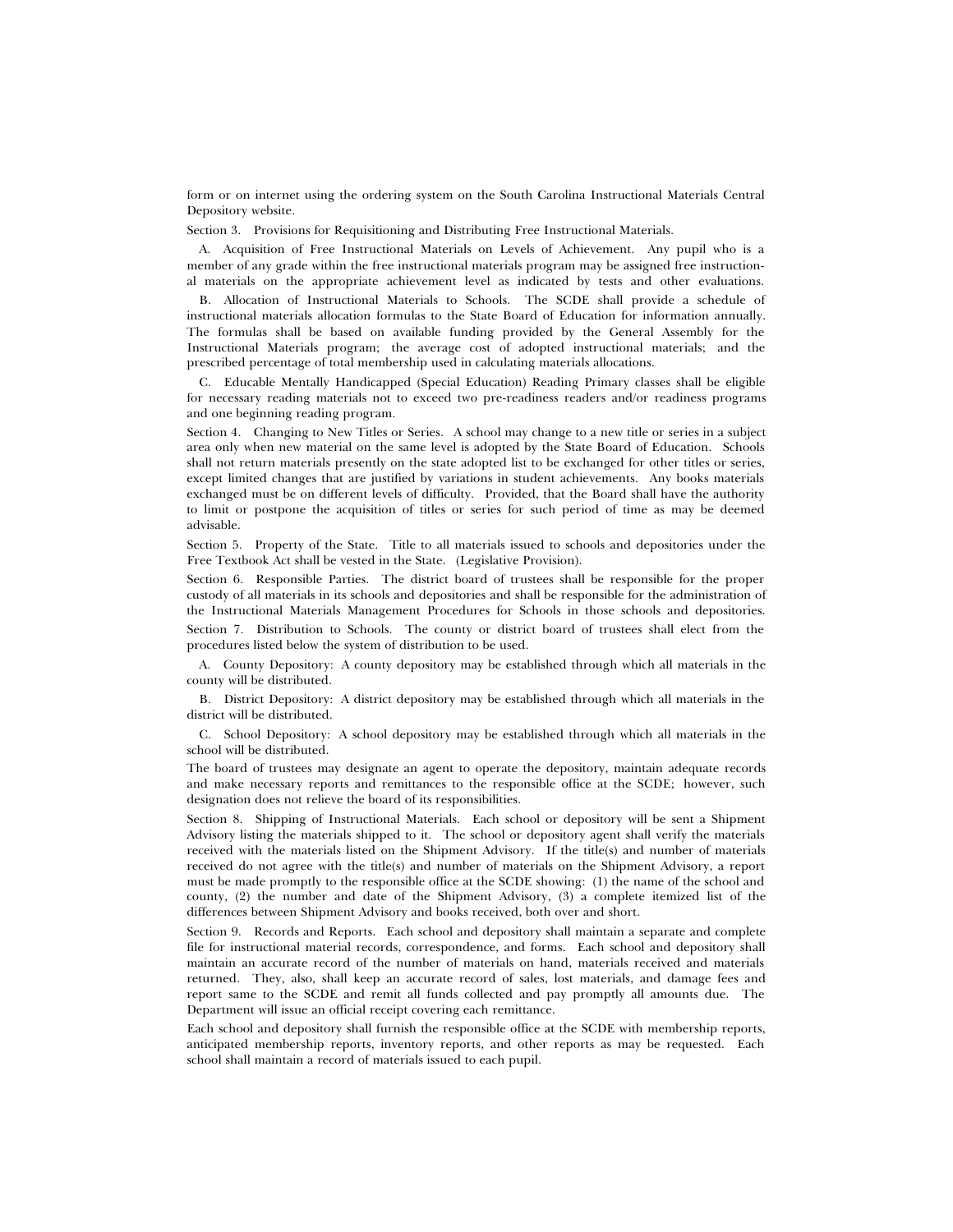Section 10. Storage. Each school and depository shall provide for instructional materials adequate places of storage which are safe, clean, dry, well arranged, and free of insects. Care must be taken to see that materials do not mold while in storage. Materials should not be stored on floors and should be at least one inch from walls to allow proper ventilation and protection from termites.

Section 11. Distribution Within the School. Materials may be distributed directly to the pupils from the central bookroom or delivered from the bookroom to each teacher to be issued to the pupils. Materials as determined by the responsible office at the SCDE shall be distributed and circulated using the online state textbook manager.

Section 12. Inspection. All materials and materials records shall be subject at any time to inspection by authorized agents of the county and/or district board of trustees and the SCDE. It shall be the duty of each teacher to inspect frequently the materials issued to pupils and to emphasize the proper care and handling of materials.

Section 13. Stamping or Labeling Instructional Materials. Free Instructional materials issued to pupils shall have a barcode label properly affixed marked ''Property State of SC''. New materials shall not be stamped or labeled or have a barcode affixed or otherwise marked until issued to pupils.

Section 14. Issuing Used Instructional Materials. All used materials of each title shall be issued before any new materials of the same title are issued.

Section 15. Marking in Instructional Materials. Pupil's name may be written below the property stamp impression or on the property label. Pupils may appropriately mark lesson assignments, otherwise they shall not mark or write in instructional materials. Pupils shall not remove, deface, or damage barcodes on state-owned materials. (See Section 20 - Damaged Instructional Materials) Section 16. No Deposits Charged on Instructional Materials. No board or agent thereof shall require a pupil to pay a deposit on any free materials issued by the SCDE.

Section 17. Instructional Materials to be Returned by Pupils. Materials shall be turned in to the school by the pupil, parents or guardians under the following circumstances:

- A. When appropriately requested by a teacher or school official.
- B. When the course is completed or discontinued by the school or pupil.
- C. When the pupil withdraws from school.
- D. At the end of the school year.

Section 18. Transfer Students. A school from which a pupil transfers shall make an appropriate notation on the pupil's transcript records as to whether all his or her materials were returned to the school and whether any damage or lost materials fees are unpaid. (See Sections 17, 19, and 20) Section 19. Lost Instructional Materials. Schools may require pupils, parents or guardians to pay for instructional materials lost and the pupil, parent or guardian may be denied further benefits of the Free Instructional Materials Program until in compliance with this requirement. This requirement may be waived in instances where the judgment of the principal and/or responsible officials believe that the child is a victim of unusual circumstances. The school district shall be responsible for the cost. The report of lost instructional materials paid for and sales should be itemized by titles on an appropriate form sent to each school at the end of the school year. The schedule of charges shall be determined by the State Board of Education upon the recommendation of the SCDE. Fees collected for lost materials shall be remitted to the SCDE.

Section 20. Damaged Instructional Materials. Schools are required to collect appropriate damage fees from any pupil, parent or guardian for abuse or improper care of instructional materials and the pupil, parent or guardian may be denied further benefits of the Free Instructional Materials Program until in compliance with this requirement. This requirement may be waived in instances where the judgment of the principal and/or responsible officials believe that the child is a victim of unusual circumstances. The school or district shall be responsible for the cost. The amount to be charged in such cases shall be determined by the agent in charge of materials. In no case, shall the cost exceed the amount of charge applicable had the material been lost, provided that the pupil, parent, guardian shall have the option of paying the damage fee or purchasing the material according to the schedule in Section 19 above.

Materials on which only a damage fee is collected shall remain the property of the state and shall remain with the school for further use.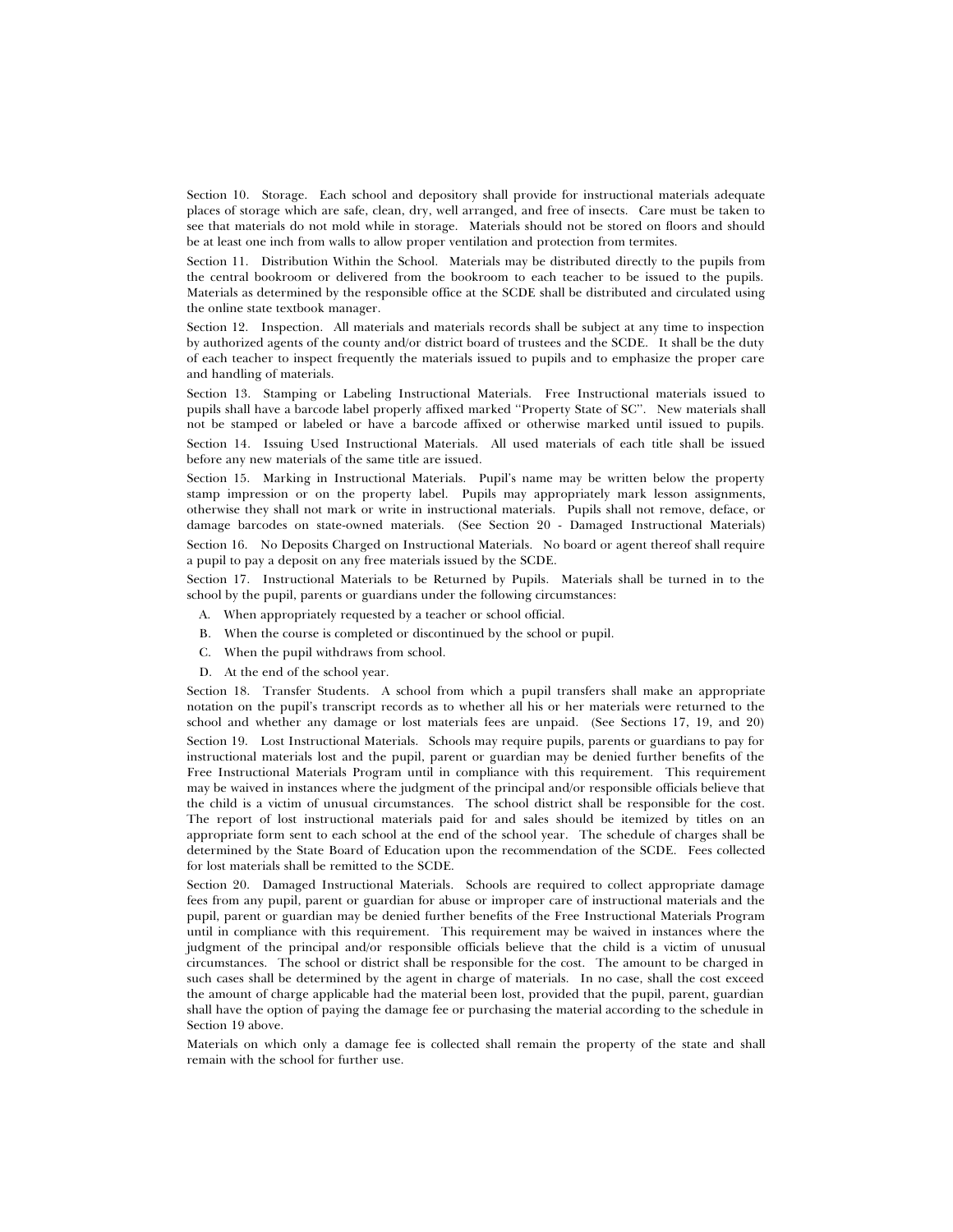Materials damage fees collected should be reported in a lump sum in the space provided on the annual instructional materials inventory form sent each school at the end of the school year. Fees collected for damaged materials shall be remitted to the SCDE.

Section 21. Fire Loss. Materials destroyed or damaged beyond further use by fire in school buildings or private homes shall not be charged to the individual or school provided an official of the school furnishes the SCDE a certified list of the materials destroyed and the place and date of the fire.

Section 22. Contagious Diseases. Materials issued to a pupil having a contagious disease such as scarlet fever, diphtheria, etc., shall be burned by the local agent provided such destruction has been recommended by the physician attending the child. The local agent shall provide the SCDE with a certified list of the materials destroyed.

Section 23. Returning Instructional Materials to Central Depository. Schools or depositories shall not return used free instructional materials except when requested or authorized to do so by the SCDE. New instructional materials (materials which never have been put in use or tagged, stamped, or labeled) may be returned at any time. (See instructions below)

A. Address all shipments to:

Central Depository

301 Greystone Blvd.

Columbia, South Carolina 29210

B. Return instructional materials by completing the Return Form.

C. When preparing the Return Form, list the instructional materials and follow the instructions on the form.

Section 24. Defective Instructional Materials. Defective materials should be clearly marked ''DE-FECT'' on the outside of the front cover and the defect identified on the inside of the front cover or in a visible place on the outside of a non-book item. Return the defective materials as soon as possible to the Instructional Materials Central Depository and notify the responsible office at the SCDE whether a replacement or an inventory credit is desired.

Section 25. Disposition of Out-of-Adoption Instructional Materials.

A. Out-of-adoption instructional materials are those for which the contracts with the publishers have expired.

B. Schools shall return all new out-of-adoption instructional materials to the Instructional Materials Central Depository promptly after the expiration of the contract.

C. Schools may continue to use a title on which the contract has expired as long as the title is available from stock owned by the state. Schools should continue to use such materials until they have carefully evaluated all newly adopted materials and selected those best suited to their needs. Schools may continue to use the old title for some grade sections and new titles for other grade sections if they wish.

D. Schools which change to new titles may be requested to return all or a portion of the titles that are being discontinued. The remaining copies may be used or disposed of by the school. Maximum use should be made of these materials, such as additional text material including assignments for classroom work or consigned for home study.

E. Out-of-adoption materials will be removed from the inventory of books charged to the school before the second year after the expiration of the contract with the publisher. Districts should attempt to dispose of out-of-adoption materials locally. Districts may dispose of those materials in any manner, including selling materials for the purpose of recycle or resale. Funds received by the sale of used materials must be used for the purchase of instructional materials or supplies.

Section 26. Consumable Instructional Materials.

A. The SCDE will publish annually a listing of consumable instructional materials. Any materials not on the listing shall be considered non-consumable. Schools using non-consumable materials as consumable shall be responsible for the cost of replacement.

B. Instructional materials such as workbooks, lab manuals, and test booklets that provide space for written comments and answers shall be classified as one-year consumables and considered consumed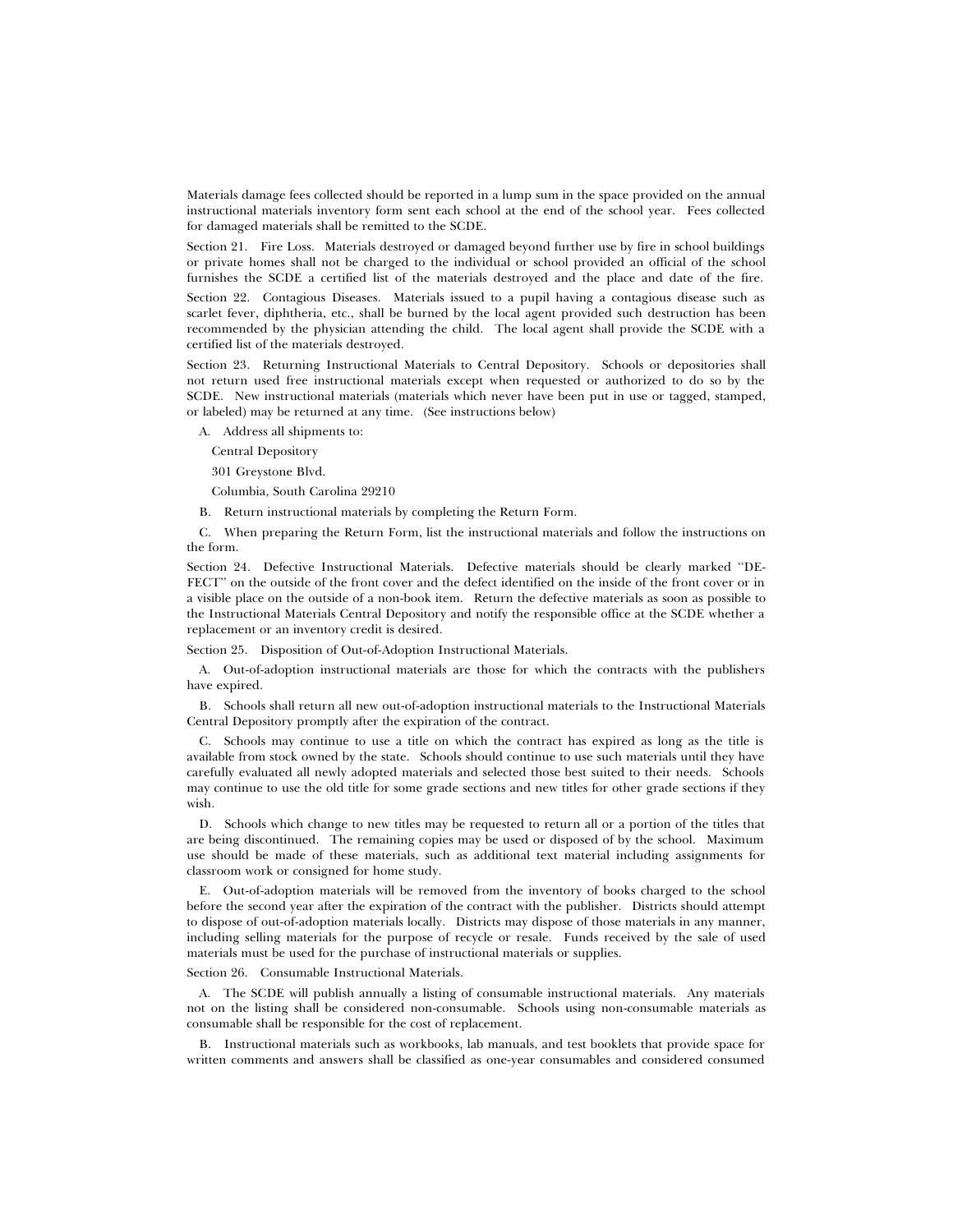once issued to a student and used for instruction. One-year consumable materials issued to a student and used for instruction will be removed from inventory annually.

C. Funds to replace consumable materials will be provided annually to the extent that an Appropriation is provided by the General Assembly for instructional materials with replacement of non-consumable materials having first priority.

Section 27. Accounts Must Be Settled. Fees for lost and damaged textbooks for the prior school year are due no later than December 1 of the current school year when invoiced by the SCDE. The SCDE may withhold textbook funding from schools that have not paid lost and damaged textbook fees by the payment deadline.

Section 28. Special Adoptions. Instructional materials, textbooks, or series not currently available from the SCDE that are subsequently added as a special adoption or a district adoption under Section 59–31–45 may be purchased with the district's existing allocation. The SCDE may limit the exchange of instructional materials replaced by special and district adoptions.

Section 29. Most Favored Purchaser. Pursuant to South Carolina Code, if publishers sell materials to any other person or entity at a lower price than the price offered to South Carolina, that reduced price automatically becomes the contract price for South Carolina. At the end of each calendar year, publishers shall submit a certified list of all contracts made with other entities during the calendar year just closed on all instructional materials for which the publisher has a contract in South Carolina. That list must include the contract price for those materials. The SCDE may direct the Central Depository to withhold payment for instructional materials purchased from non-responsive publishers or assess non-responsive publishers liquidated damages in an amount equal to 5 percent of the contract price of all instructional materials under contract with the publisher, not to exceed \$5,000.

#### **HISTORY: Amended by State Register Volume 18, Issue No. 5, eff May 27, 1994; State Register Volume 22, Issue No. 6, Part 1, eff June 26, 1998; State Register Volume 23, Issue No. 7, eff July 23, 1999; State Register Volume 32, Issue No. 5, eff May 23, 2008.**

### **43–73. Disposition of Instructional Materials Samples after State Adoption Process.**

A. Sample copies of instructional materials, textbooks, and supplementary materials furnished to members of the Instructional Materials Review Panels shall remain in possession of panel members until the adoption process has been completed. State Board of Education action on recommendations from the panels will be considered as the completion of the adopted cycle in a given year. Samples furnished by publishers shall be handled in the following manner:

1. The publisher shall notify the State Department of Education of its intent to reclaim samples when official bids are submitted.

2. Each publisher electing to reclaim samples must arrange for collecting samples at its own expense from panel members within 30 days after the State Board of Education has approved the adoption.

3. Where publishers do not elect to reclaim samples or fail to collect the materials according to the procedures set forth in the policy, panel members may use them in their own work, donate them to public schools, state-supported institutions, or charitable non-profit organizations.

4. A panel member or employee of the State Department of Education shall not dispose of any instructional material samples or supplementary materials for profit or personal gain.

5. Samples furnished to the State Department of Education that are not adopted may be reclaimed at the publisher's expense by mail or picked up by the publisher's representative within 30 days after the adoption. Any samples not collected after 30 days may be donated to public schools, state-supported institutions, or charitable non-profit organizations but may not be sold.

6. A sample copy of all adopted instructional materials including workbooks and other supplemental materials shall be stored at the State Department of Education for the duration of the contract with its publisher.

7. Samples of materials stored at the State Department of Education, with expired contracts, be sent to the Central Depository for donating to public schools, state-supported institutions, charitable non-profit organizations, or disposing/recycling but may not be sold.

B. Samples of Non-Textbook Materials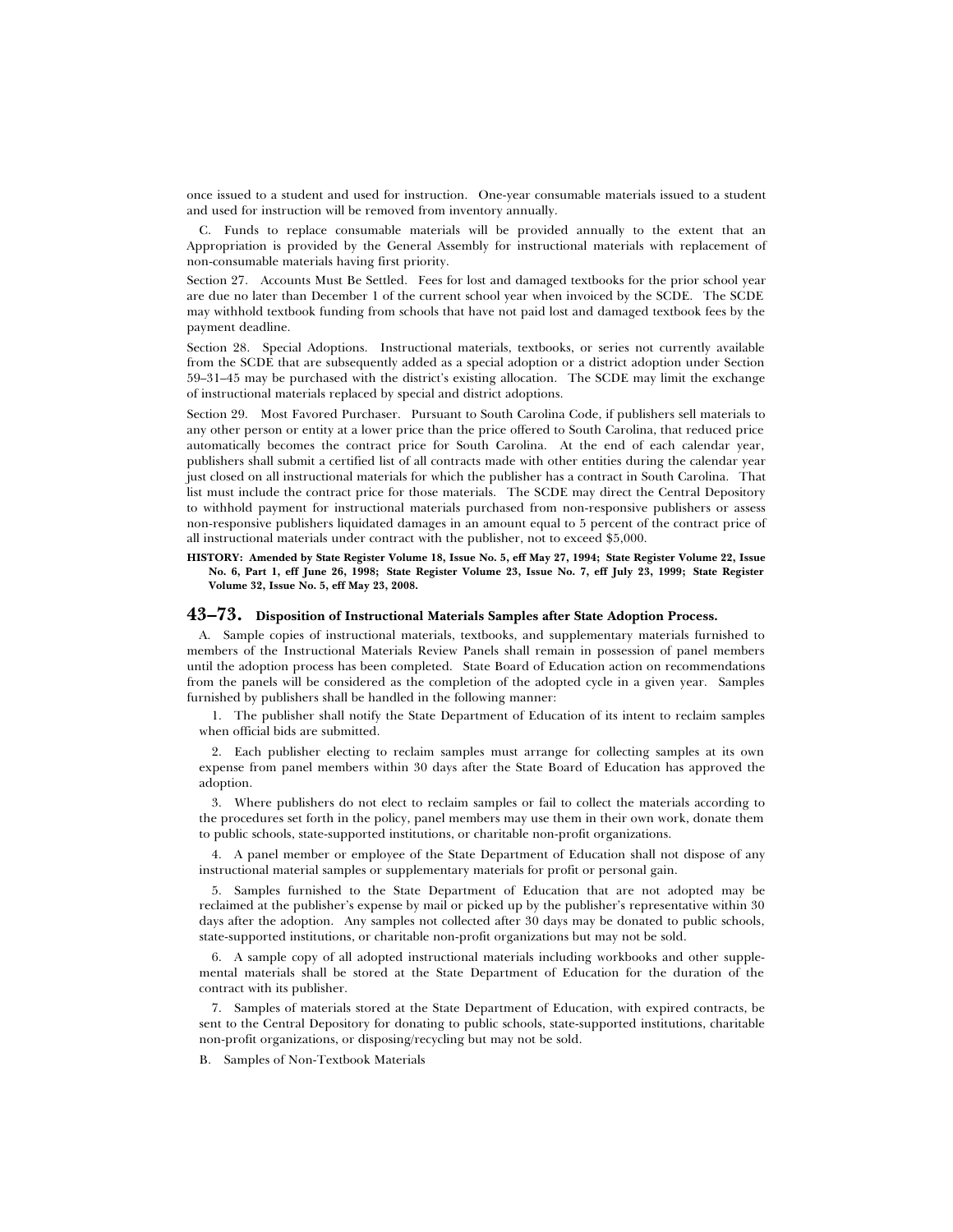1. A publisher may propose in writing to the instructional materials adoption program coordinator an alternative plan for sampling of non-textbook materials (kits, software, Internet-based programs, etc.). If the proposal is approved by the program coordinator such sampling shall be deemed acceptable for meeting State Board of Education sampling requirements.

2. Samples under the approved alternative plan must be reclaimed from panel members in the same manner as traditional samples as stated in A.2. of this policy. Unless excluded by the alternative plan, the State Department of Education shall retain non-textbook samples of adopted materials and access to adopted Internet programs for the duration of the contract with its publishers.

**HISTORY: Amended by State Register Volume 27, Issue No. 5, eff May 23, 2003.**

### **ARTICLE 5 TRANSPORTATION REGULATIONS**

# **43–80. Operation of Public Student Transportation Services.**

I. The school district board of trustees (Board of Trustees) shall be responsible to the State Board of Education (SBE) for the supervision of the school transportation program in the district. This shall include the recruitment of school bus drivers, employment and dismissal of school bus drivers, supervision of school bus drivers and the students being transported, proposed routing of buses, accurate transportation records as to mileage, number of students transported pursuant to Section 59–67–100, driver's time reports, school bus safety, and enforcing all other transportation regulations. The recruitment and employment of school bus drivers and supervisory personnel is the responsibility of the Board of Trustees. The transportation of students is an integral and essential part of the school program, and teachers and administrative personnel shall be assigned to school bus duties in the interest of the transportation program.

II. Transportation on regular school bus routes is authorized for public school students. Public school students include three-year to five-year old students who are disabled, kindergarten students in halfday programs, and the K–12 regularly enrolled students during the 180-day school year. Three- and four-year old students attending public school-sponsored kindergarten or child development programs must be permitted to ride state-owned buses to the extent funds are made available by the General Assembly. Special programs operated and/or sponsored by the governing body of the school district may use school buses as long as transportation services are paid for by the school district at no cost to the State and do not disrupt school bus maintenance servicing or regular school bus routes. A special program is any education or other program sponsored by the school district that is not a program required by State statute or regulation to be operated by the school district. A student who is disabled shall be accompanied by an aide if the student's Individual Education Program so specifies.

Assignment of buses for new routes will be made on the basis of actual need. Justification must be submitted showing that all buses presently assigned to the district or area are being used to the maximum before additional equipment can be assigned.

To enhance school bus routing effectiveness, kindergarten students shall be assigned to morning or afternoon sessions on the basis of where they live.

III. The State shall not be required to operate buses for high school, junior high school, middle school, and elementary school students separately. Approval of separate transportation will be given only when such transportation can be accomplished with the same number of buses and approximately the same mileage. The schedule of work and the opening and closing hours for all schools served by the same buses must be arranged so as to facilitate a maximum amount of school work and at the same time permit the operation of a satisfactory and economical transportation program. School districts shall stagger school opening times when feasible to maximize the use of the school bus transportation system.

IV. Five-year-old through grade 12 public school students who have temporary physical handicaps or have a chronic disorder of lengthy duration may have their parents or guardians apply for these students to receive special school bus transportation services. The application process is as follows:

A. Secure appropriate forms for the District Superintendent.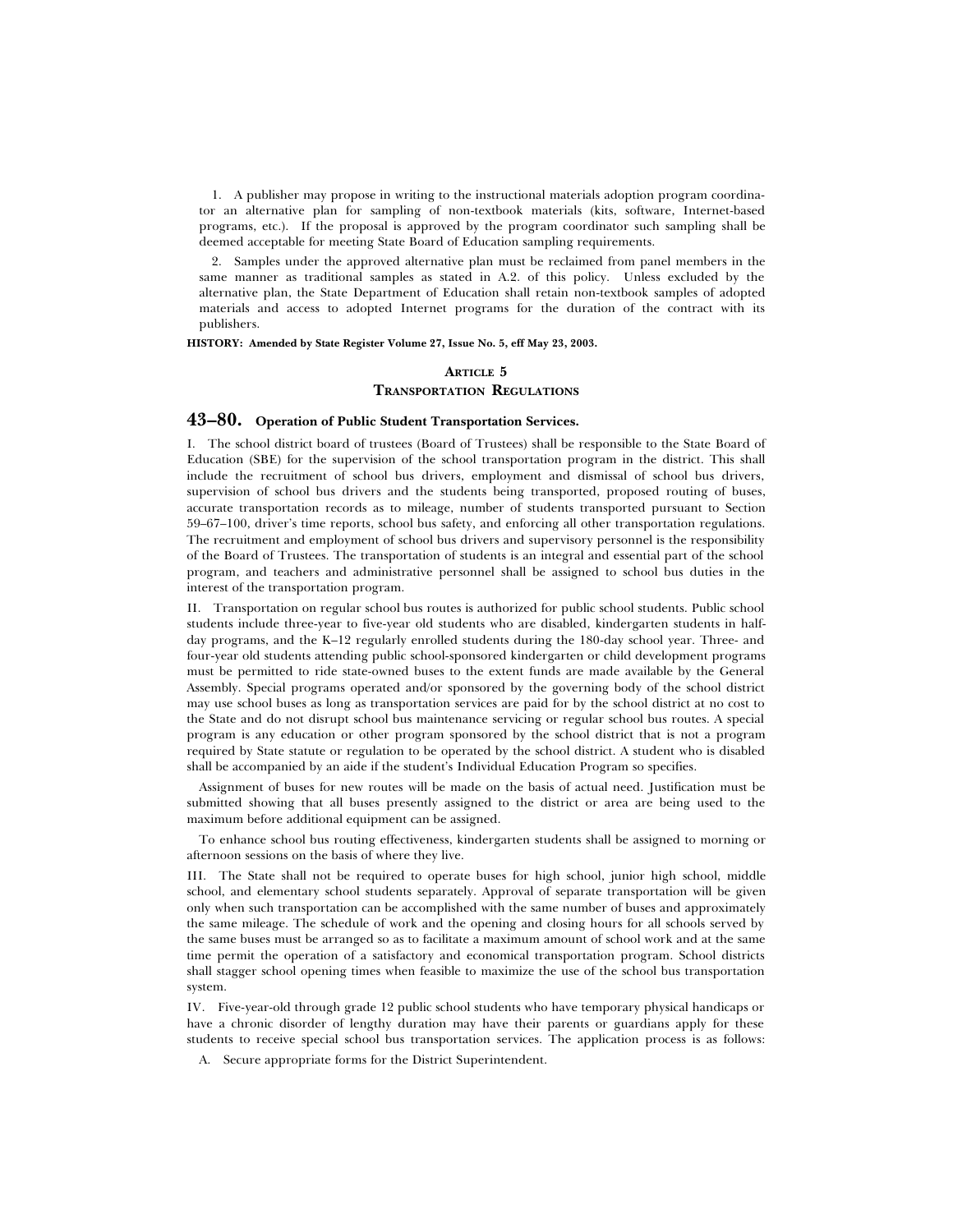B. Have the student examined by a licensed medical doctor and receive a written statement from the licensed medical doctor to the effect that without special school bus transportation service, unusual hardship will be experienced by the student in walking the required distance to the regular route.

C. Submit the statement from the licensed medical doctor to the District Superintendent for approval.

D. The District Superintendent shall submit the health statement with a Request For Special School Bus Transportation Service approval to the local representative of the South Carolina Department of Education (Department). Approval by the Department shall be required before a change in a school bus route for this purpose becomes official.

E. Approval for such a change in school bus routes shall terminate at the time the student no longer qualifies for special school bus transportation service, or when the student for whom the service was intended has moved residences.

V. Each school district shall prepare route descriptions and maps in accordance with laws and regulations and, upon approval of the Board of Trustees, shall submit the route descriptions and maps to the designated representative of the Department by October 15th of each year. Proposed changes in routes after October 15th must be approved by the designated representative of the Department before a change is made. In emergencies or unusual situations, districts may make route changes in keeping with laws and regulations with approval by telephone or e-mail from the designated representative of the Department. Such approval must then be submitted in writing, with written approval received from the designated representative of the Department. Changes made without notification to and approval by the designated representative of the Department will result in the district being charged the prevailing rate per mile for permit trips. The amount for unauthorized mileage will be deducted from the district's transportation funding.

Written approval or disapproval of all routes will be provided by the Department no later than November 15th. A period of two weeks will be given to the district for corrections to be made after a notice of disapproval. After this two week period, if corrections have not been made, any routes not approved by the Department will be operated at the expense of the district.

VI. School bus stops on each route shall be established at safe locations no closer than two-tenths of a mile apart. Stops shall have a clear visibility of 600 feet in each direction or a ''School Bus Stop Ahead'' sign shall be located at a point 600 feet in each direction of the designated stop. During periods of inclement weather, buses may be allowed to stop on the established route at safe points nearest the house of each student; however, buses shall not be permitted to leave regular routes. Stops and turnabouts shall not be made on blind curves, steep grades, or near the crest of hills or in any other unsafe traffic environment.

VII. Students shall not be transported from one district or attendance area to another when an appropriate school is provided within the district or attendance area. When an intra-district Choice Program is approved by an appropriate Board of Trustees, students may be transported across attendance boundaries; however, this transportation shall be provided in the most productive and cost efficient manner and shall not violate the continuous riding time restrictions provided in statute.

VIII. No school bus shall stop for the purpose of picking up or discharging any non-handicapped school student living within one and one-half miles of the school, unless under the application provisions of Section 59–67–420 the student qualifies for transportation under one of the following conditions.

A. Where no additional state-owned/leased school buses are required, districts may choose to transport students, who reside along the established route, to and from school on the established route within one and one-half miles distance of the school if there are vacant seats on the school bus. When transporting students who reside within the one and one-half mile distance of the school, other provisions of law and regulations must be maintained, and the school district must assume any additional operational expense.

B. When the Board of Trustees of any school district desires to transport students residing within one and one-half miles distance of the school, state-owned/leased buses may be used for this purpose provided the Board of Trustees pay to the Department an amount per mile to be determined annually by the Department. The per-mile amount should cover at a minimum all costs associated with the provision of the equipment used to provide the service. The methodology to determine this minimum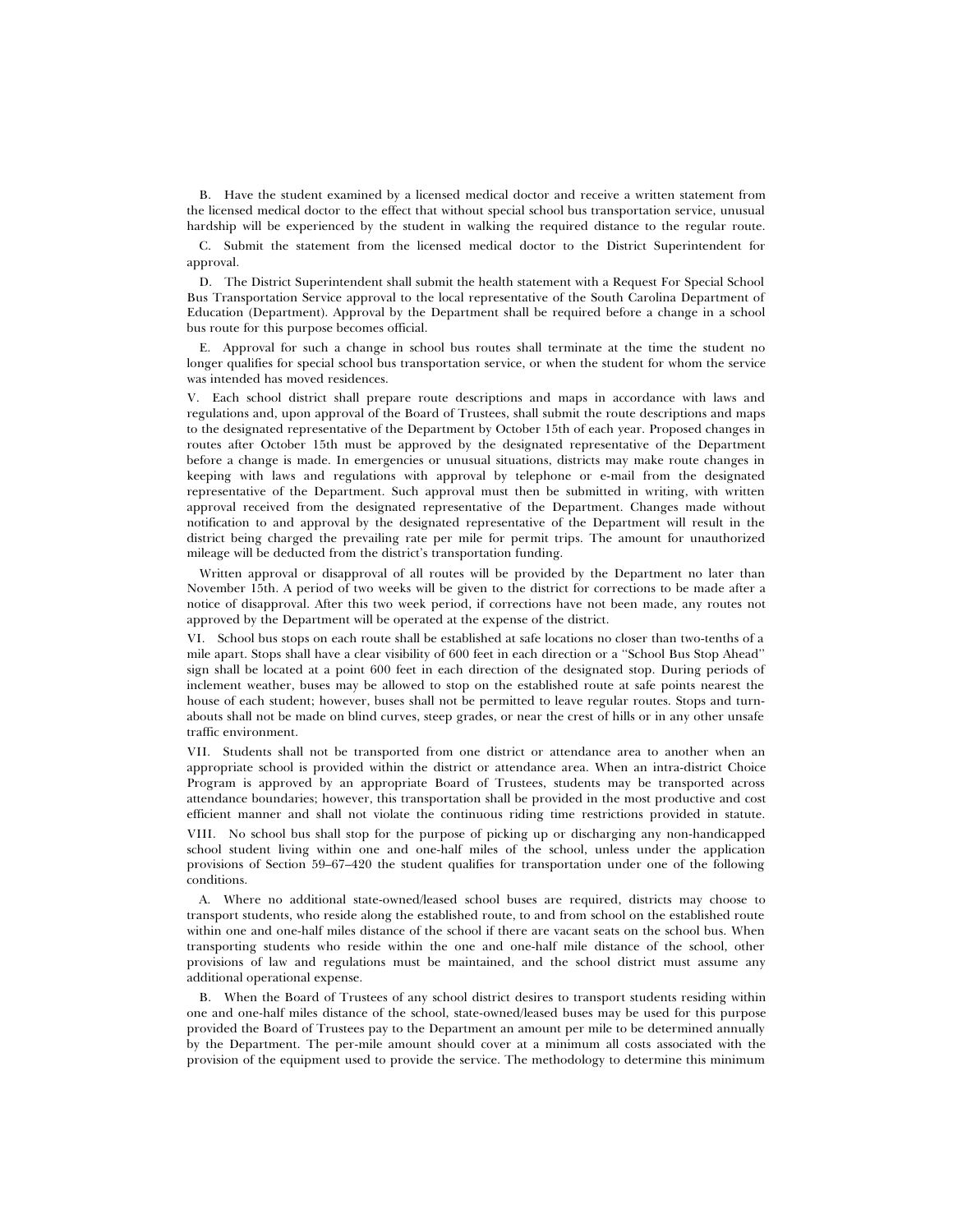cost shall be approved by the SBE. The driver salary and benefits shall be paid directly by the school district. No additional state-owned/leased buses will be assigned for transportation of students living within one and one-half miles of the school.

IX. Regularly assigned buses may be used to transport students to vocational classes upon approval of the Department, provided regular buses are the most cost effective method of transportation. If a regular assigned bus is not the most cost effective method, the District shall examine less costly transportation options. The Department shall reimburse the district for the least expensive alternative transportation mode. When buses are used, the class schedules shall be arranged so that buses can complete their regular morning and afternoon routes. As with all school bus transportation services, the Board of Trustees shall be responsible for providing adequate supervision on the bus at all times.

X. Buses shall be removed from routes when, in the opinion of the Department, abuse or vandalism becomes so excessive that it interferes with the maintenance and operation of buses for the regular school program.

XI. The Board of Trustees must correct problems in the routing, supervision and/or use of any school bus under its jurisdiction. If problems are not corrected after official notification by the designated representative of the Department, the school district shall assume all financial responsibility and all liability associated with operating the buses.

XII. Buses shall be left at the designated school bus parking area during the school day. Exceptions:

A. With prior written approval by the Department, drivers of buses may be transported by school bus pool to their home mid-day provided it can be justified economically. The Department, for economic justification purposes, will allow a pool bus to travel a distance of no more than five miles per driver transported one way per day. Pooling shall be defined as the transportation of more than one bus driver to home or to work on a single bus. In no case shall there be an adverse economic impact upon the bus maintenance services.

B. Drivers of buses may drive their assigned bus home mid-day when the one-way mileage does not exceed five miles. Any additional mileage shall be at the district's expense.

C. Buses may be parked at another school when there will be no adverse economic impact upon bus maintenance services.

D. At the end of the school day, drivers may drive their vehicle back to their home or a designated public parking facility only when it can be proven that to do so can be justified economically.

The exceptions for use of buses and the related economic justifications shall be part of the route and schedule plan submitted by the local school district to the Department.

In exceptions A. and C. above, the request for approval shall include a plan to insure the proper servicing and maintenance of the bus.

The school district shall provide for safe loading and unloading of students and a suitable concrete or asphalt-paved area for the parking and servicing of buses during the school hours. The parking and service area shall be located and designed to insure that vehicular traffic, students, or unauthorized personnel are not in or around parked buses during the school day and shall be in compliance with all safety and fire regulations.

XIII. Each school district is required to keep each school bus in a clean and sanitary condition. Each district is responsible for all excessive driver and passenger abuse to the buses. Any school district using a bus on a trip not authorized by the Department shall assume all financial responsibility and liability.

The Board of Trustees shall designate, to the Department, a school official to see that proper care is taken of the buses; to see that the buses shall not be abused; to see that drivers make required reports promptly; to assist in the investigation and collection of the cost for damages to state-owned/leased equipment; and to aid in any proceedings, either civil or criminal.

XIV. The school bus driver certification program is established by the SBE and administered by the Department to qualify individuals to drive one or more of the numerous types of school buses. A school bus is a vehicle as defined and described in Sections 56–5–190, 56–5–195, 56–5–2770, 59–67–10, 59–67–30, and 59–67–108 of the South Carolina Code. The school bus definition designates a Fullfunctional School Bus (FFSB) vehicle as a school bus vehicle that is equipped with all signage and lamps to meet the requirements of Section 56–5–2770 and meets the National School Bus chrome yellow color requirements in Section 59–67–30, thus allowing it to control traffic when loading and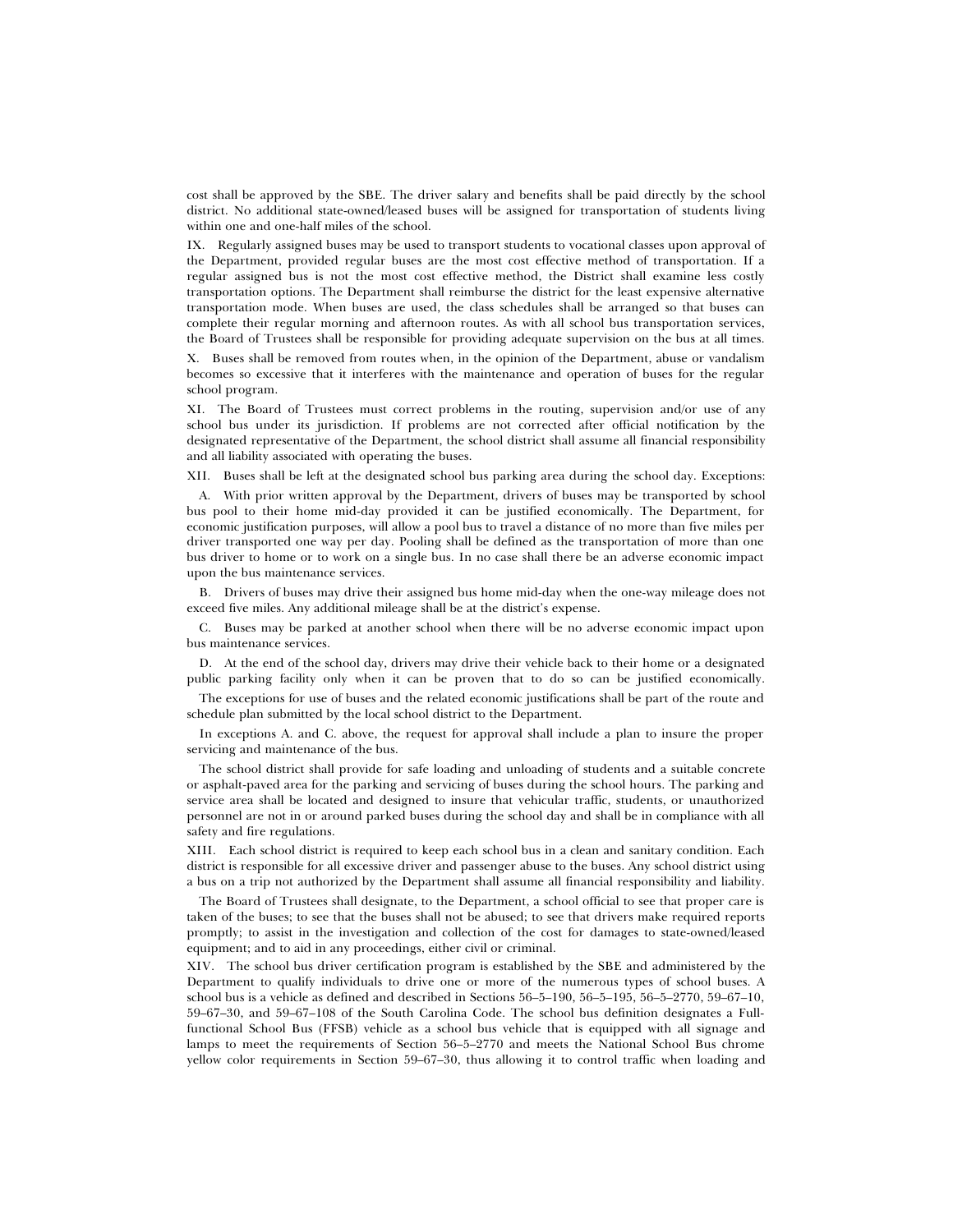unloading students. The school bus definition also designates the Multi-functional School Activity Bus (MFSAB) vehicle as a school bus vehicle that cannot control traffic because it lacks either signage or lamp requirements of Section 56–5–2770 or does not meet the National School Bus chrome yellow color requirements in Section 59–67–30. The vehicle's manufacturer passenger capacity rating has no effect on the vehicle's status as a school bus.

An individual driving a school bus, as defined in Section 59–67–10, must have a valid Department school bus driver's certificate in his or her possession when transporting or intending to transport preprimary, primary, or secondary public school students to or from school and school related activities. This includes transporting public school students to and from childcare or related activities.

Based on Section 59–67–40 and 59–67–108 of the South Carolina Code, an individual operating a FFSB equipped with enabled traffic control devices meeting the signage and lamp requirements of Section 56–5–2770 and meeting the color requirements of 59–67–30 for a private school must receive training in the use of these traffic control devices. Section 59–67–108 requires the Department to establish an appropriate level of certification for these individuals. An individual operating a bus, which does not meet the signage and lamp requirements of Section 56–5–2770 or meet the color requirements of 59–67–30 for a private school would not be required to receive training or the Department certification.

The SBE directs the Department to establish a school bus driver certification program that provides for the following three (3) separate and distinct school bus driver's certificate categories.

Certificate A—Authorizes an individual to operate school buses owned or leased by the State, a local school agency, a private contractor, a private school, or a childcare facility for the purpose of transporting school students.

Certificate B—Authorizes an individual to only operate an MFSAB owned or leased by a local school agency, a private contractor, a private school, or a childcare facility for the purpose of transporting school students.

Certificate C—Authorizes an individual to only operate a school bus owned or leased by a private school or a childcare facility when the school bus is an FFSB. Additionally, the individual is authorized to operate an MFSAB owned or leased by a local school agency, a private contractor, a private school, or a childcare facility for the purpose of transporting school students.

Each certificate category is divided into two sub classifications: authorization to operate commercial vehicles and authorization to operate non-commercial vehicles. The non-commercial classification is established to certify individuals to only operate a school bus that is not classified as a Commercial Motor Vehicle by the South Carolina Department of Motor Vehicles (SCDMV).

In order to obtain any one of the Department School Bus Driver's Certificates, either an A, B, or C, an individual seeking certification or renewal must successfully complete all requirements established by this regulation and the related tests of the Department and SCDMV. Certificates are only issued by the Department.

The Department School Bus Driver Certification Program includes requirements that are common to all three (3) certificate categories plus requirements that are unique to a driver certificate category.

The common requirements which all drivers must satisfy for issuance and renewal of a Department School Bus Driver's Certificate are as follows.

A. A driver candidate must:

1. not have more than four (4) current points against his or her driving record with the SCDMV;

2. not have more than four (4) points against his or her driving record with the SCDMV within the previous twelve (12) months;

3. not have had his or her driver's license suspended for a moving violation within the past twelve (12) months.

B. Driver candidates shall successfully complete the Department's School Bus Driver Classroom Training Program.

C. Driver candidates and school bus drivers shall have a physical examination which meets the requirements of Section 59–67–160 of the Code of Laws of South Carolina.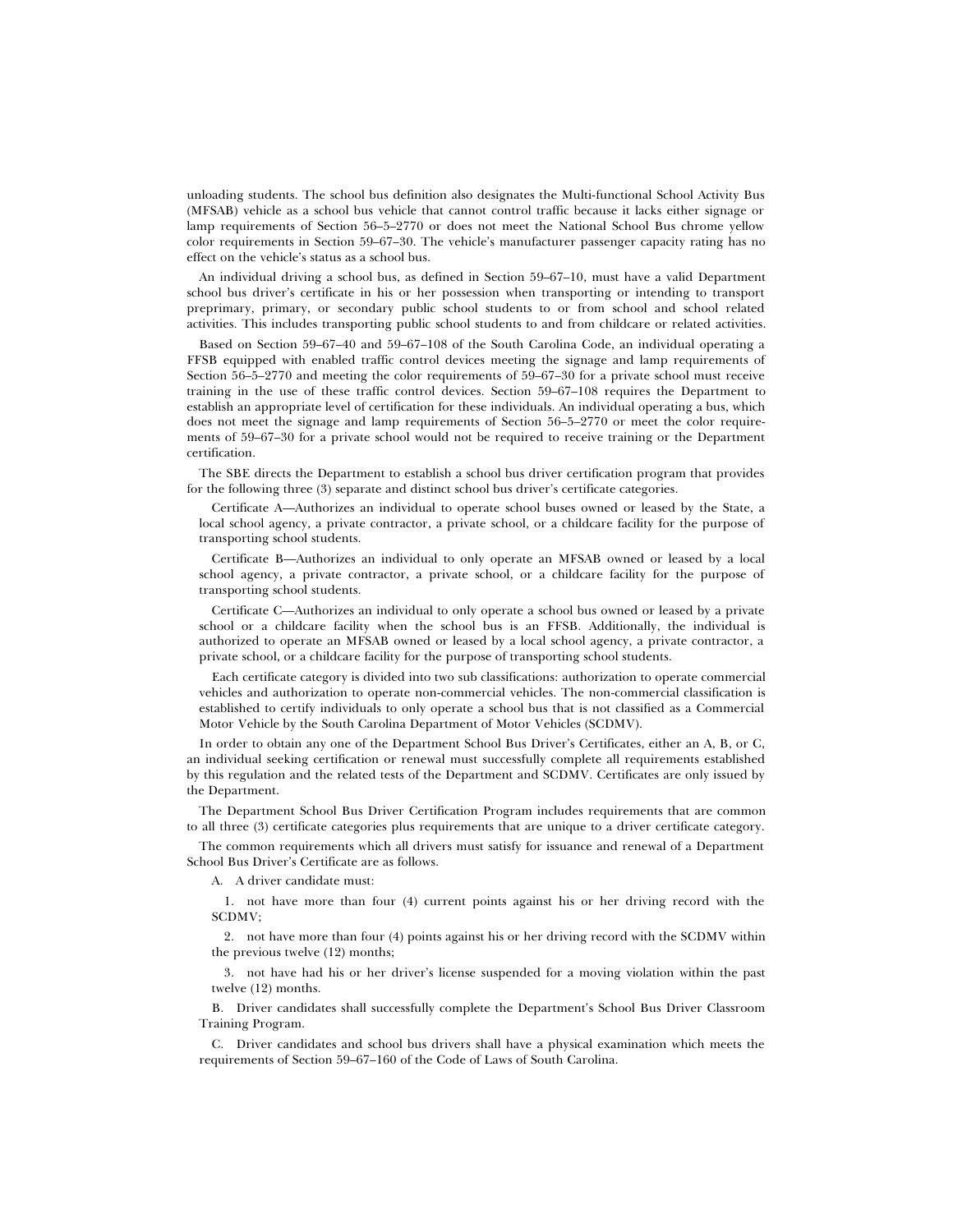D. Driver candidates shall successfully pass the Department's School Bus Driver Physical Performance Tests.

E. For initial certificate issuance, driver candidates shall successfully meet the minimum number of training hours as set forth by the Federal Motor Carrier Safety Administration (FMCSA) or the Department, depending on the license and certificate type the candidate holds or seeks.

F. Driver candidates shall pass the Department's Behind-the-Wheel Road Skills Examination.

G. Drivers and driver candidates must be covered by a substance abuse testing program which complies with the USDOT Regulation, Title 49, Chapter III, Section 382, et al., and Federal Highway Administration for testing drivers of commercial vehicles.

H. The driver candidate must satisfy common requirement items C. through G. within one hundred and eighty (180) calendar days after successfully completing item B.

In addition to common requirements, A. through H., certificate categories have unique requirements which a driver must satisfy before issuance and/or renewal of the Department's School Bus Driver's Certificate.

1. Certificate-A Commercial—requires the following:

a. The driver candidate must possess a valid CDL with the appropriate endorsements required by State and Federal law necessary to operate a school bus type commercial motor vehicle to qualify for issuance.

b. The driver must complete a minimum of ten (10) hours of Department-approved inservice training annually to qualify for renewal.

2. Certificate-A Non-Commercial—requires the following:

a. A driver candidate must possess a valid driver's license which meets the requirements in State and Federal law to operate a non-commercial school bus type vehicle with no restrictions other than vision correction to qualify for issuance.

b. A driver must complete a minimum of ten (10) hours of Department-approved in-service training annually to qualify for renewal.

3. Certificate-B Commercial—requires the following:

a. A driver candidate must possess a valid CDL with the appropriate endorsements required by State and Federal law to operate a school bus type commercial motor vehicle to qualify for issuance.

b. A driver must complete a minimum of two (2) hours of Department-approved in-service training annually to qualify for renewal.

4. Certificate-B Non-Commercial—requires the following:

a. A driver candidate must possess a valid driver's license which meets the requirements in State and Federal law to operate a non-commercial school bus type vehicle with no restrictions other than vision correction to qualify for issuance.

b. A driver must complete a minimum of two (2) hours of Department-approved in-service training annually to qualify for renewal.

5. Certificate-C Commercial—requires the following:

a. A driver candidate must possess a valid CDL with the appropriate endorsements required by State and Federal law to operate a school bus type commercial motor vehicle to qualify for issuance.

b. A driver must complete a minimum of ten (10) hours of Department-approved in-service training annually to qualify for renewal.

6. Certificate-C Non-Commercial—requires the following:

a. A driver candidate must possess a valid driver's license which meets the requirements in State and Federal law to operate a non-commercial school bus type vehicle with no restrictions other than vision correction to qualify for issuance.

b. A driver must complete a minimum of ten (10) hours of Department-approved in-service training annually to qualify for renewal.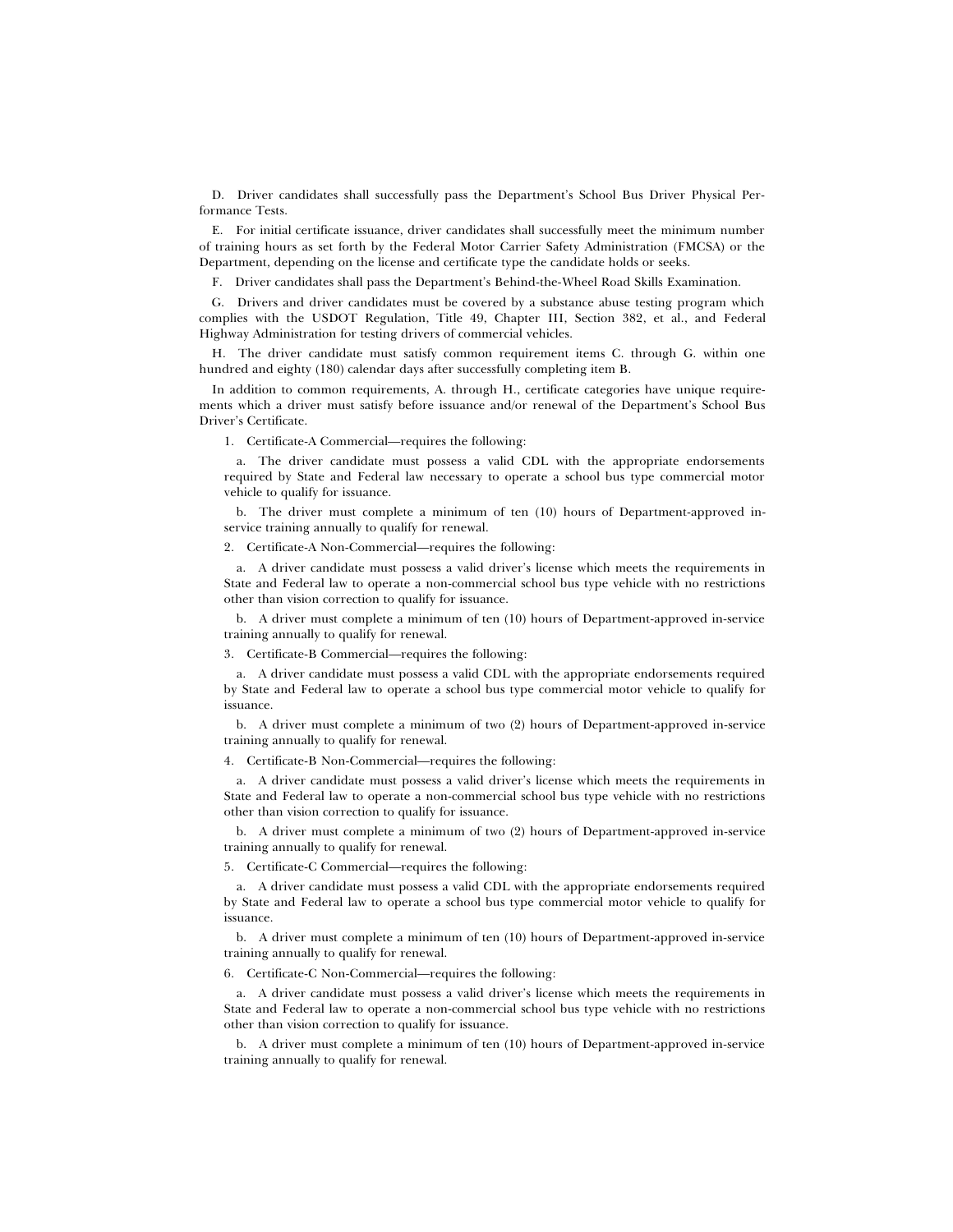I. 1. Any drivers receiving a license suspension for a moving violation or accumulating more than four (4) points against his or her driving record with the Department of Motor Vehicles after being issued a Department School Bus Driver's Certificate shall have the certificate suspended. If a certificated driver receives a ticket for Driving Under the Influence (DUI), the certificate shall be suspended, and if convicted of DUI, the driver's Department Certificate shall be revoked. The employer of the driver shall notify the Department within thirty (30) days of such excessive driver license points and DUI actions.

2. All driver candidates are subject to a South Carolina criminal background check which must be conducted by their employer before transporting students. The employer may require additional federal level security and criminal background checks.

XV. State-owned/leased school buses shall comply with the speed limits established in Section 59–67–515 or posted speed limits if less than 45 miles per hour.

XVI. All state-owned/leased buses shall be equipped with an operational stop-arm which meets the requirements of Federal Motor Vehicle Standard (FMSS) 131; School Bus Pedestrian Safety Devices.

XVII. The Board of Trustees shall have the authority to remove a bus from a regular school bus route when it is determined that the conduct of the passengers or others endangers the life and safety of the bus driver and passengers.

XVIII. The Board of Trustees may authorize the bus driver to assign seats to bus passengers when it is determined to be in the best interest of the transportation program.

XIX. Each school district shall submit to the Department in writing no later than May 1st of each year, any major changes in school assignments which would require a change in the number of buses for the following school year.

#### XX. SPECIAL TRANSPORTATION SERVICE

A. When state-owned/leased buses are used by the schools for educational purposes other than transporting students to and from school, the cost of operation shall be borne by the school district. The operator shall be paid by the local school district. In addition, a charge for the use of the bus (use fee) as determined by the Department and approved by the SBE, payable to the Department, shall be made. The Board of Trustees will be responsible for damages to the bus as a result of abuse. The bus use fees are applicable to all trips other than the regularly scheduled trips or trip segments to and from school as shown on the approved route description for the school district.

B. The use of state-owned/leased buses for purposes other than transporting students to and from school shall in no way conflict with the regular school schedule.

C. The use of state-owned/leased buses shall be limited to those events and activities sponsored by school districts.

D. Request for documentation of the use of buses for purpose of special services must be secured from the designated representative of the Department prior to the vehicle's use.

E. The use of state-owned/leased buses for special purposes for trips outside the State shall be limited to athletic and other school activities in adjacent counties in Georgia and North Carolina with the following exceptions. In North Carolina: Polk, Henderson, Transylvania, Jackson, and Macon Counties have mountainous terrain. State-owned/leased buses shall not be used for special activities in these counties without prior route approval by the designated representative of the Department.

F. The Department permit For The Use Of School Buses prepared by the school district must accompany the operator on each trip made by the bus.

G. The bus use fees shall be based on formula approved by the SBE. The formula shall reflect the operational cost experienced by the Department plus an appropriate vehicle replacement charge. In compliance with approved SBE bus use fee formula, the Department shall establish an annual fee for bus use.

Should any of the regulations listed in this section governing the use of school buses for special services be violated in any school district, the Department may withdraw approval to use state-owned school buses from any further special service.

XXI. Variations from Transportation Regulations may be approved by the Department when such variations are clearly in the interest of safety, efficiency and economy. School districts seeking a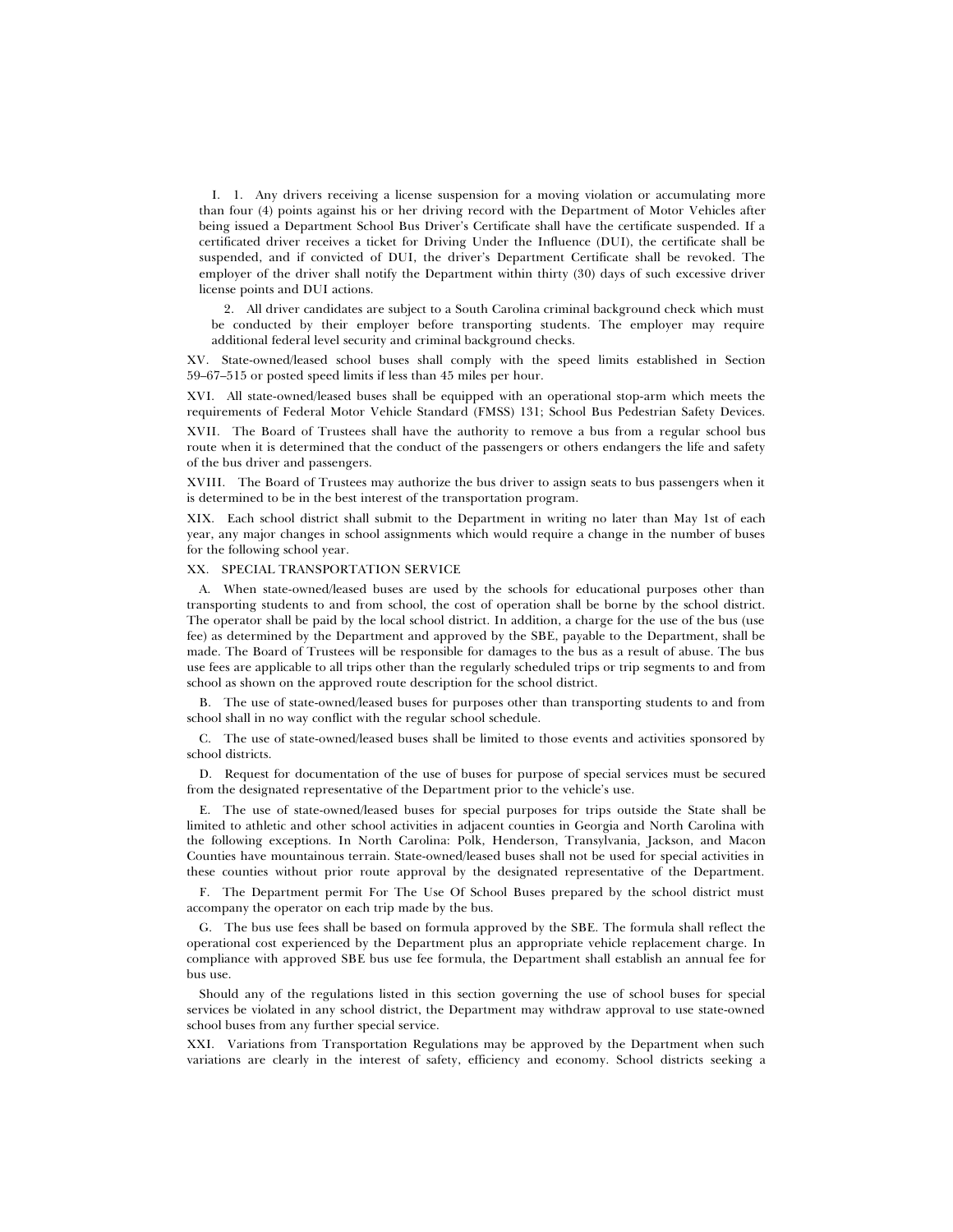variance from a regulation must submit a written request seeking approval from the Department. The Department will approve or disapprove the request, in writing.

XXII. In accordance with Section 59–67–520 of the Code of Laws of South Carolina, as amended, it is hereby declared the policy of the SBE to provide transportation for handicapped students within a school district to the nearest school in which a class is located serving the student's disabilities. XXIII. Eligibility for Transportation - Eligibility for transportation under State Board Regulation 43–80 Section XXII shall be limited to the following types of disabilities listed in State Board Regulation 43–243.1:

A. Autism (also referenced as autism spectrum disorder) including Autistic Disorder, Pervasive Developmental Disorder Not Otherwise Specified (PDD-NOS), or Asperger's Syndrome

- B. Deaf-blindness
- C. Deaf/Hard of Hearing
- D. Developmental Delay
- E. Emotional Disability
- F. Intellectual Disabilities
- G. Multiple Disabilities
- H. Other Health Impairment
- I. Orthopedic Impairment
- J. Specific Learning Disabilities
- K. Speech-Language Impairment
- L. Traumatic Brain Injury
- M. Visual Impairment

N. Other disabilities identified in Section 504 of the Rehabilitation Act and the Americans with Disabilities Act.

Legal age for transporting students with disabilities are three- and four- years old and public school students (K-12) except for the hearing and visually handicapped which is 4–21 years of age. Students with disabilities may be transported on regular route school buses.

XXIV. The Board of Trustees shall be responsible for locating classes for students with the disabilities listed in State Board Regulation 43–80 Section XXIII in or near the geographic center of the district or area so that all students with these disabilities can be transported on the same bus. The Department shall not be required to provide separate transportation for students with disabilities.

XXV. Transportation will be provided either on state-owned/leased buses or by contract between the Department and the school district, whichever is most economical to the State.

The process for requesting transportation is limited to the two following options:

A. State-Owned/Leased Buses—State-owned/leased buses will be assigned when the number of eligible students (usually minimum of 6) live within an area to make a bus route feasible from a time and mileage standpoint. School district officials shall submit a map and route description to the designated representative of the Department to justify assignment of the bus. Maps and descriptions will be submitted annually in the same manner as for regular bus routes.

B. Contract Transportation—Contract transportation will be limited to students who cannot be transported efficiently by state-owned/leased buses. The procedures listed in this section will be used in requesting contract transportation.

1. The State Department will be notified of the name of the student, location of residence, and school to which such student(s) is to be assigned. If it is determined that the student or students cannot be transported on a bus already assigned to the district or if the number of students is insufficient to justify an additional bus, then, a contract will be signed between the school district and the parent or other individuals for transportation.

2. Contracts between the school district and parents or other individuals to transport one student will be based on a rate per mile as determined by the Department and approved by the SBE for each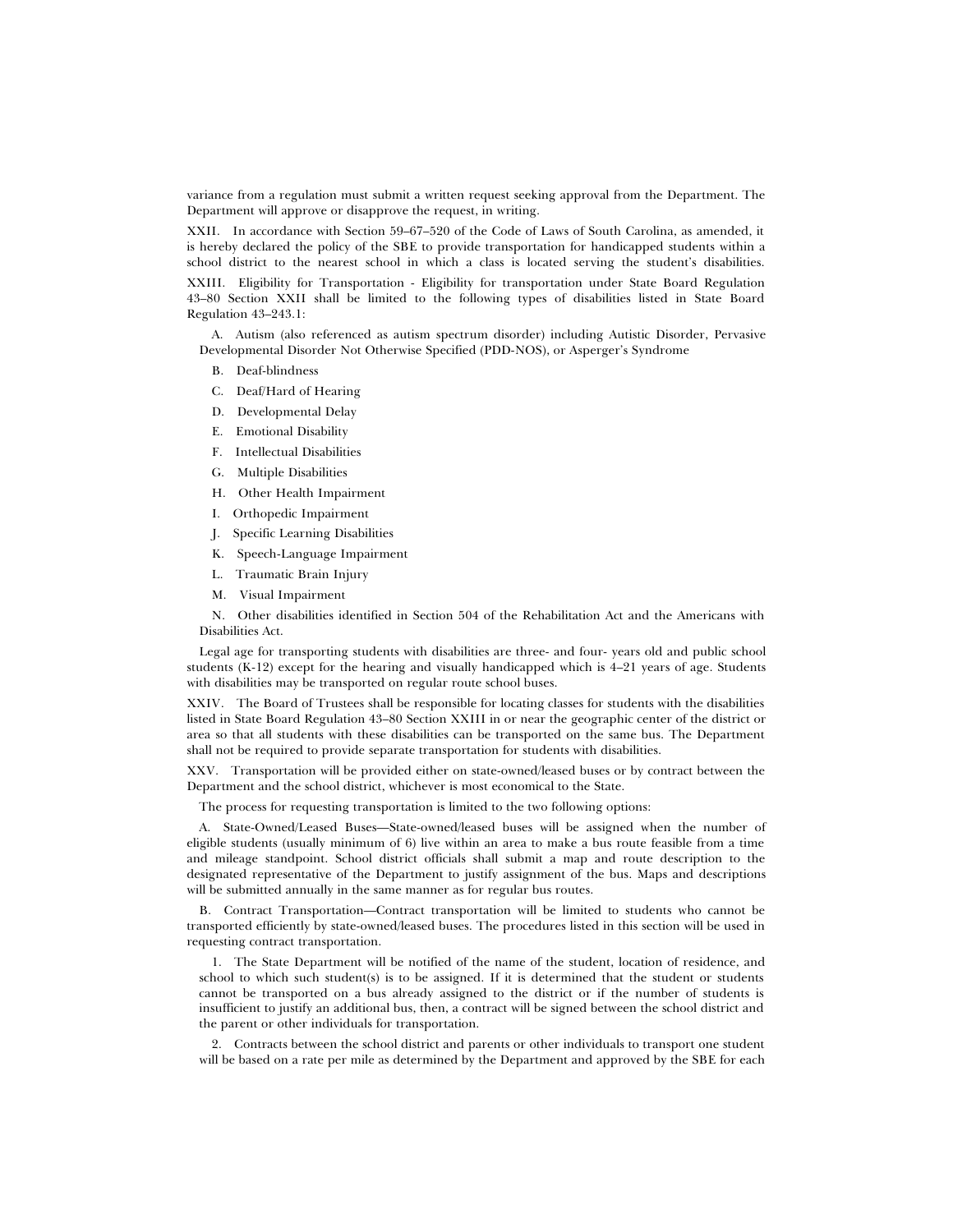90 school days. If more than one student is transported, the contract may be used on the rate per vehicle or passenger mile for the actual number of miles traveled.

3. When it is in the best interest of the State, contracts may be written for transporting students who live within 2 miles of the school. The SBE shall establish the funding limitation on the basis of a designated amount of dollars per student for 90 school days.

4. The maximum payment for transportation for any one student shall not exceed the amount established annually by the SBE for each 90 school days unless a special exception is approved by the SBE.

5. All proposed contracts must be approved by the Department prior to commencing transportation. Reimbursement will be from the date of approval.

6. Contract transportation will not be approved if transportation on state-owned/leased buses is more cost effective or productive except when otherwise required by the student's Individual Education Plan. Exceptions may be made in extreme cases upon written recommendation of the affected student's licensed medical doctor and the school district and upon approval by the Department.

XXVI. Transportation will be provided only during the regular school term not to exceed 180 school days.

XXVII. Transportation on state-owned/leased buses or by contract of students attending multi-district programs or programs conducted by agencies other than the public schools, will be provided only if the home district has received approval of ''another facilities agreement'' from the Department. This approval must be received prior to commencing transportation. The home district is responsible for securing contracts for transportation routes and for the requisitioning of funds.

XXVIII. Persons contracting to provide transportation must have insurance coverage at least equal to that carried on state-owned/leased buses as required by Section 59–67–710 of the Code of Laws of South Carolina, as amended.

XXIX. Reimbursement to the district for contracts shall be made at the end of each 90 school days. Request for reimbursement shall be submitted on a form furnished by the Department. The request for reimbursement shall be pro-rated if student attends fewer than 90 school days.

XXX. The Department will establish a School Bus Specifications Committee for the purpose of creating specifications for the procurement of state-owned/leased school buses. The Committee will be composed of members of the General Assembly or their designees; representatives of the business community; mechanical engineers profession; both local school district and state student transportation officials representing school bus maintenance, administration, driver training, and operations; and a representative of the State Fiscal Accountability Authority, Procurement Services. The State Superintendent of Education (SSE) or designee will make Committee appointments. The Committee will be responsible for reviewing, amending, and developing school bus specifications for all types of school buses purchased/leased by the State. These specifications will assure that the student transportation needs of the State are efficiently and effectively addressed. The Committee will recommend the specifications to the SSE or designee for approval.

**HISTORY: Amended by State Register Volume 18, Issue No. 4, eff April 22, 1994; State Register Volume 25, Issue No. 2, eff February 23, 2001; State Register Volume 33, Issue No. 3, eff March 27, 2009; SCSR 43–5 Doc. No. 4833, eff May 24, 2019.**

### **ARTICLE 6**

#### **TEACHER TRAINING INSTITUTIONS**

# **43–90. Program Approval Standards for South Carolina Teacher Education Institutions.**

The South Carolina State Board of Education requires that all teacher education programs meet the standards as established by a national accreditation association with which the South Carolina Department of Education has a partnership agreement. For State Board of Education approval, public institutions must seek and receive national accreditation. Private institutions may seek national accreditation or meet national standards for State Board of Education approval. The South Carolina Department of Education will develop guidelines to assist teacher education programs to meet the national standards. Statutory authority to determine accreditation decisions for and impose sanctions against teacher education programs is granted to the State Board of Education.

**HISTORY: Amended by State Register Volume 19, Issue No. 6, eff July 1, 1996; State Register Volume 26, Issue No. 6, Part 1, eff June 28, 2002; State Register Volume 40, Issue No. 6, Doc. No. 4593, eff June 24, 2016.**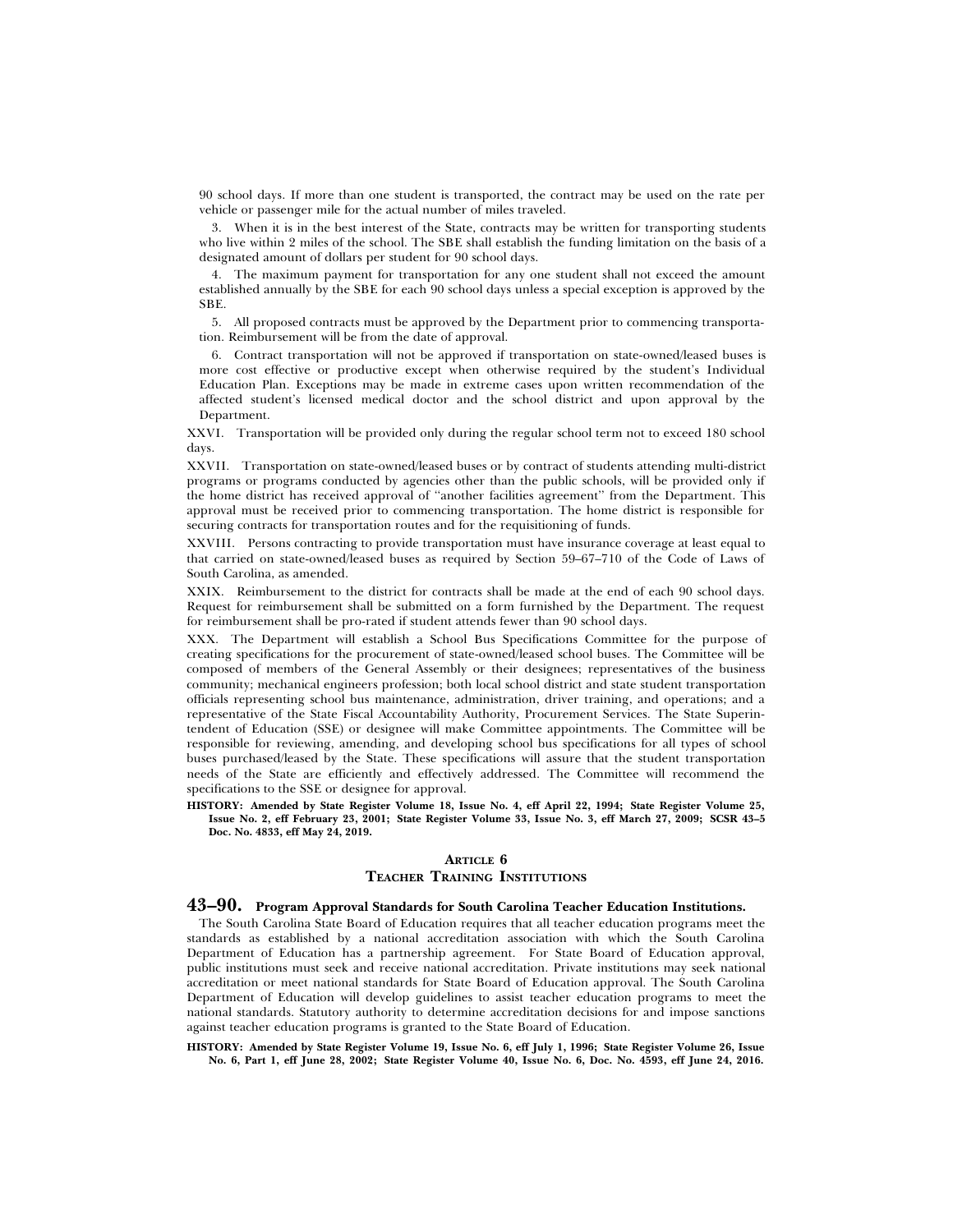# **ARTICLE 7 TEST SECURITY**

# **43–100. Test Security.**

I. Tests administered by or through the State Board of Education shall include but are not limited to:

A. The statewide tests, as defined in State Board of Education Regulation 43–262, including field tests and pilot tests;

B. Examinations for admission to teacher education programs and teacher certification examinations;

C. Examinations for admission to programs such as the gifted and talented program; and

D. High school equivalency tests.

II. As used in this regulation, ''local school board'' means the governing board of a public school district, a public charter school, as well as those of special school districts, special schools, and institutions that utilize tests administered by or through the State Board of Education.

III. Each local school board must develop and adopt a district test security policy. The policy must provide for the security of materials for the entire period of time (before, during, or after testing) the materials are in the district and/or the schools within that district. The policy must address security for paper-based, computer-based, and customized assessments. This also applies to district-owned materials that are the same as those used in any state-operated testing or assessment program. Throughout the time testing materials are under the control of the school district, secure paper-based materials must be stored under lock and key when not in use for approved test administration activities.

IV. Each District Superintendent and the administration from each of the special schools and institutions that utilize tests administered by or through the State Board of Education must designate annually one individual in each district for each mandated assessment who will be the sole individual in the district authorized to procure test instruments that are utilized in testing programs administered by or through the State Board of Education. The name of the designated individual must be provided to the South Carolina Department of Education (SCDE) in writing. When the testing program involves procurement of materials available commercially, the designated individual must be the sole individual in the district authorized to procure commercial test instruments which are utilized in testing programs administered by or through the State Board of Education.

V. Individuals must adhere to all procedures specified in all operating manuals governing the mandated testing programs. Manuals are provided by or through the SCDE.

VI. A. The State Board of Education may invalidate test scores that reflect improbable gains and that cannot be satisfactorily explained through changes in student populations or instruction.

B. In cases where test results are invalidated because of a breach of security or action of the State Board of Education, any programmatic, evaluative, or certification criteria dependent upon the data will be deemed to not have been met.

VII. Any individual(s) who knowingly engage(s) in any activity that results in the invalidation of scores derived from teacher certification examinations, the examinations for admission to teacher education programs, and/or the high school equivalency tests forfeits all opportunities to retake the test(s).

VIII. Any knowing involvement in the presentation of forged, counterfeit, or altered identification for the purpose of obtaining admission to a test administration site for any of the tests administered by or through the State Board of Education will be considered a breach of test security within the meaning of S.C. Code Ann. Section 59–1–445 (1990, 2004). Any individual(s) who knowingly cause(s) or allow(s) the presentation of forged, counterfeit, or altered identification for the purpose of obtaining admission to any test administration site specified in this paragraph forfeits all opportunities to retake the test(s).

IX. Each of the following is considered a breach of professional ethics which may jeopardize the validity of the inferences made on the basis of test data and, as such, are viewed as security violations which could result in criminal prosecution and/or disciplinary action to an educator's professional certificate.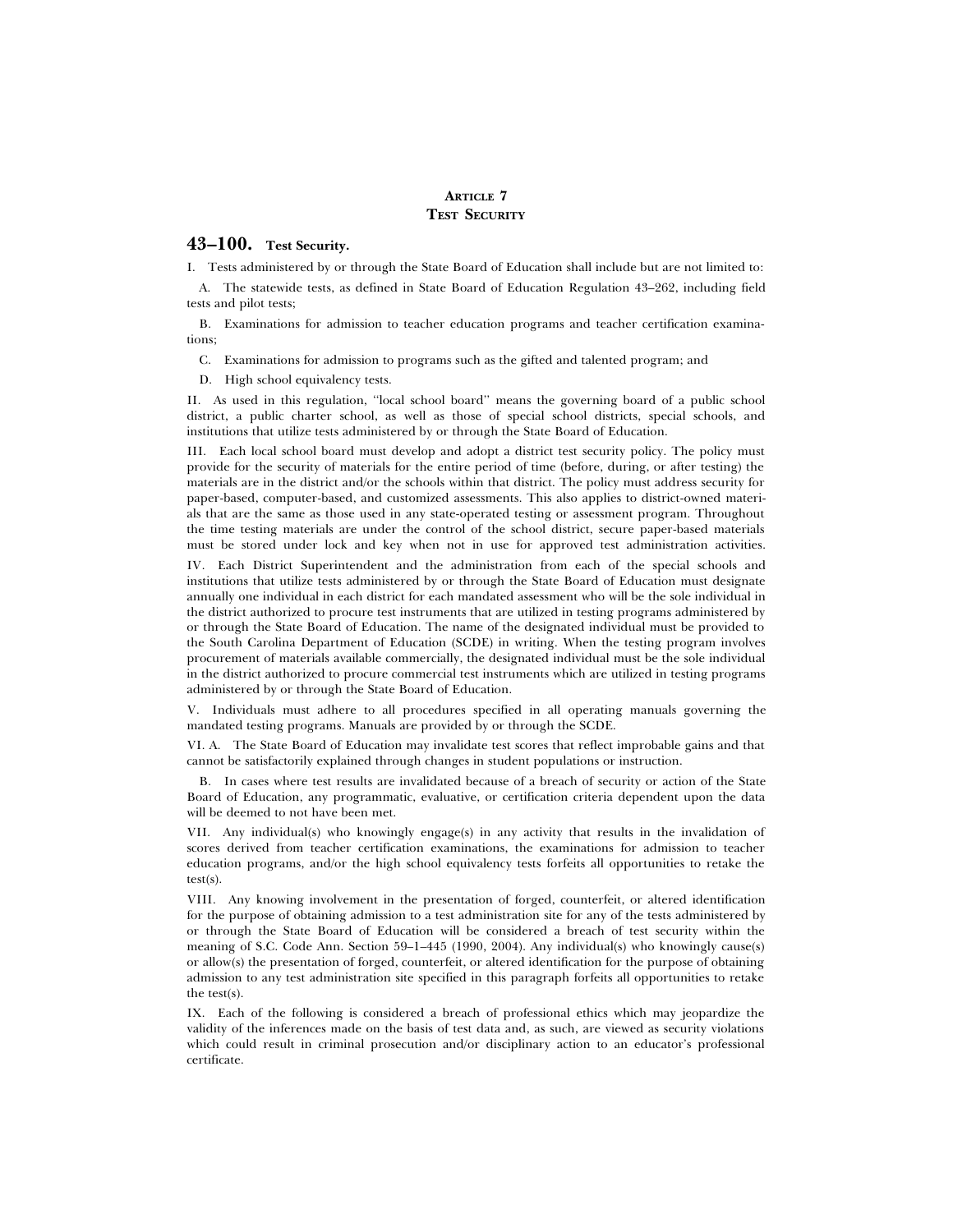A. Failing to administer tests on the test dates specified by the SCDE.

B. Failing to maintain an appropriate testing environment, free from undue distractions.

C. Failing to proctor the test to ensure that examinees are engaged in appropriate test-taking activities.

D. Providing examinees with access to test questions or specific test content prior to testing.

E. Providing examinees with access to answer keys prior to or during testing.

F. Keeping, copying, reproducing, or using in any manner inconsistent with the instructions provided by or through the SCDE any test, test question, or specific test content.

G. Keeping, copying, or reproducing in any manner inconsistent with the instructions provided by or through the SCDE any portion of examinee responses to any item or any section of a secured test.

H. Coaching examinees, altering examinee responses, or interfering with examinee responses in any way prior to, during, or after testing. This includes hinting to examinees about the correctness of their responses.

I. Failing to follow instructions specified in the test manuals for the distribution, storage, or return of test materials or failing to account for test materials before, during, or after testing.

J. Failing to follow all directions pertaining to the administration of a test as specified in the test manuals for that test. This section includes failure to clear the memory of calculators used on a test as directed in the test manual.

K. Allowing, participating in, assisting in, or encouraging any unauthorized access to test materials prior to, during, or after testing.

L. Disclosing the contents of any portion of secure materials or discussing the contents of secure tests with examinees, teachers, or other educators before, during, or after testing.

M. Leaving in view of examinees during test administration materials that are content or conceptually related to the subject areas being assessed.

N. Providing references or tools other than those specifically allowed in test manuals. Providing references or tools during test administration at times other than those specifically allowed in test manuals.

O. Failing to provide accommodations and/or customized materials as specified in the student's Individualized Education Program (IEP) or 504 plan. Providing accommodations and/or customized materials not included in the student's IEP or 504 plan.

P. Excluding examinees or exempting from assessment students who should be assessed; however, this does not include students who opt out of the assessment.

Q. Failing to return test materials for all examinees.

R. Engaging in inappropriate test preparation practices that invalidate the test scores. These practices include activities that result in an increase in test scores without a simultaneous increase in the examinee's real achievement or performance in the content area.

S. Revealing test scores or test performance to anyone not involved in the education of the examinee.

T. Altering test scores in electronic records or files.

U. Failing to report a security breach.

X. The SCDE has the right and responsibility to observe test administration activities without prior notice in order to monitor adherence to test security. Examinees should be made aware that monitoring may occur.

XI. Any suspected violation of security must be reported to the South Carolina Law Enforcement Division.

XII. If a security breach occurs in a district, or charter school, rendering test forms or test items unusable, funds equivalent to replacement costs may be withheld from the district or charter school by the SCDE at the discretion of the State Board of Education.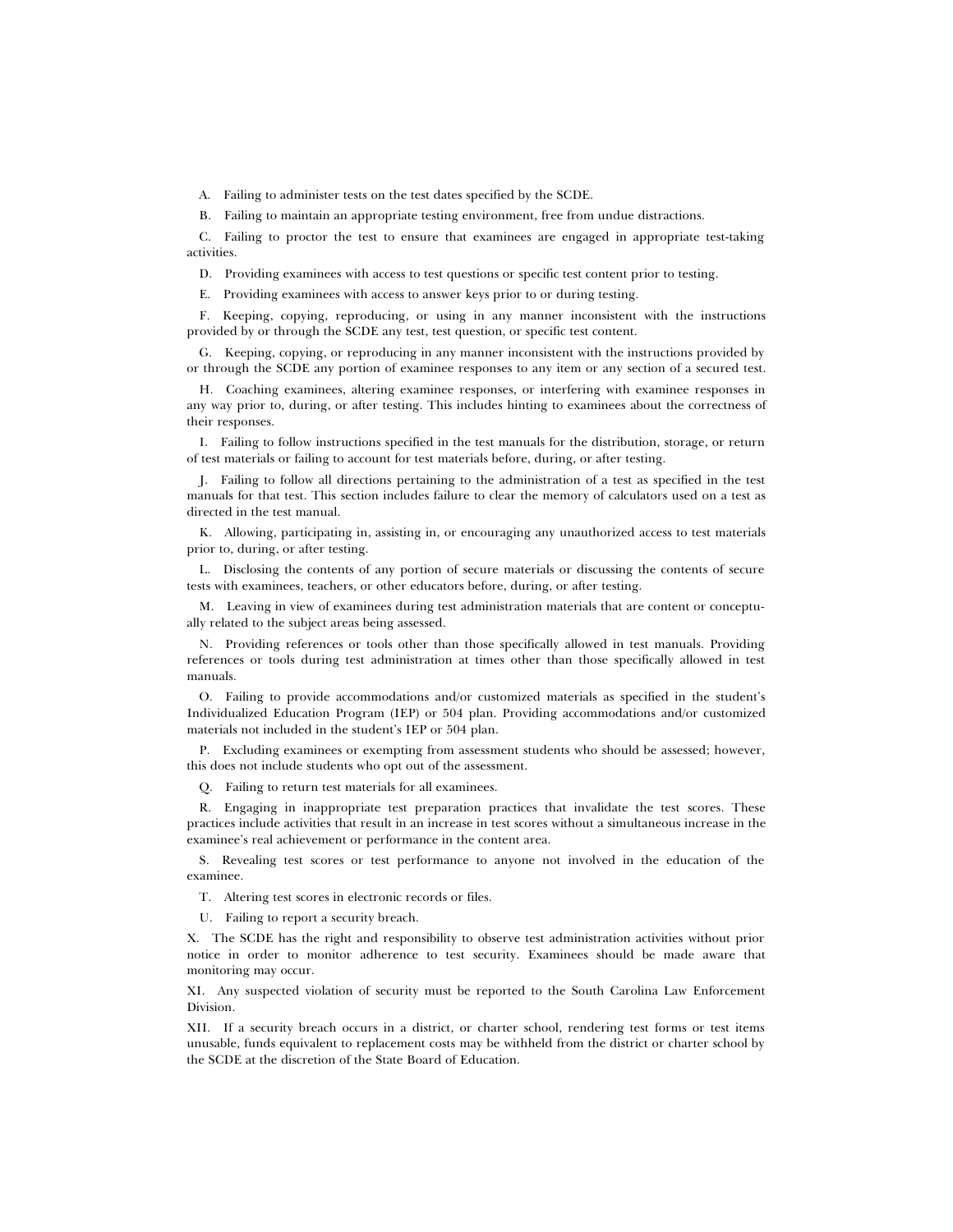XIII. At the discretion of the State Board of Education, an educator may receive a public or private reprimand or the credential of an educator may be suspended or revoked based on evidence of violation of test security provisions.

**HISTORY: Amended by State Register Volume 27, Issue No. 6, Part 1, eff June 27, 2003; State Register Volume 39, Issue No. 6, Doc. No. 4531, eff June 26, 2015. State Register Volume 40, Issue No. 6, Doc. No. 4606, eff June 24, 2016.**

### **ARTICLE 10 DEFINED MINIMUM PROGRAM**

# **43–130. Repealed** by State Register Volume 38, Issue No. 6, Doc. No. 4401, eff June 27, 2014.

#### **Editor's Note**

Former R. 43–130 was titled **Accreditation Standards Filed** and had the following history: Amended by State Register Volume 16, Issue No. 6, eff June 26, 1992; State Register Volume 17, Issue No. 4, eff April 23, 1993; State Register Volume 17, Issue No. 5, Part 1, eff May 28, 1993; State Register Volume 17, Issue No. 6, eff June 25, 1993; State Register Volume 19, Issue No. 3, eff March 24, 1995; State Register Volume 21, Issue No. 6, Part 1, eff June 27, 1997.

# **ARTICLE 13 GENERAL SCHOOL ADMINISTRATION**

### **43–161. Appointment (Term) of School Superintendent.**

Each school district shall employ a chief administrative officer who serves as the executive officer of the board of trustees and the professional leader of the school district. Administrators serving as area or district superintendents for the first time after June 30, 1968, shall hold a superintendent's certificate. Annually, by October 15, the chairman of the district board of trustees shall request an outof-field permit from the Office of Teacher Education and Certification for a superintendent not properly certified.

**43–162. Repealed** by State Register Volume 38, Issue No. 6, Doc. No. 4391, eff June 27, 2014.

**Editor's Note**

Former R. 43–162 was titled **School Superintendent Compensation and Benefits/Expenses**.

# **43–165.1. Program for Assisting, Developing, and Evaluating Principal Performance (PADEPP).**

I. PURPOSE

The State Board of Education, (SBE) through the South Carolina Department of Education (SCDE), is required to adopt statewide performance standards and criteria that shall serve as a foundation for all processes used for assisting, developing, and evaluating principals employed in the school districts of this state. School districts shall use the standards and procedures adopted by the SBE for the purposes of conducting evaluations and guiding the professional development of principals. Districts are to consider evaluation results in making decisions regarding principal development, compensation, promotion, retention, and removal.

The SCDE shall ensure the implementation of principal evaluation in the school districts.

Principals must be evaluated using the Performance Standards and Criteria for Principal Evaluation adopted by the SBE. Additional performance standards and criteria may be established by the superintendent. As required by S.C. Code Ann. Section 59–24–30, the principal's annual Professional Development Plan (PDP) shall be established on the basis of the PADEPP Performance Standards and Criteria and the school's renewal plan.

#### II. DEFINITIONS FOR THE PURPOSES OF THIS EVALUATION PROGRAM

A. PRINCIPAL: A principal is the chief administrative head or director of an elementary, middle, or secondary school or of a vocational, technical, special education, or alternative school. Induction principals are those serving for the first time as building-level principals. These principals are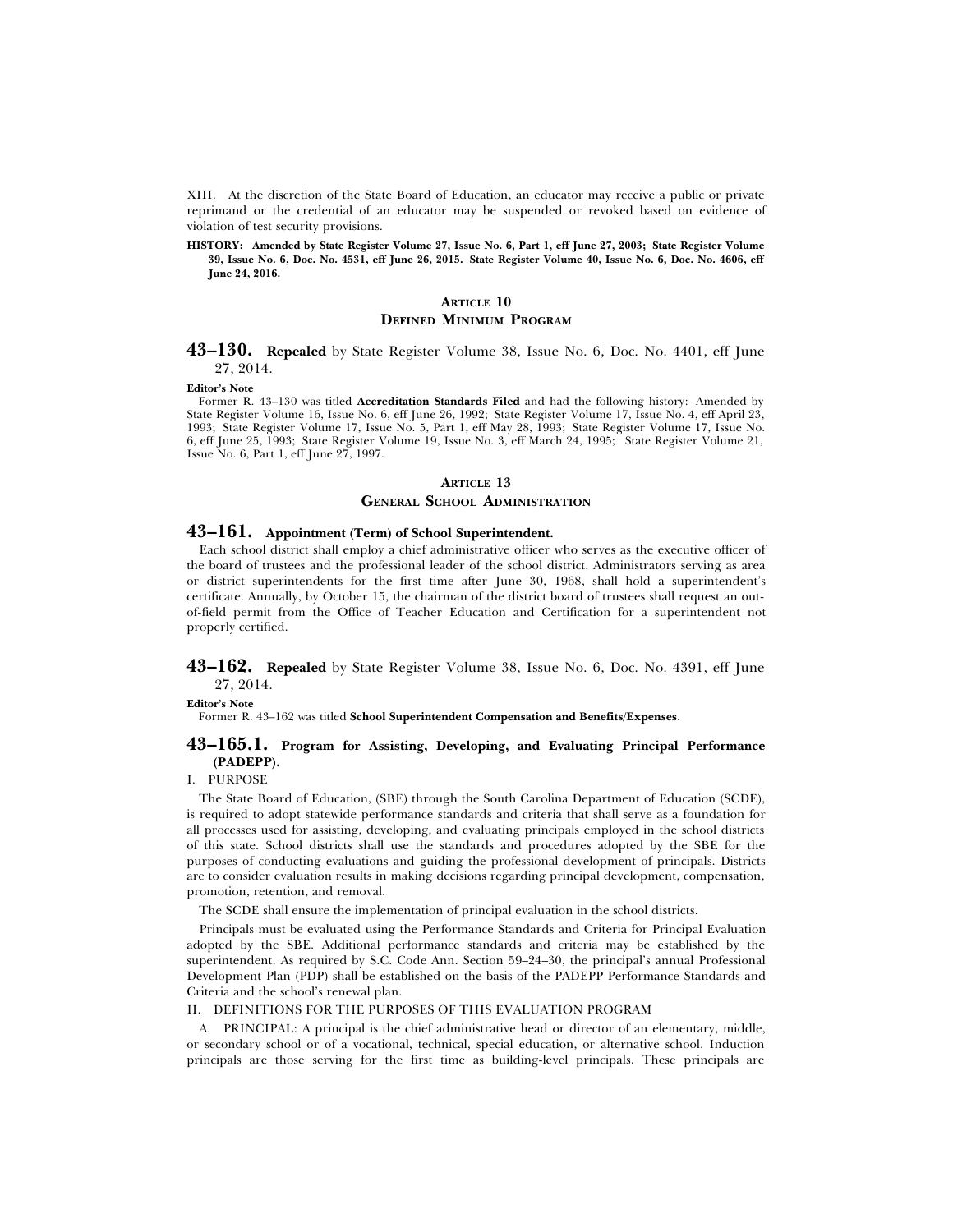considered probationary until they have completed the requirements of the Principal Induction Program (PIP) and have received an overall rating of Proficient or higher on the PADEPP evaluation instrument.

B. EVALUATOR: The evaluator is the district superintendent and/or the superintendent's designee. All evaluators must have successfully completed the SCDE's PADEPP training before evaluating principals.

C. EVALUATION INSTRUMENT: The evaluation instrument developed by the SCDE is based upon the PADEPP Performance Standards and Criteria and is available from the SCDE. In lieu of the state instrument, districts and charter schools may request permission to use an alternative evaluation process that meets state requirements and national standards. This instrument must be approved by the SCDE and the SBE.

D. EVALUATION CYCLE: The evaluation cycle shall be consistent with the school year as defined by law. After induction, principals shall be evaluated as stated in Section III.

#### III. PROGRAM IMPLEMENTATION

#### A. PRINCIPALS WITH TIER 1 CERTIFICATION

(1) First-year principals shall participate in an induction program as provided for in SBE Reg. 43–167, ''Principal Induction Program.'' The superintendent or his or her designee shall provide the first-year principal with written and oral feedback relative to each performance standard and criterion. Principals are to receive this feedback at least at mid-year and end-of-year conferences. The superintendent or his or her designee will observe, collect relevant data, consult with the firstyear principal on a regular and consistent basis, and provide the first-year principal with an informal written evaluation.

(2) Upon successful completion of both the South Carolina PIP and a full evaluation on the PADEPP evaluation instrument or the approved alternative evaluation instrument, the principal will be eligible for Tier 2 principal certification. If the overall rating on the PADEPP evaluation instrument or the approved alternative evaluation instrument in any year immediately subsequent to the induction year of employment as a principal is below Proficient, the principal will remain on Tier 1 certification until the SCDE receives verification from the employing school district that the principal has achieved an overall rating of Proficient or higher on PADEPP or the approved alternative evaluation instrument.

#### B. PRINCIPALS WITH TIER 2 CERTIFICATION

The superintendent or his or her designee shall evaluate Tier 2 principals annually. A full evaluation using all PADEPP Performance Standards will be conducted at least every third year. The evaluation shall address each of the PADEPP Performance Standards and accompanying Criteria. Principal evaluations on years between full evaluations will include Performance Standards for Instructional Leadership, Principal's Professional Development, and all Performance Standards rated the previous year as below ''Proficient,'' as well as any additional Performance Standards identified in the Principal's PDP. Full evaluations may, of course, be conducted every year, if the superintendent chooses to do so. A principal is to receive feedback from the superintendent or his designee regarding the principal's performance at least at mid-year and end-of-year conferences.

#### IV. PERFORMANCE STANDARDS AND CRITERIA

Principal preparation programs and school districts must address, but are not limited to, the Performance Standards and Criteria for the PADEPP, as specified in the SBE's PADEPP implementation guidelines.

### V. EVALUATION PROCESS

A. The evaluation of each principal shall consist of both formative and summative phases.

(1) The formative phase shall begin with an initial review of the evaluation instrument by the evaluator with the principal. Regular conferences shall be held to discuss the principal's progress and shall include an analysis of the data collected during the year.

(2) The summative phase shall provide for evaluative conclusions regarding the principal's performance based upon the data collected. Upon completion of the evaluation, the evaluator will meet with the principal to discuss the findings in terms of each of the PADEPP Performance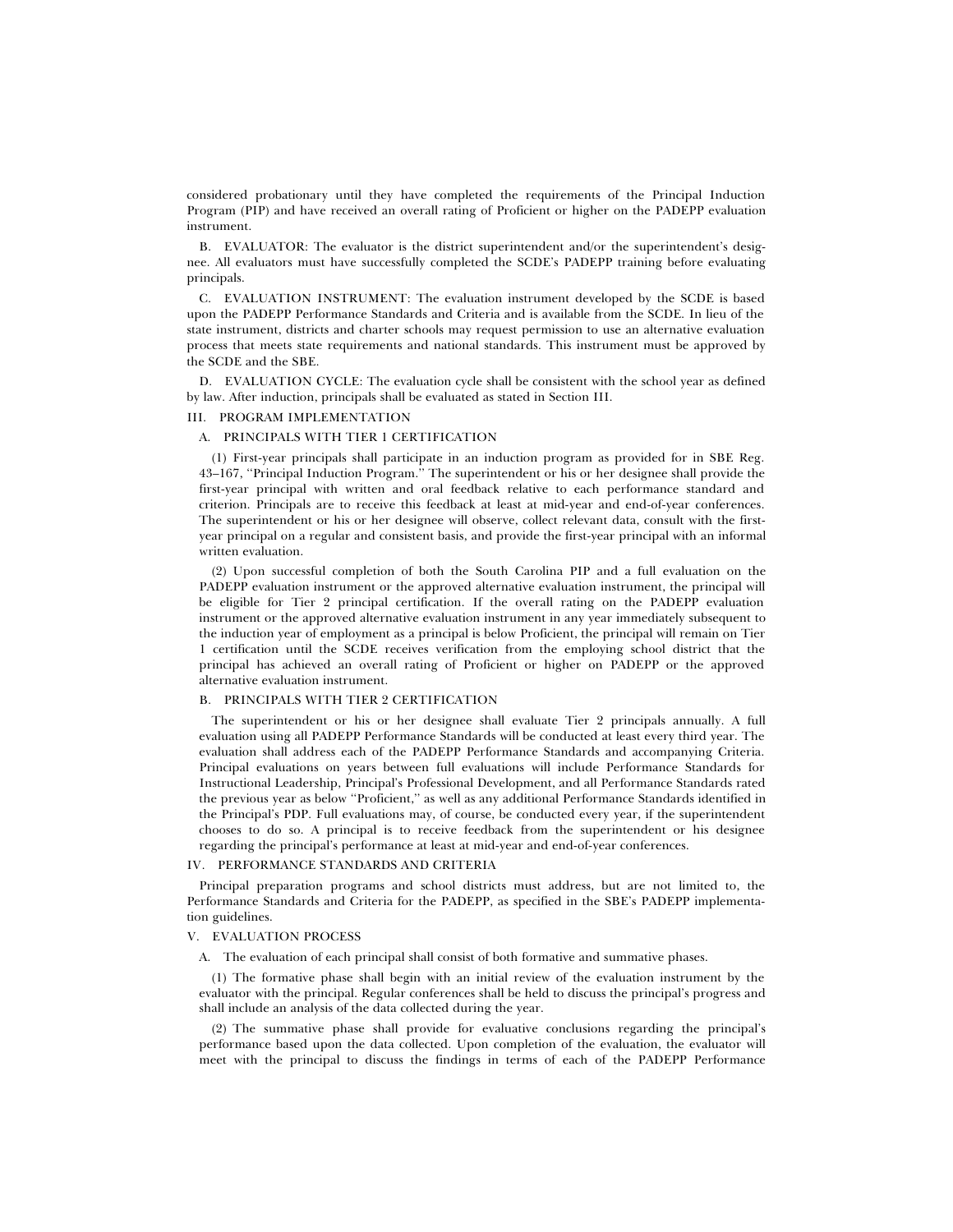Standards, as well as the overall results. At the conclusion of the meeting, the evaluator and the principal shall sign the evaluation form, and a copy shall be given to the principal.

B. After reviewing the overall results of the evaluation, the principal and evaluator shall establish the principal's annual PDP on the basis of the identified strengths and weaknesses, as well as the school's renewal plan and identified areas of student growth.

C. Satisfactory performance on an evaluation does not guarantee reemployment as a principal.

D. Each principal has the right to respond in writing to the completed principal evaluation instrument. This written response must be submitted to the evaluator within ten working days of the summative conference.

E. All appeals shall follow local school district policies and procedures governing the local appeal process.

#### VI. DISTRICT RESPONSIBILITIES

A. Each school district shall ensure that principals receive awareness training that includes

(1) the PADEPP Performance Standards and Criteria for Principal Evaluation,

(2) the PADEPP principal evaluation instrument, and

(3) Reg. 43–165.1, ''Program for Assisting, Developing, and Evaluating Principal Performance (PADEPP).''

B. Each school district shall ensure that the district superintendent and the superintendent's designee(s) are trained as evaluators of principals.

C. Each school district shall designate one individual to be trained as a district coordinator for the PADEPP. This coordinator shall be responsible for the administration of the evaluation program consistent with this regulation, including an annual submission for all principals in their district.

D. Each school district shall maintain principal evaluation data and shall ensure the confidentiality of the evaluation results in accordance with the Freedom of Information Act.

E. Each school district shall submit annual assurances and required principal evaluation data to the SCDE indicating compliance with this regulation and the PADEPP implementation guidelines.

F. Each school district shall utilize the results from the principal evaluations in decisions regarding principal development, compensation, promotion, retention, and removal.

VII. SCDE RESPONSIBILITIES AND AUTHORITY

A. The SCDE shall ensure that the PADEPP is appropriately implemented by each school district in accordance with this regulation and the PADEPP implementation guidelines.

B. The SCDE shall collect from school districts required principal evaluation data, as well as Assurance/Validation forms, in order to

(1) determine trends and inform decisions concerning educational leadership preparation and professional development, and

(2) ensure that the PADEPP is being appropriately administered in accordance with this regulation and the law governing the evaluation of principals.

C. The SCDE shall provide school districts with ongoing technical assistance in the form of training, consultation, and advisement. Specifically, the training will ensure that participants have the knowledge and skills necessary to collect and document data relative to a principal's performance, analyze the data to identify the principal's performance strengths and weaknesses, provide feedback to the principal in terms of the PADEPP Performance Standards and Criteria, and counsel, coach, and assist the principal to improve effectiveness.

Additionally, the training will ensure that participants are prepared to evaluate the principal in a valid, reliable manner, and to make a summative judgment regarding the principal's performance.

D. The SCDE has the authority to develop guidelines, approved by the SBE, in accordance with the provisions of this regulation.

**HISTORY: Added by State Register Volume 25, Issue No. 6, eff June 22, 2001. Amended by State Register Volume 33, Issue No. 6, eff June 26, 2009; State Register Volume 35, Issue No. 6, eff June 24, 2011; State Register Volume 39, Issue No. 6, Doc. No. 4495, eff June 26, 2015; SCSR 42–5 Doc. No. 4754, eff May 25, 2018.**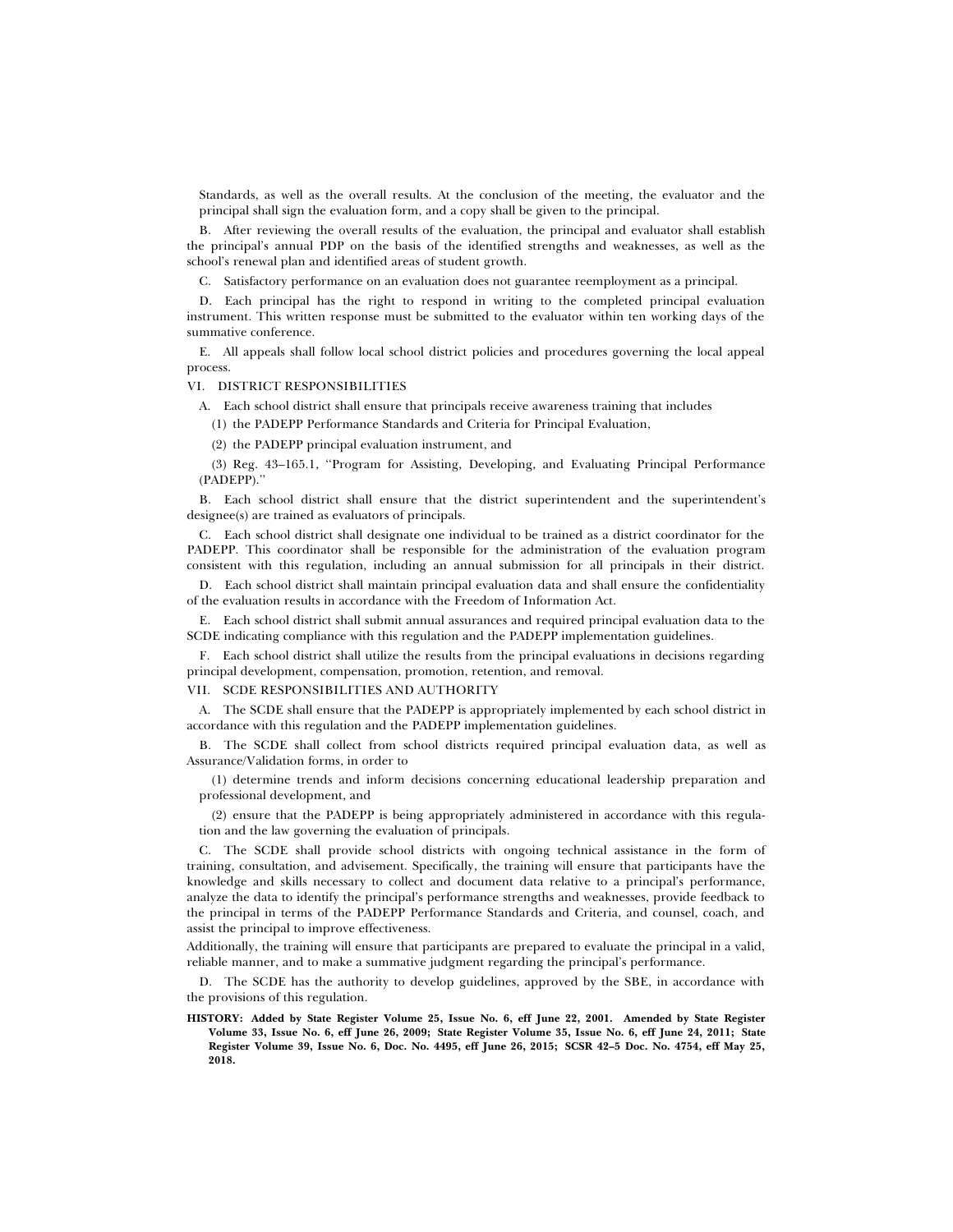# **43–166. Student and School Safety.**

A. School Safety Assessment

1. The State Department of Education shall develop a Model Safe Schools Checklist designed to assess schools' safety strengths and weaknesses. The checklist must include items addressing the following topics:

- a. the existence of a comprehensive safety plan;
- b. communication of discipline policies and procedures;
- c. intra-agency and interagency emergency planning;
- d. recording of disruptive incidents;
- e. training of staff and students;
- f. assessment of buildings and grounds;
- g. procedures for handling visitors;
- h. assignment of personnel in emergencies;
- i. emergency communication and management procedures; and
- j. transportation rules and accident procedures.

2. The State Department of Education shall submit the checklist to the State Board of Education for approval prior to dissemination to the school districts. The checklist may be revised on an annual basis by the State Board of Education in compliance with relevant provisions of the Safe Schools Act of 1990.

3. Prior to September 30 of each school year, the State Department of Education shall disseminate a copy of the model safe schools checklist to every public school district in the state.

4. School districts shall be advised by the Department of Education of the requirement to use a safe schools checklist in compliance with Section 59-5-65, S.C. Code of Laws, 1976. This safety assessment should be part of the comprehensive needs assessment conducted for school improvement purposes in compliance with Section 59-20-60(4)(d), S.C. Code of Laws, 1976. In particular, a safe schools check list should be utilized in determining "school climate" needs, one of the six indicators of school effectiveness.

# B. First Aid Supplies

Each school shall provide adequate first aid supplies and equipment.

C. Support for Authorities

The Board urges all citizens to continue their active and vigorous support of the local school and civil authorities in insuring the personal safety and security of all students and teachers.

D. Emergency and Disaster Plans

A plan shall be designed to provide for the protection and welfare of students in the event of any disaster (tornado, hurricane, fire, etc.) which threatens to involve the school community. Each school shall conduct at least one emergency drill within the first month of school to insure safety against such disasters.

E. Guidelines will be developed by the State Department of Education which will refer to statutory provisions relating to school safety, as well as additional information. The State Department of Education will review and update these guidelines as needed.

**HISTORY: Amended by State Register Volume 21, Issue No. 3, eff March 28, 1997.**

# **43–167. Principal Induction Program.**

(Statutory Authority: 1976 Code §§ 59–5–60 and 59–24–80)

#### **A. Purpose**

The purpose of the Principal Induction Program is to add one component of many strategies which are to be combined by the districts to meet the intent of the Education Accountability Act to improve teaching and learning so that students are equipped with a strong academic foundation. The Principal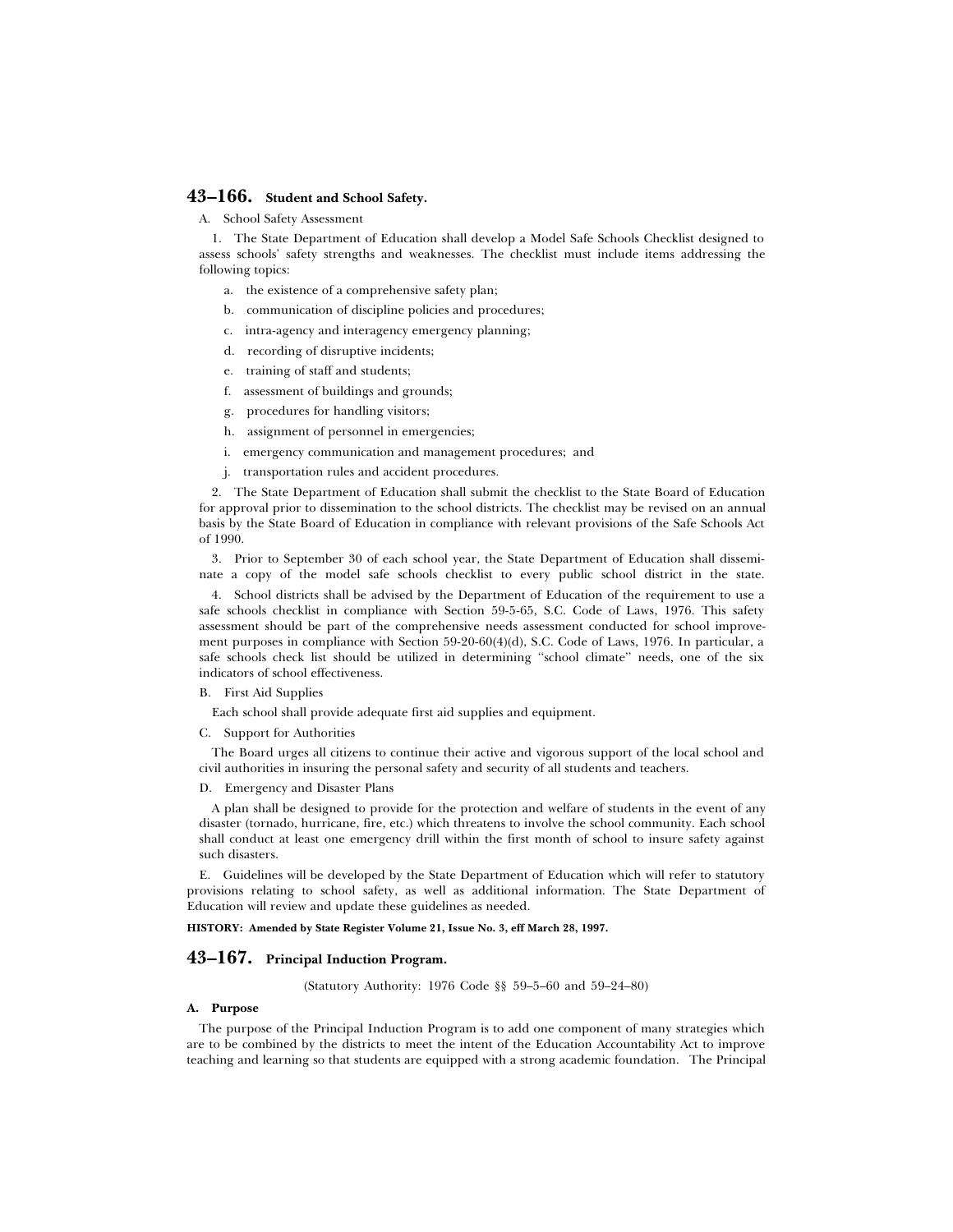Induction Program will assist public school districts in providing support and professional development for first year principals.

The State Board of Education recognizes that a school district makes one of its most important personnel decisions when it appoints a principal. The Board also recognizes the value of formal induction programs that provide novice school principals with an academy that focuses on developing and refining the leadership skills necessary to help their faculties provide the most effective instructional programs possible. Therefore, the following regulations have been developed to facilitate the implementation of the South Carolina Principals Induction Program.

# **B. Definitions**

1. The Principal Induction Program is a yearlong program (July to June) of support and professional development for new principals in which instructional leadership skills, use of effective schools research, and planning for curricular improvement through the analysis of test scores are central components of the curriculum.

2. A principal is the chief administrator or head building administrator of any public elementary or secondary school or specialized education unit as defined by the local school district, or the chief administrator of an occupational education center.

3. A Principal Induction Program mentor is an experienced, practicing building-level principal or director selected by the school district superintendent designee to provide support and assistance to new principals.

# **C. Participation**

1. Beginning with the school year 1999–2000, any person appointed to serve for the first time as a building level principal, director of a specialized education unit, or occupational education center director must participate in the Principal Induction Program.

2. Principals appointed after the Principal Induction Program Summer Institute held for a week in July must participate in a make-up session in September and in Induction Program activities for the remainder of that school year.

### **D. Program Design and Content**

The Principal Induction Program must consist of New Principals' Academy activities provided by the State Department of Education and school district orientation activities provided by the individual school districts as follows:

1. The combination of time for New Principals' Academy and district activities must not be less than twelve days: five days for the New Principals' Academy Summer Institute, three days for New Principals' Academy follow-up meetings, two days for district orientation activities, and two days for professional development related to the individual new principal's Professional Development Plan.

2. Districts developing their own program in lieu of the program offered by the Leadership Academy must secure approval of the program from the South Carolina Leadership Academy.

3. Each district must design a district orientation for new principals. Activities should include, but are not limited to, fiscal/budgetary policies and procedures, plant maintenance procedures, special education policies, student support services, outside agencies available in the district, curriculum requirements and resources, human resource policies and procedures, including ADEPT, and instruction on the Principal Evaluation Program criteria and standards.

4. The Leadership Academy must design a curriculum for the New Principals' Academy program. The New Principals' Academy curriculum should include, but is not limited to, planning, developing, and implementing a standards-driven system, instructional leadership skills, use of effective schools research, analysis of test scores for curricular improvement, school culture, school management, planning for school improvement, public relations, and/or planning for professional development.

5. Each new principal must be assigned a mentor principal from another nearby school district to provide support, information, and feedback. The mentor will assist the protege in developing, refining, and implementing the protege's Professional Development Plan based on the protege's individual needs and the needs of the school as specified in the School Improvement Report. Mentors will be reimbursed travel costs at the state rate.

6. The Leadership Academy will train mentors for their role, Mentor responsibilities include calling and visiting the assigned new principal and having the new principal visit the mentor's school.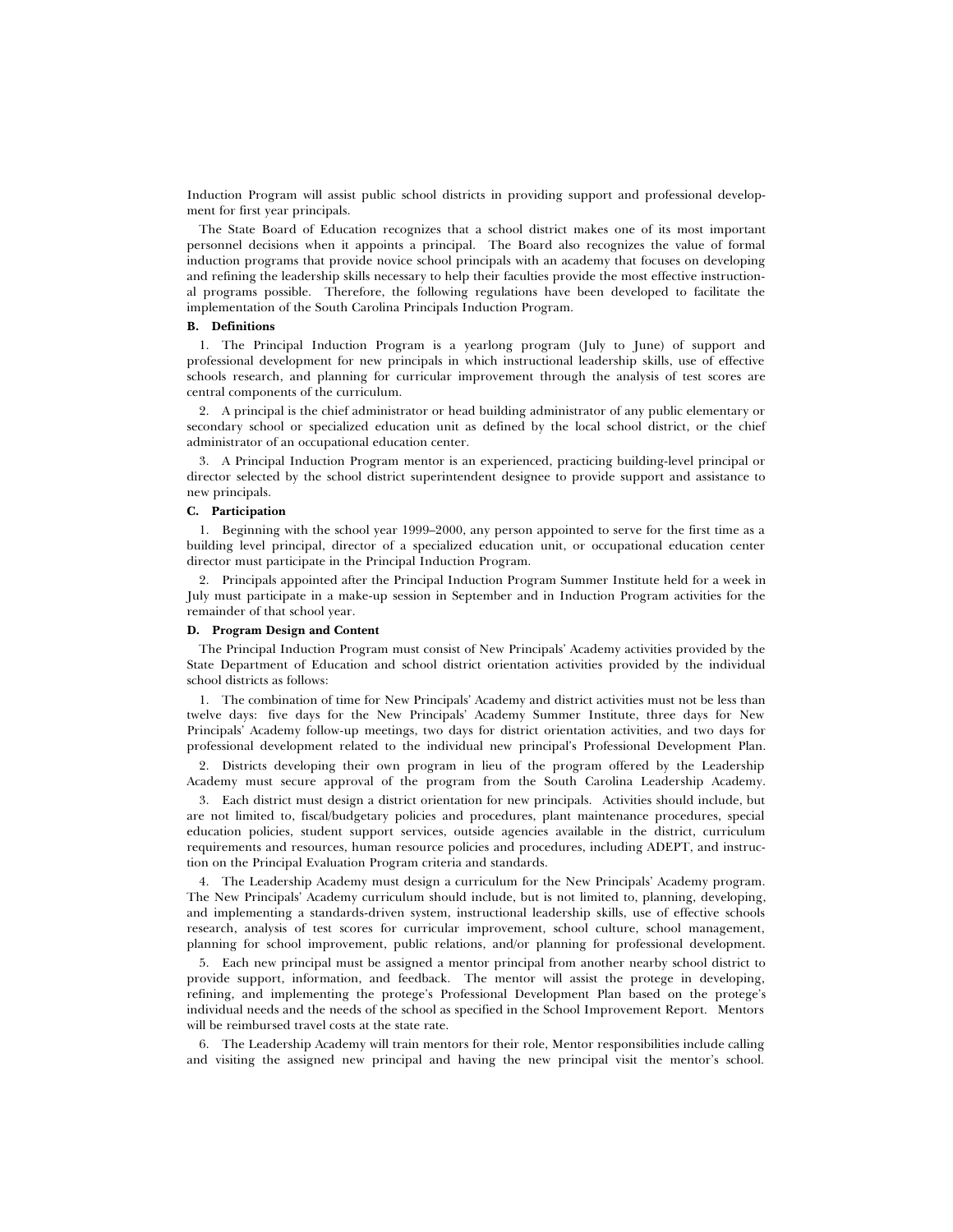7. Each new principal will receive an on-site visit during the fall and one during the spring from a member of the South Carolina Leadership Academy staff to provide coaching, technical assistance, and feedback related to school leadership.

8. New principals may earn three hours of recertification credit if course requirements for attendance and participation are met.

#### **E. Fiscal and Technical Requirements**

1. The State Department of Education will pay for all training costs related to the New Principals' Academy. The district will be responsible for costs related to the district orientation and for participants' travel costs.

2. Reimbursement for mentor travel expenses will be made in accordance with the established State Department of Education fiscal policies.

#### **F. Reporting Requirements**

1. Each district superintendent will notify the South Carolina Leadership Academy of the appointment of new principals within two weeks of the appointment by the local board of school trustees.

2. Principals appointed after the make-up session must participate in the remaining Principal Induction Program activities for that school year and/or the New Principals' Academy Summer Institute the following year.

3. Each district superintendent will submit the names of experienced principals to serve as mentors when requested to do so by the Leadership Academy.

4. Each district will conduct evaluations for the district orientation and use the results to modify the orientation on an annual basis.

#### **G. Additional Leadership Academy Responsibilities**

1. The Leadership Academy will maintain a database of mentors nominated by the district superintendents and will assign mentors for new principals based on school level and proximity.

2. The Leadership Academy will maintain a database of new principals for each school year to provide information about program activities for all new principals.

3. The Leadership Academy will conduct evaluations for each part of the New Principals' Academy and use the results to modify the program on an annual basis.

#### **HISTORY: Added by State Register Volume 24, Issue No. 3, eff March 24, 2000.**

# **43–168. Nutrition Standards for Elementary Schools (K-5) School Food Service Meals and Competitive Foods.**

(Statutory Authority: Students Health and Fitness Act, 2005 S.C. Acts 59 (to be codified at S.C. Code Ann. § 59–1–310) and S.C. Code Ann. § 59–5–60 (2004))

#### I. School Meals

Federal law—specifically, the National School Lunch Act (42 U.S.C. § 1758(f), the National School Lunch Program (7 C.F.R. § 210.10), and the School Breakfast Program (7 C.F.R. § 220.8)—regulates the nutritional quality of foods served in the nation's school meal programs. For a school meal program to receive USDA subsidies, school meals must meet nutrition standards for saturated fat, vitamins, minerals, protein, calories, and portion sizes.

A. School food service meals should be made attractive to students by appealing to their taste preferences and meeting their cultural needs. Therefore, school districts must:

1. Offer a choice of entrées at lunch—a minimum of two in elementary  $(K-5)$  schools (one choice may be an entrée salad).

2. Encourage input regarding the selection of food items in elementary (K-5) schools to be offered in the school meal programs by promoting and encouraging student and parent participation in taste-testing events, in menu-review panels, and in online recipe reviewing.

3. Require that school cafeteria managers meet with student advisory committees in grades four through five a minimum of twice each year.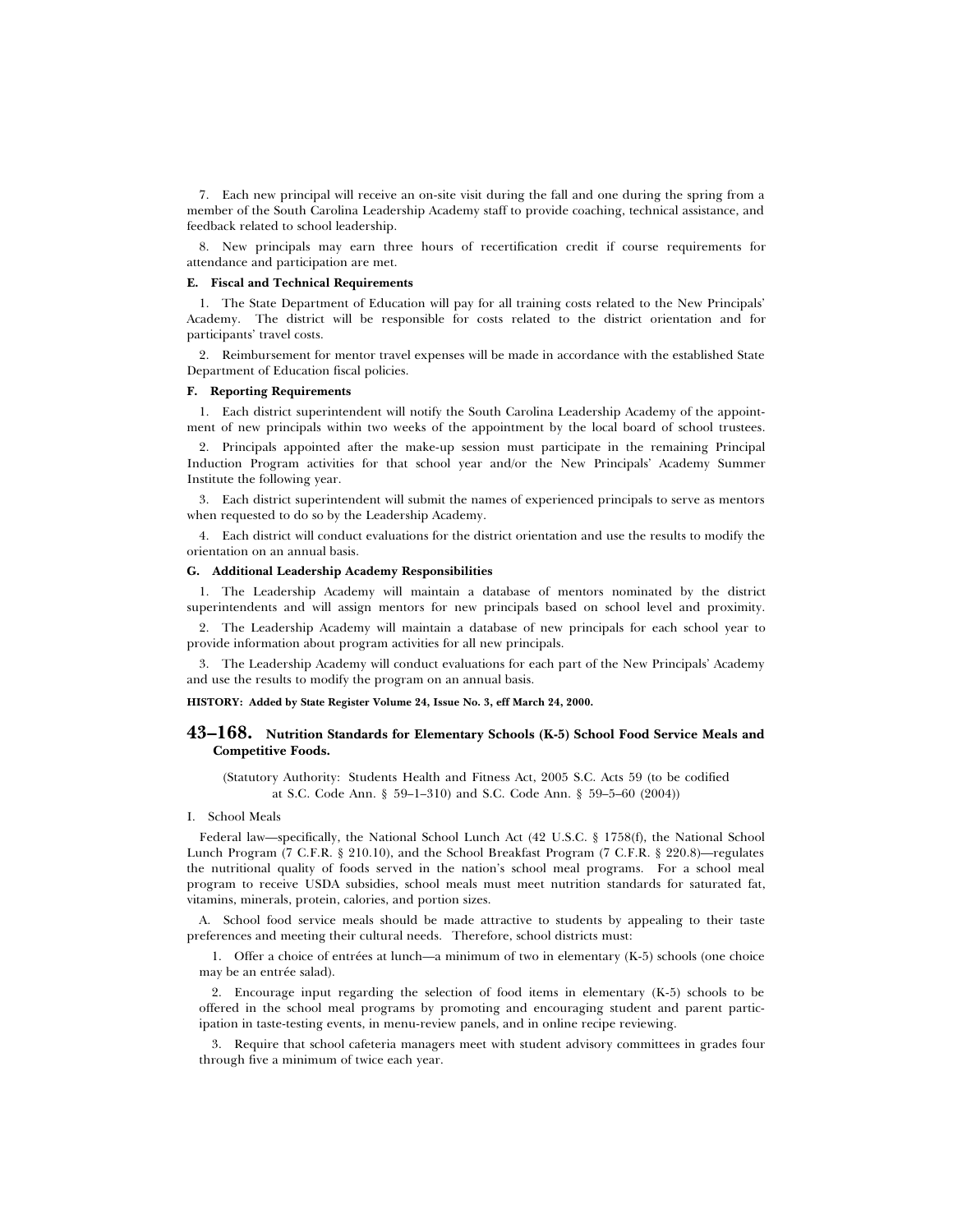4. Allow students to purchase at à la carte prices additional servings of any food item that is part of a reimbursable school meal (serving sizes should be comparable to those of the meal components).

B. School food service meals should not only provide the optimal nutrition that students need for growth, development, and academic achievement but should also support the development of healthful eating behaviors in students, including their learning to eat a variety of foods. Therefore, school districts must:

1. Offer a minimum of two milk choices (1 percent fat and nonfat milk) for all grade levels at breakfast and lunch. Whole milk is no longer required by USDA regulations.

2. Offer a low-fat meal choice (30 percent or less of calories from fat) at every meal.

3. Provide low-fat and nonfat salad dressings.

4. Provide information on calories, percentages of fat, and serving sizes of school meal items to help children select appropriate portions of food.

5. Offer a minimum of four choices of fruits and vegetables daily, including fresh fruits and vegetables in season, in elementary (K-5) schools (salad bars or prepackaged salads may be included). Students can take two to four servings based on the school district's discretion.

6. Offer whole-grain foods in all programs in elementary (K-5) schools, whenever possible, to meet bread and cereal requirements.

7. Encourage preschool, kindergarten, and elementary students to try a variety of foods by serving the full reimbursable meal.

II. Other Foods and Beverages (Competitive Foods)

A. All foods sold at any K-5 public school site should not only provide the optimal nutrition that students need for growth, development, and academic achievement but should also support the development of healthful eating behaviors in students. Therefore, school districts must:

1. Ensure that one serving of snacks, sweets, and side dishes has no more than 30 percent of calories from fat, less than 10 percent of calories from saturated fat, no more than 1 percent of calories from trans fatty acids, and no more than 35 percent of added sugar by weight. (Note: Nuts, seeds, and some cheeses are exceptions. Although more than 30 percent of their calories come from fat, these foods can be considered appropriate and nutritious snacks when served in small portions.)

2. Limit single-serving food items sold to students to the following maximum portion sizes: 1.25 ounces for snacks (includes baked chips, crackers, popcorn, cereal, trail mix, nuts, seeds, dried fruits, jerky); 2 ounces for cookies or cereal bars; 3 ounces for other bakery items (sweet rolls, muffins, etc.); 4 ounces for frozen desserts, including ice cream; 8 ounces for yogurt (not frozen); and  $\frac{1}{2}$  cup for fried potatoes or other fried vegetables.

3. Ensure that single servings of entrée items and side dishes are no larger than the portions of those foods served by school food services.

B. All beverages sold or otherwise made available to students at any K-5 public school site should not only provide the optimal nutrition that students need for growth, development, and academic achievement but should also support the development of healthful eating behaviors in students. Therefore, school districts must:

1. Make the following beverages available to all students: nonfat and 1 percent milk, water, and 100 percent juices that do not contain added sugars or sweeteners.

2. Not sell or serve the following beverages to students until after the last regularly scheduled class: soda, soft drinks, sports drinks, punches, iced teas and coffees, and fruit-based drinks that contain less than 100 percent real fruit juice or that contain added sweeteners.

3. Not sell beverages—except water or nonfat, low fat, or reduced-fat milk—in portions larger than 12 ounces.

**HISTORY: Added by State Register Volume 30, Issue No. 6, eff June 23, 2006. Amended by State Register Volume 33, Issue No. 2, eff February 27, 2009.**

### **43–169. Food Service Management Company Contracts.**

I. PURPOSE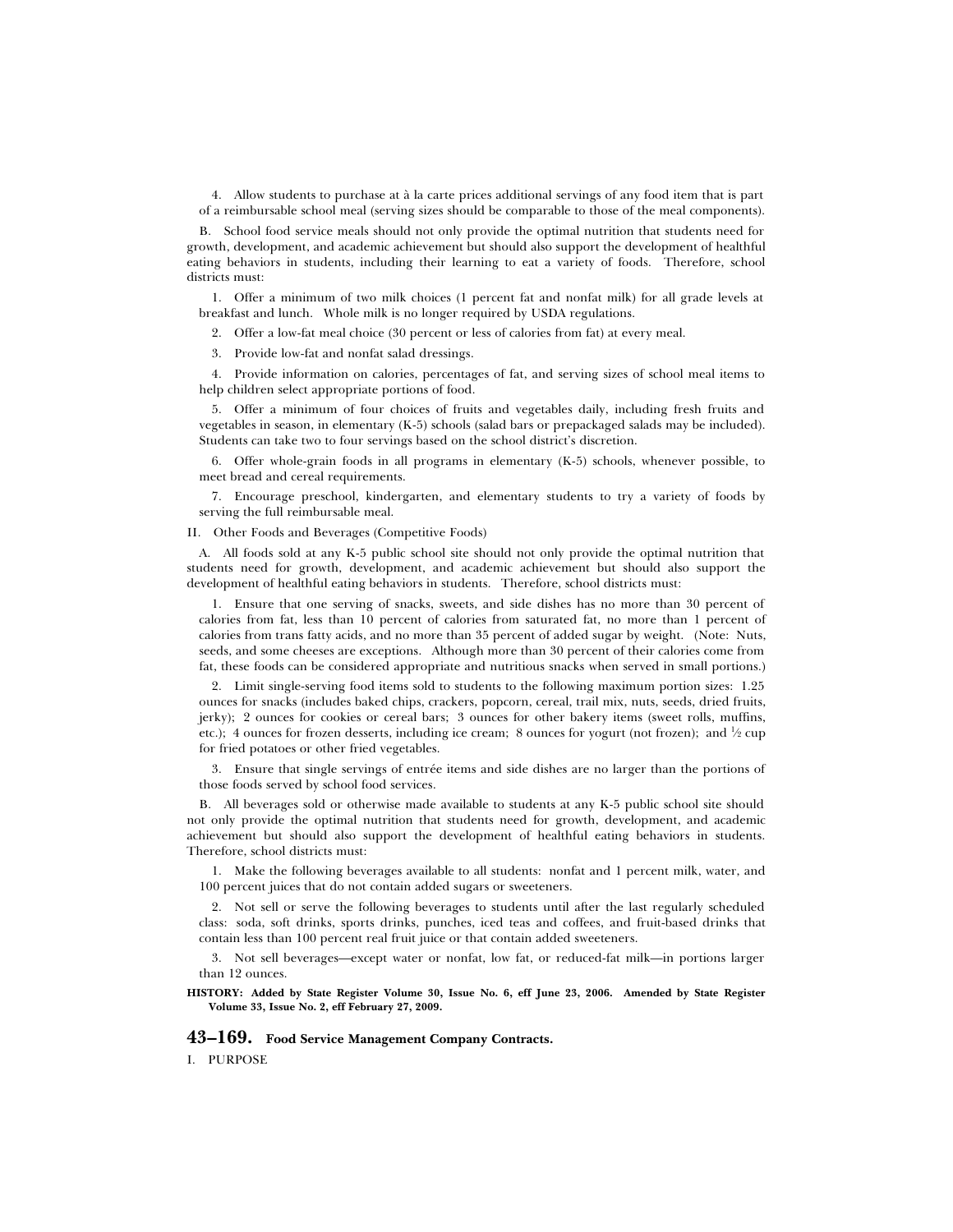Pursuant to regulations and policy guidelines promulgated by the United States Department of Agriculture (USDA), the South Carolina Department of Education (SCDE) is charged with the statelevel administration and monitoring of local child nutrition programs funded by and subject to the provisions of the National School Lunch, Breakfast, and After-School Snack Programs. Part of this responsibility relates to the development, execution, and monitoring of contracts between local child nutrition programs and private food service management companies. This regulation provides that a statewide contract template and uniform timeframe shall be used for all contracts approved by the SCDE.

# II. DEFINITIONS

A. SCHOOL FOOD AUTHORITY (SFA): A school food authority (SFA) is USDA verbiage used to identify any public school district, private, parochial, and charter school, as well as residential child care facility that participates in the National School Lunch, Breakfast, and After-School Snack Programs.

B. FOOD SERVICE MANAGEMENT COMPANY (FSMC): A food service management company (FSMC) is USDA verbiage used to identify a private sector entity that manages a child nutrition program for a SFA versus the SFA operating their own program.

# III. IMPLEMENTATION

### A. SOUTH CAROLINA DEPARTMENT OF EDUCATION (SCDE) RESPONSIBILITIES

(1) The SCDE shall create and update, as needed, a template contract document with appropriate terms and conditions that encompass all federal and state requirements for procurement agreements and child nutrition programs.

(2) The SCDE shall communicate all contractual requirements to all affected parties as part of any solicitation, bid, award, and final contract process initiated by a SFA.

(3) The SCDE reserves the right to accept, modify, and/or reject any request for deviations and/or amendments to the template contract document.

### B. SCHOOL FOOD AUTHORITY (SFA) RESPONSIBILITIES

(1) A SFA shall communicate in writing any requested deviations and/or amendments to the template contract document, to include a justification as to why said changes are necessary.

# C. FOOD SERVICE MANAGEMENT COMPANY (FSMC) RESPONSIBILITIES

(1) A FSMC shall communicate in writing any requested deviations and/or amendments to the template contract document, to include a justification as to why said changes are necessary

### D. CONTRACT TIMEFRAMES

(1) The fiscal year for all food service management company contracts shall commence on July 1 and conclude on June 30.

#### **HISTORY: Added by State Register Volume 35, Issue No. 6, eff June 24, 2011.**

# **ARTICLE 14 FISCAL MANAGEMENT**

# **43–171.1. Disbursement of Funds for Pressing Repairs, Renovations and Construction.**

#### I. ALLOCATION OF FUNDS

Funds will be allocated to the district annually on a per pupil basis, based on the Districts' 135-day cumulative average daily membership for the previous fiscal year. These funds are to be kept in an account separate from all other funds allocated from the State General Fund.

#### II. QUALIFICATION CRITERIA

1. In order to qualify for allocation of the funds, the District Board of Trustees shall:

a) Maintain at least the level of financial effort per pupil for non-capital programs as in prior years as set forth under Division V of the Education Improvement Act: and

b) By June 30, 1985, adopt and file with the Division of General Services a procurement code modeled after the South Carolina Consolidated Procurement Code or the model set forth in the Report of the Local Government Task Force on procurement Code or the model set forth in the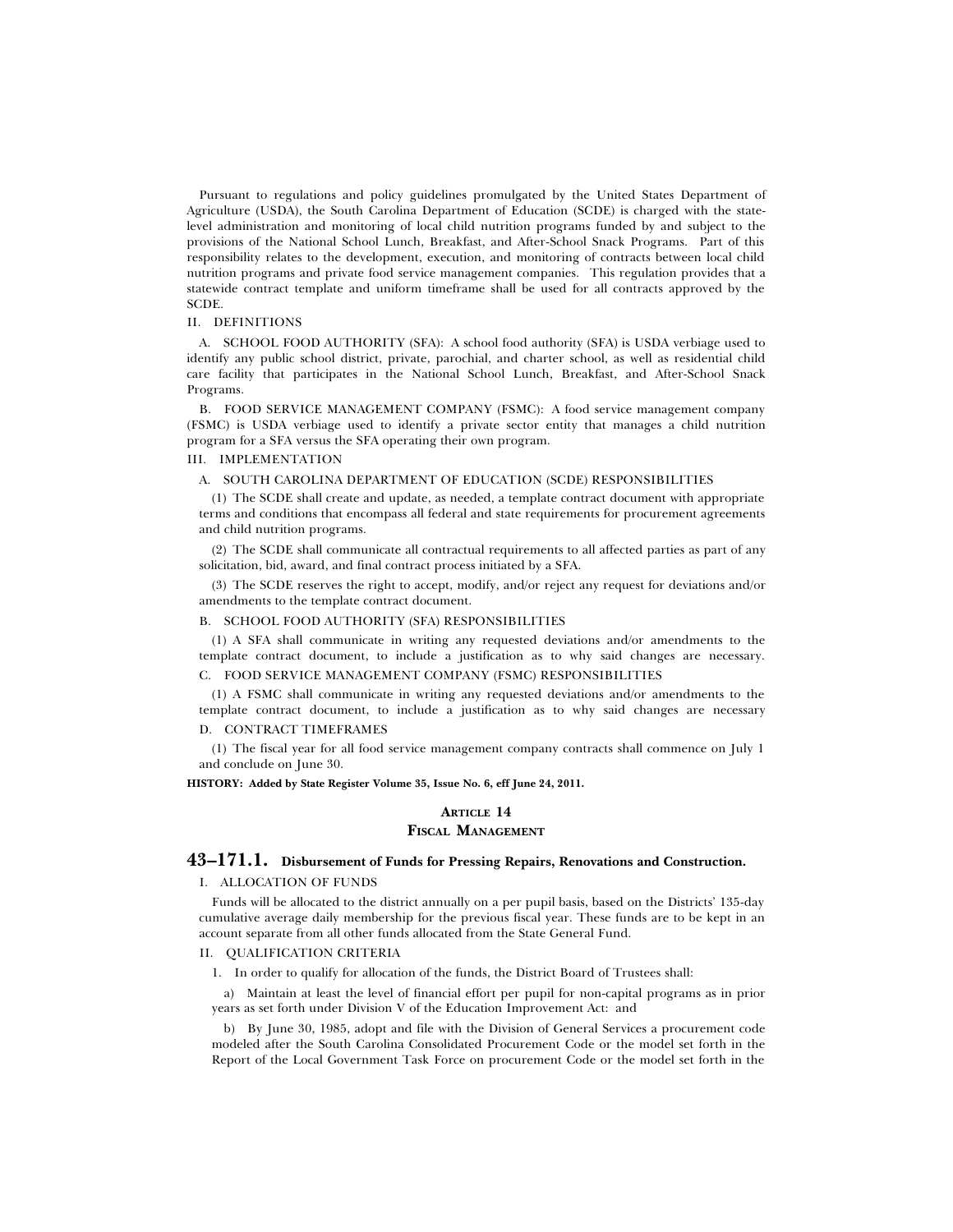Report of the Local Government Task Force on procurement as set forth under Division V, Section 6 of the Education Improvement Act.

# III. PURPOSE OF FUNDS

Funds are available for two purposes pursuant to Subdivision G, Section 1:

(a) For the renovation, capital improvement, or repair of school classrooms, libraries, laboratories, and other institutional facilities including music rooms as set forth in the Education Improvement Act.

(b) For the reduction of millage required to pay principal and interest on bonds issued for any capital improvement programs.

### IV. STIPULATIONS REGARDING EXPENDITURE OF FUNDS

1. If a school district has issued bonds or otherwise undertaken any capital improvement programs during any of the most recent five fiscal years, at least fifty percent of the funds allocated from the Education Improvement Act funds must be used to reduce the millage required to pay debt service on such outstanding bonds unless a waiver is granted by the State Board of Education. (See V. WAIVERS) (Subdivision G. Section 1(b)

A Capital Improvement Program for purposes of this funding is defined as incurring debt for school building purposes or levying and collecting school taxes for school building purposes over the district's last five fiscal years averaged at least one half the amount of Education Improvement Act Funds the district is entitled to receive during Fiscal Year 1984–85.

If the district has fiscal autonomy to any degree, it shall provide for the manner in which the school millage must be reduced. If the district does not have fiscal autonomy, the governing body of the county wherein the district is located shall provide for the manner in which the school millage must be reduced. (Subdivision G, Section 1(c)

2. Funds must be expended, in accordance with the rules set forth in the ''South Carolina School Facilities Planning and Construction Guide.''

3. The funds authorized herein for reduction in millage for debt service may not be expended in conjunction with the authorization of bonds that increase a school district's bonded indebtedness above the limit provided for in Article X of the South Carolina Constitution or expended to pay debt serve on bond anticipation notes authorized which would put the total bonded indebtedness of the school district (general obligation and bond anticipation) above the constitutionally mandated limit. (Subdivision G, Section 1(d)

4. Any funds received pursuant to the Education Improvement Act must be expended or contractually committed within forty-eight months of the appropriation provided for school buildings under this act. No school district may use the funds allocated for school building purposes for operational, instructional, or any purposes other than those enumerated in these regulations.

Any school district using these funds as herein prohibited is prohibited from receiving any other funds under this act until the school district has reimbursed the Education Improvement Act of 1984 Fund for the fund allocated for school building purposes it has received pursuant to this Act. (Subdivision G, Section 3)

#### V. WAIVERS

Waivers of the requirement that fifty percent of the Education Improvement Act Funds must be expended to reduce millage may be granted by the State Board of Education. A school district may request a waiver provided:

(a) That the district anticipates a significant increase in need for additional classroom space or

(b) In the event that a school district sold bonds or secured a loan at an interest rate less than prevailing rates and has an identified need for funds in excess of fifty percent of the funds allocated to the district from the Education Improvement Act Funds.

If a school district is eligible and wishes to request a waiver under (a) or (b) above, the school district must submit a waiver request form to the State Department of Education along with substantiating evidence for the waiver. The Department will review the waiver request, request any necessary review from the State Treasurer and make its recommendations for approval or disapproval to the State Board of Education. (Subdivision G, Section 1(b)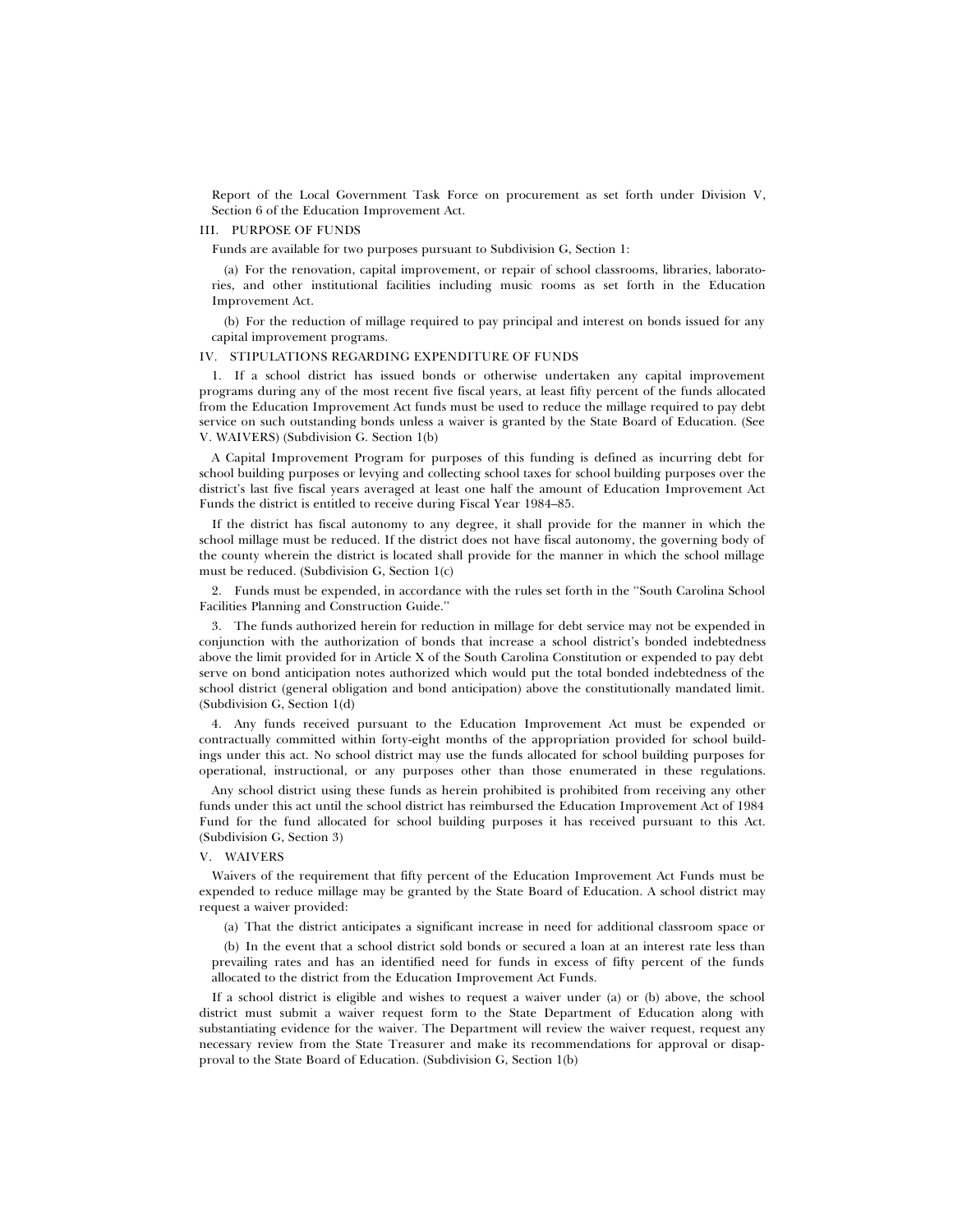If a waiver is granted, the remaining sums may be used either to reduce millage to pay debt service or to pay for capital improvements, repairs, or renovations otherwise authorized during the then current fiscal year. If, on the occasion when the annual millage would otherwise be increased to provide for capital improvements, repairs, or renovations, there is on hand with the county treasurer sums from the appropriation herein authorized, sufficient to meet all or a portion of the payments of principal and interest on bonds to be outstanding in the ensuing fiscal year, such portion of the millage required to pay such debt service need not be imposed. (Subdivision G, Section 1(b)

# VI. APPLICATION PROCEDURES

1. Districts shall apply for Education Improvement Act Funds to the State Board of Education utilizing forms designed by the State Department of Education.

2. Projects must be submitted to the State Board of Education in accordance with the ''South Carolina School Facilities Planning and Construction Guide.''

# **43–172. Accounting and Reporting.**

# I. Pupil Accounting

According to Section 4, paragraph (1)(c) of the South Carolina Education Finance Act of 1977, each pupil in the state shall be counted in only one of the pupil classifications and must meet all qualifications both general and specific, before the pupil can be classified and claimed in a public school.

A. General Qualifications Criteria:

1. A pupil will be counted in membership on the first day of entrance in an instructional program either through original entry, reentry, or transfer.

2. Membership is defined as the number of pupils present plus the number of pupils absent.

3. Cumulative average daily membership is the aggregate number of days in membership divided by the total number of days the school is in session.

4. A pupil shall maintain membership in the appropriate instructional program for the minimum length of the school day.

5. To be eligible for membership a pupil must not be more than twenty-one years old (or in a graduating class and becomes twenty-one before graduation) before September 1 of the current school year.

6. A pupil shall be dropped from membership on the day when the number of unlawful days absent exceeds ten consecutive days or when the pupil leaves school because of transfer, death, expulsion, graduation, legal withdrawal, or for any other reason. Notwithstanding any other provision, students with disabilities who have been expelled and continue to receive educational services pursuant to Regulation 43–279 (Section V, Part D) shall not be dropped from membership.

7. An unlawful absence is defined in State Board of Education Regulation 43–274.

8. A class period is defined as a minimum of fifty minutes, or an accumulation of the equivalency of 120 hours required for a Carnegie Unit of Credit.

9. A pupil whose program of instruction meets the criteria for more than one category shall be classified in the highest weighted category.

B. Specific Qualifications Criteria:

1. A pupil shall be five years old or older on or before September 1 of the current school year to be admitted in a kindergarten program.

2. Specific qualifications for grades 1–12

a. A pupil shall be six years old or older on or before September 1 of the current school year to be admitted to the first grade.

b. A pupil in an ungraded class shall be classified in the grade level corresponding to the pupil's age.

c. A pupil shall maintain membership in a minimum of 200 minutes of daily instruction or its equivalency for an annual accumulation of 36,000 minutes.

3. Specific qualifications criteria for exceptional programs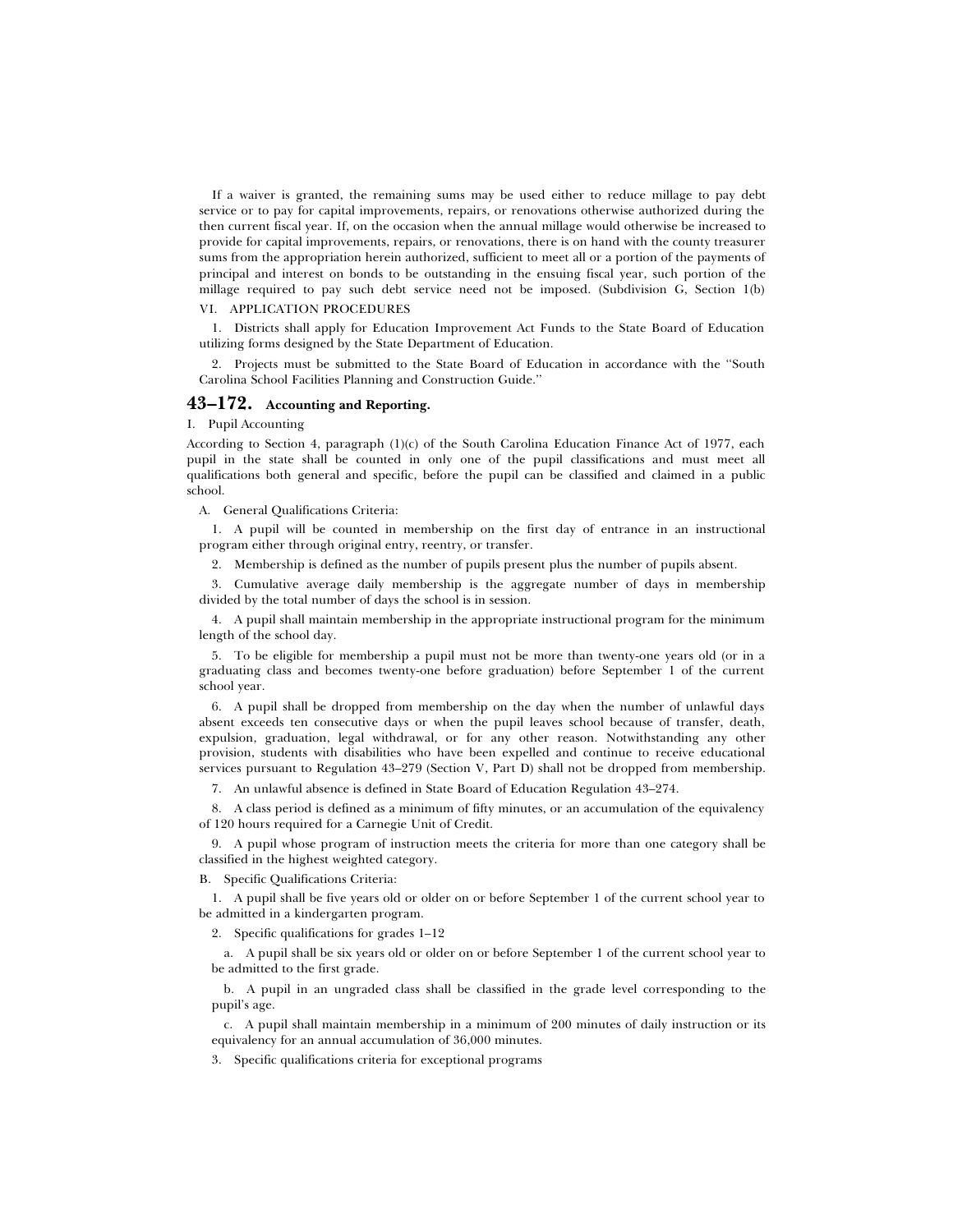a. To be counted in membership in an exceptional program, a pupil must be at least five (5) years of age by September 1 of the current school year, except for hearing disabled or visually disabled pupils who must be at least four (4) years of age by September 1 of the current school year.

b. To be counted in membership in a disabilities program, a pupil must be placed in a program in specific compliance with Procedures for Survey, Screening, Evaluation, Placement, and Dismissal of Children Into/Out of Programs for the Disabled.

c. A pupil must maintain membership in a program designed for the appropriate disability and meet the time constraints for regular programs consistent with the provisions of the Defined Program.

d. An itinerant program is one where specialized instruction, materials, and/or equipment is delivered within the framework of a regular education setting. A resource room program is one in which mildly disabled pupils are enrolled for a portion of their education program and receive direct specialized instruction. A self-contained program is one in which the pupil receives full delivery of special education from one teacher. A homebound/hospitalized program is one in which the incapacitated pupil receives his educational program in accordance with the State Board of Education regulations.

e. Minimum number of minutes of instructional time per week or its equivalent for disabled pupils in resource, itinerant, self-contained and homebound models approved by the Department are as follows:

|                  |                              | Minutes of Instructional<br>Time Per Week or Its<br>Equivalent |
|------------------|------------------------------|----------------------------------------------------------------|
| $\left(1\right)$ | Educable Mentally Disabled   | 250                                                            |
| (2)              | <b>Learning Disabilities</b> | 250                                                            |
| (3)              | Orthopedically Disabled      | 250                                                            |
| (4)              | <b>Emotionally Disabled</b>  | 250                                                            |
| (5)              | Visually Disabled            | 250                                                            |
| (6)              | <b>Hearing Disabled</b>      | 250                                                            |
| (7)              | Homebound                    | 250                                                            |
| (8)              | <b>Speech Disabilities</b>   | 250                                                            |
| (9)              | Trainable Mentally Disabled  | *                                                              |
|                  |                              |                                                                |

4. Specific qualifications criteria for career and technical education

a. A pupil shall be assigned in grades 9–12 and maintain membership in at least 250 minutes of instructional time per week or its equivalent in an appropriate career and technical education program approved by the Department.

b. A pupil shall maintain membership in a minimum of 200 minutes of daily instructional time or its equivalent.

# II. Audits

An annual audit of all financial records shall be made by a certified or licensed public accountant selected by the district, county board of education, or career and technical education center. A copy of the audit in the format prescribed by the Department shall be filed with the Department, by December 1 following the close of the fiscal year.

#### III. Accountability

Financial Resources are to be allocated, expended, and accounted for in accordance with accounting practices specified in the Financial Accounting Handbook, Funding Manual, Pupil Accounting Manual, and the Student Accountability Manual.

### **HISTORY: Amended by State Register Volume 21, Issue No. 4, eff April 25, 1997; SCSR 43–5 Doc. No. 4832, eff May 24, 2019.**

# **ARTICLE 15 BUSINESS MANAGEMENT**

\* Must meet time constraints consistent with the provisions of the Defined Program.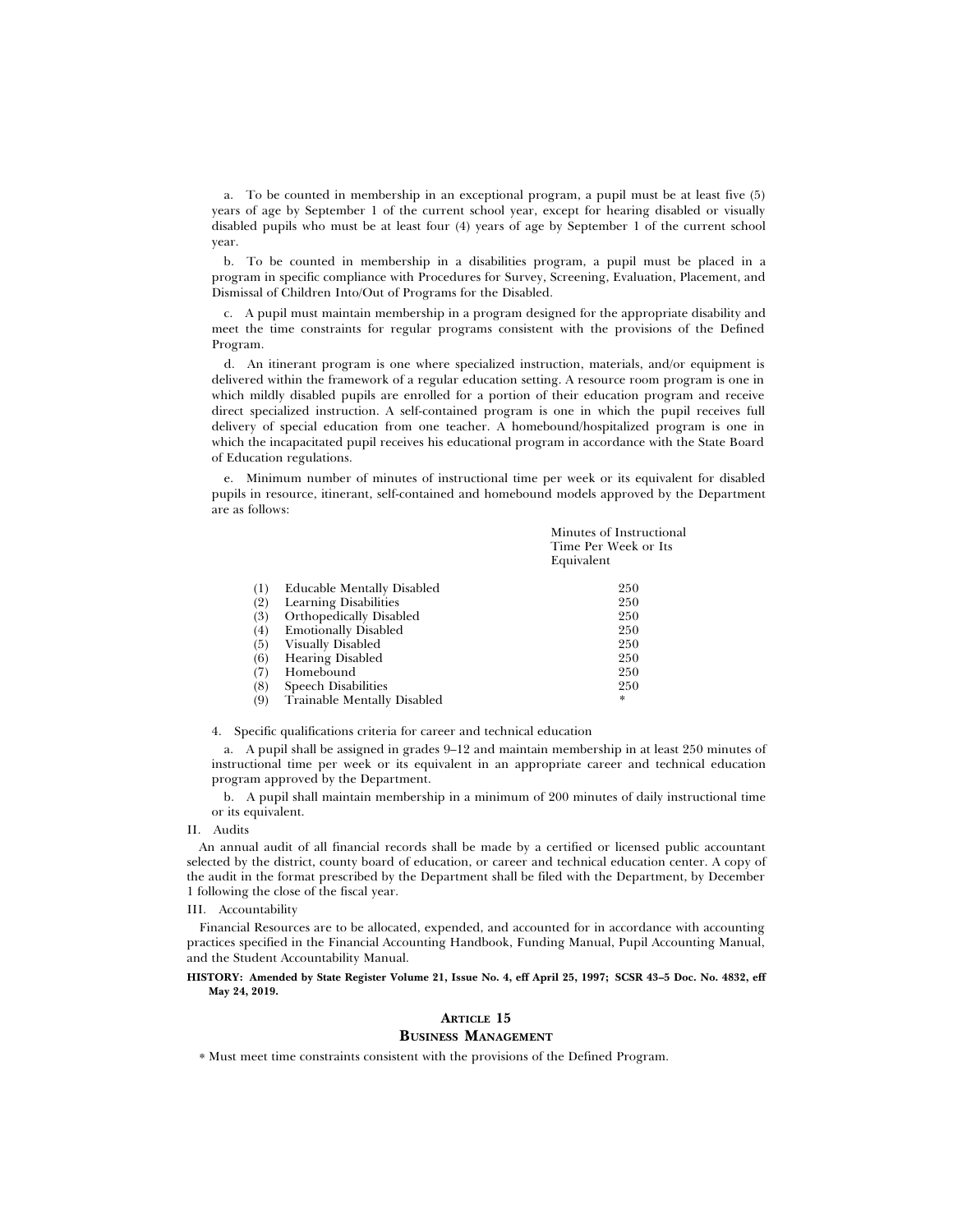**43–180. Repealed** by State Register Volume 37, Issue No. 5, eff May 24, 2013.

**Editor's Note**

Former R. 43–180 was entitled ''Buildings and Grounds. Defined Minimum Program for South Carolina School District''.

# **43–181. Repealed** by State Register Volume 37, Issue No. 5, eff May 24, 2013.

**Editor's Note**

Former R. 43–181 was entitled ''Buildings and Grounds Management–Fire Prevention''.

# **43–183. Repealed** by State Register Volume 37, Issue No. 5, eff May 24, 2013.

**Editor's Note**

Former R. 43–183 was entitled ''Buildings and Grounds—Cleaning Program''.

**43–187. Repealed** by State Register Volume 37, Issue No. 5, eff May 24, 2013. **Editor's Note**

Former R. 43–187 was entitled ''Buildings and Grounds—Heating and Lighting''.

# **43–188. Displaying the Flag.**

(Statutory Authority: S.C. Code Ann. §§ 59–5–60 (2004), 59–1–320 (2004) and 4 U.S.C. § 1, et seq.)

I. Display of the United States Flag

Schools shall display the United States flag each school day and shall fly the flag in accordance with the laws regulating the display of the United States flag as set forth in 4 U.S.C. Section 6–10 and consistent with the guidance related to the State Capitol Building as set forth in S.C. Code Ann. Section 10–1–161.

II. South Carolina Flag

The South Carolina flag shall be flown consistent with 4 U.S.C. Section 6–10 and the guidance related to the State Capitol Building as set forth in S.C. Code Ann. Section 10–1–161 as it applies to the flying of state flags with the United States flag.

**HISTORY: Added by State Register Volume 30, Issue No. 5, eff May 26, 2006. Amended by State Register Volume 38, Issue No. 6, Doc. No. 4403, eff June 27, 2014.**

# **ARTICLE 16 FACILITY EXPANSION PROGRAM**

**43–190. Repealed** by State Register Volume 37, Issue No. 5, eff May 24, 2013. **Editor's Note**

Former R. 43–190 was entitled ''Project Plans and Specifications''.

**43–191. Repealed** by State Register Volume 37, Issue No. 5, eff May 24, 2013.

**Editor's Note**

Former R. 43-191 was entitled "Facility Specifications".

# **ARTICLE 17 PERSONNEL**

**43–201.1. Repealed** by State Register Volume 38, Issue No. 6, Doc. No. 4409, eff June 27, 2014.

#### **Editor's Note**

Former R. 43–201.1 was titled **Teacher Grants** and had the following history: Amended by State Register Volume 27, Issue No. 6, Part 1, eff June 27, 2003.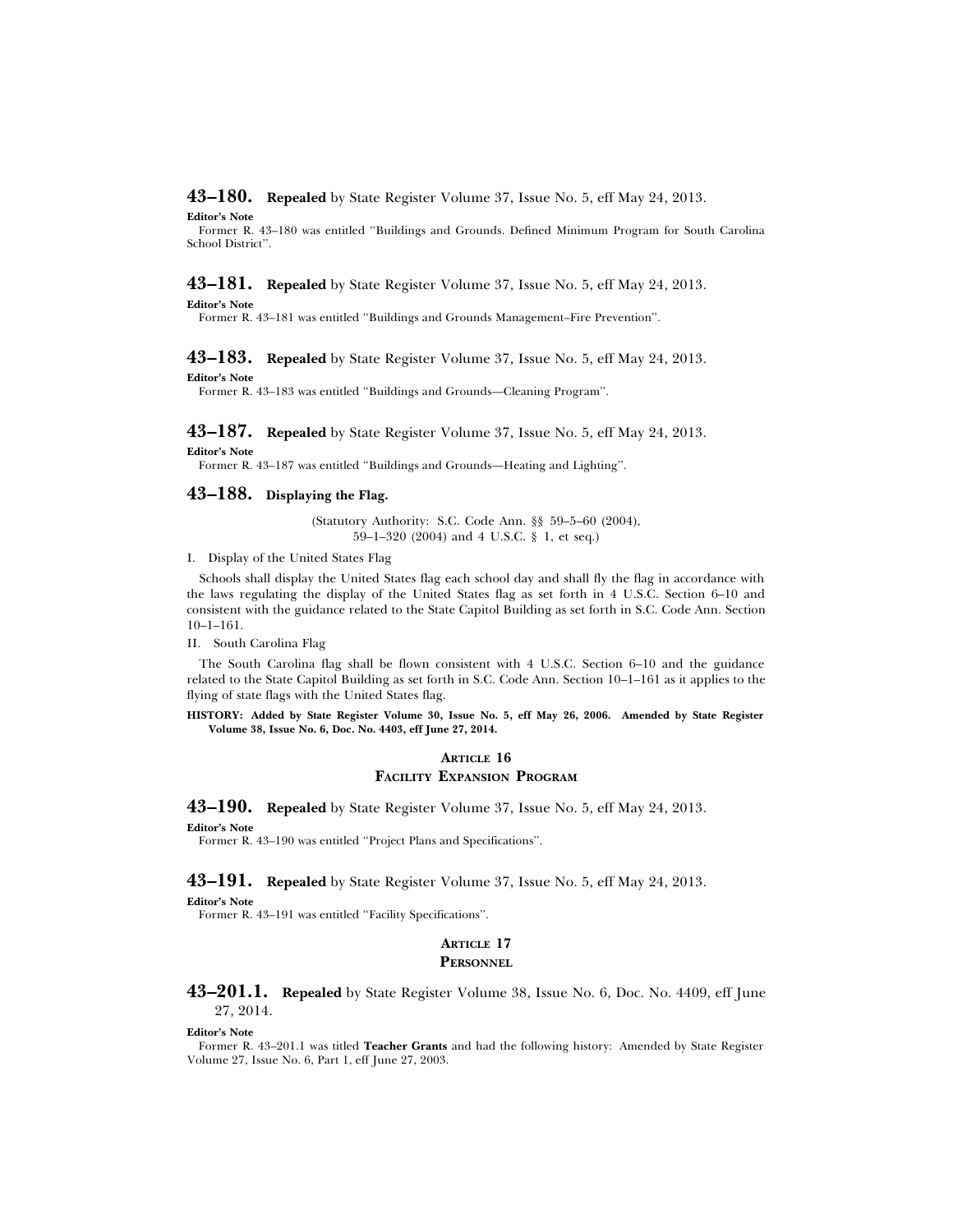# **43–205. Administrative and Professional Personnel Qualifications, Duties, and Workloads.**

(Statutory Authority: 1976 Code Sections 59-5-60, 59-59-10 et seq., and Pub. L. No. 114-95)

# I. District-Level Administrative Personnel

Personnel employed as administrative assistants, supervisors, and consultants having responsibilities for supervising instructional programs and student services must hold a master's degree and be certified in their area of primary responsibility or must earn a minimum of 6 semester hours annually toward appropriate certification. The district superintendent must request from the Office of Educator Services a certification permit for members of the central staff who are not properly certified. (see Reg. 43–53).

### II. Pre-kindergarten through Grade Five

- A. Professional Personnel Qualifications and Duties
	- 1. Principals

Each school with an enrollment of more than 375 students must be staffed with a full-time properly certified principal. Each school with an enrollment of fewer than 375 students must be staffed with at least a part-time properly certified principal. A principal's duties and responsibilities are to be prescribed by the district superintendent. The district superintendent must request a certification permit from the Office of Educator Services for each principal who is not properly certified. (see Reg. 43–53).

2. Assistant Principals or Curriculum Coordinators

Each school with an enrollment of 600 or more students must be staffed with at least one fulltime properly certified assistant principal or curriculum coordinator.

3. Teachers, School Counselors, and Library Media Specialists

Each teacher, school counselor, and library media specialist must be properly certified by the State Board of Education. The duties and responsibilities of teachers, school counselors, and library media specialists are to be prescribed by the school principal. The district superintendent must request a certification permit from the Office of Educator Services for each eligible teacher, school counselor, and library media specialist who are not properly certified. (see Reg. 43–53).

# 4. School Nurses

Each school nurse must hold a current license issued by the State Board of Nursing to practice as a professional registered nurse or as a licensed practical nurse who is working under the supervision of a professional registered nurse. The duties and responsibilities of a school nurse are to be prescribed by the principal in accordance with the laws and regulations governing nursing in South Carolina. If a school nurse works in more than one school, his or her duties and responsibilities are to be prescribed by the district superintendent or his or her designee in accordance with the laws and regulations governing nursing in South Carolina.

# B. Professional Personnel Workload

1. Regular Education Teachers

a. The average student-teacher ratio in any school must not exceed 28:1 based on the average daily enrollment. The total number of teachers must include all regular, special-area, and resource teachers whose students are counted in the regular enrollment.

b. Each district must maintain an average student-teacher ratio of 21:1 based on the average daily enrollment in reading and mathematics classes in grades kindergarten through three.

c. Class sizes must not exceed the following student-teacher ratios:

Grades 4–5, all other subjects 35:1

| Grade Level                           | Maximum Student-Teacher Ratio |
|---------------------------------------|-------------------------------|
| Pre-kindergarten                      | 20:1                          |
| Grades K-3                            | 30:1                          |
| Grades 4–5, English language arts and | 30:1                          |
| mathematics                           |                               |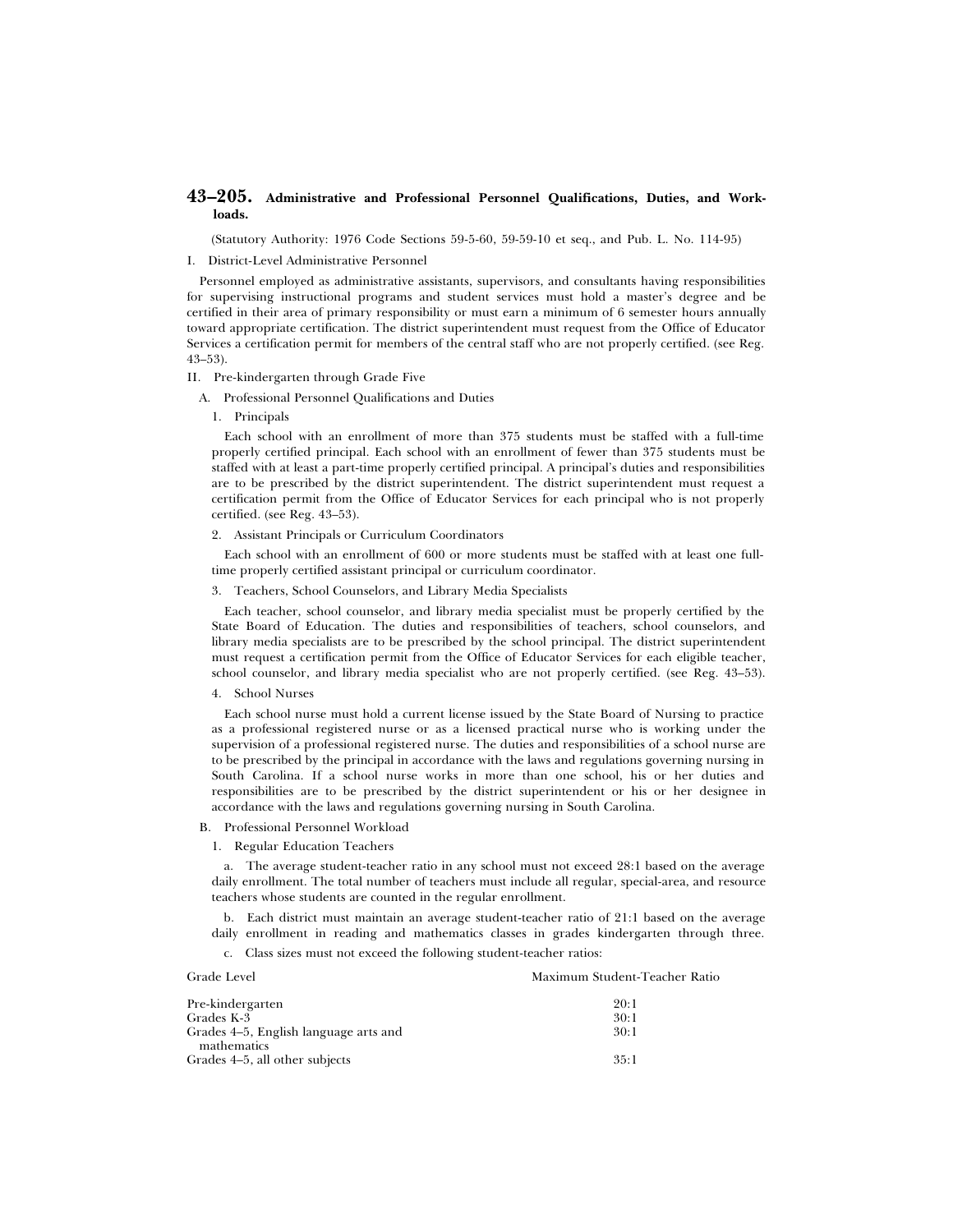d. Paraprofessionals may be counted in computing the student-teacher ratio at the rate of .5 per paraprofessional if they work under the supervision of a teacher and make up no more than 10 percent of the total staff. Excluded from the computation are the following:

1. teachers of self-contained special education classes, pre-kindergarten and kindergarten classes, principals, assistant principals, library media specialists, school counselors; and

2. students in self-contained special education classes, pre-kindergarten classes, or kindergarten classes.

2. School Counselors and Specialists in Art, Music, and Physical Education

a. Schools having any combination of grades kindergarten through five must employ the fulltime equivalent (FTE) of a school counselor and specialists in art, music, and physical education (PE) in the following ratios for each area:

| Average Daily Enrollment | <b>FTE</b> | Minimum Allotted Time Daily |
|--------------------------|------------|-----------------------------|
| 800 or more              | 1.0        | 300 minutes                 |
| 640–799                  | .8         | 240 minutes                 |
| 480–639                  | .6         | 180 minutes                 |
| 320–479                  | $\cdot$ 4  | 120 minutes                 |
| Less than 320            | 9<br>. 4   | 60 minutes                  |
|                          |            |                             |

b. Music teachers may teach a maximum of 40 students per class period. The total teaching load must not exceed 240 students per day. Exceptions: When band, chorus, and orchestra require rehearsals of their entire enrollment, any number is acceptable if adequate space is available.

c. PE teachers may teach a maximum of 40 students per class period. The total teaching load must not exceed 240 students per day. If PE and health are taught on alternate days by the same teacher to the same class, the 40-student maximum and 240-student totals are also permitted for health. When health is taught as a separate subject, the teaching load is a maximum of 35 students per period and a total of 150 students per day.

3. Library Media Specialists

Schools with fewer than 375 students must provide at least half-time services of a certified library media specialist. Schools with 375 or more students must provide the services of a full-time certified library media specialist.

4. Special Education Teachers

a. The teaching load for teachers of self-contained special education classes must not exceed the following student-teacher ratios:

| Area                                                                     | Maximum Ratio Based on<br><b>Average Daily Enrollment</b> |
|--------------------------------------------------------------------------|-----------------------------------------------------------|
| Mental Disabilities (mild)                                               | 15:1                                                      |
| <b>Emotional Disabilities</b>                                            | 12:1                                                      |
| <b>Learning Disabilities</b>                                             | 15:1                                                      |
| Mental Disabilities (moderate and severe)<br>and Orthopedically Impaired | 12:1                                                      |
| Visually Impaired                                                        | 10:1                                                      |
| Deaf and Hard of Hearing                                                 | 10:1                                                      |

b. Cross-categorical self-contained classes must not exceed the following student-teacher ratios:

| Area                                      | Maximum Ratio Based on<br><b>Average Daily Enrollment</b> |
|-------------------------------------------|-----------------------------------------------------------|
| Mental Disabilities (mild) and Learning   | 15:1                                                      |
| Disabilities                              |                                                           |
| Mental Disabilities (mild), Learning      | 12:1                                                      |
| Disabilities, and Emotional               |                                                           |
| <b>Disabilities</b>                       |                                                           |
| Mental Disabilities (mild), Learning      | 12:1                                                      |
| Disabilities, Emotional Disabilities, and |                                                           |
| Orthopedically Impaired                   |                                                           |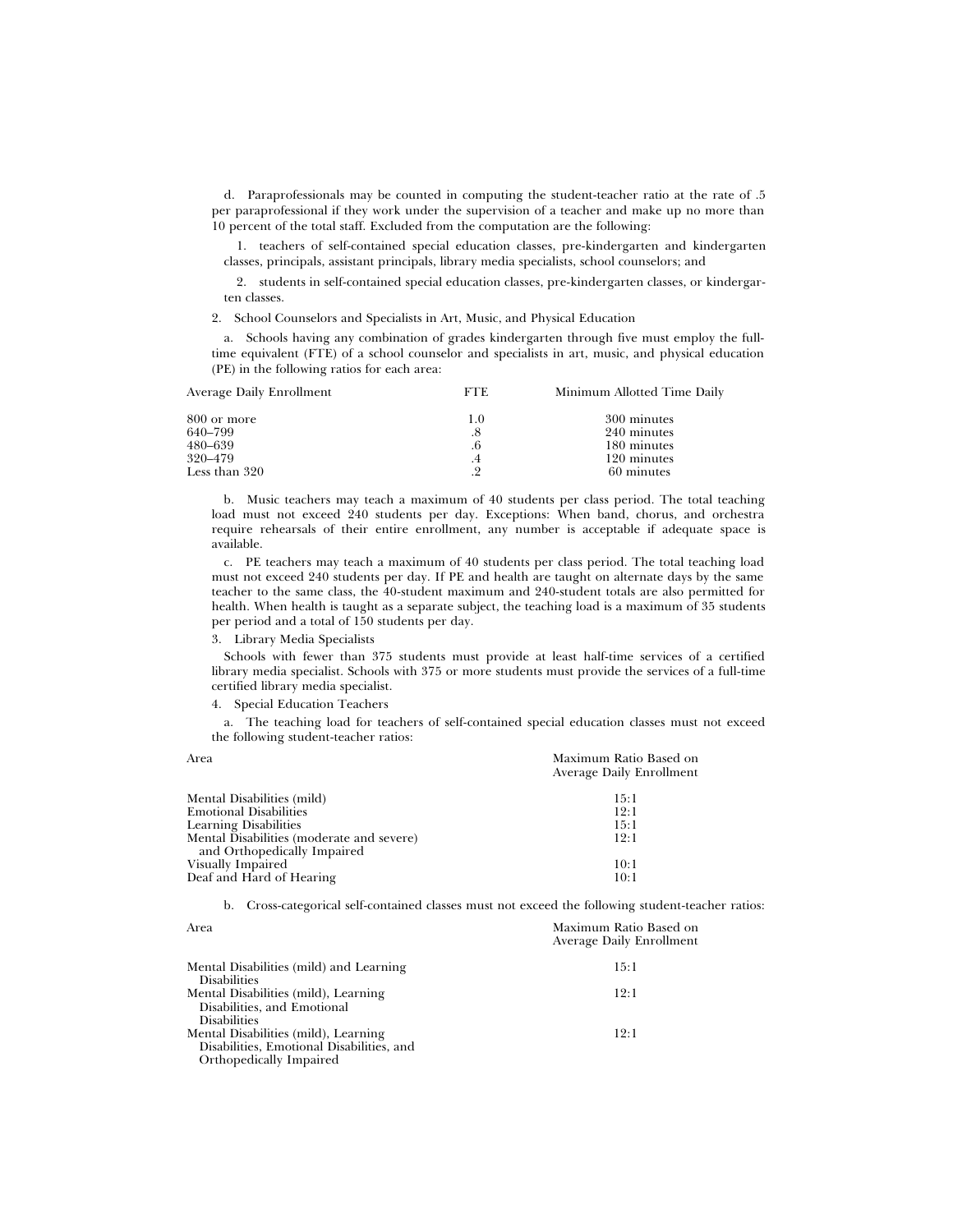When four or more students identified as emotionally disabled or orthopedically impaired are enrolled in a cross-categorical class, a full-time teaching assistant must be employed.

c. The maximum teaching load required for resource teachers and itinerant teachers for students with disabilities based on the average daily enrollment is as follows:

Area Maximum Teaching Load

| Mental Disabilities (mild)                | 33 students |
|-------------------------------------------|-------------|
| <b>Emotional Disabilities</b>             | 33 students |
| <b>Learning Disabilities</b>              | 33 students |
| Mental Disabilities (moderate and severe) | 20 students |
| and Orthopedically Impaired               |             |
| Visually Impaired                         | 15 students |
| Deaf and Hard of Hearing                  | 15 students |

d. When resource teachers and/or itinerant teachers serve students with differing disabilities, the maximum teaching load must be determined by the majority of the students in enrollment in an area of disability.

e. The maximum caseload for speech language therapists must not exceed 60 students.

### III. Grades Six through Eight

A. Professional Personnel Qualifications and Duties

#### 1. Principals

a. Each school with an enrollment of 250 students or more must employ a full-time properly certified principal. Schools with fewer than 250 students in enrollment must be staffed with at least a half-time properly certified principal. A principal's duties and responsibilities are to be prescribed by the district superintendent. The district superintendent must request a certification permit from the Office of Educator Services for each principal who is not properly certified (see Reg. 43–53).

b. Each campus principal of a multicampus school with an enrollment of 250 students or more must comply with certification regulations prescribed for a principal of a single campus school.

### 2. Assistant Principals/Assistant Directors or Curriculum Coordinators

In addition to employing a full-time principal, each school with an enrollment of 500 or more students must be staffed with one full-time properly certified assistant principal or curriculum coordinator. An additional properly certified assistant principal or curriculum coordinator must be employed for a school with an enrollment of 1,000 or more.

# 3. Teachers, School Counselors, and Library Media Specialists

Each teacher, school counselor, and library media specialist must be properly certified by the State Board of Education. The duties and responsibilities of teachers, school counselors, and library media specialists are to be prescribed by the school principal. The district superintendent must request a certification permit from the Office of Educator Services for each eligible teacher, school counselor, and library media specialist who are not properly certified (see Reg. 43–53).

# 4. School Nurses

Each school nurse must hold a current license issued by the State Board of Nursing to practice as a professional registered nurse or as a licensed practical nurse who is working under the supervision of a professional registered nurse. The duties and responsibilities of a school nurse are to be prescribed by the principal in accordance with the laws and regulations governing nursing in South Carolina. If a school nurse works in more than one school, his or her duties and responsibilities are to be prescribed by the district superintendent or his or her designee in accordance with the laws and regulations governing nursing in South Carolina.

#### 5. Career Specialists

Each career specialist must work under the supervision of a certified school counselor. The career specialist must hold a bachelor's degree and must have earned either a Global Career and Development Facilitator (GCDF) certification or Career Development Facilitator (CDF) certifica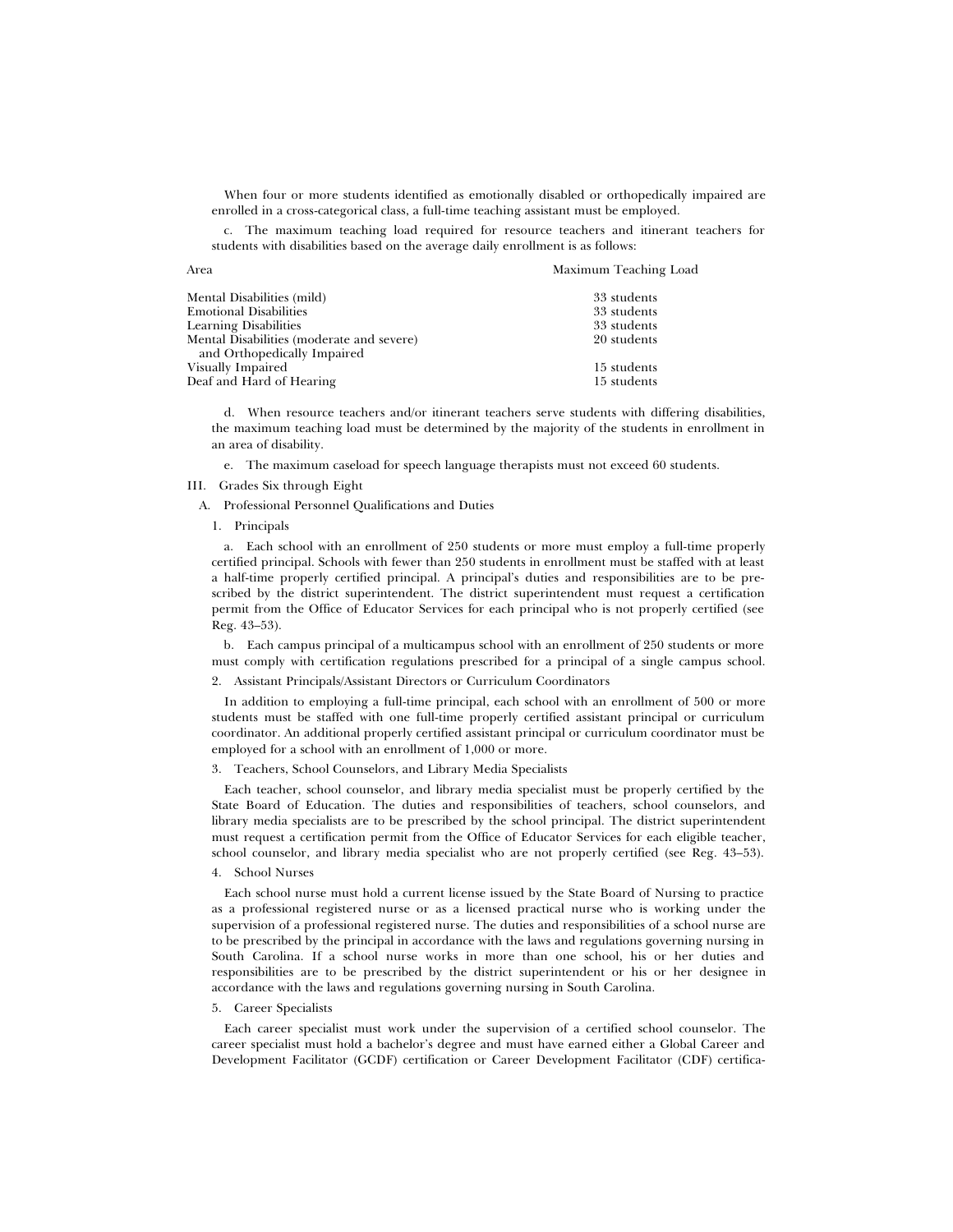tion. The school counselor may serve as the career specialist if he or she holds the GCDF or the CDF credential. If this person is to provide classroom instruction, he or she must be certified.

B. Professional Personnel Workload

1. School Counselors

a. Schools with fewer than 600 students must provide the services of a school counselor in the following ratios:

Minimum Allotted Time Enrollment Daily

| Up to $200$ | 100 minutes |
|-------------|-------------|
| 201 to 300  | 150 minutes |
| 301 to 400  | 200 minutes |
| 401 to 500  | 250 minutes |
| 501 to 600  | 300 minutes |
|             |             |

b. Schools with an enrollment of 501 or more students must employ one full-time certified school counselor. Schools with more than 600 students must provide school counseling services at the ratio of one 50-minute period for every 100 students or major portion thereof.

c. A career specialist may be employed to provide career school counseling services.

d. By the 2011–12 school year, the student-to-school counseling personnel ratio will be reduced to 300 to 1 as funds become available.

2. Library Media Specialists

a. Schools with fewer than 400 students must employ a library media specialist who devotes not less than 200 minutes daily to library media services.

b. Schools with an enrollment of 400 or more students must employ a certified library media specialist devoting full time to library media services.

c. Schools having an enrollment of 750 or more must employ an additional full-time person (paraprofessional or certified library media specialist) in the library media center.

3. Classroom Teachers

a. The teaching load must not exceed 150 students daily. No class may exceed 35 students in enrollment.

| Grade Level                                       | Maximum Student-Teacher Ratio |
|---------------------------------------------------|-------------------------------|
| Grade 6, English language arts and<br>mathematics | 30:1                          |
| Grade 6, all other subjects                       | 35:1                          |
| Grades 7–8                                        | 35:1                          |

b. A maximum of 40 students per class with a total teaching load of 240 students per day is permitted for music and PE teachers. If PE and health are taught on alternate days by the same teacher to the same class, the 40-student maximum and 240-student totals are also permitted for health. When health is taught as a separate subject, the teaching load is a maximum of 35 students per class and a total of 150 students per day. Exceptions: When band, chorus, and orchestra require rehearsals of the entire enrollment, any number is acceptable if adequate space is available.

c. When a teacher's daily schedule includes a combination of academic subjects and nonacademic subjects, the maximum daily teaching load must be calculated on the basis of 30 students per academic class and 40 students for each music or PE class. (Example: 3 classes of math with 30 students each =  $90 + 2$  classes of PE with 40 students each = 80. The teaching load totals 170 students. The teacher is not overloaded but does teach the maximum allowable.)

d. Maximum teacher load requirements and individual class size limits are the same for minicourses as any other classes.

# 4. Special Education Teachers

a. The teaching load for teachers of self-contained classes must not exceed the following student-teacher ratios: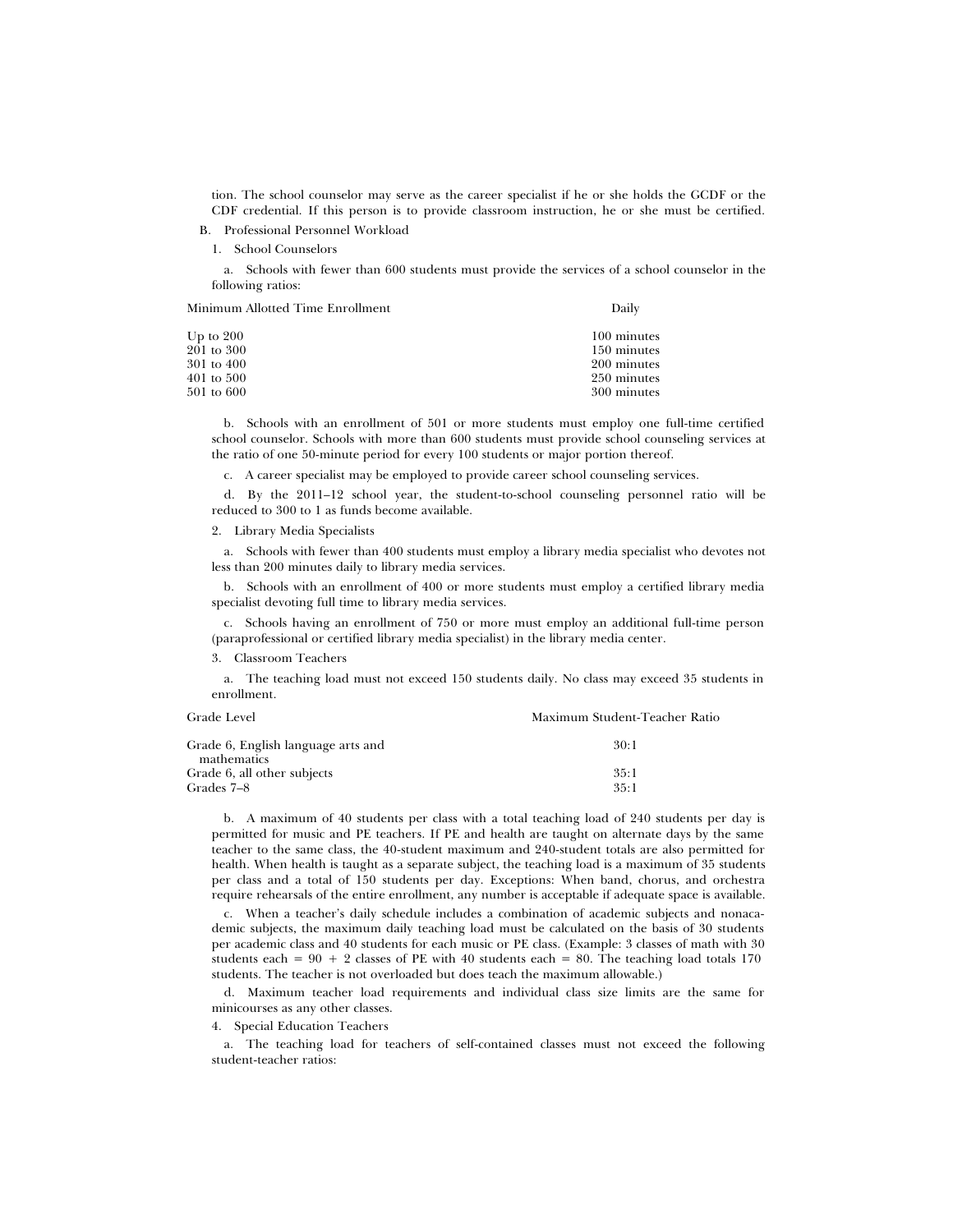| Area                                      | Maximum Ratio Based on<br><b>Average Daily Enrollment</b> |
|-------------------------------------------|-----------------------------------------------------------|
| Mental Disabilities (mild)                | 18:1                                                      |
| <b>Emotional Disabilities</b>             | 15:1                                                      |
| <b>Learning Disabilities</b>              | 18:1                                                      |
| Mental Disabilities (moderate and severe) | 15:1                                                      |
| and Orthopedically Impaired               |                                                           |
| Visually Impaired                         | 12:1                                                      |
| Deaf and Hard of Hearing                  | 12:1                                                      |
|                                           |                                                           |

b. Cross-categorical self-contained classes must not exceed the following student-teacher ratios:

| Area                                    | Maximum Ratio Based on<br><b>Average Daily Enrollment</b> |
|-----------------------------------------|-----------------------------------------------------------|
| Mental Disabilities (mild) and Learning | 18:1                                                      |
| <b>Disabilities</b>                     |                                                           |
| Mental Disabilities (mild), Learning    | 15:1                                                      |
| Disabilities, and Emotional             |                                                           |
| <b>Disabilities</b>                     |                                                           |
| Mental Disabilities (mild), Learning    | 15:1                                                      |
| Disabilities, Emotional Disabilities,   |                                                           |
| and Orthopedically Impaired             |                                                           |

When four or more students identified as emotionally disabled or orthopedically impaired are enrolled in a cross-categorical class, a full-time teaching assistant must be employed.

c. The maximum teaching load for resource teachers and itinerant teachers for students with disabilities based on the average daily enrollment is as follows:

| Area                                      | Maximum Teaching Load |  |
|-------------------------------------------|-----------------------|--|
| Mental Disabilities (mild)                | 33 students           |  |
| <b>Emotional Disabilities</b>             | 33 students           |  |
| <b>Learning Disabilities</b>              | 33 students           |  |
| Mental Disabilities (moderate and severe) | 20 students           |  |
| and Orthopedically Impaired               |                       |  |
| Visually Impaired                         | 15 students           |  |
| Deaf and Hard of Hearing                  | 15 students           |  |

d. When resource teachers and/or itinerant teachers serve students with differing disabilities, the maximum caseload must be determined by the majority of the students in enrollment in an area of disability.

e. The maximum caseload for speech-language therapists must not exceed 60 students.

IV. Grades Nine through Twelve

A. Professional Personnel Qualifications and Duties

1. Principals/Directors

a. Each school must be staffed with a full-time properly certified principal/director whose duties and responsibilities must be prescribed by the district superintendent. The district superintendent must request a certification permit from the Office of Educator Services for each principal/director who is not properly certified (see Reg. 43–53).

b. Each campus principal of a multicampus school with an enrollment of 250 students or more must comply with certification regulations prescribed for a principal of a single-campus school.

2. Assistant Principals/Assistant Directors or Curriculum Coordinators

a. In addition to being staffed with a full-time principal/director, each school with an enrollment of 400 to 499 students must be staffed with at least one half-time properly certified assistant principal or the equivalent.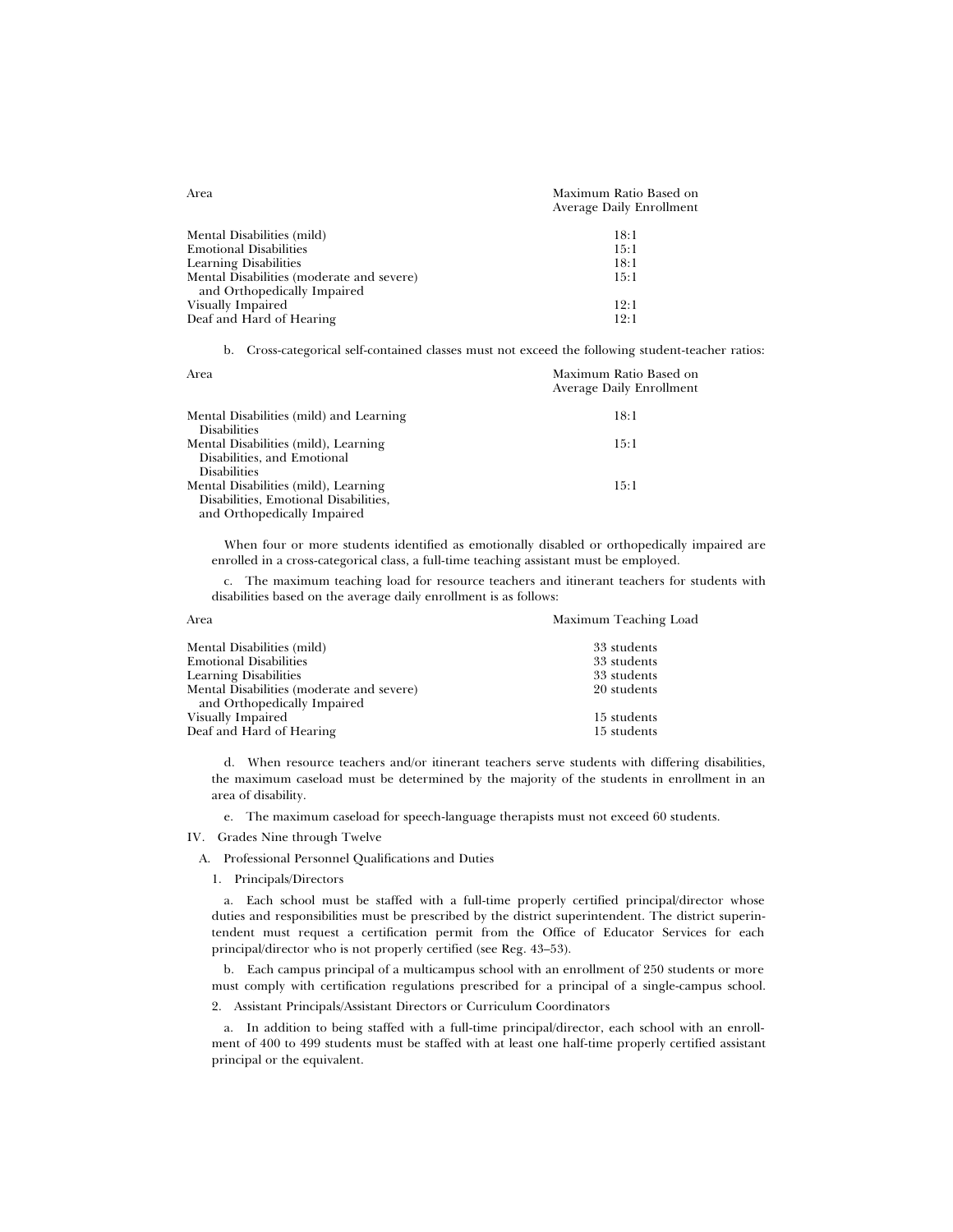b. In addition to being staffed with a full-time principal/director, each school with an enrollment of 500 or more students must be staffed with at least one full-time properly certified assistant principal/assistant director and a properly certified assistant principal or the equivalent for each additional 500 students.

#### 3. Teachers, School Counselors, and Library Media Specialists

Each teacher, school counselor, and library media specialist must be properly certified by the State Board of Education. Their duties and responsibilities are to be prescribed by the principal. The district superintendent must request a certification permit from the Office of Educator Services for each eligible teacher, school counselor, and library media specialist who are not properly certified (see Reg. 43–53).

#### 4. School Nurses

Each school nurse must hold a current license issued by the State Board of Nursing to practice as a professional registered nurse or as a licensed practical nurse who is working under the supervision of a professional registered nurse. The duties and responsibilities of a school nurse are to be prescribed by the principal in accordance with the laws and regulations governing nursing in South Carolina. If a school nurse works in more than one school, his or her duties and responsibilities are to be prescribed by the district superintendent or his or her designee in accordance with the laws and regulations governing nursing in South Carolina.

#### 5. School Transition Coordinators

When a school-to-work transition coordinator is employed, the coordinator must be certified in one or more occupational subjects, have at least a bachelor's degree, and have two years' work experience. In lieu of these requirements, a qualified person with an employment background in business or industry may be employed as a school-to-work transition coordinator if the person possesses at least a bachelor's degree and five years of business/industry work experience in the fields of personnel or administration. If this person is to provide classroom instruction, he or she must be certified.

### 6. Career Specialists

Each career specialist must hold a bachelor's degree and must have obtained a Global Career and Development Facilitator (GCDF) credentialing after completing the 120 hours Career Development Facilitator (CDF) course. If the career specialist has not obtained the national global career development facilitators credentialing at the time of hire, a period of two years will be granted in order to obtain the required Center for Credentialing and Education (CCE) work experience. A school counselor may serve as the career specialist if he or she holds GCDF or CDF credential.

- B. Professional Personnel Workload
	- 1. School Counselors

a. Schools with fewer than 600 students must provide the services of a school counselor in the following ratios:

| Enrollment            | Minimum Allotted Time Daily |  |
|-----------------------|-----------------------------|--|
| Up to $200$           | 100 minutes                 |  |
| 201 to 300            | 150 minutes                 |  |
| 301 to 400            | 300 minutes                 |  |
| $401$ to $500$        | 250 minutes                 |  |
| $501 \text{ to } 600$ | 300 minutes                 |  |

b. Schools with enrollments of 501 or more must employ one full-time certified school counselor. Schools with more than 600 students must provide school counseling services at the ratio of 50 minutes for each additional 51 to 100 students to the extent that the total school enrollment reflects a minimum of 50 minutes of school counseling services for every 100 students.

c. A career specialist may be employed to provide career school counseling services.

d. By the 2011–12 school year, the student-to-school counseling personnel ratio will be reduced to 300 to 1 as funds become available.

2. Library Media Specialists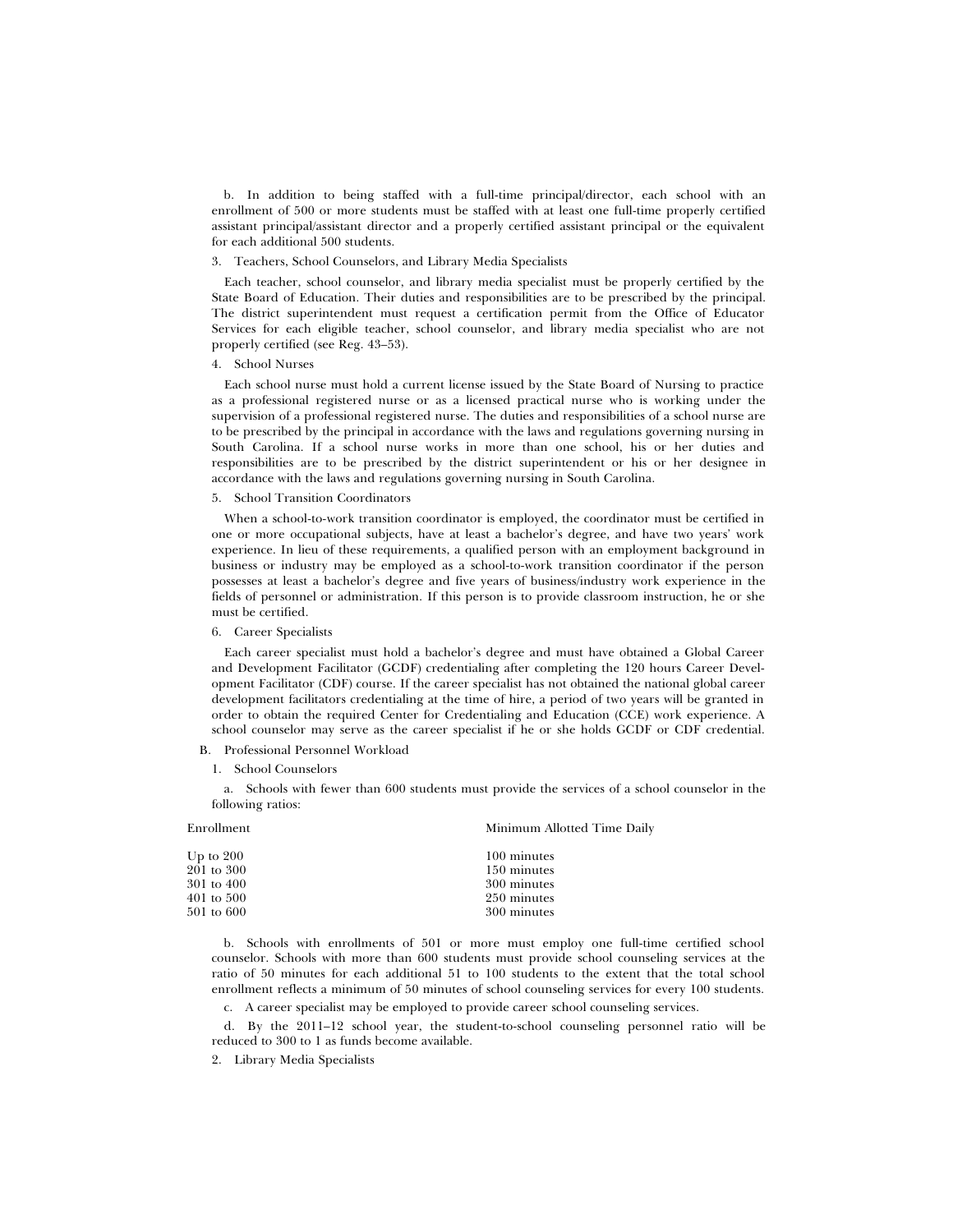a. Schools having an enrollment of fewer than 400 students must employ a library media specialist who must devote not less than 200 minutes daily to library media services.

b. Schools with an enrollment of 400 or more students must employ a certified library media specialist devoting full time to library media services.

c. Schools having an enrollment of 750 or more students must employ an additional full-time person (paraprofessional or certified library media specialist) in the library media center.

3. Classroom Teachers

a. The maximum daily teaching load for teachers of academic classes is 150 students. No class may exceed 35 students in enrollment.

b. A teacher must not be permitted to teach more than 1,500 minutes per week.

c. A teacher must not be assigned classes requiring more than four preparations per day.

d. A maximum of 40 students per class with a total teaching load of 240 students per day is permitted for music and PE teachers. If PE and health are taught on alternate days by the same teacher to the same class, the 40-student maximum and 240-student totals are also permitted for health. When health is taught as a separate subject, the maximum teaching load is 35 students per class and a total of 150 students per day. Exception: When band, chorus, and orchestra require rehearsals of the entire enrollment, any number is acceptable if adequate space is available.

e. When a teacher's daily schedule includes a combination of academic and nonacademic subjects, the maximum daily teaching load must be calculated on the basis of 30 students per academic class and 40 students per music or PE class. (Example: 3 classes of math with 30 students each =  $90 + 2$  classes of PE with 40 students each = 80. The teaching load totals 170 students. The teacher is not overloaded but does teach the maximum allowable.)

f. In calculating teaching load, the number of students supervised in study hall by a regular teacher must be divided by 4 (example: 60 divided by  $4 = 15$ ). Study hall students must not be placed in an instructional class.

4. Special Education Teachers

a. The teaching load for teachers of self-contained classes must not exceed the following student-teacher ratios:

| Maximum Ratio Based on<br><b>Average Daily Enrollment</b> |
|-----------------------------------------------------------|
| 18:1                                                      |
| 15:1                                                      |
| 18:1                                                      |
| 15:1                                                      |
|                                                           |
| 12:1                                                      |
| 12:1                                                      |
|                                                           |

b. Cross-categorical classes must not exceed the following student-teacher ratios:

| Area                                    | Maximum Ratio Based on<br><b>Average Daily Enrollment</b> |
|-----------------------------------------|-----------------------------------------------------------|
| Mental Disabilities (mild) and Learning | 18:1                                                      |
| Disabilities                            |                                                           |
| Mental Disabilities (mild), Learning    | 17:1                                                      |
| Disabilities, and Emotional             |                                                           |
| <b>Disabilities</b>                     |                                                           |
| Mental Disabilities (mild), Learning    | 16:1                                                      |
| Disabilities, Emotional Disabilities,   |                                                           |
| and Orthopedically Impaired             |                                                           |

When four or more students identified as emotionally disabled or orthopedically impaired are enrolled in a cross-categorical class, a full-time teaching assistant must be employed.

c. The maximum teaching load for resource teachers and itinerant teachers for students with disabilities based on average daily enrollment is as follows: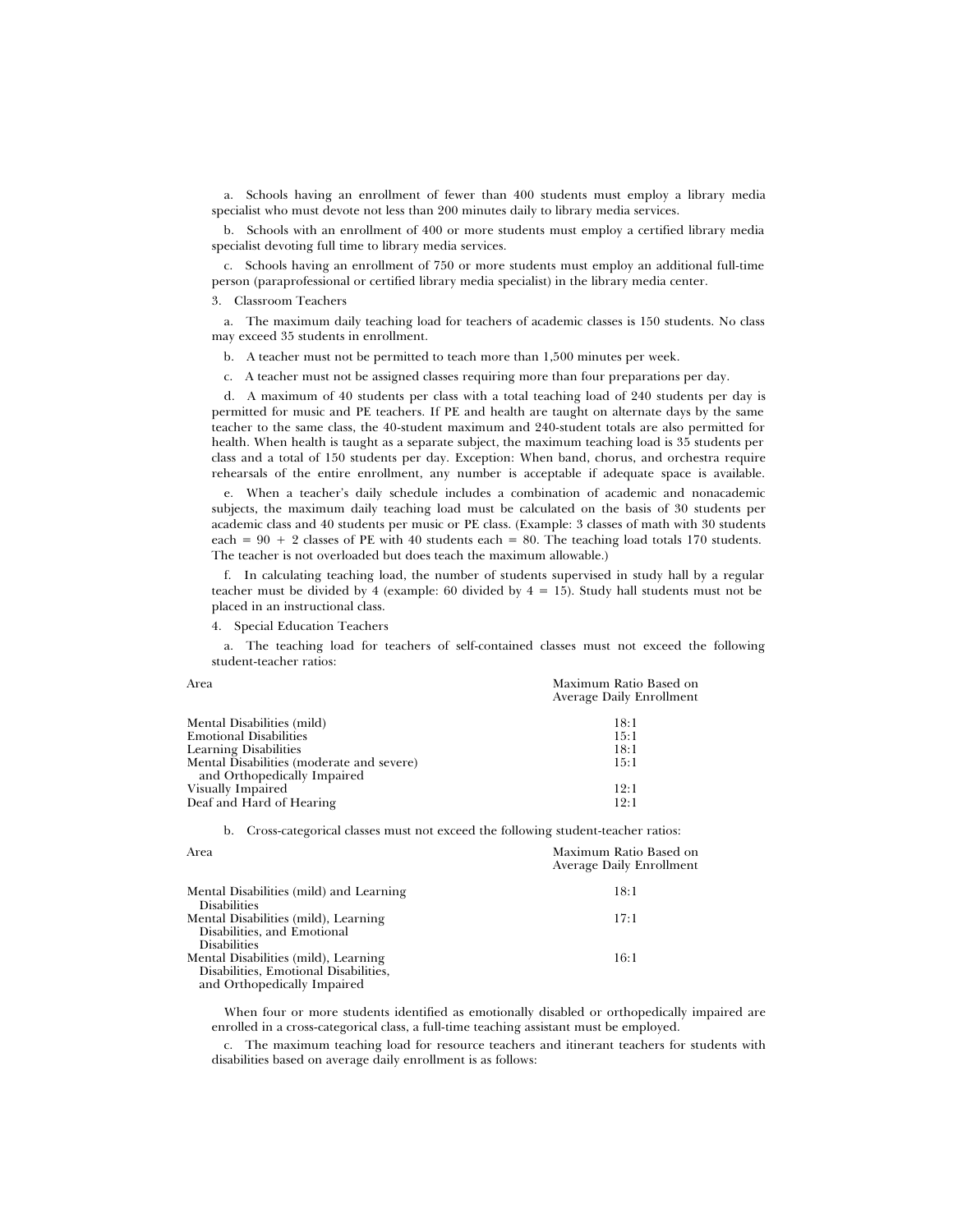| Mental Disabilities (mild)                                                   | 33 students                |
|------------------------------------------------------------------------------|----------------------------|
| <b>Emotional Disabilities</b>                                                | 33 students                |
| <b>Learning Disabilities</b>                                                 | 33 students                |
| Mental Disabilities (moderate and severe)                                    | 20 students                |
| and Orthopedically Impaired<br>Visually Impaired<br>Deaf and Hard of Hearing | 15 students<br>15 students |

d. When resource room and/or itinerant teachers serve students with differing disabilities, the maximum caseload must be determined by the majority of the students in enrollment in an area of disability.

e. The maximum caseload for speech-language therapists must not exceed 60 students.

**HISTORY: Amended by State Register Volume 21, Issue No. 6, Part 1, eff June 27, 1997; State Register Volume 29, Issue No. 6, eff June 24, 2005; State Register Volume 31, Issue No. 5, eff May 25, 2007; State Register Volume 41, Issue No. 6, Doc. No. 4695, eff June 23, 2017.**

# **43–205.1. Assisting, Developing, and Evaluating Professional Teaching (ADEPT).**

### I. State Standards for Professional Teaching

Teacher preparation programs and school districts must address, but are not limited to, the performance standards for Assisting, Developing, and Evaluating Professional Teaching (ADEPT), as specified in the State Board of Education's ADEPT implementation guidelines.

II. Teacher Candidates

A. All teacher education programs must adhere to State Board of Education regulations governing the preparation and evaluation of teacher candidates.

B. Each teacher education program must develop and implement a plan for preparing, evaluating, and assisting prospective teachers relative to the ADEPT performance standards in accordance with the State Board of Education's ADEPT implementation guidelines. ADEPT plans must be approved by the State Board of Education prior to implementation.

C. By July 1 of each year, teacher education programs must submit assurances to the South Carolina Department of Education (SCDE) that they are complying with the State Board of Education's ADEPT implementation guidelines. Proposed amendments to previously approved ADEPT plans must be submitted along with the assurances and must be approved by the State Board of Education prior to implementation.

D. Teacher education programs must submit information on their teacher candidates, as requested annually by the SCDE.

E. The SCDE will provide teacher education programs with ongoing technical assistance such as training, consultation, and advisement, upon request.

III. Induction-Contract Teachers

A. Teachers who possess a valid South Carolina pre-professional teaching certificate, as defined by the State Board of Education, may be employed under an induction contract for up to, but not to exceed, three years. The employment and dismissal provisions of Article 3, Chapter 19, and Article 5, Chapter 25, of Title 59 of the 1976 Code of Laws do not apply to teachers employed under induction contracts.

B. Each local school district must develop and implement a plan to provide induction-contract teachers with comprehensive guidance and assistance throughout each induction year. District induction plans must comply with the State Board of Education's guidelines for assisting induction-contract teachers and must be approved by the State Board of Education prior to implementation.

C. On or before the date that the district extends offers of teaching employment for the following school year, teachers employed under induction contracts are to be notified in writing concerning their employment status. Teachers who complete an induction-contract year may, at the discretion of the school district, be employed under another induction-contract or an annual contract, or they may be released from employment. Teachers who are released may seek employment in another school district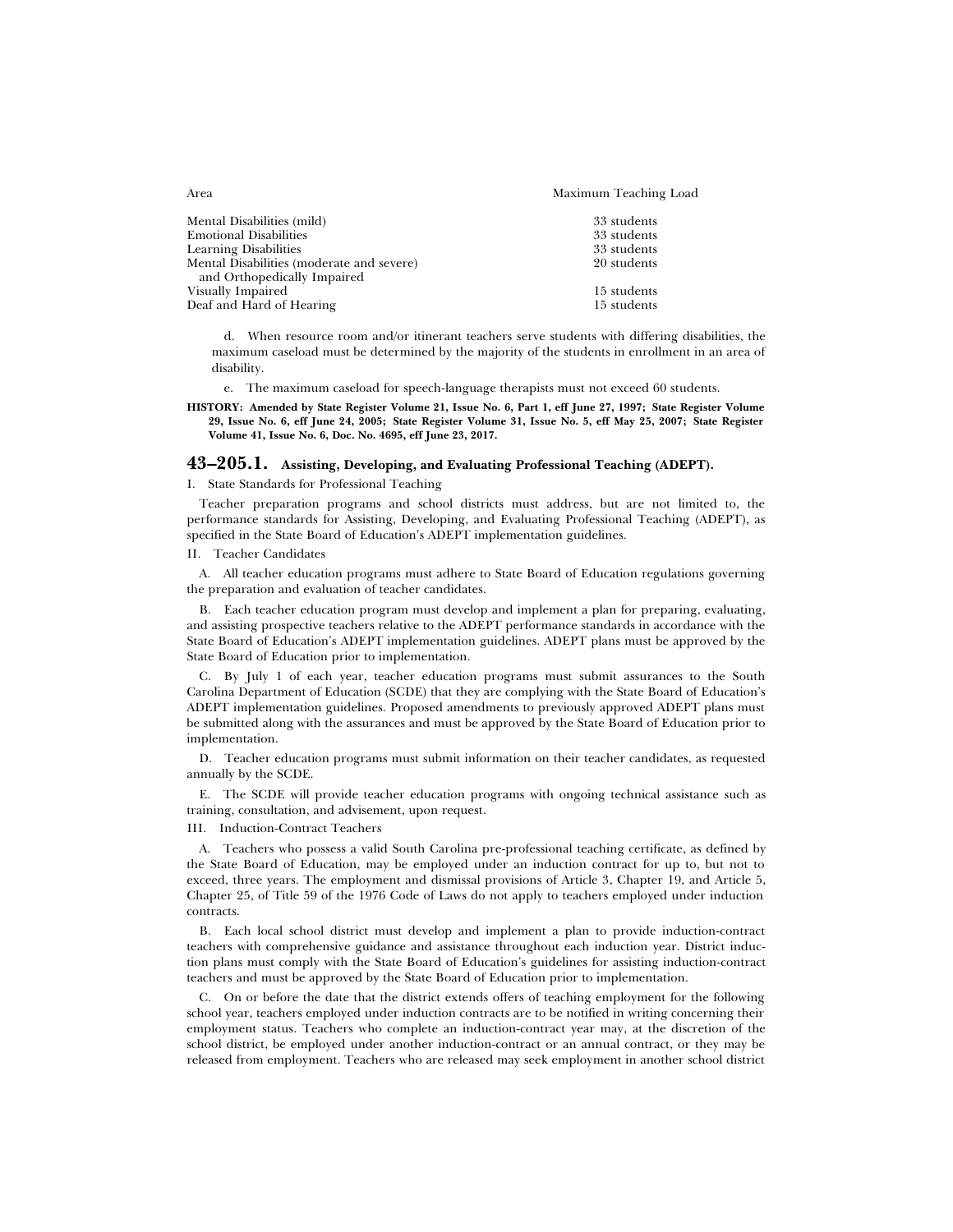at the induction- or annual-contract level. The maximum induction period for a teacher is three years, regardless of the district in which the teacher is employed. A teacher who is completing a third year of induction is eligible for employment at the annual-contract level.

D. School districts must submit information on all teachers employed under induction contracts, as requested annually by the SCDE. Available flow-through funds to school districts will be provided on a first-year induction teacher basis.

E. By June 1 of each year, school districts must submit assurances to the SCDE that they are complying with the State Board of Education's ADEPT implementation guidelines for assisting induction-contract teachers. A copy of the district's proposed induction timeline must accompany the assurances. Proposed amendments to the district's previously approved induction plan must be submitted along with the assurances and must be approved by the State Board of Education prior to implementation.

F. By June 20 of each year, school districts must submit end-of-year information on teachers employed under induction contracts and on the employment contract decisions made for the following year, as requested by the SCDE.

G. The SCDE will provide school districts with ongoing technical assistance such as training, consultation, and advisement, upon request.

IV. Annual-Contract Teachers

A. Teachers who have satisfied their induction requirements may be employed under an annual contract. Full procedural rights under the employment and dismissal provisions of Article 3, Chapter 19, and Article 5, Chapter 25, of Title 59 of the 1976 Code of Laws do not apply to teachers employed under annual contracts. However, annual-contract teachers do have the right to an informal hearing before the district superintendent, under the provisions of S.C. Code Ann. Section 59–26–40 (Supp. 2012).

B. Teachers employed under an annual contract must be evaluated or assisted with procedures developed or adopted by the local school district in accordance with the State Board of Education's ADEPT implementation guidelines. These procedures must include the development, implementation, and evaluation of an individualized professional growth plan for each teacher.

C. Teachers must not be employed under an annual contract for more than four years.

D. During the first annual-contract year, the annual-contract teacher must, at the discretion of the school district, either undergo a formal performance evaluation or be provided with diagnostic assistance. The term ''formal performance evaluation'' is defined as a summative evaluation of teaching performance relative to the state standards and evaluation processes, as specified in the State Board of Education's ADEPT implementation guidelines. All formal evaluation processes must meet the general technical criteria of validity, reliability, maximum freedom from bias, and documentation. The term ''diagnostic assistance'' is defined as an optional process for providing individualized support to teachers who have demonstrated potential but who are not yet ready to successfully complete a formal performance evaluation.

1. An annual-contract teacher who has met the formal evaluation criteria set by the State Board of Education, the requirements for annual-contract teachers set by the local board of trustees, and the requirements established by the State Board of Education for the professional teaching certificate is eligible for employment at the continuing-contract level. At its discretion, the district may either employ the teacher under a continuing contract or terminate the teacher's employment. If employment is terminated, the teacher may seek employment in another school district. At the discretion of the next hiring district, the teacher may be employed at the annual or continuing-contract level.

2. An annual-contract teacher who has met the formal evaluation criteria set by the State Board of Education and the requirements set by the local board of trustees but who has not yet satisfied all requirements established by the State Board of Education for the professional teaching certificate is eligible for employment under a subsequent annual contract, with evaluation being either formal or informal (i.e., goals-based), at the discretion of the local school district. At its discretion, the district may either employ the teacher under an annual contract or terminate the teacher's employment. If employment is terminated, the teacher may seek employment in another school district at the annual-contract level.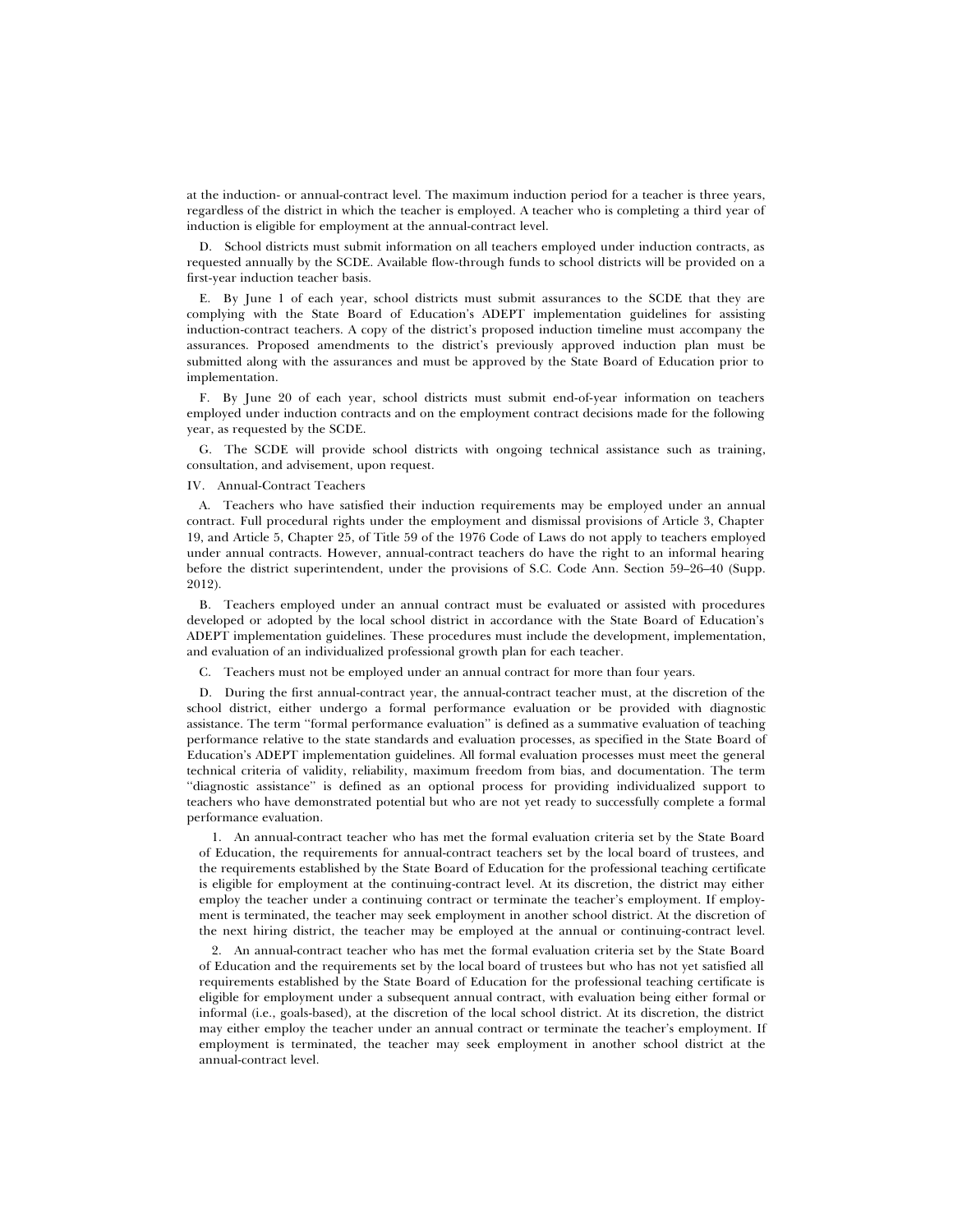3. An annual-contract teacher who for the first time fails to meet the formal evaluation criteria set by the State Board of Education or who fails to meet the requirements set by the local board of trustees is eligible for employment under a subsequent annual contract. At its discretion, the district may either employ the teacher under an annual contract or terminate the teacher's employment. If employment is terminated, the teacher may seek employment in another school district at the annual-contract level.

An annual-contract teacher who has demonstrated potential but who has not yet met the formal evaluation criteria set by the State Board of Education and/or the requirements set by the local board of trustees is eligible for a diagnostic-assistance year at the annual-contract level. This diagnostic-assistance year must be provided, if needed, at the discretion of the employing school district, either during the teacher's first annual-contract year or during the annual-contract year following the teacher's first unsuccessful formal evaluation. A teacher is eligible to receive only one diagnostic-assistance year. At the end of the diagnostic assistance year, the district may either employ the teacher under an annual contract or terminate the teacher's employment. If employment is terminated, the teacher may seek employment in another school district at the annualcontract level. A diagnostic-assistance year must be followed by formal (summative) evaluation at the annual-contract level during the teacher's next year of teaching employment.

4. An annual-contract teacher who for the second time fails to meet the formal evaluation criteria set by the State Board of Education will have his or her teaching certificate automatically suspended by the State Board of Education, as prescribed in Section 59–5–60 of the South Carolina Code of Laws, 1976, and in State Board of Education Regulation 43–58. Subsequent to this action, the teacher will be ineligible to be employed as a classroom teacher in a public school in this state for a minimum of two years. Before reentry into the profession, the teacher must complete a stateapproved remediation plan based on the area(s) that were identified as deficiencies during the formal evaluation process. Remediation plans must be developed and implemented in accordance with the State Board of Education's ADEPT implementation guidelines.

Following the minimum two-year suspension period and the completion of the remediation plan, as verified by the SCDE, the teacher's certificate suspension will be lifted, and the teacher will be eligible for employment at the annual-contract level. Upon his or her reentry into the profession, the teacher must be formally evaluated. If, at the completion of the evaluation process, the teacher meets the formal evaluation criteria set by the State Board of Education, he or she may continue toward the next contract level. If, at the completion of the evaluation process, the teacher does not meet the formal evaluation criteria set by the State Board of Education, he or she is no longer eligible to be employed as a public school teacher in this state.

E. Each school district must develop a plan to evaluate and provide diagnostic assistance to teachers at the annual-contract level, in accordance with the State Board of Education's ADEPT implementation guidelines. District plans also must include procedures for developing, implementing, and evaluating individualized professional growth plans for annual-contract teachers.

F. School districts must establish criteria or requirements that teachers must meet at the annualcontract level. At a minimum, districts must require annual-contract teachers to meet the ADEPT formal evaluation criteria and all other requirements for the professional teaching certificate, as specified by the State Board of Education, in order to advance to the continuing-contract level.

G. By June 1 of each year, school districts must submit assurances to the SCDE that they are complying with the State Board of Education's ADEPT implementation guidelines for evaluating and assisting teachers at the annual-contract level. A copy of the district's proposed formal evaluation and diagnostic assistance timelines must accompany the assurances. Proposed amendments to the district's previously approved ADEPT plan for annual-contract teachers must be submitted along with the assurances and must be approved by the State Board of Education prior to implementation.

H. By June 20 of each year, school districts must submit end-of-year information on teachers employed under annual contracts and on the employment contract decisions made for the following year, as requested by the SCDE.

I. The SCDE will provide school districts with ongoing technical assistance such as training, consultation, and advisement, upon request.

V. Continuing-Contract Teachers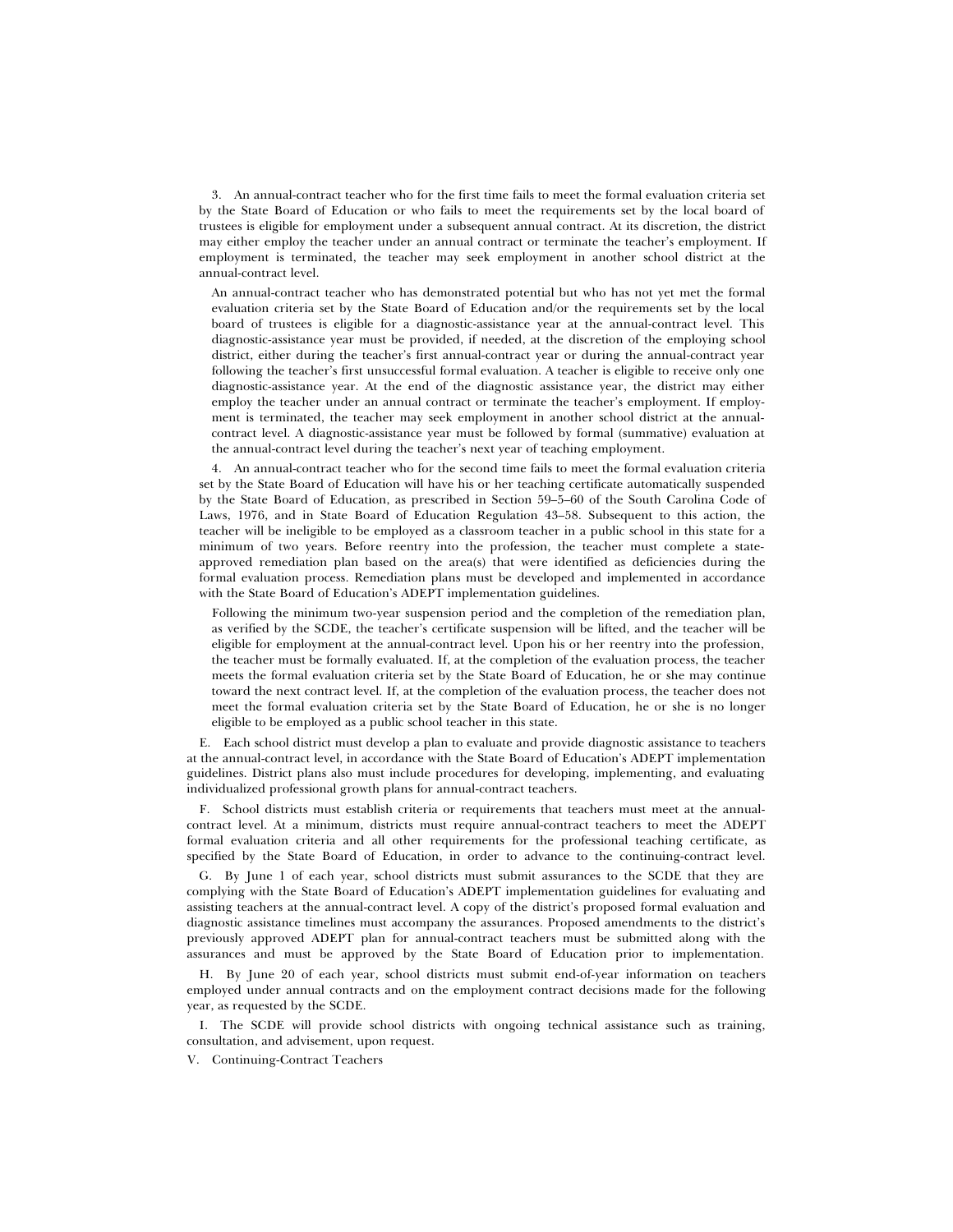A. Teachers who have met the formal evaluation criteria set by the State Board of Education, the requirements for annual-contract teachers set by the local board of trustees, and the requirements established by the State Board of Education for the professional teaching certificate are eligible for employment at the continuing-contract level. Teachers employed under continuing contracts have full procedural rights relating to employment and dismissal as provided for in Article 3, Chapter 19, and Article 5, Chapter 25, of Title 59 of the 1976 Code of Laws.

B. Teachers employed under continuing contracts must be evaluated on a continuous basis. The evaluation may be formal or informal (i.e., goals-based), at the discretion of the district. Districts must develop policies for recommending continuing-contract teachers for formal evaluation. Continuingcontract teachers who are being recommended for formal evaluation the following school year must be notified in writing on or before the date the school district issues the written offer of employment or reemployment. The written notification must include the reason(s) that a formal evaluation is recommended, as well as a description of the formal evaluation process. Continuing-contract teachers who are new to the district must be advised at the time of their hiring if they are to receive a formal evaluation.

C. Each school district must develop a plan, in accordance with State Board of Education's ADEPT implementation guidelines, to continuously evaluate teachers who are employed under continuing contracts. At a minimum, district ADEPT plans for continuing-contract teachers must address formal and informal evaluations and individualized professional growth plans.

D. By June 1 of each year, school districts must submit assurances to the SCDE that they are complying with the State Board of Education's ADEPT implementation guidelines for continuously evaluating teachers at the continuing-contract level. A copy of the district's proposed formal and informal evaluation timelines must accompany the assurances. Proposed amendments to the district's previously approved ADEPT plan for continuing-contract teachers must be submitted along with the assurances and must be approved by the State Board of Education prior to implementation.

E. By June 20 of each year, school districts must submit end-of-year information on teachers employed under continuing contracts and on the employment decisions made for the following year, as requested by the SCDE.

F. The SCDE will provide school districts with ongoing technical assistance such as training, consultation, and advisement, upon request.

VI. Teachers Who Do Not Have Sufficient Opportunity to Complete the ADEPT Process

A. A teacher who is employed under an induction, annual, or continuing contract and who is absent for more than 20 percent of the days in the district's SBE-approved annual evaluation cycle may, at the recommendation of the district superintendent, have his or her ADEPT results reported to the SCDE as ''incomplete.''

B. Teachers whose ADEPT results are reported to the SCDE as ''incomplete'' are eligible to repeat their contract level during the next year of employment.

VII. Teachers Employed from Out of State

A. Teachers employed from out of state who receive a South Carolina initial teaching certificate based on reciprocity and have less than one year of teaching experience are eligible for employment under an induction contract. Teachers employed from out of state who receive a South Carolina initial teaching certificate based on reciprocity and have one or more years of teaching experience are eligible for employment under an induction or annual contract, at the discretion of the school district.

B. Teachers employed from out of state who receive a South Carolina professional teaching certificate based on reciprocity are eligible for employment under an annual contract. At the annualcontract level, teachers may receive either a diagnostic-assistance year or a formal evaluation. Teachers who undergo formal evaluation and who, at the conclusion of the preliminary evaluation period, meet the formal evaluation criteria set by the State Board of Education may, at the discretion of the school district, have the final portion of the formal evaluation process waived. Teachers must successfully complete the formal evaluation at the annual-contract level before they are eligible to receive a continuing contract.

C. Teachers who are employed from out of state or from a nonpublic-school setting and who are certified by the National Board for Professional Teaching Standards (NBPTS) are exempted from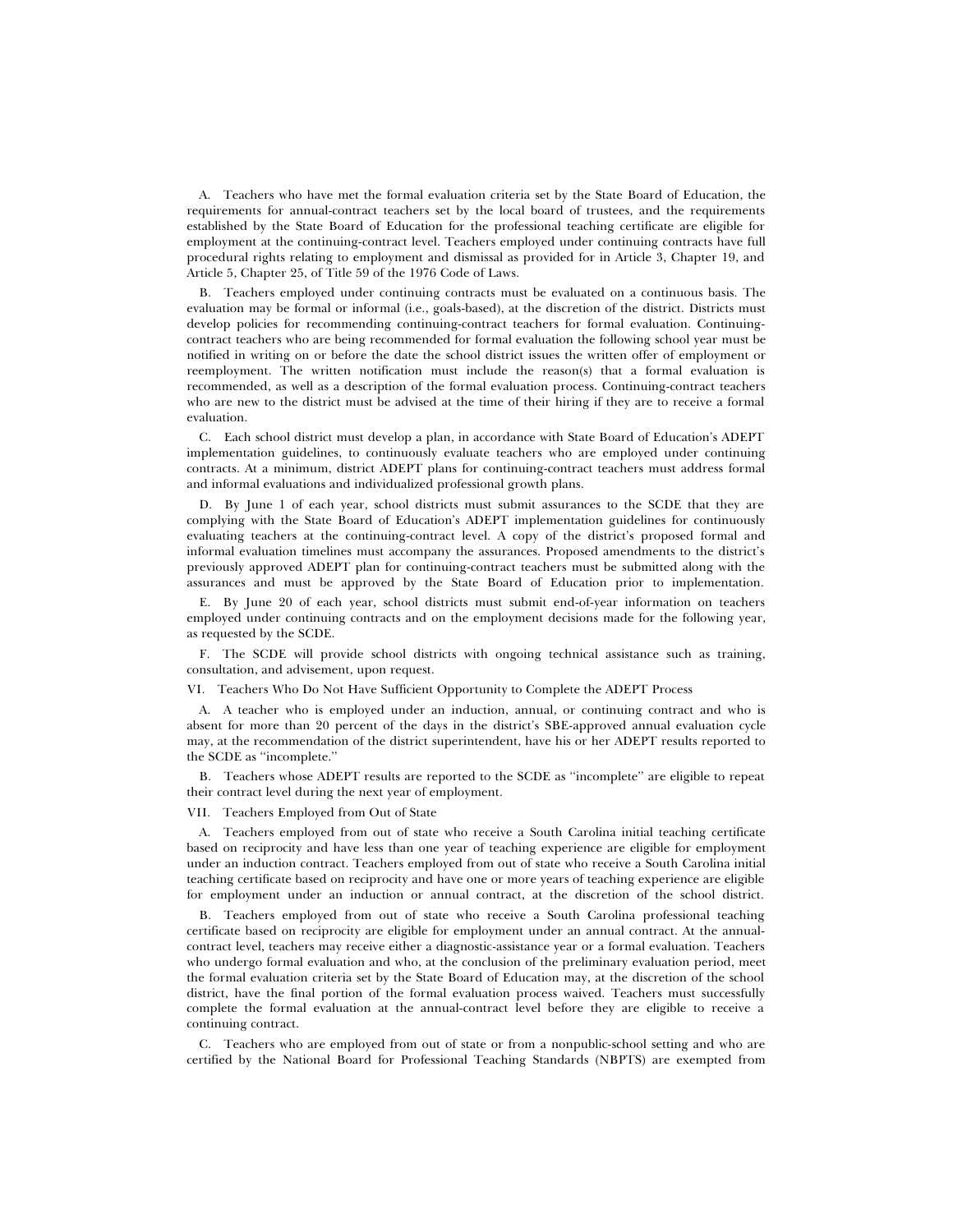initial certification requirements and are eligible for continuing contract status (S.C. Code Ann. Section 59–26–85 (Supp. 2012)).

VIII. Career and Technology Education Teachers, Candidates Pursuing Alternative Routes to Teacher Certification, and Teachers Employed on a Part-Time Basis

A. Teachers certified under the Career and Technology Education certification process must follow the same sequence as traditionally prepared teachers in terms of contract levels (i.e., induction, annual, and continuing) and ADEPT evaluation and assistance processes.

B. Candidates pursuing alternative routes to teacher certification must follow the same sequence as traditionally prepared teachers in terms of contract levels (i.e., induction, annual, and continuing) and ADEPT evaluation and assistance processes.

C. Teachers who are employed part-time and who receive a teaching contract (i.e., induction, annual, or continuing) must participate in the ADEPT evaluation and assistance processes.

IX. Teachers Employed under a Letter of Agreement

A. Teachers who are eligible for an induction or an annual contract but who are hired on a date that would cause their period of employment to be less than 152 days during the school year may be employed under a letter of agreement.

B. Teachers employed under a letter of agreement do not fall under ADEPT. However, districts must ensure that these teachers receive appropriate assistance and supervision throughout the school year.

C. The employment and dismissal provisions of Article 3, Chapter 19, and Article 5, Chapter 25, of Title 59 of the 1976 Code of Laws do not apply to teachers employed under a letter of agreement.

X. Teachers Who Hold an International Teaching Certificate

A. Teachers from outside the United States who hold an international teaching certificate must follow the same sequences as traditionally prepared teachers in terms of the beginning contract levels (i.e., induction and annual) and ADEPT evaluation and assistance processes.

B. Teachers from outside the United States who hold an international teaching certificate may remain at the annual-contract level but may not be employed under a continuing contract.

XI. Teachers Employed in Charter Schools

A. Except as otherwise provided in the Charter Schools Act (S.C. Code Ann. Section 59–40–50(A) (Supp. 2012)), charter schools are exempt from all provisions of law and regulations applicable to a public school, a school board, or a district. However, a charter school may elect to comply with one or more of these provisions of law or regulations, such as the provisions of the ADEPT statute and regulation.

B. Charter schools that elect not to implement the ADEPT system may assist and/or evaluate their teachers according to the policies of their respective charter school committees. Certified teachers in these schools will accrue experience credit in a manner consistent with the provisions of State Board of Education Regulation 43–57 (S.C. Code Ann. Regs. 43–57 (2011)). Teachers in non-ADEPT charter schools who hold an initial teaching certificate are eligible to advance to a renewable limited professional certificate, as specified in State Board of Education Regulation 43–53 (S.C. Code Ann. Regs. (Supp. 2012)).

C. Charter schools that elect to implement the ADEPT system must comply with all provisions of the amended ADEPT statute (S.C. Code Ann. Sections 59–26–30 and 59–26–40, to be codified at Supp. 2012), this regulation, and the State Board of Education's ADEPT implementation guidelines. In fulfilling these requirements, the contract between the charter school and its sponsor must include an ADEPT provision. All certified teachers in the charter school must be assisted and evaluated in a manner consistent with the sponsor's State Board of Education-approved ADEPT plan for induction, formal evaluation, and goals-based evaluation. The ADEPT provision must address the charter school's responsibilities for ensuring the fidelity of the implementation of the ADEPT system. The provision also must address the sponsor's responsibilities in terms of staff training and program implementation. At a minimum, the sponsor must agree to disseminate all ADEPT-related information from the SCDE to the charter school and to report charter school teacher data to the SCDE. The provision must be included in the sponsor's ADEPT plan and approved by the State Board prior to implementation. XII. Teachers Who Hold a Limited Professional Certificate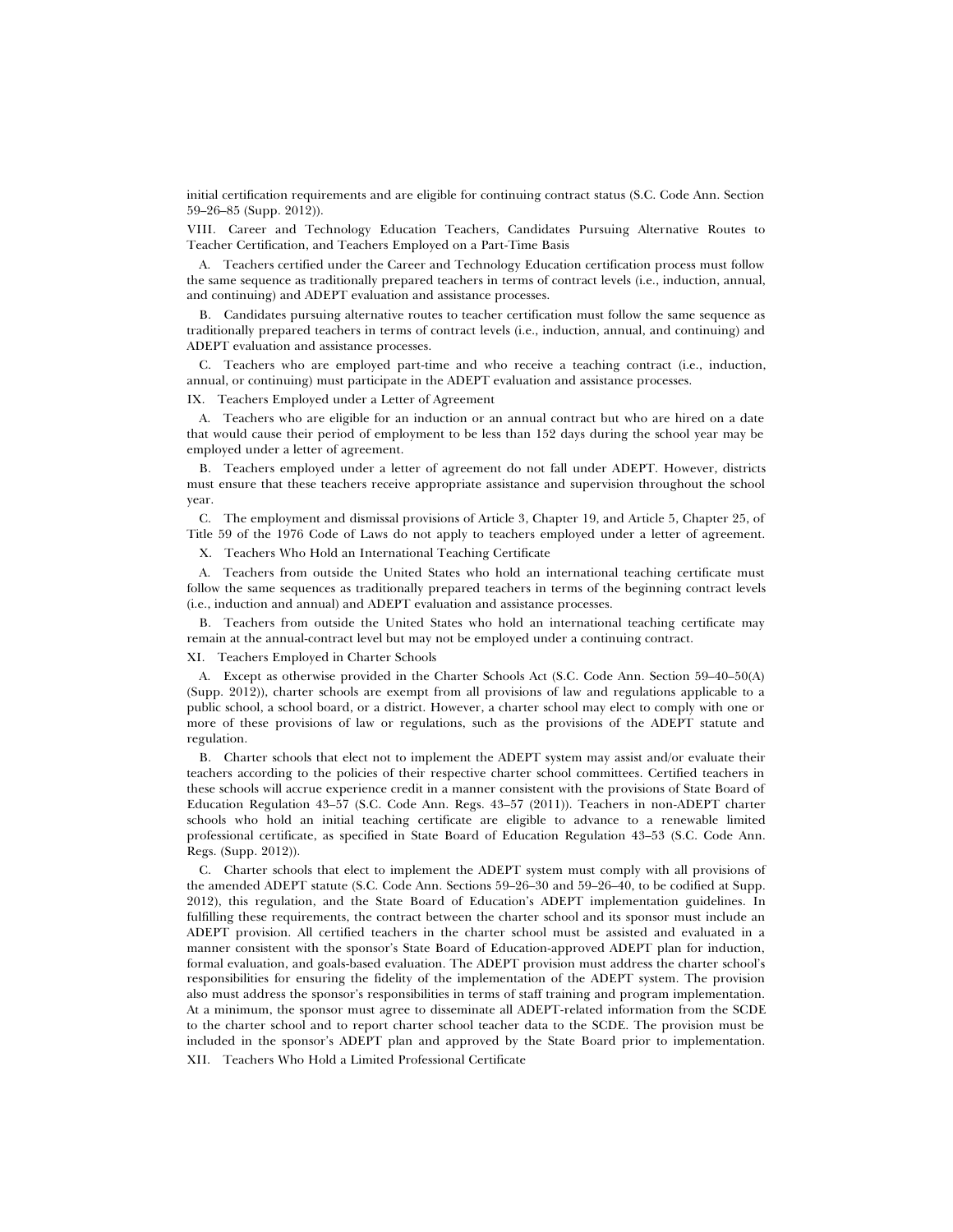An educator who holds a valid South Carolina limited professional certificate is eligible for employment in a ''regulated'' South Carolina public school at the annual-contract level. At the annualcontract level, teachers may receive either a diagnostic-assistance year or a formal evaluation. Teachers who undergo formal evaluation and who, at the conclusion of the preliminary evaluation period, meet the formal evaluation criteria set by the State Board of Education may, at the discretion of the school district, have the final portion of the formal evaluation process waived. Teachers must successfully complete the formal evaluation at the annual-contract level before they are eligible to move from a limited professional certificate to a full professional certificate and to be employed under a continuing contract.

#### XIII. Reporting Requirements

Failure of a teacher education program or local school district to submit all required assurances or requested information pursuant to this regulation may result in the State Board of Education's withholding ADEPT funds.

**HISTORY: Amended by State Register Volume 22, Issue No. 6, Part 1, eff June 26, 1998; State Register Volume 24, Issue No. 6, eff June 23, 2000; State Register Volume 29, Issue No. 6, eff June 24, 2005; State Register Volume 37, Issue No. 6, eff June 28, 2013; SCSR 44–6 Doc. No. 4918, eff June 26, 2020.**

# **43–206. Professional Personnel Resignation.**

Any teacher who fails to comply with the provisions of his contract without the written consent of the school board shall be deemed guilty of unprofessional conduct. A breach of contract resulting from the execution of an employment contract with another board within the State without the consent of the board first employing the teacher makes void any subsequent contract with any other school district in South Carolina for the same employment period. Upon the formal complaint of the school board, substantiated by conclusive evidence, the State Board shall give notice to the said teacher by registered mail to appear before the State Board of Education to show cause why such teacher's certificate should not be revoked or suspended, the notice to contain the information that the teacher is entitled to counsel if he so desires and to bring counsel with him to the meeting. If the teacher fails to appear before the State Board, or if the teacher does appear and the said Board rules that such teacher did not have sufficient cause for terminating the contract, the said Board shall suspend or revoke the teacher's certificate, for a period not to exceed one calendar year. State education agencies in other states with reciprocal certification agreements shall be notified of the revocation of the certificate.

The term ''teacher'' as herein used shall include all school personnel required to be certified by the State Board of Education.

# **43–207. Health Examination.**

All personnel shall be screened for tuberculosis as required by Section 44-29-150 and Section 44-29-160 of the Code of Laws of South Carolina, 1976, as amended April 24, 1979. Guidelines for screening of school employees for tuberculosis are available in each county health department.

# **43–209. Support Personnel/Paraprofessional Personnel Positions, Qualifications and Duties.**

(Statutory Authority: S.C. Code Ann. § 59–5–60 (1990) and 20 U.S.C. § 6301 et seq. (2002))

A. Support personnel positions for school district superintendents and school principals

- 1. Secretarial services shall be provided.
- 2. Custodial services shall be provided.
- B. Paraprofessional personnel positions

1. Each teacher of trainable, orthopedically, emotionally, or visually disabled pupils in a selfcontained classroom model shall have a paraprofessional full time, provided that the class has a minimum membership of four pupils.

- 2. Each teacher of a kindergarten unit shall have a paraprofessional full time.
- C. Paraprofessional Personnel Qualifications and Duties

1. Paraprofessionals helping with classroom instruction or programs shall meet the following requirements: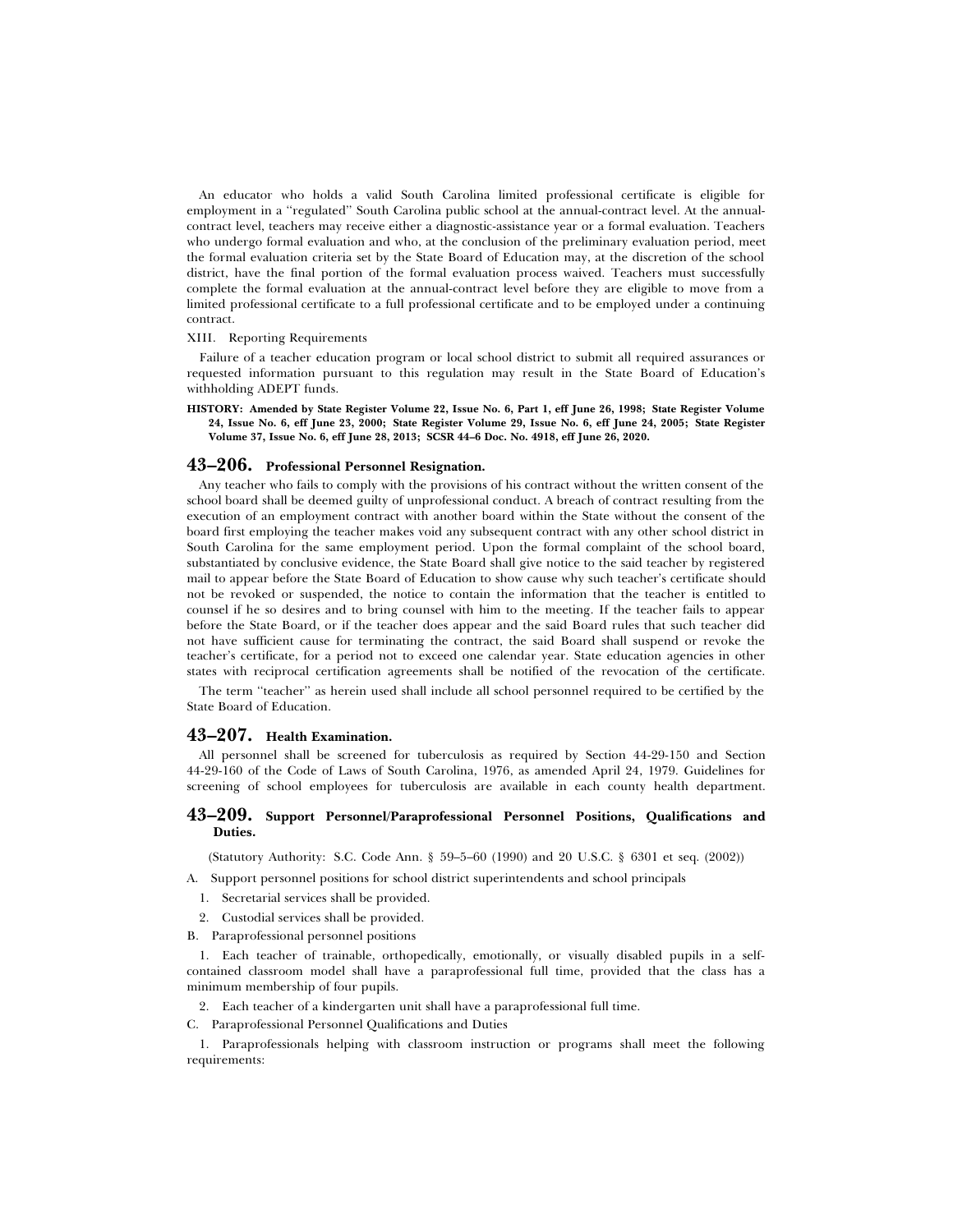a. All instructional paraprofessionals must be at least 18 years of age.

b. All instructional paraprofessionals must have at least a high school diploma or state equivalency certificate.

c. Instructional paraprofessionals who work in a Title I school or a Title I targeted assistance program and who were hired after January 8, 2002, must either

(1) hold a two-year associate's degree from an accredited institution, or

(2) have completed two years (60 semester hours) of college coursework from an accredited institution, or

(3) have passed a state-approved examination of content knowledge and pedagogy.

d. Instructional paraprofessionals who work in a Title I school or a Title I targeted assistance program and who were hired before January 8, 2002, must meet the requirements listed in C.1.c. by January 8, 2006.

e. All instructional paraprofessionals must work under the direct supervision of a certified teacher.

f. All instructional paraprofessionals must participate in preservice and inservice training programs for instructional paraprofessionals.

2. The State Department of Education will maintain an electronic registry of instructional paraprofessionals that indicates whether the instructional paraprofessional has met the requirements listed in C.1.c.

**HISTORY: Amended by State Register Volume 21, Issue No. 4, eff April 25, 1997; State Register Volume 27, Issue No. 11, eff November 28, 2003.**

# **43–210. School Resource Officers.**

I. Expectations for School Resource Officers in South Carolina Public Schools

School resource officers are necessary to provide law enforcement services to a safe learning environment. School resource officers shall act in accordance with policies and procedures of the local law enforcement agency or employing local governmental entity to enforce state laws and county and municipal ordinances.

II. Resource Officers Defined

A school resource officer is defined in S.C. Code Ann § 5–7–12.

III. Role of the School Resource Officer

A. Law Enforcement Officer

School resource officers shall not only be called to respond to criminal incidents, but also to assist in emergency crisis planning, building security, and training school personnel on handling crisis situations.

B. Law-Related Educator

Teachers and staff shall utilize school resource officers within the classroom to help design and present law-related topics regarding the role of law enforcement in our society.

C. Community Liaison

School administrators shall encourage school resource officers' visibility within the school community, as well as attendance and participation at school functions, to build working relationships with school personnel, students, and parents.

D. Positive Role Model

School resource officers shall be positive role models and may be used to promote the profession of law enforcement as a career choice for students. School administrators shall support positive interactions between school resource officers and students on school campuses.

#### IV. Procedures

# A. Student Behavior

School resource officers are not school disciplinarians and shall not ordinarily be requested or permitted to intervene in school discipline matters. The school resource officers shall be called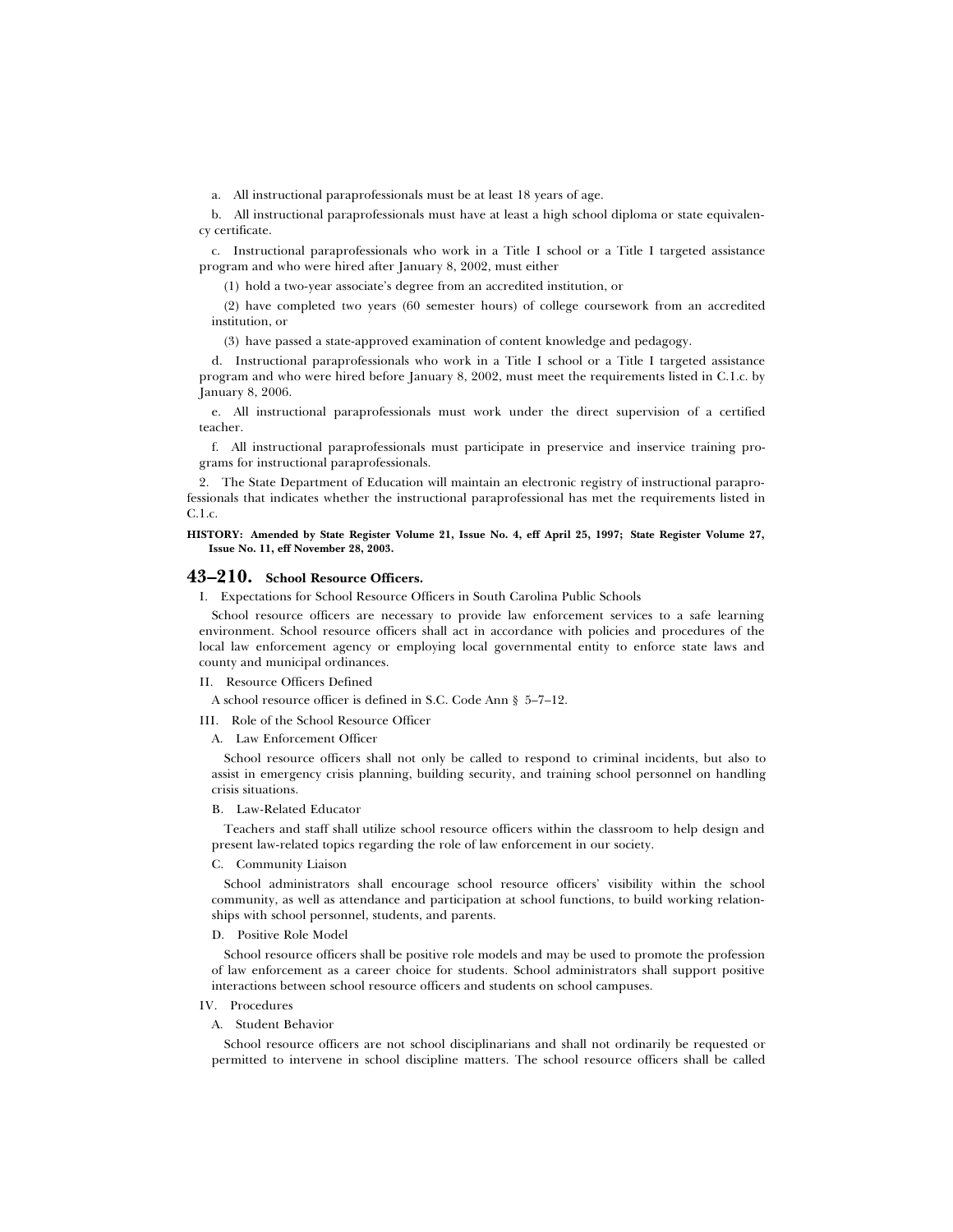when a student's behavior amounts to a Level III violation for which law enforcement involvement is required (see Regulation 43–279). School resource officers shall be called to respond to any misconduct when

- 1. the conduct is criminal, or
- 2. the conduct presents an immediate safety risk to one or more people.

In addition, school administrators must also contact law enforcement consistent with S.C. Code Ann. 59–24–60.

When law enforcement referrals are required, a school resource officer shall be the first line of contact for local law enforcement to ensure that the matter is resolved expeditiously to decrease significant interruption to the learning process.

B. General provision for visitors, employees, and unauthorized persons.

The school resource officer shall be called immediately to handle a disturbance or emergency as defined in S.C. Code Ann. 16–17–420.

V. Memorandum of Understanding

Prior to placing a school resource officer at a school or in a district office, a memorandum of understanding must be executed between the school district, and the employing local law enforcement agency. The role of the school district, individual schools, local law enforcement agency, school administration, and the school resource officer shall be clearly defined in the memorandum of understanding. The role of the school resource officer must clearly be defined pursuant to S.C. Code Ann 5–7–12 and in the memorandum of understanding. The provisions of this regulation and Regulation 43–279 must be included in the memorandum of understanding.

The school district shall provide the school administration with a copy of the memorandum of understanding, and review it with the school administration and with the school resource officer prior to the start of every school year.

### **HISTORY: Added by State Register Volume 41, Issue No. 5, Doc. No. 4659, eff May 26, 2017. Amended by SCSR 43–5 Doc. No. 4831, eff May 24, 2019.**

# **ARTICLE 19 INSTRUCTIONAL PROGRAM**

(Statutory Authority: 1976 Code §§ 59-5-60, 59-30-10 et seq., 59-33-30, 59-53-1810)

# **43–220. Gifted and Talented.**

(Statutory Authority: S.C. Code Ann. § 59–29–170 (Supp. 2002))

Purpose: The State Board of Education recognizes the need to provide gifted and talented education services to identified students in grades one through twelve. These regulations provide the framework for provision of these services. All regulations must be followed in order to qualify for state funding. In order to comply with the South Carolina Education Improvement Act of 1984, school districts must provide programming for all gifted and talented students at the elementary and secondary levels. These programming services shall develop the unique talents of students.

I. DEFINITIONS

A. Population

1. Gifted and talented students are those who are identified in grades one through twelve as demonstrating high performance ability or potential in academic and/or artistic areas and therefore require educational programming beyond that normally provided by the general school programming in order to achieve their potential.

2. Gifted and talented abilities for these regulations include

(a) Academic and Intellectual Ability: Students who have the academic and/or intellectual potential to function at a high level in one or more academic areas.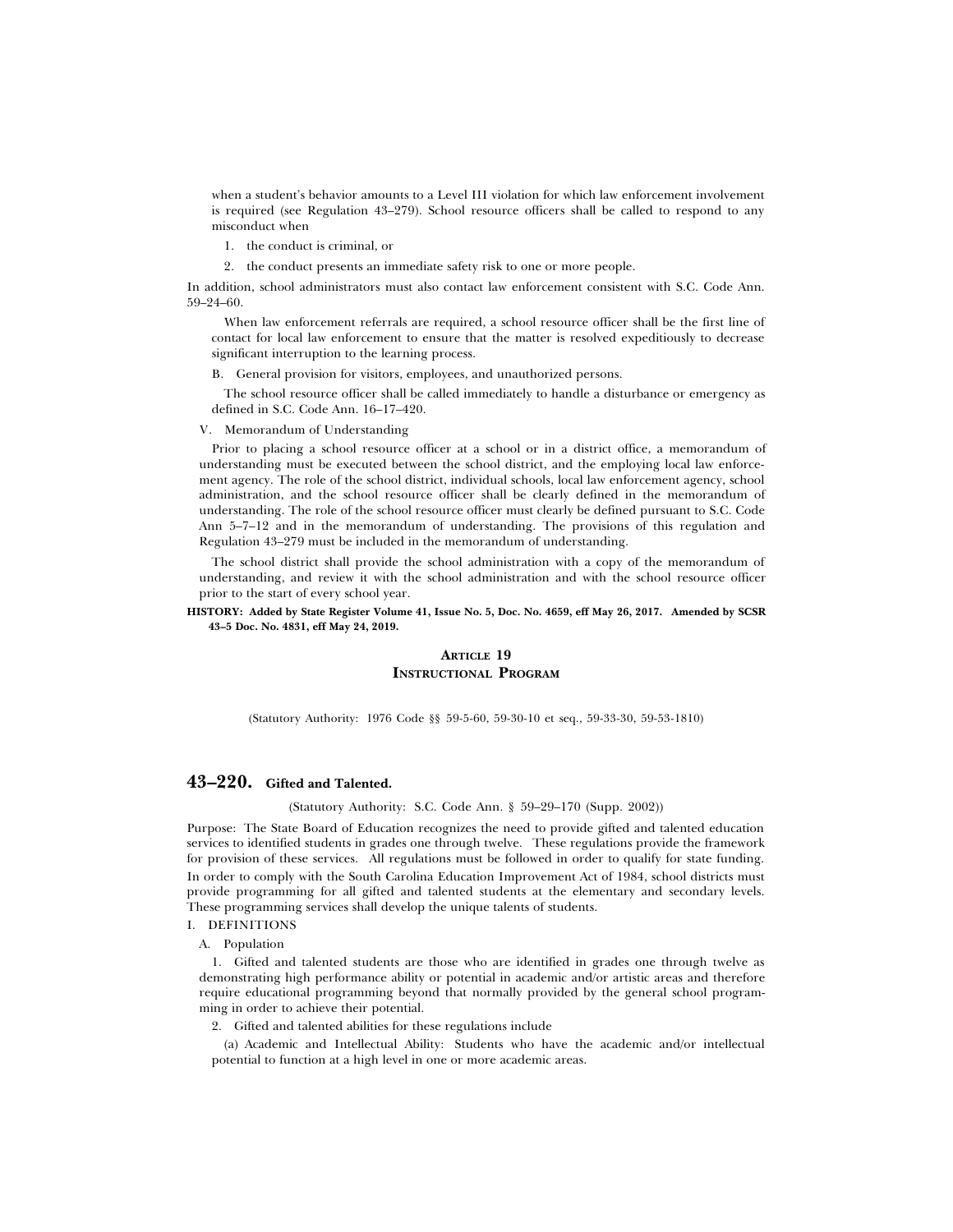(b) Visual and Performing Arts: Students who have the artistic potential to function at a high performance level in one or more of the fine arts (dance, music, theatre, and visual arts).

B. Terms

1. Academic areas: any or all of the academic disciplines and performance skills that cross the disciplines to include research, technology, and reasoning

2. Academic discipline/disciplines: English language arts, mathematics, science, social studies, and foreign language

3. Artistic areas: any or all of the artistic disciplines and performance skills that cross the disciplines to include research, technology, creativity, and aesthetics

4. Assessment: evaluation and re-evaluation of student aptitudes, attributes, and behaviors according to specified dimensions

5. Confluent: blending and moving forward together

6. Demonstrating (academic): making evident or establishing by reasoning; proving

7. Demonstrating (artistic): making evident or establishing by reasoning, performing, and producing

8. Differentiation: the deliberate adaption and modification of the curriculum, instructional processes, and assessments to respond to the individual needs of gifted and talented learners

9. High level: functional or performance level set by the identification dimensions in these regulations

10. Multi: more than one

11. Multiage classroom: regular classroom where gifted and talented students are served through grade placement above chronological grade placement

12. Placement: evaluation of student profiles for service indications

13. Referral: consideration of one or more students based upon the screening and identification process established in these regulations

14. Regular classroom cluster/itinerant teacher: an intra-classroom model in which students in grades 1–2 receive services from the trained classroom teacher or an itinerant teacher

15. Resource room/pull out: self-contained gifted and talented class that meets away from the regular classroom to provide the services established in these regulations

16. Screening: consideration of all students on consistent measures as established in these regulations

17. Special class: self-contained gifted and talented class organized around one or more disciplines

18. Special school: full-time academic/artistic gifted and talented magnet school: full-time academic/artistic gifted and talented school within a school

19. State identification criteria: the originating state must have a statewide (not local) definition of gifted and talented academic and/or gifted and talented artistic, and the student must satisfy those statewide requirements

# II. ACADEMICS

#### A. Programming

1. Districts will plan for and provide a comprehensive, aligned, and coordinated continuum of services that address the advanced learning needs of gifted and talented students. To document planning, districts will submit a local gifted and talented programming plan every five years and delineate progress on this plan annually. The South Carolina Department of Education (SCDE) will review the plan annually and provide written feedback to the districts. The SCDE shall establish a format and template for the plan. The following academic programming requirements will be addressed in a district plan:

(a) differentiated curriculum, instruction, and assessment that maximize the potential of the identified students;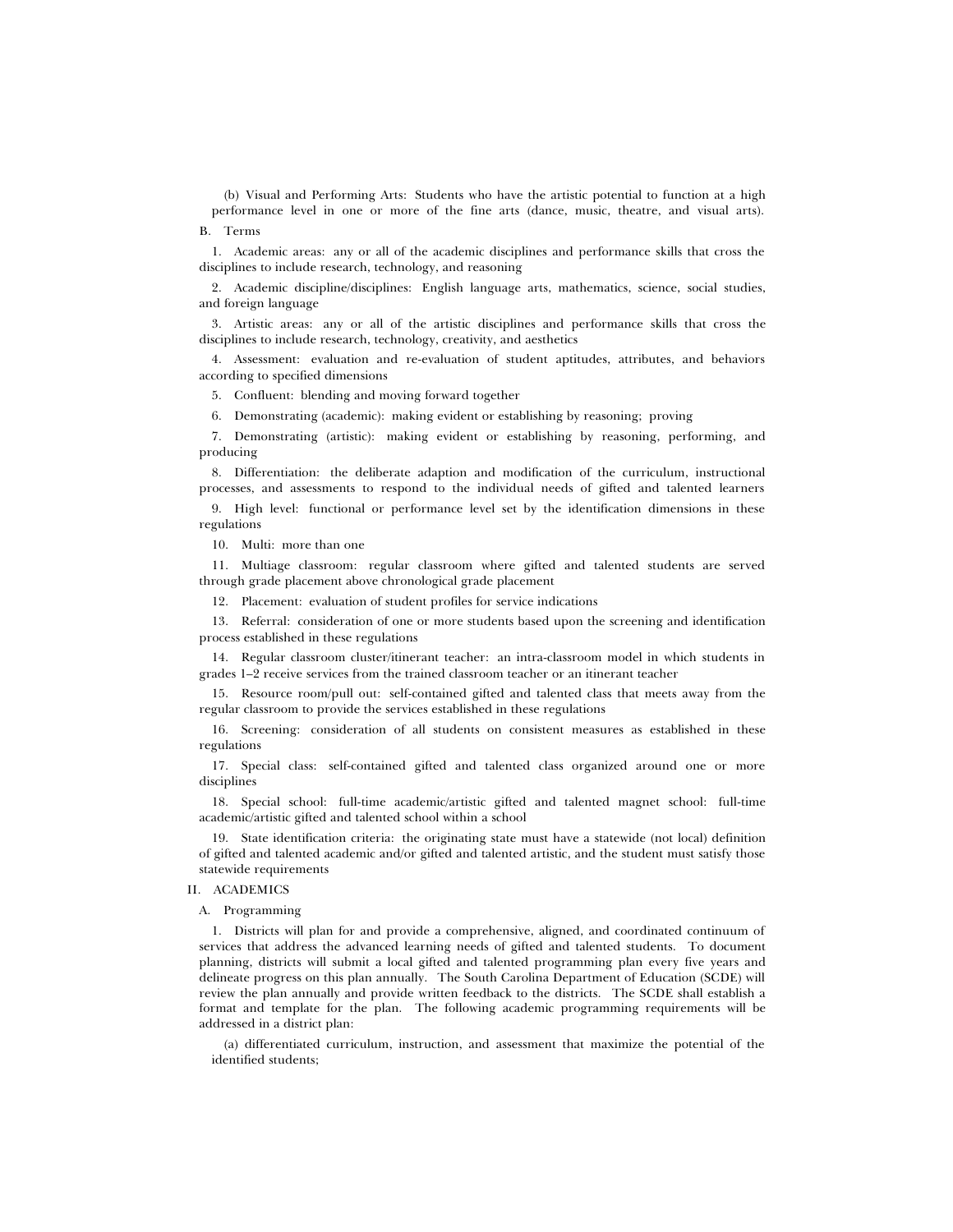(b) support services that facilitate student learning and personalized education (e.g., mentorships, online courses, independent study, assistive technologies, guidance, academic support, staff development, academic competition);

(c) programming models that facilitate the delivery of differentiated curriculum and instruction;

(d) a teacher-pupil ratio that fosters positive results;

(e) appropriate and sufficient time in instruction to assure that the goals and objectives of the programming are met; and

(f) systematic assessment of student progress and programming effectiveness relative to goals.

2. To provide curriculum, instruction, and assessment that maximize the potential of the identified students, educational programming for academically gifted and talented students must reflect the following characteristics:

(a) content, process, and product standards that exceed the state-adopted standards for all students and that provide challenges at appropriate levels for strengths of individual students;

(b) goals and indicators that require students to demonstrate depth and complexity of knowledge, creative and critical thinking, and problem-solving skills;

(c) instructional strategies that promote inquiry and accommodate the unique needs of gifted and talented learners;

(d) a confluent approach that incorporates acceleration and enrichment;

(e) opportunities for the critical consumption, use, and creation of information using available technologies; and

(f) evaluation of student performance and programming effectiveness.

3. Districts should reference the most current edition of the *South Carolina Gifted and Talented Best Practices Manual* for programming models and curriculum requirements.

4. The models and teacher-pupil ratios that are approved for programming service at respective grade levels are

| Grades   | <b>Approved Programming Model Choices</b>                                                              |
|----------|--------------------------------------------------------------------------------------------------------|
| $1 - 2$  | Regular Classroom/Itinerant Teacher (1:10)<br>Multiage Classroom (NA)<br>Resource Room/Pull-out (1:15) |
| $3 - 5$  | Special School (1:25)<br>Special Class $(1:25)$<br>Resource Room/Pull-out (1:20)                       |
| $6 - 8$  | Special School (1:25)<br>Special Class $(1:25)$<br>Resource Room/Pull-out (1:20)                       |
| $9 - 12$ | Special School (1:25)<br>Special Class (1:25)                                                          |

5. An appropriate teacher-pupil ratio fosters positive results. The teacher-pupil ratios are listed beside the models in the chart above.

6. Extension Models, while encouraged to supplement service, may not be substituted for one of the Approved Programming Model Choices. They include but are not limited to

| Grades  | <b>Extension Model</b>                                                                                                                                                                       |
|---------|----------------------------------------------------------------------------------------------------------------------------------------------------------------------------------------------|
| $1 - 2$ | After School/Summer Services<br>Individual Educational Plan<br>Grade/Subject Acceleration<br>Independent Study<br>Special Training/Services for Parents<br><b>Critical Thinking Seminars</b> |
|         |                                                                                                                                                                                              |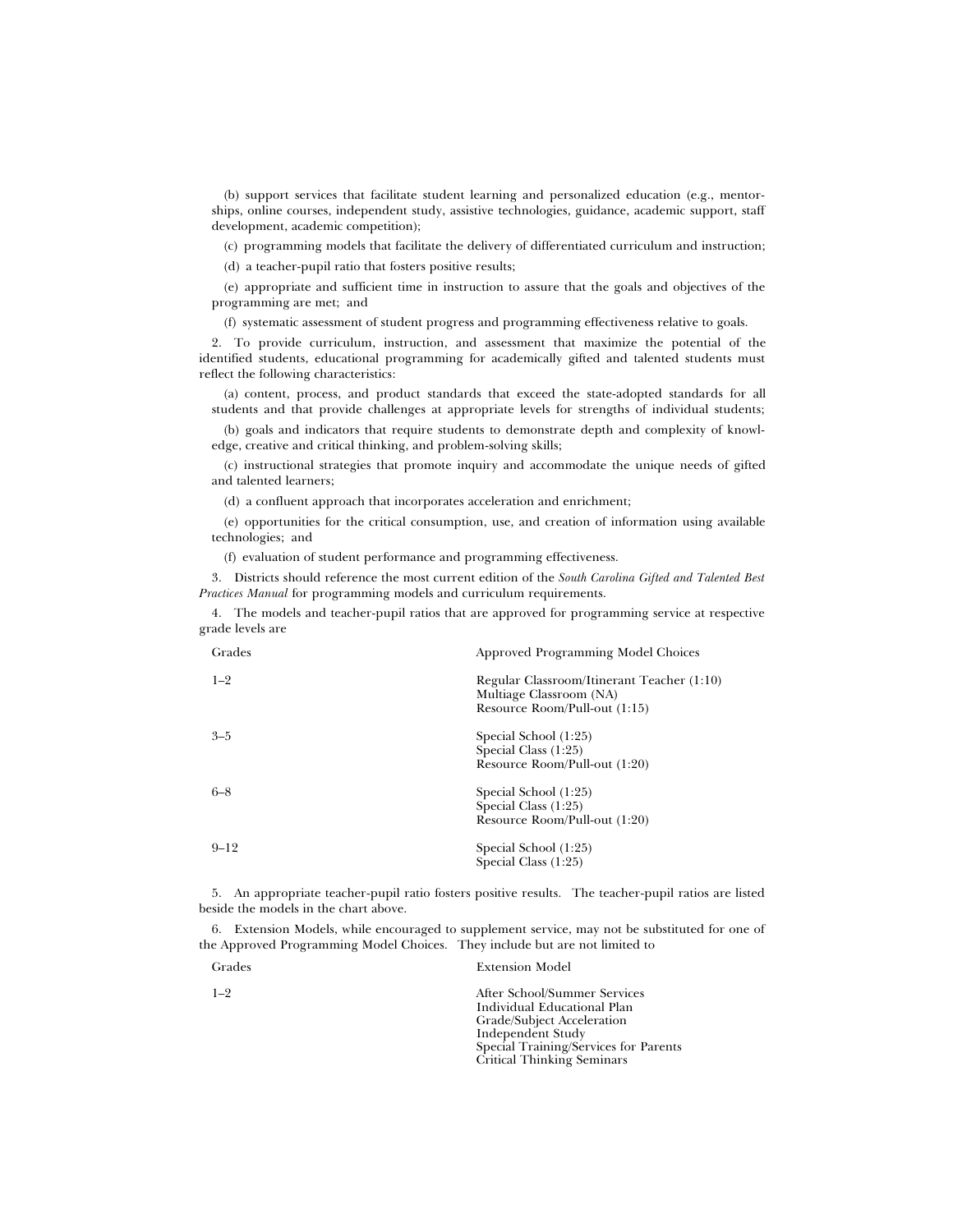| $3 - 5$  | Regular Classroom Cluster/Itinerant Model<br>After School/Summer Services<br>Independent Study<br>Virtual School Courses<br><b>Charter School Experiences</b><br><b>International Baccalaureate Classes</b> |
|----------|-------------------------------------------------------------------------------------------------------------------------------------------------------------------------------------------------------------|
| $6 - 12$ | Mentorship/Internship<br>Regular Classroom Cluster/Itinerant Model<br>After School/Summer Services<br>Independent Study<br>Seminars<br><b>Exploratory Courses</b>                                           |

Virtual School Courses Charter School Experiences International Baccalaureate Classes

7. A school or district may elect to serve students in any of the above Approved Programming Models through a consortium agreement with other school districts. Other innovative models developed by the school district must receive written approval annually from the SCDE.

8. The programming must provide appropriate and sufficient time to assure that the goals and objectives of the programming are met. The following time requirements must be met by resource room/pull-out (R/P) and regular special classroom/itinerant (SC) teacher programming models at respective grade levels to assure funding:

| Grades   | Programming Model | Minimum Minutes Per Year (Per Week*) |
|----------|-------------------|--------------------------------------|
| $1 - 3$  | R/P               | 4500 (125)                           |
|          | SС                | 8100 (225)                           |
| $4 - 8$  | R/P               | 7200 (200)                           |
|          | SС                | 8100 (225)                           |
| $9 - 12$ | SС                | 8100 (225)                           |

\* = Assumes programming services of 36 weeks per school year.

The special school model requires full-time (academic) service.

9. The preparation of differentiated curriculum for gifted and talented students requires planning time for teachers at each level. Teachers shall be provided two hundred and fifty minutes per week or the appropriate grade-level equivalent for planning.

10. Annual professional development on differentiated curriculum, instructional strategies, social-emotional support, assessments, or other gifted and talented student-focused topics shall be provided by the district for all teachers working with gifted and talented students.

B. Identification of Population to be Served

1. The purposes of identification are (1) to find students who display characteristics of the gifted and talented; (2) to assess the aptitudes, attributes, and behaviors of each student; and (3) to evaluate each student for the purposes of placement. Student aptitudes, attributes, and academic behaviors will be identified, assessed, and reviewed through a multistep, multimodal, and multidimensional identification system.

2. Gifted and talented students may be found within any racial, ethnic, or socioeconomic group; within any nationality; within both genders; and within populations of students with disabilities.

3. Identification is a multistep process, which consists of screening and referral, assessment of eligibility, and placement.

4. Districts should reference the most current edition of the *South Carolina Gifted and Talented Best Practices Manual* for the identification process.

5. The following students are deemed eligible for services with the approval of the District Evaluation Placement Team:

(a) students who meet the criteria in two out of three dimensions that follow in Section II.B.7,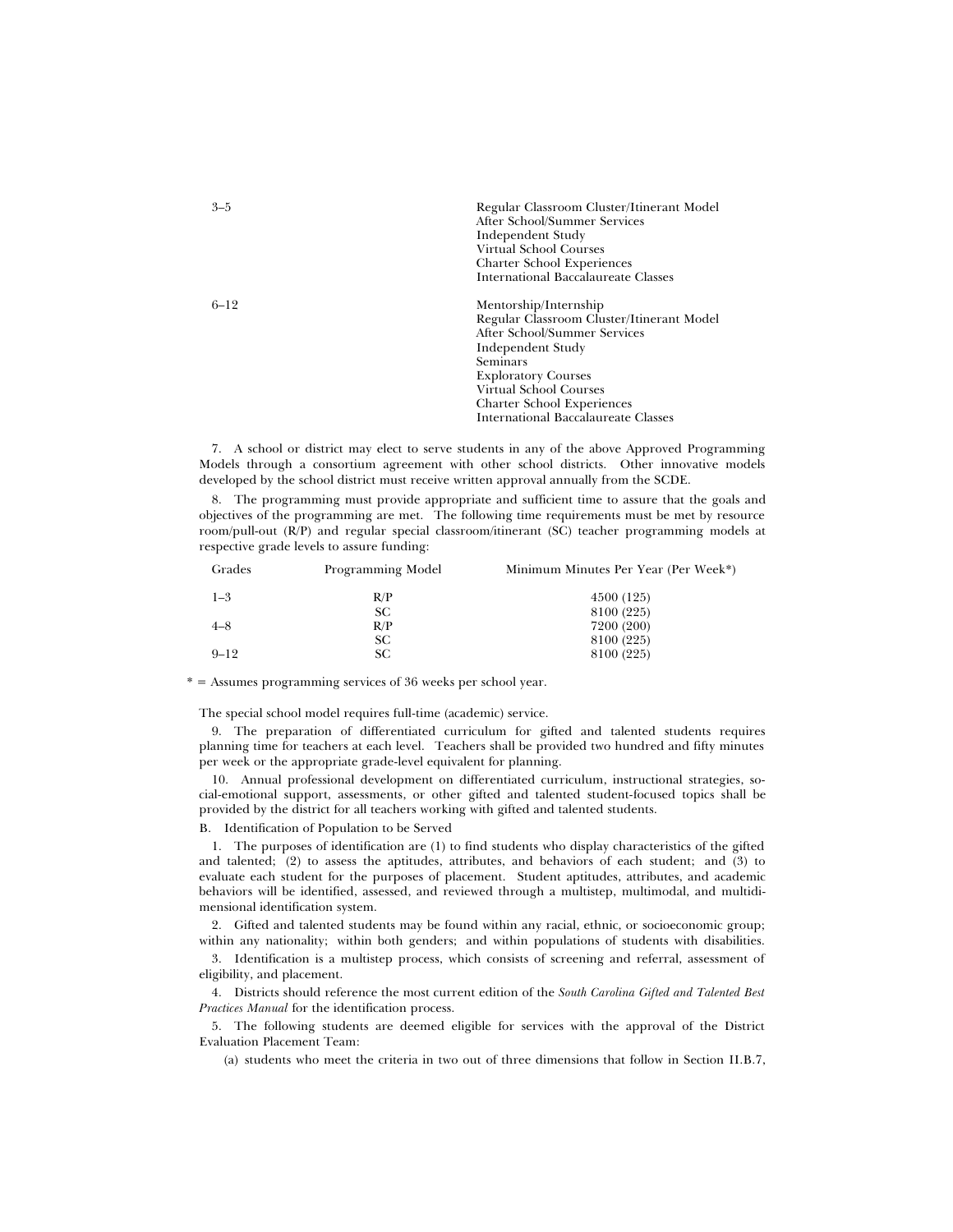(b) students who meet the 96th national age percentile composite score or higher (placement grades three through twelve) or the 98th national age percentile composite score or higher (placement grades one through two) on an individual or group aptitude test,

(c) students identified in one South Carolina school district are eligible for services in any South Carolina school district, and

(d) students who have met the *state identification criteria* in another state and who transfer into a South Carolina public school are eligible for Gifted and Talented services as deemed appropriate by the Evaluation Placement Team.

### 6. Screening/Referral Procedures

(a) Districts shall screen all students by reviewing census aptitude and achievement test scores. Referrals from administrators, parents, teachers, and students must be accepted. Initial screening does not in itself guarantee placement.

(b) Districts shall include the following procedures in the screening/referral process:

(1) provide all parents/guardians with effective, written notice of the gifted and talented education programming, screening/referral procedures, and eligibility requirements;

(2) implement processes for identifying the academically gifted and talented from all student populations;

(3) provide training/guidance regarding the characteristics of academic giftedness for teachers and other district staff involved in the identification process; and

(4) use screening criteria and procedures that are directly related to the purpose of the gifted and talented programming (i.e., identifying all students with demonstrated potential for high academic performance as well as those who have demonstrated high achievement).

(c) All students with the potential for eligibility after screening and all students with referrals must continue into the assessment for eligibility phase of the identification process. The SCDE will establish procedures for screening and referral criteria with options for districts. Districts must use one of these options or obtain SCDE approval of an alternative proposal.

### 7. Assessment for Eligibility

(a) Districts must ensure that all assessment instruments/measures are reviewed for bias and accurately assess the abilities/skills/potential intended to be measured; these abilities/skills/potentials are consistent with the definition of population set forth in this regulation; and, to the extent that subjective assessment criteria are used, those individuals conducting the assessment are trained to ensure proper evaluation.

(b) No private testing will be accepted for eligibility, but those results may be considered for referral purposes.

(c) The following criteria organized by dimensions shall be used in the screening/referral/assessment processes of identification:

(1) Dimension A: Reasoning Abilities

These students demonstrate high aptitude (93rd national age percentile or above) in one or more of these areas: verbal/linguistic, quantitative/mathematical, nonverbal, and/or a composite of the three.

a) Individual aptitude test (full-scale or component score)

b) Group aptitude test (composite, verbal, or nonverbal scores)

(2) Dimension B: High Achievement in Reading and/or Mathematical Areas

These students demonstrate high achievement (94th national percentile and above or meet criteria set forth by the SCDE) in reading and/or mathematical areas as measured by nationally normed or South Carolina statewide assessment instruments. (See the most current edition of the *South Carolina Gifted and Talented Best Practices Manual* for approved subtest areas.)

(3) Dimension C: Intellectual/Academic Performance

These students demonstrate a high degree of interest in and commitment to academic and/or intellectual pursuits or demonstrate intellectual characteristics such as curiosity/inquiry, reflec-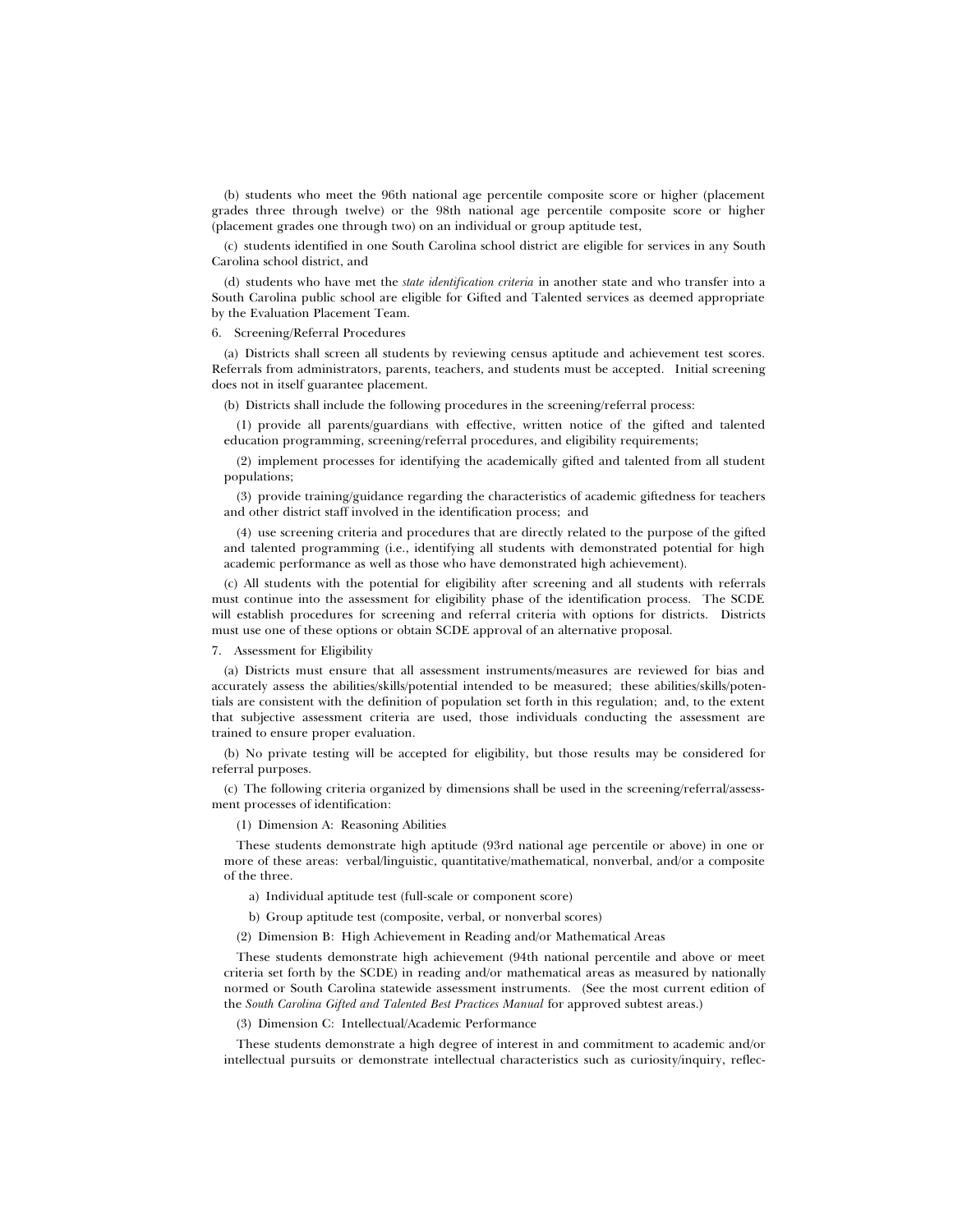tion, persistence/tenacity in the face of challenge and creative productive thinking. Characteristics for this dimension are demonstrated through

a) Evidence of commitment in academic disciplines through grades for placement in grades six through twelve; the standard is 3.75 points on a 4.0 scale (See the glossary of terms for a listing of the academic disciplines.);

or

b) Assessments of performance on STAR Performance Task Assessment for placement in grades three through six. Instruments for these assessments will be maintained secure under S.C. Code Ann. Section 59–1–445 (1990), Section 59–1–445, Violations of mandatory test security; penalties; investigations. The performance standard for the primary level is sixteen on either the verbal or nonverbal assessments for placement into grade three and eighteen on either the verbal or nonverbal assessment for placement into grade four. The performance standard for the intermediate level is sixteen on the verbal or twenty-two on the nonverbal for placement into grade five and eighteen on the verbal or twenty-five on the nonverbal for placement into grade six. The qualifying standards for new forms of STAR Performance Task Assessment will be equivalent to those of the base year.

(4) Districts will follow steps established by the SCDE to guarantee no single criterion eliminates students from gifted and talented programming participation.

#### 8. Placement

(a) The evaluation step in the identification process of gifted and talented students shall be the responsibility of an evaluation/placement team within the school or district. The team shall be composed of at least a teacher, an administrator, and a guidance counselor or a psychologist (if employed by the district). In the event all three categories cannot be represented, more than one member may be chosen from one of the three categories. The evaluation/placement team for an individual student may also include a guidance counselor and/or a community-related person whose training and expertise qualifies him or her to appraise the special competencies of students.

(b) The evaluation/placement team shall have the responsibility to interpret and evaluate student data in such a way that will insure appropriate placement. The evaluation/placement team may require additional assessment before determining student placement. Placement may involve a trial period for at least one semester but not more than one year. Criteria for trial placement shall be established in guidelines established by the SCDE. Students whose progress within the gifted and talented programming at the end of trial placement is not deemed adequate by the evaluation/placement team may be withdrawn from the programming.

(c) The evaluation/placement team will be responsible for developing appropriate written procedures for removing a student from the gifted and talented programming. The criteria for these procedures according to the programming model shall be established by the SCDE. Removal from the programming must be preceded by appropriate counseling with the student and conferences with the student's parents and teachers. Records of any assessment and evaluative measures and other student information must be maintained in a confidential manner.

(d) Students identified and served according to prior eligibility criteria will continue to be eligible for placement and funding provided their programming service meets the requirements herein. Any student entering the programming once these regulation amendments are effective shall be considered for placement based on the eligibility criteria herein.

### C. Staff

1. Teacher Qualifications

(a) Teachers must hold valid teaching certificates appropriate to the grade level(s) or subject area(s) included in the programming.

(b) Each teacher of a state-funded gifted and talented course or class shall have completed a gifted and talented endorsement program approved by the SCDE. There are three levels of educator credentialing for gifted and talented: beginning endorsement, intermediate endorsement, and certification. The minimal credential level required will be established by the SCDE.

(1) Exception 1: Newly assigned teachers will have one year to meet gifted and talented endorsement requirements.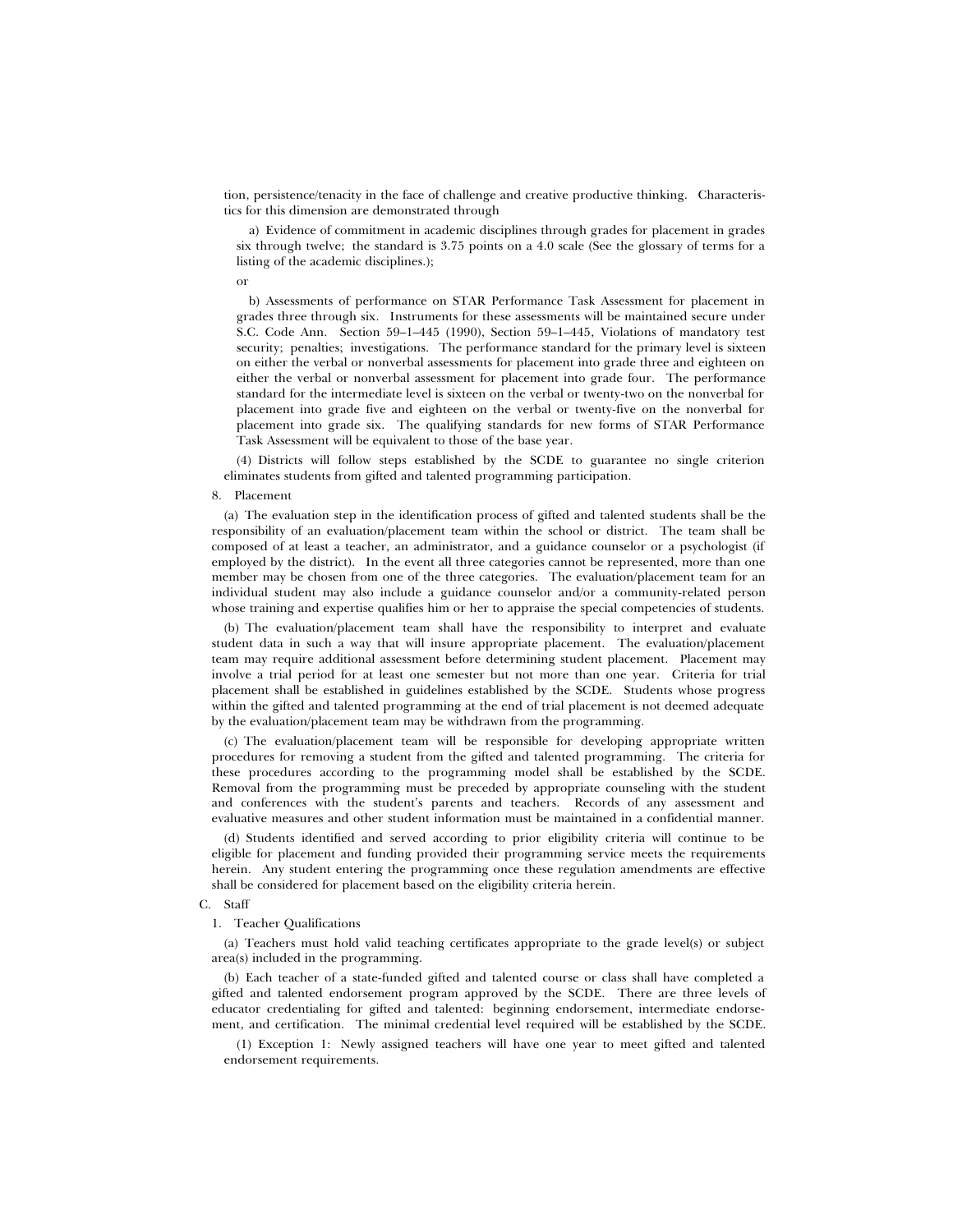(2) Exception 2: Teachers who have a master's degree or higher in gifted education from an accredited Institution of Higher Learning may have this requirement waived upon approval of credentials by the SCDE.

### 2. Professional Development

Appropriate, data-driven and research-supported ongoing staff development activities in gifted and talented education shall be provided and documented annually as required in the annual reporting required by the SCDE.

# D. Reporting

1. Districts will report to the SCDE information, which includes, but is not limited to, student eligibility, screening, and referrals. Districts will annually collect and maintain, district statistical data on (1) the number, by race, of students referred for evaluation for eligibility for gifted and talented education services; (2) the number, by race, of students determined eligible for services; (3) the number, by race, of students actually served during the school year; and (4) the number, by school, by grade, by race, by model, of students actually served during the school year through the required statewide database as designated by the SCDE.

2. Districts shall review annually the performance of gifted and talented students on the stateapproved assessment, AP exams, IB exams, SAT, ACT, and similar college entrance tests. Districts shall summarize the performance of gifted and talented students on these assessments and report trend data to the SCDE annually. These data will be disaggregated demographically and reported annually to the General Assembly.

3. Official enrollment reports to be used for funding purposes shall be submitted at the end of the 135-day enrollment period and shall be adjusted by the 45-day enrollment period or the year receiving funding. The enrollment reports shall be submitted on forms to be furnished by the SCDE.

### E. Funding

# 1. Allocation of Funds

The SCDE will annually calculate each district's allocation based on the number of gifted and talented students projected to be served in each district as it relates to the total of all such students in the state. Unobligated funds, which become available during the fiscal year (July 1-June 30) will be redistributed to serve additional eligible students.

#### 2. Distribution of Funds

School districts will be authorized to expend allocated funds on students meeting the eligibility criteria of prior regulations and students meeting the eligibility criteria and being served in approved programming. Distribution of funds will be made periodically with a final adjustment occurring at the end of the 135-day attendance reporting period for regular academic programming.

#### 3. Base Allocation for School Districts with Small Enrollments

School districts identifying and serving, according to the State Board of Education Regulations, forty students or less shall receive a minimum funding of \$15,000 for academic programming.

### F. Expenditures and Accounting Procedures

1. State funds provided for gifted and talented programming must impact directly on students served in accordance with provisions of the State Board of Education Regulations. Accounting procedures shall conform to those outlined in the Financial Accounting Handbook issued by the SCDE. The entire allocation must be used directly for gifted and talented related expenditures.

2. A supplemental schedule shall be required in the school district's annual audit under the single audit concept.

### III. ARTISTIC

### A. Programming

1. Districts shall develop a written plan to include the following artistic requirements:

(a) differentiated curriculum, instruction, and assessment that maximize the potential of the identified students;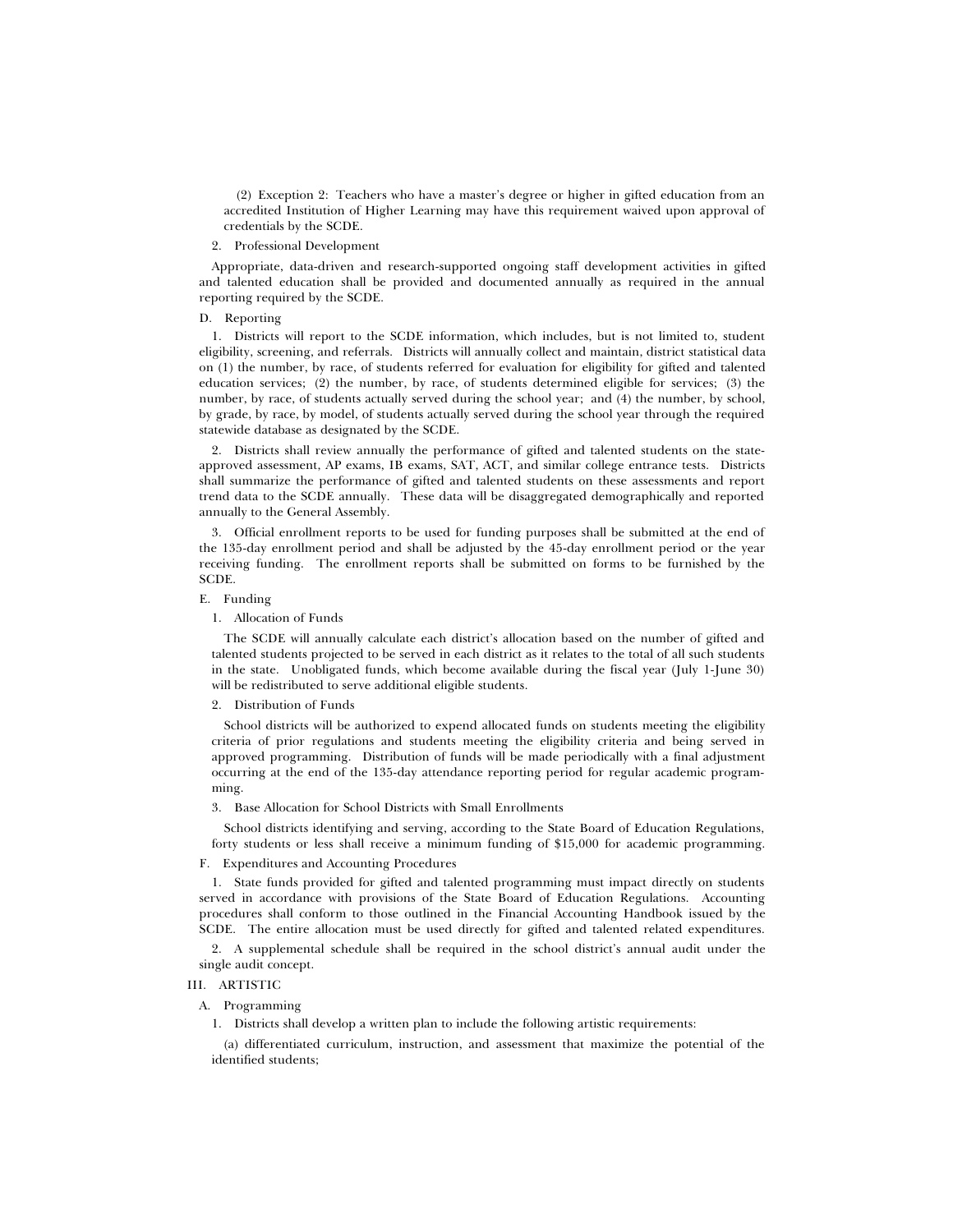(b) support services that facilitate student learning and personalized education (e.g., assistive technology, guidance, artistic support, staff development, artistic competition, independent study, and online courses);

(c) programming models that facilitate the delivery of differentiated curriculum and instruction;

(d) a teacher-pupil ratio that fosters positive results;

(e) appropriate and sufficient time in instruction to assure that the goals and objectives of the programming are met; and

(f) systematic assessment of student progress and programming effectiveness relative to goals.

2. To provide curriculum, instruction, and assessment that maximize the potential of the identified students, educational programming for the artistic gifted and talented students must reflect the following characteristics:

(a) content, process, and product standards that exceed the state-adopted arts standards for all students and that provide challenges at an appropriate level for the strengths of the individual students;

(b) goals and indicators that require students to demonstrate depth and complexity of knowledge, creative and critical thinking skills, and problem-solving skills;

(c) instructional strategies that accommodate the unique needs of gifted and talented learners;

(d) opportunities for global communication and research using available technologies; and

(e) evaluation of student performance and programming effectiveness as related to the goals of the programming submitted in the local gifted and talented five-year plan.

3. Programming Models

(a) Visual and performing arts programming may be offered during the regular school year or during the summer for grades one through twelve. Visual and performing arts programming shall focus on creative expression in one or more of the following areas: dance, theatre, music, and/or visual arts. A diversified arts programming encompassing the disciplines of dance, theatre, music, and visual arts may be offered in grades one through six. (A diversified programming is one in which students take a variety of disciplines, typically in a summer programming.) The programming models are in-school programming, after-school programming, summer programming, Saturday programming, and consortium programs. Combinations of the approved programming models are also acceptable.

(b) A school district may elect to serve students in any of the models through consortium agreement with other school districts.

4. Length of Time in Models

| Academic School Year                                          |                          |
|---------------------------------------------------------------|--------------------------|
| (In-school, after-school, and Saturday Programming)<br>Grades | Minimum Minutes Per Year |
| $1 - 3$                                                       | 4500                     |
| $4 - 8$                                                       | 7200                     |
| $9 - 12$                                                      | 8100                     |
| Summer Programming (30 days in length)                        |                          |
| Saturday Programming (minimum 30 Saturdays)                   |                          |
| Grades                                                        | Minimum Hours Per Day    |
| $1 - 3$                                                       | $21/2$ hours             |
| $4 - 8$                                                       | 4 hours                  |
| $9 - 12$                                                      | 5 hours                  |

5. Teacher-Pupil Ratios: an appropriate teacher-pupil ratio fosters positive results. Districts should reference the most current edition of the *South Carolina Gifted and Talented Best Practices Manual* for further information.

B. Identification of Population to be Served

1. The purposes of identification are (1) to find students who display talent beyond that of their peers in one or more artistic areas (dance, music, theatre, and visual arts); (2) to assess the aptitudes,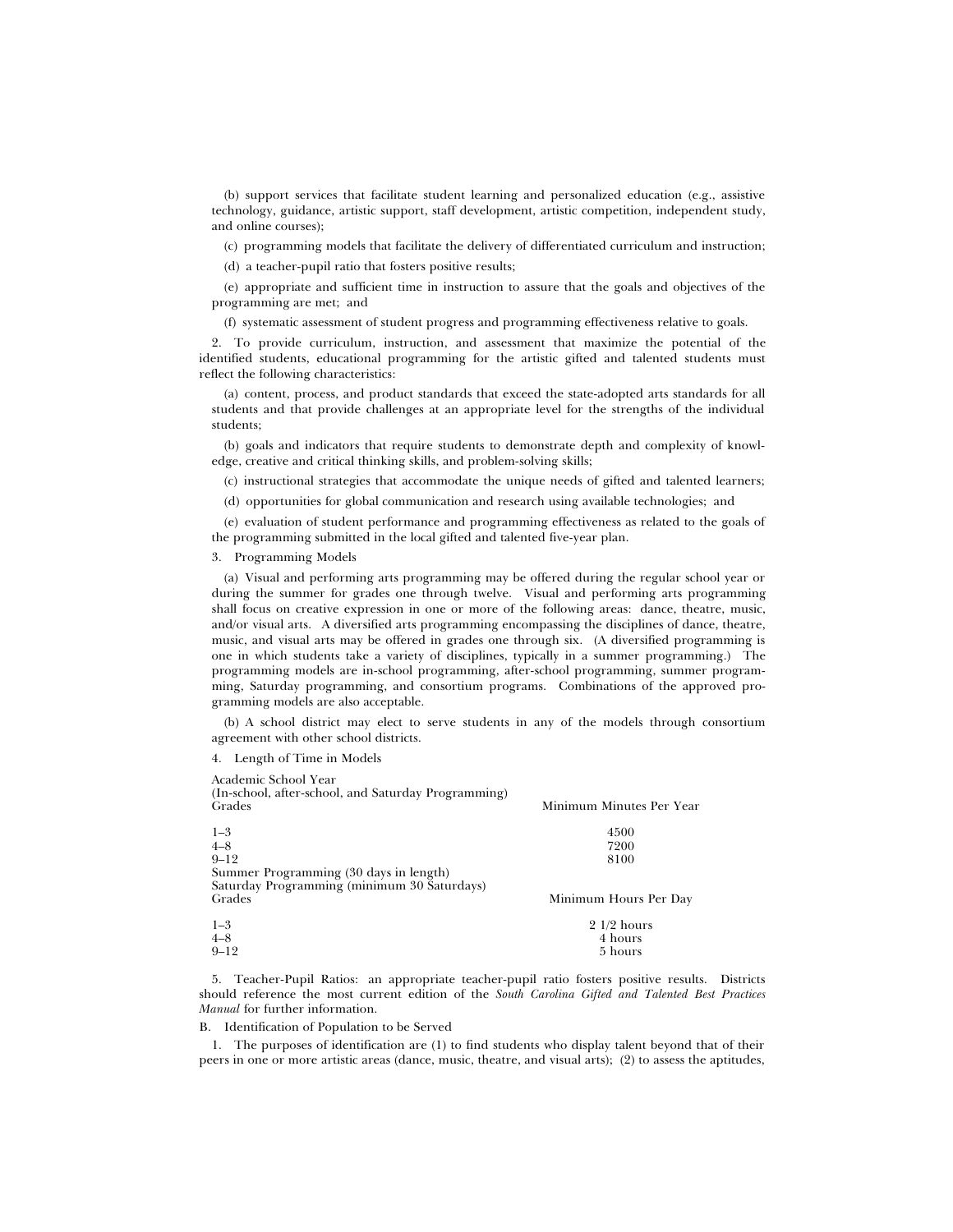attributes, potential, interests, and artistic behaviors of each student; and (3) to evaluate each student for the purposes of referral.

2. Gifted and talented students may be found within any racial, ethnic, or socioeconomic group; within any nationality; within both genders; and within populations with physical disabilities, learning disabilities, or behavioral problems.

C. Identification/Selection is a three-step process, which consists of referral/recommendation, demonstration/audition/portfolio, and placement.

### 1. Referral Procedures

(a) Students may be referred by a teacher, administrator, parent, self, or a peer using a SCDEapproved instrument appropriate to the visual and performing arts area, to include creativity and expressive qualities. The referral should be used to identify students who have an aptitude for the arts and may benefit from intense exploration and in-depth study in one or more of the arts. The initial referral does not itself guarantee placement.

(b) Districts shall include the following procedures in the referral process:

(1) provide all parents/guardians with effective, written notice of the gifted and talented education programming, referral procedures, and eligibility requirements;

(2) implement processes for identifying artistically gifted and talented from all student populations;

(3) provide training/guidance regarding characteristics of the artistically gifted and talented for teachers and other district staff involved in the identification process;

(4) use referral criteria and procedures that are directly related to the purpose of the artistically gifted and talented programming; and

(5) reference the most current edition of the *South Carolina Gifted and Talented Best Practices Manual* for the referral process.

(c) Assessment for Eligibility

Districts shall establish a review team comprised of at least three individuals to include an arts teacher, an administrator, and a community person with experience in the arts. In the event all three categories cannot be represented, more than one member may be chosen from one of the three categories. The team shall ensure that all assessment instruments/measures are reviewed for bias and accurately assess the abilities/skills/potentials intended to be measured and, to the extent that subjective assessment criteria are used, that those individuals conducting the assessment are trained to ensure proper evaluation.

#### 2. Recommendation Form

(a) A recommendation form, which may be combined with the referral form, consisting of a checklist to assist with identifying the gifted and talented artistic student will be completed by the dance teacher, the physical education teacher, the classroom teacher, the theatre teacher (or the classroom teacher in the elementary school or middle school if the middle school does not have a theatre teacher), the music teacher, or the visual arts teacher.

(b) A teacher should base responses to the checklist on student behaviors that were observed throughout the school year.

(c) Districts should refer to the most current edition of the *South Carolina Gifted and Talented Best Practices Manual* for recommendation forms and checklists.

#### 3. Demonstration/Audition/Portfolio

(a) The demonstration/audition/portfolio should enable the evaluation-placement team to determine a student's artistic potential to function at a high level in one or more of the arts.

(b) The demonstration/audition/portfolio must also include either a student interview or questionnaire to assist the evaluation-placement team in determining suitability for placement. At the discretion of the district, guidelines may be established for electronic or other forms of demonstration/auditions/portfolio.

(c) Students will be rank ordered using results from the demonstration/audition/portfolio and the student interview or questionnaire.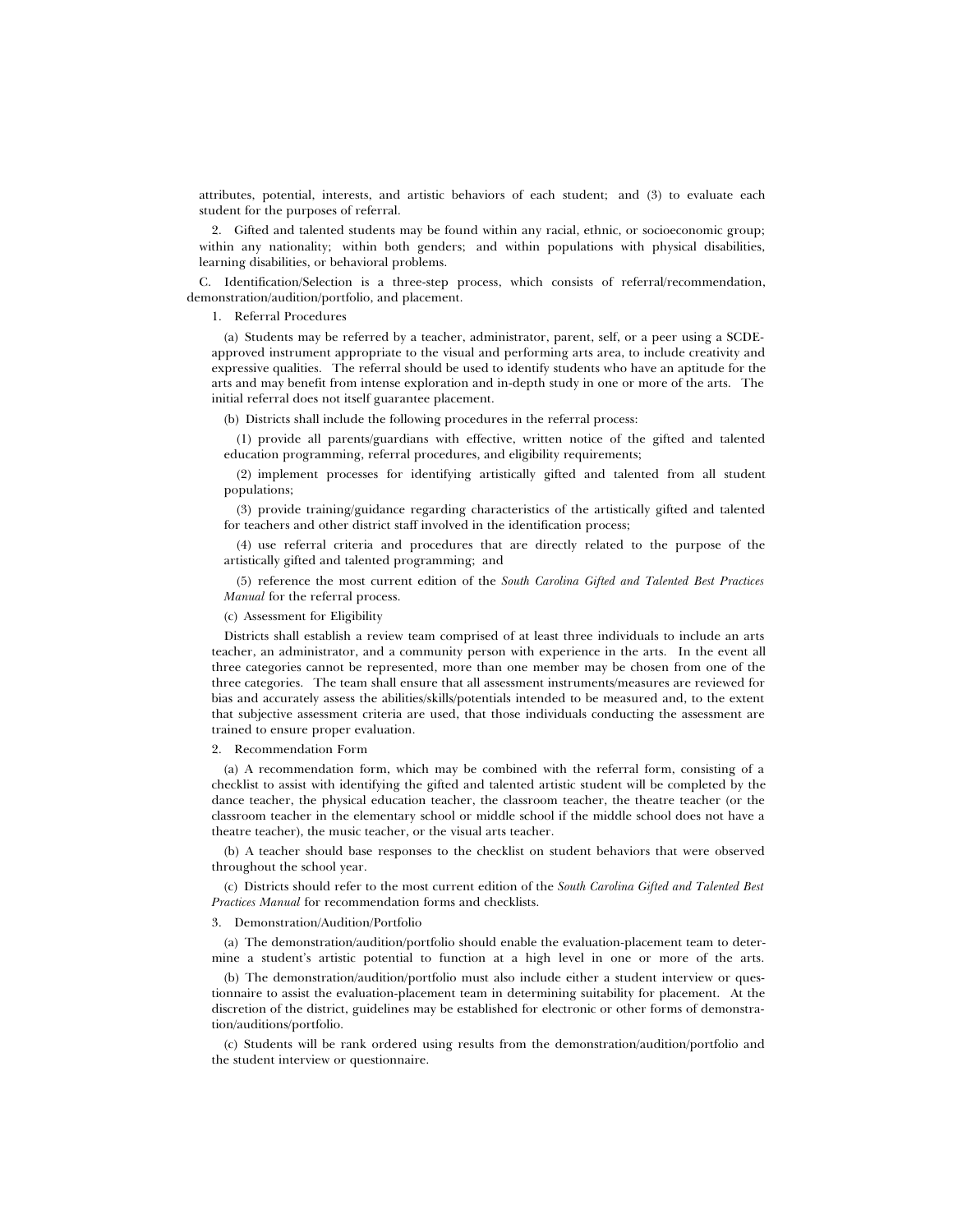(d) Parents of referred students may decide not to proceed with the demonstration/audition/portfolio.

### 4. Placement

(a) The placement of gifted and talented students should be the responsibility of the evaluationplacement team comprised of one member of the arts faculty or district arts staff, an administrator, and an additional member from the community who has expertise in the arts area for which the student has been referred. In the event all three categories cannot be represented, more than on member may be chosen from one of the three categories.

(b) The evaluation-placement team shall interpret and evaluate student data in such a way that will insure appropriate placement. The team may require additional assessment before determining student placement. Placement may involve a trial period for at least one semester but not more than one year. Students whose progress within the programming is not deemed adequate by the team may be withdrawn from the programming.

(c) The team will be responsible for developing appropriate written procedures for removing a student from the gifted and talented programming. Removal from the programming must be preceded by appropriate counseling with the student and conferences with the student's parents and teachers. Records of any assessment and evaluative measures and other student information must be maintained in a confidential manner.

### D. Staff

1. Teacher Qualifications for Visual and Performing Arts Programming: Teachers must hold a valid teaching certificate appropriate to the grade level(s) or subject area(s) included in the programming. Professionals in the visual and performing arts may teach in the gifted and talented programming if serving in the programming under the supervision of the appropriate district personnel.

2. Professional Development: Appropriate, ongoing staff development activities related to serving gifted and talented students shall be provided by the district annually.

### E. Reporting

1. Districts will report to the SCDE information that includes, but is not limited to, student eligibility and referrals. Districts will annually collect and maintain district statistical data on (1) the number, by race, of students referred for evaluation; (2) the number, by race, of students determined eligible for services; and (3) the number, by race, by school, by grade, by arts area, of students actually served during the school year.

2. Official enrollment reports shall be submitted annually on appropriate SCDE forms.

3. Districts will submit a local gifted and talented programming plan every five years and delineate progress on these plans annually. The SCDE will review the plans annually and provide written feedback to the districts. The SCDE will provide a format and template for the plans.

# F. Funding

Distribution of Funds: School districts will be authorized to expend allocated funds on students meeting eligibility criteria and being served in approved programming. Programming initiated prior to June 30 will be funded from that fiscal year's allocation.

### G. Expenditures and Accounting Procedures

1. State funds provided for gifted and talented programming must impact directly on students served in accordance with provisions of the State Board of Education Regulations. Accounting procedures shall conform to those outlined in the Financial Accounting Handbook issued by the SCDE. The entire allocation must be used directly for gifted and talented related expenditures.

2. A supplemental schedule shall be required in the school district's annual audit under the single audit concept.

### **HISTORY: Amended by State Register Volume 23, Issue No. 5, eff May 28, 1999; State Register Volume 28, Issue No. 6, eff June 25, 2004; State Register Volume 37, Issue No. 6, eff June 28, 2013.**

# **43–229. Defined Program for the Palmetto Unified School District (PUSD).**

Palmetto Unified School District No. 1 (PUSD) was established in 1981 by the South Carolina General Assembly, pursuant to S.C. Code Ann. § 24–25–10, to provide educational services to inmates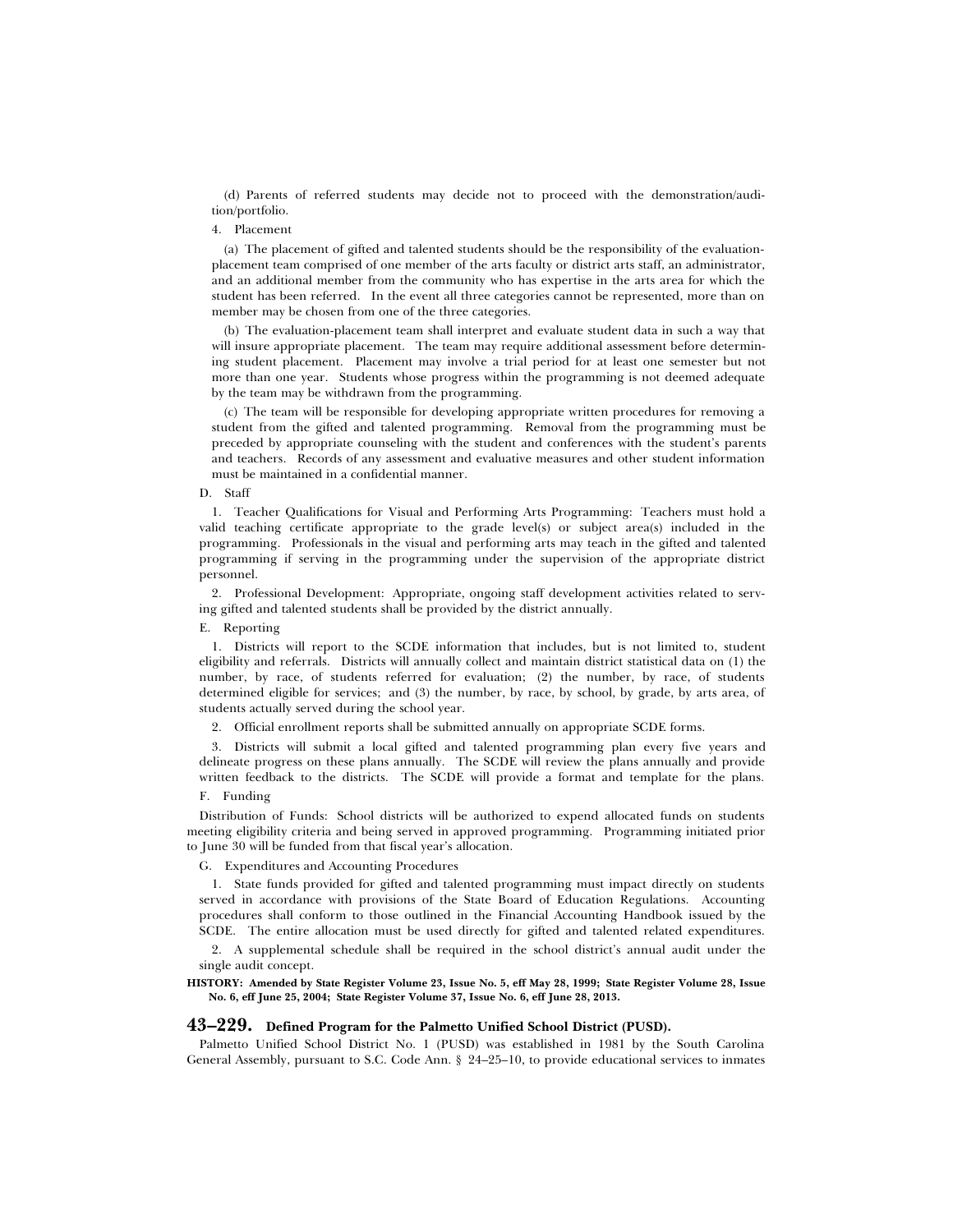through a statewide school district. PUSD as a sanctioned school district is also mandated to comply with the regulations of the State Board of Education (SBE) unless otherwise noted in this regulation.

# I. District Organization

The PUSD shall provide a defined educational program that complies with standards prescribed for the Board of Trustees, district operations, secondary grades, and adult education, unless otherwise noted in this regulation.

A. Due to the uniqueness of the school population served by the PUSD (i.e., the large number of students over the public school age of 21 and age disparity within each institution), the operation of a dual program of secondary and adult education for the majority of the district's schools is necessary. The following classifications will be recognized as the organizational patterns for school operation within the district:

### Secondary (Grades 9–12)

Adult Education (Level 1, Level 2, High School Equivalency Programs)

B. Students of public school age (17–21) are assigned under pupil classification system as set forth in the Education Finance Act (EFA) as either secondary students (grades 9–12), students enrolled in a high school equivalency program, students with disabilities, or career and technology education (CATE) students. Students who become twenty-one years old after September 1 of the school year will remain under the secondary grade pupil classification for the entire school year. Students over public school age will be assigned to the adult education program.

C. Accredited schools shall operate a minimum of 1,170 instructional hours for all students. Exercises for issuing diplomas to graduates shall be scheduled at the discretion of the PUSD. High school diploma credits will be awarded per Regulation 43–234, Defined Program, Grades 9–12 and Graduation Requirements.

# II. District Governance

### A. Board of Trustees

1. The school district Board of Trustees must ensure quality schooling by providing rigorous, relevant instructional programs for all students.

2. The PUSD shall be under the control and management of its Board of Trustees. With the consent of the agency director, the Board of Trustees shall operate as the executory agent for the schools under its jurisdiction and shall perform administrative functions as stated in S.C. Code Ann. § 24–25–70, Powers and Duties of School Boards.

### B. Board Policies

Written school board policies, cooperatively developed by employees, administrative staff, and the Board of Trustees, are essential for successful operation of the district's school system. School board policies establishing the guidelines and responsibilities shall outline the relationship of board members, the superintendent, and staff; provide understanding and clarity of purpose; and facilitate administration. Copies of the school board policies shall be filed on the district's web page.

### C. School Budgets

Notwithstanding any other provision of the law, the Board of Trustees in this state shall annually make available to the general public its budget for that year.

#### D. District Strategic Plan and School Renewal Plans

The PUSD will submit a five-year strategic plan to the South Carolina Department of Education (SCDE) with annual updates due by April 30 each year. The district strategic plan, school renewal plans, and annual updates must be reviewed and approved by the local Board of Trustees. District and school planning should be in compliance with Regulation 43–261.

### III. School and District Reporting Requirements

The need for uniformity in collecting and reporting information makes it necessary for the district to maintain a record system for accurate reporting of information to the SCDE, the United States Department of Education (ED), and the General Assembly. Compatibility of data at the district level is required in the following areas:

A. Finance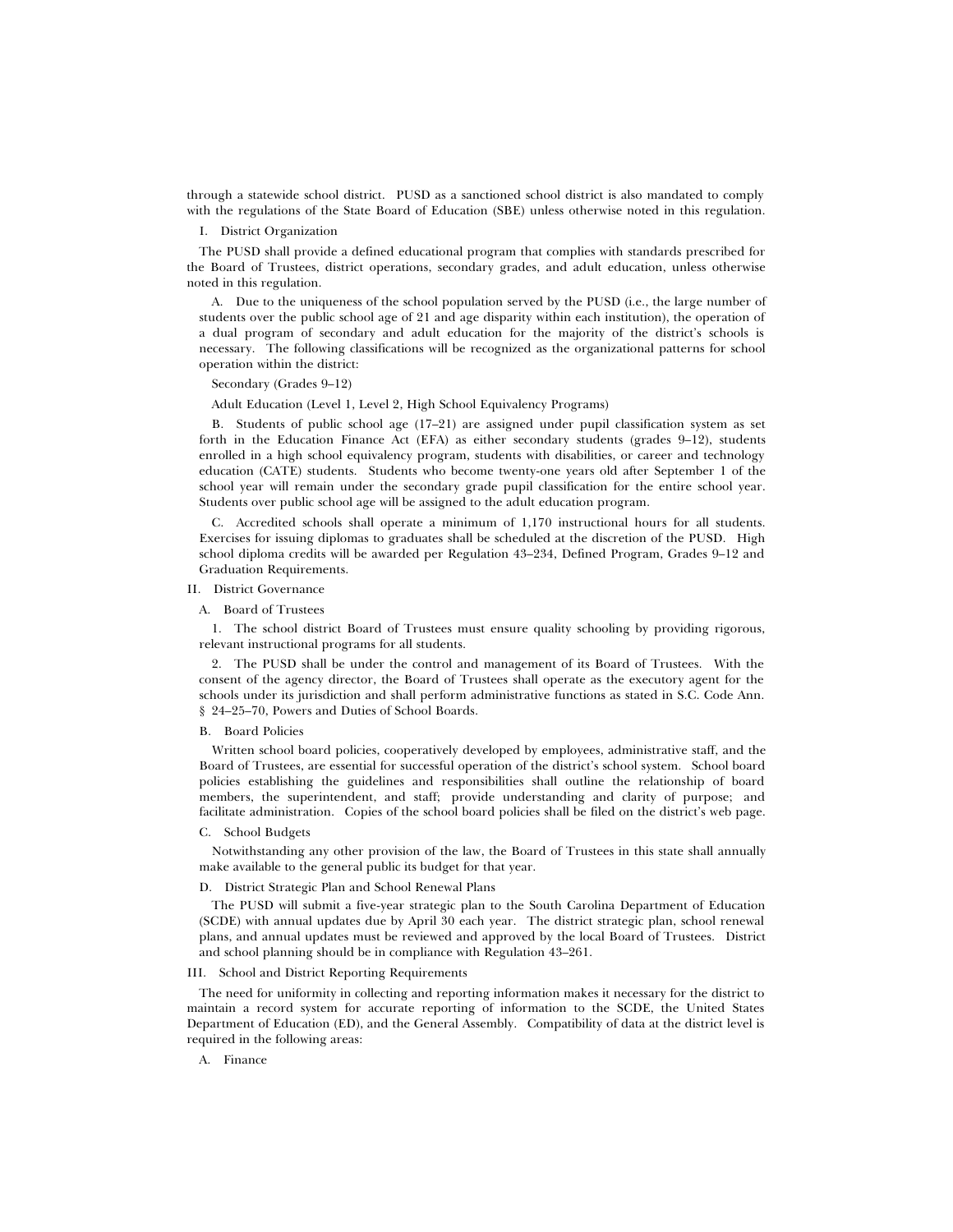The PUSD shall maintain accurate accounting records of all financial transactions in accordance with the SCDE's standard fiscal procedures as outlined by the State Budget and Control Board. Funds will be expended within the parameters set forth in the SCDE's Funding Manual.

### B. Personnel

The PUSD shall maintain an accurate record of all personnel and submit required staff information utilizing a prescribed format to the appropriate office(s) at the SCDE.

### C. Facilities and Equipment

The PUSD shall maintain an accurate inventory record of all equipment and real property owned by the district.

#### D. Students

The PUSD shall maintain accurate and confidential student records. The superintendent or designee shall verify the accuracy of enrollment, attendance, and membership by category which shall be submitted to appropriate office(s) at the SCDE.

### 1. Student Records

a. The PUSD will maintain accurate student data according to the pupil accounting system prescribed by the SCDE.

b. The district superintendent or designee will verify the accuracy of the student enrollment, attendance, membership by category, and submit this information to the SCDE.

## 2. Course Records for Students

The district superintendent or designee will verify the accuracy of course records for students.

3. Student Enrollment

a. Students will not be concurrently enrolled in the Adult Basic Education (ABE) funding database and the EFA funding database.

b. Cases of extended or chronic illnesses that are certified by a physician and absences due to emergency conditions may be approved by the principal as excusable.

c. Any student who receives fewer than 120 clock hours of instruction during a school year will not be eligible to receive a full unit of credit unless the Board of Trustees approves excessive absences in accordance with Regulation 43–274, and the student makes up the work missed to satisfy the 120-hour requirement, unless that credit is earned in a proficiency-based course, as permitted under Regulation 43–234.

4. Transfer of Students

a. Accurate accounting records shall be developed and maintained for student transfers and withdrawals according to Regulation 43–273. Comprehensive transcripts shall be submitted directly to the receiving school. A permanent record of the transferred student shall be retained in the school from which the student is transferred. All transfers and withdrawals shall be in accordance with Regulation 43–273, Transfers and Withdrawals.

b. Units earned by a student in an accredited high school of this state or in a school of another state, which is accredited under the regulations of the Board of Education of that state, will be accepted under the same value which would apply to students in the school to which they transferred.

IV. School Personnel Based on EFA Requirements

### A. School Personnel Workload

1. PUSD will be divided into regions*.* Each region will have no more than three (3) schools. Each region will be staffed by a full-time properly certified principal.

- 2. Each region will be staffed by a properly certified guidance counselor.
- 3. Each region will be staffed by a properly certified media specialist.

4. All students with disabilities under the Individuals with Disabilities Education Act (IDEA) will receive special education and related services consistent with their individualized education program (IEP), in accordance with the IEP. Caseload and class size must adhere to the relevant state regulations governing special education.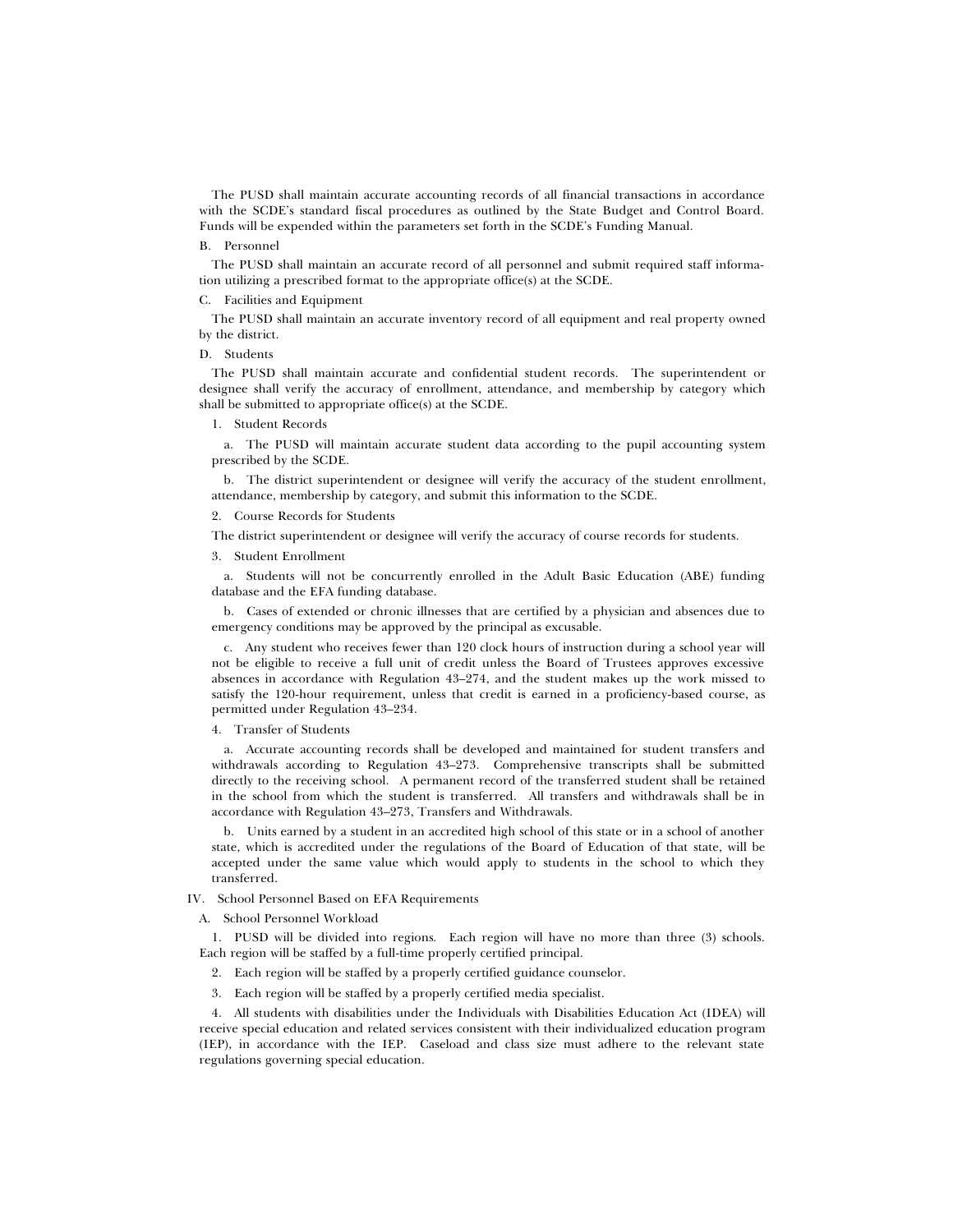#### B. Minimum District Staff

The South Carolina Department of Corrections (SCDC) shall employ a superintendent of the PUSD who shall be employed full time.

### C. Additional District Staff

Operation of the school program involves functions of management and administration as well as teaching, counseling, supervising, and related activities. The enrollment and scope of the educational program will determine the size of the district staff as determined by the superintendent. Any additional personnel who may need to be employed and who have responsibilities for supervising instructional programs and pupil services shall be properly certified.

D. All certified staff will be paid according to the statewide minimum salary schedule, adjusted for 235-day school year.

E. Program of Professional Development and Evaluation

1. The PUSD shall provide professional development for all educational personnel on an annual and long-range basis.

2. Each school shall implement a district-approved professional development program in addition to regularly scheduled faculty meetings. These activities shall be correlated with the district's professional development and strategic plans as well as the school renewal plan.

### V. Programs of Study

To assure a continuous learning experience, students may enter a course at any time. Students enrolled in a Carnegie unit course may receive one unit of credit upon successful completion of a course that requires a minimum of 120 hours of instruction. One-half credit may be awarded for a course that requires a minimum of 60 hours of instruction, and one-fourth credit may be awarded for a course requiring 30 hours of instruction. A student enrolled in a course offered by the SCDE's virtual education program or another Distance Learning program may receive one unit of credit upon successful completion of a course as required by the SCDE. In addition, the PUSD may offer proficiency-based courses pursuant to the requirements of Regulation 43–234.

### A. Minimum Course Offerings

1. The number of course offerings will be determined by the PUSD superintendent according to the size of student enrollment and course needs of students, The courses offered may include, but are not limited to, the areas of English language arts, mathematics, social studies, science, the arts, and CATE.

2. Each school shall provide adequate personnel, facilities, equipment, and supplies for its instructional program as determined by the superintendent.

3. The instructional day must be at least 6 hours, excluding lunch, or the equivalent weekly in accordance with § 59–1–425. In order to receive EFA funding, students must attend a minimum of 200 minutes daily or its equivalent for an annual accumulation of 36,000 minutes according to R.43–172.

4. Due to the individualized instructional program and the ever changing school population within the district, special consideration shall be given to allow credit and non-credit students to attend classes concurrently. Students at different unit credit levels shall also be allowed to attend classes concurrently in the same subject area.

B. High School Credit Courses

1. No student may earn more than one unit of credit for 120 hours of instruction.

2. Regulation 43–262 regarding assessment shall apply to students enrolled in high school courses.

### C. High School Equivalency Programs

1. A candidate for a state high school equivalency certificate who is seventeen to twenty-one years of age and incarcerated within the South Carolina Department of Corrections must submit proper documentation completed by either a PUSD school principal, adult education director, or the district superintendent indicating the candidate is no longer enrolled in a program generating EFA funding. The documentation must verify the candidate's date of birth and the date of his or her last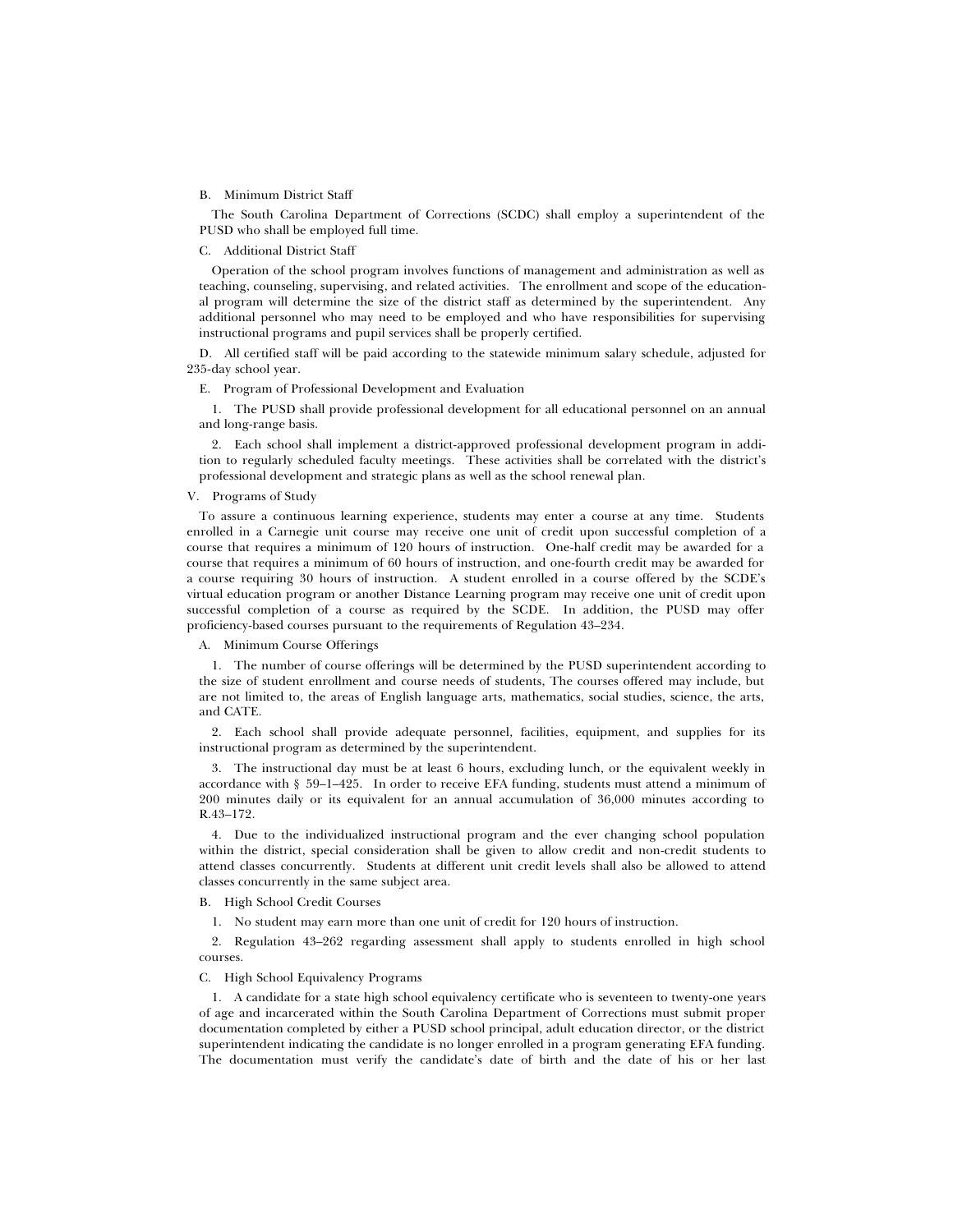attendance at the PUSD EFA program. Verification letters are to be submitted with the application for testing.

2. EFA students who pass a high school equivalency exam may be enrolled in a CATE vocational class or be withdrawn from school. Those who are under the age of twenty-one and fail the high school equivalency exam will remain in the EFA database. Students who re-enroll must meet the minimum requirements as set forth in the Pupil Accounting Manual per Regulation 43–172.

### D. Classroom Instruction

Classroom instruction will be based on the current SBE-adopted and approved academic standards for a given content area. Content areas shall include, but not be limited to, English language arts, mathematics, science, social studies, the arts, and CATE. CATE programming shall be offered at each school. Additional courses may be offered depending upon student enrollment, need, and availability of a certified teacher as designated by the superintendent or designee and as required by SBE Regulation 43–234 to include financial literacy; environmental studies; foreign language; alcohol, tobacco, and other drugs; and visual and performing arts. Other courses in the areas of physical education, health education, other elective courses, and Advanced Placement offerings should be provided as appropriate.

## E. Impact of Crime Classes

Impact of Crime classes may be offered in all schools that have teaching assistants as a transitional skill, as designated by the superintendent/designee.

### F. Special Education

1. A specialized program of instruction utilizing the resource, itinerant, or self-contained model shall be made available to students with disabilities. Special education and related services must be provided to students with disabilities as set forth in their individualized education programs (IEPs); and to the maximum extent possible, they must be educated with their nondisabled peers in the least restrictive environment, consistent with the Individuals with Disabilities Education Act (2004) and SBE Regulation 43–243. Students with disabilities must have available to them a free appropriate public education, consistent with SBE Regulation 43–243 and 34 C.F.R. § 300.102(a)(2).

2. Student/teacher ratios will comply with SBE Regulation 43–205.

### G. Instructional Materials

EFA students may be issued state-adopted instructional materials. Students will pay for lost or damaged materials. Replacement materials will not be issued until the debt is paid.

### H. Media Center

The district shall utilize the institutional libraries. A committee, as designated by the superintendent/designee, and the media specialist shall be responsible for reviewing and selecting reading materials that are appropriate for the needs of students, including print and electronic or digital versions of materials.

### I. Advisory Councils

The superintendent or designee may establish advisory councils, including but not limited to a Student Advisory Council, Teacher Advisory Council, School Improvement Council, and a Career and Technology Advisory Council. Advisory councils shall meet no less than annually. No advisory council shall have any of the powers and duties reserved by law or regulation of the Board of Trustees.

### J. Accident Prevention

Each school will comply with safety regulations as prescribed in state law and approved in the individual institution's emergency plan (Section 59–63–910, S.C. Code of Laws, 1976, as amended).

K. Emergency Closings

All school closings, other than for security reasons, must be approved by the district superintendent or designee and reported to the SCDE.

L. Displaying of United States and South Carolina Flags (R.43–188)

Each school will display the American and State flags appropriately.

VI. Adult Education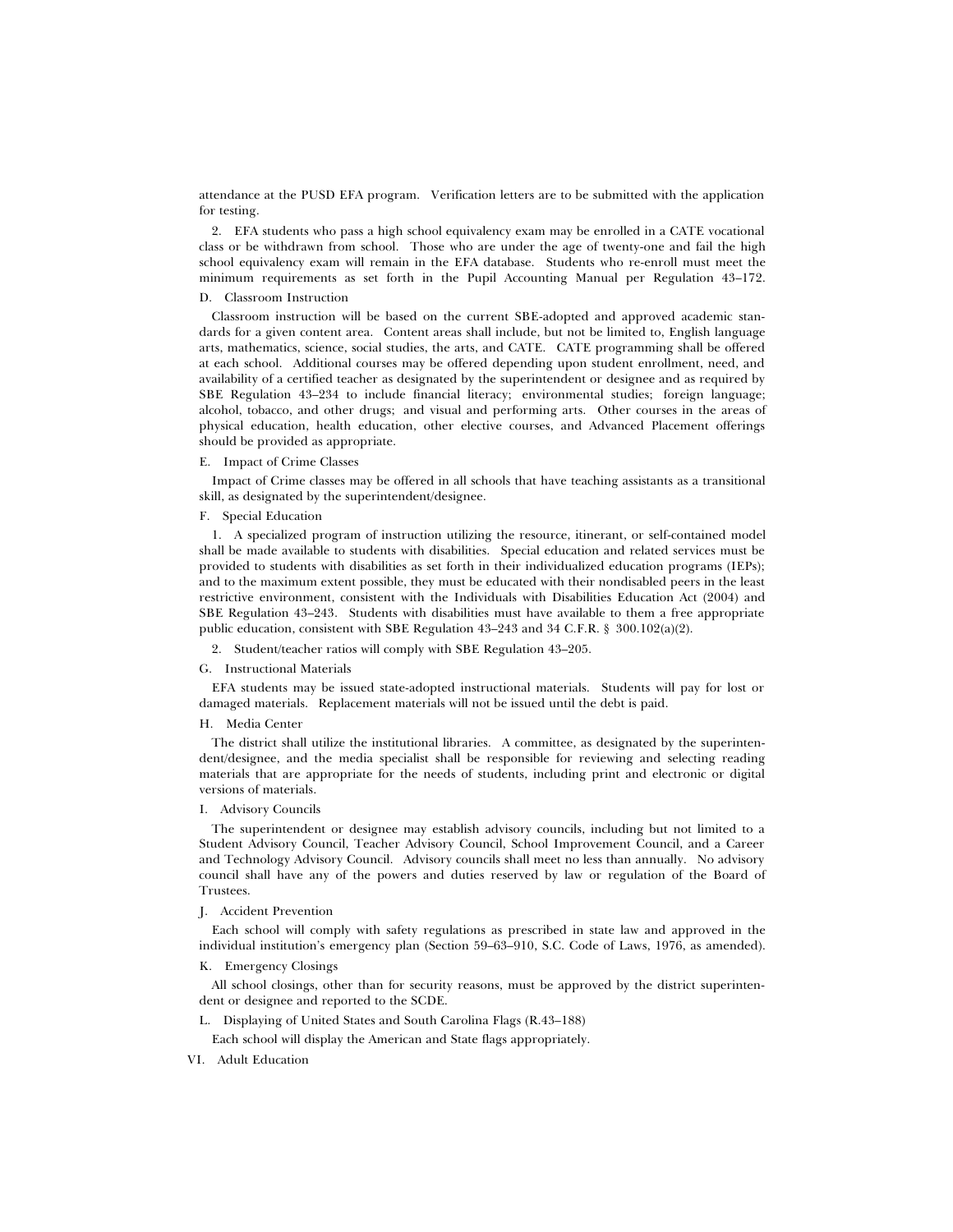The adult education program is designed primarily for, but not limited to, adults over twenty-one years of age. Those students who are under twenty-one years of age that have withdrawn from a PUSD EFA school to prepare for a high school equivalency program may participate in the adult education program. The district shall provide educational programs, including the following:

Academic Education Level I (1–8), Level II (9–12), High School Diploma Program, and the SCDE virtual education program or other Distance Learning programs.

#### A. Academic Education

1. Level 1: Basic education shall include organized and systematic instruction in the skills of language arts and mathematics.

2. Level II: High school completion shall provide a more defined and structured program which will allow the student to work concurrently toward preparing for the high school equivalency diploma and/or toward receiving high school unit credits.

3. High School Diploma Program: High school credit may be granted for a course completed in an approved adult education program provided (1) the teacher is properly certified to teach the course, and (2) the student receives a minimum of 60 clock hours of instruction. A school may award one unit of credit for a course that has been approved by the SCDE in a proficiency-based system. A proficiency-based course may also be offered for one-fourth and one-half unit if the system specifies these units (R.43–234). High school diploma credits will be awarded per R.43–259, Graduation Requirements.

# 4. High School Equivalency Programs

a. Students who are not currently enrolled as part of the EFA funding formula will be eligible to take a high school equivalency program exam upon the recommendation of the principal or school leader. Attainment of a high school equivalency diploma will be determined by achieving a passing score as determined by the SCDE and approved by the SBE.

b. A candidate for a state high school equivalency certificate who is seventeen to twenty-one years of age and incarcerated within the South Carolina Department of Corrections must submit proper documentation completed by either a PUSD school principal, adult education director, or the district superintendent indicating the candidate is no longer enrolled in a program generating EFA funding. The documentation must verify the candidate's date of birth and the date of his or her last attendance at the PUSD EFA program. Verification letters are to be submitted with the application for testing.

### B. Adult Basic Education (ABE) Personnel

1. Each adult education teacher must be properly certified and meet appropriate federal statutory requirements.

2. Each adult education high school subject area teacher must be properly certified and meet appropriate federal statutory requirements to teach the subject area in which he or she is assigned to teach in order to award a Carnegie unit.

#### C. Special Education Services

Special education and related services must be provided to students with disabilities as set forth in their individualized education programs (IEPs); and to the maximum extent possible, they must be educated with their nondisabled peers in the least restrictive environment, consistent with the Individuals with Disabilities Education Act (2004) (IDEA) and SBE Regulation 43–243. Students with disabilities must have available to them a free appropriate public education, consistent with SBE Regulation 43–243 and 34 C.F.R. § 300.102(a)(2), until they graduate with a South Carolina high school diploma or reach the maximum age for coverage under the IDEA.

### D*.* ABE Professional Development

ABE staff will participate in adult education professional development as required by the SCDE.

The following SBE Regulations do not apply to PUSD:

R.43–220—Gifted and Talented

#### R.43–231—Defined Program Grades K-5

R.43–232—Defined Program 6–8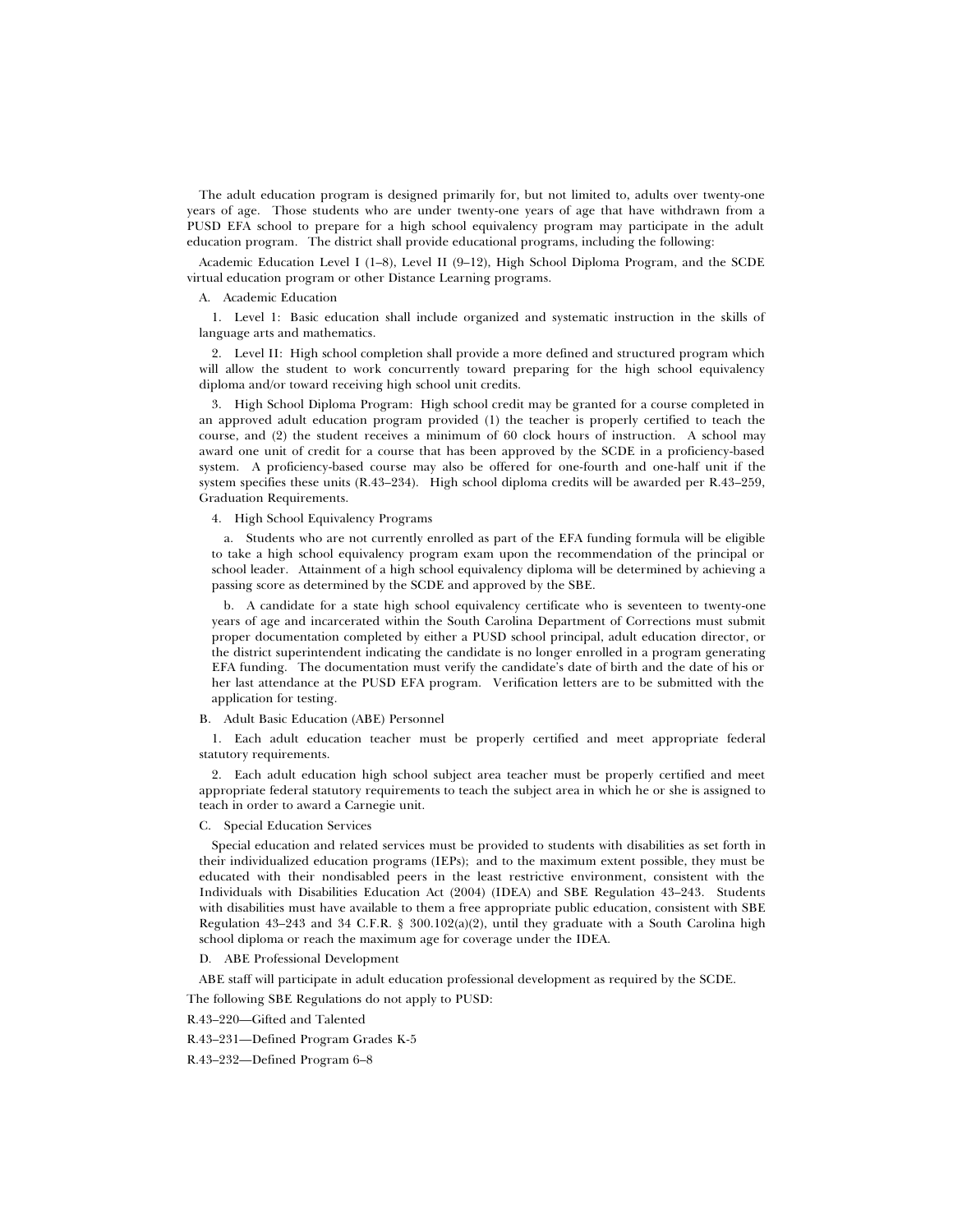R.43–240—Summer School Programs

R.43–241—Medical Homebound Instruction

R.43–242—Driver Training

R.43–244—Interscholastic Activities

R.43–246—Instruction at a Place Other Than School

R.43–265—Parental/Family Literacy

R.43–268—Academic Assistance Programs Grades 4–12

**HISTORY: Added by State Register Volume 38, Issue No. 6, Doc. No. 4421, eff June 27, 2014.**

# **43–231. Defined Program K–5.**

Each school district board of trustees shall ensure quality schooling having a rigorous, relevant curriculum for all students.

Each school district shall examine the academic achievement standards adopted by the South Carolina State Board of Education. Elementary, middle, and high school faculty and staff shall work together to ensure that students are prepared to achieve these standards.

I. Basic Program/Curriculum, Kindergarten

The curriculum for children PreK-K shall consist of experiences and activities which will enhance their physical, emotional, social, and intellectual growth and development and help each child attain, at his own rate of speed, the educational goals set for the primary school.

II. Basic Program/Curriculum, Grades 1-5

Instruction in the subject areas shall be scheduled for each student for a minimum of 1800 minutes or 30 hours per week including lunch, or the equivalent time on a yearly basis. The subjects shall include, but not be limited to:

A. Subject Areas

English/Language Arts **1** Mathematics Science **2** Social Studies **2** Health and Safety **3** Physical Education **4** Visual & Performing Arts **5** Foreign Language **6**

Schools must determine the amount of instructional time in a subject area as approved by the local board of trustees and the State Superintendent of Education. The school day must be at least six hours including lunch, or its equivalent weekly.

B. Alcohol and Drugs

Through special instruction, schools shall provide age-appropriate instruction regarding the dangers in the use and abuse of alcohol, tobacco, and other drugs. Instruction shall emphasize problems related to their use and effects upon the total community. Instruction shall be offered in all schools of the State and shall be studied and presented as thoroughly and in the same manner as all other required subjects in grades K-5.

C. Guidance Program

A comprehensive guidance program including career awareness, is required in schools having any combination of grades K-5.

D. Library/Media Program

Library media programs and technology resources are required and accessible to all students and staff and are appropriate to achieve the strategies and goals in each school renewal or district strategic plan.

III. Innovative Approaches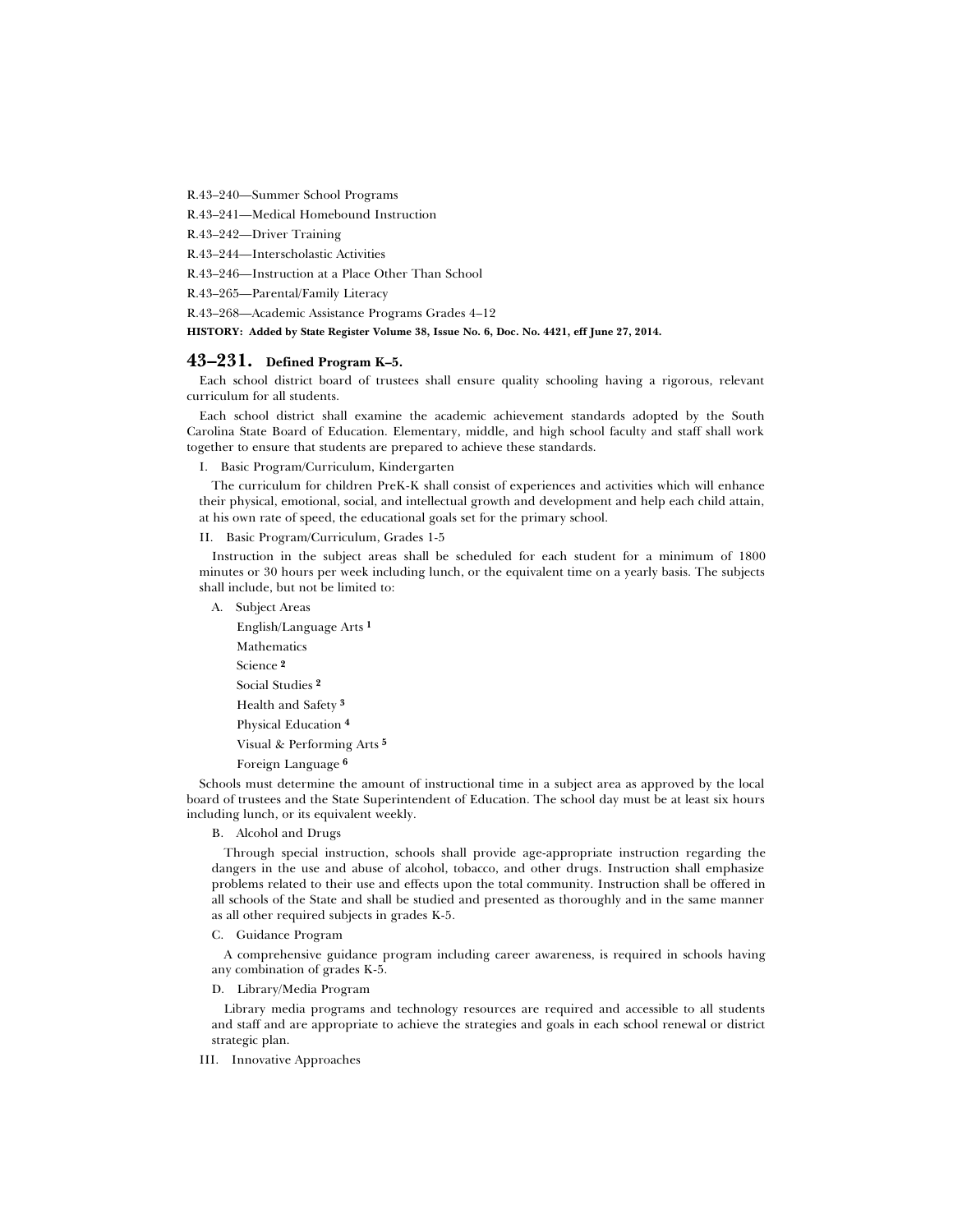A school encompassing any combination of grades K-5 may implement an innovative approach if it is approved by the local board of trustees and is incorporated in the school and district plans.

IV. Class Size, Grades K-5

A. The average pupil-teacher ratio in any school shall not exceed 28 to 1 based on average daily membership. The total number of teachers shall include all regular, special area, and resource teachers whose pupils are counted in the regular membership.

B. Each district shall attain an average pupil-teacher ratio based on average daily membership in the basic skills of reading and mathematics in Grades 1-3 as 21 to 1.

C. Teacher aides may be counted in computing the ratio at the rate of .5 per aide if they work under the supervision of a teacher and make up no more than 10 percent of the total staff. Excluded from the computation are the following:

1. Teachers of self-contained special education classes and kindergarten, principals, assistant principals, library/media specialists, and guidance counselors.

2. Pupils in self-contained special education classes and kindergarten.

Maximum class size shall not exceed the following:

| a. | Grades K–3    | 30:1                                         |
|----|---------------|----------------------------------------------|
|    | b. Grades 4–5 | 30:1 (English/language arts and mathematics) |
|    |               | 35:1 (other subjects)                        |
|    |               | 40:1 (physical education and music*)         |

\* Exception: When band, chorus, and orchestra require rehearsals of the entire membership, any number is acceptable if adequate space is available.

V. Additional Regulatory Requirements

Additional regulatory requirements related to the basic program include, but are not limited to, the following:

Gifted and Talented Regulation (43-220)

School-to-Work Regulation (43-225)

Health Education Requirement Regulation (43-238)

Summer Programs Regulation (43-240)

Special Education Regulations\* (43-243 to 43-243.6)

Early Childhood Assistance Programs-Grade K-3 (43-267)

Academic Assistance Regulations-Grades 4-12 (43-268)

VI. Student Records

1. Each school shall have an appropriate means of reporting academic achievement to parents.

2. The district shall maintain accurate student data according to the pupil accounting system prescribed by the State Department of Education. A record of all dropouts shall be filed by school, grade, race and sex. The superintendent shall verify the accuracy of the enrollment attendance, membership by category, and dropout reports submitted to the Office of Finance, State Department of Education.

VII. Emergency Closings

Full days missed because of weather or other circumstances must be made up. Early dismissal days shall be reported to the Director, Office of Organizational Development.

### **HISTORY: Amended by State Register Volume 21, Issue No. 6, Part 1, eff June 27, 1997.**

**1** English/Language Arts shall include reading, writing, listening and speaking.

**2** Environmental Education is required as an integral part of science, social studies, and health.

**3** Health and Safety shall include components as outlined in the Comprehensive Health Education Act

**4** Students who are physically or mentally unable to take the physical education course provided for the regular student shall take a suitably modified course in physical education. (§ 59-29-80, S.C. Code of Laws, 1976, as amended.)

**5** Visual and Performing Arts shall include, but not be limited to, music and art.

**6** Foreign Language as a separate course is recommended but not required. If a separate course is not offered, foreign languages should be incorporated in the basic curriculum.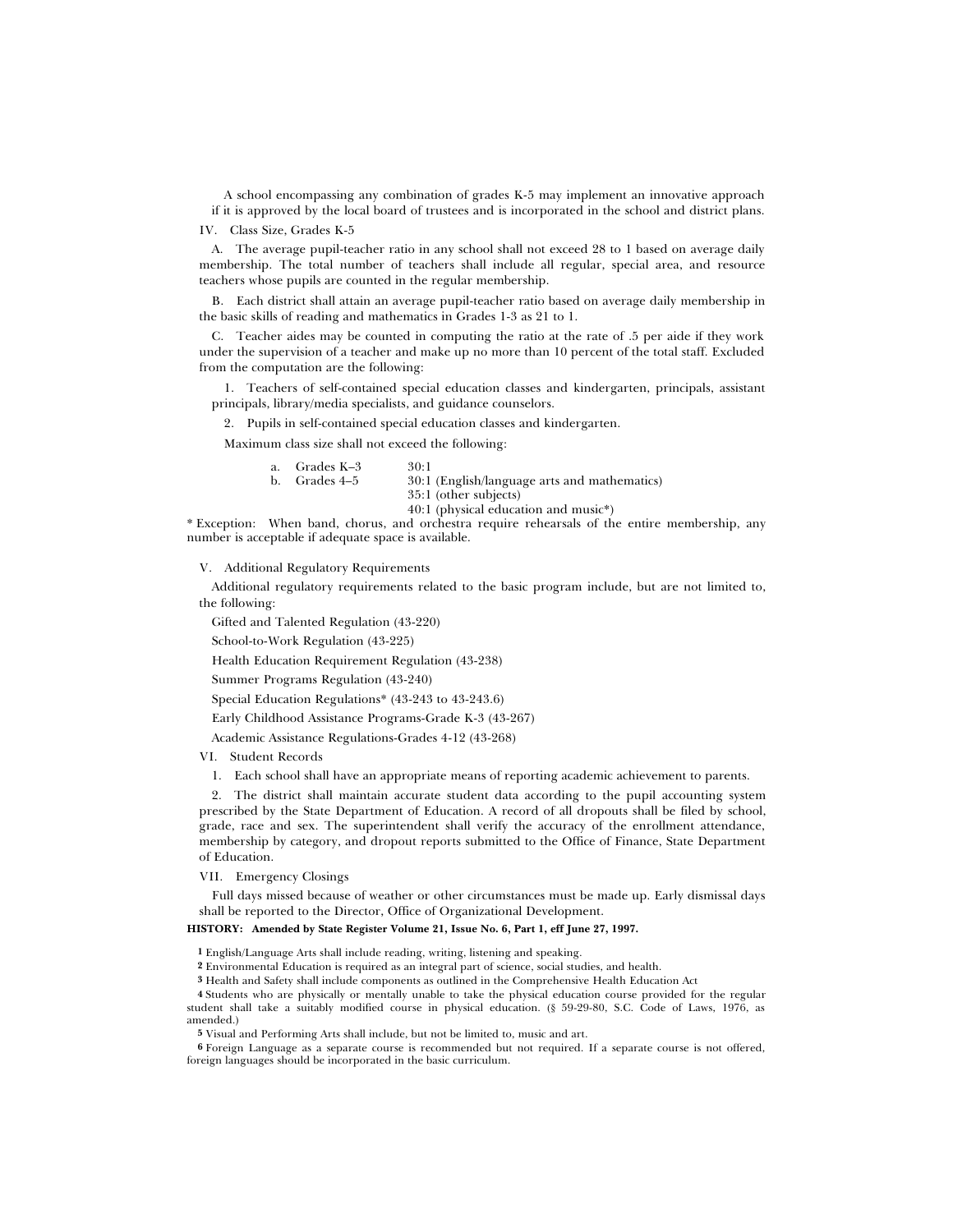\* A teacher of children with disabilities in the resource or itinerant model shall be certified or have a permit in the area of handicapping condition in which the majority are classified, or be certified in one area of handicapping condition in which the teacher is teaching and successfully complete six semester hours annually toward certification in the area in which the majority of students are classified. Pupils participating in self-contained programs shall be of the same category of disability. The teacher must be certified or hold an out-of-field permit in the area of handicapping condition of the pupils served.

# **43–232. Defined Program 6–8.**

Each school district board of trustees shall ensure quality schooling by providing a rigorous, relevant curriculum for all students.

Each school district shall examine the academic achievement standards adopted by the South Carolina State Board of Education. Elementary, middle, and high school faculty and staff shall work together to ensure that students are prepared to achieve these standards.

#### I. Basic Program/Curriculum for Grades 6–8

Instruction in the subject areas shall be scheduled for each student for a minimum of 1800 minutes or 30 hours per week including lunch, or the equivalent time on a yearly basis. The subjects shall include, but not be limited to:

### A. Subject Areas

English/Language Arts (These courses shall include skill development in reading, writing, listening and speaking.)

# Mathematics

Sciences (Environmental education is required as an integral part of the science curriculum.)

Social Studies (Environmental education is required as part of the social studies curriculum; eighth grade social studies must include South Carolina history.)

Health (This includes components as outlined in the Comprehensive Health Education Act, which includes a minimum of 250 minutes of comprehensive health instruction for at least nine (9) weeks annually.)

Physical Education (Students who are physically or mentally unable to take the physical education course provided for students shall take a suitably modified course in physical education. If a student is unable to complete the physical education course then the course shall be modified to meet the educational ability of the student. § 59–29–80)

Visual/Performing Arts (These courses shall include, but may not be limited to, music and art.)

Exploratory Programs (At least one elective in an occupational or exploratory program shall be scheduled. Programs should include key concepts in areas of digital literacy; computing systems; networks and the internet; and data and analysis.)

Foreign Language (A separate course is recommended, but not required. If a separate course is not offered, foreign languages should be incorporated in the basic curriculum.)

Schools must determine the amount of instructional time in a subject area as approved by the local board of trustees and the State Superintendent of Education. The school day must be at least six hours including lunch, or its equivalent weekly.

A school which includes any combination of grades 5–8 when housed with grades 7 or 8 may elect for all of the combination of grades 5–8 to meet, on a subject by subject basis, the minimum instructional times or the minimum curriculum requirements for either grades 4–5 or grades 6–8, unless otherwise prohibited by law.

#### B. High School Credit

When approved by the principal and the parents, a student promoted to the seventh or eighth grade may take units of ninth grade or higher work for high school credit. The high school courses offered must be limited to courses that are currently in the 9–12 section of the *Activity Coding System for the Student Information System* with the exception of physical education and health education courses. It is expected that students taking courses for high school credit have been taught and mastered the middle school level standards prior to taking the courses for high school credit. The number of high school credits permitted at the middle school or junior high school level must be determined by the local school district.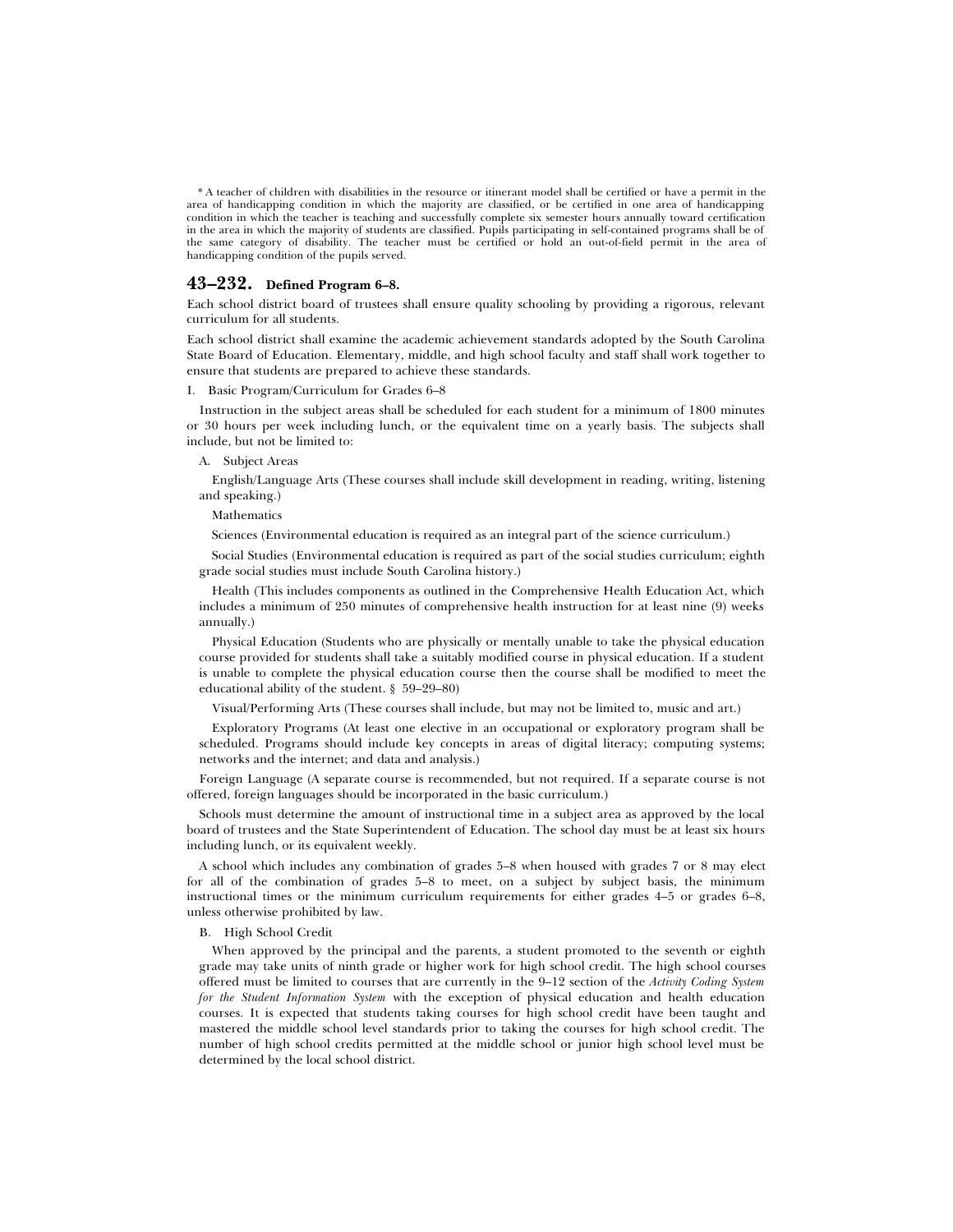### C. Alcohol and Drugs

Through special instruction, schools shall provide age-appropriate instruction regarding the dangers in the use and abuse of alcohol, tobacco, and other drugs. Instruction shall emphasize problems related to their use and effects upon the total community. Instruction shall be offered in all schools of the State and shall be studied and presented as thoroughly and in the same manner as all other required subjects in grades 6–8.

#### D. Guidance Program/School-to-Work Initiative

1. A comprehensive guidance program, including career development, is required in schools having any combination of grades 6–8.

2. Each school district shall offer a range of mentoring opportunities for students beginning no later than the seventh grade. Students participating in any of the work-based programs shall have the written permission of their parents or legal guardians in order to engage in such experiences. Adult supervision shall be provided for mentoring opportunities.

3. Curriculum activities consisting of educational opportunities, career information resources and career development programs shall be included in subject areas for grades 6–8.

4. Beginning in grade 6, students and their parents and/or legal guardians in collaboration with appropriate school personnel shall prepare a plan for a variety of career options in which the student has an interest.

5. In grade 7, students and their parents and/or legal guardians in collaboration with appropriate school personnel shall revise career planning records in which the student has an interest.

6. In grade 8, students and their parents and/or legal guardians in collaboration with appropriate school personnel shall review and revise the career planning record. The record shall include a high school course of study based on a major plan and an alternate plan for career options in which the student has an interest and the postsecondary programs of study related to achieving a career goal.

E. Library/Media Program

Library media programs and technology resources are required and accessible to all students and staff and are appropriate to achieve the strategies and goals in each school renewal or district strategic plan.

#### II. Innovative Approaches

A school encompassing any combination of grades 6–8 may implement an innovative approach if it is approved by the local board of trustees and is incorporated in the school and district plans. III. Class Size, Grades 6–8:

A. The maximum teacher load shall not exceed 150 students daily. Maximum class size shall not exceed the following:

| Grade 6 | 30:1 (English/language arts and math) |
|---------|---------------------------------------|
|         | 35:1 (other subjects)                 |

# Grades 7–8 35:1 (all academic and exploratory subjects)

No class shall exceed 35 students in membership.

#### B. Exceptions:

1. A maximum of 40 students per period with a total teaching load of 240 students daily is permitted for physical education teachers. If physical education and health are taught on alternate days to the same class, the 40 student maximum and 240 student total is also permitted for health. When health is taught as a separate subject, the teaching load is a maximum of 35 students per period and a total of 150 students per day.

2. Music teachers may teach a maximum of 240 pupils daily. No class shall exceed 40 students in membership. Exception: When band, chorus, and orchestra require rehearsals of the entire membership, any number is acceptable if adequate space is available.

3. When a teacher's daily schedule includes a combination of subjects, the maximum daily teaching load shall be calculated on the basis of 30 students per academic class and 40 students for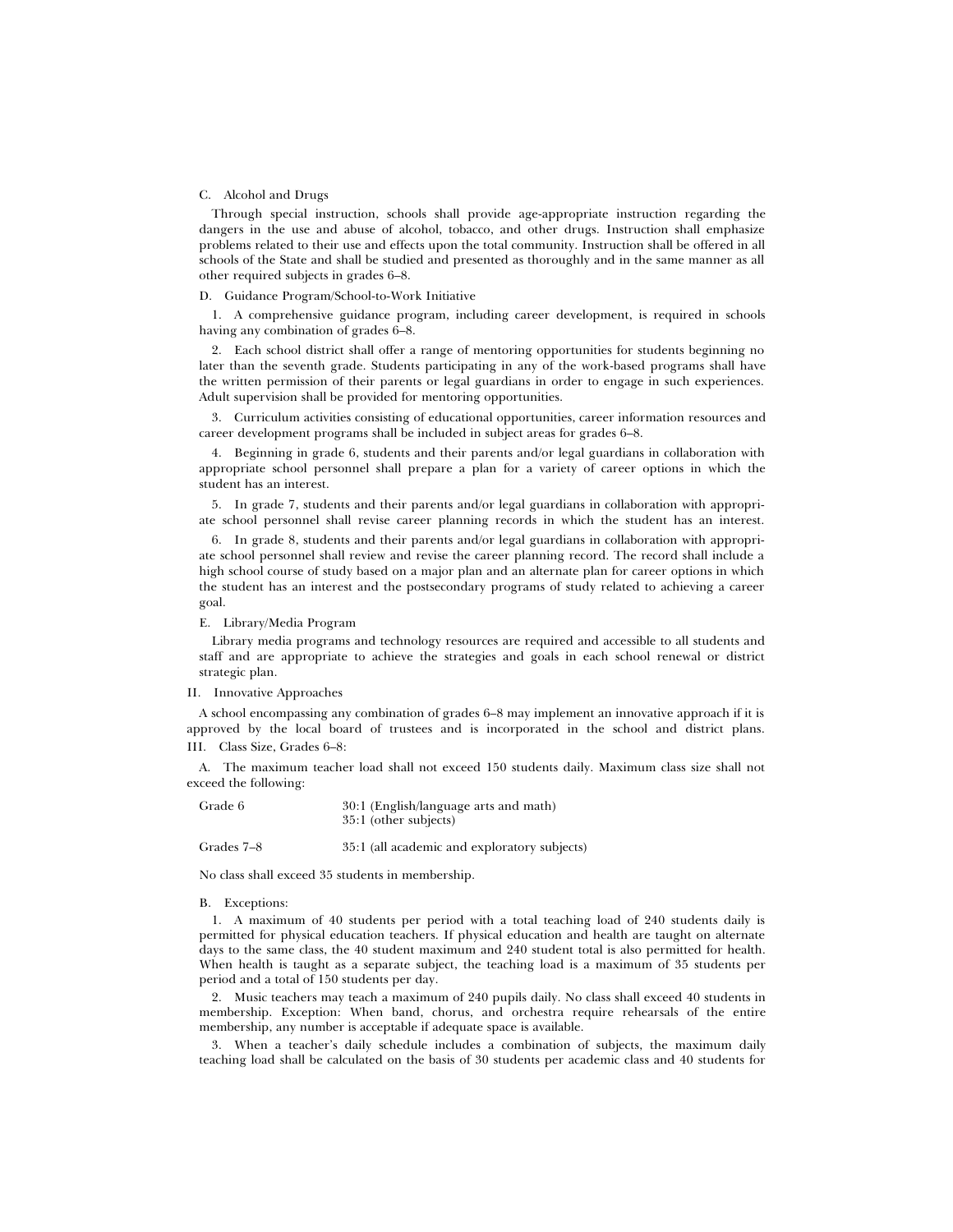each music or physical education class. (Example: 3 classes of math of 30 each =  $90 + 2$  classes of P.E. of 40 each = 80. Teacher is not overloaded but teaches maximum allowable.)

Maximum teacher load requirements and individual class size limits are the same for mini courses as any other classes.

IV. Additional Regulatory Requirements

Additional regulatory requirements related to the basic program include, but are not limited to, the following:

Gifted and Talented Reg. 43–220

Health Education Reg. 43–238

Summer School Programs Reg. 43–240

Special Education, Education of Students with Disabilities Reg. 43–243

Academic Assistance Programs — Grades 4–12 Reg. 43–268

V. Student Records

1. Each school shall have an appropriate means of reporting academic achievement to parents.

2. The district shall maintain accurate student data according to the pupil accounting system prescribed by the State Department of Education (SCDE). A record of all dropouts shall be filed by school, grade, race, and sex. The superintendent shall verify the accuracy of the enrollment attendance, membership by category, and dropout reports submitted to the Office of Finance, SCDE.

VI. Emergency Closings

Full days missed because of weather or other circumstances must be made up. Early dismissal days shall be reported to the Director, Office of Federal and State Accountability.

### **HISTORY: Amended by State Register Volume 21, Issue No. 6, Part 1, eff June 27, 1997; State Register Volume 39, Issue No. 6, Doc. No. 4476, eff June 26, 2015; SCSR 42–5 Doc. No. 4783, eff May 25, 2018.**

# **43–234. Defined Program, Grades 9–12 and Graduation Requirements.**

Each school district board of trustees must ensure quality schooling by providing a rigorous, relevant curriculum for all students.

Each school district must offer a standards-based academic curriculum organized around a career cluster system that provides students with individualized education pathways and endorsements.

I. Requirements for Earning a South Carolina High School Diploma

A. The student must earn a total of twenty-four units of credit as follows:

Unit Requirements

| English language arts                               | 4.0          |
|-----------------------------------------------------|--------------|
| mathematics                                         | 4.0          |
| science                                             | 3.0          |
| U.S. History and Constitution                       | 1.0          |
| economics                                           | 0.5          |
| U.S. Government                                     | 0.5          |
| other social studies                                | 1.0          |
| physical education or Junior ROTC                   | 1.0          |
| computer science                                    | 1.0          |
| foreign language or career and technology education | 1.0          |
| electives                                           | 7.0          |
|                                                     | $24.0$ total |

B. Students shall have the opportunity to earn endorsements within each high school diploma pathway; however, earning an endorsement is not a requirement for graduation. Endorsements shall identify a particular area of focus, beginning with the freshman class of 2018–19. The earning of a graduation endorsement shall be based upon the following criteria: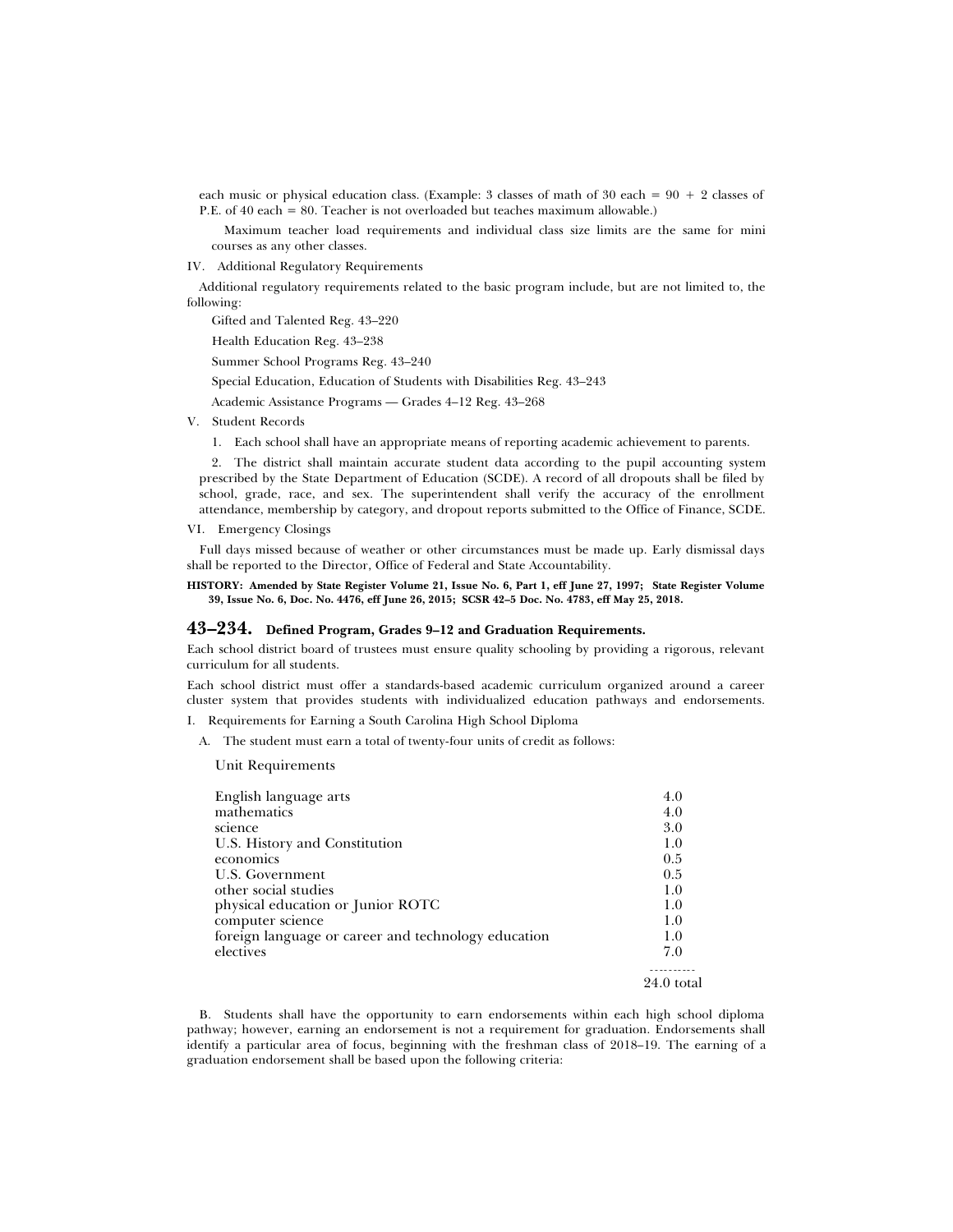1. Students shall meet all requirements for earning a South Carolina high school diploma as set forth above and within this regulation.

2. Students may earn one or more endorsements in pathways approved in guidelines set by the State Board of Education (SBE). School districts may apply to the SBE to have additional endorsements approved.

3. English I, II, III, IV or their course equivalents (customized English I, II, III, IV as approved by the SBE through the locally designed course process as mentioned in II.H.1) or higher level courses (Advanced Placement, International Baccalaureate, Dual Credit, etc.) must be taken to receive an endorsement.

C. The South Carolina Department of Education (SCDE) has the authority to develop guidelines approved by the SBE in accordance with provisions of this regulation.

D. The student must pass a classroom examination on the provisions and principles of the United States Constitution, the Declaration of Independence, the Federalist papers, and American institutions and ideals. This instruction must be given for a period of at least one year or its equivalent, either within the required course U.S. History and Constitution or within another course. (For specific regulations regarding the end-of-course test for U.S. History and Constitution, see Reg. 43–262, Assessment Program.) As part of the high school curriculum regarding the United States government required credit, students are required to take the civics test as defined as the one hundred questions that officers of the United States Citizenship and Immigration Services use to demonstrate a knowledge and understanding of the fundamentals of United States history and the principles and form of the United States government.

E. The student must pass a high school credit course in science in which an end-of-course examination is administered.

F. The student must be enrolled for a minimum of one semester immediately preceding his or her graduation, except in case of a bona fide change of residence. Units earned in a summer school program do not satisfy this requirement.

II. Provisions for Schools in the Awarding of High School Credit

A. A school may award and accept credit in units of one-fourth, one-half, and a whole.

B. A school may award one unit of credit for an academic standards-based course that requires a minimum of 120 hours of instruction. A school may award one-half unit of credit for an academic standards-based course requiring a minimum of 60 hours of instruction and one-fourth unit of credit for an academic standards-based course requiring a minimum of 30 hours of instruction.

C. A school may award credit for courses that have been approved by the SCDE in a proficiencybased system. A proficiency-based course may also be offered for one-fourth, one-half, or one unit if the system specifies these units. Each school district that seeks to implement a proficiency-based system must submit a plan to the SCDE that provides procedures for establishing and developing a proficiency-based system including the method for determining proficiency. The SCDE must approve the district-submitted plan prior to the district's use of the proficiency-based system. Districts are accountable for making sure that the academic standards and the individual learning needs of the students are addressed.

D. A school may award credit for those gateway courses that are a part of the End-of-Course Examination Program only if a student takes the course approved by the school in which he or she is enrolled and meets all the stipulated requirements of the End-of-Course Examination Program. (For specific regulations regarding end-of-course tests, see Reg. 43–262, Assessment Program.)

E. A school may award credit only for courses in summer programs-either district-wide or schoolsite programs-that meet all the regulatory requirements for courses offered for students in grades nine through twelve. A district-wide summer school program may meet the administrative certification requirement by employing a district supervisor as well as a lead teacher for each school site.

F. A school may award credit for a course that is approved by the district-whether that school offers the particular course or not-if the student receives prior approval.

G. A school may award credit toward the high school diploma for a course that the student takes in an approved adult education program if the course is granted approval by the local superintendent or his or her designee.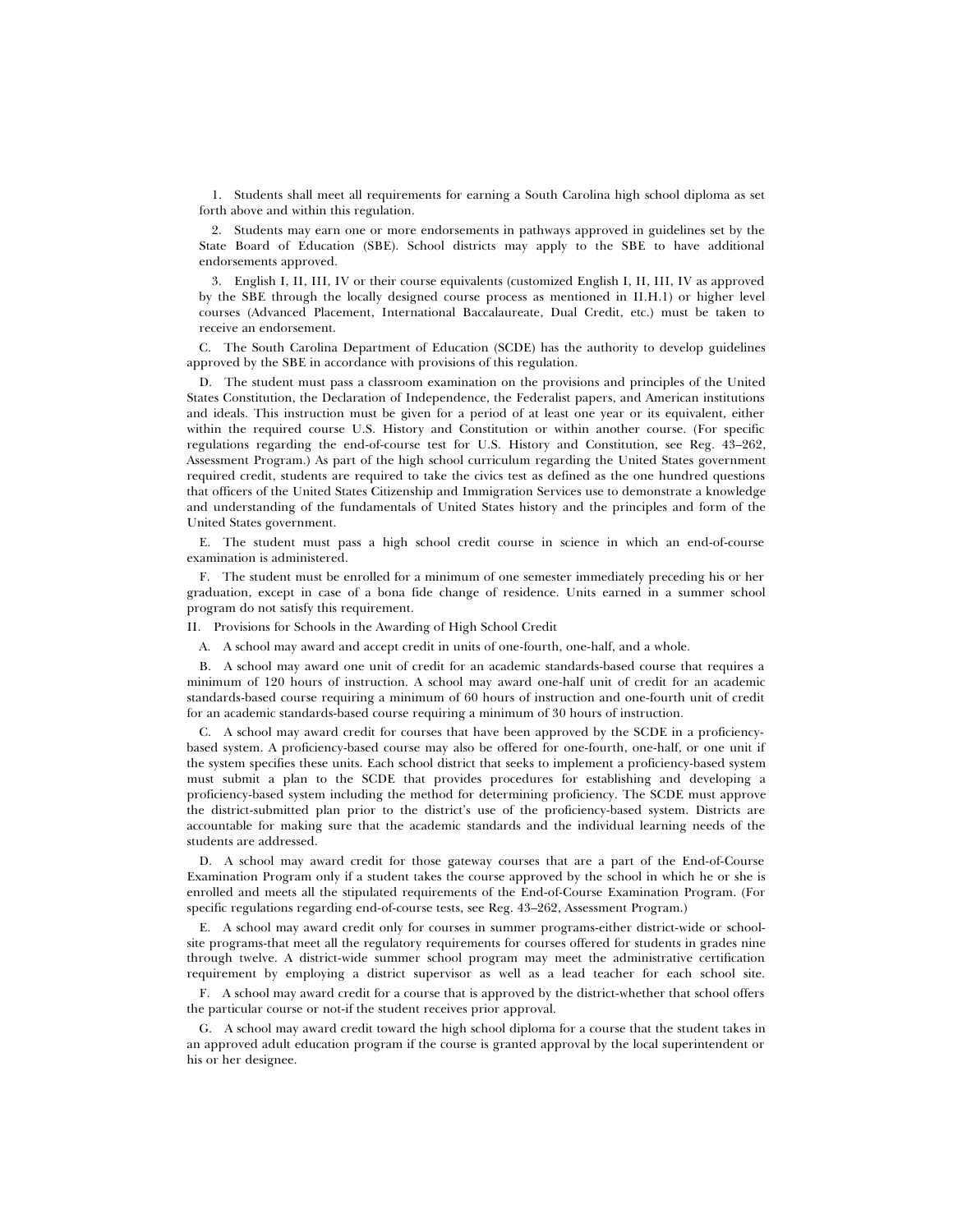H. A school may award credit for locally designed courses under the following conditions:

1. Locally designed core subject-area courses used as graduation units of credit must be aligned with the state academic standards for the particular subject area and must be approved by the local board of trustees and the State Superintendent of Education.

2. Locally designed elective courses must be approved by the local board of trustees. No more than two units may be awarded to a student for released-time classes in religious instruction.

3. Locally designed Career and Technical Education (CATE) courses funded with state or federal CATE monies must be approved by the SCDE's CATE office.

I. A school may award credit for the American Sign Language course as the required unit in a foreign language.

J. A school may award credit for a college course that students in grades nine through twelve take under the district's dual credit arrangement.

K. A student who has earned the one-half credit in Keyboarding by the 2017–18 school year will be awarded one-half unit of credit for Computer Science.

#### III. Dual Credit Arrangement

A. District boards of trustees may establish a policy allowing students to take college courses for units of credit toward the high school diploma. The district policy may allow for courses to be offered by an institution of higher education through a cooperative agreement.

B. A three-semester-hour college course transfers as one unit of credit.

C. Tuition costs and any other fees are the responsibility of the individual student or his or her parent(s) or legal guardian unless otherwise specified in local school district policy.

D. Students enrolled in a South Carolina public school may take only courses that are applicable to baccalaureate degrees, associate degrees, or certification programs that lead to an industry credential offered by an appropriate regional accrediting agency recognized by the U.S. Department of Education.

### IV. Transfer Students

A transfer student is one who enrolls in a South Carolina public school after having been enrolled in another school in this state or in a school in another state. Credits that he or she earned at the former school may be accepted and applied toward the South Carolina high school diploma. (For specific regulations see Reg. 43–273, Transfers and Withdrawals.)

#### V. Instructional Program

School districts must organize high school curricula around a minimum of three clusters of study and cluster majors. Such curricula must be designed to provide a well-rounded education that fosters artistic creativity, critical thinking, and self-discipline through the teaching of academic content and skills that students will use in postsecondary study and in the workplace. Students must declare an area of academic focus, also known as a career major, within a cluster of study before the end of the second semester of their tenth-grade year.

Each year, schools must offer a range of required college- and career-ready courses in the core subject areas as listed in the SCDE's *Activity Coding System* to meet the needs of all students in a four-year graduation cohort.

For students whose academic needs are greater than those courses offered by their school, Virtual SC courses, if available, must be offered by the district to the students in order to graduate with the fouryear graduation cohort.

### A. Career Clusters

School districts must use the sixteen clusters for reporting purposes but may modify these clusters (for example, Arts and Humanities in place of Arts, Audio-Video Technology, and Communications). The sixteen state clusters are the same as the sixteen federal clusters:

Agriculture, Food, and Natural Resources

Architecture and Construction

Arts, Audio-Video Technology, and Communications

Business, Management, and Administration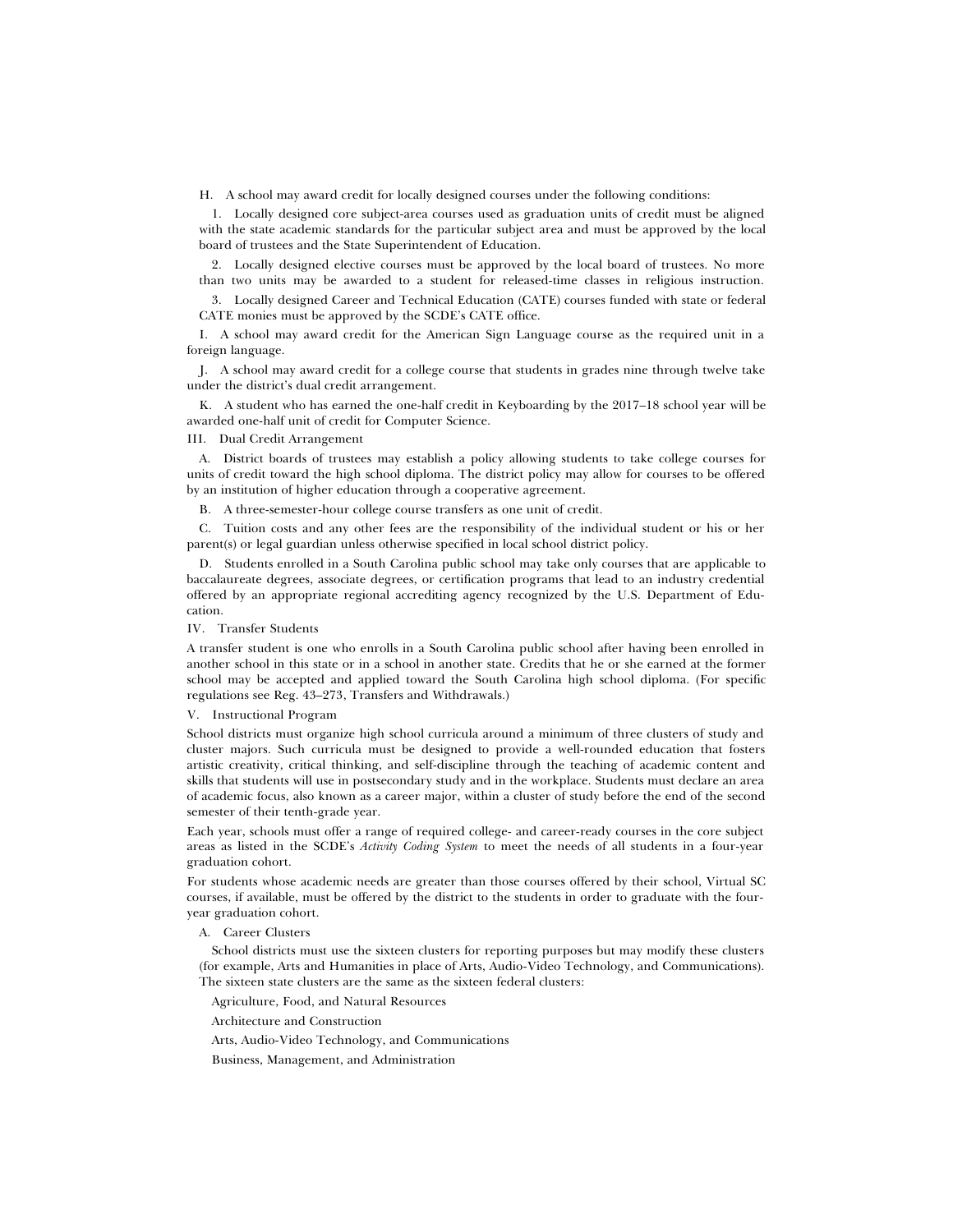Education and Training

Finance

Government and Public Administration

Health Science

Hospitality and Tourism

Human Services/Family and Consumer Sciences

Information Technology

Law, Public Safety, Corrections, and Security

Manufacturing

Marketing, Sales, and Service

Science, Technology, Engineering, and Mathematics

Transportation, Distribution, and Logistics

B. Schools must also offer instruction in each of the following areas:

1. Advanced Placement: Schools whose organizational structure includes grades eleven and twelve must offer Advanced Placement courses. (For specific regulations regarding the Advanced Placement program, see Reg. 43–258.1, Advanced Placement.)

2. Alcohol, tobacco, and other drugs: Schools must provide age-appropriate instruction regarding the dangers in the use and abuse of alcohol, tobacco, and other drugs. Instruction must emphasize the negative effects that the use of such substances can have on the total community.

3. Career and technology education: Schools must offer CATE courses. Students who plan to complete a CATE program must earn at least three units in an approved sequence of CATE courses leading to a career goal.

4. Driver education: Schools must provide a complete program of driver education, including classroom and behind-the-wheel phases, each semester on an elective basis for eligible students. (For specific regulations regarding driver education, see Reg. 43–242, Driver Training.)

5. Environmental studies: Schools must include environmental studies as a part of their instructional program.

6. Financial literacy: Schools must include financial literacy as a part of the instructional program.

7. Foreign language (modern and classical languages): Schools must offer levels 1 and 2 of at least one modern or classical language. Most state four-year colleges/universities require at least two units of the same modern or classical language for admission.

8. Health education: Schools must have a program of instruction in comprehensive health education. (For specific requirements regarding health education, see Reg. 43–238, Health Education Requirement.)

At least one time during the entire four years of grades nine through twelve, each student shall receive instruction in cardiopulmonary resuscitation (CPR) which must include, but not be limited to, hands-only CPR and must include awareness in the use of an automated external defibrillator (AED) except that virtual schools may administer the instruction virtually and are exempt from any in-person instructional requirements.

9. Physical education: The required physical education course in secondary schools shall occur over two semesters (year-long schedule) or two nine weeks (semester block schedule) or the equivalent. For one semester, a personal fitness and wellness component must be taught, and for one semester, a lifetime fitness component must be taught either over the semester or in two nine-week divisions or the equivalent.

10. Visual and performing arts: Schools must offer courses in the visual and performing arts.

VI. Other Program Requirements

A. School Counseling Program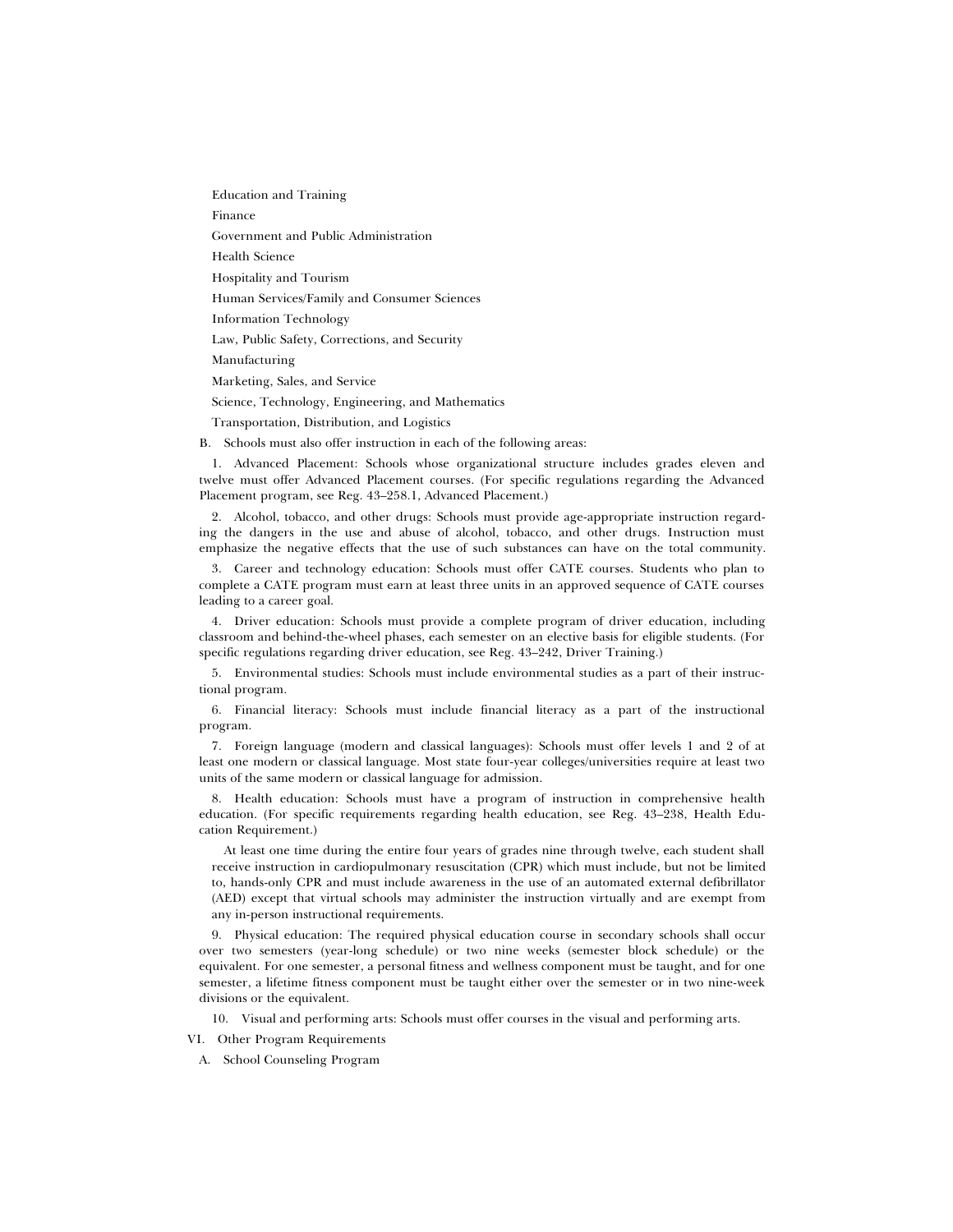All schools encompassing any combination of grades nine through twelve are required to provide a comprehensive school counseling program that is based on grade-specific standards. The standards must address the academic, personal and social, and the career domains. Specifically, students must be provided school counseling and career awareness programs and activities that assist them in developing and fulfilling their individual graduation plans and prepare them for a seamless transition to relevant employment, further training, or postsecondary study.

### B. Library Media Program

Library media programs and technology resources must be available and accessible to all students and staff and must be appropriate for the accomplishment of the strategies and goals in each school renewal or district strategic plan.

### C. Length of School Day

1. The instructional day for secondary students must be at least 6 hours, excluding lunch, or the equivalent weekly.

2. Homeroom will not count as part of the instructional day. When no homeroom period is utilized, the administrative time that is used to determine attendance, make announcements, or complete other tasks normally accomplished during homeroom period will not be considered as part of the instructional day.

3. Schools may exercise options and vary the number of minutes in the instructional week, provided that such variation meets statutory requirements and is approved by the local board of trustees.

### D. Class Size

1. The teacher load must not exceed the maximum of 150 students daily. Class size must not exceed the maximum of 35 students.

2. The above-stated maximums do not apply in the following circumstances:

a. A maximum of 40 students per period with a total teaching load of 240 students daily is permitted for physical education teachers. If physical education and health are taught on alternate days to the same class, the 40-student maximum and 240-student totals are also permitted for health. When health is taught as a separate subject, the teaching load is a maximum of 35 students per period and a total of 150 students per day.

b. Music teachers may teach a maximum of 240 pupils daily. No class may exceed 40 students in membership. However, when band, chorus, or orchestra require rehearsals of the entire membership, any number of students is acceptable if adequate space is available.

c. When a teacher's daily schedule includes a combination of subjects, the maximum daily teaching load will be calculated on the basis of 30 students per academic class and 40 students for each music or physical education class. (Example, 3 classes of math of 30 each =  $90 + 2$  classes of physical education of 40 each = 80. In this example, the teacher is not overloaded but teaches maximum allowable.)

d. Maximum teacher load requirements and individual class size limits are the same for minicourses as for any other classes.

E. Additional Regulatory Requirements

1. Due to federal requirements, all students must take a science course for which an assessment is given.

2. For state accountability purposes, every student must take an end-of-course examination in biology.

3. State Board regulations that contain instructional program requirements are accessible on the SCDE web site on the ''State Board of Education Regulations Table of Contents'' page.

4. All students must be offered a college entrance assessment that is from a provider secured by the SCDE. In addition, all students entering the eleventh grade for the first time in school year 2017–2018 and subsequent years, must be administered a career readiness assessment. If funds are available, the State shall provide all twelfth grade students the opportunity to take or retake a college readiness assessment, the career readiness assessment, and/or earn industry credentials or certifica-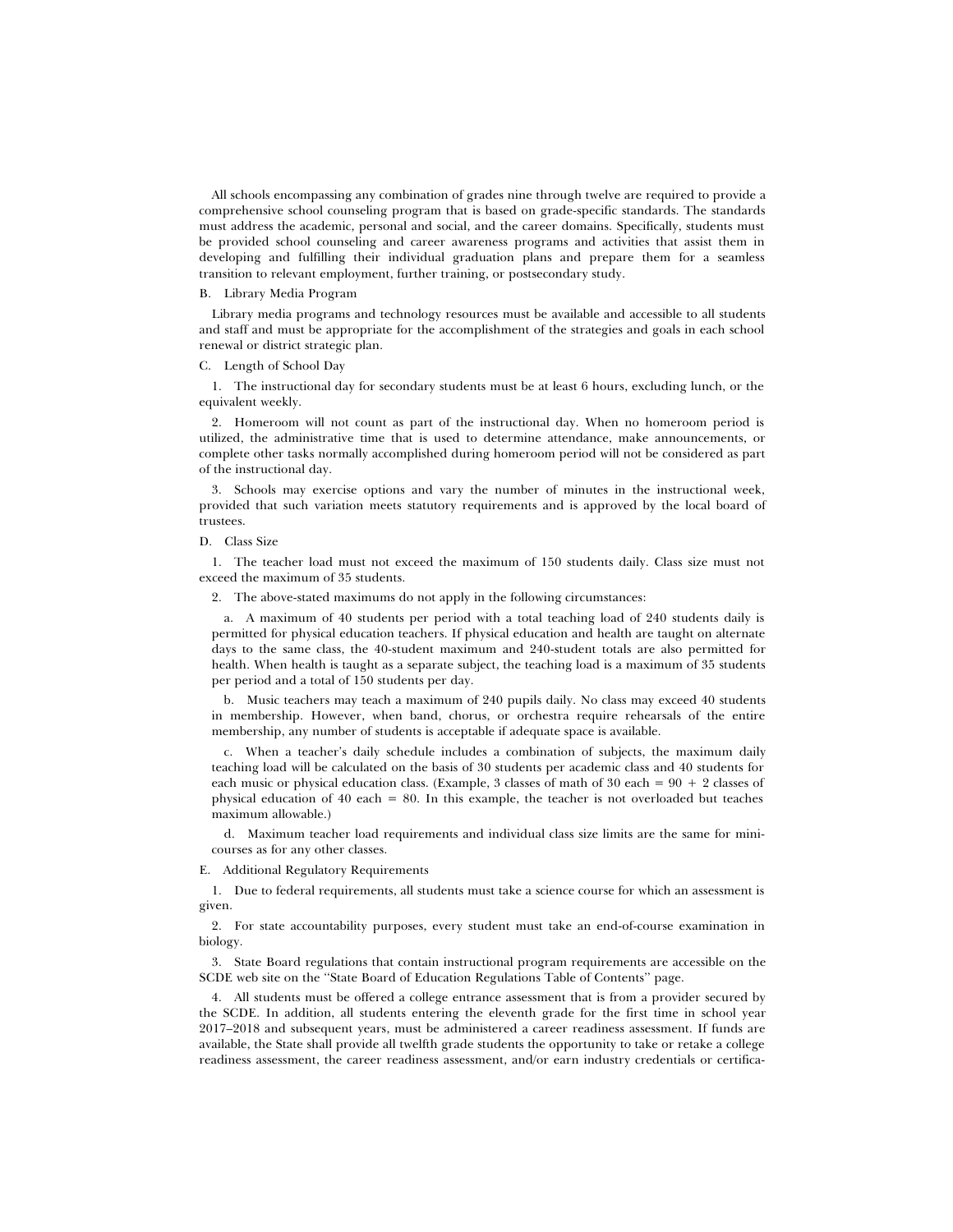tions at no cost to the students. Therefore, the students may subsequently use the results of those assessments to apply to college or to enter the work force or the military.

5. High schools shall offer state-funded tests to each tenth grade student in order to assess and identify curricular areas that need to be strengthened and reinforced. Schools and districts shall use these assessments as diagnostic tools to provide academic assistance to students whose scores reflect the need for such assistance. Furthermore, schools and districts shall use these assessments to provide guidance and direction for parents and students as they plan for postsecondary experiences.

VII. Reporting Requirements

A. High School Completers

1. Each school issuing the state high school diploma must submit to the State Superintendent of Education on or before May 1 the following data on its previous year's completers:

a. the number of the school's completers who entered the freshman class of a postsecondary institution-either in South Carolina or out of state-and on whom such an institution has sent the school a first-term transcript or summary grade report,

b. a breakdown of all postsecondary courses that this group of completers passed during their term,

c. a breakdown of all postsecondary courses that this group failed during their first term,

d. a breakdown of all postsecondary courses for which this group received a grade of ''no credit'' during their first term, and

e. the number of the school's completers who did not enter a postsecondary institution but who instead chose a postsecondary alternative such as employment or military service or for whom no information is available.

2. Each school must use the official form to submit the required data on its previous year's completers.

B. Career and Technology Education Completers

Each district must survey all its high school graduates who are identified as career and technology education completers to determine their placement status with regard to employment, postsecondary education, and military service. A career and technology education completer is a student with an assigned Classification of Instructional Programs (CIP) code who has earned at least three units of credit in CATE courses leading to a career goal.

The district must conduct the survey ten months after graduation each year and must submit the results annually to the SCDE for the purpose of federal and state accountability requirements.

C. Student Records

1. Each school must have an appropriate means of reporting academic achievement to parents.

2. Each school district must maintain accurate student data according to the pupil accounting system prescribed by the SCDE.

3. Each school district must file a record of all dropouts that specifies for every student the name of the school in which he or she was enrolled and gives the following information on the student: his or her name, grade, race, sex, date of birth, free/reduced meals status, English proficiency status, and migrant status.

4. Each district superintendent must verify the accuracy of the student enrollment, attendance, membership by category, and dropout reports submitted to the SCDE's Office of Finance.

5. Each school must comply with the Family Educational Rights and Privacy Act regarding student records (20 U.S.C. Section 1232(g)).

D. Course Records for Students

1. Each district superintendent must verify the accuracy of course records for students.

2. The name and code number of every course that each student takes must be entered into the student data collection system active master scheduler at the time the student takes the course. Courses may not be added to the student's course history (transcript) without first being entered into the scheduler.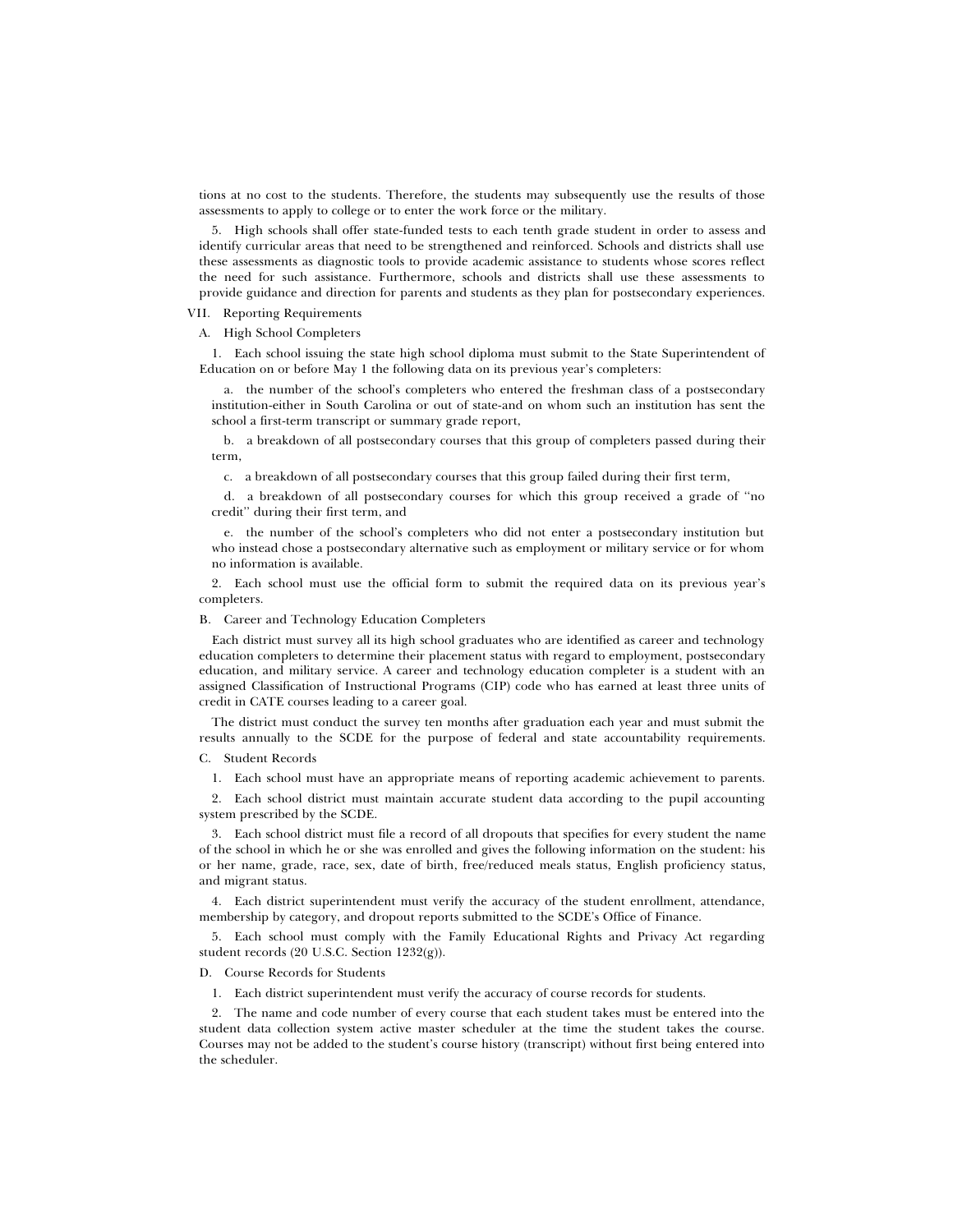3. Courses offered in nontraditional settings such as online courses, courses offered in conjunction with a college or technical college (i.e., dual credit), and courses offered by the school through the district, state, or another type of provider must be included in the active master scheduler.

### E. Longitudinal Data System

The Revenue and Fiscal Affairs Office, working with the Office of First Steps to School Readiness, the SCDE, the South Carolina Commission on Higher Education, the Department of Social Services, the South Carolina Technical College System, the Department of Commerce, the Department of Employment and Workforce, and other state agencies or institutions of higher education, shall develop, implement, and maintain a universal identification system that includes, at a minimum, the following information for measuring the continuous improvement of the state public education system and the college and career readiness and success of its graduates:

1. students graduating from public high schools in the State who enter postsecondary education without the need for remediation;

2. working-aged adults in South Carolina by county who possess a postsecondary degree or industry credential;

3. high school graduates who are gainfully employed in the State within five and ten years of graduating from high school; and

4. outcome data regarding student achievement and student growth that will assist colleges of education in achieving accreditation and in improving the quality of teachers in classrooms.

# VIII. Emergency Closings

All school days missed because of snow, extreme weather conditions, or other disruptions requiring schools to close must be made up. All school districts shall designate annually at least three days within their school calendars to be used as make-up days in the event of these occurrences. If those designated days have been used or are no longer available, the local school board of trustees may lengthen the hours of school operation by no less than one hour per day for the total number of hours missed, operate schools on Saturday, or may waive up to three days. A waiver granted by the local board of trustees may only be authorized by a majority vote of the local school board, and, after the completion of the 2014–15 school year, may not be granted for a school in the district until the school has made up three full days, or the equivalent number of hours, missed due to snow, extreme weather, or other disruptions requiring the school to close during the same school year in which the waiver is sought. When a district waives a make-up day pursuant to this section, the make-up day also is waived for all charter schools located in the district and for all students participating in a home schooling program approved by the board of trustees of the district in which the student resides. Schools operating on a four-by-four block schedule shall make every effort to make up the time during the semester in which the days are missed. A plan to make up days by lengthening the school day must be approved by the SCDE, Office of Federal and State Accountability before implementation. Tutorial instruction for grades 7 through 12 may be taught on Saturday at the direction of the local school board. If a local school board authorizes make-up days on Saturdays, tutorial instruction normally offered on Saturday for seventh through twelfth graders must be scheduled at an alternative time.

The SBE may waive the requirements of making up days beyond the three days forgiven by the local school district, not to exceed three additional days missed because of snow, extreme weather conditions, or other disruptions requiring schools to close. Such a waiver only may be considered and granted upon the request of the local board of trustees through a majority vote of that local school board. The SCDE annually before July 1 shall provide the General Assembly with a detailed report of information from each district listing the number of days missed and the reason, regardless of whether any were missed; days made up; and days waived.

**HISTORY: Amended by State Register Volume 21, Issue No. 6, Part 1, eff June 27, 1997; State Register Volume 23, Issue No. 6, eff June 25, 1999; State Register Volume 28, Issue No. 5, eff May 28, 2004; State Register Volume 31, Issue No. 5, eff May 25, 2007; State Register Volume 37, Issue No. 6, eff June 28, 2013; State Register Volume 39, Issue No. 6, Doc. No. 4477, eff June 26, 2015; State Register Volume 41, Issue No. 5, Doc. No. 4700, eff May 26, 2017; SCSR 42–5 Doc. No. 4782, eff May 25, 2018.**

# **43–235. Employability Credential for Students with Disabilities.**

A. Introduction and Purpose.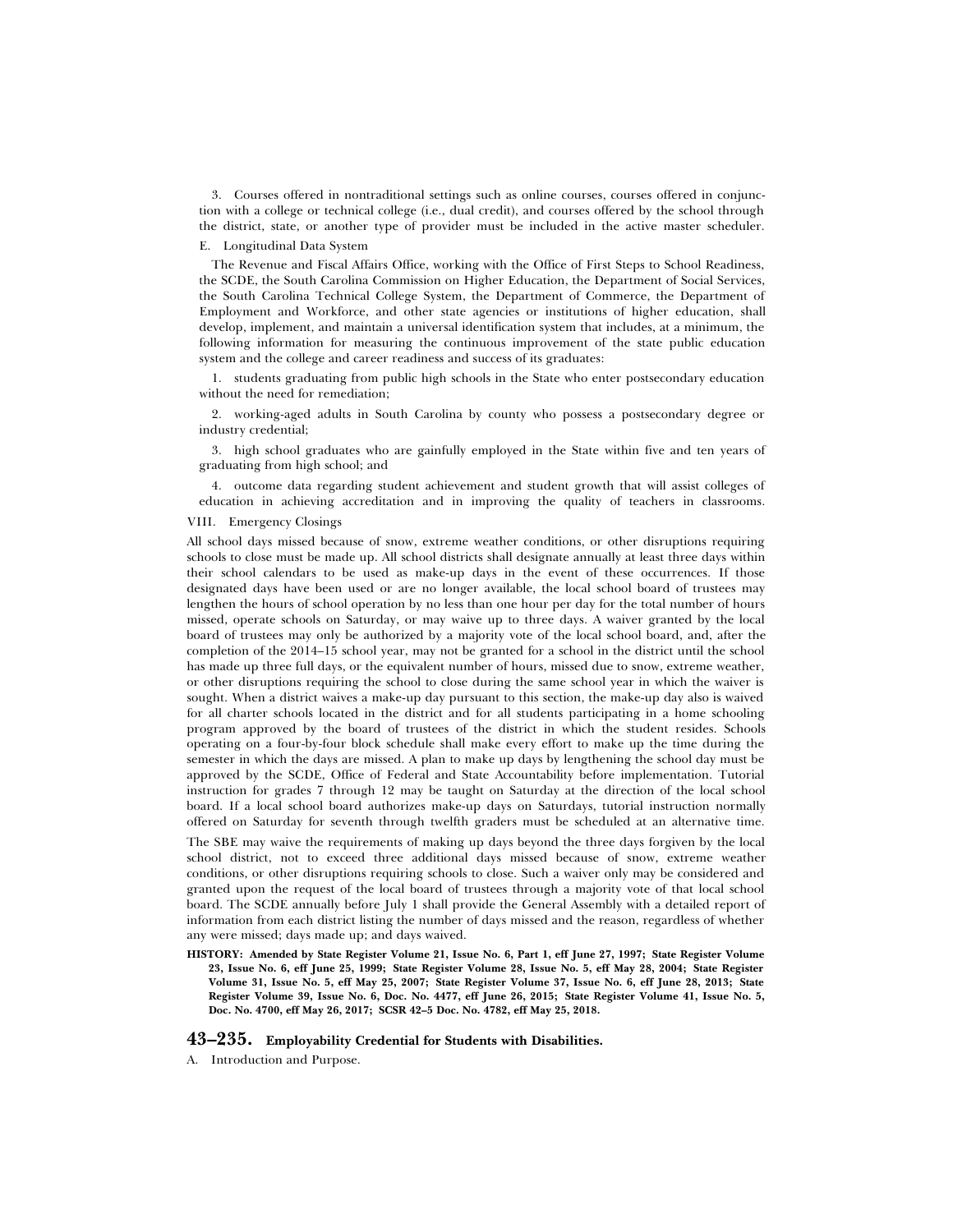(1) This regulation, as governed by S.C. Code Ann. Section 59–39–100, will promulgate the program components and criteria for a state-recognized Employability Credential for applicable students with disabilities for whom such a credential is appropriate.

(2) Pursuant to the regulatory requirements of Section 59–39–100, beginning in the 2018–19 school year, students with disabilities entering grade nine may attain a uniform diploma through one of the recognized personalized pathways; or may attain a uniform Employability Credential. Nothing contained in this regulation restricts any student from obtaining a state high school diploma. Nothing contained in this regulation restricts local school boards of trustees from awarding students with a certificate of attendance for students with disabilities who do not meet the requirements for earning either a state high school diploma or an Employability Credential.

(3) Beginning no earlier than the end of the child's eighth grade academic school year, or later if deemed appropriate by the student's individualized education program (IEP) team, and updated annually thereafter, the IEP team must determine if the child's expected high school outcome will be to attain a state high school diploma or a state-recognized Employability Credential. The course of study identified in the IEP must match this determination.

(4) The South Carolina Department of Education (SCDE), as the state educational agency (SEA); all local educational agencies (LEAs); all state-operated programs (SOPs); and all other public programs providing special education and related services as outlined in the Individuals with Disabilities Education Act (IDEA) must follow and comply with all statutory and regulatory requirements of the IDEA as outlined in 20 U.S.C. Section 1400 et seq., and the Code of Federal Regulations (C.F.R.), Chapter 34, Part 300. In addition to the statutory and regulatory requirements, this regulation further delineates requirements for attaining a state-recognized Employability Credential.

#### B. Definitions.

(1) Employability Credential is defined as a state-recognized certificate which demonstrates a student has completed requirements indicating the student has developed skills and knowledge to prepare him or her for postsecondary employment and/or education as well as, community-based living, as appropriate.

(2) Work-based learning/training is defined as a paid or an unpaid opportunity to develop work skills, work expectations, and work behaviors. Work-based learning/training can occur in a school (e.g., school-based) and/or community setting (e.g., community-based).

(3) Competitive employment as described in 34 C.F.R. Section 361.5(b)(11) means work-

(a) To be in the competitive labor market that is performed on a full-time or part-time basis in an integrated setting which is a setting that consists of individuals who are not disabled that are in comparable positions as the individual with a disability; and

(b) For which an individual is compensated at or above the minimum wage, but not less than the customary wage and level of benefits paid by the employer for the same or similar work performed by individuals who are not disabled.

(4) Employability education is defined as instruction, services, and supports that will prepare the student to attain a job after completion of the Employability Credential. This will encompass career exploration, vocational education, functional skill development needed for the work place, and a focus on job-readiness skills. Employability education may include Career and Technical Education programs and services.

(5) Work readiness assessment is defined as a formal assessment (e.g., norm-referenced or criterionreferenced) that measures a student's skills set in relation to skills that are necessary for competitive employment in the community.

### C. Requirements.

(1) Minimal Course Requirements: The Employability Credential is designed for students with disabilities for whom the IEP team determines mastery of a career-based educational program (that includes academics, independent work experience, daily living skills, and self-determination skill competencies) is the most appropriate way to demonstrate his or her skills and provide a free appropriate public education (FAPE). To attain the Employability Credential, the student must meet the graduation requirements of one unit of physical education/health (or equivalent) and one unit of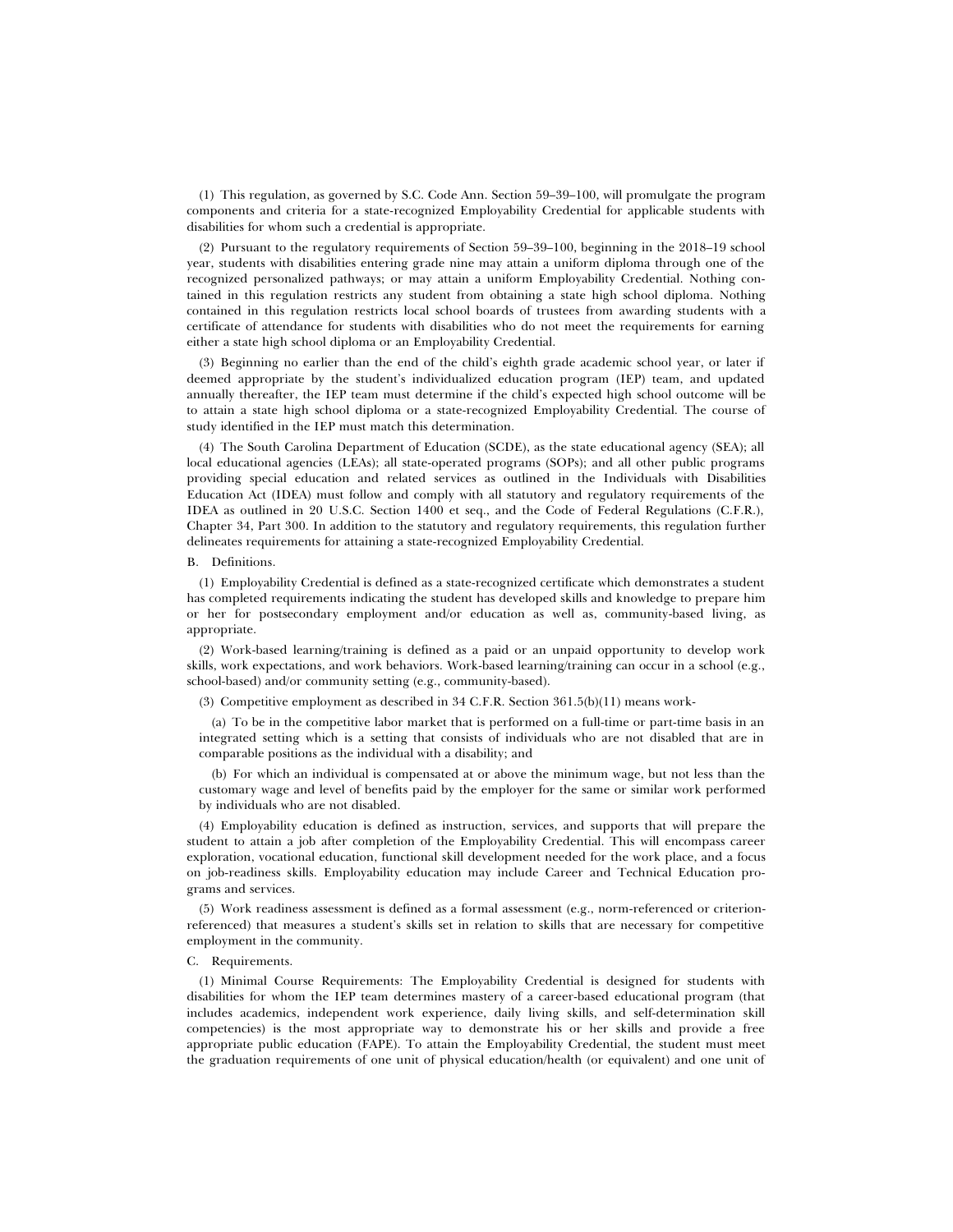technology course; a student must adhere to the local attendance policy; and a student must complete a total of 24 earned units that include the following:

(a) Course work aligned with the South Carolina College and Career-Ready Standards for English Language Arts (four units), Mathematics (four units), Science (two units), and Social Studies (two units);

(b) Four units of Employability Education; and

(c) Six electives.

(2) Minimal Required Components: In addition to completing coursework outlined in Section A above, to receive an Employability Credential, a student must:

(a) Complete a career portfolio that includes a multimedia presentation project;

(b) Obtain work readiness assessment results that demonstrate the student is ready for competitive employment; and

(c) Complete work-based learning/training that totals at least 360 hours, in which:

(i) Work-based learning/training may be school-based, community-based, and/or paid or unpaid employment;

(ii) Work-based learning/training must be aligned with the student's interests, preferences, and postsecondary goals and individual graduation plan; and

(iii) Paid employment must be at a minimum wage or above and in compliance with the requirements of the Federal Fair Labor Standards Act.

(3) LEA/SOP Requirements.

(a) The LEA and SOP must develop and maintain policies and procedures related to the staterecognized Employability Credential. This must include mechanisms for monitoring students' progress toward attainment of the Employability Credential and mechanisms for monitoring proportionate numbers of Employability Credentials relative to the LEAs or SOPs' students with disabilities child count and graduation rate.

(b) The decision to accept the Employability Credential does not relieve the LEA or SOP from providing a FAPE to the student until age 21 as defined in R. 43–243(III)(C) or until the student receives a regular high school diploma as defined in S.C. Code Ann. Section 59–39–100.

(c) The LEA or SOP must explain and provide annual written notice to the parent, guardian, or adult student that the Employability Credential is not a state high school diploma. For the purposes of this part, an adult student is defined as a student who has reached the age of majority as defined in Reg.43–243(III)(F)(1).

(d) An IEP team's decision to identify the Employability Credential as the student's expected high school outcome must be based on data to include, but not be limited to, longitudinal information of student grades, standardized achievement assessments, informal and formal transition assessments, adaptive behavior assessments, and work readiness assessments. The decision must be made only after the IEP team considers a continuum of program options that may allow the student to pursue a diploma.

D. Monitoring, Enforcement, and Program Information.

(1) The SEA will develop and maintain policies, procedures, and guidance documents (to include a rubric and guidelines used to identify and assess the employability skills of the students) that are based on appropriate standards as related to the Employability Credential. Mechanisms for overseeing attainment of the Employability Credential shall be in place to monitor proportionate distribution of the Employability Credentials relative to the LEAs or SOPs' students with disabilities child count and to ensure that students with disabilities receive a FAPE.

(2) State Monitoring. As outlined in 34 C.F.R. Sections 300.600 et seq., and provided for by the IDEA, the state shall monitor the implementation of educational programs for students with disabilities.

(3) Enforcement. The state retains all rights for enforcement of this regulation and of all other applicable federal and state statutes, regulations, policies, and procedures related to the education of students with disabilities, including but not limited to the IDEA, the Every Student Succeeds Act, the Education Department General Administrative Regulation in 2 C.F.R. Section 200.300.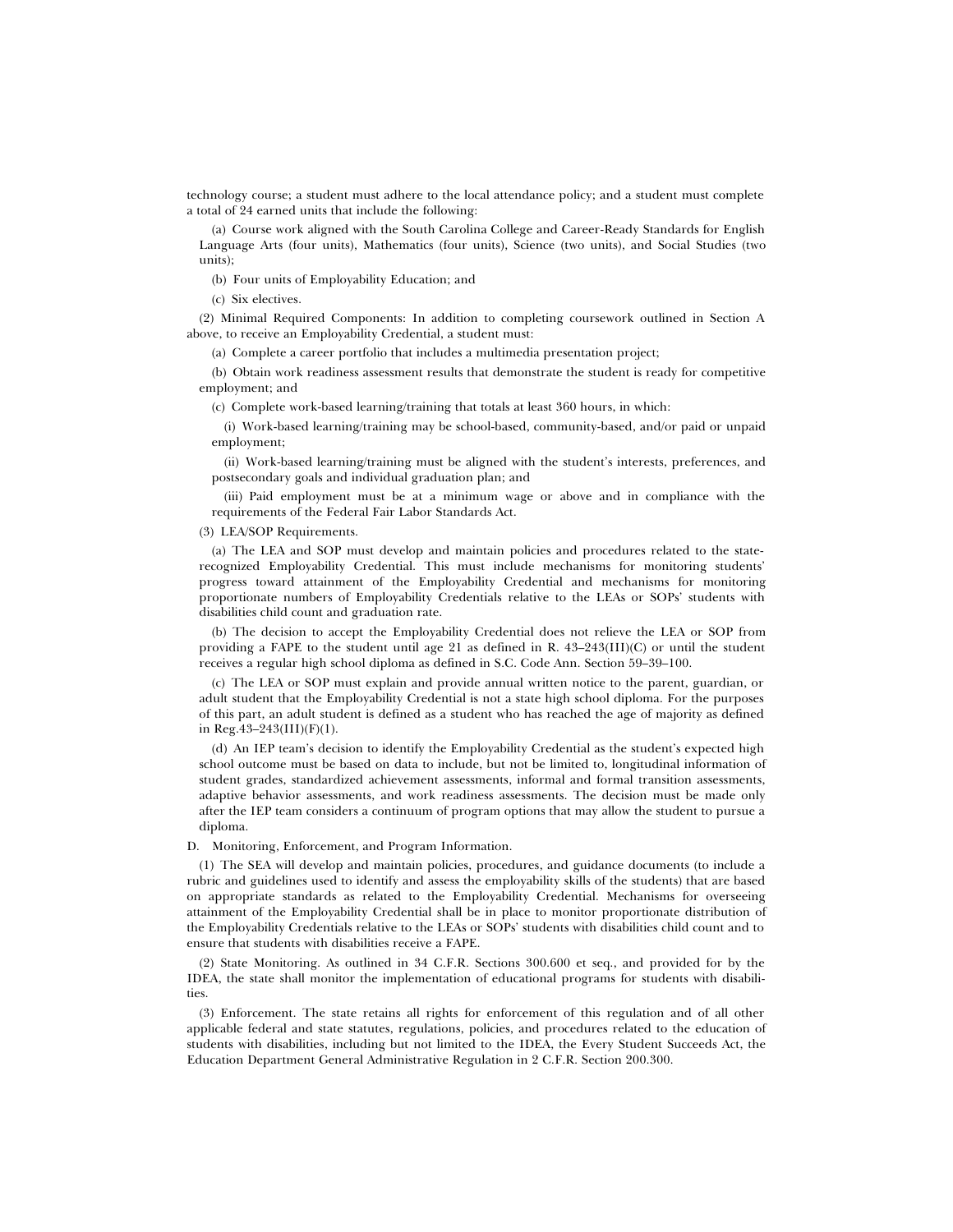(4) The South Carolina State Board of Education authorizes the SCDE to develop and propose special education policies and procedures as necessary to meet these and other applicable federal requirements.

**HISTORY: Added by SCSR 42–5 Doc. No. 4752, eff May 25, 2018.**

# **43–236. Career or Technology Centers/Comprehensive High Schools.**

Career or technology centers and/or comprehensive high schools shall, based on local needs, offer a variety of courses that will constitute a career major. These career majors are contained in the clusters defined and communicated to school districts by the Office of Career and Technology Education in conjunction with federal and state funding for career and technology courses and programs.

School districts will offer in high schools and/or career or technology centers a full complement of courses within a minimum of two career clusters to enable students to complete an approved sequence of Career and Technology Education coursework leading to a career goal. A student will have ''completer'' status upon meeting the requirements of the approved sequence, which must require at least three Carnegie Units.

### **HISTORY: Amended by State Register Volume 21, Issue No. 7, eff July 25, 1997; State Register Volume 27, Issue No. 2, eff February 28, 2003; State Register Volume 41, Issue No. 5, Doc. No. 4697, eff May 26, 2017.**

# **43–237.1. Adult Education Program.**

## A. Adult Education Program

The program of adult education is provided for adults who want to acquire a basic education, to prepare for a high school equivalency test, to develop literacy skills, to obtain the knowledge and skills necessary for employment and self-sufficiency, or to complete the requirements for a state high school diploma. Enrollment in the program of adult education for a state high school diploma shall be limited to adults who are residents in South Carolina.

# B. Basic Education Program

The curriculum of an adult basic education program shall include organized and systematic instruction in reading, writing, and speaking the English language, numeracy, problem solving, English-language acquisition, and other literacy skills.

Each adult education program shall provide instruction at the various levels as defined in the National Reporting System for Adult Education (NRS).

Cooperation with other agencies and programs is needed in order for public education to provide for the adult population's variety of needs. A school district with the written approval of the Office of Adult Education may contract with another school district in South Carolina for the operation of the adult program. Diploma programs must have written approval from the Office of Adult Education. C. Adult Education Facilities

- (1) Buildings shall be adequate in size and arrangement.
- (2) Buildings shall be kept clean and comfortable.

(3) Each room shall be designed and equipped to serve specific purposes. Adequate lighting, ventilation, and heating shall be provided in all utilized areas.

(4) All operating adult school facilities shall comply with the safety regulations prescribed by the State Fire Marshal and with the sanitation and health regulations prescribed by the State Board of Health.

### D. Health Certificates

All personnel shall be screened for tuberculosis as required by (S.C. Code Ann. Sections 44–29–150, 160 (1976)). Guidelines for screening of school employees for tuberculosis are available in all county health departments.

### E. In-Service Education

Each adult education director shall develop and implement an organized in-service education program for professional personnel. Staff members should be involved in the planning and evaluation of these activities, which should focus on the problems, needs, purposes, and goals of the adult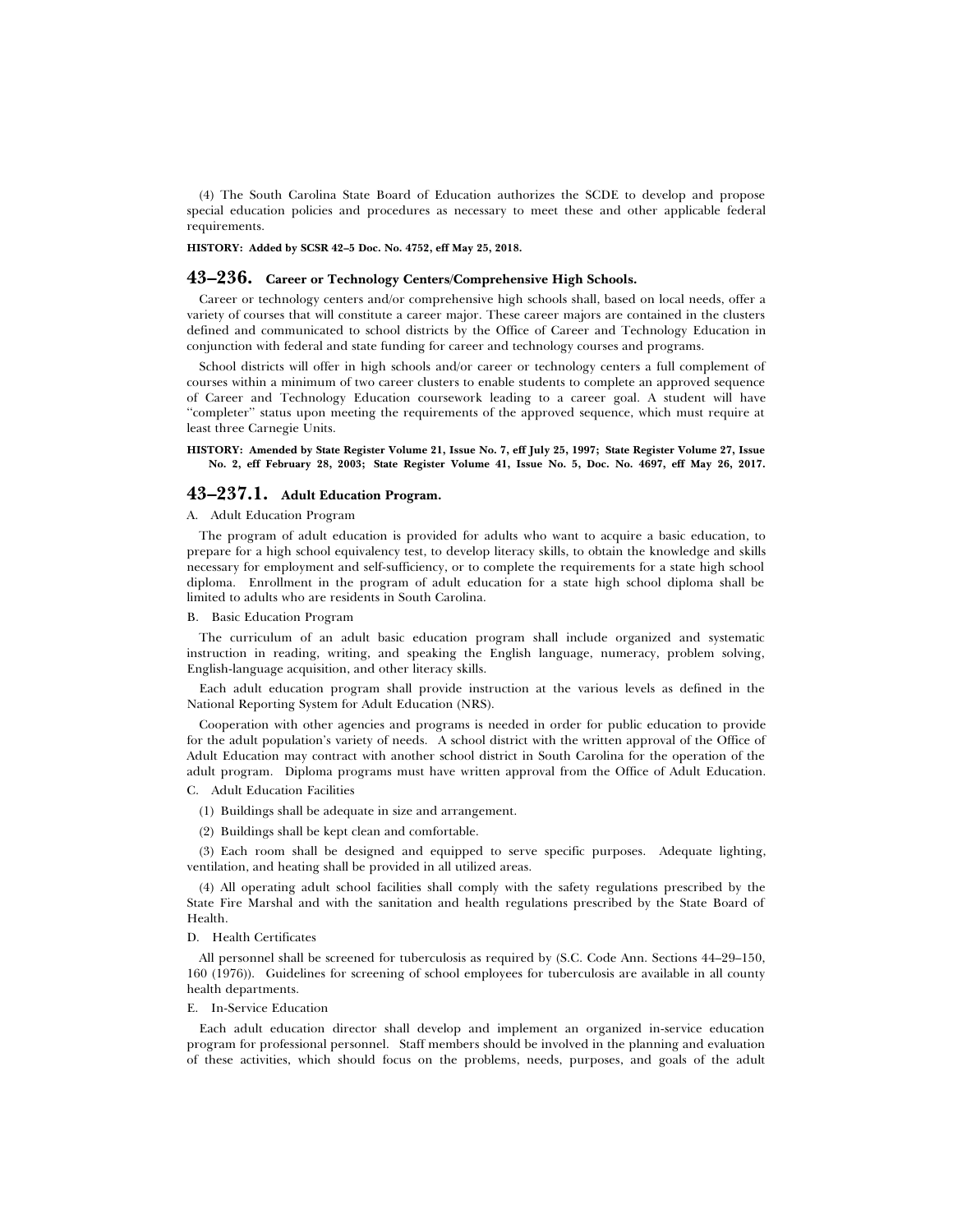education program. A copy of the in-service education plan shall be made available to the adult education supervisor upon request.

## F. Length of School Term

Each approved adult education high school diploma course shall include a minimum of sixty (60) hours of instruction for each unit of credit (exclusive of registration, exams, issuing materials, etc.), unless the course is offered via the virtual school program or via an approved proficiency-based system.

# G. Supervision of Instruction

Supervision and improvement of the adult education instructional program is the direct responsibility of the adult education director.

#### H. Allocations to School Districts

State funds shall be allocated to school districts on a formula basis as determined by the adult student enrollment and student performance as of June 30 each year.

### 1. General Program Support

Using actual allocations, school districts shall develop a budget that includes the following allowable expenses: directors' salaries, teacher salaries, instructional materials and supplies, ''other costs,'' employee benefits, and indirect costs. These expenditures shall be approved by the Office of Adult Education. Disbursements for teacher salaries, instructional materials, equipment and supplies, and other costs shall be paid at a rate determined by the local board of education.

# 2. Employee Benefits

Federal and state funds may be used for payment of employee benefits for those employees whose salaries are paid with federal and state funds.

### I. Allocations to Other Entities

Allocations of federal funds to other entities that are deemed eligible under the Workforce Investment Act will be made on the same formula basis as school districts. The end-of-the-year report compiled by the Office of Adult Education shall be used as the basis for determining the amount to be allocated.

### J. Allocations to Other Agencies

Allocations of federal funds to other agencies that are deemed eligible under the Workforce Investment Act will be made on the same formula basis as school districts. The end-of-the-year report compiled by the Office of Adult Education shall be used as the basis for determining the amount to be allocated.

### K. Base Amount

After the costs of the State Office of Adult Education operations, local directors' salaries, leadership funds, other agencies' funds, special initiatives, and entities' allocations are subtracted from the state and federal grants, the remainder shall be distributed through a formula that considers the number of participants and the current student performance formula for adult education programs. This formula will produce the program allocation amount for the up-coming school year.

#### L. Non-fundable Classes

No class or course for adults that is recreational or social shall be eligible for funding; therefore, enrollment in such classes shall not be counted for funding purposes, and no state or federal adult education funds may be used to support such classes. This standard applies to physical education and physical fitness classes.

### M. Enrollment Count

Adult students who have been instructed a minimum of twelve (12) hours in adult education classes may be counted for enrollment only once during a fiscal year in the same program. Approved programs of study are those outlined in the federally approved SC Assessment Policy (Adult Basic Education, Adult Secondary Education, English as a Second Language, or Workplace Literacy) and taught by certified adult education instructors or by qualified volunteers.

### N. Quarterly Expenditure Claims

Adult Education Expenditure Reports shall be submitted to the Office of Finance on a quarterly basis.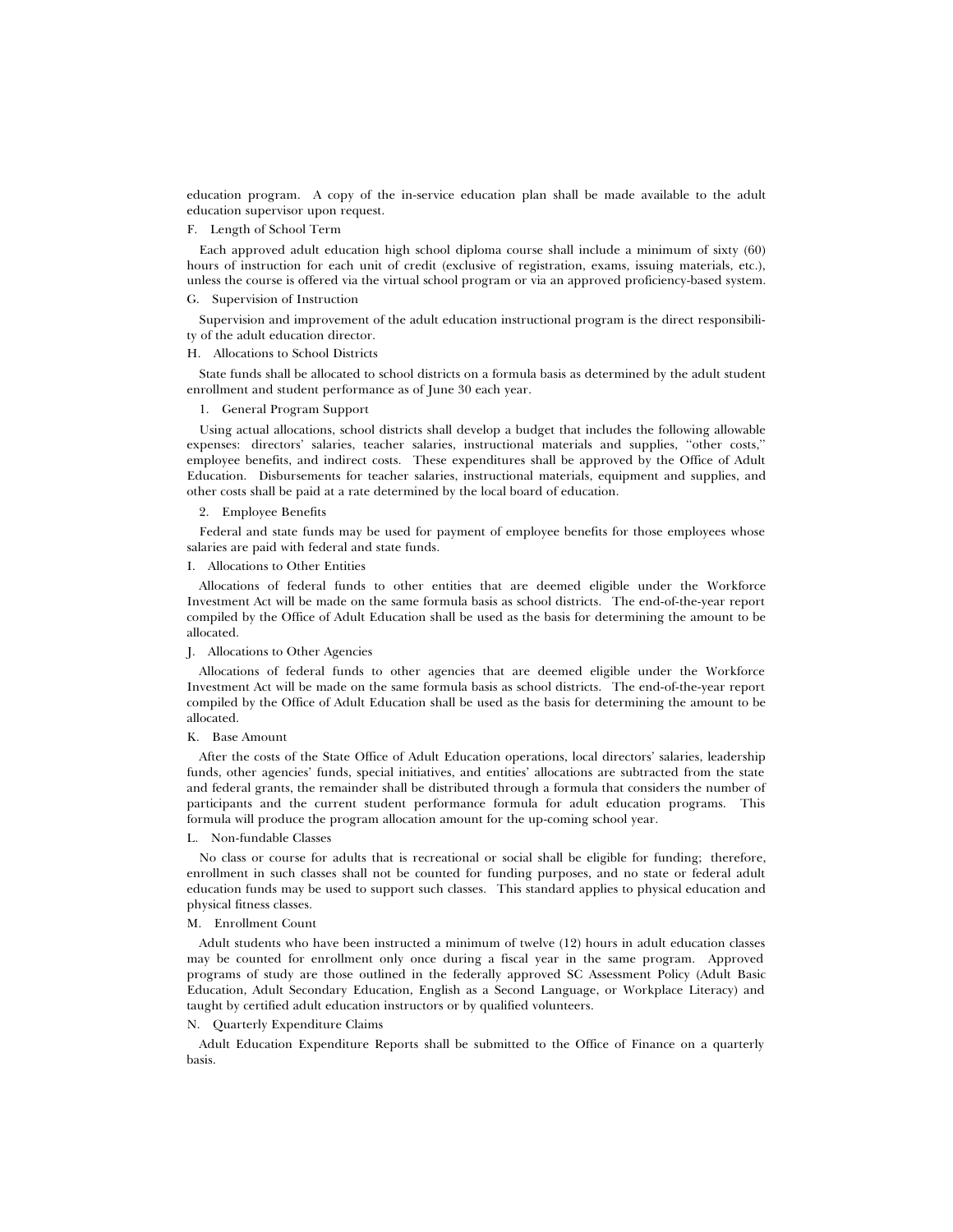### O. Expenditure Reports

Program expenditure reports are reviewed quarterly by the staff of the Office of Adult Education to ascertain if expenditures are consistent with allocations.

# P. Local Funds

Local funds for the adult education program are expended at the discretion of the local school officials.

# Q. Project Proposals

Project proposals define the plans and methods by which the program will operate and include a needs assessment of the local community served by the program. No reimbursements are made prior to the final approval of a proposal.

### R. Indirect Costs

If a school district chooses to claim indirect costs, the restricted cost rate is applicable to adult education federal funds.

### S. Travel Reimbursement

When travel expenses are reimbursed through the Office of Adult Education, current state employee travel regulations apply.

### T. Membership

The fees for memberships in professional organizations are disallowed as expenditures from state or federal adult education funds.

U. Local Program Income

If the adult education program charges fees for tuition or materials, those funds can only be spent on additional, approved adult education activities. The funds may not go into the district's general fund or be used for any activity other than adult education.

#### **HISTORY: Amended by State Register Volume 18, Issue No. 5, eff May 27, 1994; State Register Volume 25, Issue No. 4, eff April 27, 2001; State Register Volume 25, Issue No. 7, eff July 27, 2001; State Register Volume 36, Issue No. 6, eff June 22, 2012; State Register Volume 38, Issue No. 6, Doc. No. 4420, eff June 27, 2014.**

# **43–238. Health Education Requirements.**

The Comprehensive Health Education (CHE) Act of 1988 (59–32–5) requires that public school health instruction be planned, age-appropriate, and sequential. The CHE Act further requires that, at least one time during the four years of grades 9–12, each student shall receive a program of instruction in comprehensive health education to include the following subjects:

| community health                                 |                                                                                 |
|--------------------------------------------------|---------------------------------------------------------------------------------|
| consumer health                                  |                                                                                 |
| environmental health                             |                                                                                 |
| growth and development                           |                                                                                 |
| nutritional health                               |                                                                                 |
| personal health                                  |                                                                                 |
| prevention and control of diseases and disorders |                                                                                 |
| safety and accident prevention                   |                                                                                 |
| substance use and abuse                          |                                                                                 |
| dental health                                    |                                                                                 |
| mental and emotional health                      |                                                                                 |
| reproductive health                              | a minimum of 750 minutes of                                                     |
| pregnancy prevention                             | instruction is required for                                                     |
| sexually transmitted diseases*                   | these three together.                                                           |
| family life (option in grades $9-12$ )           |                                                                                 |
|                                                  | returning in correctly then without discosses (CTDs) includes AIDC advention of |

\* Instruction in sexually transmitted diseases (STDs) includes AIDS education and must be taught within the reproductive health, family life, or pregnancy prevention education components or it must be presented as a separate component  $(59-32-30(E)).$ 

A school program shall provide instruction in Comprehensive Health Education from one or more of the following:

1. Each student shall receive instruction in a comprehensive health education course for 36 weeks or a semester from the list of approved high school health courses.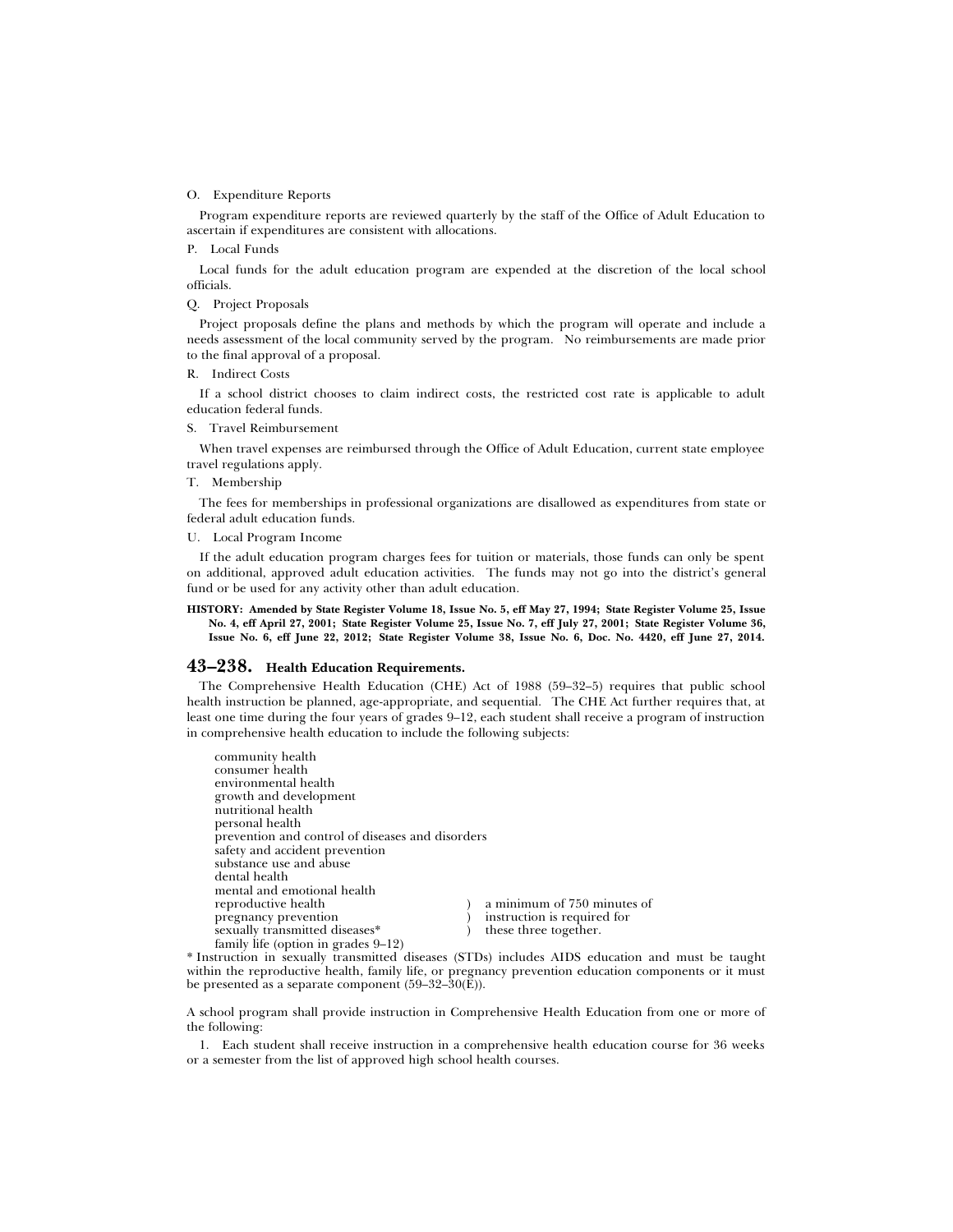2. Each student shall receive instruction in each of the comprehensive health subjects through a series of mini courses, e.g., three-week short courses selected or developed by the school or district.

3. A school or district shall select or develop modular units of instruction for each of the comprehensive health education subjects and integrate them into existing required courses.

4. If options 1, 2, or 3 are not selected, a school shall develop a written plan that demonstrates that all students shall receive instruction in the required comprehensive health subjects within existing courses before graduation. This plan must be submitted to the Division of Curriculum for written approval at least six weeks prior to implementation.

**HISTORY: Amended by State Register Volume 16, Issue No. 7, eff July 24, 1992.**

# **43–240. Summer School Programs.**

(Statutory Authority: 1976 Code §§ 59–6–60(3&6), and 59–39–100)

A. Summer school programs are provided for the following purposes: to deliver academic assistance to students in grades three through eight under the Education Accountability Act of 1998 (EAA), to promote students in grades one through eight, or to award Carnegie units of credit toward meeting the requirements for a state high school diploma. Other school services offered during the summer are not considered summer school programs under this regulation. Gifted and Talented programs are required to meet the provisions of State Board of Education Regulation 43–220, Gifted and Talented.

B. Instruction offered in summer programs must meet the same rigor and standards required during the regular school year. A district summer school program must be directed by a staff member with administrative certification as a district wide program or school site program. Each school in a district wide program must designate a lead teacher. The final accreditation status of the summer school program will be reflected in the overall district rating for the next year.

(1) Qualifications of Teachers: Kindergarten, Grades 1–12:

The qualifications of each teacher shall be the same as those for the regular term.

(2) Organization and Administration: Kindergarten, Grades 1–8:

(a) Pupil teacher ratio shall not exceed 25:1 in each classroom for grades K-5, or 30:1 in each classroom for grades 6–8.

(b) For students in grades 3–8, a summer school program designed for academic assistance under the Educational Accountability Act of 1998 (EAA) will be no less than 30 instructional hours. For students in grades K, 1, and 2, not on academic plans established by EAA, the districts may determine the length of the school day and the number of days scheduled.

(c) Summer school programs operated for students who are earning Carnegie units of credit must meet all the requirements established for grades 9–12.

(3) Organization and Administration: Grades 9–12.

(a) Pupil teacher ratio shall not exceed 30:1 in each classroom.

(b) All students taking a course for one unit of credit must receive at least 120 hours of instruction in that subject area.

(c) No teacher shall be assigned to teach more than one subject or one level of the same subject during one period for credit. (Exception: Two consecutive levels of coursework in the same subject area may be taught during one period if all students are repeating a course and the combined membership does not exceed 15 students.)

(d) The recommended number of units of credit that a student may earn during one summer school session is two. However, a student may earn more than two credits with prior approval from the school principal.

(e) There is no limit on the number of credits a student may earn in a summer program that is operated on a quarterly basis as part of a twelve-month school program.

**HISTORY: Amended by State Register Volume 21, Issue No. 6, Part 1, eff June 27, 1997; State Register Volume 22, Issue No. 4, eff April 24, 1998; State Register Volume 24, Issue No. 4, eff April 28, 2000; State Register Volume 26, Issue No. 6, Part 1, eff June 28, 2002.**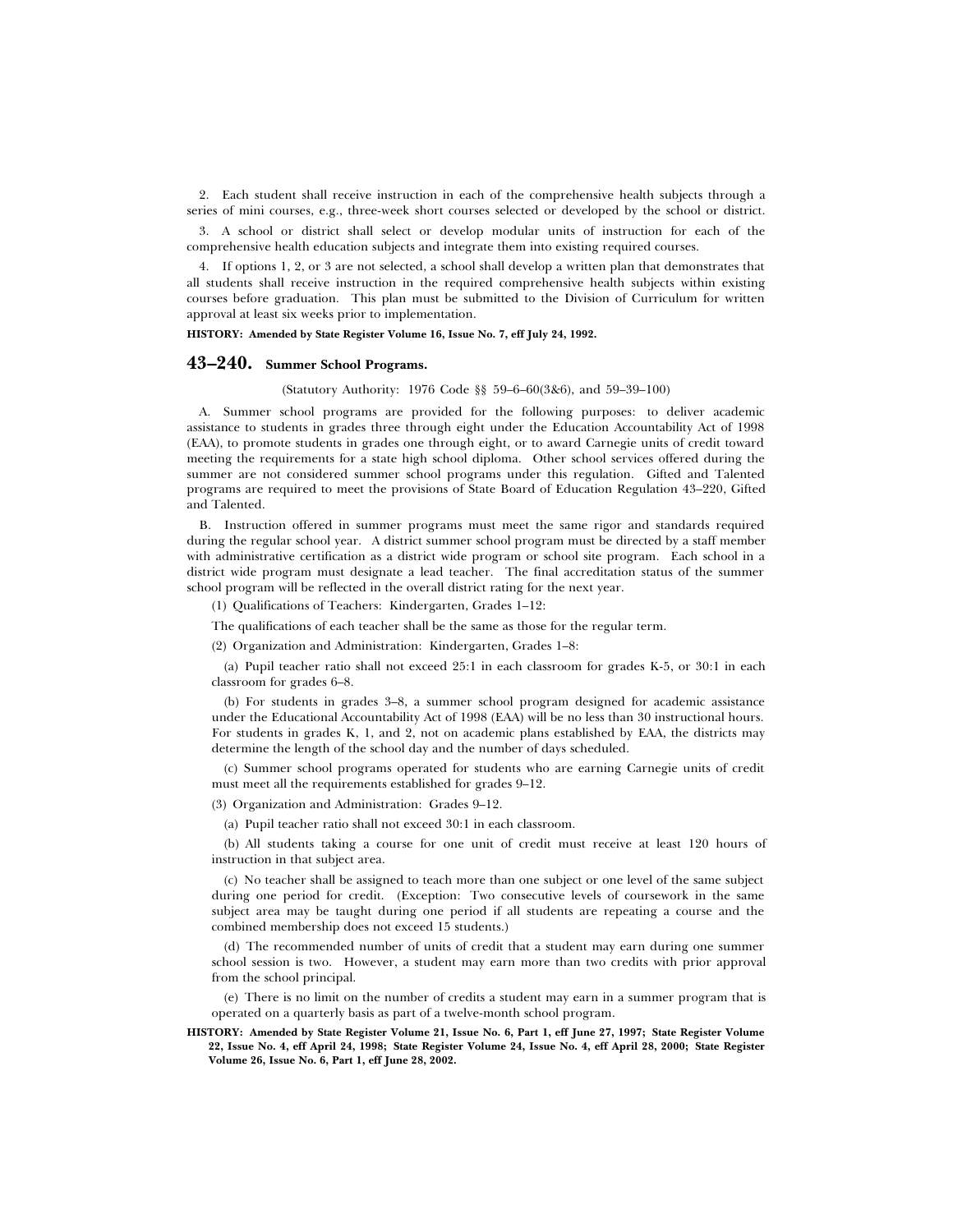# **43–241. Medical Homebound Instruction.**

I. Students who cannot attend public school because of illness, accident, or pregnancy, even with the aid of transportation, are eligible for medical homebound or hospitalized instruction.

A. A physician, nurse practitioner, in compliance with the requirements the Nurse Practice Act, or physician assistant in compliance with the requirements of Article 7 of the Medical Practice Act, must certify that the student is unable to attend school but may profit from instruction given in the home or hospital.

B. Any student participating in a program of medical homebound instruction or hospitalized instruction must be approved by the district superintendent or his or her designee on standardized forms provided by the State Department of Education (Department).

C. A South Carolina school district may count in membership a pupil who is compelled to reside outside the State to receive medical services provided the teacher is certificated by the Department in the state where services are rendered.

D. All approved forms must be maintained by the district for documentation.

II. A student is eligible for medical homebound instruction (1) on the day following his or her last day of school attendance or (2) on the first day of the regular nine-month academic year of the school in which he or she is enrolled and would otherwise be in attendance. The student remains eligible (1) until the day before he or she returns to school or (2) until the last day of the regular academic year in the school year he or she would normally be enrolled, whichever occurs first.

III. The Department shall fund a maximum of five periods per week of medical homebound instruction pursuant to the Education Finance Act (EFA).

A. A day of instruction must be based on the student's individual need but may be no less than fifty minutes to qualify for state funding.

B. There is no limit to the amount of instruction that may be provided with funds other than state funds.

C. If more instruction is needed, the school district must provide the additional funds.

IV. Should an approved student not be provided the medical homebound instruction that he or she is entitled to receive, the student is eligible to have the medical homebound instruction made up by the district.

A. This make up may occur during the student's remaining eligibility for medical homebound instruction or may occur after the student returns to school provided the make-up periods are not during the regular school day.

B. State funding for medical homebound instruction is available until the last day of the regular school year. If the school district delays the start of services for any reason, the student is still entitled to the instructional services, and the school district must make up the missed instructional periods even if the regular school year has ended and services are provided without the benefit of state funding.

V. All teachers providing medical homebound instruction to students domiciled in South Carolina must hold a valid South Carolina teacher's certificate.

A. The teacher shall teach the medical homebound student or students in a room especially set aside for the period of instruction.

B. Medical homebound teachers are required to keep a weekly record of teaching services provided.

**HISTORY: Amended by State Register Volume 19, Issue No. 6, eff June 23, 1995; State Register Volume 27, Issue No. 6, Part I, eff June 27, 2003; SCSR 43–5 Doc. No. 4819, eff May 24, 2019.**

### **43–242. Driver Training.**

A school program shall include the complete program of driver education, classroom and behindthe-wheel phases, and it shall be provided each semester on an elective basis for eligible students. Schools organized on grades 9–12 or 10–12 basis shall provide this program.

Summer programs of driver education are permissible and recommended but may not be substituted for the regular school year program.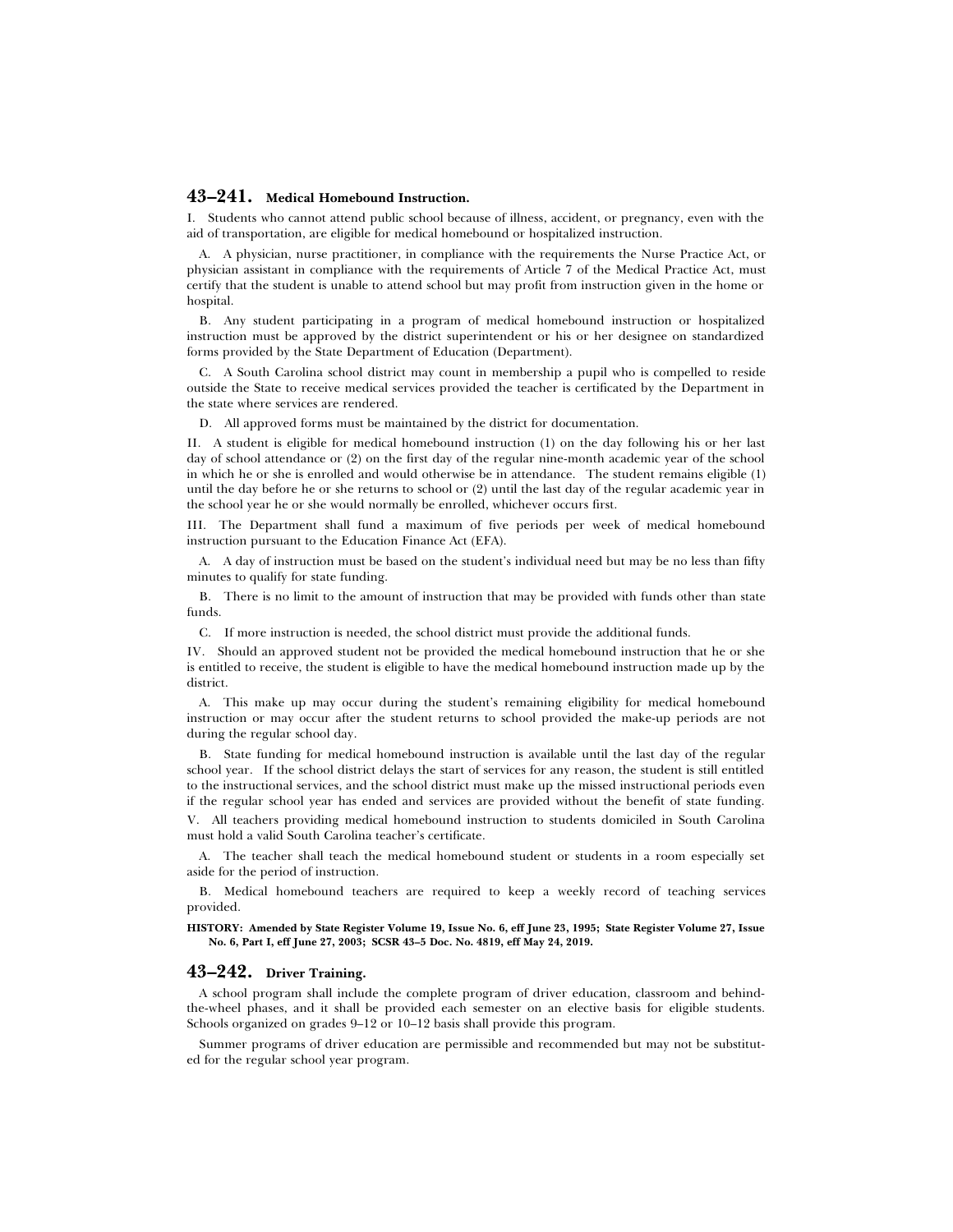1. The course shall be organized on a semester basis and shall include as a minimum 30 classroom hours of instruction in driver education, 6 hours of actual behind-the-wheel driving, and 6 hours of actual observation. Twelve hours of simulation instruction may replace 3 hours of be hindthe-wheel driving.

2. Behind–the–wheel driving refers to actual experiences in road instruction with the student as the driver with the teacher present.

### Behind-the-wheel instruction shall include the following:

a. Actual experience in driving a properly marked automobile. It is required that a dualcontrol automobile be used.

b. A minimum of 6 hours of behind-the-wheel practice driving with a certified driving instructor. Twelve hours of simulation instruction may replace 3 hours of behind-the-wheel driving.

3. The instructional materials shall be selected from the list of state adopted instructional materials list for driver education.

4. Driver education must be offered at a grade level that complies with Section 8 of the Highway Safety Act (R–521, Act No. 362 of 1965). It is recommended that the course be offered at the grade level where most of the students have or are approaching legal driving age, which is the ninth grade. However, the course may be offered in any grade 9–12. The course shall be limited to students whose physical and mental condition gives reasonable promise of being able to pass the requirements of the State Highway Department for a driver's license.

5. The teacher must (a) hold a valid South Carolina teacher's certificate, (b) be certified to teach driver education, (c) have completed successfully a basic and advanced driver and traffic education instructor's course, (d) have a good personal driving record, (e) hold a valid South Carolina driver's license, and (f) hold a valid behind-the-wheel instructor permit.

6. All school districts operating driver education programs must have liability insurance as required by State Law. The Board recommends that medical expense insurance be obtained for drivers and passengers in an amount to be determined by the school district or county.

### **HISTORY: Amended by State Register Volume 22, Issue No. 6, Part 1, eff June 26, 1998.**

# **43–243. Special Education, Education of Students with Disabilities.**

I. Purpose

The purpose of this regulation is to promulgate the state's requirements of educational programs for students with disabilities, as outlined by the Individuals with Disabilities Education Act, 2004 (IDEA). The South Carolina Department of Education (SCDE), as the state educational agency (SEA); all local educational agencies (LEAs); all state-operated programs (SOPs); and all other public programs providing special education and related services as outlined in the IDEA follow and comply with all statutory and regulatory requirements of the IDEA as outlined in 20 U.S.C. Section 1400 et seq. and the Code of Federal Regulations (C.F.R.), Chapter 34, Part 300.

In addition to the statutory and regulatory requirements to which the state adheres, this regulation further delineates state-specific requirements of the IDEA.

### II. Policies and Procedures

Pursuant to the statutory requirements in Part B of the IDEA and regulatory requirements found in 34 C.F.R. Part 300, the state has in effect policies and procedures governing public educational programs for children with disabilities. These state policies and procedures are reviewed and approved by the SCDE. These state policies and procedures are broadly disseminated and are found in electronic format on the SCDE's website.

# III. Clarified Definitions

A. Child with a disability. For the purposes of the definitions of a child with a disability, SBE R.43–243.1 provides the definitions of a child with a disability as outlined at 34 CFR Part 300 Section 8.

B. Children with disabilities enrolled by their parents in private schools. Parentally placed private school children with disabilities means children with disabilities enrolled by their parents in private,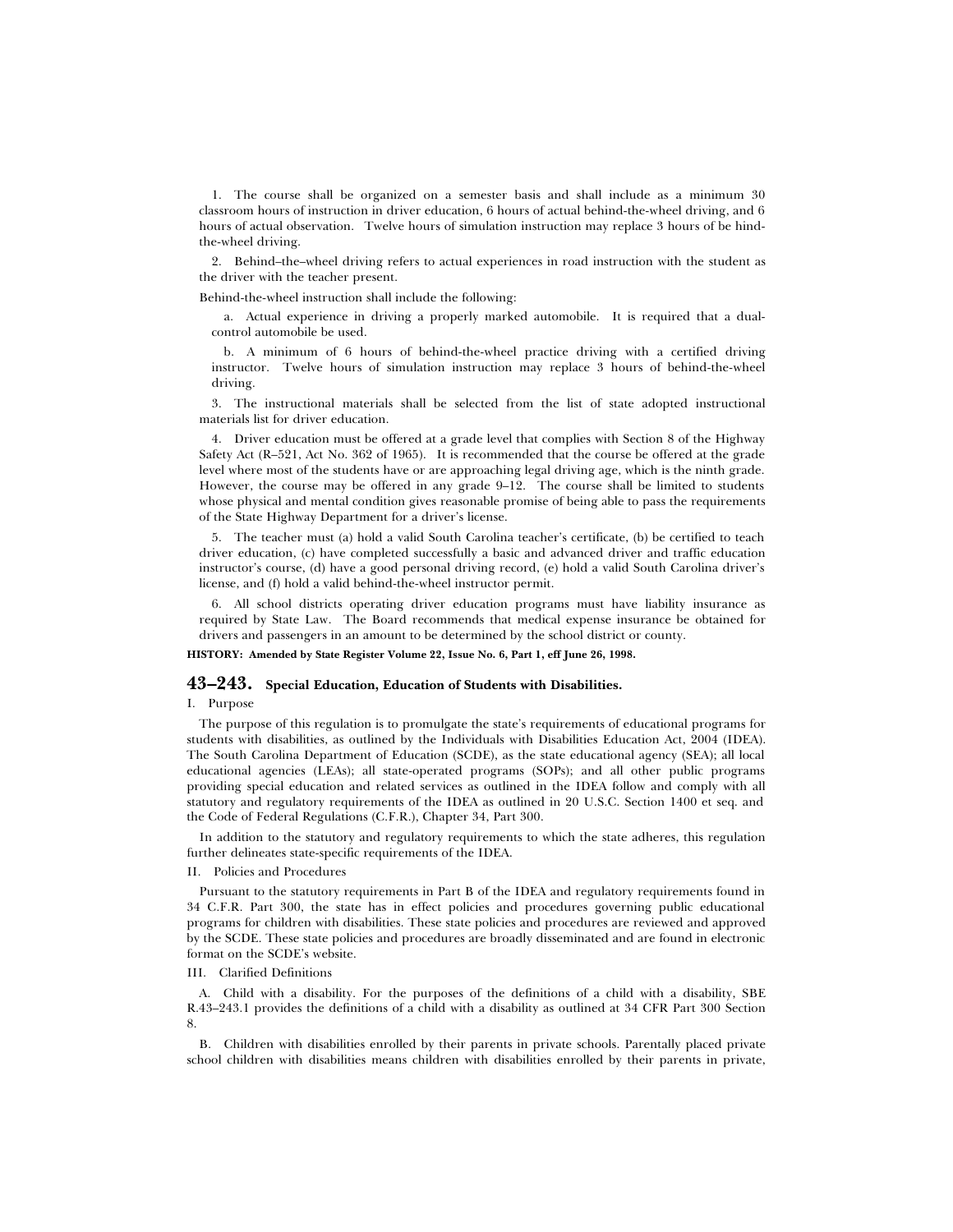including religious, schools, homeschool programs, or facilities that meet the definition of elementary schools in 34 C.F.R. Section 300.13 or secondary schools in 34 C.F.R. Section 300.36; or in homeschool programs as defined by S.C. Code Ann. Sections 59–65–40, 45, and 47; other than children with disabilities covered under 34 C.F.R. Sections 300.145 through 300.147.

C. Free appropriate public education. A free appropriate public education must be available to all children residing in the state between the ages of 3 and 21, inclusive, including children with disabilities who have been suspended or expelled from school, as provided for in 34 C.F.R. Section 300.530(d). In South Carolina, this means that if any student turns age 21 after September 1 of the school year, the LEA must permit the student to enroll and complete the school year, and all applicable statutes and regulations apply. If a student turns age 21 on or prior to September 1, the LEA is not required to permit the student to enroll.

D. Intellectual disabilities. For the purposes of this regulation, all references in 34 C.F.R. Part 300 to mental disabilities or mental retardation are forthwith referred to as intellectual disabilities, as required by Pub. L. No. 111–256.

E. Residential treatment facilities. For the purposes of this regulation, residential placements defined at 34 C.F.R. Section 300.104 include residential treatment facilities authorized by the South Carolina Department of Health and Environmental Control and are governed by state statutes, regulations, and annually through state provisos in the State Appropriations Act. Requirements set forth in state statutes, regulations, and provisos delineate the responsibilities of the state and LEAs with regards to those children who are placed, or referred to such placements, by public agencies.

F. Transfer of rights at age of majority.

1. General Requirements. Beginning not later than one year before the child reaches the age of majority under state law, the child's Individualized Education Program (IEP) must include a statement that the child has been informed of his or her rights under Part B of the IDEA, if any, that will transfer to the child on reaching the age of majority under 34 C.F.R. Section 300.520. For the purposes of this definition, the age of majority in South Carolina is 18 years.

2. Exceptions to transfer of rights at age of majority.

a) Parental rights transfer to a child with a disability who reaches the age of majority under state law that applies to all children, except for a child with a disability who has been determined to be incompetent under the laws of South Carolina (S.C. Code Ann. Sections 62–5–501 et seq).

b) The state has established procedures for appointing the parent of a child with a disability, or, if the parent is not available, another appropriate individual, to represent the educational interests of the child throughout the child's eligibility under the IDEA when the child has not been determined to be incompetent under state law (S.C. Code Ann. Sections 62–5–501 et seq).

G. Transition services. Beginning not later than the first IEP to be in effect when the child turns 13 years, or younger if deemed appropriate by the IEP team, and updated annually thereafter, the IEP must include-

1. appropriate measurable postsecondary goals based upon age-appropriate transition assessments related to training, education, employment, and, where appropriate, independent living skills; and

2. transition services (including courses of study) needed to assist the child in reaching those goals that align with the child's career goals and course of study in the child's Individualized Graduation Plan (IGP) as outlined in S.C. Code Ann. Section 59–59–140.

IV. Monitoring, Enforcement, and Program Information

A. General Requirements. As outlined throughout the IDEA, the state is responsible for ensuring-

1. that the requirements of the IDEA and SBE R.43–243 are carried out; and

2. that each educational program for children with disabilities administered within the state, including each program administered by any other state or local agency (but not including elementary schools and secondary schools for Indian children operated or funded by the Secretary of the Interior)-

a) is under the general supervision of the persons responsible for educational programs for children with disabilities in the state; and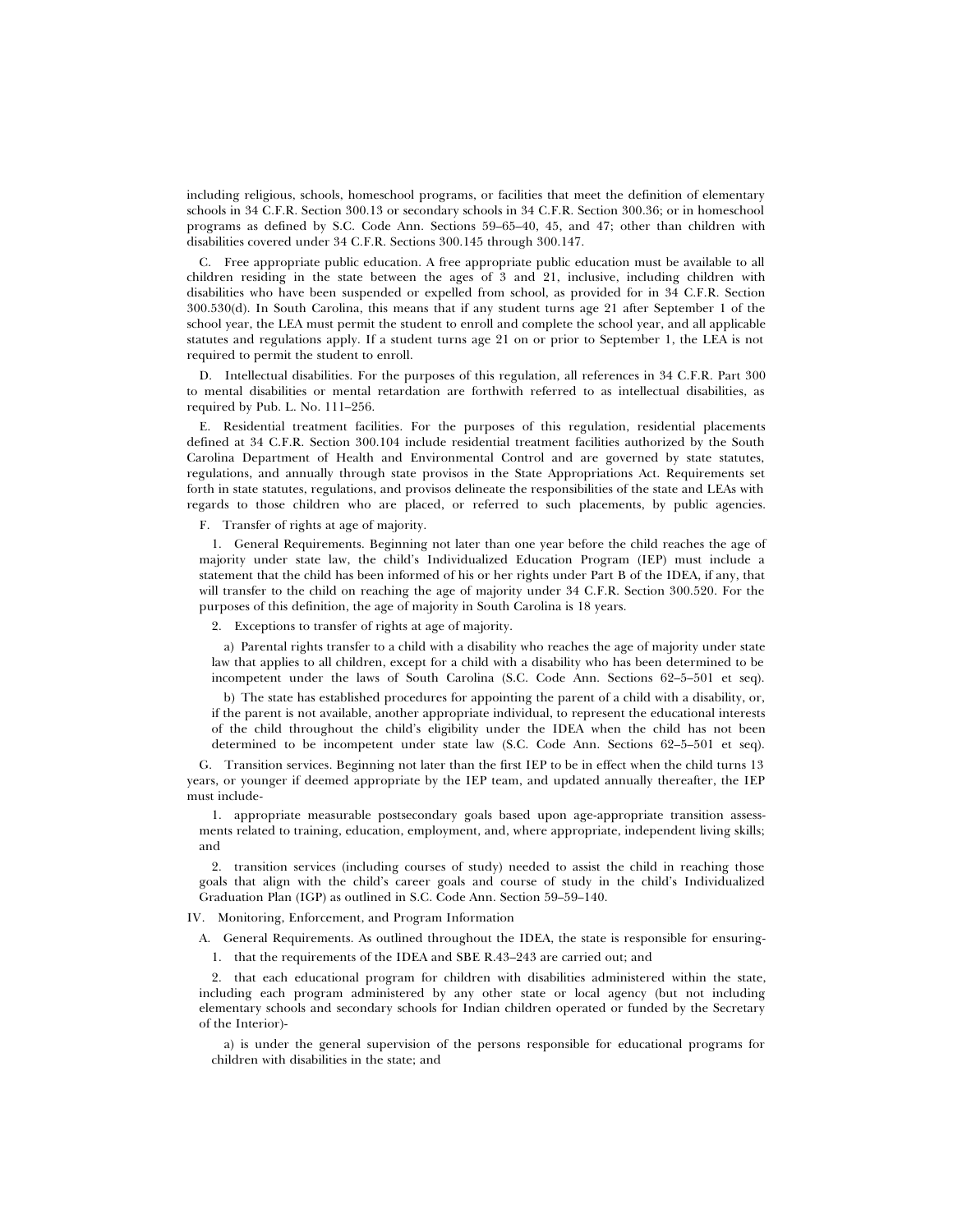b) meets the educational standards of the state.

B. State Monitoring. As outlined in 34 C.F.R. Sections 300.600 et seq., the state monitors the implementation of educational programs for students with disabilities, as provided by the IDEA.

C. Local Determinations. As outlined in 34 C.F.R. Sections 300.600, 300.603, 300.604, and 300.608, the state makes determinations annually about the performance of each LEA and SOP using the categories in 34 C.F.R. Section 300.603(b)(1). The state makes these determinations based on the totality of information the state has regarding the compliance and performance of each LEA and SOP with regards to its educational programs for students with disabilities covered under the IDEA.

D. Enforcement. The state retains all rights for enforcement of this regulation and of the state and federal statutory and regulatory requirements as outlined in the IDEA, in the Education Department General Administrative Regulations (EDGAR), and in 2 C.F.R. Section 200.300.

E. Fiscal Sanctions. If the state, represented by the SEA, finds that an LEA, special school, or other agency, herein referred to as an applicant, with the responsibility under state law for the provision of a free appropriate public education (FAPE) to students with disabilities is failing to comply with any requirement described under Part B of the IDEA, the applicable federal or state regulations, or state policies and procedures related to the requirements of the IDEA, the state may impose sanctions, including the reduction, withholding, or recovery of payments made relative to the IDEA grant administered by the state. In accordance with Part B of the IDEA and EDGAR 34 C.F.R. Parts 75 and 76, and 2 C.F.R. Section 200.300, the state shall provide reasonable notice and an opportunity for a hearing prior to taking any final action regarding the reduction, withholding, or recovery of payments to the applicant.

1. Hearing Issues. The state shall provide the applicant with notification of the right to a hearing and the procedures for a hearing if the state determines

a) an applicant is not eligible for assistance under Part B of the IDEA;

b) an applicant, for three or more consecutive years, needs intervention or substantial intervention in implementing the requirements of Part B of the IDEA;

c) an applicant is unable or unwilling to consolidate with other applicants or agencies in accordance with the IDEA;

d) an applicant failed to submit an accurate and unduplicated count of the number of students with disabilities receiving special education and related services, or in the case of children enrolled by their parents in private or homeschool programs, failed to accurately report the count of students eligible to receive special education and related services;

e) an applicant is not meeting the requirements of Part B of the IDEA and the provision of an applicable FAPE to students with disabilities and the applicant has not, or the state has reason to believe the applicant cannot, correct the problem within one year; or

f) an applicant is not meeting any of the other federal or state requirements relative to Part B of the IDEA that allow the reduction, withholding, or recovery of funds.

2. Hearing Appeals Panel. When an applicant requests a hearing relative to these matters, in writing, the State Superintendent of Education (Superintendent) shall select a three-member hearing panel to conduct the proceeding. The hearing panel shall consist of at least two of the SEA's deputy superintendents, or their designees, and one additional individual designated by the superintendent.

3. Hearing Procedures.

a) An applicant shall request a hearing by notifying the Superintendent by certified mail of its decision to appeal a decision as set forth in these procedures.

b) The applicant shall include the nature of the request for the hearing, including the reasons for any disagreement with the determinations by the state, and the facts on which the request for the hearing is based.

c) The applicant shall request a hearing within thirty calendar days of the date of the state's notification of the intent to impose the specified sanction. For purposes of these procedures, the date of the notification by the state is the date the notice is received by the applicant.

d) The hearing shall be scheduled before a hearing panel within thirty calendar days from the receipt of the request.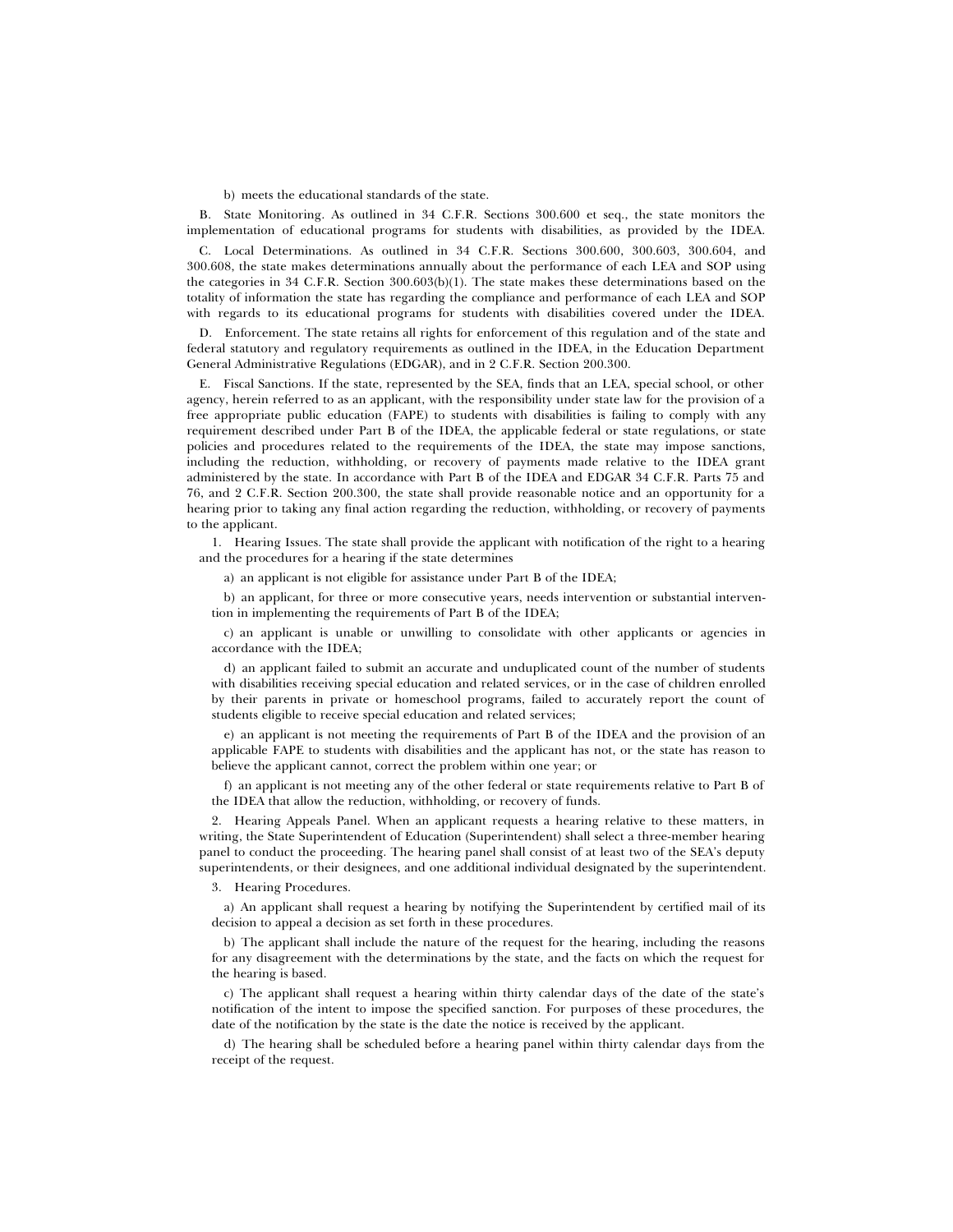e) The applicant shall receive written notice at least ten days prior to the hearing date. The notice shall include the date, location, and time of the hearing.

f) The applicant and the state may present evidence in writing and through witnesses and may be represented by counsel at the hearing. The parties shall exchange the names of proposed witnesses no later than five days prior to the hearing. The parties shall have six copies available of written materials that will be used as evidence during the hearing.

g) The hearing panel may determine the length and order of the presentations by the parties and determine the course of the proceedings. The hearing panel shall take all steps necessary to conduct a fair and impartial proceeding, avoid delays, maintain order, and comply with the additional procedures set forth in the SEA *Policies and Procedures for Programs for Students with Disabilities*.

h) The hearing panel shall make a formal recommendation to the Superintendent within five calendar days following the hearing.

i) If the applicant or its authorized representative fails to appear at the hearing, the appeal shall be considered closed and the hearing process terminated.

j) If the state determines that its proposed action is contrary to federal or state statutes, regulations, or applicable policies and procedures related to the requirements of the IDEA, the state shall review its proposal and determine what, if any, alternative action is warranted.

k) The Superintendent shall issue a written decision within ten days of the date of the conclusion of the hearing. The written decision shall include the findings of fact and reasons for the decision.

l) The Superintendent's decision is final unless the applicant disagrees with the decision and files an appeal of the decision with a court of competent jurisdiction. If the state does not receive notice of an intent to appeal the decision within thirty calendar days of the issuance of the written decision, the state shall implement the proposed action in whole or in part until the state is satisfied that the applicant is complying with the applicable federal and state requirements.

m) The SEA shall keep a record of the proceedings. Any party, at its expense, may obtain a copy of the record of the proceedings.

4. Decision. The Superintendent shall issue a written decision within ten days of the date of the conclusion of the hearing by transmitting the written decision to the applicant or other representative authorized by the applicant.

5. Public attention. Any applicant that receives notice that the state is proposing to take or is taking an enforcement action pursuant to this section must, by means of public notice, take such actions as may be necessary to notify the public of the pendency of the action, including, at a minimum, posting the notice on the applicant's web site and distributing notice of the proposed act to the media and through public agencies.

F. State Advisory Panel. The state has established and maintains an advisory panel for the purposes of providing policy guidance with respect to special education and related services for children with disabilities in the state. In addition to the state advisory panel requirements at 34 C.F.R. Section 300.167, the state has expanded the State Advisory Panel to meet the requirements of S.C. Code Ann. Section 59–36–30.

V. The South Carolina State Board of Education authorizes the South Carolina Department of Education to develop and amend special education policies and procedures as necessary to meet U.S. Department of Education approval.

**HISTORY: Amended by State Register Volume 17, Issue No. 8, eff August 27, 1993; State Register Volume 18, Issue No. 1, eff Jan 28, 1994; State Register Volume 25, Issue No. 4, eff April 27, 2001; State Register Volume 26, Issue No. 12, eff December 27, 2002; State Register Volume 31, Issue No. 8, eff August 24, 2007; State Register Volume 34, Issue No. 5, eff May 28, 2010; State Register Volume 35, Issue No. 11, eff November 25, 2011; State Register Volume 37, Issue No. 7, eff July 26, 2013; State Register Volume 40, Issue No. 5, Doc. No. 4586, eff May 27, 2016.**

# **43–243.1. Criteria for Entry into Programs of Special Education for Students with Disabilities.**

A. General Requirements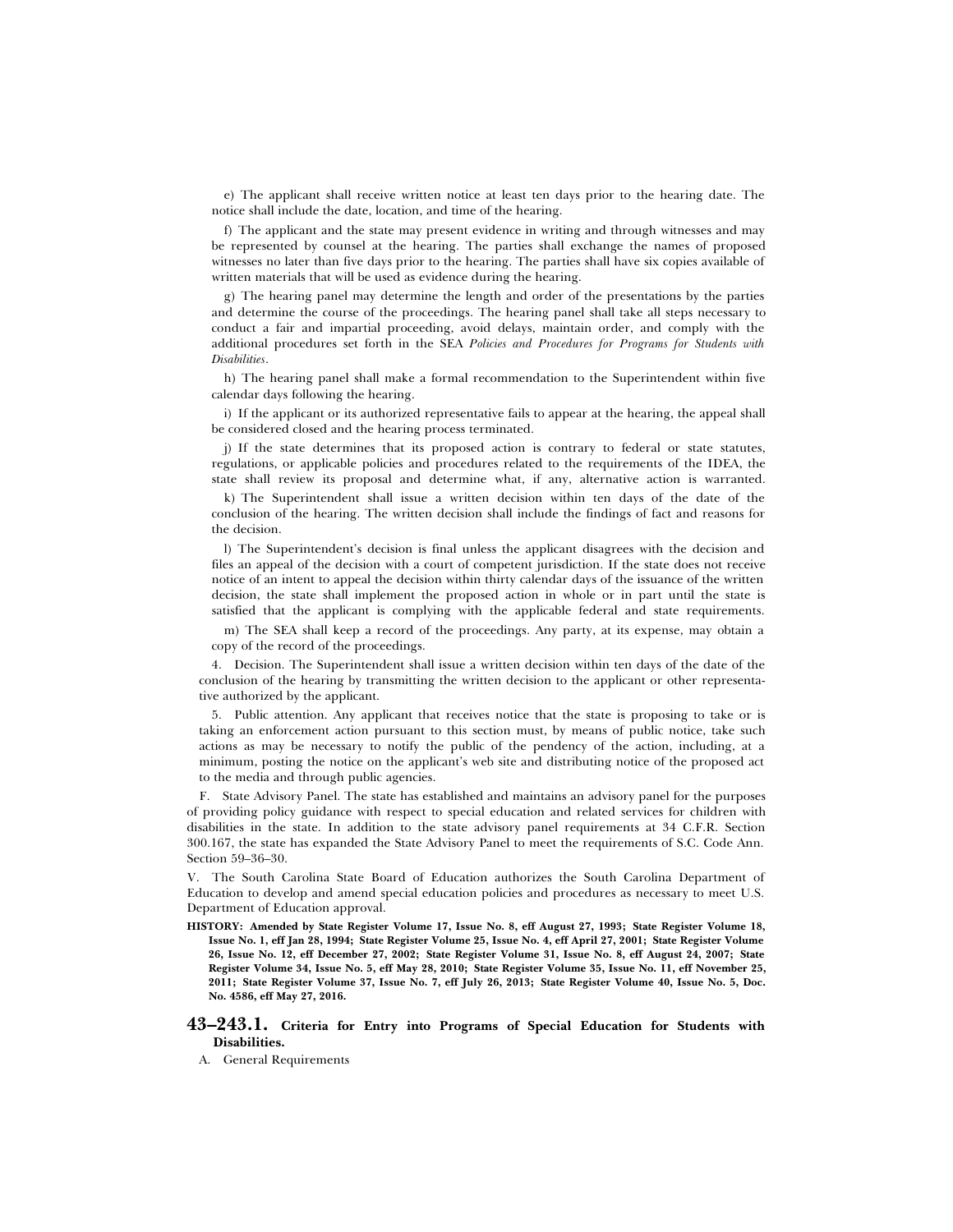These criteria for entry into programs of special education for students with disabilities will be used by all members of the multidisciplinary team, who may include school psychologists, speech-language therapists, and other persons responsible for the identification and evaluation of students with disabilities.

The federal definitions for all categories of disabilities have been used, as included in the Individuals with Disabilities Act (IDEA). All examiners, however, must be appropriately credentialed or licensed and should have completed training that is directly relevant to the assessment procedure being conducted. Examiners may administer supplementary measures such as curriculum-based assessments to gain additional information.

All evaluation procedures must ensure that the following minimal requirements are met:

1. Tests and other evaluation materials used to assess a student suspected of having a disability are selected and administered so as not to be discriminatory on a racial or cultural basis and are provided and administered in the student's native language or other mode of communication unless it is clearly unfeasible to use that language or any mode of communication.

2. Materials and procedures used to assess a student with limited English proficiency are selected and administered to ensure that they measure the extent to which the student has a disability and needs special education, rather than measuring the student's English language skills.

3. A variety of assessment tools and strategies are used to gather relevant functional and developmental information about the student, including information provided by the parent and information related to enabling the student to be involved in and progress in the general curriculum (or for a preschool child to participate in appropriate activities) that may assist in detem1ining whether the student is one with a disability and what the content of the student's IEP should be.

4. Any standardized tests that are given to a student have been validated for the specific purpose for which they are used and are administered by trained and knowledgeable personnel in accordance with any instructions provided by the producer of the tests. If an assessment is not conducted under standard conditions, a description of the extent to which it varied from standard conditions, such as the qualifications of the person administering the test or the method of test administration, must be included in the evaluation report.

5. Tests and other evaluation materials include those tailored to assess specific areas of educational need and not merely those that are designed to provide a single general intelligence quotient.

6. Tests are selected and administered so as best to ensure that if a test is administered to a student with impaired sensory, manual, or speaking skills, the test results accurately reflect the student's aptitude or achievement level, or whatever other factors the test purports to measure, rather than reflecting the student's impaired sensory, manual, or speaking skills (unless those skills are the factors that the test purports to measure).

7. No single procedure is used as the sole criterion for determining whether a student has a disability and for determining an appropriate educational program for the student.

8. The student is assessed in all areas related to the suspected disability, including, if appropriate, his or her health, vision, hearing, social and emotional status, general intelligence, academic performance, communicative status, and motor abilities.

9. In the assessment of each student with a disability, the methods of evaluation are sufficiently comprehensive to identify all of the student's special education and related-services needs, whether or not they are commonly linked to the category in which the student is suspected of having a disability.

10. Each school district/agency uses technically sound instruments that may assess the relative contribution of cognitive and behavioral factors in addition to physical or developmental factors.

11. Each school district/agency uses assessment tools and strategies that provide relevant information that directly assists persons in determining the educational needs of the student.

# B. Autism

# 1. Definition

Autism is a developmental disability, generally evident before age three, which adversely affects a student's educational performance and significantly affects developmental rates and sequences,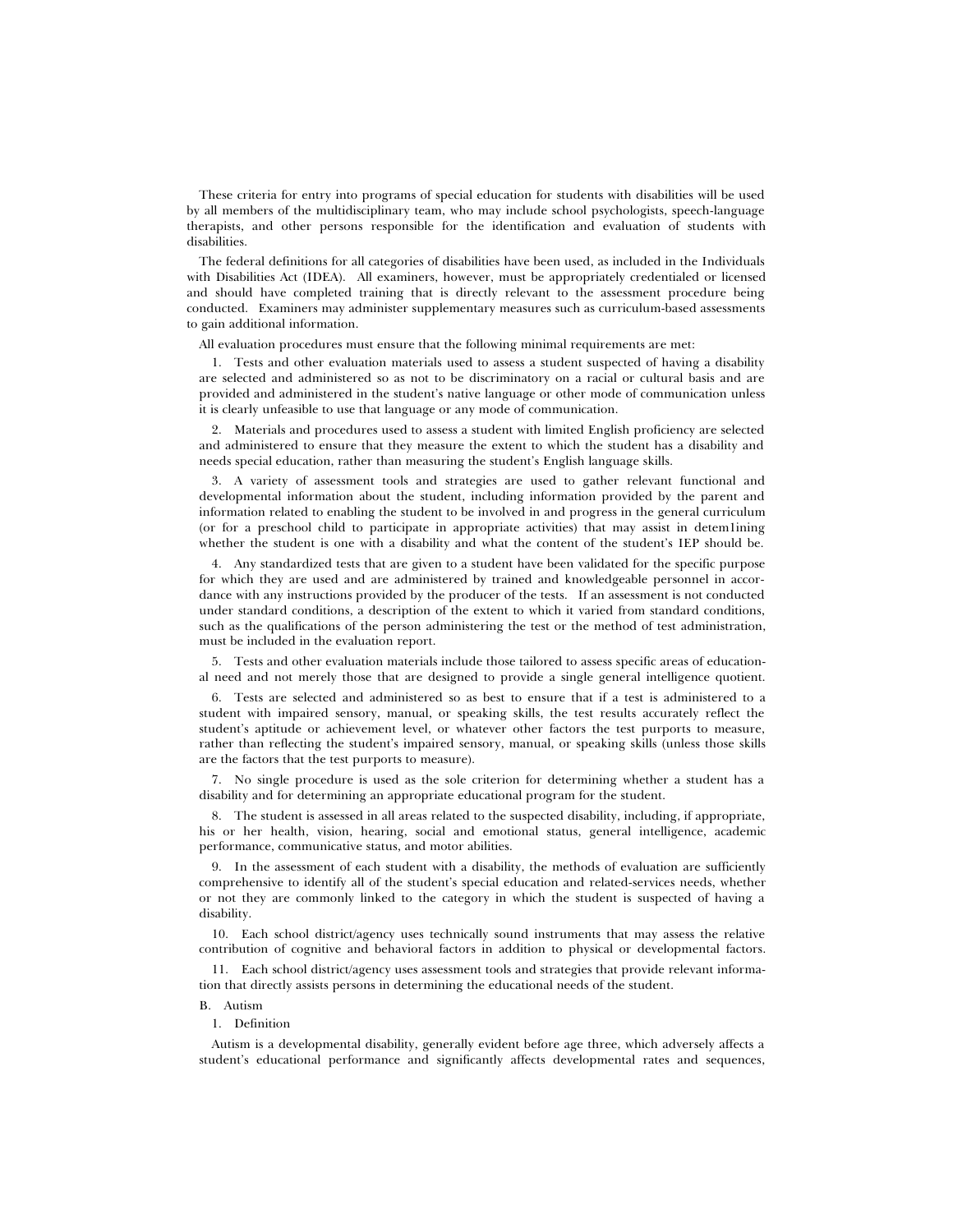verbal and non-verbal communication and social interaction and participation. Other characteristics often associated with autism are unusual responses to sensory experiences, engagement in repetitive activities and stereotypical movements and resistance to environmental change or change in daily routines. Students with autism vary widely in their abilities and behavior. The diagnosis of Autism does not apply if a student's educational performance is adversely affected primarily because the student has an emotional disorder. Autism may exist concurrently with other areas of disability.

Autism, also referenced as autism spectrum disorder, for the purpose of eligibility, may include Autistic Disorder, Pervasive Developmental Disorder Not Otherwise Specified (PDD-NOS), or Asperger's Syndrome provided the student's educational performance is adversely affected and the student meets the eligibility and placement requirements.

### 2. Eligibility Criteria

There is evidence that the child has any of the Pervasive Developmental Disorders, such as Autistic Disorder, Asperger's Disorder, PDD-NOS as indicated in the following diagnostic references:

### a. Asperger's Disorder:

(1) There is evidence that the child demonstrates impairments in social interaction, such as marked impairment in the use of multiple nonverbal behaviors such as eye-to-eye gaze, facial expression, body postures, and gestures to regulate social interaction; failure to develop peer relationships appropriate to developmental level; a lack of spontaneous seeking to share enjoyment, interests, or achievements with other people (i.e., by a lack of showing, bringing, or pointing out objects of interest); or lack of social or emotional reciprocity are noted; and

(2) Restricted repetitive and stereotyped patterns of behavior, interests, and activities such as encompassing preoccupation with one or more stereotyped and restricted patterns of interest that is abnormal either in intensity or focus, apparently inflexible adherence to specific, nonfunctional routines or rituals, stereotyped and repetitive motor mannerisms, persistent preoccupation with parts of objects.

(3) The adverse effects of the Asperger's Disorder on the child's educational performance require specialized instruction and/or related services.

### b. Autistic Disorder

(1) In addition to the characteristics listed in  $(a)(1)$  and (2) of this subsection, there also is evidence that the child demonstrates impairments in communication, such as delay in, or total lack of, the development of spoken language (not accompanied by an attempt to compensate through alternative modes of communication such as gesture or mime). In individuals with adequate speech, marked impairment in the ability to initiate or sustain a conversation with others, stereotyped and repetitive use of language or idiosyncratic language, or lack of varied, spontaneous make-believe play or social imitative play appropriate to developmental level is noted.

(2) The adverse effects of the Autistic Disorder on the child's educational performance require specialized instruction and/or related services.

c. PDD-NOS

(1) There is evidence that the child demonstrates any of the characteristics listed in a or b of this subsection without displaying all of the characteristics associated with either Asperger's Disorder or Autistic Disorder.

(2) The adverse effects of the PDD-NOS on the child's educational performance require specialized instruction and/or related services.

# C. Deaf-blindness

# 1. Definition

Deaf-blindness means concomitant hearing loss and visual impairment, the combination of which causes such severe communication and other developmental and educational needs that they cannot be accommodated in special education programs solely for children who are deaf or hard of hearing or children who are blind or visually impaired.

2. Eligibility Criteria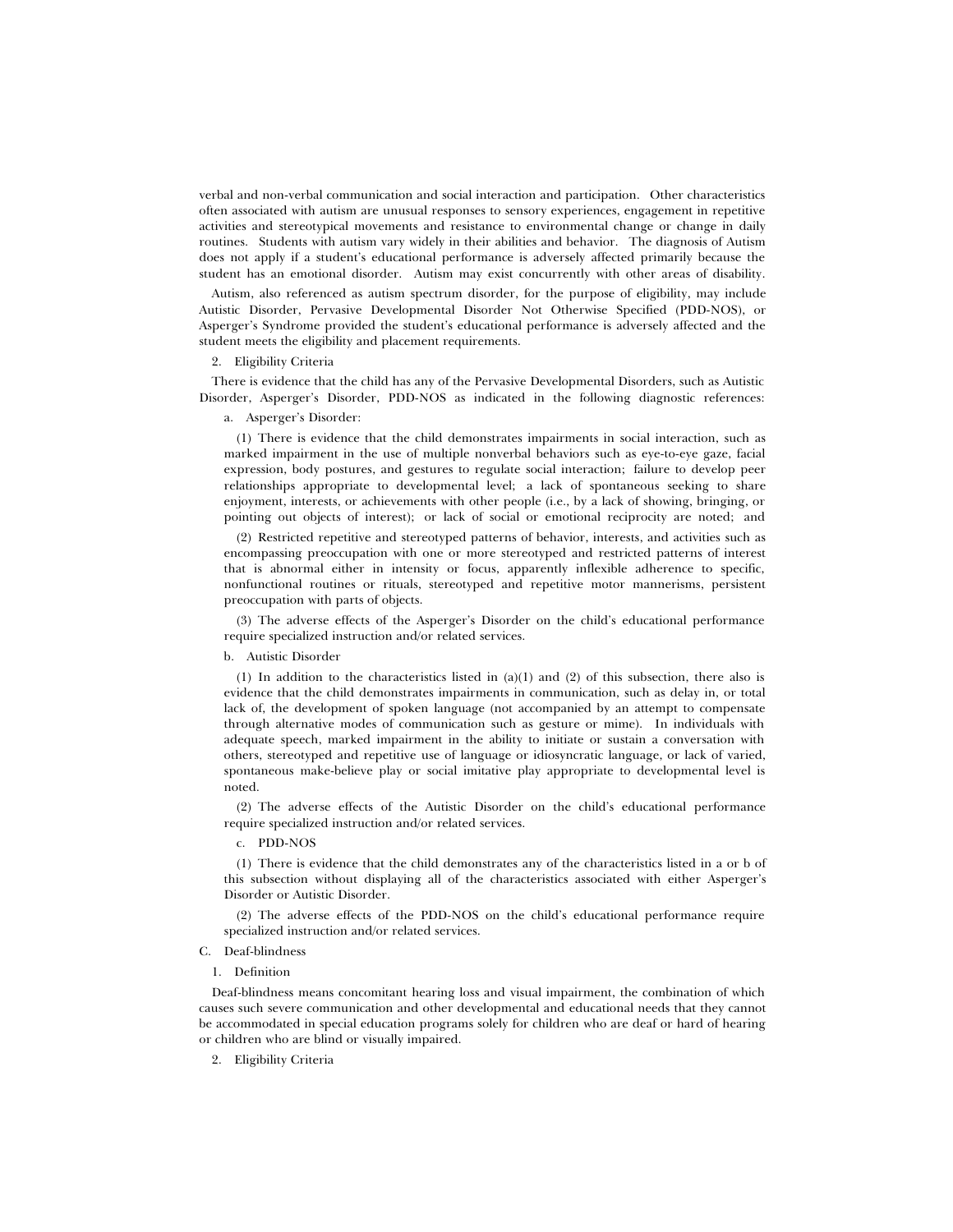a. There is evidence that the child meets the criteria for both the Deaf/Hard of Hearing category and the Visual Impairment category.

(1) a hearing loss that is 20 dB or greater at anyone frequency, either unilaterally or bilaterally, or

(2) a fluctuating hearing loss, either unilaterally or bilaterally, and

(3) The visual acuity with correction is 20/70 or worse in the better eye; or

(4) The visual acuity is better than 20/70 with correction in the better eye, and there is documentation of either of the following conditions: a diagnosed progressive loss of vision or a visual field of 40 degrees or less; or

(5) The visual acuity is unable to be determined by a licensed optometrist or ophthalmologist, and the existence of functional vision loss is supported by functional vision assessment findings; or

(6) There is evidence of cortical visual impairment.

b. The adverse effects of the hearing and visual impairment on the child's educational performance require specialized instruction and/or related services.

D. Deaf/Hard of Hearing

1. Definition

Deaf means a hearing loss that is so severe that the child is impaired in processing linguistic information through hearing, with or without amplification, that adversely affects a student's academic or functional performance.Hard of Hearing means a hearing loss, whether permanent or fluctuating, that adversely affects a student's academic or functional performance with or without amplification, but that is not included under the definition of deaf in this section.

2. Eligibility Criteria

a. There is evidence that the child has

(*l* ) a hearing loss that is 20 dB or greater at anyone frequency, either unilaterally or bilaterally, or

(2) a fluctuating hearing loss, either unilaterally or bilaterally.

b. The adverse effects of the deafness or hard of hearing impairment on the child's educational performance require specialized instruction and/or related services.

### E. Developmental Delay

# 1. Definition

A child with developmental delay is a child age 3-9 who has been identified before the age of 7 as experiencing significant developmental delays in one or more of the following areas: physical development, cognitive development, communication development, social or emotional development, or adaptive development: and who, by reason thereof, needs special education and related services.The term significant developmental delay refers to a delay in a child's development in adaptive behavior, cognition, communication, motor development or social development to the extent that, if not provided with special intervention, it may adversely affect his/her educational performance in age-appropriate activities. The term does not apply to children who are experiencing a slight or temporary lag in one or more areas of development, or a delay which is primarily due to environmental, cultural, or economic disadvantage, lack of experience in age appropriate activities, lack of appropriate instruction in reading, lack of appropriate instruction in math, limited English proficiency or the child does not otherwise meet the eligibility criteria as a child with a disability.

### 2. Eligibility Criteria

a. There is evidence that child is exhibiting a significant developmental delay in one or more of the following areas:

- (1) physical development
- (2) cognitive development
- (3) communication development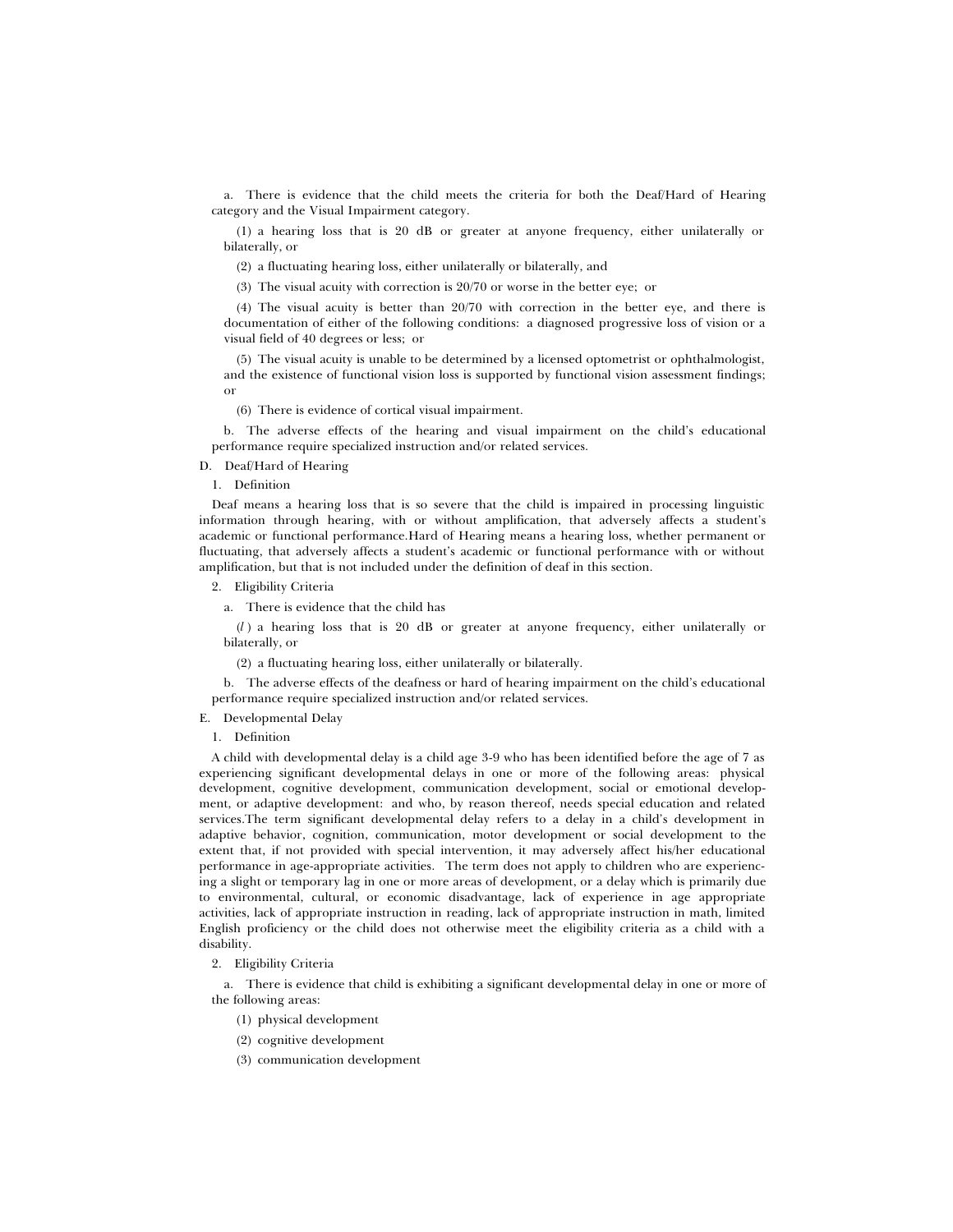(4) social or emotional development

(5) adaptive behavior development.

b. There is evidence that the delay is not due to:

Lack of appropriate instruction in reading, including the essential components of reading instruction (defined in section 1208(3) of the Elementary and Secondary Education Act;

(1) Lack of appropriate instruction in math;

(2) Limited English proficiency; or

(3) The presence of any other disability for children ages six through seven.

c. The adverse effects of the developmental delay on the child's educational performance require specialized instruction and/or related services.

F. Emotional Disability

1. Definition

Emotional Disability means an emotional disturbance defined as a condition exhibiting one or more of the following characteristics over a long period of time and to a marked degree that adversely affects the student's educational performance:

a. an inability to learn that cannot be explained by intellectual, sensory, or health factors;

b. an inability to build or maintain satisfactory interpersonal relationships with peers and teachers;

c. inappropriate types of behavior or feelings in normal circumstances;

d. a general pervasive mood of unhappiness or depression;

e. a tendency to develop physical symptoms or fears associated with personal or school problems.

The term includes schizophrenia. The term does not apply to children who are socially maladjusted unless it is determined that they have a serious emotional disturbance.

2. Eligibility Criteria

a. There is evidence that the child exhibits one or more of the following characteristics over a long period of time and to a marked degree: an inability to learn that cannot be explained by intellectual, sensory, or health factors; an inability to build or maintain satisfactory interpersonal relationships with peers and teachers; inappropriate types of behavior or feelings in normal circumstances; general pervasive mood of unhappiness or depression; or a tendency to develop physical symptoms or fears associated with personal or school problems.

b. The adverse effects of the emotional disability on the child's educational performance require specialized instruction and/or related services.

G. Intellectual Disabilities

1. Definitions

Intellectual Disability means significantly subaverage general intellectual functioning, existing concurrently with deficits in adaptive behavior and manifested during the developmental period that adversely affects a child's educational performance.

2. Eligibility Criteria

a. There is evidence that the child has:

(*l* ) Significant limitations in intellectual functioning must be evidenced by scores on both verbal and nonverbal scales that are at least two standard deviations below the mean  $(+/-$  the standard error of measurement) on an individually administered intelligence test.

(2) Significant deficits in adaptive behavior must be evidenced by a score at least two standard deviations below the mean  $(+/-$  the standard error of measurement) in at least two adaptive skill domains.

(3) Significant deficits in educational performance (pre-academic, academic and/or functional academic skills) must be evidenced by significant delays in functioning when compared to the child's same aged peers.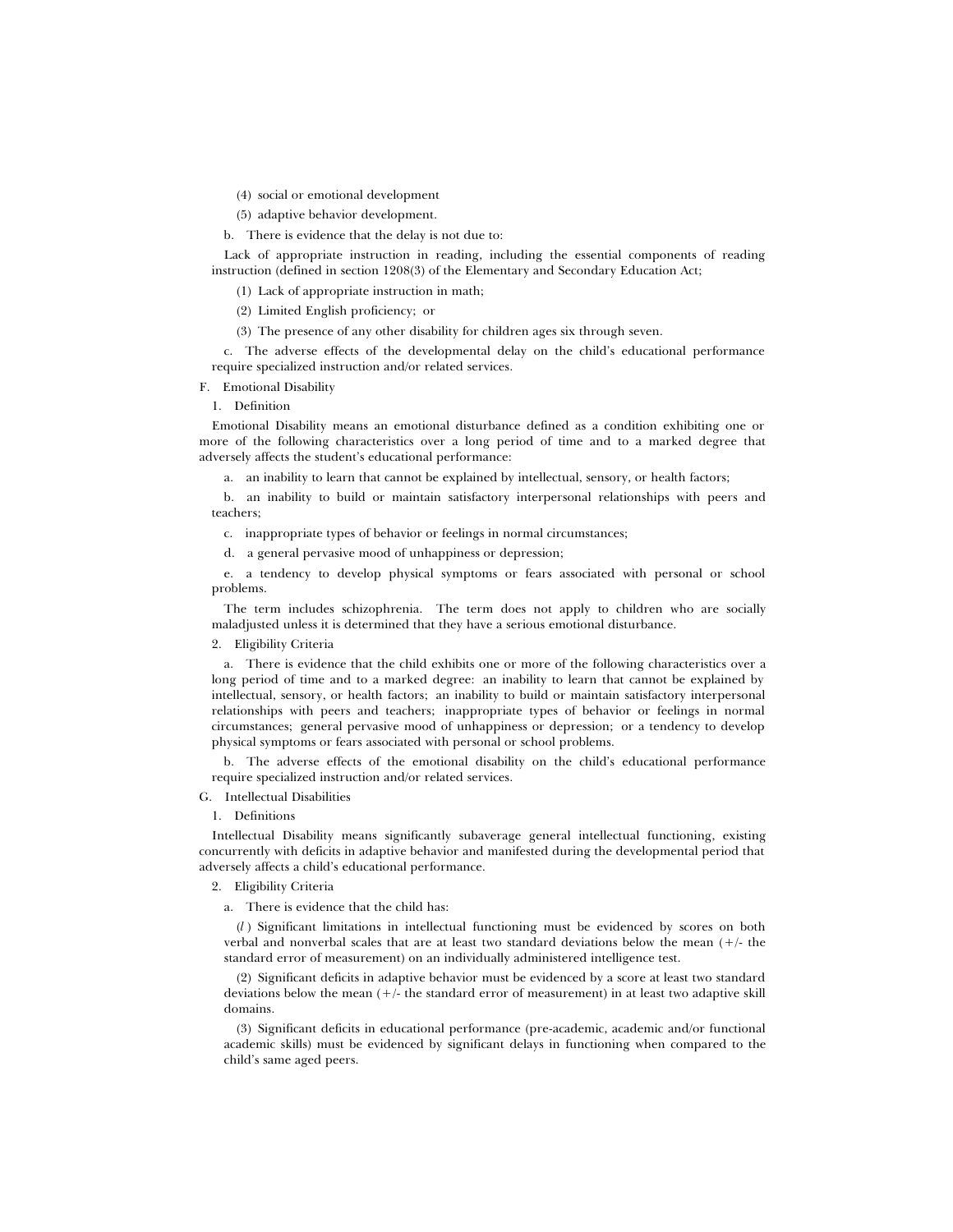b. The adverse effects of the intellectual disability on the child's educational performance require specialized instruction and/or related services.

# H. Multiple Disabilities

# 1. Definition

Multiple Disabilities means concomitant impairments (such as intellectual disabilities-blindness or intellectual disabilities-orthopedic impairment), the combination of which causes such severe educational needs that they cannot be accommodated in special education programs solely for one of the impairments. Multiple disabilities does not include deaf-blindness.

#### 2. Eligibility Criteria

a. There is evidence that the child meets all eligibility requirements for two or more disabilities. The term does not include developmental delay, deaf-blindness, or speech/language impairment.

b. The adverse effects of the multiple disabilities on the child's educational performance cannot be accommodated in special education programs solely for one of the disabilities and require specialized instruction and/or related services.

I. Other Health Impairment

1. Definition

Other Health Impairment means having limited strength, vitality or alertness, including a heightened alertness to environmental stimuli, that results in limited alertness with respect to the educational environment, that is due to chronic or acute health problems such as asthma, attention deficit disorder or attention deficit hyperactivity disorder, diabetes, epilepsy, a heart condition, hemophilia, lead poisoning, leukemia, nephritis, rheumatic fever, sickle cell anemia, and Tourette's syndrome and adversely affects a student's educational performance.

- 2. Eligibility Criteria
- a. There is evidence that the child has a chronic or acute health problem.

b. There is evidence that the diagnosed chronic or acute health problem results in limited alertness to the educational environment due to limited strength, limited vitality, limited or heightened alertness to the surrounding environment.

c. The adverse effects of the other health impairment on the child's educational performance require specialized instruction and/or related services.

J. Orthopedic Impairment

# 1. Definition

Orthopedic impairment means a severe orthopedic impairment that adversely affects a child's educational performance. The term includes impairments caused by congenital anomaly (e.g., clubfoot, absence of some member, etc.), impairments caused by disease (e.g., poliomyelitis, bone tuberculosis, etc.), and impairments from other causes (e.g., cerebral palsy, amputations, and fractures or burns that cause contractures).

2. Eligibility Criteria

a. There is evidence that the child has a severe orthopedic impairment.

b. The adverse effects of the orthopedic impairment on the child's educational performance require specialized instruction and/or related services.

# K. Specific Learning Disabilities

# 1. Definition

Specific Learning disability means a disorder in one of more of the basic psychological processes involved in understanding or in using language, spoken or written, that may manifest itself in an imperfect ability to listen, think, speak, read, write, spell, or to do mathematical calculations, including conditions such as perceptual disabilities, brain injury, minimal brain dysfunction, dyslexia, and developmental aphasia.

# 2. Eligibility Criteria

a. There is evidence that the child does not achieve adequately for his/her age or to meet stateapproved grade level standards in one or more of the following areas: Basic reading skills,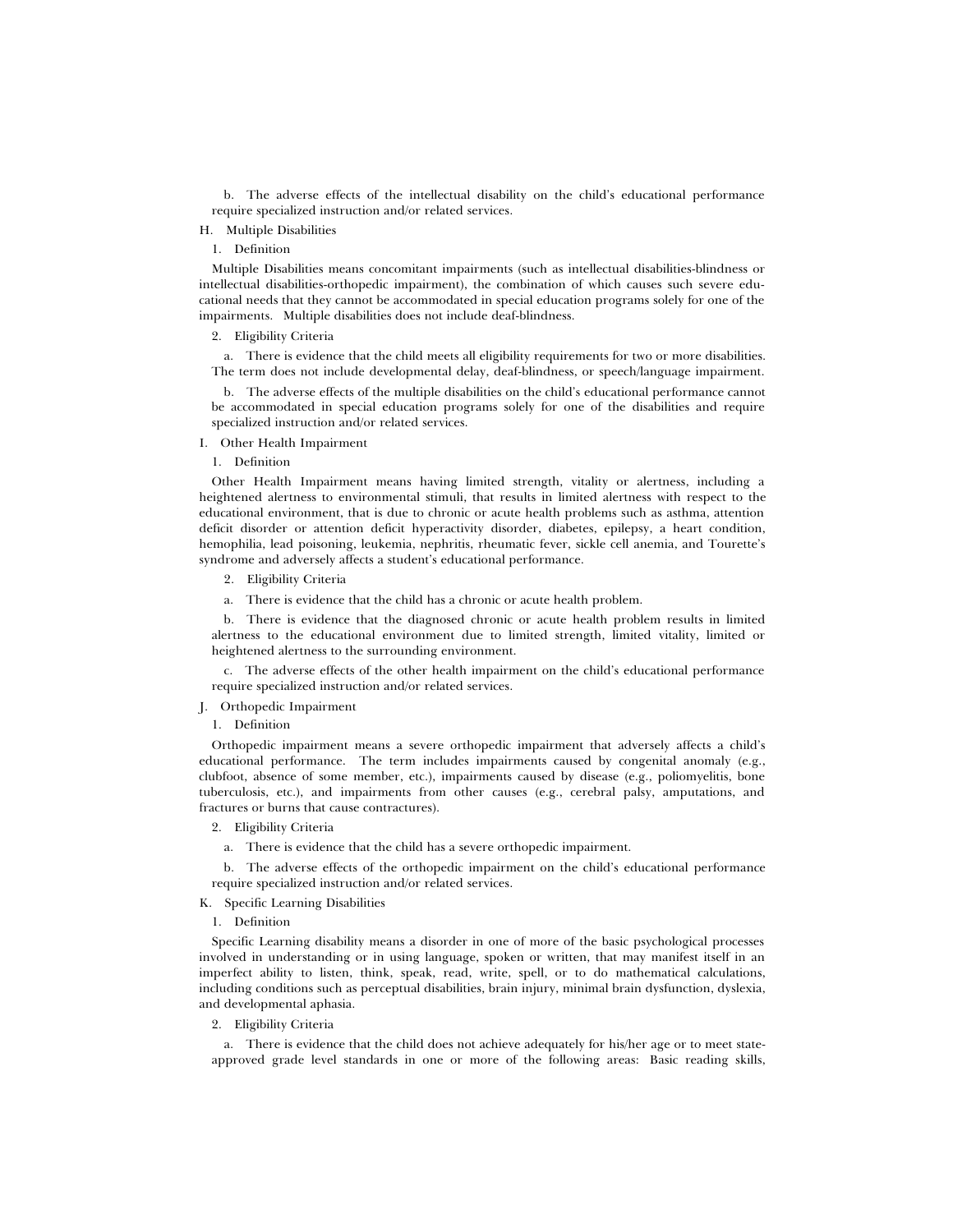Reading fluency, Reading comprehension, Mathematics calculation, Mathematics problem-solving, Written expression, Oral expression, or Listening comprehension; and either

(1) does not make sufficient progress to meet age or state-approved grade-level standards when using a process based on the child's response to scientific, research-based intervention, or

(2) exhibits a pattern of strengths and weaknesses in performance, achievement, or both, relative to age, state-approved grade-level standards, or intellectual development, that is determined by the group to be relevant to the identification of a specific learning disability, using appropriate assessments.

b. The child's underachievement is not due to: visual, hearing, or motor disability; intellectual disability; emotional disability; cultural factors; environmental or economic disadvantage; limited English proficiency; or lack of appropriate instruction in reading or math.

c. The adverse effects of the learning disability on the child's educational performance require specialized instruction and/or related services.

L. Speech-Language Impairment

1. Definition

Speech-Language Impairment means a communication disorder, such as stuttering, impaired articulation, language impairment, or a voice impairment, that adversely affects a child's educational performance.

2. Eligibility Criteria

a. There is evidence that the child has one or more of the following impairments:

(1) fluency - interruption in the flow of speech characterized by an atypical rate, or rhythm in sounds, syllables, words, and phrases that significantly reduces the child's ability to participate within the learning environment with or without his or her awareness of the dysfluencies or stuttering

(2) articulation - atypical production of phonemes characterized by substitutions, omissions, additions or distortions that impairs intelligibility in conversational speech and adversely affects academic achievement and/or functional performance in the educational setting

(3) language - impaired comprehension and/or use of spoken language which adversely affects written and/or other symbol systems and the child's ability to participate in the classroom environment

(4) voice - interruption in one or more processes of pitch, quality, intensity, resonance, or a disruption in vocal cord function that significantly reduces the child's ability to communicate effectively

b. The adverse effects of the speech-language impairment on the child's educational performance require specialized instruction and/or related services

M. Traumatic Brain Injury

1. Definition

Traumatic Brain Injury means an acquired injury to the brain caused by an external physical force, resulting in total or partial functional disability or psychosocial impairment, or both, that adversely affects a student's educational performance. The term applies to open or closed head injuries resulting in impairments in one or more areas, such as cognition; language; memory; attention; reasoning; abstract thinking; judgment; problem-solving; sensory, perceptual, and motor abilities; psychosocial behavior; physical functions; information processing; and speech. The term does not apply to brain injuries that are congenital or degenerative, or to brain injuries induced by birth trauma.

2. Eligibility Criteria

a. There is evidence that the child had a traumatic brain injury.

b. The adverse effects of the traumatic brain injury on the child's educational performance require specialized instruction and/or related services.

N. Visual Impairment

1. Definition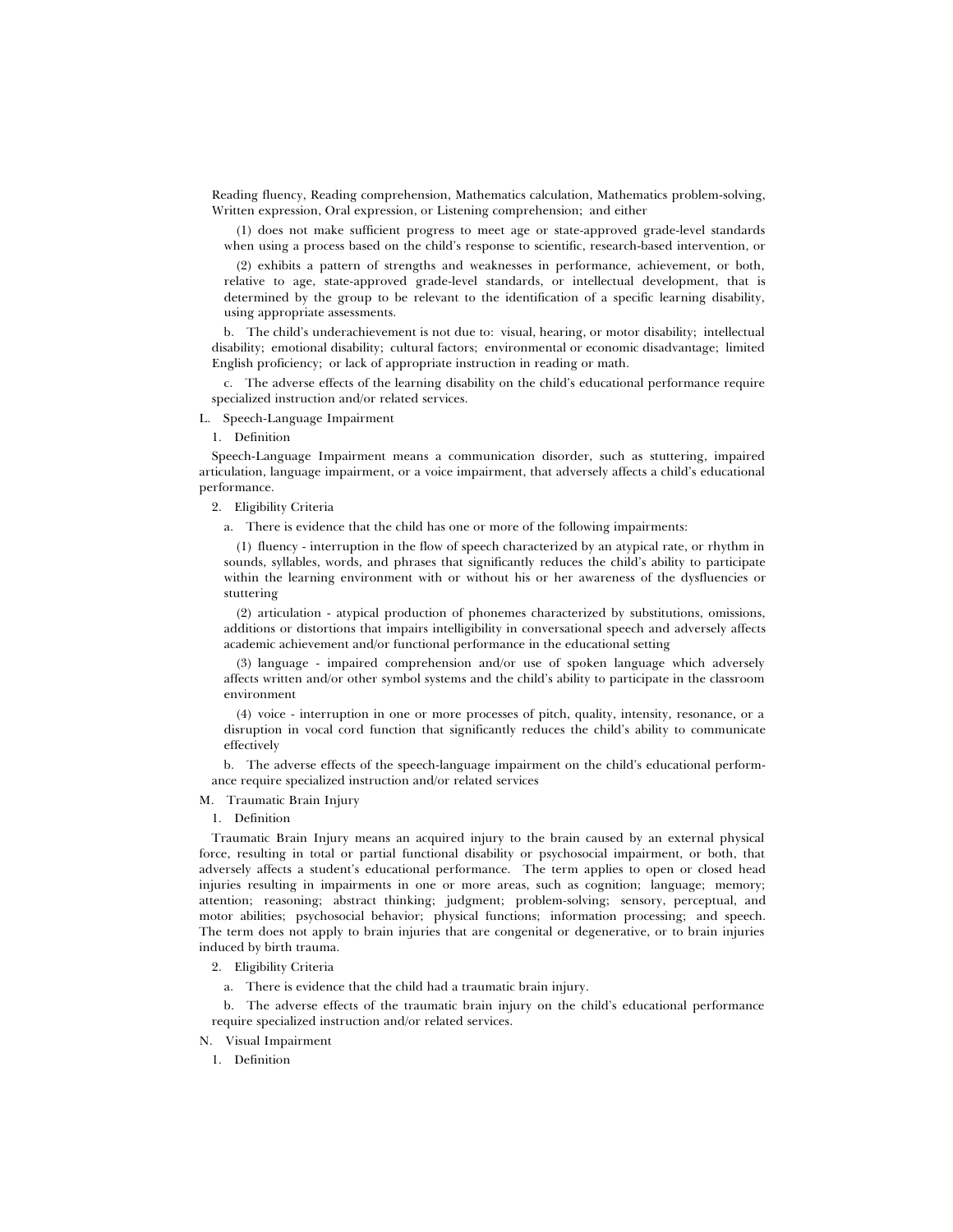Visual impairment, including blindness, means impairment in vision that, even with correction, adversely affects a student's educational performance. The term includes both partial sight and blindness.

- 2. Eligibility Criteria
	- a. There is evidence that
		- (*l* ) The visual acuity with correction is 20/70 or worse in the better eye; or

(2) The visual acuity is better than 20/70 with correction in the better eye, and there is documentation of either of the following conditions: a diagnosed progressive loss of vision or a visual field of 40 degrees or less;

(3) The visual acuity is unable to be determined by a licensed optometrist or ophthalmologist, and the existence of functional vision loss is supported by functional vision assessment findings; or

(4) There is evidence of cortical visual impairment.

b. The student's visual impairment adversely affects his or her educational and functional performance. The adverse effects of the visual impairment on the child's educational performance require specialized instruction and related services.

#### O. Reevaluation

Reevaluations for all categories of disability must be conducted at least once every three years and must be conducted more frequently if conditions warrant, if the parents or school personnel request such reevaluations, or if the student's dismissal from special education is being considered.

1. This reevaluation must be planned and conducted by an IEP team and other qualified professionals as appropriate.

2. The IEP team must review existing evaluation data on the student, including evaluations and information provided by his or her parents, current classroom-based assessments, and observations of teachers and related service providers.

3. On the basis of that review and input from the student's parents, the IEP team must identify what additional data, if any, are needed to determine the following:

a. whether the student continues to have a disability;

b. what the present levels of performance and the educational needs of the student are;

c. whether the student continues to need special education and related services; and

d. whether any additions or modifications to the special education and related services are needed to enable the student to meet the measurable annual goals set forth in his or her IEP and to participate, as appropriate, in the general curriculum.

4. Appropriate, qualified professionals must administer such tests and/or collect other evaluation information to produce the data identified by the IEP team.

5. If the IEP team and other qualified professionals, as appropriate, determine that no additional data are needed, the team must document the justification for this determination.

**HISTORY: Amended by State Register Volume 23, Issue No. 5, eff May 28, 1999; State Register Volume 25, Issue No. 4, eff April 27, 2001; State Register Volume 26, Issue No. 12, eff December 27, 2002; State Register Volume 31, Issue No. 8, eff August 24, 2007.**

**43–243.4. Repealed** by State Register Volume 38, Issue No. 6, Doc. No. 4396, eff June 27, 2014.

#### **Editor's Note**

Former R. 43–243.4 was titled **Utilization of General Teacher Certification** and had the following history: Amended by State Register Volume 29, Issue No. 6, eff June 24, 2005.

## **43–244. Interscholastic Activities.**

Kindergarten; Grades 1–6: Each school shall prohibit competitive sports of a varsity pattern with scheduled league games and championships for Grades 1–6.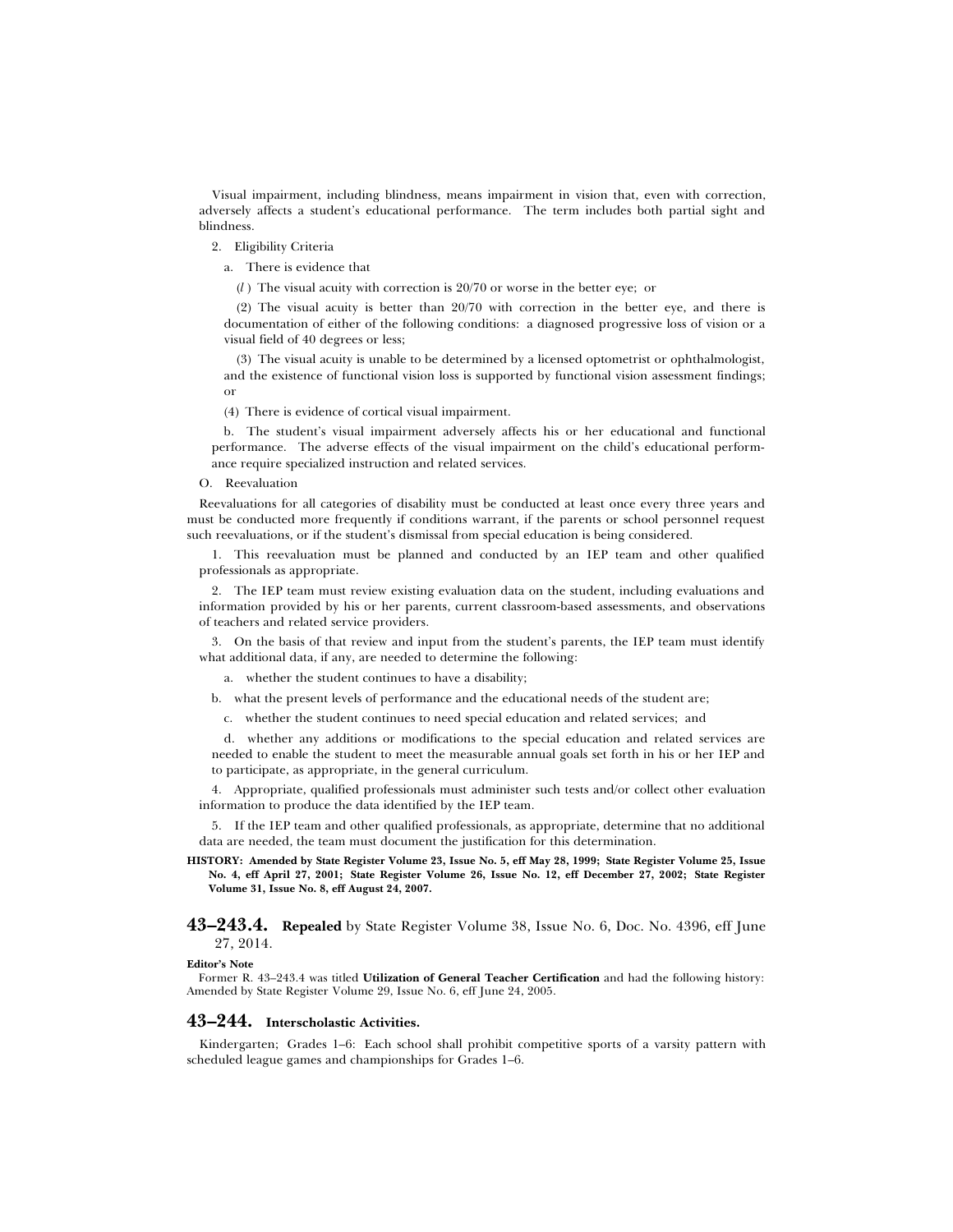# **43–244.1. Interscholastic Activities: Academic Requirements for Participation.**

I. To participate in interscholastic activities, students in grades 9–12 must have passed at least four academic courses, including each unit the student takes that is required for graduation, with an overall passing average in the preceding semester. Academic courses must be defined as those courses of instruction for which credit toward high school graduation is given. These may be required or approved electives.

A. An ineligible student shall not be allowed to participate in any interscholastic activity.

B. Interscholastic activities shall be defined as all school-sponsored activities for which preparation occurs outside of the regular school day. Individuals or members of groups involved in activities which include out-of-school practice on more than one occasion weekly shall meet eligibility requirements.

C. Academic course shall be defined as any approved course of instruction in the secondary curriculum, required or elective, for which one unit of credit or its equivalent is awarded on a yearly basis, or one-half unit of credit or its equivalent is awarded on a semester basis. If more than one unit of credit is awarded on a yearly basis in a particular subject, this subject shall count as more than one academic course. (Example: A subject taught for three units of credit shall be considered the equivalent of three academic courses.)

D. To be eligible in the first semester, each student must have passed four academic courses that were completed during the second semester of the previous school year.

E. To be eligible in the second semester, each student in grades 9 through 12 must pass at least four academic courses during the first semester.

F. Those courses specifically mandated for a high school diploma shall be considered required courses. A course may not be considered as an elective until all requirements in that subject area have been met. When a student is enrolled in more than four required courses, he must pass four required courses to be eligible for interscholastic activities. When a student is enrolled in four or less required courses, he must pass each required course.

G. Credit courses used for eligibility purposes must be courses that are applicable as credit toward a state high school diploma. If a student has met or is meeting all requirements for graduation and is enrolled in college credit courses, these college credit courses may be used to meet eligibility requirements.

H. Credits earned in a summer school approved by the State Department of Education may be applied toward first semester eligibility if all other requirements of this regulation are met. Academic deficiencies may not be made up through enrollment in correspondence courses or adult education programs.

I. Each student graduating prior to 1987 and needing only 18 units for a South Carolina high school diploma shall be required to pass at least four of the following subjects when enrolled:

1. Language Arts I, II, III, IV (or Remedial English, developmental reading, or remedial reading when taken to meet language arts requirements for graduation)

- 2. U. S. History
- 3. Economics
- 4. Government
- 5. Other Social Studies (additional one unit taken to meet graduation requirements)
- 6. Mathematics (to meet two-unit requirement for graduation).
- 7. Natural Science (to meet one-unit requirement for graduation).
- 8. Physical Education or ROTC (to meet one-unit requirement for graduation)

J. Each student entering the ninth grade for the first time in the 1983-84 school year or graduating in 1987 or thereafter and needing 20 units for a South Carolina high school diploma shall be required to pass at least four of the following subjects when enrolled:

1. Language Arts I, II, III, IV (or remedial English, with emphasis on reading and functional English, developmental reading, or remedial reading when taken to meet language arts requirements for graduation)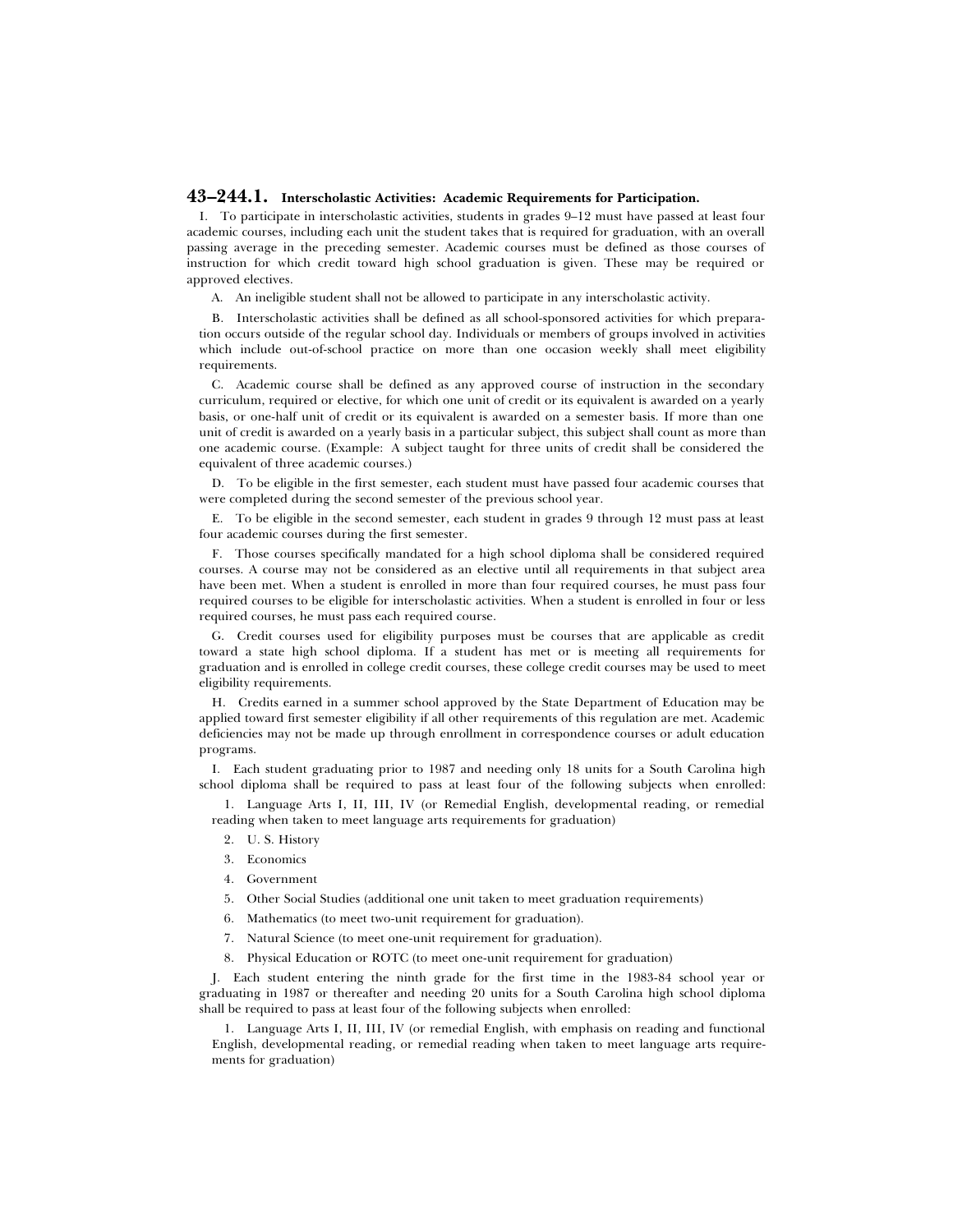- 2. U. S History
- 3. Economics
- 4. Government
- 5. Other Social Studies (additional one unit taken to meet graduation requirements)

6. Mathematics (to meet three-unit requirement for graduation). If an approved course in computer science is taken to count as one unit of the mathematics requirement, this course will be considered a required course.

7. Natural Science (to meet two-unit requirement for graduation). If a student is taking the six units in a specific occupational area in lieu of the second unit required in natural science, all courses taken to accumulate these six units shall be considered required courses.

8. Physical Education or ROTC (to meet one-unit requirement for graduation)

K. Each student must maintain an overall passing average during the preceding semester in order to be eligible for participation in interscholastic activities.

1. Each student's overall passing average shall be determined by a numerical average or the district's grading system that determines pass/fail of all courses taken during the previous semester. A passing average shall be consistent with the district's established grading systems.

2. Overall passing average for first semester eligibility shall be determined using numerical scores or the district's grading system to determine pass/fail on all courses completed during the previous semester. (Note: Courses taken during summer school must be included in the determination of this average. If a course is repeated in summer school, the highest grade would be used in determining this average.)

3. Overall passing average for second-semester eligibility shall be determined by using numerical scores or the district's grading system that determines pass/fail on all courses taken during first semester.

L. If interscholastic activities are connected with curriculum experiences in a regular classroom situation (e.g., band, chorus, vocational), a student determined to be ineligible will be allowed to continue as part of the class and earn the grade and credit(s) for that course. Ineligible students will not be allowed to participate in interscholastic activities and shall not be penalized or have the course grade lowered because of their ineligibility to participate in those activities.

II. All activities currently under the jurisdiction of the South Carolina High School League shall remain in effect.

III. The monitoring of all other interscholastic activities is the responsibility of the local board of trustees.

A. Local boards of trustees shall develop and implement a system of monitoring the eligibility of students in grades 9-12 within the individual school districts who are involved in interscholastic activities not under the jurisdiction of the S. C. High School League.

B. The State Department of Education shall provide schools and school districts with a monitoring format for reporting to the local boards of trustees. This format shall be designed to monitor requirements of this regulation and all necessary implications.

C. Eligibility for any interscholastic activity shall be determined and reported prior to participation in that activity. Eligibility for each student will continue from first semester through the 95th day of the school year allowing five days for grades to be averaged and recorded after the end of the first semester.

D. Compliance with this portion of the regulation shall be reported to the State Department of Education through the assurances portion of the Basic Educational Data System accreditation process for district superintendents and boards of trustees.

E. Failure to comply with this regulation shall result in an accreditation deficiency for the local board of trustees.

IV. Those students diagnosed as handicapped in accordance with the criteria established by the State Board of Education and satisfying the requirements of their Individualized Education Plan (IEP) as required by Public Law 94-142 shall be permitted to participate in interscholastic activities.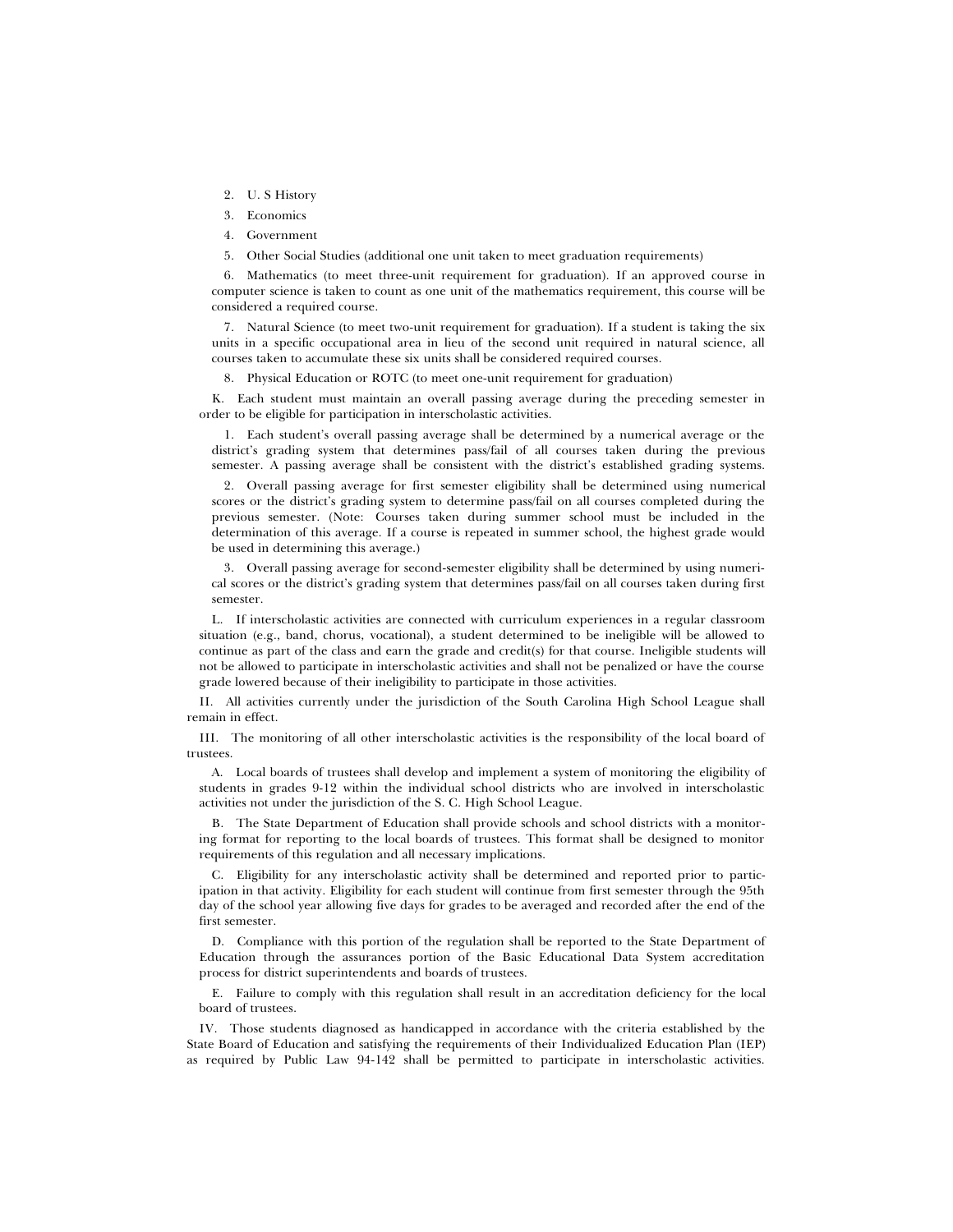A. Each student in grades 9–12 classified as handicapped and being served by a program designed for his/her handicapping condition that does not lead to a state high school diploma will be considered eligible for participation if he/she is successfully meeting the requirements of his/her Individual Education Plan.

B. Each student in grades 9–12 classified as handicapped and being served in a program leading to a state high school diploma shall be required to meet the requirements previously stated in this regulation for eligibility to participate in interscholastic activities.

V. Any local board of trustees in its discretion is authorized to impose more stringent standards than those contained in this section for participation in interscholastic activities by students in grades  $9 - 12$ .

VI. The provisions for eligibility in interscholastic activities shall take effect at the beginning of the second semester of the 1984–85 school year.

A. Eligibility for participation in interscholastic activities for first semester of the 1984–85 school year will be determined by previously existing rules and regulations of the S. C. High School League and/or local school districts and will not be influenced by the requirements of this regulation.

B. Beginning with second semester of the 1984–85 school year and thereafter, each student must meet requirements of this regulation (59–39–160) in order to be eligible for participation in interscholastic activities.

# **43–246. Instruction at Place Other Than School.**

(Statutory Authority: 1976 Code §§ 59-5-60 and 59-65-40)

A parent or guardian denied permission by a district board of trustees to begin or continue a program of home instruction may appeal that decision to the State Board of Education, pursuant to Section 59-65-40 of the Code of Laws of South Carolina, 1976. When permission to operate a home instruction program is denied by a district board of trustees, the district board must notify the parent or guardian in writing of his/her right to appeal to the State Board of Education. The notice of appeal must be submitted, in writing, to the State Superintendent within ten days of receipt of the written denial by the district board of trustees, and the parent or guardian must notify the district superintendent of the appeal. The district superintendent shall send a copy of the record of the meeting held by the district board of trustees to consider the home instruction application to the State Superintendent of Education.

The record will be referred to the State Board of Education or its designee. The parties will be notified of the date on which the State Board of Education will review the record. The parties may submit a written brief at least five (5) working days before the date set for review. The State Board of Education may invite the parties to make an oral presentation. The Chair of the State Board of Education will notify the parties in writing of the final decision of the board.

# **43–248. Virtual Education Program.**

I. Overview of the Virtual Education Program

A. The State Board of Education (SBE) is authorized under S.C. Code Ann. Sections 59–16–10 through 59–16–80 to "establish the virtual education program to ensure consistent high quality education for the students of South Carolina utilizing technology-delivered courses.'' These procedural regulations are based on that legislation.

B. The virtual education legislation makes the following stipulations:

1. Any public, private, or homeschooled student legally residing in South Carolina who is twentyone years of age or younger is eligible to enroll in the virtual education program.

2. A private school or homeschooled student enrolled in the virtual education program is not entitled to receive any of the services or privileges that are available to public school students other than the right to receive an appropriate unit of credit for a completed course.

3. The virtual education program is not a school but a program; therefore, it is not authorized by statute to issue a state high school diploma.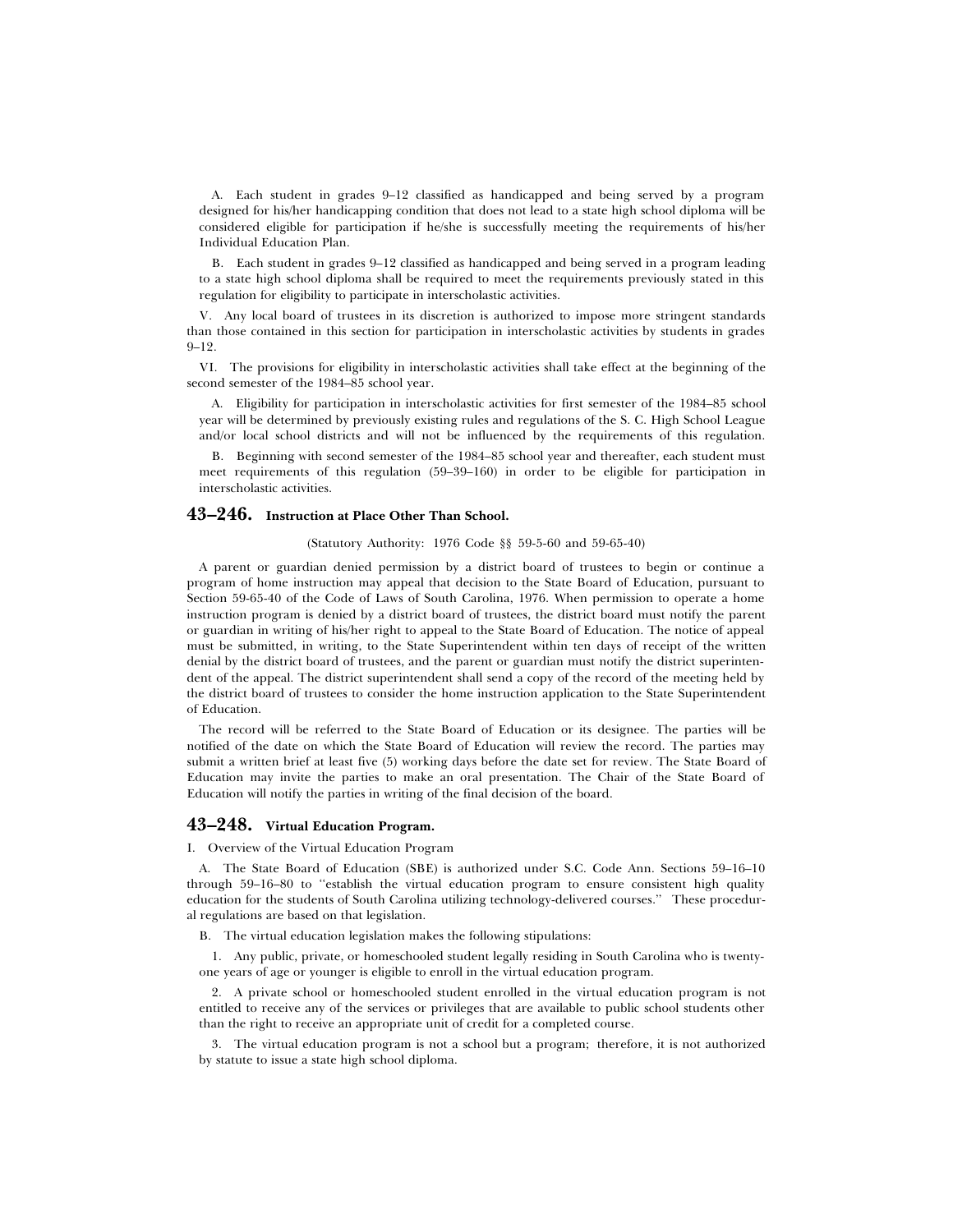C. These regulations—which are predicated on the virtual education program statute, other state statutes, and SBE regulations—are subject to modification by the South Carolina Department of Education (SCDE) only if those statutes or regulations are amended.

- II. Virtual Education Program Sponsorship
	- A. Sponsor Registration

1. In order to become a virtual education sponsor, a public school district, a public school, a private school, or a homeschooling parent (statutes that apply to homeschooling are S.C. Code Ann. Sections 59–65–40, 59–65–45, 59–65–46, and 59–65–47) must be registered with the virtual education program.

2. In order to be registered as a virtual education program sponsor, the school district, public school, private school, or homeschooling parent must fulfill the following requirements:

a. have in place a program of studies that leads to a diploma,

b. comply with the policies governing online courses established by the virtual education program,

c. identify the individual(s) who will advise the student regarding courses he or she will need to earn a diploma, and

d. identify the individual who will assist the student in resolving any technology issues that may arise.

B. Sponsor Responsibilities

1. All registered virtual education program sponsors must fulfill the following responsibilities:

a. verify that a student is a legal resident of the state of South Carolina before enrolling him or her in the virtual education program,

- b. update sponsor registration information, and
- c. respond to a student's request to enroll in a virtual education course.

2. A sponsor may forfeit its right to enroll students in the virtual education program if it fails to abide by these requirements.

III. Virtual Education Program Student Enrollment

A. Student Responsibilities

1. Sponsor Approval

a. The student must secure approval to take a specific course from the public school or district or nonpublic sponsor:

(1) *In-school students*—those who are in membership in a public school (includes homebound, home-placed, and off-campus students and students enrolled in an adult education program) must have approval from the school principal or his or her designee.

(2) *Nonpublic school students*—those who are not in membership in a public school but are instead enrolled in a private school or are homeschooled—must have approval from the nonpublic sponsor:

(a) the private school that the student attends, or

(b) the homeschooling parent/legal guardian.

(3) *Out-of-school students*—those who have not officially withdrawn from a particular public school and are entered in the student database as non-funded (includes expelled students) or those who have not officially withdrawn from a particular private school—must have approval from the district superintendent or the head of the private school. If a district or private school policy does not allow credit to be recorded on an *out-of-school* student's transcript, the student cannot be granted approval to take a virtual education program course.

b. A student who is no longer enrolled in any school and who is at least seventeen years of age must enroll in a public adult education program for sponsorship to take a course from the virtual education program.

2. Computer Access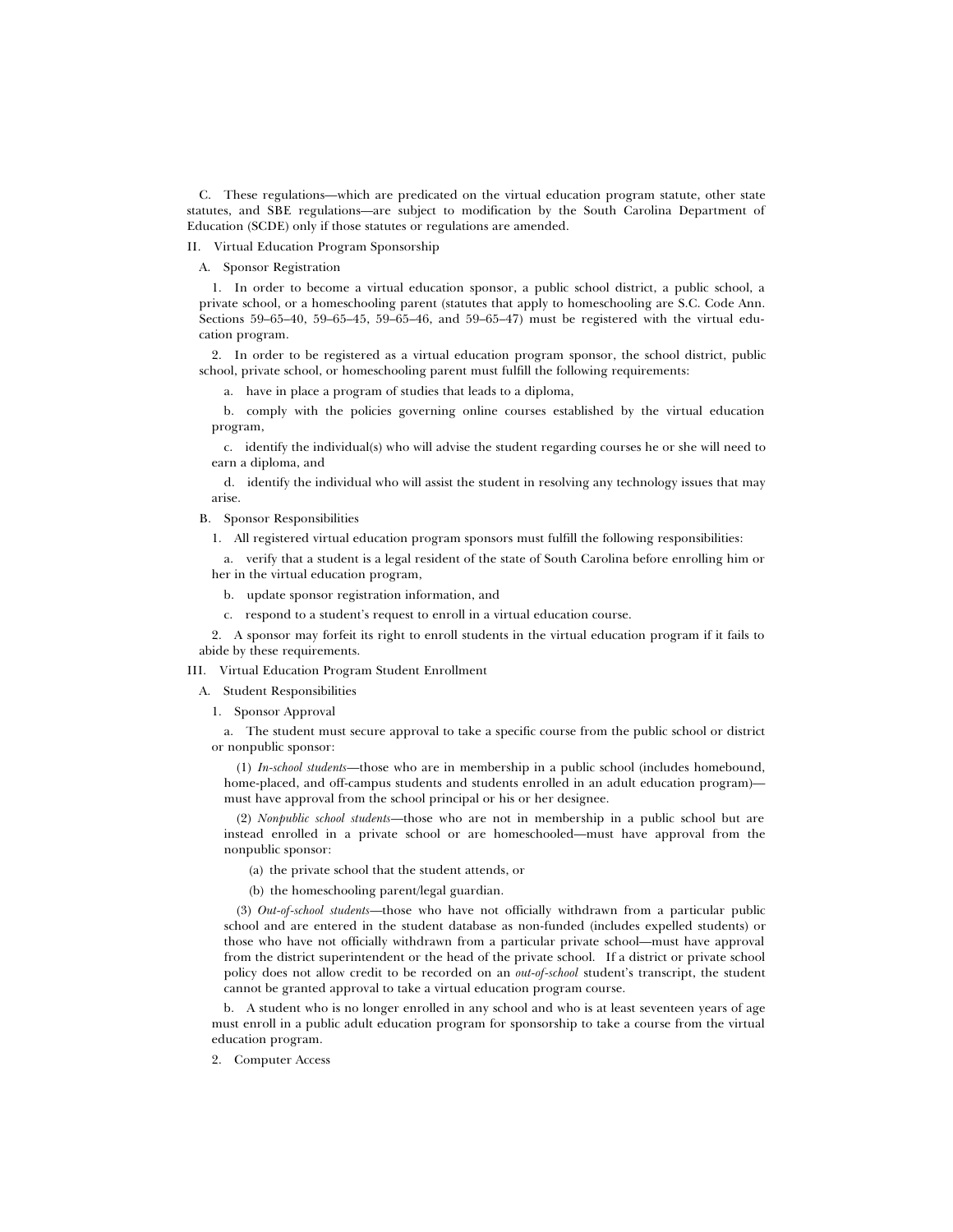The student must furnish his or her own computer, or have access to one, and must have Internet access in order to take the virtual education program courses, although the sponsor is not prohibited from providing these.

3. Online Agreements

a. The student must indicate a willingness to abide by the acceptable use policy posted on the virtual education program's Web site.

b. The student must agree to abide by the virtual education program policies and expectations posted on the virtual education program Web site.

4. Online Application

a. The student must complete an online application for the course(s) he or she has approval to take.

b. The studentmust contact his or her instructor within three days of the start of class.

B. Parent/Legal Guardian Responsibility

1. The parent/legal guardian of a student who is seventeen years of age or younger must give approval for the student to take a course with the virtual education program.

2. The parent/legal guardian of a student who is seventeen years of age or younger must agree that the student will abide by the acceptable use policy posted on the virtual education program Web site.

C. SBE Responsibility

1. The SBE will implement a system for prioritizing the students who have enrolled in virtual education program courses if the virtual education program is unable to provide the courses these students need.

2. First priority will be given to students needing an initial credit course(s) to graduate on time.

3. The next priority will be given to those students who need to take a content recovery course required for graduation.

4. The next priority will be given to those students who need to take a course(s) needed for graduation not being offered in their schools.

5. Beyond these three priorities, students will be served on a first-come, first-served basis.

IV. Virtual Education Program Course Grades and Units of Credits

A. Virtual Education Program Responsibilities

1. The virtual education program must provide to the student's sponsor a certified grade report specifying the course title, the inclusive course dates, the final numeric grade, the quality points, and the unit value after the student has completed the final exam(s).

2. The certified grade report for courses requiring an End-of-Course Examination Program (EOCEP) test will be provided to the sponsors of all nonpublic school students after the test has been administered. The final numeric grade on this report will be calculated in accordance with the requirements outlined in Regulation 43–262.4, End-of-Course Tests.

3. The virtual education program may authorize another entity to provide the grade report to a nonpublic sponsor.

4. The virtual education program must maintain student course records.

B. Sponsor Responsibilities

1. All sponsors must award the numeric grade and unit value to the student enrolled in a course through the virtual education program by recording them on the student's transcript in his or her permanent record in the same manner as is done with any other course the student takes.

2. All nonpublic sponsors must contact the district test coordinator in the public school district in which they reside to arrange for students to take the appropriate EOCEP tests online.

3. Each district must determine whether it will charge nonpublic sponsors a fee for the administration of the EOCEP tests. If a fee is charged, it must be reasonable and must be directly related to the district's added costs for providing this testing service and cannot exceed the fee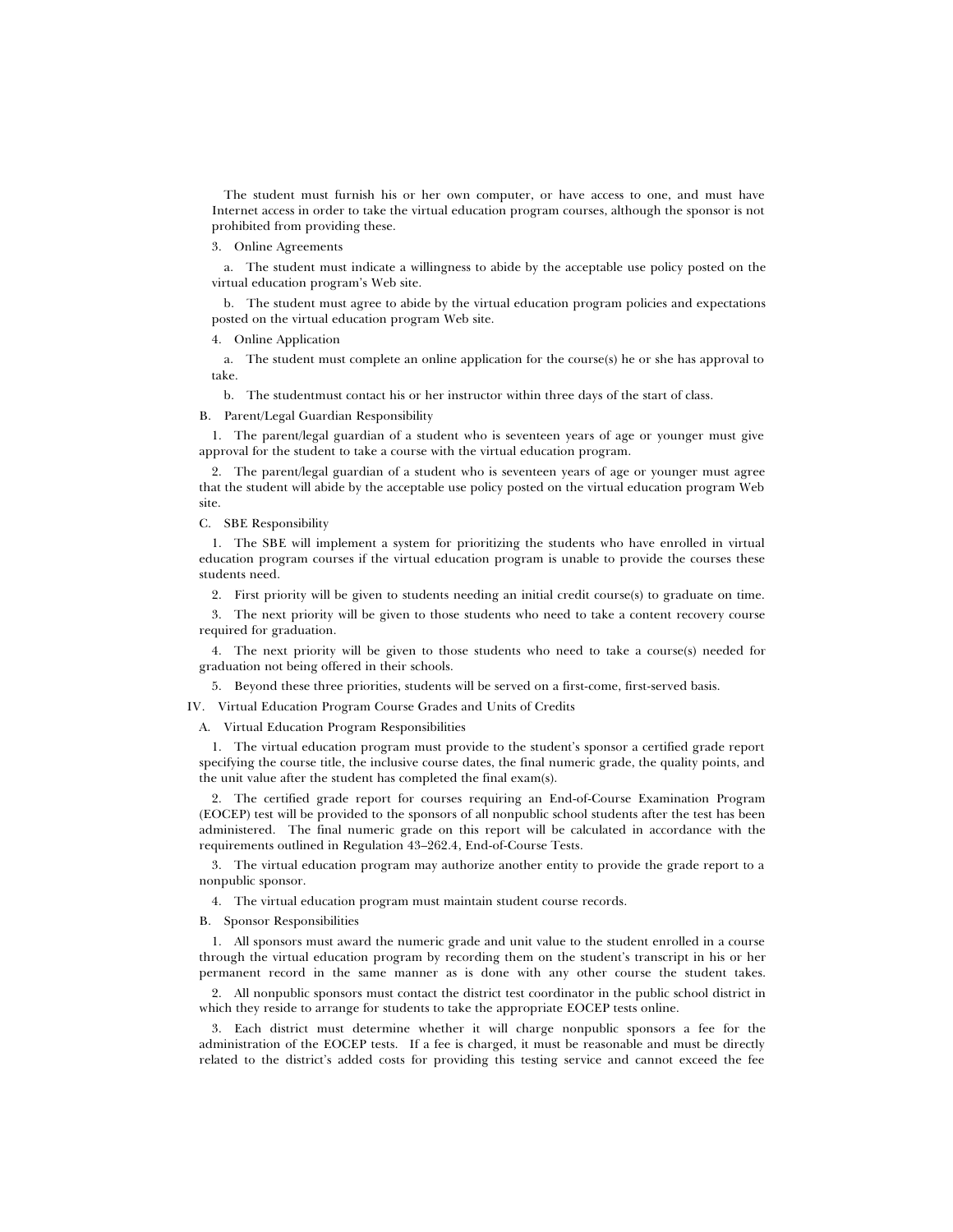established by the SBE. Districts that fail to reasonably accommodate nonpublic school students will be ineligible to participate in the virtual education program.

4. All sponsors must ensure that the final examination for each course is conducted in a proctored environment.

5. All sponsors must provide all reports as stipulated in these regulations.

6. Units earned by a student through the virtual education program will be accepted in the public schools if the student presents his or her grade report from the virtual education program or if his or her transcript reflects the numeric grade and unit value that were recorded on the grade report issued by the virtual education program.

C. Student Responsibilities

1. The student must complete all assignments, course examinations, and state assessments that are required for the particular course in order for the virtual education program to issue the grade report.

2. The student must complete the course requirements within the enrollment course period or request an extension from his or her instructor.

D. Instructor Responsibilities

1. The instructor must establish the minimum course requirements that the student must complete.

2. The instructor must consult the virtual education program to determine whether the circumstances surrounding the student's request for a course extension is warranted.

V. EOCEP Assessments

A. All EOCEP tests must be administered under the supervision of a public school district in accordance with stipulations specified in the current SCDE EOCEP test administration manual*.* All test security statutes and SBE regulations in this manual apply to nonpublic sponsors and nonpublic students.

B. A student who is taking a course for which an EOCEP test is required must take the test online in the school district where he or she resides. If an online testing location is unavailable, the district's test coordinator must find a location in a nearby district. The district's responsibility extends no further than locating the test site.

VI. Virtual Education Program Course-Selection Procedures and Criteria

A. The virtual education program may offer a particular course only if that course is either

1. required to be offered by Regulation 43–234, Defined Program, Grades 9–12; or

2. requested by students, parents, or sponsors on the virtual education program online survey; or

3. requested by a sponsor under circumstances that the virtual education program deems valid.

B. The virtual education program must ensure that any course it develops, purchases, or contracts meets the following three criteria:

- 1. is aligned with the state academic standards,
- 2. integrates high quality Web-based strategies into instruction, and
- 3. uses the level of technology required for a computer-mediated environment.

VII. Virtual Education Program Course Costs

A. The SBE will determine when and if the virtual education program may charge fees and tuition. If program funds are either reduced or unavailable, the virtual education program may charge a fee to students. The virtual education program may charge a fee to students so long as the fee does not exceed the per pupil cost of the program. Students eligible for free and reduced lunch will not be charged.

B. In addition, the virtual education program may contract with districts/schools to provide a course(s) to a class of students enrolled in that course during a specific period of the school day and/or districts/schools that wish to guarantee that their students are served regardless of their priority. VIII. Virtual Education Program Instructors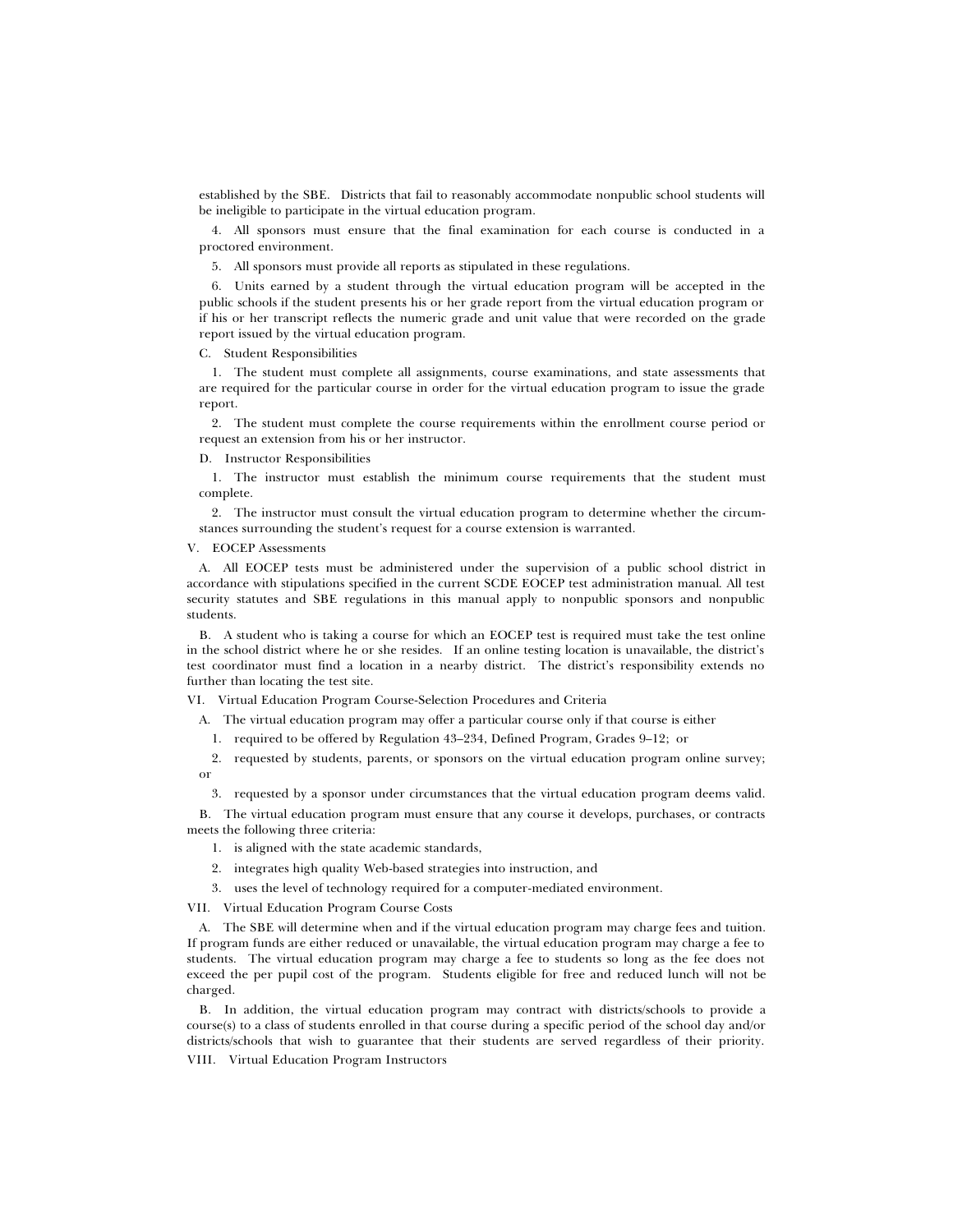A. Instructor Employment

1. The SCDE is responsible for employing all virtual education program instructors.

2. Instructors may be employed either as SCDE-classified staff or as SCDE-contracted adjunct staff.

#### B. Instructor Qualifications

1. A virtual education program instructor must either hold a valid teaching certificate (with attendant training, if required) in the subject area he or she is teaching or receive special approval from the SCDE on the basis of his or her credentials.

2. An in-state virtual education program instructor who does not hold a valid South Carolina teaching certificate or who has not been employed by a South Carolina public school district in the last five years must undergo a criminal records check by the South Carolina Law Enforcement Division. An out-of-state virtual education program instructor must undergo any criminal records check that the SCDE determines to be necessary.

C. Instructor Requirements

1. Virtual education program instructors must successfully complete all virtual education program pre-service and in-service training requirements.

2. Training topics must include the development and organization of online courses; the technical aspects of online course delivery; the management of virtual classrooms; and the monitoring and assessment of student performance, progress, and achievement.

D. Instructor Evaluation

1. Virtual education program instructors who are SCDE-classified staff will be evaluated in accordance with state laws and regulations. Virtual education program instructors who are SCDEcontracted adjunct staff employed as temporary employees will be evaluated on the basis of the same criteria as are SCDE-classified staff.

2. Virtual education program instructors must meet all applicable Assisting, Developing, and Evaluating Professional Teaching (ADEPT) requirements.

E. Instructor Loads

1. The student load for each instructor is determined by the particular course(s) the instructor is teaching.

2. The teaching load for each instructor must not exceed one hundred and fifty students at any given time.

# IX. Required Reports

A. Sponsor Responsibility

1. School districts and nonpublic sponsors must report to the virtual education program the reason for a student's withdrawal from a course at the time he or she withdraws.

2. The report must be submitted at the time the student withdraws.

B. Virtual Education Program Responsibility

1. The virtual education program will report to the SBE annually.

2. The report must contain the following information:

a. the courses being offered through the virtual education program during the current school year,

b. the number of local school districts participating and the number of the district students participating,

c. the number of private schools participating and the number of the private school students participating,

d. the number of homeschool students participating,

e. the success rates for students by courses,

f. the number of students who withdraw from a course and the reason for each student's withdrawal,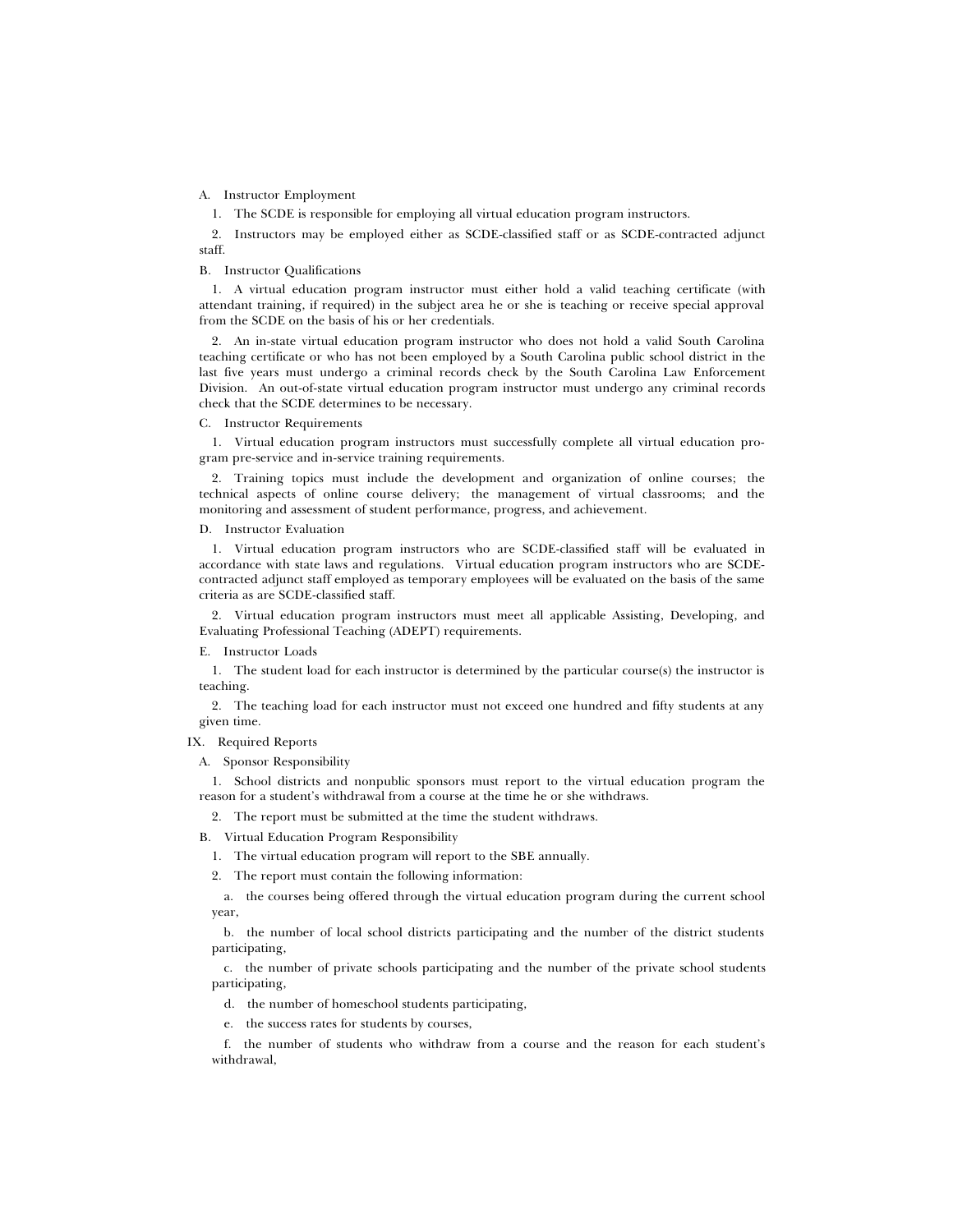g. the number of students who were prevented from enrolling in a course because of space limitations.

h. the total monies expended by the virtual education program, and

i. the results of the virtual education program online survey of students, parents, and sponsors. C. SCDE Responsibility

1. The SCDE will provide the Education Oversight Committee with access to student records annually.

2. All records must contain final course grades and scores on state assessments.

**HISTORY: Added by State Register Volume 34, Issue No. 6, eff June 25, 2010. Amended State Register Volume 38, Issue No. 6, Doc. No. 4407, eff June 27, 2014.**

# **43–258.1. Advanced Placement.**

I. DEFINITION OF ADVANCED PLACEMENT COURSES

Advanced Placement (AP) Courses: Courses developed by the College Board with prescribed curricula and tests for which students receive high school credit and for which students scoring at an acceptable level on the AP examination will be eligible to receive college credit from participating institutions.

### II. SCHOOL REQUIREMENTS FOR ADVANCED PLACEMENT OFFERINGS

All secondary schools whose organizational structure includes grades 11 or 12 shall offer an AP course(s).

### III. POPULATION TO BE SERVED

All students enrolled in AP programs for which funding is provided under these regulations shall be required to take the College Board administered examination.

# IV. REQUIREMENTS FOR ADVANCED PLACEMENT TEACHERS

The South Carolina Department of Education (SCDE) will fund and coordinate AP teacher training courses. Each teacher of an AP course shall have added the specialized AP course endorsement. The specialized AP course endorsement may be earned by: (1) successful completion of the three-semester hours graduate training program or other training program approved by the SCDE, or (2) successful completion of at least thirty hours of training by a College Board endorsed provider, or (3) documentation of a Ph.D. or other terminal degree in the course subject area.

Newly assigned teachers of AP courses will have one calendar year to meet the AP course training requirements.

Teachers of AP courses shall meet annually with their Professional Growth and Development Plan evaluators to discuss appropriate goal setting and/or revision. The plan may include, but is not limited to, College Board workshops, College Board trainings, and approved professional development opportunities.

**HISTORY: Amended by State Register Volume 21, Issue No. 6, Part 1, eff June 27, 1997; State Register Volume 32, Issue No. 7, eff July 25, 2008; State Register Volume 41, Issue No. 5, Doc. No. 4696, eff May 26, 2017.**

# **43–259. Adult Education.**

I. The State High School Equivalency Diploma

The State Board of Education (SBE) will issue a state high school equivalency diploma to eligible candidates who successfully complete a SBE approved high school equivalency test. The SBE authorizes the administration of approved high school equivalency tests by the South Carolina Department of Education (SCDE) under policies established by the SBE.

A. Eligibility Requirements for Equivalency Diploma Candidates

1. Service Personnel and Veterans

To be eligible for a state high school equivalency diploma, the candidate must be seventeen years of age or older and must be either a resident of South Carolina or a former resident whose most recent elementary or secondary school attendance was in South Carolina.

2. General Adult Population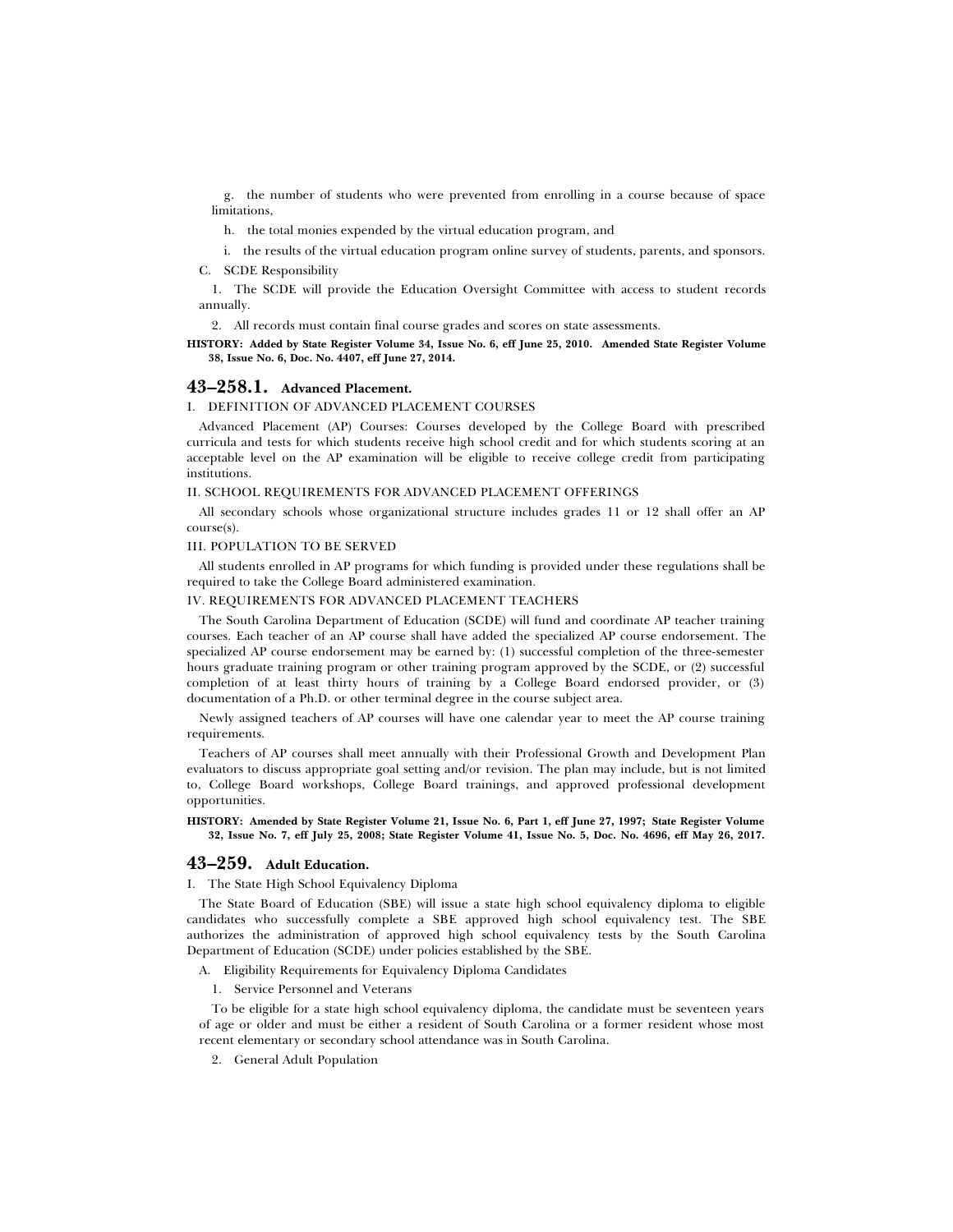a. To be eligible for a state high school equivalency diploma, the candidate must be seventeen years of age or older, must not be currently enrolled in high school, and must either be a current resident of South Carolina or a former resident whose most recent elementary or secondary school attendance was in South Carolina.

b. A candidate for a state high school equivalency diploma who is seventeen or eighteen years of age must submit a ''Verification of School Withdrawal'' form completed by either the school principal or attendance supervisor of the last South Carolina school he or she attended or from the district superintendent of the school. The ''Verification of School Withdrawal'' form must verify the candidate's date of birth and the date of his or her last attendance at the school. In the event that the last school he or she attended was outside South Carolina, a person seventeen or eighteen years of age may either submit a letter signed by his or her high school principal or designee verifying his or her date of birth and the date of last attendance in school or submit a letter from the superintendent of schools in the district in which he or she currently resides indicating that the candidate is not enrolled in any schools within the school district. A copy of the candidate's driver's license, state-issued identification card, or birth certificate must accompany the letter. Verification letters are to be submitted with the application for testing.

c. A candidate over the age of eighteen who has been enrolled in high school during the current school year must submit a ''Verification of School Withdrawal'' form completed by either the school principal or attendance supervisor of the last South Carolina school he or she attended or from the district superintendent. The ''Verification of School Withdrawal'' form must verify the candidate's date of birth and the date of his or her last attendance at the school.

3. Juvenile Offenders

Certain juvenile offenders who are under the jurisdiction of the State Department of Juvenile Justice may be granted an exception to the requirement that in order to be eligible for a state high school equivalency diploma, a candidate must be seventeen years of age or older and not be currently enrolled in high school during the current school year.

For a juvenile offender to qualify for this exception, the following criteria must be met:

a. The juvenile is at least sixteen years of age.

b. The juvenile is under the jurisdiction of the family court based on an adjudication of delinquent behavior and must be committed to a juvenile correctional institution or committed to participate in community-based alternative programs under the jurisdiction of the Department of Juvenile Justice.

c. The family court certifies that it is in the best interest of the juvenile for him or her to be exempted from the public school compulsory attendance law.

d. The juvenile's enrollment in public school or completion of a community-based alternative program would not be feasible upon his or her release from a juvenile correctional institution either because it is necessary that he or she find immediate employment or because he or she will immediately enroll in postsecondary education.

B. Passing Score Requirements

1. Eligible candidates who were initial examinees before July 1, 1991, were awarded a state high school equivalency certificate if they attained an average standard score of 45 or above for the five tests in the GED battery. The South Carolina high school equivalency certificate was not awarded after July 1, 1995.

2. Eligible candidates who were examinees after July 1, 1991, were awarded a state high school equivalency diploma if they attained a minimum-standard score of 35 on each of the five tests in the GED battery and an average standard score of 45 or above for the five tests.

3. Eligible candidates who were examinees after January 1, 1997, were awarded a state high school equivalency diploma if they attained a minimum-standard score of 40 on each of the five tests in the GED battery and an average standard score of 45 or above for the five tests.

4. Eligible candidates who are examinees after January 1, 2002, will be awarded a state high school equivalency diploma if they attain a minimum standard score of 410 on each of the five tests in the GED battery and an average standard score of 450 or above for the five tests.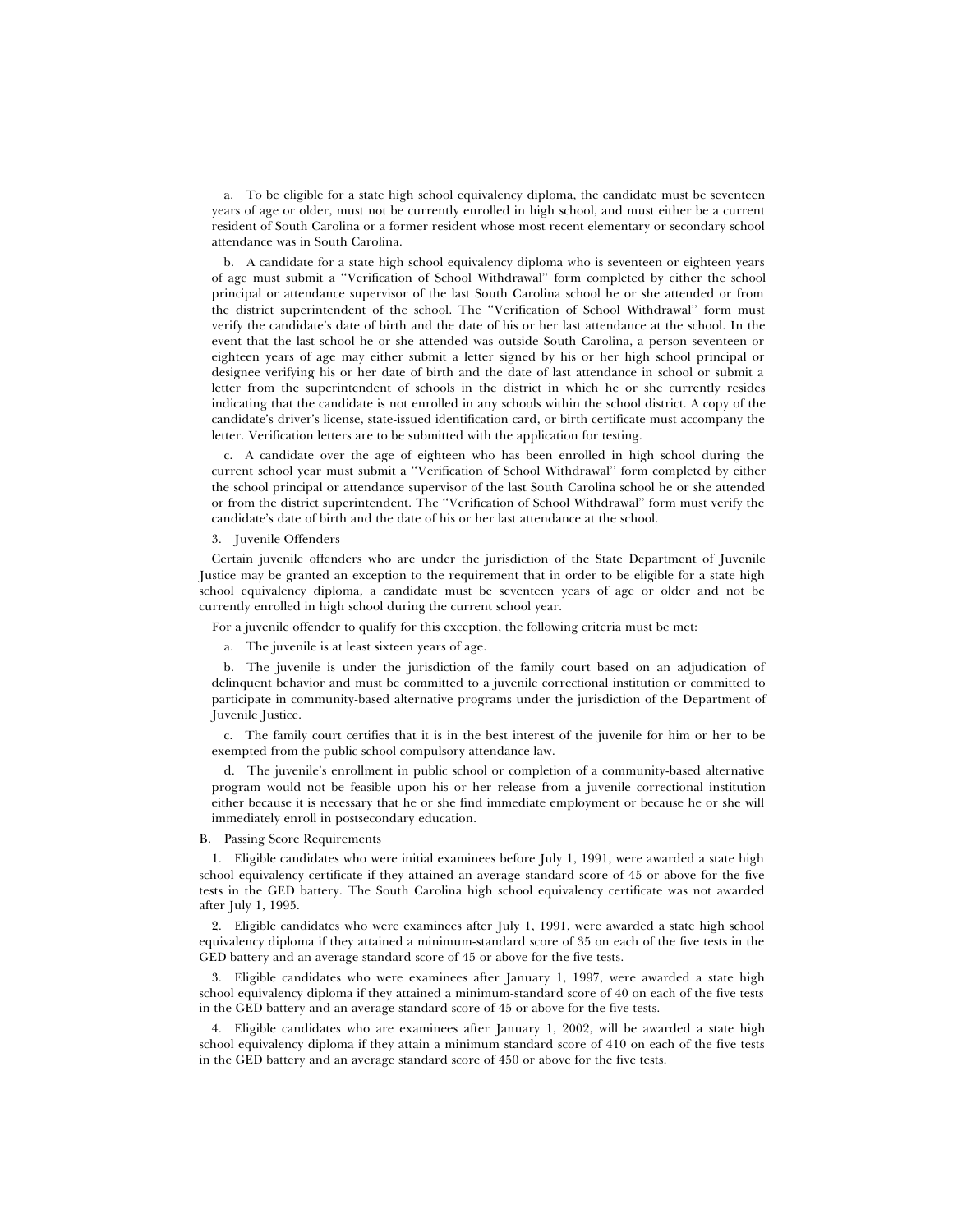5. Passing score requirements for all high school equivalency tests authorized by the SCDE after December 31, 2013, will follow test publisher's guidelines and any additional requirements established by the SBE.

C. Testing and Credential Application Procedures

1. High School Equivalency Testing in South Carolina

a. High school equivalency tests may be scheduled and administered at adult education centers, technical or community colleges, and other locations approved by the director of the SCDE's Office of Adult Education.

b. Eligible candidates must submit an application to the SCDE's High School Equivalency Testing Office, or an approved high school equivalency testing center, and pay the required fee set by the SCDE for the testing service and the diploma.

c. Official score reports will be provided to initial examinees only after the completion of the entire high school equivalency test battery.

d. Nonresident individuals who are living temporarily in South Carolina may be permitted to take the high school equivalency tests in South Carolina if they meet minimum age requirements and are not enrolled in high school. Nonresident individuals will not be awarded a state high school equivalency diploma unless their most recent elementary or secondary school of attendance was in South Carolina. Nonresidents must submit an application for testing services to the SCDE's High School Equivalency Testing Office or an approved high school equivalency test center and must pay the required fee set by the SCDE to cover the full costs of the testing and the score report.

e. Guidelines for the re-testing of high school equivalency candidates are outlined in the SCDE High School Equivalency Testing Office Policies and Procedures Manual.

2. High School Equivalency Testing Outside South Carolina

Eligible candidates tested outside South Carolina must submit a diploma application to the SCDE's High School Equivalency Testing Office and must pay the required fee to cover the costs of the diploma. Applicants must arrange for official score reports to be sent to the chief examiner in the SCDE's High School Equivalency Testing Office. Score reports will be accepted as official only when sent directly by an official high school equivalency testing center, by the transcript service of the Defense Activity for Nontraditional Education Support (DANTES), or by the GED Testing Service in Washington, D.C. Eligible candidates who are tested outside of South Carolina must meet the state's passing score requirements in order to receive a state high school equivalency diploma.

II. Adult Education: High School Diploma Program

A. Graduation Requirements

1. The student must earn a total of 24 prescribed units of credit to earn a state high school diploma. The unit requirements are distributed as follows:

| Unit Requirements                         |              |
|-------------------------------------------|--------------|
| English/language arts                     | 4.0          |
| Mathematics                               | 4.0          |
| Science                                   | 3.0          |
| U.S. History and Constitution             | 1.0          |
| Economics                                 | 0.5          |
| U.S. Government                           | 0.5          |
| Other social studies course(s)            | 1.0          |
| Computer science (including keyboarding)* | 1.0          |
| Electives                                 | 9.0          |
|                                           | $24.0$ total |

\* Keyboarding may count up to one-half unit of the computer science requirement.

2. A student may transfer credit earned in the adult education program to a secondary school to count toward the units of credit required for a state high school diploma earned through the regular course of study at a high school, if for each unit being transferred, the student has spent a minimum of 120 hours in class time in that subject at that level and the teacher was properly certified to teach the course.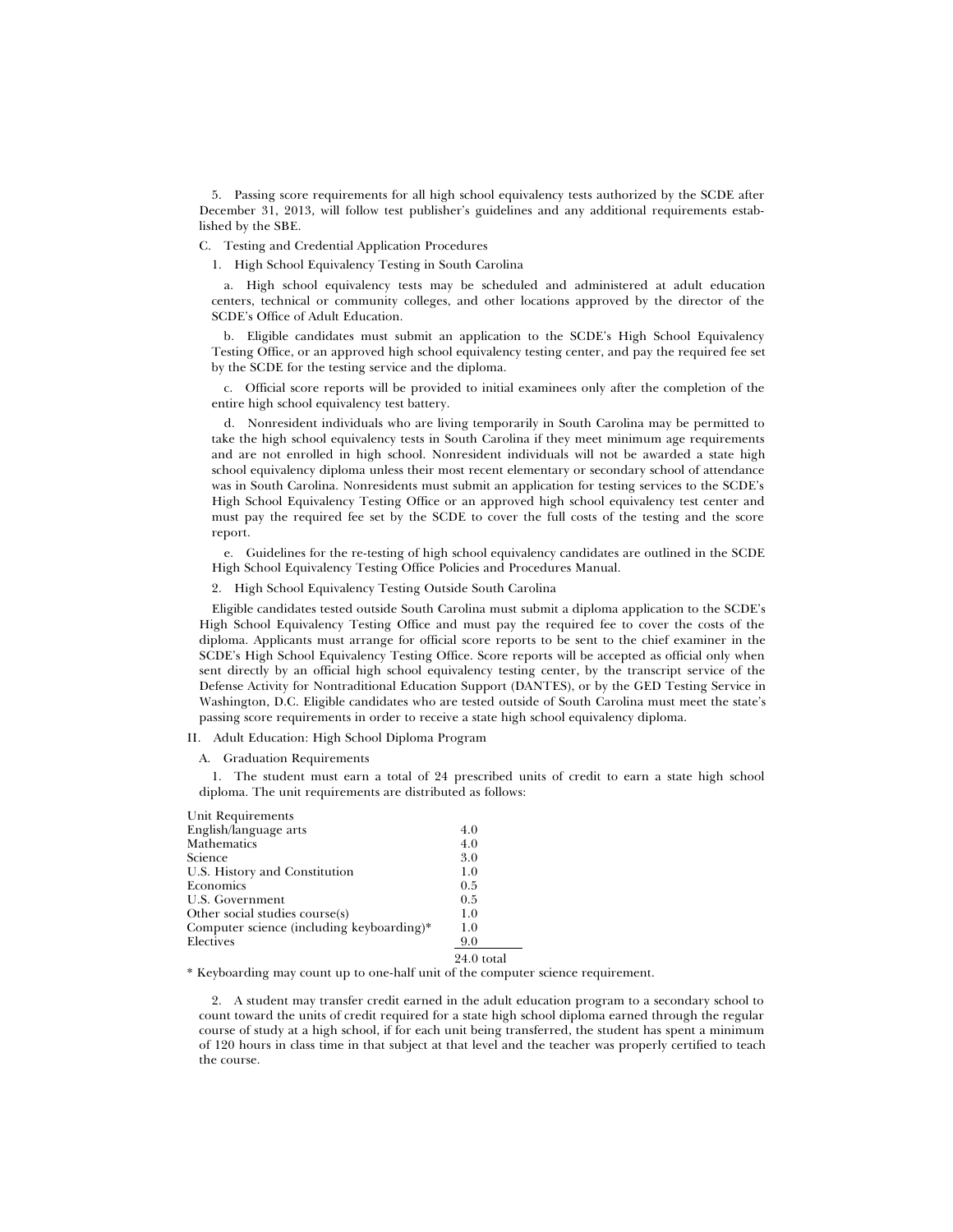3. Membership in an adult education program shall be limited to individuals eighteen years of age or older who have left the elementary or secondary school, except when the local school board assigns students under the age of eighteen years who are not officially in membership in a regular school. Students under eighteen may be assigned to an adult education program when they exhibit either an unusual educational need or physical, social, or economic problem that can be served more effectively by the adult education program. Schools should provide counseling regarding all alternatives available to high school students considering dropping out. No student under the age of sixteen may be assigned to the adult education program for any reason.

4. No student shall be graduated from the adult education program prior to the time that he or she would have graduated from a regular high school unless written approval is granted by the high school principal and the SCDE's Office of Adult Education. For a student to be eligible to receive a state high school diploma, he or she must complete one semester in residence (i.e., through actual attendance in the adult education program). This semester in residence is a prerequisite for the state high school diploma and may not be waived. For the purposes of adult education programs, a semester in residence is defined as follows: a minimum of 60 hours of classroom attendance for a student needing only one unit to graduate, and a minimum of 30 hours of classroom attendance for a student who needs only one-half unit to graduate. Completion of a one-half unit or one unit via the virtual school program while enrolled in an adult education program will satisfy the semester-inresidence requirement.

5. The student must complete a study of and pass an examination on the provisions and principles of the United States Constitution, the Declaration of Independence, the *Federalist* papers, and American institutions and ideals.

6. A student may earn an unlimited number of units of credit per school year with a maximum of six earned through classroom attendance.

#### B. Provisions for Granting Course Credit

1. Course credit shall be accepted when official transcripts are received from schools that are accredited by a state or by one of the following: New England Association of Colleges and Schools, the Middle States Association of Colleges and Schools, the Southern Association of Colleges and Schools, the North Central Association of Colleges and Schools, the Western Association of Colleges and Schools, or the Northwest Association of Colleges and Schools.

2. An adult education program may award credit for courses that have been approved by the SCDE in a proficiency-based system, see R.43–234(II)(C), Defined Program, Grades 9–12 and Graduation Requirements. Credit shall only be accepted from institutions validated by the SBE or accredited by one of the following: New England Association of Colleges and Schools, the Middle States Association of Colleges and Schools, the Southern Association of Colleges and Schools, the North Central Association of Colleges and Schools, the Western Association of Colleges and Schools, or the Northwest Association of Colleges and Schools.

3. High school diploma credit may be granted only by a teacher certified in the specific area in which credit is to be awarded. If the adult education teacher is not certified in the specific area in which the student is seeking credit, another currently employed adult education teacher that is certified in the specific area may review the student's work and award the unit of credit on that basis. Documentation of the high school credit awarded becomes part of the student's permanent record.

4. Adult Education students are eligible to earn high school units through the district's dual credit arrangement, see R.43–234(III), Defined Program, Grades 9–12 and Graduation Requirements.

#### C. Approved Programs and Granting of Credit

No credit toward a state high school diploma shall be granted to any adult education student unless the program has been officially approved in writing by the Office of Adult Education and the Office of Federal and State Accountability at the SCDE. Program-related requirements include, but are not limited to, the following:

1. Each district must provide properly certified administrative, teaching, and supervisory staff for the adult education program. Staff members may be either full-time or part-time, according to the size of the program.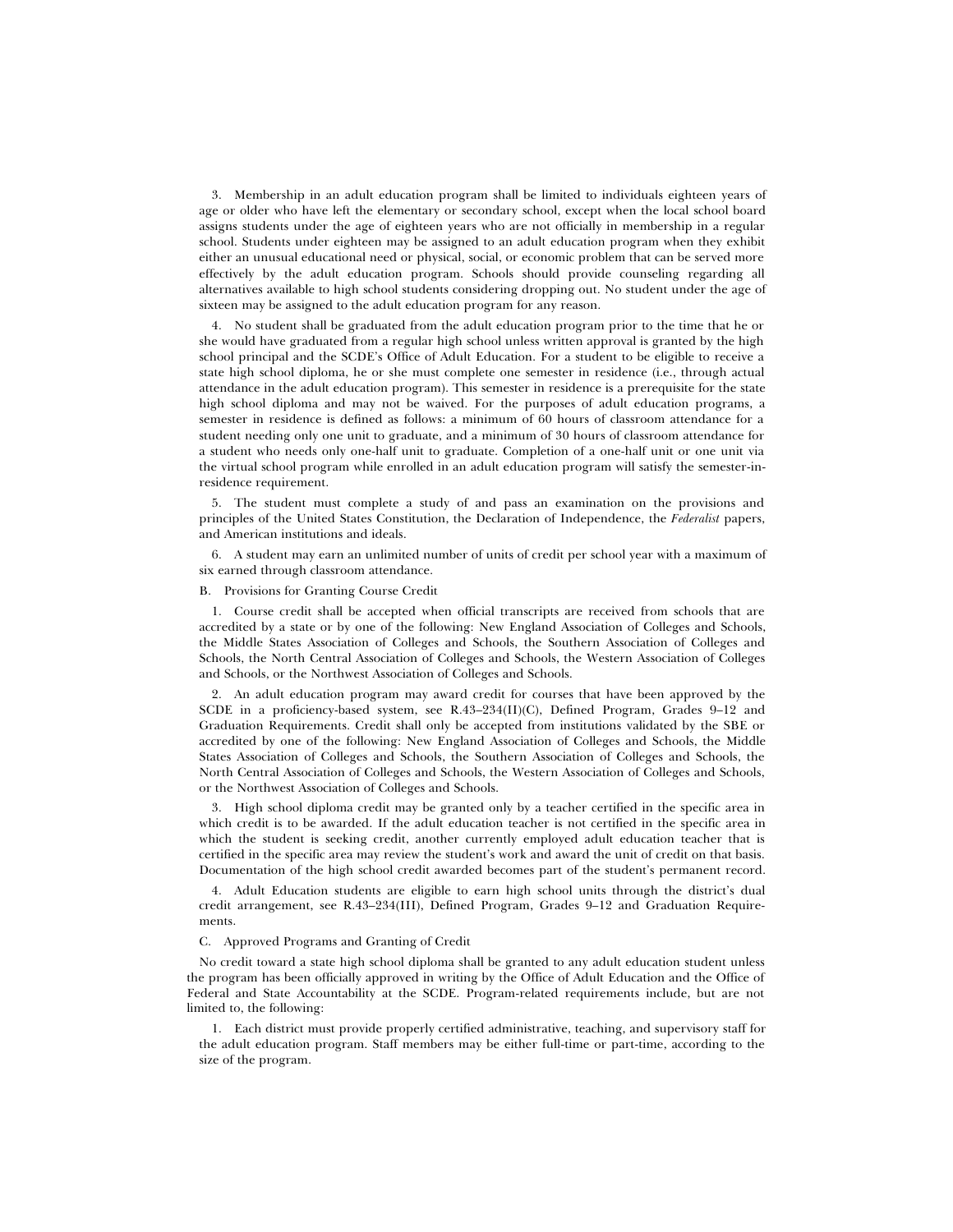2. Each director must either be certified in one of the acceptable areas of certification for an adult education director or hold both an advanced degree in the field of adult education and a South Carolina teaching certificate.

3. Each adult education program must have a director (full-time or part-time).

4. Each center supervisor or program coordinator must either meet the same qualifications for certification as set forth in item 2 above for adult education directors or have a master's degree or a bachelor's degree and five years of adult education experience.

5. Each adult education teacher must be properly certified and meet the appropriate federal statutory requirements.

6. Each adult education high school subject-area teacher must be properly certified and meet appropriate federal statutory requirements to teach the subject area in which he or she is assigned to teach.

7. Any staff member who is assigned duties in a subject for which he or she is not properly certified must hold a valid teaching credential, must have completed 12 semester hours of credit in the assigned subject, and must have obtained an out-of-field permit in that subject from the Office of Educator Certification. The staff member must earn 6 semester hours toward proper certification each year for renewal of the out-of-field permit. After June 30, 2006, out-of-field permits will no longer be issued to teachers who teach core academic subjects as specified by the appropriate federal statutory requirements. These core academic subjects are English, reading or language arts, mathematics, science, foreign languages, civics, government, economics, history, geography, and the arts. The Director of the Office of Adult Education may waive the requirement of properly certified teachers in instances of critical needs. Critical needs may include but are not limited to the following: there is no certification available in the particular subject area; there is no certified teacher available because of the location of the class or meeting time of the class. Non-certified teachers must work under the supervision of an on-site, properly certified teacher. Non-certified teachers may not provide instruction in courses awarding Carnegie units of credit.

8. In order to earn credit toward a state high school diploma earned through an adult education program, a student must attend class a minimum of 60 hours to receive consideration for a unit of high school credit and 30 hours for consideration for one-half unit of high school credit. Actual course credit will be awarded only after the student has completed all course requirements. Completion of a one-half unit or one unit via the virtual school program while enrolled in an adult education program will satisfy the attendance requirement.

9. Applications for innovative-approach programs must be submitted to the SCDE's Office of Adult Education when a departure from certain established standards is necessary for the implementation of the new program. Requests for prior approval must be made to the Office of Adult Education and must be approved by the SCDE's Office of Federal and State Accountability.

10. An accurate record of the attendance and achievements of each student must be kept and must be stored in locked, fireproof filing cabinets or vaults or in a secure database with backup copies. Records of high school credits earned must be retained indefinitely.

11. Students enrolled in the high school completion program must be given access to appropriate library facilities or the Internet.

**HISTORY: Amended by State Register Volume 19, Issue No. 3, eff March 24, 1995; State Register Volume 21, Issue No. 6, Part 1, eff June 27, 1997; State Register Volume 22, Issue 6, Part 1, eff June 26, 1998; State Register Volume 24, Issue No. 5, eff May 26, 2000; State Register Volume 26, Issue No. 4, eff April 26, 2002; State Register Volume 27, Issue No. 6, Part 1, eff June 27, 2003; State Register Volume 30, Issue No. 3, eff March 24, 2006; State Register Volume 37, Issue No. 6, eff June 28, 2013; State Register Volume 38, Issue No. 6, Doc. No. 4419, eff June 27, 2014; State Register Volume 39, Issue No. 6, Doc. No. 4491, eff June 26, 2015.**

# **43–260. Repealed** by State Register Volume 39, Issue No. 6, Doc. No. 4532, eff June 26, 2015.

**Editor's Note**

Former R. 43–260 was titled **Use and Dissemination of Test Results** and had the following history: Amended by State Register Volume 23, Issue No. 6, eff June 25, 1999; State Register Volume 33, Issue No. 6, eff June 26, 2009.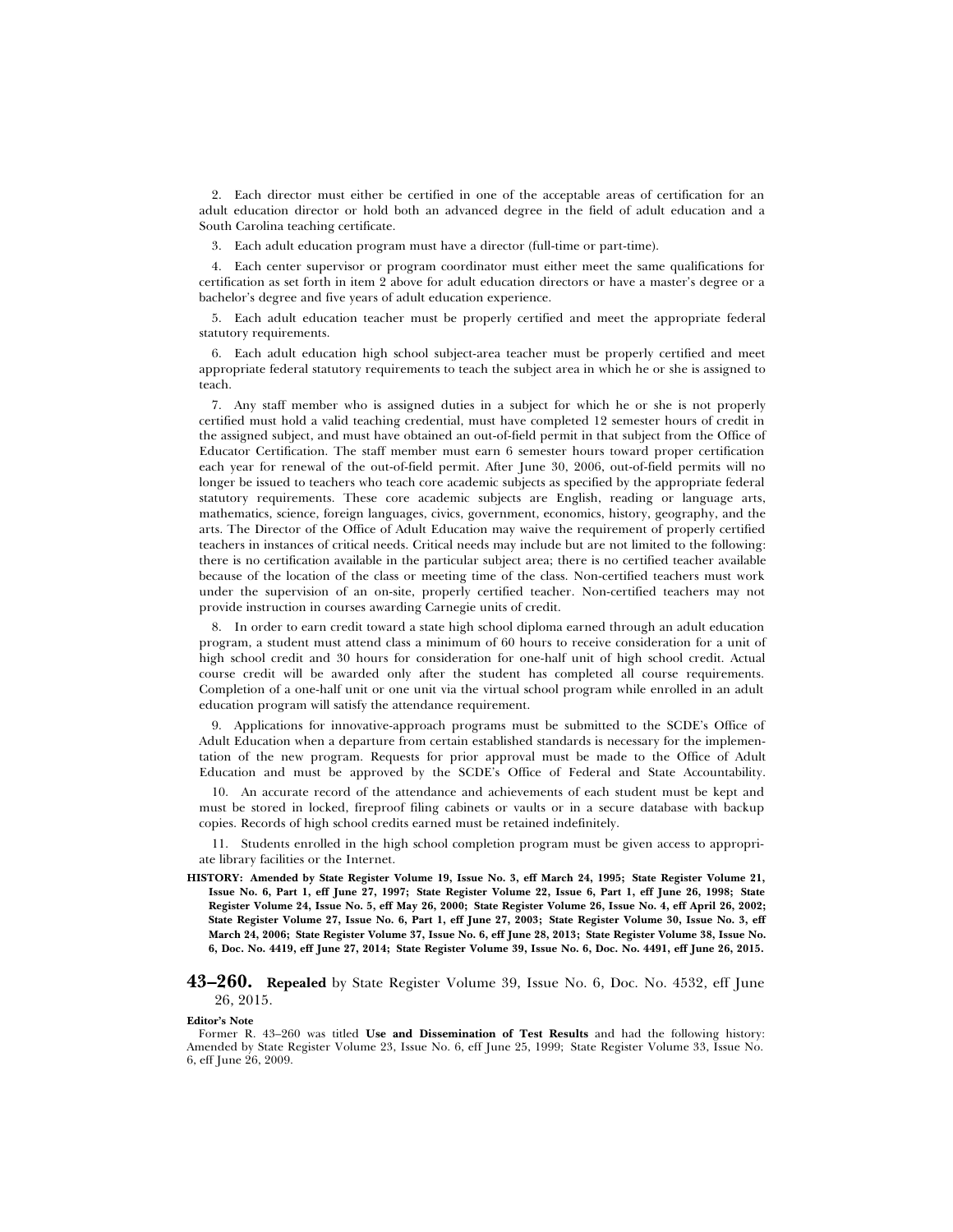# **43–261. District and School Planning.**

- (Statutory Authority: S.C. Code Ann. §§ 59–5–60 (1990), 59–18–1300 (Supp. 2002), 59–18–1310 (to be codified in Supp. 2003), 59–18–1510 (Supp. 2002), 59–139–05 et seq. (Supp. 2002), and 59–20–60 (Supp. 2002), and the federal No Child Left Behind Act of 2001, 20 U.S.C. § 6301 et seq. (2002))
- A. Development of District Strategic Plan and School Renewal Plans

1. Each school district must develop a five-year district strategic plan and each school must develop a five-year school renewal plan as required by the Early Childhood Development and Academic Assistance Act of 1993 and the Education Accountability Act of 1998. District and school plans shall coordinate and align improvement initiatives.

2. New five-year district and school plans shall be submitted to the State Department of Education by April 30, 2005, and every five years thereafter. Plans will become effective on July 1 of the same year. The annual update of the district strategic plan must be submitted to the State Department of Education by April 30 of each year or, if applicable, on the AdvancED plan deadline, whichever is later.

3. The district strategic plan includes the accountability system that directs an annual needs assessment; prioritizes the performance goals; and reports how the district supports schools, students, and families. The district strategic plan and school renewal plans must establish priorities and prioritize efforts to focus on raising student achievement levels for all students, the prevention of academic problems, and reducing the achievement gaps identified on the annual report card. It is imperative that the planning processes demonstrate a commitment to continuous improvement and respond to accountability requirements in both state and federal legislation. The plans must be developed collaboratively by a broad-based group of stakeholders using a consensus process.

4. The district strategic plan, school renewal plans, and annual updates must be reviewed and approved by the local board of trustees and coordinate funding from local, state, federal, and private sources.

5. Districts and schools are urged to follow the model planning process developed by the State Department of Education, although no single planning format is required for district or school plans. Whatever process is used for developing a district strategic plan and school renewal plans must include each of the following components:

- a. comprehensive needs assessment,
- b. performance goals,
- c. interim performance goals,
- d. strategies and action plans,
- e. evaluation of the strategies,
- f. evidence of comprehensive consensus building, and
- g. assurances.

6. Schools that use the Southern Association of Colleges and Schools (SACS) accreditation process may substitute the SACS plan for the school renewal plan provided that it includes the components (a) through (g) listed above and described below.

a. Comprehensive Needs Assessment

The annual needs assessment will provide focus for planning teams to set priorities for the plan. The comprehensive needs assessment must identify targeted areas of discrepancy between the desired performance levels and the current status as indicated by available data. Any discrepancies in the following areas identified by the school and district report cards must be included in the plan:

- (1) achievement,
- (2) achievement by subgroups,
- (3) graduation rates,
- (4) attendance,
- (5) discipline,
- (6) teacher/administrator quality and professional growth, and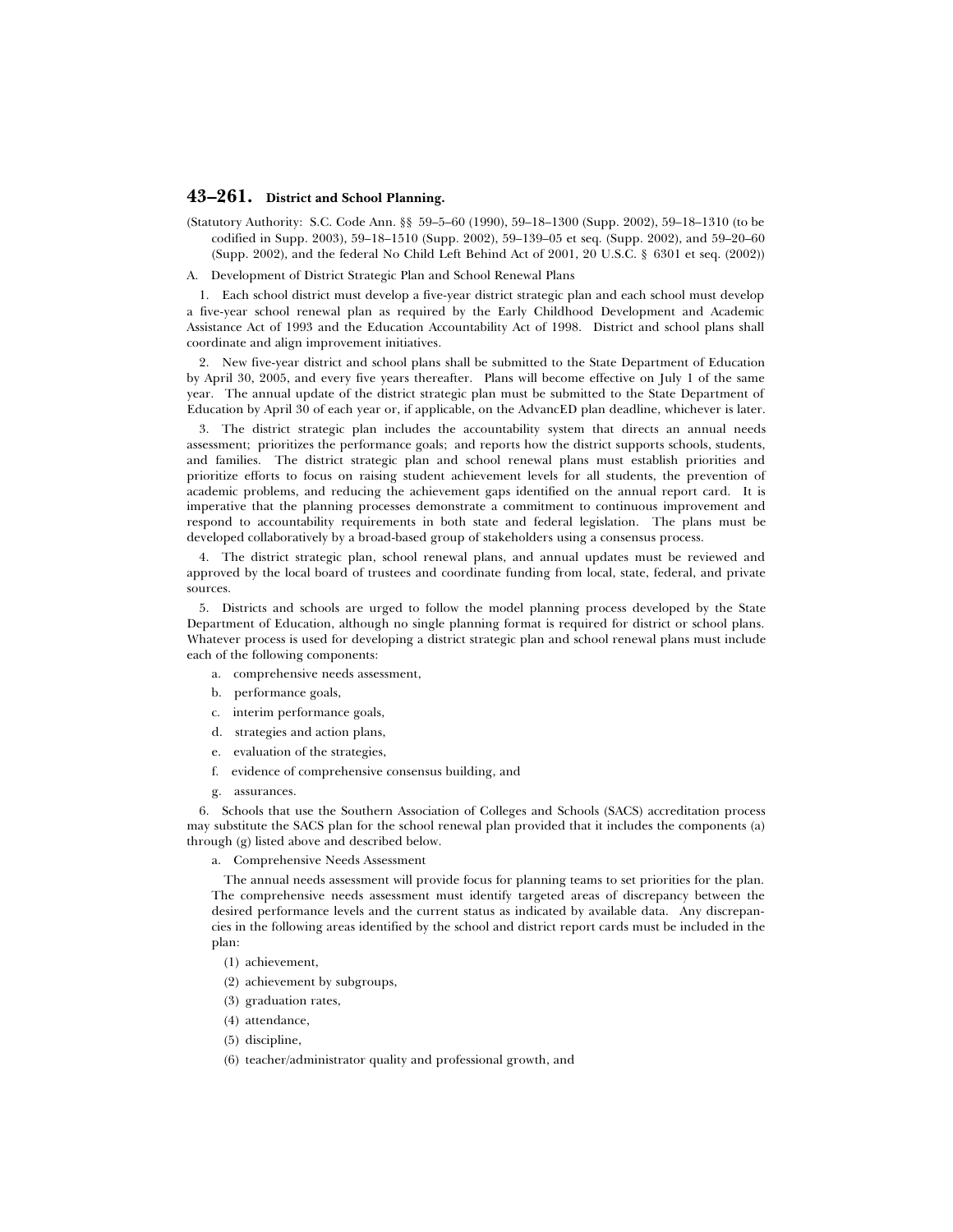(7) other priority areas.

b. Performance Goals

Measurable performance goals, written in five-year increments, shall be developed to address the major areas of discrepancy found in the needs assessment in key areas reported in the district and school report cards. Performance goals in the district strategic plan and school renewal plans must address:

(1) student achievement,

(2) teacher/administrator quality,

(3) school climate (parent involvement, safe and healthy schools, and other locally identified areas), and

(4) other innovation initiatives or priorities as identified by districts and schools.

# c. Interim Performance Goals

Interim performance goals will establish annual measurable targets for the five-year performance goals.

### d. Strategies and Action Plans

Strategies shall be derived from scientifically-based education research and best practices and shall be designed to meet the performance and interim performance goals. Action plans, which may include innovative initiatives, will provide details (action/activity, person responsible, start and end dates for major action steps, professional development, necessary resources, and progress measures) regarding the implementation of each data-driven strategy to ensure continuous improvement. Staff development shall meet national professional development standards and must provide participants with the knowledge and skills necessary to implement the strategies. Coordination of funding from local, state, federal, and private sources is imperative. Schools visited by an external review team (ERT) must incorporate appropriate recommendations into their annual update.

#### e. Evaluation of the Strategies

Ongoing evaluation (formative and summative) will assess the progress toward performance goals and annual interim performance goals. Measures of effectiveness must include outcome and process indicators of improvement. The methods of assessing the efficacy of the strategies must provide data regarding the impact of the strategies and whether they should be continued, modified, or terminated. After the initial year of the plan, the evaluation results from the annual update will become a key component of the ongoing needs assessment process.

# f. Evidence of Comprehensive Consensus Building

Shared decision making is central to the formulation of a functional plan. Therefore, a collaborative consensus building process shall be used in the development of the district strategic plan and school renewal plans. Stakeholders, including teachers, administrators/principals, parents/guardians, and community representatives, must be actively involved in the district strategic planning and school renewal planning processes. The School Improvement Council must actively participate in the development of the school renewal plan.

# g. Assurances

Assurances, signed by the district superintendent, attest that the district and schools comply with all applicable federal and state statutory and fiscal requirements.

#### B. Review of District Strategic Plan and School Renewal Plans

1. The district strategic plan, school renewal plans, and annual updates shall be submitted to the local board of trustees for review and approval. Five-year plans approved by the local board of trustees must be submitted to the State Department of Education for review and approval by peer review panels convened and trained by the Department.

2. The review panel will do one of the following: (1) approve the plan, (2) provisionally approve the plan pending suggested modifications, or (3) disapprove the plan. The Department shall provide technical assistance, directly or indirectly, to districts and schools with provisionally approved or disapproved plans to ensure that all plans are approved.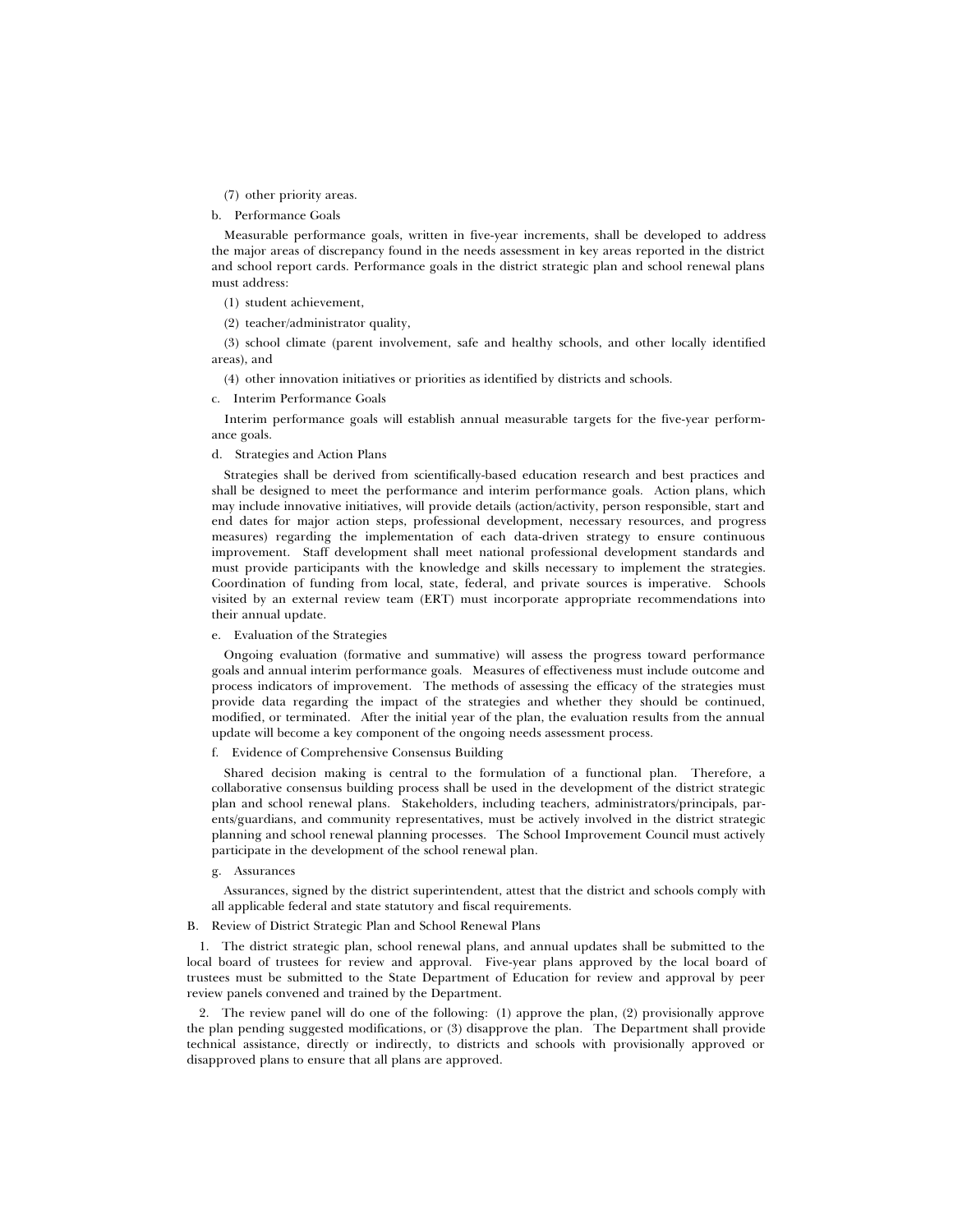3. All district strategic plan updates will be reviewed by the State Department of Education on an annual basis.

## C. Waivers

Upon request of a district board of trustees or its designee, the State Board of Education may waive any regulation that would impede the implementation of an approved district strategic plan or school renewal plan. The State Board of Education may delegate to the State Superintendent the ability to waive regulatory requirements for similarly situated school districts and schools. The Superintendent will report regularly to the State Board of Education all waivers issued by the Superintendent. The State Department of Education will maintain a central electronic location of all waivers issued by the State Board of Education and the Superintendent.

**HISTORY: Amended by State Register Volume 19, Issue No. 5, eff May 26, 1995; State Register Volume 28, Issue No. 6, eff June 25, 2004; State Register Volume 40, Issue No. 6, Doc. No. 4605, eff June 24, 2016.**

# **43–262. Assessment Program.**

I. STATEWIDE ASSESSMENT PROGRAM

A. The Education Accountability Act of 1998 (EAA), S.C. Code Ann. Section 59–18–310, and the No Child Left Behind Act of 2001 (NCLB), 20 U.S.C. Section 6301, et seq. require that the State Board of Education develop or adopt a statewide assessment program in certain grades and selected content/skill areas.

B. The statewide assessment program will involve testing public school students at selected grade levels and in selected content and skill areas at times specified by the South Carolina Department of Education (SCDE). The grade(s) and content/skill areas to be included in the assessment program are identified by the EAA, NCLB, and State Board of Education regulations.

The statewide assessment program includes assessments administered to assist in the identification of students for participation in programs for the gifted and talented, and assessments administered for accountability purposes, including but not limited to the following:

South Carolina Palmetto Assessment of State Standards (SCPASS),

South Carolina Alternate Assessment (SC-Alt), and

End-of-Course Examination Program.

C. The program is funded through an annual appropriation included in the South Carolina General Appropriations Act. The request for such funding is included in the annual budget request of the State Superintendent of Education. Continued operation of the program is contingent upon the availability of funds.

D. The following are responsibilities of the SCDE for assessments in which school districts are required to participate.

1. Supply all necessary test materials regardless of the testing format, (e.g., paper/pencil, online, customized), scoring, and standard score reports at no cost to the local school districts. Test materials do not include hardware or software for online testing.

2. Pay all shipping costs for the transportation of test materials and score reports between the SCDE, school districts, and scoring service(s).

3. Provide workshops on test administration, interpretation, and utilization for district test coordinators and other selected staff.

4. Report the statewide results of the program to the State Board of Education on an annual basis.

5. The SCDE will report statewide and school district test results as may be necessary for accurate and meaningful interpretation.

6. Test data for individuals shall be released only in a manner that is consistent with the provisions of Section 438 (Privacy Rights of Parents and Students) of the General Education Provisions Act (Title IV of Public Law 90–247, as amended) and any other relevant legislation, including but not limited to Act 200 of 2014.

7. Field/pilot-test, at the discretion of the State Superintendent of Education, new assessment instruments and/or procedures and recommend changes in the Statewide Assessment Program to the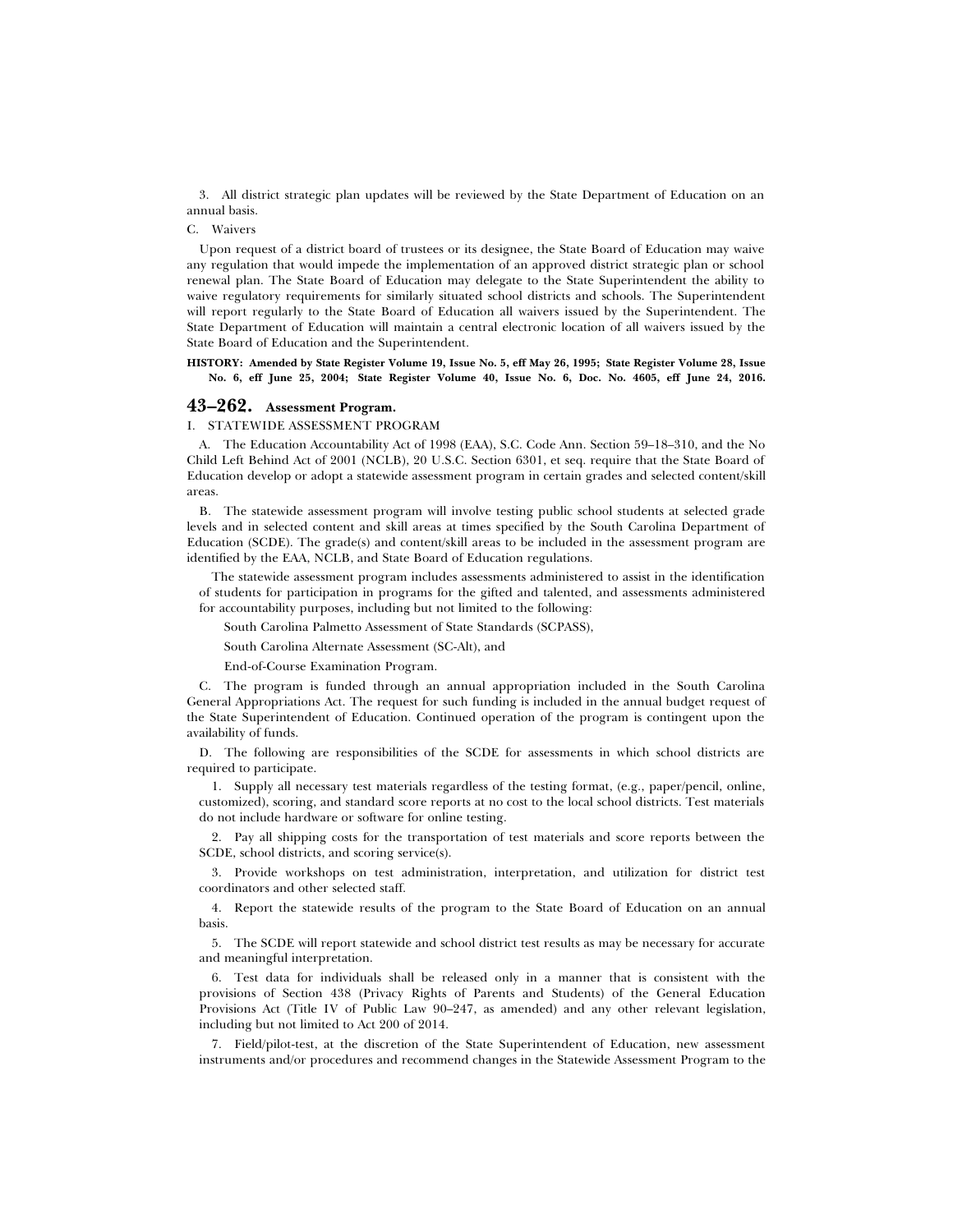State Board of Education, the Education Oversight Committee, and other appropriate policy-making bodies.

E. The participation of local school districts in the statewide testing program is required under Section 59–20–60(7)(c) of the South Carolina Education Finance Act and the South Carolina Education Accountability Act of 1998. The following are responsibilities of local school districts.

1. As used in these regulations, ''local school district'' shall mean public school districts, the South Carolina Public Charter School District, a public or independent institution of higher learning serving as a charter school sponsor pursuant to the South Carolina Charter Schools Act, as well as other publicly funded educational institutions providing instruction to public school students.

2. Designate one or more district test coordinators (DTCs) who will be the point of contact for the SCDE or its contractors as well as attend the workshops provided by the SCDE. The DTC is responsible for ensuring that school test coordinators (STCs) and test administrators are trained. DTCs and/or STCs are responsible for the distribution, receipt, storage, and return of test materials and reports.

3. Administer the tests (including field/pilot tests) in accordance with procedures and at dates and times specified by the SCDE.

F. Students with disabilities shall be included in the assessment program in compliance with the provisions of South Carolina and federal statutes and regulations.

G. The State Superintendent of Education is authorized to develop and implement such administrative procedures as he or she may deem necessary and appropriate for the purpose of implementing the South Carolina Statewide Assessment Program. Any administrative action taken under this regulation will be presented to the State Board of Education during the next regularly scheduled meeting of the Board.

H. End-of-Course Examination Program (EOCEP)

1. Gateway courses in English/language areas, mathematics, science, and social studies as required in Section 59–18–310 of the EAA will be defined by the State Board of Education. The Endof-Course test for social studies is the United States History and the Constitution.

2. Purposes and Uses

a. The purposes and uses of the end-of-course examinations shall be as follows:

i. The examinations shall encourage instruction in the specific academic standards for the courses, encourage student achievement, and document the level of students' mastery of the academic standards.

ii. The examinations shall serve as indicators of program, school, and school district effectiveness in the manner prescribed by the Education Oversight Committee in accordance with the provisions of the Education Accountability Act of 1998 (EAA).

iii. The examinations shall be weighted 20 percent in the determination of students' final grades in the gateway courses.

b. The examination may be used for such other purposes as the State Board of Education may determine to be appropriate and consistent with the Standards for Educational and Psychological Testing (Joint Standards) of the American Psychological Association, the American Educational Research Association, and the National Council on Measurement in Education.

3. The content of the subject-area examinations that are selected or developed pursuant to the provisions of this policy shall be aligned with the academic standards approved by the State Board of Education.

4. Student performance standards for the examinations shall be established by the SCDE.

5. The academic standards for the examinations shall be reviewed on a schedule that is consistent with the requirements of the EAA. Following any revisions of the academic standards, the examinations will be reviewed and revised as necessary to ensure their continued alignment with the standards.

6. Students who are enrolled in the gateway courses shall be provided with copies of the academic standards that pertain to those particular courses. Students will be advised that the final examination for each gateway course will be based on the skills and content represented in the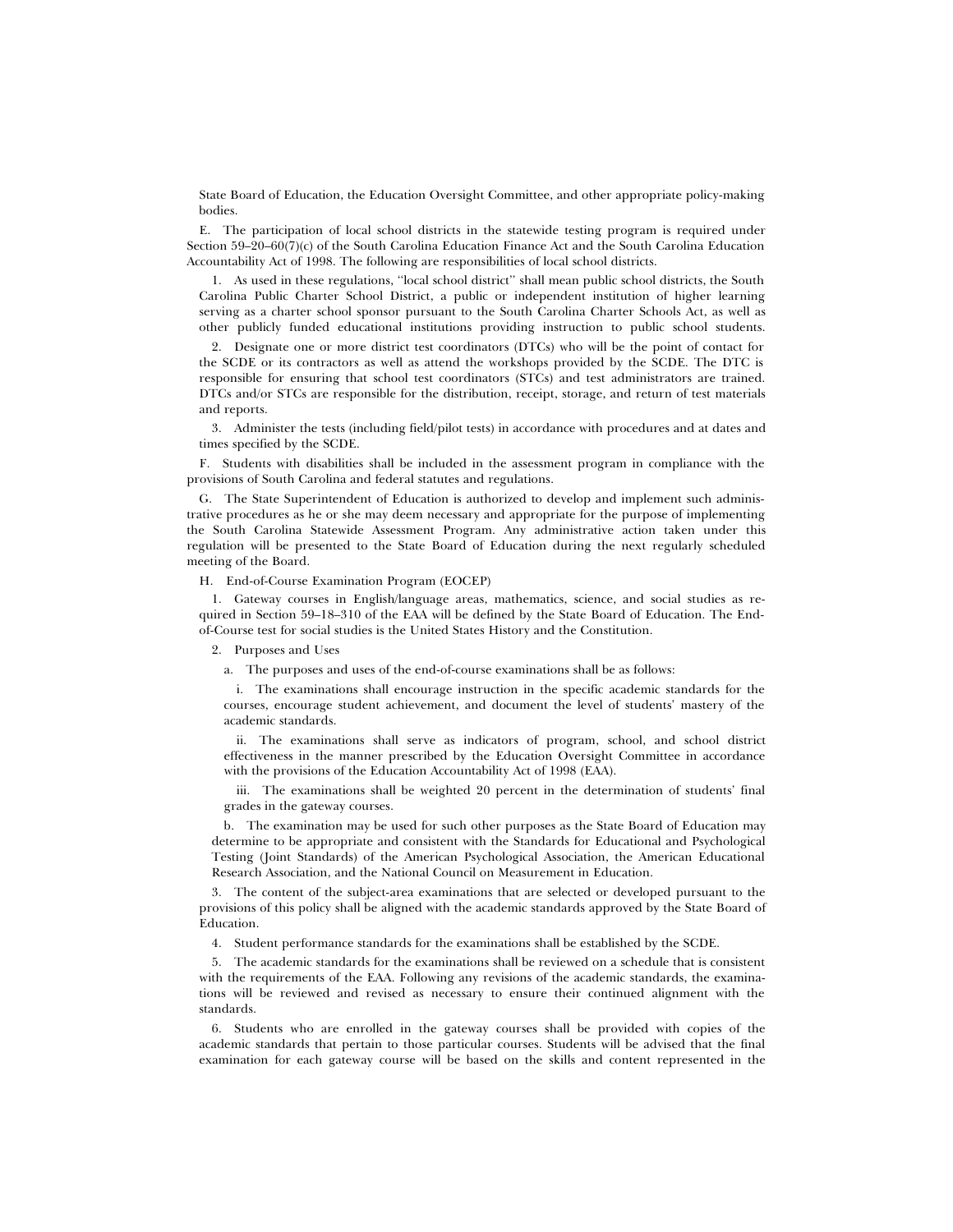academic standards. District personnel shall provide this information to students no later than the first day of instruction in the course.

#### II. NATIONAL ASSESSMENT OF EDUCATIONAL PROGRESS (NAEP)

NAEP tests will be administered annually to samples of students. Schools selected for NAEP will participate in the assessment program as prescribed by NAEP policies.

**HISTORY: Amended by State Register Volume 26, Issue No. 5, Part 1, eff May 24, 2002; State Register Volume 28, Issue No. 1, eff January 23, 2004; State Register Volume 30, Issue No. 4, eff April 28, 2006; State Register Volume 33, Issue No. 6, eff June 26, 2009; State Register Volume 39, Issue No. 6, Doc. No. 4529, eff June 26, 201; State Register Volume 40, Issue No. 6, Doc. No. 4604, eff June 24, 2016.**

# **43–262.4. Repealed** by State Register Volume 39, Issue No. 6, Doc. No. 4530, eff June 26, 2015.

**Editor's Note**

Former R. 43–262.4 was titled **End-of-Course Tests** and had the following history: Added by State Register Volume 26, Issue No. 5, Part 1, eff May 24, 2002; Amended by State Register Volume 28, Issue No. 5, eff May 28, 2004; Amended by State Register Volume 36, Issue No. 4, eff April 27, 2012.

# **43–264.1. Half-Day Child Development Programs.**

(Statutory Authority: 1976 Code §§ 59-5-60 and 1993 Act 135 The Early Childhood Development and Academic Assistance Act)

### I. Legislation

In order to comply with the South Carolina Education Improvement Act of 1984 and the Early Childhood Development and Academic Assistance Act of 1993 school districts may establish and provide for the education of three-and four-year-old children who have predicted significant readiness deficiencies. The legislation requires that each district will provide for at least a half-day early childhood development program for four-year-old children. Districts have the option of serving threeyear-old children.

Each district shall provide at least one program for four-year-old children and may serve identified three-year-old children who have significant readiness deficiencies.

Districts and schools shall integrate the planning and direction of the half-day program with the Early Childhood Initiative.

II. Plan for Enrollment

A. Public Notification of Program Availability

School districts shall attempt to contact parents or guardians of children who will reach age three or four on or before September 1 and who have potential for later school failure. The district shall make substantial efforts to publicize the availability of the program for four-year-olds, and for three-year-olds if appropriate.

#### B. Criteria for Enrollment

Each district shall develop criteria for the enrollment of children who have predicted significant readiness deficiencies. These criteria shall include the following:

1. A screening instrument approved by the State Department of Education for use in determining each child's developmental level,

2. An entrance age requirement which specifies a child must be three if the program serves three-year-olds, or four years of age on or before September 1 of the applicable school year,

3. Legal birth certificate issued by the Department of Health and Environmental Control or other appropriate authorized agency,

- 4. South Carolina Certificate of Immunization,
- 5. Comprehensive Health Appraisal if deemed necessary or appropriate.

#### III. Coordination

In the event that a local advisory committee exists in a community to coordinate early childhood education and development, school districts shall consult with the committee in planning and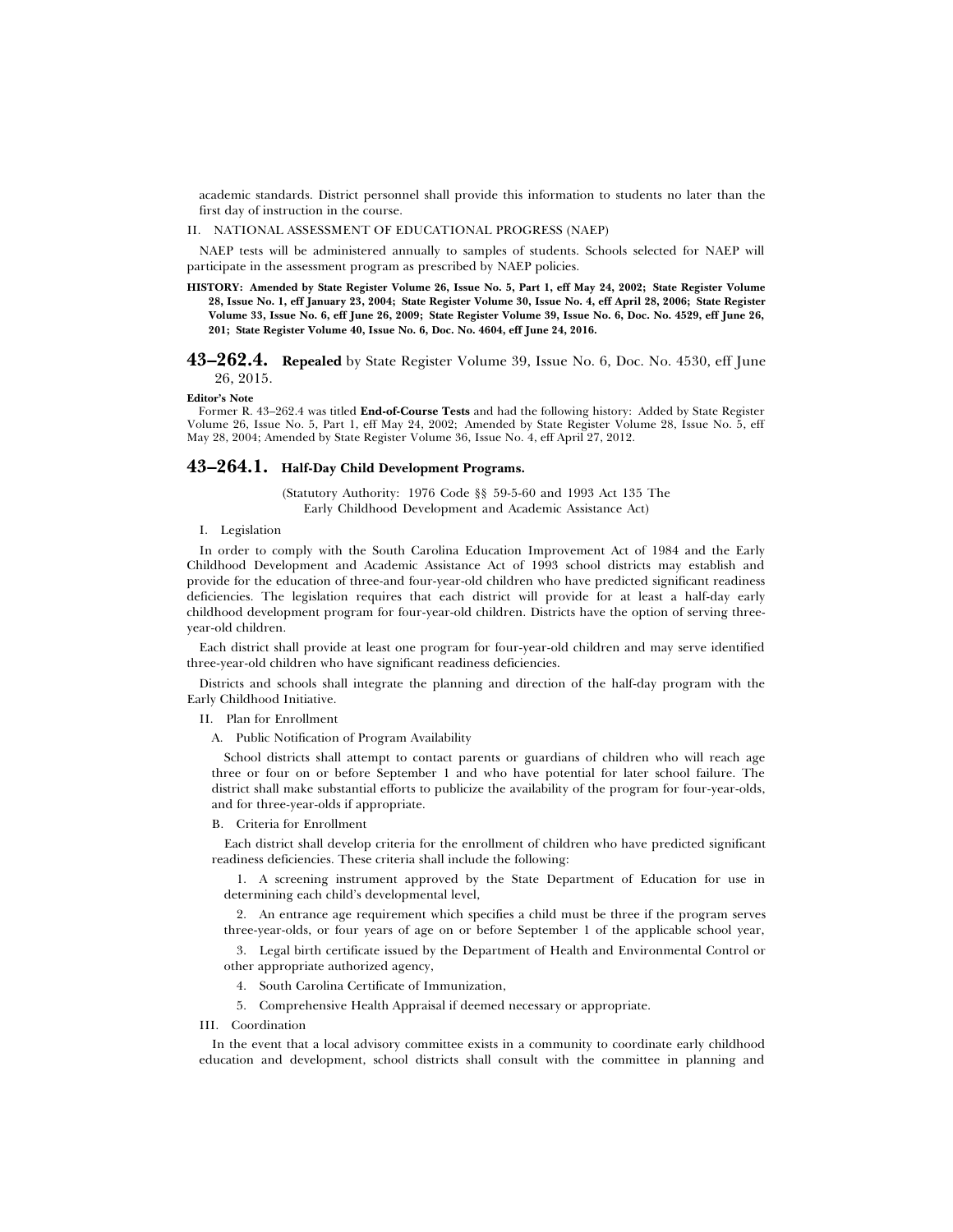developing services to make maximum use of resources and avoid duplication of effort. When a local advisory committee does not exist, the school district shall identify available early childhood development and education resources in order to avoid duplication of public services. This may include Headstart and other Child Development Block Grant Programs.

# IV. Program Description

# A. Organization

A developmental educational program in a classroom setting shall be the major component of the program.

### B. Program Length

The classroom program shall operate five days a week (or the equivalent) for at least  $2\frac{1}{2}$  hours of instructional time, exclusive of breakfast, lunch and transportation. Program year will include 190 days of operation for staff (180 days service to children) subject to the same conditions for waiver of make-up days as prescribed by state law.

# C. Staff Ratio and Group Size

Each classroom shall be staffed with one appropriately certified teacher and one teaching assistant for a maximum of 20 children per each half-day session. Teaching assistants shall have at least a high school diploma or the equivalent.

#### V. Funding

Child development funds will be allocated on an annual basis effective July 1 through June 30. Unobligated funds which become available during the fiscal year will be redistributed to serve additional eligible children.

A. District Allocation and Distribution of Funds

1. District Allocation

The State Department of Education will annually calculate each district allocation based on the number of kindergarten children who are eligible for free and reduced lunch.

2. Distribution of Funds

School districts will be authorized to expend allocated funds on students meeting the eligibility criteria and being served in approved programs.

B. Extended Day

Any extension of the child development program beyond 2 1/2 hours using funds from other sources such as Chapter 1, Social Services Block Grant funds shall be in compliance with regulations and guidelines governing the half-day program. Before or after school services may be provided by other state or federal programs designed for three-and-four-year-olds if consistent with federal regulations for eligibility.

#### C. Subcontracting

School districts may contract with appropriate groups and/or agencies to provide part or all of the program. In such cases, the school district is charged with the responsibility of maintaining compliance with the regulations governing this program. An exception to the regulation governing indirect costs may be made when state or federal regulations require the subcontractor to utilize an indirect cost rate. Subcontracting may be based on a fixed cost rate.

D. Fees

Eligible children may not be charged fees for the 2 1/2 -hour instructional program outlined in these regulations.

# VI. Fiscal Requirements

A. Allowable Expenditures

Expenditures must adhere to definitions and guidelines established by the Office of Finance, State Department of Education, or the State Procurement Code.

- B. A minimum of 10 percent of the total budget shall be utilized in the following categories:
	- 1. Supplies and Materials
		- a. Instructional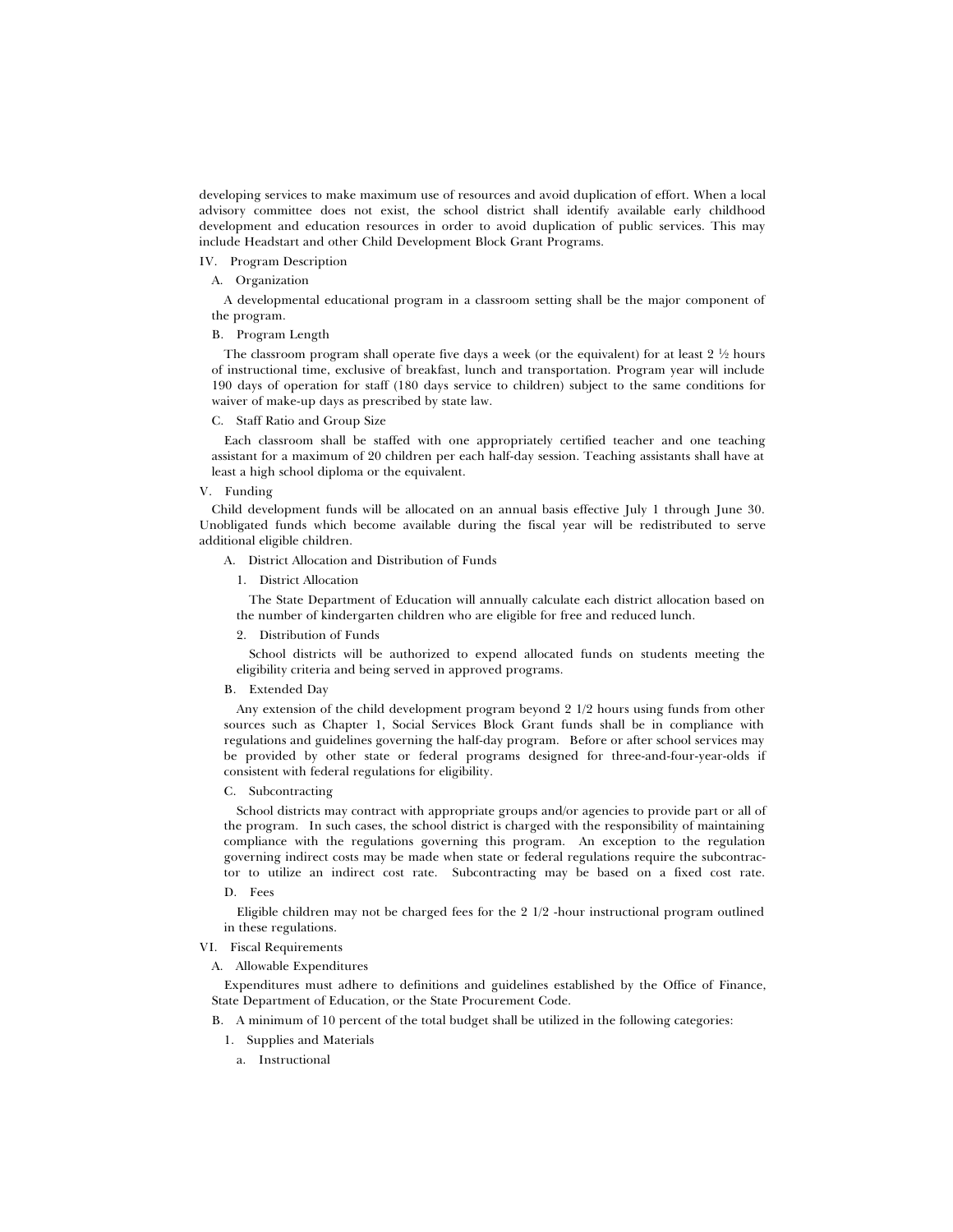- b. Parent information materials
- c. Nutritional supplement
- d. Evaluation materials
- 2. Equipment for Instructional Purposes

## VII. Staff Development

Appropriate ongoing staff development activities shall be described and incorporated in the school or district's comprehensive plan as required by the Early Childhood Development and Academic Assistance Act of 1993 (Act 135), State Board of Education Regulations and guidelines.

## VIII. Evaluation

Districts shall participate in evaluation efforts coordinated by State Department of Education. This will include tracking child development program participants through kindergarten and at least the third grade to determine the program's impact on school success.

IX. Additional information relating to the implementation of this regulation, including but not limited to:

- 1. Educational program
- 2. Reporting requirements
- 3. Staffing
- 4. Health and Safety Standards

is contained in the ''Guidelines for Half Day Child Development Programs'' available at the State Department of Education. The State Board of Education will review and update, ''Guidelines'' as needed.

## **HISTORY: Amended by State Register Volume 18, Issue No. 6, eff June 24, 1994; State Register Volume 27, Issue No. 6, Part 1, eff June 27, 2003.**

# **43–265. Parenting/Family Literacy.**

(Statutory Authority: S.C. Code Ann. §§ 59–5–60(1) (1990) and 59–139–10(A)(1) (Supp. 1998))

- I. Program Goals
	- A. To strengthen parent involvement in the learning process of preschool children ages birth through five years
	- B. To promote school readiness of preschool children
	- C. To offer parents special opportunities to improve their literacy skills and education
	- D. To identify potential developmental delays in preschool children by offering developmental screening
- II. Requirements
	- A. Each school district must design and implement a parenting or family literacy program to support parents of children ages birth through five years in their role as principal teachers of their preschool children.
	- B. Intensive and special efforts must be made to recruit parents whose children are at risk for school failure.
- III. Program Components
	- A. Parent Education

Programs must provide parent education that

- 1. enhances the relationships between parents and children and connects the value of interactions to literacy experiences;
- 2. provides literacy development of parents and children;
- 3. promotes interaction of parents with schools and the wider community;
- 4. develops understanding of child development; and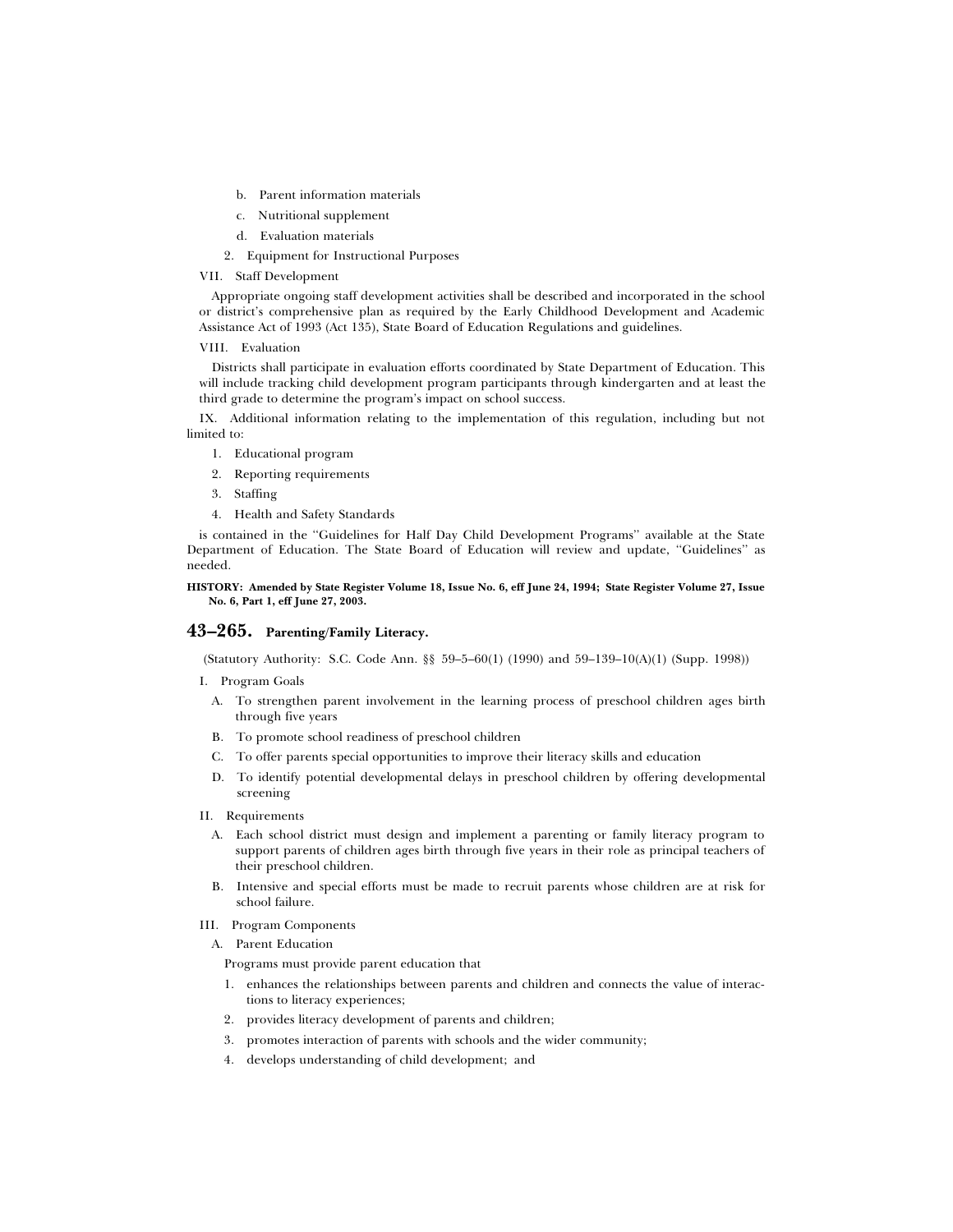- 5. provides support services that address health, nutrition, transportation, childcare, and other related issues.
- B. Family Literacy

Family literacy uses a more holistic and integrated approach to serving families. Districts must use this approach for families requiring more intense experiences to change intergenerational patterns associated with low literacy and undereducation. The South Carolina definition is consistent with federal legislation. Family literacy is clearly and consistently defined in the Adult Education and Family Literacy Act of 1998, Even Start, Head Start and the Reading Excellence Acts. These acts define ''family literacy services'' as services that are of sufficient intensity in terms of hours, and of sufficient duration, to make sustainable changes in a family, and that integrate all of the following activities:

- 1. Interactive literacy activities between parents and their children
- 2. Training for parents regarding how to be the primary teacher for their children and full partners in the education of their children
- 3. Parent literacy training that leads to economic self-sufficiency
- 4. An age appropriate education to prepare children for success in school and life experiences
- C. Evaluation

Districts must participate in evaluation efforts coordinated by the State Department of Education. This will include tracking children of participating parents through first grade to determine the program's impact on school readiness. The evaluation should include a variety of other indicators, such as

- 1. increased level of school readiness,
- 2. improved parenting skills,
- 3. change in the educational level of parent participants,
- 4. parent satisfaction with the program,
- 5. number of developmental screenings completed and referrals, and
- 6. efforts to identify and recruit families of children at risk of school failure.

IV. Service Delivery Methods

The methods for service delivery will vary in specific type, mix, and intensity according to community needs and priorities.

A. Home Visits

Programs must provide instructional home visits that

- 1. provide individualized parenting or family literacy training for parents and preschool children;
- 2. build on the strengths that are apparent in a familiar setting;
- 3. demonstrate that the home is the child's first and most important learning environment; and
- 4. increase the intensity of program activities as well as increase access to services for some families.
- B. Group Meetings
	- Programs must provide group meetings to
	- 1. encourage parent mentoring,
	- 2. develop support networks, and
	- 3. provide parenting information.
- V. Funding

Funding will be allocated as determined by the General Assembly.

VI. Coordination

Collaboration and coordination with other local agencies and community organizations must be integrated into all phases of program development, design, and implementation. School districts must consult with a local advisory committee to plan and develop parenting and family literacy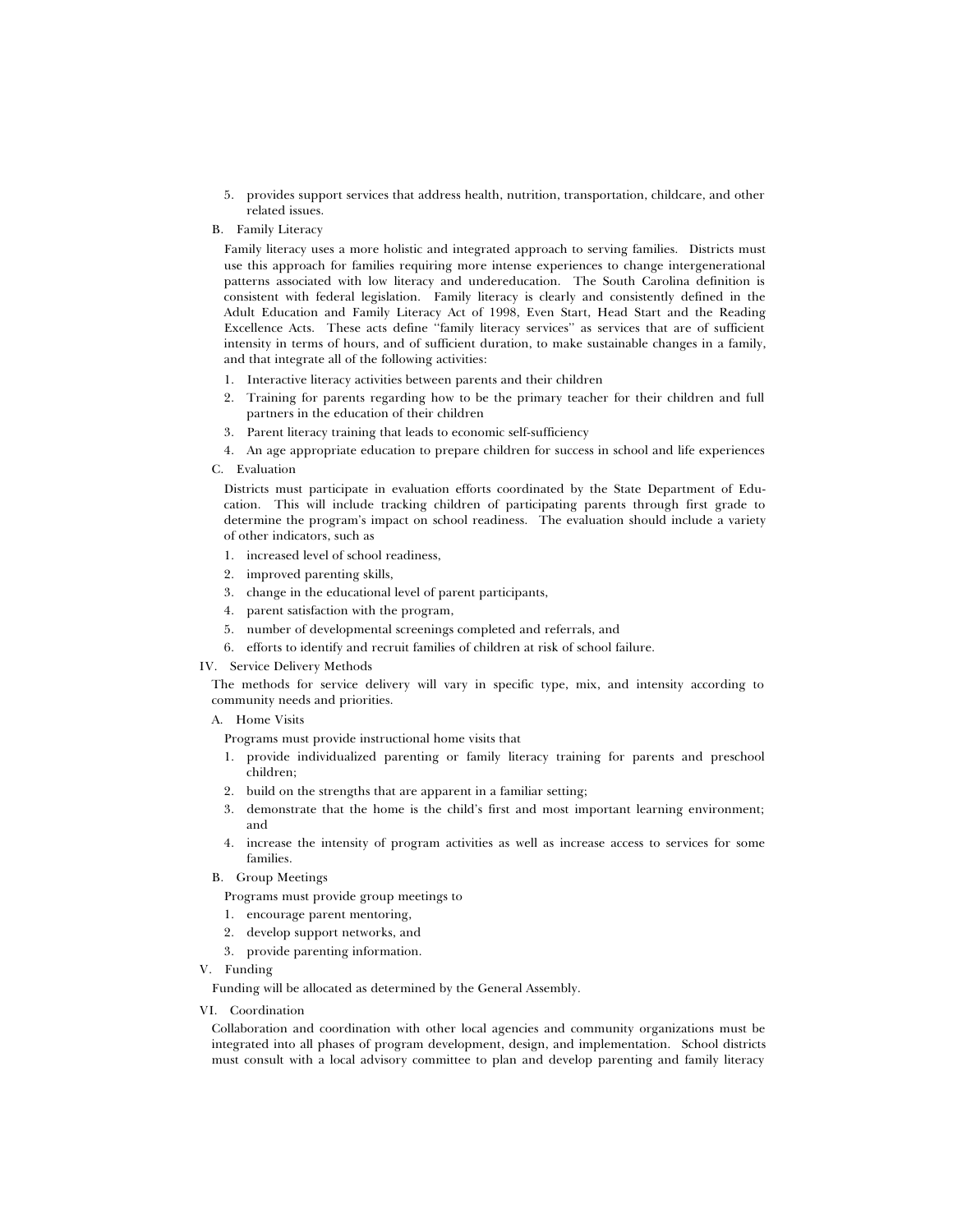services to maximize resources and avoid duplication of effort. This may include district early childhood, adult education, literacy, Success By 6, Head Start, Department of Social Services, and other community services.

VII. Professional Development

The State Department of Education will provide or coordinate activities to train parent educators in developing and implementing parenting and family literacy initiatives. Nationally validated program and curriculum training, such as Parents As Teachers, Motheread, Parent-Home-Child, etc., must be included. Appropriate ongoing staff development activities must be incorporated in the district's Strategic Plan as required by Act 135.

VIII. Guidelines

Additional information relating to the implementation of this regulation, including service delivery methods, developmental screening instruments, and at-risk factors/criteria is contained in the ''Guidelines for Implementing Parenting/Family Literacy Programs,'' available at the State Department of Education. The State Board of Education will review and update the ''Guidelines'' as needed.

## **HISTORY: Added by State Register Volume 24, Issue No. 6, eff June 23, 2000.**

# **43–267. Early Childhood Assistance Programs — Grades K–3.**

(Statutory Authority: 1976 Code § 59–5–60 and 1993 Act #135, The Early Childhood Development and Academic Assistance Act)

I. Program Goals

A. To place an emphasis on early childhood education and prevention.

B. To focus the state's resources on academic success and prevention of academic problems.

C. To establish the expectation that by providing extra assistance and learning time, all children will be prepared for the fourth grade.

D. To promote the advancement of developmentally appropriate curriculum.

E. To promote coordinated programs from preschool through grade three which are supportive of the curriculum for grades four through twelve.

F. To allow districts and schools greater flexibility in providing targeted, coordinated programs of student assistance.

G. To plan for accelerating the performance of students performing below their peers.

# II. Requirements

A. Districts and schools shall develop and implement a developmentally appropriate curriculum model from pre-school through grade three.

If alternatives to the options listed in the guidelines are chosen for use in the Early Childhood Assistance Programs, they should be based on the needs assessment performed as a part of the district and/or school comprehensive plan and on strategies found to be effective in research.

B. Schools shall establish programs of activities for assisting children and their parents with the transitions between the various levels of schooling.

C. Districts and schools shall integrate the planning and direction of the half-day program for four-year-olds with other early childhood initiatives.

D. Districts and schools shall integrate the planning and direction of the parenting/family literacy program established in Section 59-1-450 with the early childhood initiatives.

E. Districts and schools shall design methods of assessing the efficacy of the early childhood programs or strategies implemented.

F. Districts and schools shall demonstrate coordination of the program or strategies implemented with federally-funded early childhood programs.

G. Districts and schools shall demonstrate the interrelationship of the various components of the early childhood initiatives for grades K–3 and the academic assistance programs for grades 4–12.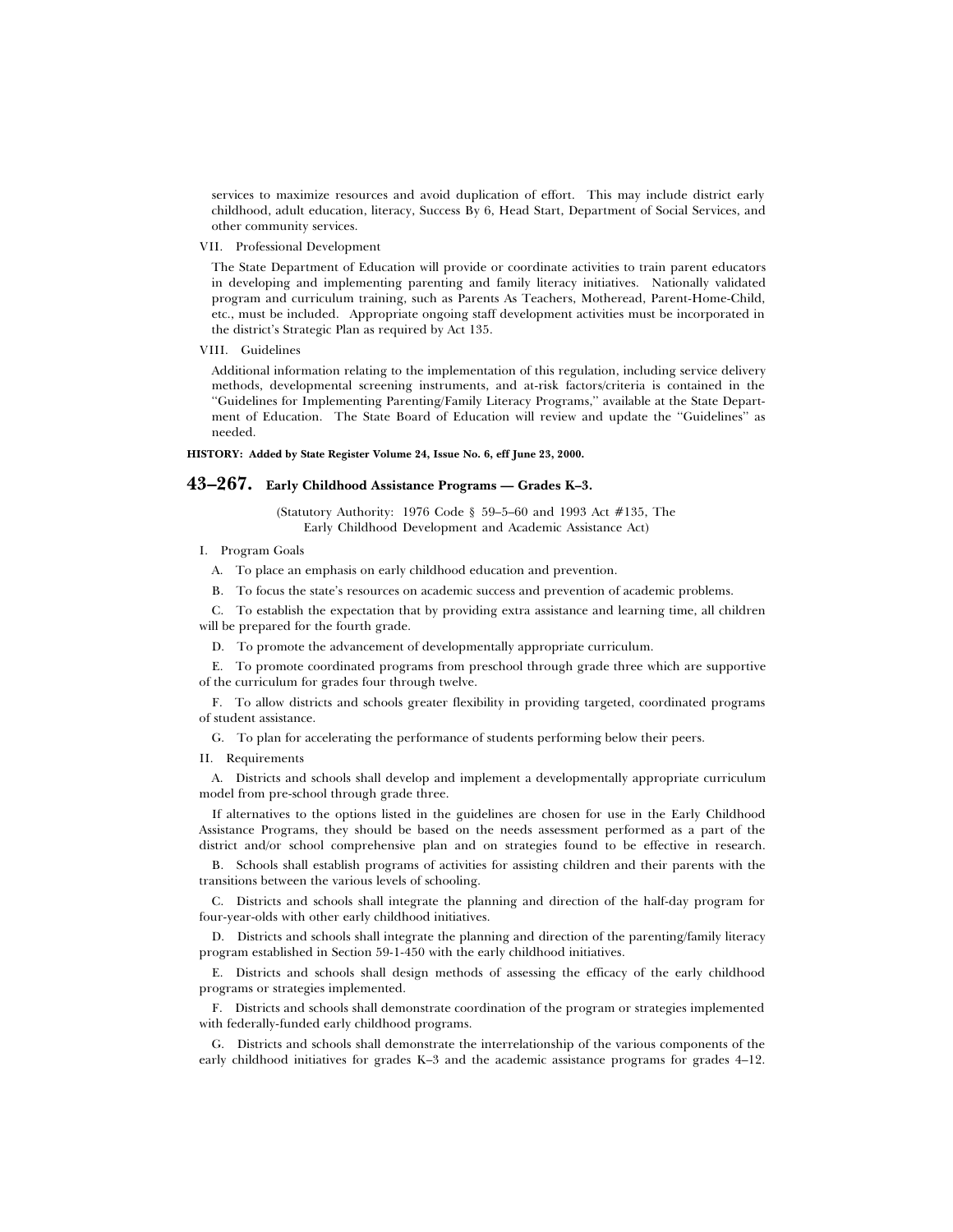H. Districts and schools shall implement a program that expands and improves early child development activities.

I. Districts and schools shall implement an Early Childhood Assistance program that plans for accelerating the performance of students performing below their peers.

# III. Funding

The General Assembly shall determine an appropriation level for the funding.

A. The number of students in kindergarten through grade three who are eligible for the federal free and reduced-price lunch program will generate funds at a specified add-on weight.

B. Funds generated shall be used to provide needed academic assistance to any student in these grades.

C. Funds may be used to support other components of the early child development initiative as detailed in each district/school's comprehensive plan.

D. Districts may request a waiver from the State Board of Education to use a portion of the funds generated by students in kindergarten through grade three for students in grades four through twelve, if such a change promotes better coordination of state and federal funds.

E. A portion of the funds may be used to support other components of the early childhood initiatives in order to better prepare children for entering school.

F. Expenditures must adhere to definitions and guidelines established by the Office of Finance, South Carolina Department of Education, or the State Procurement Code.

## IV. Professional Development

Appropriate training to prepare teachers and administrators in the teaching techniques and strategies needed to implement the regulations shall be included in the district strategic plan and school renewal plans.

V. Guidelines

Additional information relating to the implementation of this regulation, including but not limited to:

1. definition of terms,

2. explanation of program models,

3. procedures for selecting alternative options for methods of service

is contained in the ''Guidelines for Implementing Early Childhood Assistance Programs —Grades K–3'' available at the State Department of Education. The State Board of Education will review and update, if required, the ''Guidelines'' on an as needed basis.

**HISTORY: Added by State Register Volume 18, Issue No. 6, eff June 24, 1994.**

# **43–268. Academic Assistance Programs — Grades 4–12.**

(1976 Code § 59–5–60 and 1993 Act #135, The Early Childhood Development and Academic Assistance Act)

### I. Program Goals

A. To focus the state's resources on academic success and prevention of academic problems.

B. To establish the expectation that by providing extra assistance and learning time all students will graduate from high school with their peers.

C. To allow districts and schools greater flexibility in providing targeted, coordinated programs of student assistance.

D. To support students with academic difficulties in grades four through twelve so they are able to progress academically and move through school with their peers.

### II. Requirements

A. Districts and schools shall develop and implement academic assistance programs which address alternatives to year-long and pull-out remediation methods of service. If alternatives to the options listed in the guidelines are chosen, they should be based on the needs assessment performed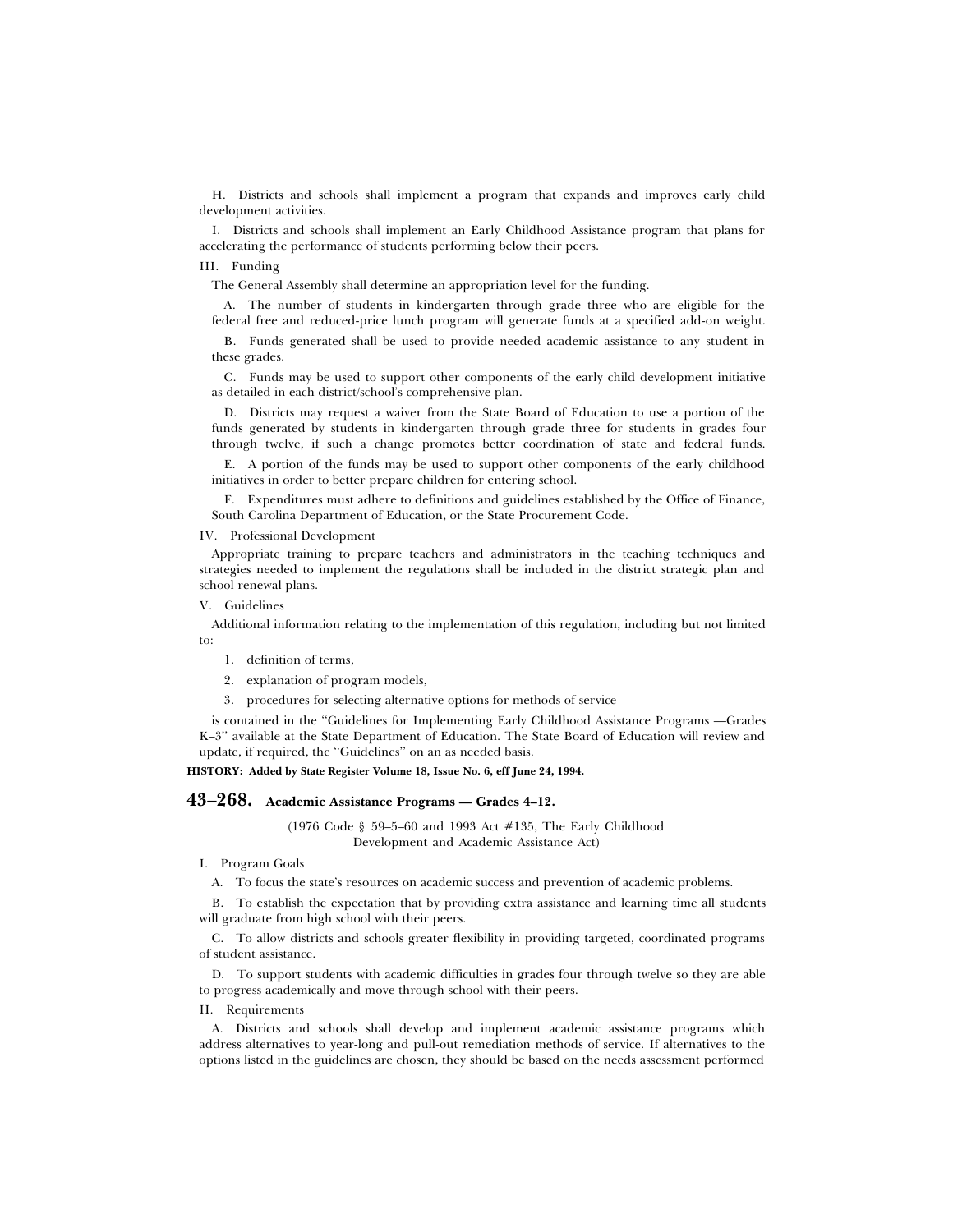as a part of the district and/or school comprehensive plan and on strategies found to be effective in research.

B. Options for methods of service and descriptions of service that are available to districts and schools are included in the ''Guidelines to Academic Assistance Programs —Grades 4–12''.

C. Districts and schools may choose to target resources in certain grade levels or areas of learning.

D. Assistance may be for short, intensive periods or for longer, on-going assistance as needed by each student.

E. Emphasis is on providing assistance at the time of need and on accelerating the progress of students performing below their peers.

F. Districts and schools shall implement a parent involvement program in grades four through eight.

G. Districts and schools shall develop a system for maintaining a record of parent conferences annually that identify the date, time, and response of parent/teacher conferences.

# III. Funding

The General Assembly shall determine an appropriation level for the funding.

A. The number of students in grades 4–12 who score below minimum basic skills act standards in reading, mathematics, or writing, or their equivalent will generate funds at a specified add-on weight.

B. Funds generated shall be used to provide needed academic assistance to any student in these grades.

C. Expenditures must adhere to definitions and guidelines established by the Office of Finance, State Department of Education, or the State Procurement code.

#### IV. Professional Development

Appropriate training to prepare teachers and administrators in the teaching techniques and strategies needed to implement the Academic Assistance Programs shall be included in the district strategic plan and school renewal plans.

### V. Guidelines

Additional information relating to the implementation of this regulation, including but not limited to:

- 1. Definitions of terms,
- 2. Explanations of program models,
- 3. Procedures for selecting alternative options for methods of service

is contained in the ''Guidelines for Implementing Academic Assistance Programs'' available at the State Department of Education. The State Board of Education will review and update, if required, the ''Guidelines'' on an as needed basis.

**HISTORY: Added by State Register Volume 18, Issue No. 6, eff June 24, 1994.**

# **ARTICLE 20 STUDENTS**

# **43–272. School Admission.**

A. Kindergarten and Grades 1–12: Each kindergarten and first-grade pupil not previously enrolled shall submit a birth certificate or other documentation to verify a birth record in special situations as allowed by a local board of trustees. All students in grades K-12 must show evidence of compliance with Department of Health and Environmental Control rules and regulations concerning immunization.

B. Preregistration for Grades 9–12: Each high school shall develop a preregistration form outlining the courses in which a student may enroll for their entire high school career.

C. Preregistration for Career Centers: Each career center shall develop a preregistration form in cooperation with participating high schools which outlines the career and technology education courses students may take in Grades 9–12.

**HISTORY: Amended by State Register Volume 21, Issue No. 3, eff March 28, 1997; State Register Volume 38, Issue No. 6, Doc. No. 4397, eff June 27, 2014.**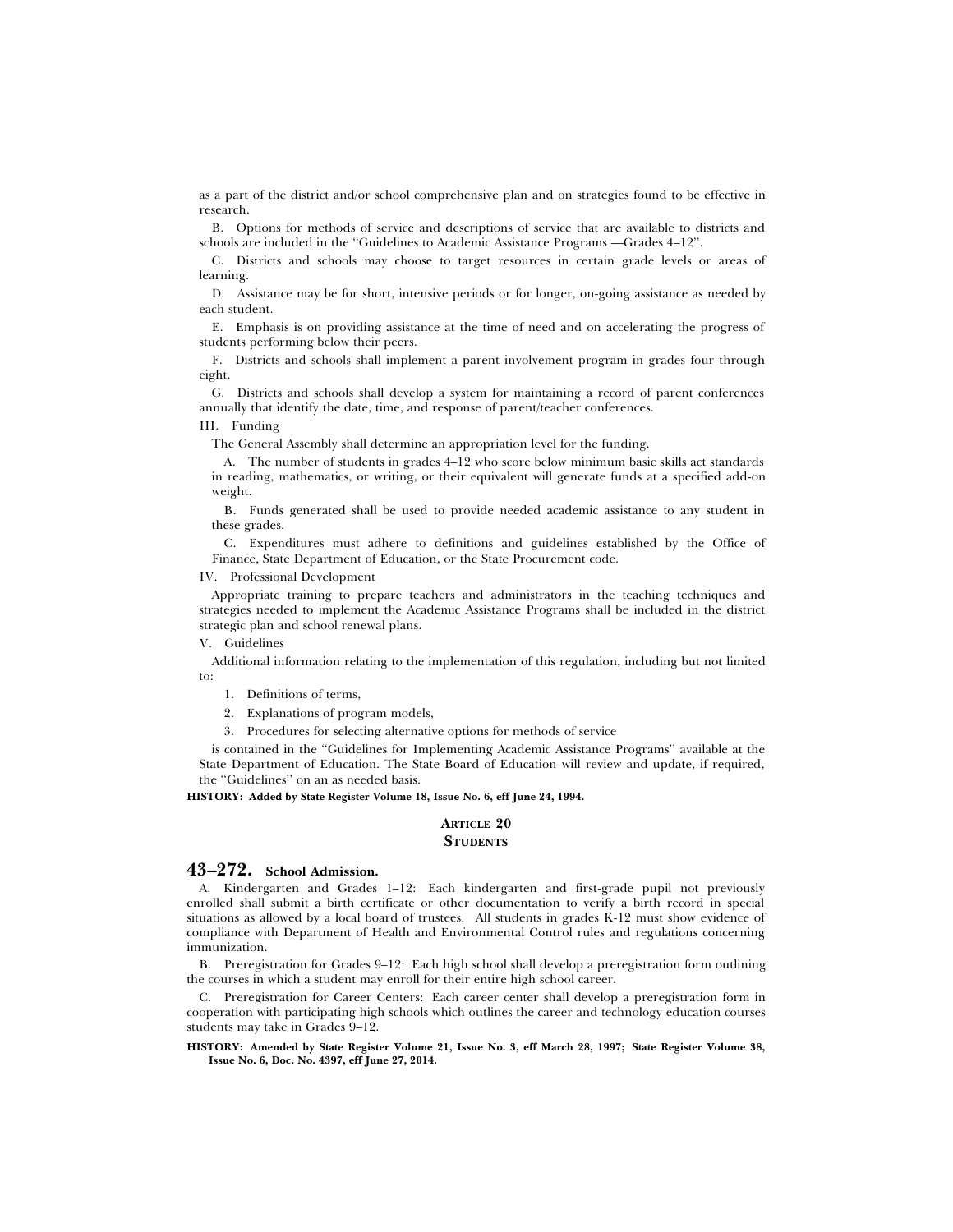# **43–272.2. State-Level Resolution Process for Disputes Involving Unaccompanied Youth and Homeless Children.**

#### (Statutory Authority: 20 U.S.C. § 7844 (Supp. 2003))

The federal Stewart B. McKinney Homeless Assistance Act requires that each state implement a statelevel process to review district-level decisions regarding the enrollment of a homeless child or an unaccompanied youth. An unaccompanied youth or the parent or guardian of a homeless child may request that the state conduct a review of a school district's final decision regarding an enrollment issue. The contact person at the State Department of Education is the coordinator for the Office of Coordinator for Education of Homeless Children and Youth.

Under no circumstances must resolution of a dispute delay the school enrollment of an unaccompanied youth or a homeless child. That is, during the pendency of any administrative or judicial proceeding regarding a dispute over the enrollment of an unaccompanied youth or homeless child, the student must continuously be enrolled in school, be provided all relevant services, and be allowed to participate fully in all school activities (as consistent with the Stewart B. McKinney Homeless Assistance Act, as amended).

# I. Responsibilities of the School District

A. When it is determined that a dispute cannot be settled at the district level, the school district must carry out the following responsibilities in a timely manner:

1. inform the unaccompanied youth or the parent or guardian of the homeless child concerning his or her right to request that the State Department of Education review the decision of the school district,

2. inform the unaccompanied youth or the parent or guardian of the homeless child that this request must be made either on the district-supplied request-for-review form or by a telephone interview with the coordinator in the State Department of Education's Office of Coordinator for Education of Homeless Children and Youth,

3. give the unaccompanied youth or the parent or guardian of the homeless child a copy of the State Department of Education's request-for-review form and the contact information for the Office of Coordinator for Education of Homeless Children and Youth, and

4. inform the unaccompanied youth or the parent or guardian of the homeless child that he or she may seek the assistance of advocates or attorneys for the review.

B. Once the Office of Coordinator for Education of Homeless Children and Youth has received either the completed request-for-review form or has conducted a full telephone interview with the youth or the parent or guardian, the coordinator will send a copy of the completed form and any other relevant material to the school district.

The school district must send a written response to the state and to the person filing the state review request within five business days from the date it receives the request-for-review form.

II. Responsibilities of the Youth or the Parent or Guardian

A. The unaccompanied youth or the parent or guardian of the homeless child must complete and return the request-for-review form to the address designated on the form or must telephone the coordinator in the Office of Coordinator for Education of Homeless Children and Youth and make an oral report on the circumstances surrounding the request for review.

B. The youth or the parent or guardian either may attach to the form any additional information he or she thinks is relevant or may telephone the coordinator and provide the information orally. III. Responsibilities of the Coordinator

A. The coordinator for the education of homeless children and youths will conduct all state reviews requested by unaccompanied youths or the parents or guardians of homeless children.

B. The coordinator will review all written documents submitted concerning the particular dispute. The coordinator may request additional information from the parties in making his or her determination.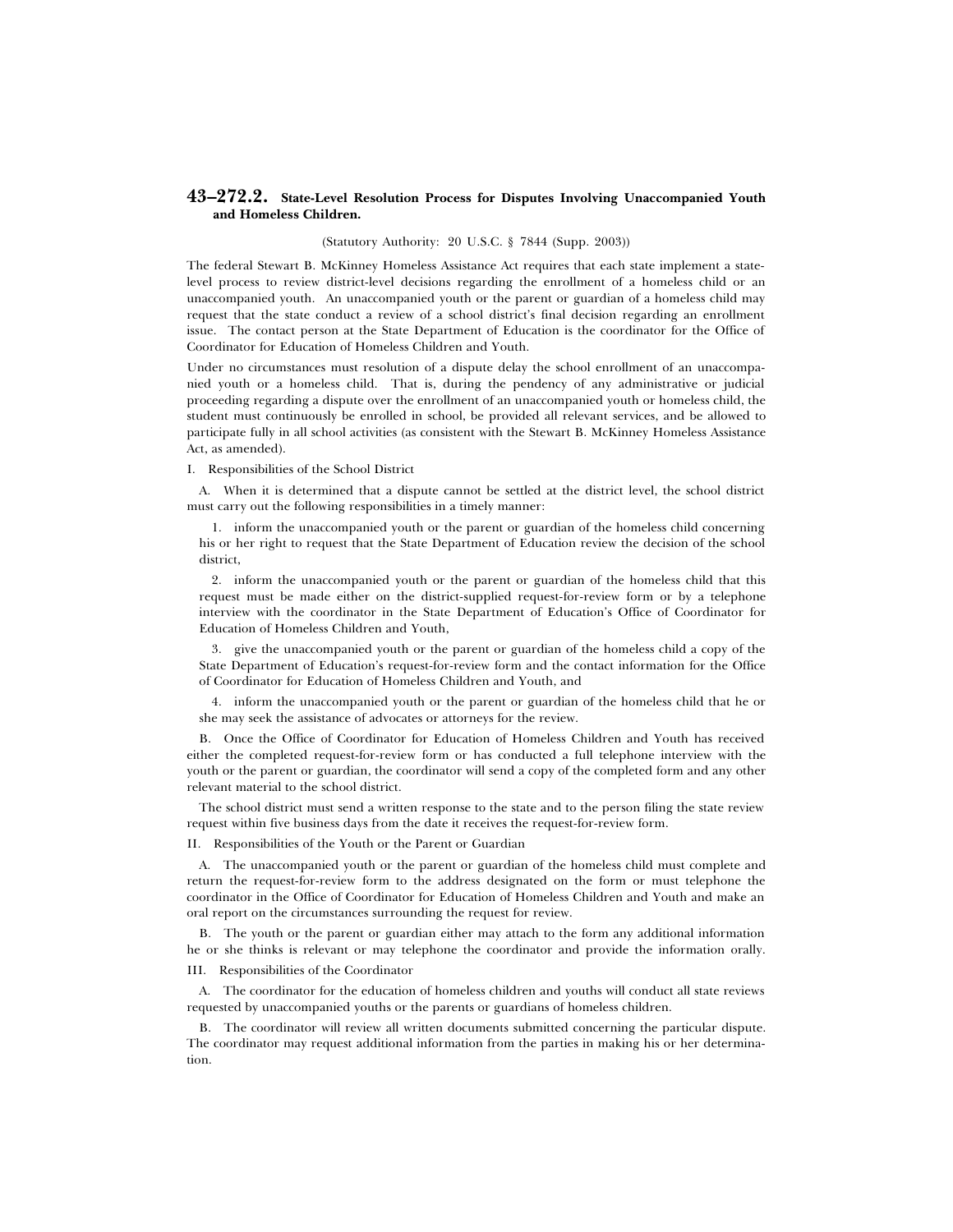C. The coordinator will make a final decision within ten business days of receiving the written response from the school district. The decision of the coordinator is binding and will be effective immediately.

# **HISTORY: Added by State Register Volume 31, Issue No. 1, eff January 26, 2007.**

### **43–273. Transfers and Withdrawals.**

Each student transferring or withdrawing shall be given a form showing name, date of birth, grade placement, and attendance record to present to the appropriate school official where he or she is enrolling. Appropriate additional data shall be furnished by the sending school when requested in writing by the receiving school, as soon as possible, but no later than ten business days upon receiving the written request, excluding weekends and recognized state holidays.

#### I. Kindergarten; Grades 1–6; 7–8:

A school must transfer a student's disciplinary record of suspensions and expulsions to the public or private school to which the student is transferring when requested in writing by the receiving school, as soon as possible, but no later than ten business days upon receiving the written request, excluding weekends and recognized state holidays.

Schools must transfer these records within ten business days upon receiving the written request from the public or private school to which the student is transferring. Schools may not withhold the transfer of records to a public or private school for fees owed by the student.

## II. Grades 9–12:

A. Accurate accounting records shall be developed and maintained for student transfers and withdrawals. Comprehensive transcripts shall be submitted directly to the receiving school when requested in writing, as soon as possible, but no later than ten business days upon receiving the written request, excluding weekends and recognized state holidays. A permanent record of the transferred student shall be retained in the school from which the student is transferred. The school of record must transfer a student's disciplinary record of suspensions and expulsions to the public or private school to which the student is transferring as soon as possible, but no later than ten business days upon receiving the written request, excluding weekends and recognized state holidays. Schools may not withhold the transfer of records to a public or private school for fees owed by the student.

B. Units earned by a student in an accredited high school of this state or in a school of another state which is accredited under the regulations of the board of education of that state, or the appropriate regional accrediting agency recognized by the U.S. Department of Education will be accepted under the same value which would apply to students in the school to which they transferred.

C. Home school, private school, or out-of-state non-public school students shall have the opportunity to provide evidence of work to be considered for honors weighting when transferring to a public school. The district shall have the right to evaluate evidence provided by the parent or student before transcribing the course(s) at honors weight. The receiving school may use the South Carolina Honors Framework criteria to evaluate such evidence and shall make the final decision on whether to award the honors weighting. The South Carolina Department of Education advises districts to adopt a policy for accepting units of credit from home school, private school, or out-of-state non-public school for consistency.

**HISTORY: Amended by State Register Volume 21, Issue No. 4, eff April 25, 1997; State Register Volume 27, Issue No. 12, eff December 26, 2003; State Register Volume 37, Issue No. 6, eff June 28, 2013; SCSR 42–5 Doc. No. 4781, eff May 25, 2018.**

# **43–274. Student Attendance.**

I. Lawful and Unlawful Absences

- School districts must adopt policies to define and list lawful and unlawful absences.
- (A) Lawful absences include but are not limited to

(1) absences caused by a student's own illness and whose attendance in school would endanger his or her health or the health of others,

- (2) absences due to an illness or death in the student's immediate family,
- (3) absences due to a recognized religious holiday of the student's faith, and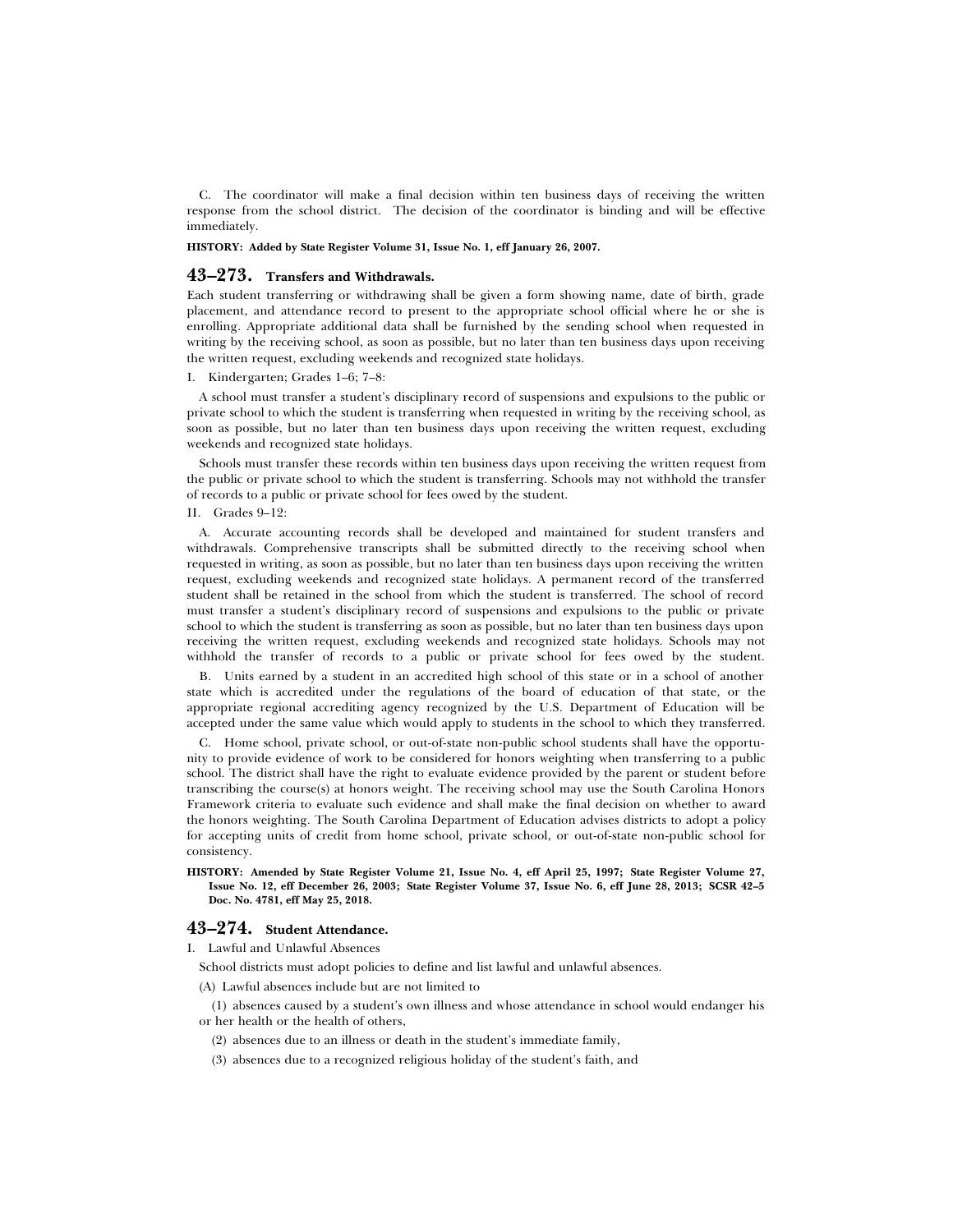(4) absences due to activities that are approved in advance by the principal.

(B) Unlawful absences include but are not limited to

(1) absences of a student without the knowledge of his or her parents, or

(2) absences of a student without acceptable cause with the knowledge of his or her parents.

(C) Suspension is not to be counted as an unlawful absence for truancy purposes.

# II. Truancy

The State Board of Education recognizes that truancy is primarily an educational issue and that all reasonable, educationally sound, corrective actions should be undertaken by the school district prior to resorting to the juvenile justice system.

# (A) Truant

A child ages 6 to 17 years meets the definition of a truant when the child has three consecutive unlawful absences or a total of five unlawful absences.

#### (B) Habitual Truant

A ''habitual'' truant is a child age 12 to 17 years who fails to comply with the intervention plan developed by the school, the child, and the parent(s) or guardian(s) and who accumulates two or more additional unlawful absences. This child may need court intervention and an initial truancy petition may be filed. The written intervention plan, and documentation of non-compliance, must be attached to the truancy petition asking for court intervention.

### (C) Chronic Truant

A ''chronic'' truant is a child ages 12 to 17 years who has been through the school intervention process, has reached the level of a ''habitual'' truant, has been referred to Family Court and placed on an order to attend school, and continues to accumulate unlawful absences. Should other community alternatives and referrals fail to remedy the attendance problem, the ''chronic'' truant may be referred to the Family Court for violation of a previous court order. All school intervention plans existing to this point for this child and family must accompany the Contempt of Court petition as well as a written recommendation from the school to the court on action the court should take.

#### III. Intervention Plans

(A) Each district must develop a policy relating to requirements for intervention. The district plan for improving students' attendance must be in accordance with any applicable statutes.

(B) Once a child is determined to be truant as defined in Section II(A), school officials must make every reasonable effort to meet with the parent(s) or guardian(s) to identify the reasons for the student's continued absence. These efforts should include telephone calls and home visits, both during and after normal business hours, as well as written messages and e-mails. School officials must develop a written ''intervention plan'' to address the student's continued absence in conjunction with the student and parent(s) or guardian(s).

(C) The intervention plan must include but is not limited to

(1) Designation of a person to lead the intervention team. The team leader may be someone from another agency.

(2) Reasons for the unlawful absences.

(3) Actions to be taken by the parent(s) or guardian(s) and student to resolve the causes of the unlawful absences.

(4) Documentation of referrals to appropriate service providers and, if available, alternative school and community-based programs.

(5) Actions to be taken by intervention team members.

(6) Actions to be taken in the event unlawful absences continue.

(7) Signature of the parent(s) or guardian(s) or evidence that attempts were made to involve the parents(s) or guardian(s).

(8) Documentation of involvement of team members.

(9) Guidelines for making revisions to the plan.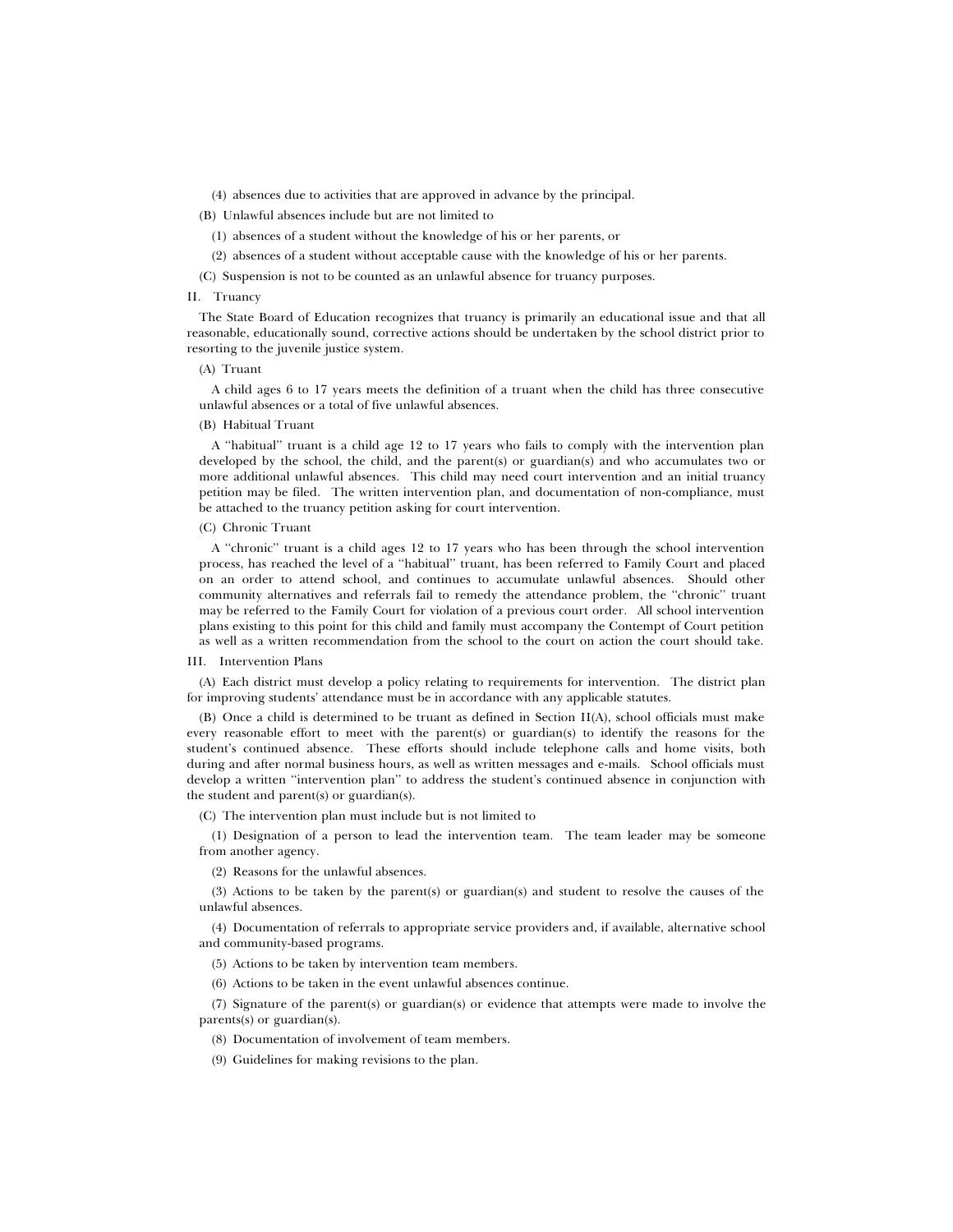(D) School officials may utilize a team intervention approach. Team members may include representatives from social services, community mental health, substance abuse, and prevention, and other persons the district deems appropriate to formulate the written intervention plans.

# IV. Referrals and Judicial Intervention

At no time should a child ages 6 to 17 years be referred to the Family Court to be placed on an order to attend school prior to the written intervention planning being completed with the parent(s) or guardian(s) by the school. A consent order must not be used as an intervention plan from any local school or school district. Should the parent(s) or guardian(s) refuse to cooperate with the intervention planning to remedy the attendance problem, the school district has the authority to refer the student to Family Court in accordance with S.C. Code Ann. Section 59–65–50 (2004), and a report shall be filed against the parent(s) or guardian(s) with the Department of Social Services in compliance with S.C. Code Ann. Section 20–7–490(2)(c)(Supp. 2002).

#### (A) Petition for a School Attendance Order

If the intervention plan is not successful and further inquiry by school officials fails to cause the truant student and/or parent(s) or guardian(s) to comply with the written intervention plan or if the student and/or parent(s) or guardian(s) refuses to participate in intervention and the student accumulates two or more additional unlawful absences, the student is considered an ''habitual'' truant. Each referral must include a copy of the plan and specify any corrective action regarding the student and/or the parent(s) or guardian(s) that the district recommends that the court adopt as well as any other available programs or alternatives identified by the school district. The intervention plan must be attached to the petition to the Family Court and served on the student and the parent(s) or guardian(s).

#### (B) Petition for Contempt of Court

Once a school attendance order has been issued by the Family Court and the student continues to accumulate unlawful absences, the student is considered to be a ''chronic'' truant and school officials may refer the case back to Family Court. The school and district must exhaust all reasonable alternatives prior to petitioning the Family Court to hold the student and/or the parent(s) or guardian(s) in contempt of court. Any petition for contempt of court must include a written report indicating the corrective actions that were attempted by the school district and what graduated sanctions or alternatives to incarceration are available to the court in the community. The school district must include in the written report its recommendation to the court should the student and/or parent(s) or guardian(s) be found in contempt of court.

### V. Coordination with the South Carolina Department of Juvenile Justice

Each school district should coordinate with the local office of the South Carolina Department of Juvenile Justice to establish a system of graduated sanctions and alternatives to incarceration in truancy cases.

#### VI. Transfer of Plans

If a student transfers to another public school in South Carolina, intervention plans shall be forwarded to the receiving school. School officials will contact the parent(s) or guardian(s) and local team members to review the plan and revise as appropriate. Court ordered plans may be amended through application to the court.

## VII. Approval of Absences in Excess of Ten Days and Approval of Credit

# (A) Approval or Disapproval of Absences

The district board of trustees, or its designee, shall approve or disapprove any student's absence in excess of ten days, whether lawful, unlawful, or a combination thereof, for students in grades K-12. For the purpose of awarding credit for the year, school districts must approve or disapprove absences in excess of ten days regardless as to whether those absences are lawful, unlawful, or a combination of the two.

#### (B) High School Credit

In order to receive one Carnegie unit of credit, a student must be in attendance at least 120 hours, per unit, regardless of the number of days missed, or must demonstrate proficiency as determined by the local school district. This exception to the 120-hour requirement is to be administered by local school districts on a case-by-case basis and only for students who have excessive absences that have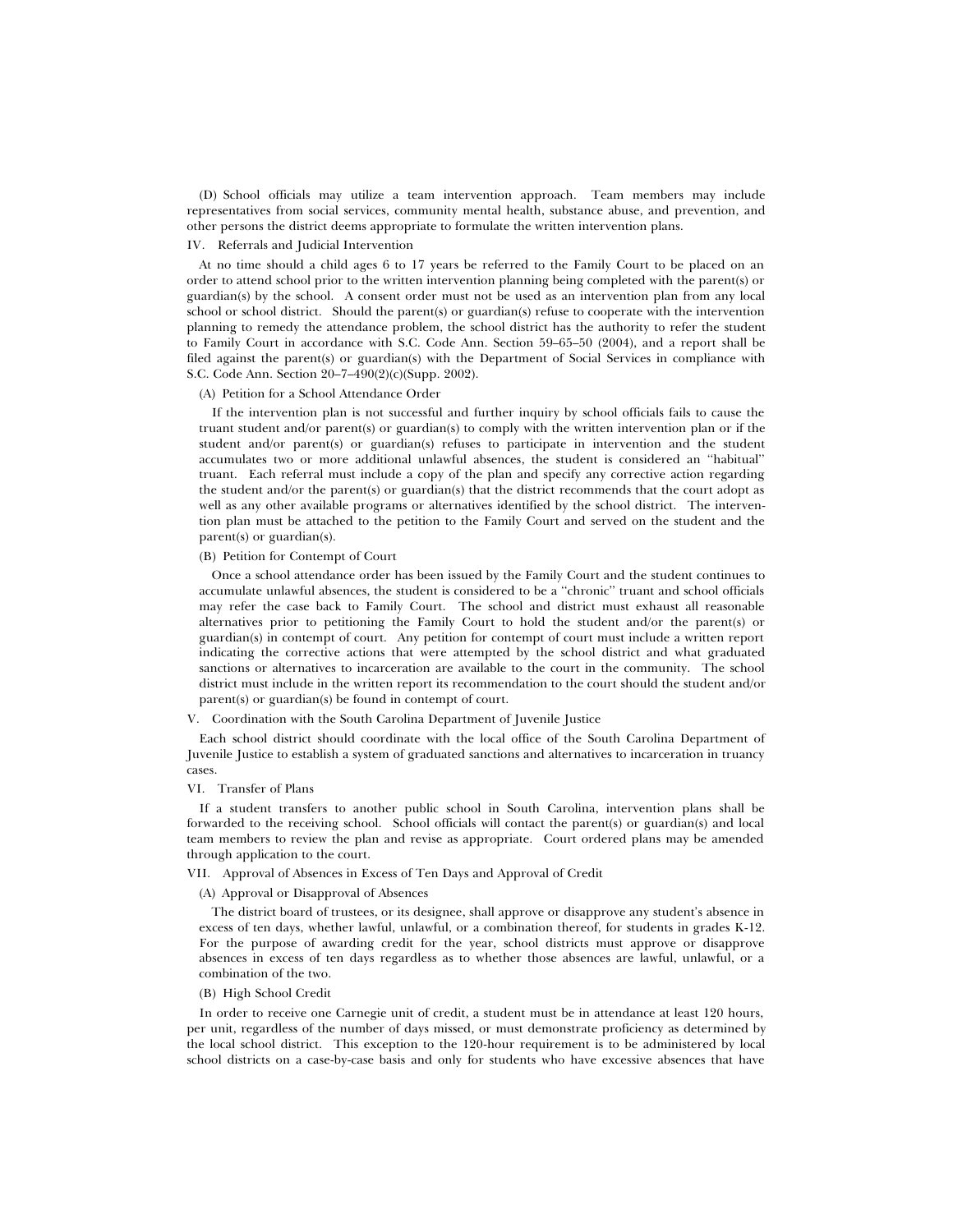been approved by the local school board. General request for proficiency-based credit must be made through the process described in Regulation 43–234. Students whose absences are approved should be allowed to make up any work missed in order to satisfy this requirement. Local school boards should develop policies governing student absences giving appropriate consideration to unique situations that may arise within their districts when students do not meet the minimum attendance requirements. Therefore, districts should allow students, whose excessive absences are approved in part 1 of this section, to make-up work missed to satisfy this requirement.

#### Examples of make-up work may include

(1) after-school and/or weekend make-up programs that address both time and academic requirements of the course(s), or

(2) extended-year programs that address both time and academic requirements of the course(s). All make-up time and work must be completed within thirty days from the last day of the course(s). The district board of trustees or its designee may extend the time for student's completion of the requirements due to extenuating circumstances that include but are not limited to the student's medical condition, family emergencies, and other student academic requirements that are considered to be a maximum load. Make-up requirements that extend beyond thirty days due to extenuating circumstances must be completed prior to the beginning of the subsequent new year.

### VIII. Reporting Requirements

The South Carolina Department of Education will develop and implement a standard reporting system for the adequate collection and reporting of truancy rates on a school-by-school basis. IX. Guidelines

Additional information relating to the implementation of this regulation will be contained in South Carolina Department of Education Guidelines. The South Carolina Department of Education will review and update these guidelines as needed.

#### **HISTORY: Amended by State Register Volume 21, Issue No. 5, eff May 23, 1997; State Register Volume 27, Issue No. 11, eff November 28, 2003; State Register Volume 29, Issue No. 4, eff April 22, 2005; State Register Volume 38, Issue No. 6, Doc. No. 4408, eff June 27, 2014.**

#### **Editor's Note**

State Register Volume 10, Issue, page 182, dated February 28, 1986, provides as follows:

''These regulations supercede Defined Minimum Program requirements regarding Attendance, VIII, F, pp. 51-52.''

# **43–274.1. At-Risk Students.**

(Statutory Authority: 1976 Code Sections 59-5-60, 59-5-65, and 59-59-10 et seq.)

#### I. At-Risk Student Definition

A. A student at risk of dropping out of school is any student who, because of his or her individual needs, requires temporary or ongoing intervention in order to achieve in school and to graduate with meaningful options for his or her future.

B. Students—depending on their degree of resiliency and connectedness to caring adults in the home, in the community, and/or at school—may respond differently to those things frequently cited as barriers, predictors, or indicators of being ''at risk.'' Therefore, educators and other responsible adults working with students should consider the whole child, who might have both short-term and long-term needs requiring intervention.

### II. At-Risk Student Indicators, Predictors, and Barriers

The South Carolina Education and Economic Development Act mandates the promulgation of State Board of Education regulations outlining specific objective criteria for districts to use in identifying students who may be poorly prepared for the next level of study or who are at risk of dropping out of school. The Act calls for these criteria to include diagnostic assessments for districts to use in order to identify the strengths and weaknesses of individual students in the core academic areas.

A. Poor academic performance—generally, a grade point average of 2.0 or lower on a 4.0 scale—in the core content areas is a significant predictor that districts must consider in identifying at-risk students. Careful consideration should be given to students demonstrating declining academic performance. School districts are encouraged to carefully review a variety of assessments, including the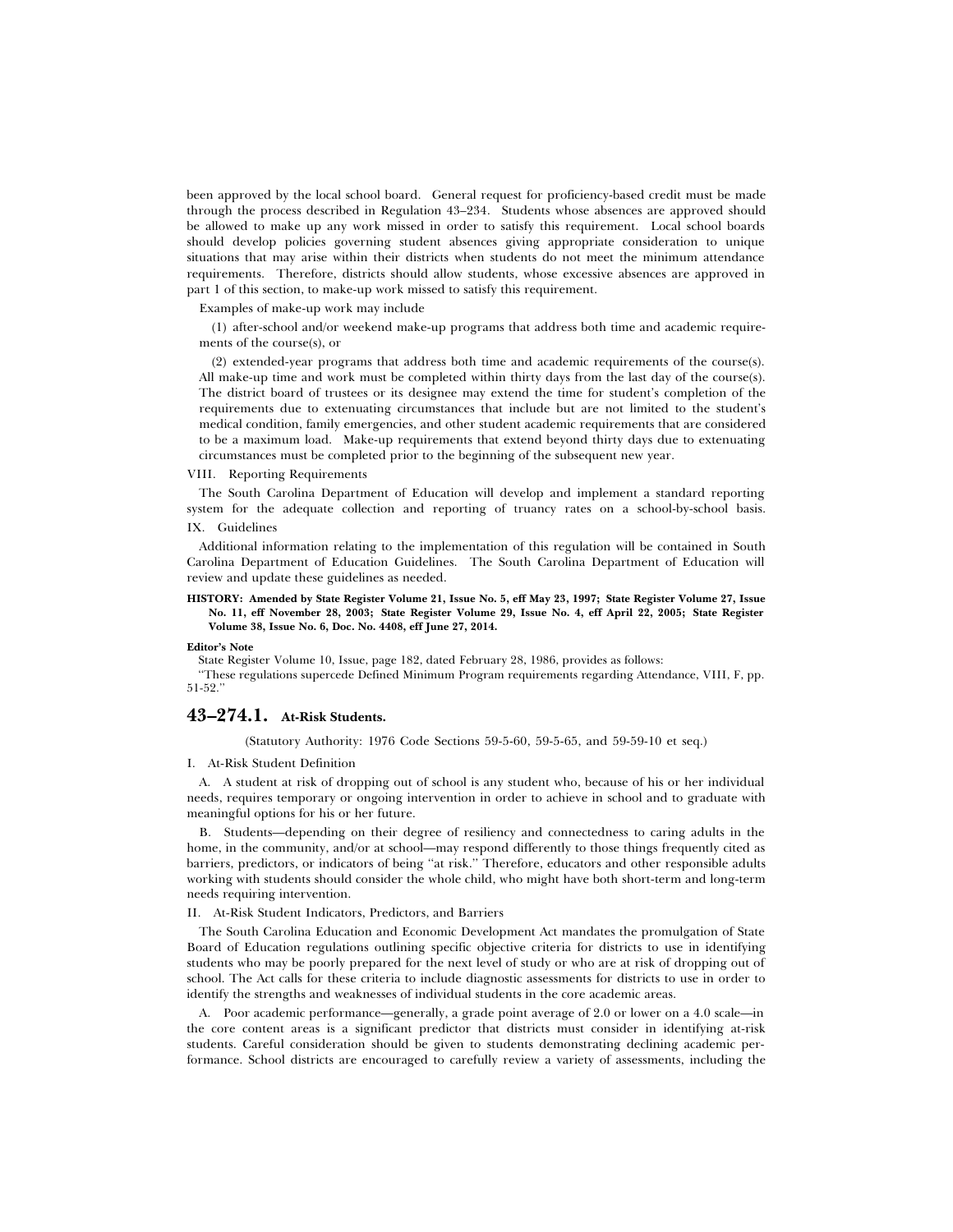following, in diagnosing students' academic difficulties and selecting appropriate short-term and longterm interventions:

1. results of statewide assessments used for accountability purposes and other state-funded (e.g., formative) assessments,

- 2. Preliminary Scholastic Assessment Test (PSAT) or PLAN test results,
- 3. district- or school-adopted CAI (computer-aided instruction) assessments,
- 4. end-of-course examination results,
- 5. classroom-level assessments related to the state's academic standards, and
- 6. other district-approved diagnostic assessments.

B. The following are among the specific behaviors and characteristics that school districts must consider as indicators, predictors, and barriers in identifying at-risk students:

- 1. being overage for their grade level due to retention attributable to risk factors such as a high rate of absences and truancy;
	- 2. showing a lack of effort or interest in their academic work;
	- 3. working an excessive number of hours per day or week;
	- 4. having a history of discipline problems leading to suspension, expulsion, and/or probation;
	- 5. showing or expressing feelings of being disconnected from the school environment;
	- 6. showing evidence of physical and/or emotional abuse;
	- 7. coming from and/or living in a disadvantaged socioeconomic environment;
	- 8. living in a home situation that does not include at least one parent;
	- 9. being a single parent; and
- 10. having limited proficiency in the English language.
- III. At-Risk Student Model, Initiative, and Program Selection

By the 2007–08 school year each high school of the state must implement one or more model programs approved by the South Carolina Department of Education (SCDE).

Schools must select at-risk student models, initiatives, and programs that meet the needs of the atrisk populations to be served and must ensure that models, initiatives, and programs selected provide students with the opportunity to graduate with a high school diploma. The SCDE will provide an implementation document that will include a tiered matrix of approved evidence-based models, initiatives, and programs to facilitate the selection process in accordance with the Education and Economic Development Act requirements for implementing evidence-based models, initiatives, and programs. The document will also contain a more extensive list of indicators, predictors, and barriers as well as one-page descriptions for each evidence-based model, initiative, and program included in the matrix.

IV. Population and Model, Initiative, and Program Identification Parameters

Each high school either must implement a model, initiative, or program that is chosen from a list provided by the SCDE or must submit to the SCDE for approval a specific dropout prevention model, comprehensive initiative, or multifaceted program that it wants to use. High schools may explore and implement newly developed models with approval from the SCDE. One criterion for SCDE approval of any newly developed model will be evidence presented by the district and/or school that the model is centered in research-based dropout-prevention strategies.

A. Implementation efforts related to any model, initiative, or program (or combination of models, initiatives, and programs) must ensure that students are properly identified and provided timely, appropriate guidance and assistance and must ensure that no group is disproportionately represented.

B. When subpopulations are identified, high schools must ensure that these groups reflect the demographics of populations identified as at risk of dropping out of school.

C. When no subpopulations are identified, high schools implementing comprehensive initiatives will not have to address the disproportionate representation of any one group of students. In such cases, methods of determining the effectiveness of the at-risk initiative must be given careful consideration with regard to collecting data and preparing necessary reports.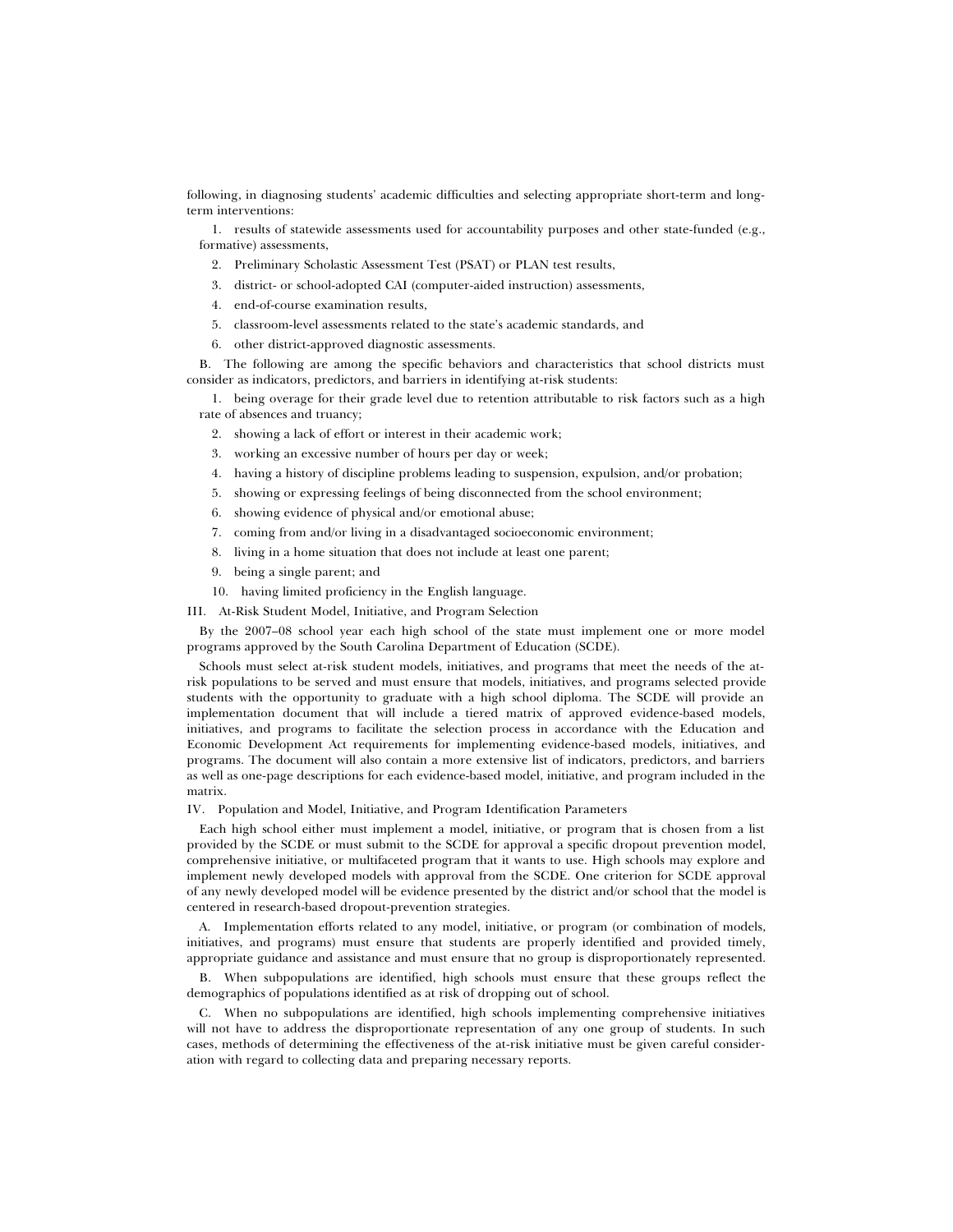D. Parental involvement must be part of final placement decisions in any model, initiative, or program where small groups of students are identified for services in a particular school or district.

E. The target population must reflect the demographics of the population identified in Section II, above, as being at risk of dropping out of school.

F. High schools must provide relevant data related to identifying the at-risk student population and to addressing the needs of these at-risk students as required for SCDE reports.

V. Building-Level Program Evaluation

#### A. Evaluation Criteria

All high schools must annually evaluate their dropout-prevention models, initiatives, and/or programs using, at a minimum, the following criteria:

1. an identification process, including (where appropriate and based on the particular model, initiative, or program) the number of at-risk students identified and the specific risk factors identified;

2. the extent of parental involvement in the school's dropout-prevention efforts;

3. the number of students served;

4. a formative assessment of strengths and weaknesses of the model, initiative, and/or program; and

5. a qualitative assessment of desired outcomes (see item B, immediately below).

B. Desired Outcomes

Schools should establish desired outcomes or performance criteria based on the specific needs of the at-risk population identified and on the nature and structure of the particular model, initiative, and/or program they are implementing. Examples of desired outcomes among the target population include, but are not limited to, the following:

- 1. decreased percentages of truancy, absenteeism, discipline problems, and retentions;
- 2. increases in students' grade point averages; and
- 3. increased percentages of students who are on grade level and students who graduate on time.

Model-, initiative-, and/or program-specific data and PowerSchool™ data elements should be used to assess desired outcomes on the basis of specific evaluation criteria. The state's PowerSchool™ data management system can be used to collect, sort, and report data related to each student's attendance record; age and grade level; gender; ethnicity; grade point average; and retention, truancy, and dropout status.

C. Teacher and/or counselor assessments may be used to provide supplemental anecdotal documentation and insights related to the effectiveness of the model, initiative, and/or program implemented. A district or school checklist may be beneficial in the evaluation process.

VI. Model, Initiative, and/or Program Evaluation and Assessment Reporting

All high schools must annually provide reports requested by the SCDE that relate to the implementation and effectiveness of models, initiatives, and/or programs addressing the needs of students at risk of dropping out of school. District and school report card contents must contain information on the disciplinary climate, promotion and retention ratios, dropout ratios, dropout reduction data, and attendance data. Districts and schools must be prepared to provide accurate and relevant data to the SCDE.

**HISTORY: Added by State Register Volume 31, Issue No. 5, eff May 25, 2007. Amended by State Register Volume 31, Issue No. 4 eff April 27, 2012; State Register Volume 41, Issue No. 5, Doc. No. 4656, eff May 26, 2017.**

# **43–279. Minimum Standards of Student Conduct and Disciplinary Enforcement Procedures to be Implemented by Local School Districts.**

I. Expectations for Student Conduct in South Carolina Public Schools

The mission of the SCDE is to provide leadership and support so that all public education students graduate prepared for success in citizenship, college, and careers as envisioned by the Profile of the South Carolina Graduate. Students in the public schools of South Carolina enjoy the same basic rights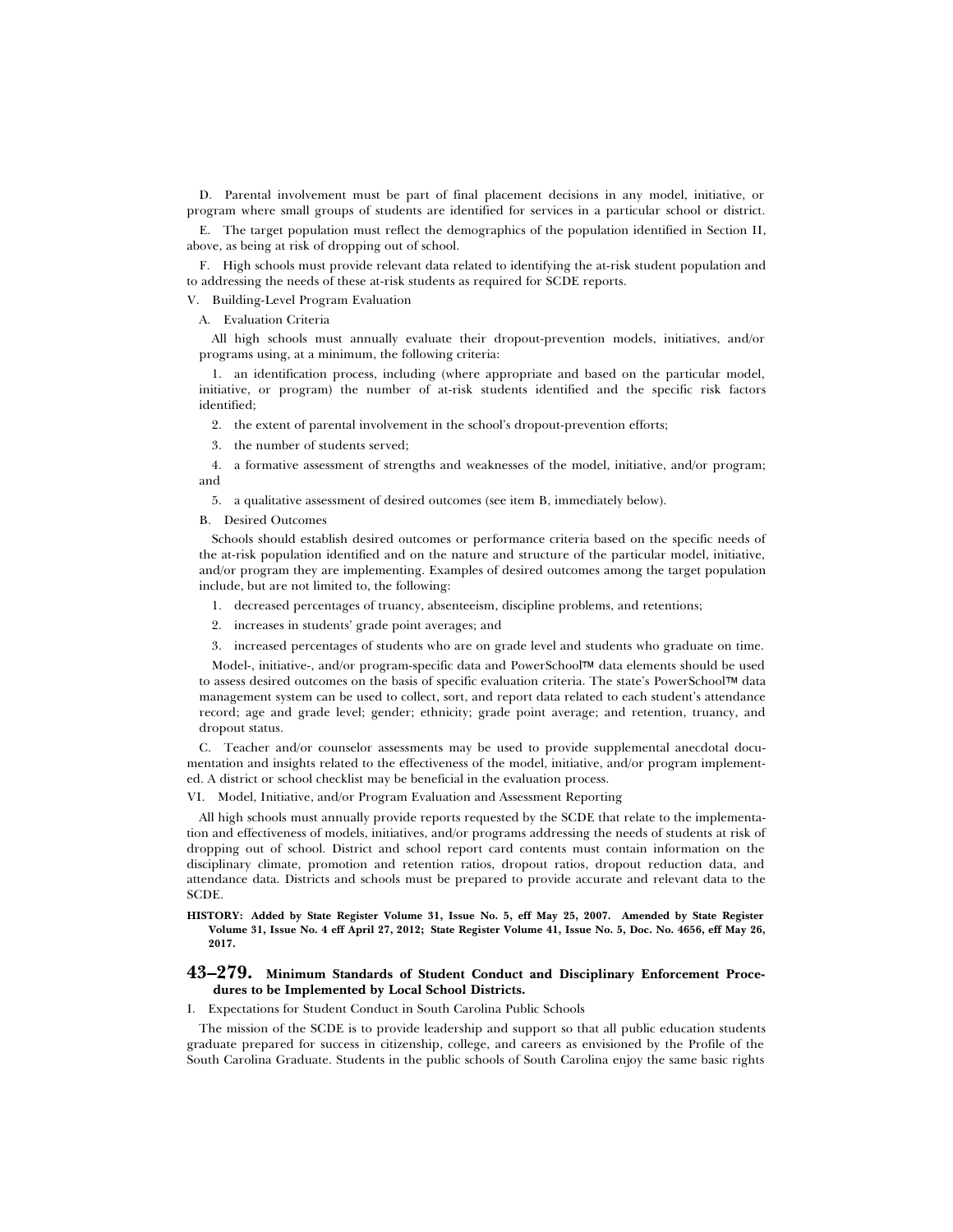of United States citizenship as do other United States citizens. The rights of students are supported by the responsibility to insure that the rights of others are respected. This regulation is adopted with the intent to better assure that the opportunity to enjoy the benefits of public education is available to all those attending the public schools of the state of South Carolina.

# II. Previously Adopted School District Discipline Policies

This regulation is established as a uniform system of minimum disciplinary enforcement for the school districts of South Carolina. School districts that previously have adopted discipline policies that are consistent with and contain the elements included in this regulation may retain their local policies as adopted.

### III. Levels of Student Misconduct

A. The levels of student misconduct considered in this regulation are arranged by degrees of seriousness. The levels are arranged from the least serious to the most serious.

B. Three levels of student misconduct are identified: behavioral misconduct, disruptive conduct, and criminal conduct. The levels are defined in this regulation.

C. This regulation includes a listing of possible consequences and/or sanctions for the three levels of student misconduct. As the levels increase in seriousness, the severity of possible disciplinary consequences and/or sanctions increases.

D. Suggested consequences within the Level I misconduct category range from verbal reprimand to detention. Level II misconduct includes sanctions ranging from temporary removal from class to expulsion. Level III misconduct includes sanctions ranging from out-of-school suspension to appropriate action within the criminal justice system.

E. A local school board, in its discretion, may authorize more stringent standards and consequences than those contained in this regulation.

IV. Minimum Standards

A. Behavioral Misconduct-Level I

1. Behavioral misconduct is defined as those activities engaged in by student(s) which tend to impede orderly classroom procedures or instructional activities, orderly operation of the school, or the frequency or seriousness of which disturb the classroom or school. The provisions of this regulation apply not only to within-school activities, but also to student conduct on school bus transportation vehicles, and during other school-sponsored activities.

2. Acts of behavioral misconduct shall include, but are not limited to:

- a. Classroom tardiness;
- b. Cheating on examinations or classroom assignments;
- c. Lying;
- d. Abusive language between or among students;

e. Failure to comply with directives from school/district personnel or agents (to include volunteer aides or chaperones);

- f. Use of forged notes or excuses;
- g. Cutting class;
- h. School tardiness;

i. Truancy (three consecutive unlawful absences from school or a total of five unlawful absences);

j. Possession of an electronic communication device (including, but not limited to, cell phones, tablets, computers, and iPods) inconsistent with school board policy. An electronic communication device is a device that emits an audible signal, vibrates, displays a message, image or otherwise summons or delivers a communication to the possessor;

k. Other acts of behavioral misconduct as determined and communicated by local school authorities.

3. The basic enforcement procedures to be followed in instances of behavioral misconduct are: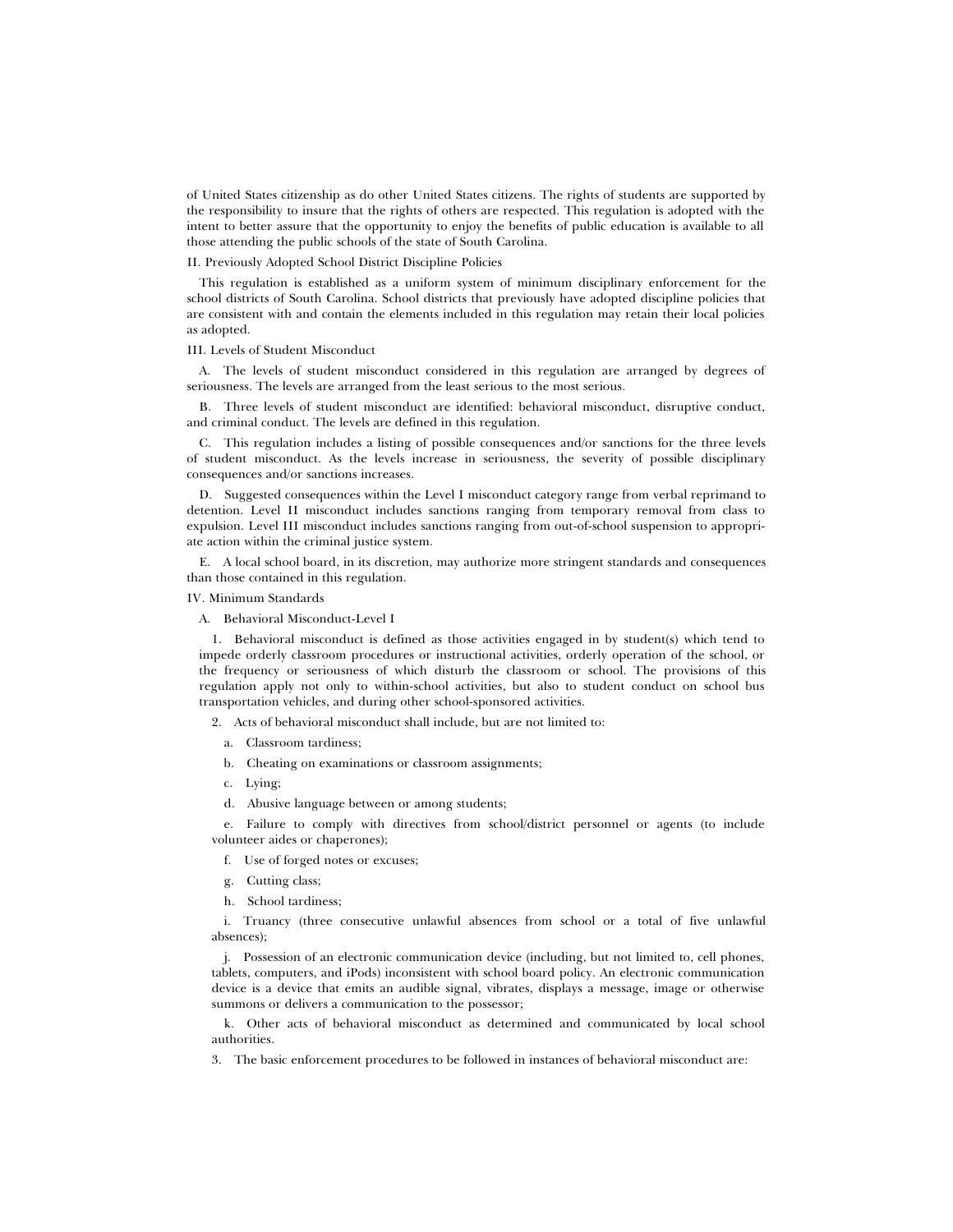a. Upon observation or notification and verification of acts of behavioral misconduct, the staff member shall take immediate action to rectify the misconduct. The staff member shall impose an appropriate consequence, and maintain a record of the misconduct and the consequence.

b. If, either in the opinion of the staff member or according to local school board policy, a certain misconduct is not immediately rectifiable, the problem shall be referred to the appropriate administrator for action specified by local school board policy.

c. The administrator shall meet with the reporting staff member, and, if necessary, the student and the parent or guardian, and impose the appropriate consequence and/or establish an intervention plan and/or behavioral contract.

d. A complete record of the procedures shall be maintained.

4. Possible consequences to be applied in cases of behavioral misconduct may include, but are not limited to:

- a. Verbal reprimand;
- b. Withdrawal of privileges;
- c. Demerits;

d. Detention (silent lunch, after school, weekends, or another time that does not interfere with the instructional day);

e. Other consequences as approved and communicated by local school authorities.

## B. Disruptive Conduct-Level II

1. Disruptive conduct is defined as those activities engaged in by student(s) which are directed against persons or property, and the consequences of which tend to endanger the health or safety of oneself or others in the school. Some instances of disruptive conduct may overlap certain criminal offenses, justifying both administrative sanctions and court proceedings. Behavioral misconduct (Level I) may be reclassified as disruptive conduct (Level II) if it occurs three or more times. The provisions of this regulation apply not only to within school activities, but also to student conduct on school bus transportation vehicles, and during other school-sponsored activities.

2. Acts of disruptive conduct may include, but are not limited to:

a. Violation of a Level I intervention plan and/or behavioral contract;

- b. Use of an intoxicant;
- c. Fighting;
- d. Vandalism (minor);
- e. Stealing;
- f. Threats against others;
- g. Trespass;
- h. Abusive language to staff;

i. Repeated refusal to comply with directives from school personnel or agents (such as volunteer aides or chaperones);

j. Possession or use of unauthorized substances, as defined by law and/or local school board policy;

k. Illegally occupying or blocking in any way school property with the intent to deprive others of its use;

l. Unlawful assembly;

m. Disrupting lawful assembly;

n. Inappropriate use of technology (e.g., bullying, harassing, or intimidating other students or district employees, plagiarizing copyrighted materials, and accessing inappropriate websites);

o. Other acts as determined and communicated by local school authorities.

3. The basic enforcement procedures to be followed in instances of disruptive conduct are: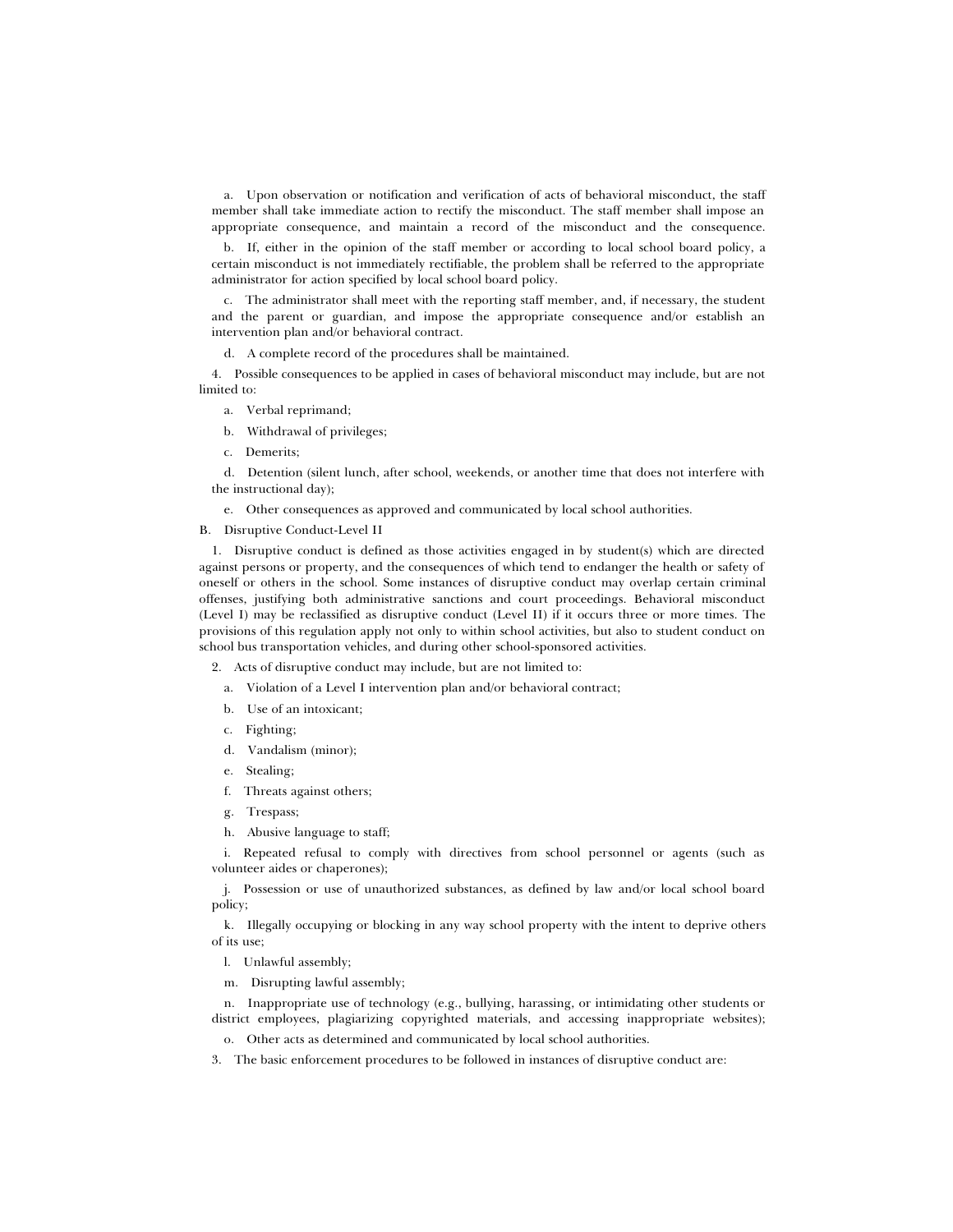a. Upon observation or notification and verification of an offense, the administrator shall investigate the circumstances of the misconduct and shall confer with staff on the extent of the consequences.

b. The administrator shall notify the parent or guardian of the student's misconduct and related proceedings. The administrator shall meet with the student and, if necessary, the parent or guardian, confer with them about the student's misconduct and impose the appropriate disciplinary action. Verification shall be defined as the following:

- (1) self-admittance by the student
- (2) witnessed involvement of the student by school administrators staff
- (3) parental admission of student involvement
- (4) evidence obtained through investigation by school administrators and staff

c. The administrator may refer the student to the appropriate intervention team to establish behavioral management strategies (e.g., restorative justice, counseling, service learning projects) and propose the appropriate disciplinary action.

d. The administrator or other school officials may refer Level II misconduct to the School Resource Officer or other local law enforcement authorities only when the conduct rises to a level of criminality, and the conduct presents an immediate safety risk to one or more people or it is the third or subsequent act which rises to a level of criminality in that school year.

e. A complete record of the procedures shall be maintained.

4. Possible sanctions to be applied in cases of disruptive conduct may include, but are not limited to:

- a. Temporary removal from class;
- b. Alternative education program;
- c. In-school suspension;
- d. Out-of-school suspension;
- e. Transfer;
- f. Referral to outside agency;
- g. Expulsion;

h. Restitution of property and damages, where appropriate, shall be sought by local school authorities;

i. Other sanctions as approved and communicated by local school authorities.

C. Criminal Conduct-Level III

1. Criminal conduct is defined as those activities engaged in by student(s) which result in violence to oneself or another's person or property or which pose a direct and serious threat to the safety of oneself or others in the school. When school officials have a reasonable belief that students have engaged in such actions, then these activities usually require administrative actions which result in the immediate removal of the student from the school, the intervention of the School Resource Officer or other law enforcement authorities, and/or action by the local school board. The provisions of this regulation apply not only to within-school activities, but also to student conduct on school bus transportation vehicles, and during other school-sponsored activities.

2. Acts of criminal conduct may include, but are not limited to:

- a. Assault and battery that poses a serious threat of injury or results in physical harm;
- b. Extortion;

c. Threat of the use of a destructive device (bomb, grenade, pipe bomb or other similar device);

- d. Possession, use, or transfer of dangerous weapons;
- e. Sexual offenses;
- f. Vandalism (major);
- g. Theft, possession, or sale of stolen property;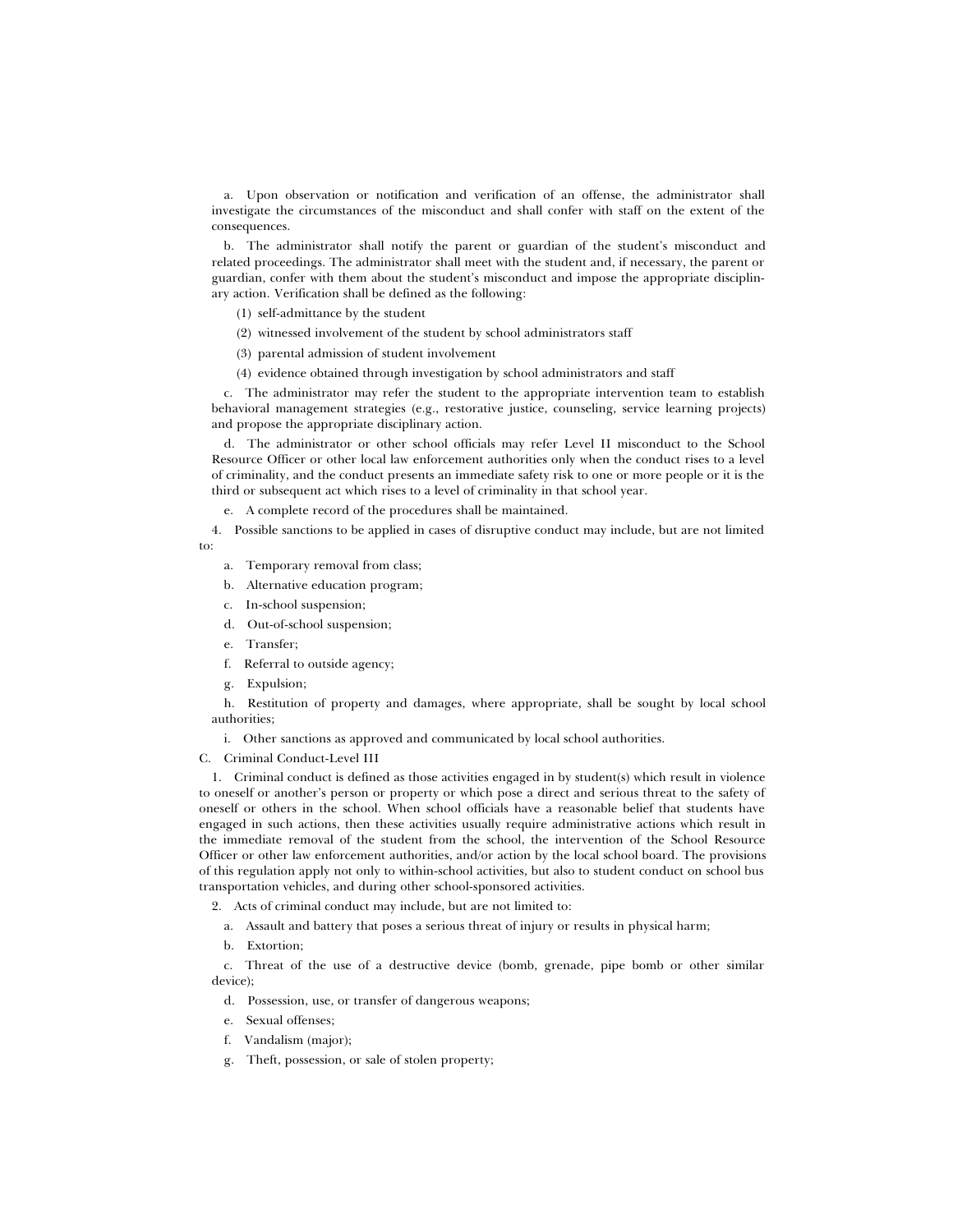h. Arson;

i. Furnishing or selling unauthorized substances, as defined by law and/or local school board policy;

j. Furnishing, selling, or possession of controlled substances (drugs, narcotics, or poisons);

k. Illegal use of technology (e.g., communicating a threat of a destructive device, weapon, or event with the intent of intimidating, threatening, or interfering with school activities and maliciously transmitting sexual images of minors other than images of the student or images transmitted with the uncoerced consent of the individual in the images).

3. ''Acts of criminal conduct,'' for purposes of defining Level III conduct, do not include acts that only amount to disturbing schools, breach of peace, disorderly conduct, or affray under South Carolina law.

4. The basic enforcement procedures to be followed in instances of criminal conduct are:

a. Upon observation or notification and verification of a criminal offense, the administrator shall contact the School Resource Officer or local law enforcement authorities immediately.

b. An administrator shall notify the student's parent or guardian as soon as possible.

c. An administrator shall impose the appropriate disciplinary action. If warranted, the student shall be removed immediately from the school environment.

d. Established due process procedures shall be followed when applicable.

e. A complete record of the incident shall be maintained in accordance with district policy.

5. Possible sanctions to be applied in cases of criminal conduct may include, but are not limited to:

- a. Out-of-school suspension;
- b. Assignment to alternative schools;
- c. Expulsion;

d. Restitution of property and damages, where appropriate, shall be sought by local school authorities;

e. Other sanctions as approved by local school authorities.

D. Extenuating, Mitigating or Aggravating Circumstances

1. A local school board may confer upon the appropriate administrator the authority to consider extenuating or mitigating circumstances which may exist in a particular case of misconduct, excluding criminal conduct. Such circumstances shall be considered in determining the most appropriate sanction to be used.

2. A local school board may confer upon the appropriate administrator the authority to consider aggravating circumstances which may exist in a particular case of misconduct or criminal conduct. Such circumstances shall be considered in determining the most appropriate sanction to be used.

V. Discipline of Students with Disabilities

For additional information regarding Disciplinary Procedures for students with disabilities, see Reg.43–243.

VI. Other Areas of Student Conduct Which May Be Regulated by Local School Board Policy

A. Other areas of student conduct which are subject to regulation by local school boards include, but are not limited to:

1. School attendance;

2. Use of and access to public school property;

- 3. Student dress and personal appearance;
- 4. Speech and assembly within the public schools;
- 5. Publications produced and/or distributed in the public schools;

6. The existence, scope and conditions of availability of student privileges, including extracurricular activities and rules governing participation;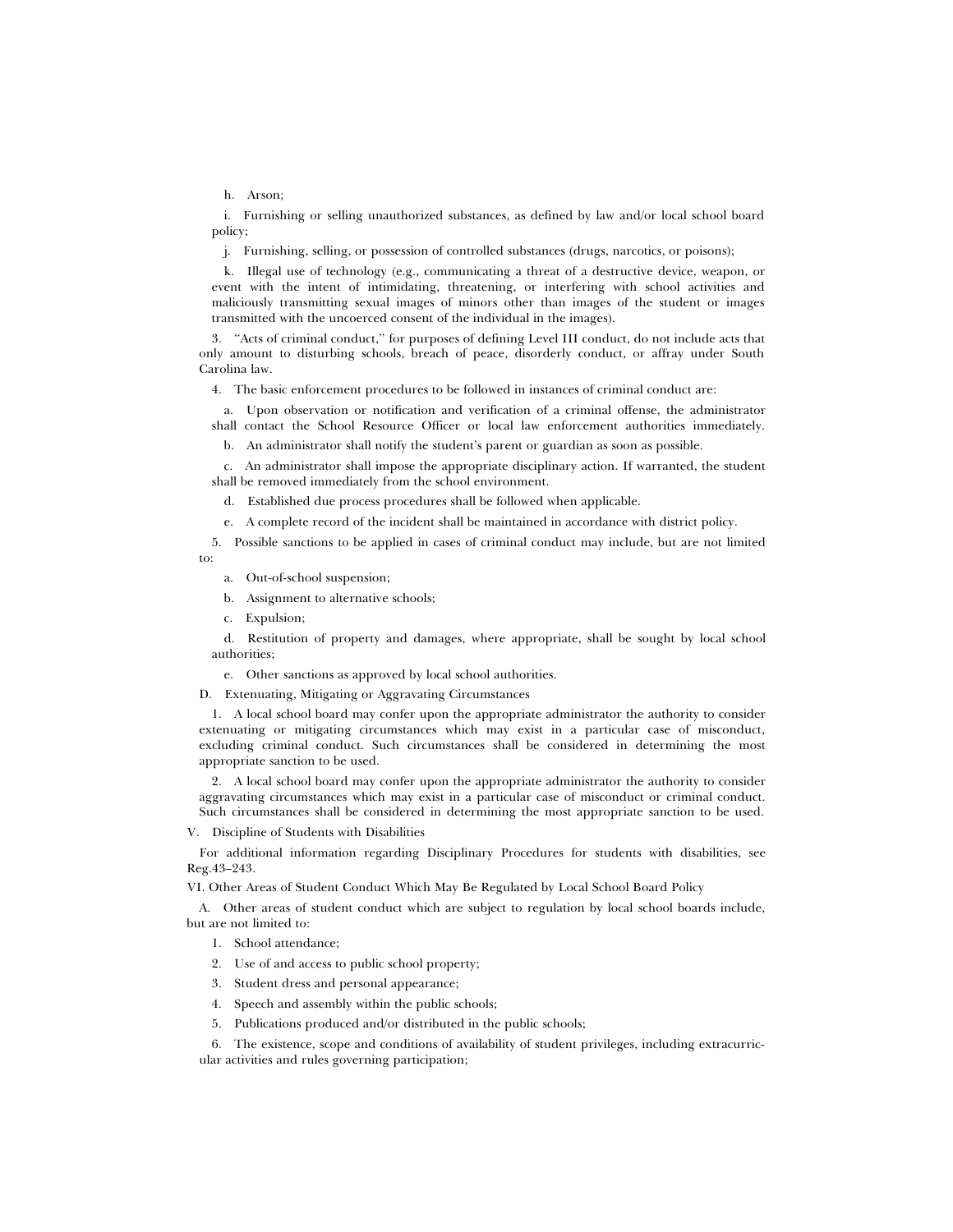7. Other activities not in conflict with existing state statutes or regulations as approved and communicated by the local school authorities.

B. Rules of student conduct are required by state and federal law to be reasonable exercises of the local school board's authority in pursuance of legitimate educational and related functions and shall not infringe upon students' constitutional rights.

**HISTORY: Amended by State Register Volume 38, Issue No. 6, Doc. No. 4404, eff June 27, 2014; State Register Volume 41, Issue No. 5, Doc. No. 4657, eff May 26, 2017.**

#### **Appendix A.** Repealed.

**HISTORY: Former Regulation, titled Appendix A, repealed by SCSR 38–6 Doc. No. 4404, eff June 27, 2014.**

#### **Appendix B.** Repealed.

**HISTORY: Former Regulation, titled Relevant State Law, repealed by SCSR 38–6 Doc. No. 4404, eff June 27, 2014.**

## **ARTICLE 23 EDUCATIONAL AGENCY RELATIONS**

# **43–300. Accreditation Criteria.**

I. Each school district shall provide the defined program approved by the State Board of Education that complies with standards prescribed for the boards of trustees; district operations; elementary grades; middle grades; secondary grades; career and technology education centers; summer school programs; and adult education. If a school district's defined program is evaluated as failing to comply with prescribed standards, it shall be considered as offering a program that is deficient in meeting local educational needs and such failure shall be indicated in the status of the accreditation classification.

II. State Board of Education Approval Procedures: To be accredited by the State Board of Education, a school district or school shall obtain approval for the school district's or school's educational program by one of the following procedures.

A. Option 1. Accreditation through the South Carolina Department of Education (SCDE). Meet the standards in the defined program and all current statutes and regulations as prescribed by the State Board of Education and General Assembly determined by the SCDE through the procedures described below. With regard to special schools, the following documents contain the full text of accreditation standards adopted by the State Board of Education. The documents are on file in the Offices of the South Carolina Department of Education and the South Carolina Legislative Council:

Defined Minimum Program for the John de la Howe School

Defined Minimum Program for the South Carolina School for the Deaf and the Blind

Defined Minimum Program for the South Carolina Wil Lou Gray Opportunity School

Defined Minimum Program for the South Carolina Department of Juvenile Justice

B. Option 2. Accreditation through an Accrediting Entity Accepted by Higher Education. Submit documentation to the State Board of Education that the district and schools meet all accreditation standards and are considered fully accredited by an accrediting entity accepted by higher education (i.e., AdvancED/Southern Association of Colleges and Schools (SACS)). Use of an accrediting entity other than AdvancED will require approval by the State Board of Education. All deficiencies identified through desk or on-site monitoring must be resolved prior to the district or school utilizing Option 2. If district's or school's accreditation rating becomes less than fully accredited when utilizing Option 2, the district or school will automatically be reviewed by the South Carolina Department of Education's Option 1 procedures. A list of schools and/or districts selecting Option 2 for accreditation will be included in the SCDE's Annual Report of the Accreditation of School Districts in South Carolina to the State Board of Education.

III. Option 1 accreditation procedures for each school district or school not submitting documentation of Option 2 accreditation:

A. On or before October 15, data assurances documenting the compliance of standards for boards of trustees; district operations; elementary grades; middle grades; secondary grades; career and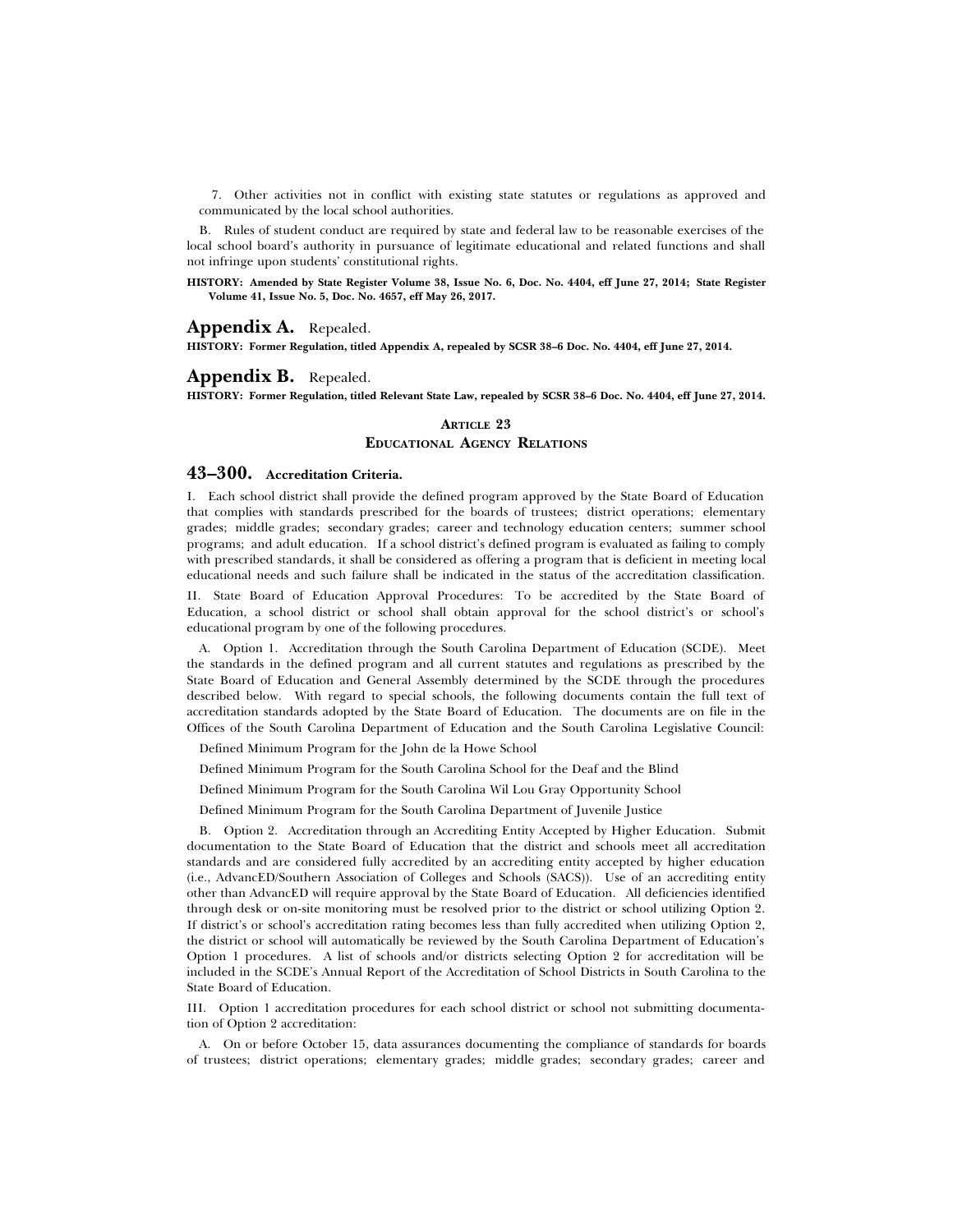technology education; summer school programs; and adult education will be submitted to the South Carolina Department of Education.

B. The South Carolina Department of Education will process the accreditation data and identify existing deficiencies for the following educational units: (1) Boards of Trustees, (2) District Operations, (3) Elementary Grades, (4) Middle Grades, (5) Secondary Grades, (6) Summer School Programs, (7) Career and Technology Education, and (8) Adult Education. Accreditation data will also be collected annually through desk and on-site monitoring of selected schools and districts. The listings of deficiencies will be reviewed by South Carolina Department of Education staff and results of the preliminary analysis indicating existing deficiencies will be provided to districts and schools for verification.

C. The preliminary analysis data shall result in the SCDE assigning one of the following accreditation preliminary classifications no later than February 1:

Accredited/All Clear indicates that a district or school is in compliance with the standards for a defined program and with all current statutes and regulations as prescribed by the State Board of Education and General Assembly.

Accredited/Advised indicates that a district or school is not in compliance with the standards for a defined program and with all current statutes and regulations as prescribed by the State Board of Education and General Assembly, but the deficiencies may be easily corrected and/or substantial progress can be made in removing existing deficiencies.

Accredited/Warned indicates that a district or school is not in compliance with the standards for a defined program and with all current statutes and regulations as prescribed by the State Board of Education and General Assembly for a second year. Districts that have a Warned accreditation classification are required to make substantial progress toward removal of deficiencies before submitting accreditation data the subsequent school year or the district's accreditation will be placed on Probation.

Accredited/Probation indicates that a district or school is not in compliance with the standards for a defined program and with all current statutes and regulations as prescribed by the State Board of Education and General Assembly for a third year. Serious deficiencies exist and the district, school, or program will lose its accreditation unless satisfactory progress is made toward the removal of the deficiencies before the next school year.

Accreditation Denied indicates that the district or school is not in compliance with the standards for a defined program and with all current statutes and regulations as prescribed by the State Board of Education and General Assembly for a fourth year and does not merit accreditation. If the accreditation of a high school is denied, that school cannot issue State high school diplomas subsequent to the school year in which the accreditation is denied. Schools which have been classified as Accreditation Denied by the defined program accreditation procedures shall not be eligible for funding in the following fiscal year until an acceptable plan to eliminate the deficiencies is submitted and approved by the State Board of Education.

D. Each district and school is required to reply to the preliminary accreditation classification in writing to the South Carolina Department of Education, no later than February 22 and to provide written documentation to request removal of deficiencies prior to the South Carolina Department of Education assigning a final accreditation classification.

E. A copy of the final accreditation classification report for all Option 1 schools and districts will be provided to district superintendents, school principals, directors of career and technology education, directors of adult education, and members of the boards of trustees. The State Board of Education will receive the accreditation classification of all districts and schools utilizing Option 1 in the SCDE's Annual Report of the Accreditation of School Districts in South Carolina.

IV. Additional Requirement for Career and Technical Education:

In addition to the policies of the State Board of Education, programs under the jurisdiction of other state accrediting, certifying, or licensing boards shall meet requirements established by these boards. V. On-Site Verification Visits by State Accountability Team

In addition to annual recommendation of a district's or school's accreditation classification, the SCDE's state accountability team will conduct desk audits and on-site verification visits on all districts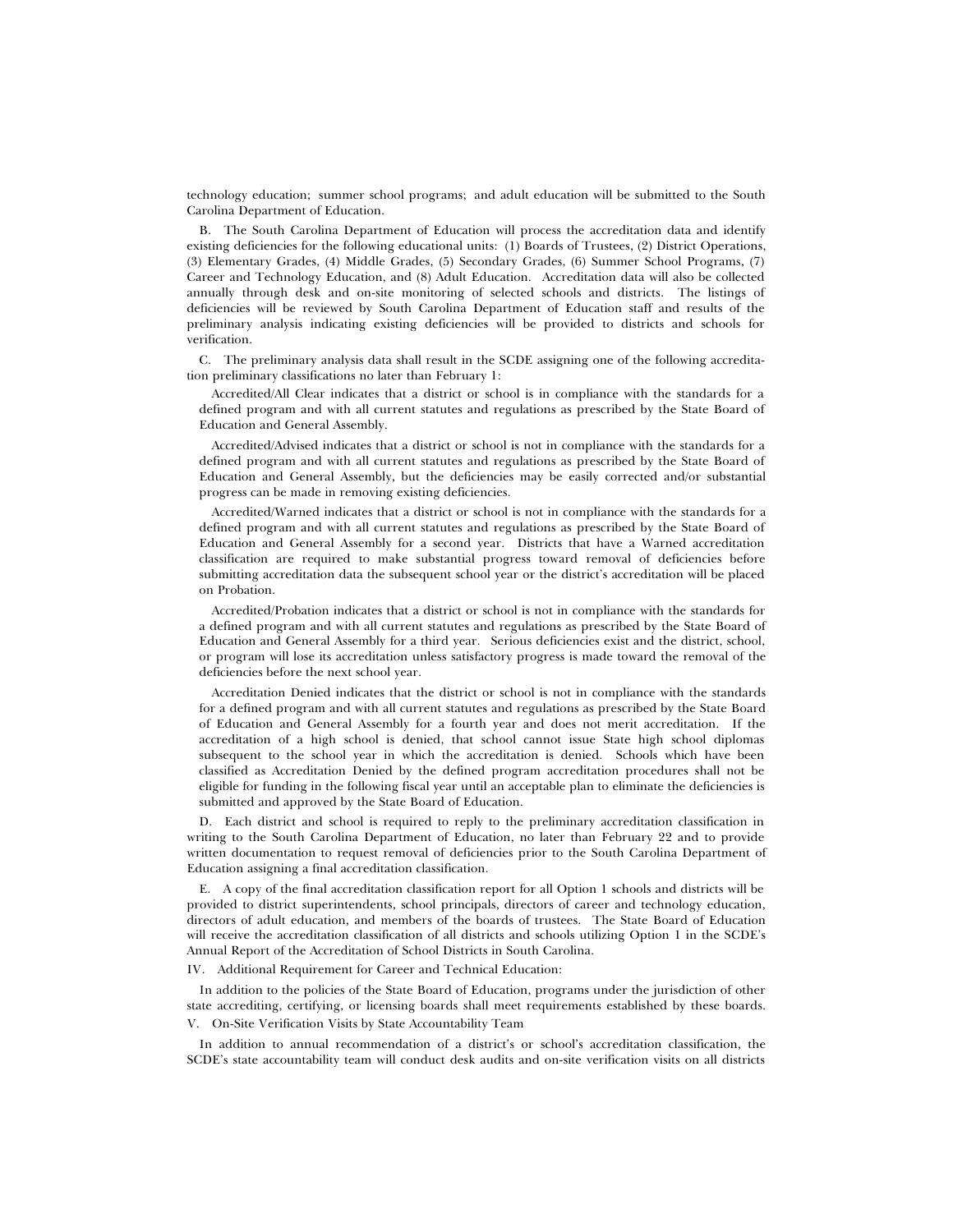and schools following a five-year cycle and yearly on those which have an accreditation status of accredited/warned, accredited/probation, or those districts and schools whose previous visit violations are still unresolved for the current year. The state accountability team will facilitate and conduct onsite verification visits within thirty days to districts and schools as directed by the State Board of Education or the State Superintendent of Education. The results of the verification visit will be reported to the State Board of Education.

**HISTORY: Amended by State Register Volume 38, Issue No. 6, Doc. No. 4400, eff June 27, 2014.**

# **43–302. Palmetto Gold and Silver Awards Program.**

(Statutory Authority: 1976 Code §§ 59–5–60, 59–18–1100)

#### A. Program Implementation

The Palmetto Gold and Silver Awards Program is established to recognize and reward schools for academic achievement. Awards will be established for schools attaining high levels of absolute performance and for schools attaining high rates of improvement. The program shall be operated by the State Department of Education in accordance with program criteria established by the Division of Accountability of the Education Oversight Committee.

B. Expenditure of Award Funds

Award funds are to be used to improve and/or maintain exceptional student academic performance according to the school's renewal plan. Funds may be utilized for professional development support.

Allowable costs include equipment, materials and supplies, contractual services, substitutes, and travel. Specific guidelines for the expenditure of award funds will be provided to each school receiving an award. An expenditure report specifying the manner in which those monies were expended must be submitted to the Department of Education at the conclusion of the grant period. **HISTORY: Amended by State Register Volume 27, Issue No. 3, eff March 28, 2003.**

### **43–303. Flexibility Through Deregulation Program.**

(Statutory Authority: S.C. Code Ann. §§ 59–18–1110 and 59–18–1120 (Supp. 2002))

#### I. Program Implementation

The Education Accountability Act, S.C. Code Ann. §§ 59–8–1110 and 59–18–1120 (2002), provide for the recognition of schools based on student performance. Schools that continually receive recognition are rewarded by exemptions from regulations and statutes (59–18–1110). Special provisions also allow exemptions from some regulations or statutes to other schools (59–18–1120).

The State Department of Education (SDE) will operate the program in accordance with program guidelines developed by the State Board of Education (SBE) in consultation with the Education Oversight Committee (EOC). The guidelines shall include eligibility criteria, operation procedures, related monitoring activities, reporting requirements, and state statutes and regulations exempted under the program. Approved program guidelines will be made available by the SDE upon request. The SBE may revise program guidelines on an annual basis in consultation with the EOC. Current guidelines will be posted on the SDE Web site.

Schools deregulated under former flexibility through deregulation statute, S.C. Code Ann. § 59–18–15 (repealed), and former State Board of Education Regulation 43–303 (amended) must requalify for flexibility status under these regulations.

II. Eligibility Criteria

A. Eligibility for flexibility begins in February 2005.

B. A school may be eligible in one of three ways. Special conditions apply to each type of eligibility.

1. Criteria for Deregulated Schools

Each of the following criteria must be met during the three-year period prior to the school year in which the school is given flexibility status.

a. The school has twice been a recipient of either a Palmetto Gold or Silver Award.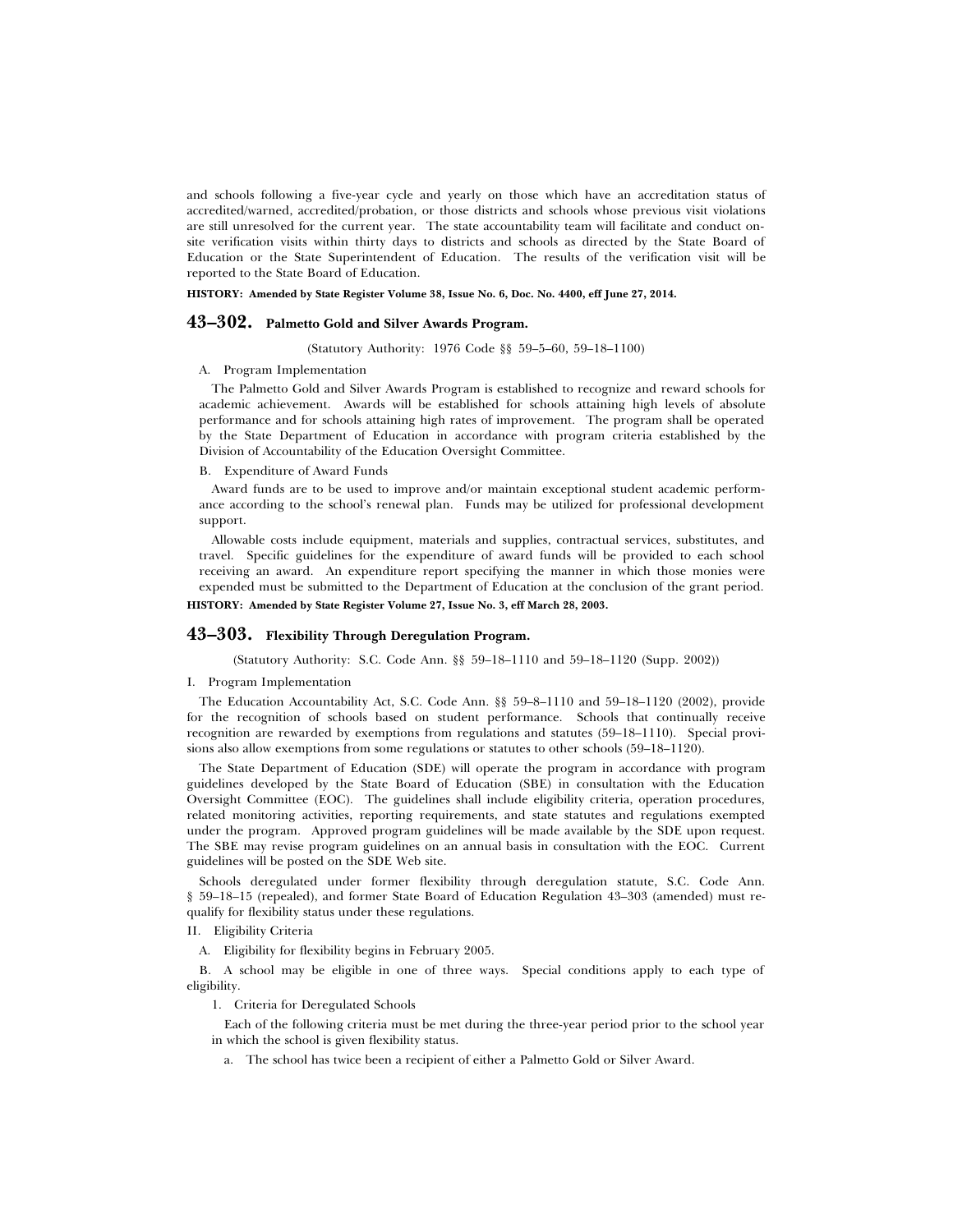b. The school has met annual improvement standards for subgroups of students in reading and mathematics.

c. The school must have exhibited no recurring accreditation deficiencies.

2. Criteria for Unsatisfactory Schools

An unsatisfactory school may be given flexibility status when each of the following conditions are met:

a. The statutes or regulations exempted must deal with the core academic areas.

b. The External Review Team (ERT) recommends specific regulations and statutes for flexibility to the SBE in the ERT report.

c. If recommended by the ERT, the school plan must be amended to explain how the exemption will improve school and student performance.

3. Criteria for Schools through School Plans

Schools may receive flexibility status when each of the following conditions are met:

a. The school has met annual improvement standards for subgroups of students in reading and mathematics.

b. Amendments to the school renewal plan must explain why exemptions are expected to improve the academic performance of the students.

c. The plan meets the approval by the SBE.

III. Stability of School Grade Organization

Changes in grade structure that result in less than a majority of grades being maintained from the preceding school year will cause a school to be removed from flexibility status. The flexibility status is not transferable to another school if the school that has such status is closed or consolidated with another school.

#### IV. Notification of Schools and School Districts

The SDE will annually determine schools that are eligible to receive flexibility status based on meeting criteria as deregulated, meeting SBE criteria through a school plan, and meeting criteria for specific exemptions recommended by the ERT. The SBE must approve flexibility status for schools meeting SBE criteria through a school plan and for schools meeting criteria for specific exemptions recommended by the ERT. Flexibility status will be in effect immediately upon determination of deregulated schools or approval by the SBE of other schools. The local boards of trustees, district superintendents, and principals of the schools will be notified by the SDE of their flexibility status.

V. Nonacceptance of Flexibility Status

A. A local board of trustees may notify the SBE of its decision not to accept the flexibility status of an deregulated school within the district. Written notification by the local board of trustees will result in the school's immediate removal from flexibility status and the restoration of all statutory and regulatory requirements. Written notification for nonacceptance must be received within sixty days of the declaration of flexibility status.

B. Subsequent monitoring by the SDE in a school that is removed from flexibility status will not include a review of program records for the exempted period.

VI. Continuation of Flexibility Status

A. A deregulated school initially given flexibility status will be eligible to continue in that status provided that annually the following conditions are met:

1. The school exhibits improvement at or above the state average as computed in the Palmetto Gold and Silver Awards Program pursuant to S.C. Code Ann. § 59–18–1100 (2002).

2. The school must meet the gains required for subgroups of students in reading and mathematics.

3. The school must have exhibited no recurring accreditation deficiencies.

B. An unsatisfactory school initially given flexibility status through an approved ERT report will be eligible to continue in that status provided that annually the following conditions are met: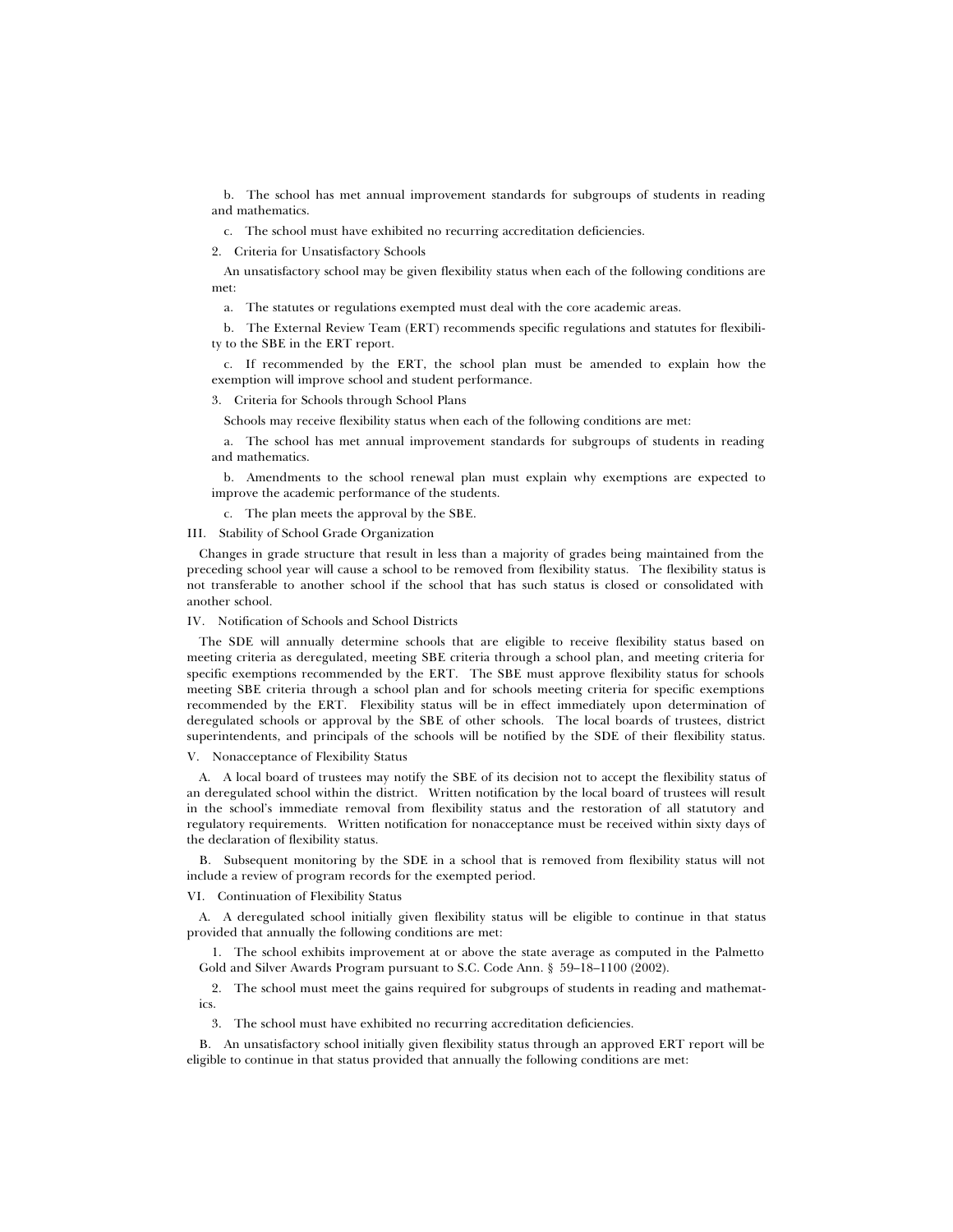1. The ERT reviews the overall improvement as outlined in the amended plan and recommends continuation.

2. The school must meet the gains required for subgroups of students in reading and mathematics.

3. The school must have exhibited no recurring accreditation deficiencies.

C. A school initially given flexibility status through an amended school plan will be eligible to continue in that status provided that annually the following conditions are met:

1. The school must exhibit overall improvement as outlined in the amended plan.

2. The school must meet the gains required for subgroups of students in reading and mathematics.

3. The school must have exhibited no recurring accreditation deficiencies.

VII. Application for Extension of Flexibility Status

A school that does not re-qualify for flexibility status may apply to the SBE for an extension of the status for one year, provided extenuating circumstances exist that account for its inability to meet the requirements to maintain that status. The district superintendent and school principal must make the application for extension to the SBE within thirty (30) days of the receipt of notification of the school's removal from flexibility status.

A school no longer unsatisfactory may apply for a one-year extension of flexibility status for those exemptions approved in the ERT report provided the district superintendent and school principal make the application for extension to the State Board of Education within thirty days (30) of the receipt of notification of the school's removal from unsatisfactory status.

#### VIII. Exemptions from Requirements

Schools receiving flexibility status are exempted from those regulatory and statutory provisions governing the defined program including, but not limited to, class scheduling, class structure, and staffing. Specific standards exempted appear in an appendix of the SBE-approved guidelines. IX. Resumption of Statutory and Regulatory Requirements

A school removed from flexibility status will be subject to regulatory and statutory provisions exempted under this program at the beginning of the school year following notification of the change in status by the SDE. Nonacceptance of flexibility status requires compliance with all regulatory and statutory provisions immediately. Subsequent monitoring by the SDE in a school that is removed from flexibility status will not include a review of program records exempted under program guidelines for the period that the school was given flexibility status.

**HISTORY: Amended by State Register Volume 28, Issue No. 6, eff June 25, 2004.**

#### **43–307. Alignment of Assessment and Accountability Elements with the No Child Left Behind Act.**

I. The State Board of Education and the South Carolina Department of Education will align its assessment and accountability elements with the measures mandated by federal law.

II. The State Board of Education authorizes the South Carolina Department of Education to develop and amend the State Accountability Workbook as necessary to meet U.S. Department of Education approval.

**HISTORY: Added by State Register Volume 27, Issue No. 6, Part 1, eff June 27, 2003. Amended by State Register Volume 40, Issue No. 6, Doc. No. 4603, eff June 24, 2016.**

#### **ARTICLE 25**

#### **TEACHER TRAINING PROGRAMS IN MATHEMATICS, SCIENCE AND COMPUTER EDUCATION**

**43–500. Repealed** by State Register Volume 38, Issue No. 6, Doc. No. 4405, eff June 27, 2014.

**Editor's Note**

Former R. 43-500 was titled **Operation and Funding of Teacher Training Courses in Mathematics, Science, Reading and Computer Education**.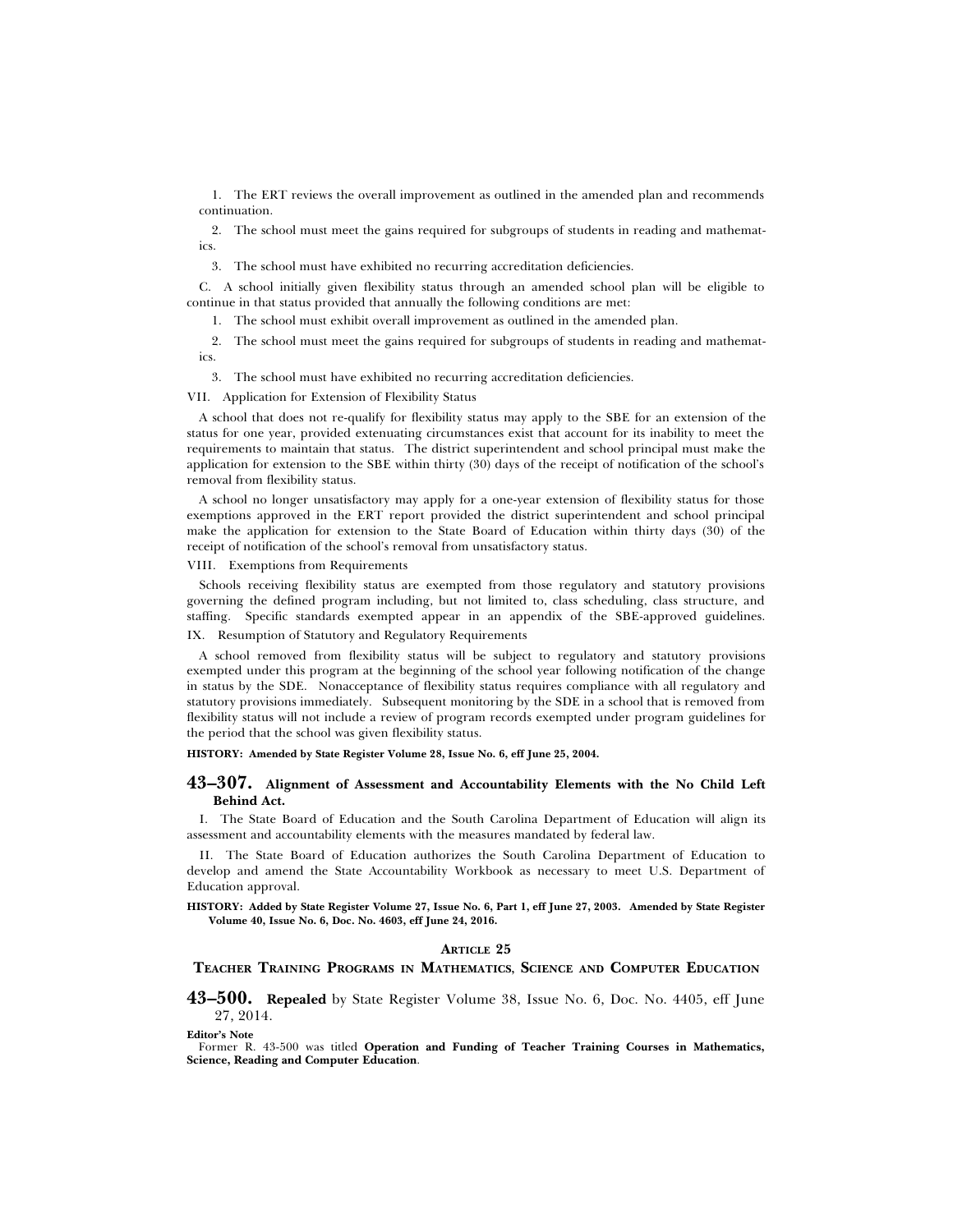# **ARTICLE 26 CHARTER SCHOOLS**

# **43–601. Procedures and Standards for Review of Charter School Applications.**

#### I. DEFINITIONS

A. A ''charter school'' means a public, nonreligious, nonhome-based, nonprofit corporation forming a school that operates by sponsorship of a public school district, the South Carolina Public Charter School District, or a public or independent institution of higher learning, but is accountable to the board of trustees, or in the case of technical colleges, the area commission, of the sponsor which grants its charter. Nothing in this chapter prohibits charter schools from offering virtual services pursuant to state law and subsequent regulations defining virtual schools.

B. ''Applicant'' means the person who or nonprofit corporate entity that desires to form a charter school and files the necessary application with the South Carolina Public Charter School District Board of Trustees, the local school board of trustees in which the charter school is to be located, or the board of trustees or area commission of a public or independent institution of higher learning. The applicant also must be the person who or the nonprofit corporate entity that applies to the Secretary of State to organize the charter school as a nonprofit corporation.

C. ''Sponsor'' means the South Carolina Public Charter School District Board of Trustees; the local school board of trustees in which the charter school is to be located, as provided by law; a public institution of higher learning, as defined in Section 59–103–5; or an independent institution of higher learning, as defined in Section 59–113–50, from which the charter school applicant requested its charter and which granted approval for the charter school's existence. Only those public or independent institutions of higher learning, as defined in this subsection, who register with the South Carolina Department of Education may serve as charter school sponsors, and the department shall maintain a directory of those institutions. The sponsor of a charter school is the charter school's local education agency (LEA) and a charter school is a school within that LEA. The sponsor retains responsibility for special education and shall ensure that students enrolled in its charter schools are served in a manner consistent with LEA obligations under applicable federal, state, and local law.

D. ''Charter committee'' means the governing body of a charter school formed by the applicant to govern through the application process and until the election of a board of directors is held. After the election, the board of directors of the corporation must be organized as the governing body and the charter committee is dissolved.

E. ''Certified teacher'' means a person currently certified by the State of South Carolina to teach in a public elementary or secondary school or who currently meets the qualifications outlined in Sections 59–27–10 and 59–25–115.

F. ''Noncertified teacher'' means an individual considered appropriately qualified for the subject matter taught and who has completed at least one year of study at an accredited college or university and meets the qualifications outlined in Section 59–25–115.

G. ''Charter school contract'' means a fixed term, renewable contract between a charter school and a sponsor that outlines the roles, powers, responsibilities, and performance expectations for each party to the contract.

"Resident public school" means the school, other than a charter school, within whose attendance boundaries the charter school student's custodial parent or legal guardian resides.''

I. ''Local school district'' means any school district in the state except the South Carolina Public Charter School District, or a public institution of higher learning, as defined in Section 59–103–5; or an independent institution of higher learning, as defined in Section 59–113–50 and does not include special school districts.

J. ''Scholastic year'' means the year that begins on the first day of July of each year and ends on the thirtieth day of June following.

K. ''Alternative Education Campus (AEC)'' means any charter school with an explicit mission as outlined in its charter to serve an enrolled student population as outlined in Section 59–40–111. II. APPLICATION REVIEW GUIDELINES FOR SPONSORS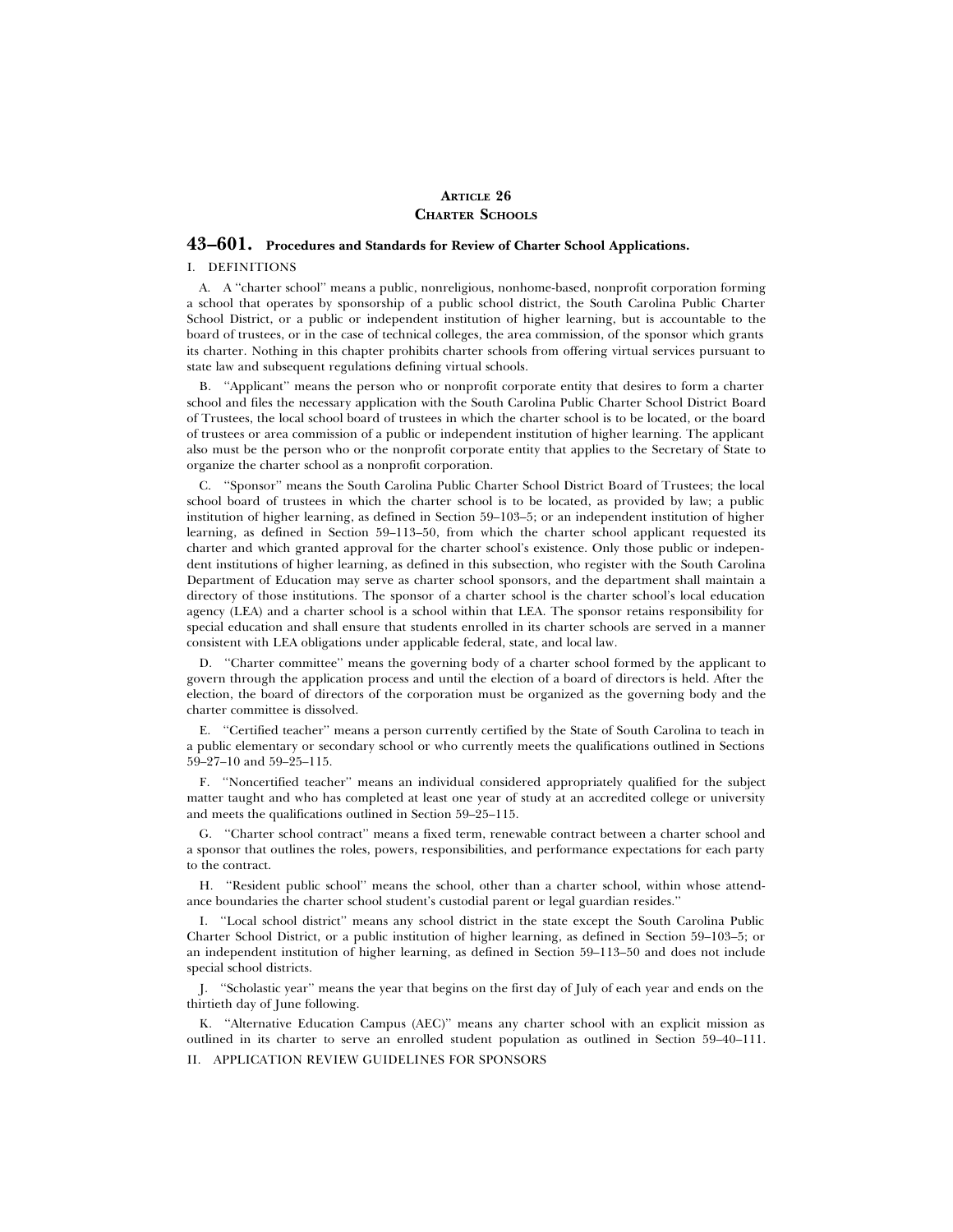#### A. Review of Applications

All charter school applications must be reviewed by the sponsor to determine compliance with the standards established below. The applications submitted to the sponsor must demonstrate compliance with each standard. The sponsor must make a determination to either approve or deny the charter.

## B. Application Timeline

An applicant shall submit a letter of intent at least ninety days before submitting an application to the selected sponsor and a copy to the South Carolina Department of Education. Applications must be submitted to the sponsor and one copy to the South Carolina Department on or before February 1, beginning with the 2016 charter school application cycle. The sponsor's deadline must ensure completion of the review process by December 1 of the year preceding the opening of the charter school. If a charter, to include a conditional charter, is not issued by December 1, the opening will be delayed one scholastic year. Charter applications must propose school openings that are consistent with South Carolina's definition of a scholastic year.

#### C. Requests for Clarifying Information

If the sponsor determines that an application does not meet one or more of the standards, it may request clarifying information from the applicant prior to or during the hearing. The sponsor has the authority to incorporate this clarifying information into the application.

#### D. Proposed Contract

A contract between the charter school and the sponsor must be executed and must reflect all provisions outlined in the application as well as the roles, powers, responsibilities, and performance expectations for each party to the contract. A contract must include the proposed enrollment procedures and dates of the enrollment period of the charter school. All agreements regarding the release of the charter school from school district policies must be contained in the contract. The Department of Education shall develop a contract template to be used by charter schools and the sponsor. The template must serve as a foundation for the development of a contract between the charter school and the sponsor.

#### III. CHARTER SCHOOL APPLICATION STANDARDS

The charter school application, based on an application template with compliance guidelines developed by the South Carolina Department of Education, must include:

#### A. Executive Summary

The charter school application must include an executive summary which must be consistent with the intent of the Charter Schools Act of 1996 and must not exceed two pages in length.

#### B. Mission Statement

The charter school application must include a mission statement that must be clear and must support the principles of the Charter Schools Act.

C. Support for Formation of a Charter School

1. The application must include evidence that an adequate number of parents or legal guardians with students eligible to attend the proposed school pursuant to Section 59–40–50 support the formation of the charter school and justify the projected per pupil allocation in the application budget.

2. If the social situation of the proposed school's targeted population precludes establishing parental support, evidence should demonstrate support from community groups and agencies, including letters from these entities that specify the level of their commitment to the school.

3. In the case of a proposal to convert a school, the application must also include evidence that two-thirds of the faculty and instructional staff voted to support the filing of the application and evidence that two-thirds of the voting parents or legal guardians voted to support the filing of the application. Parents or guardians shall have one vote for each of their children enrolled in the school (i.e., each student may be represented by only one vote). All parents or legal guardians of students enrolled in the school must be given the opportunity to vote.

#### D. Admissions Policies and Procedures

The application must include a description of the charter school's admission policies and procedures: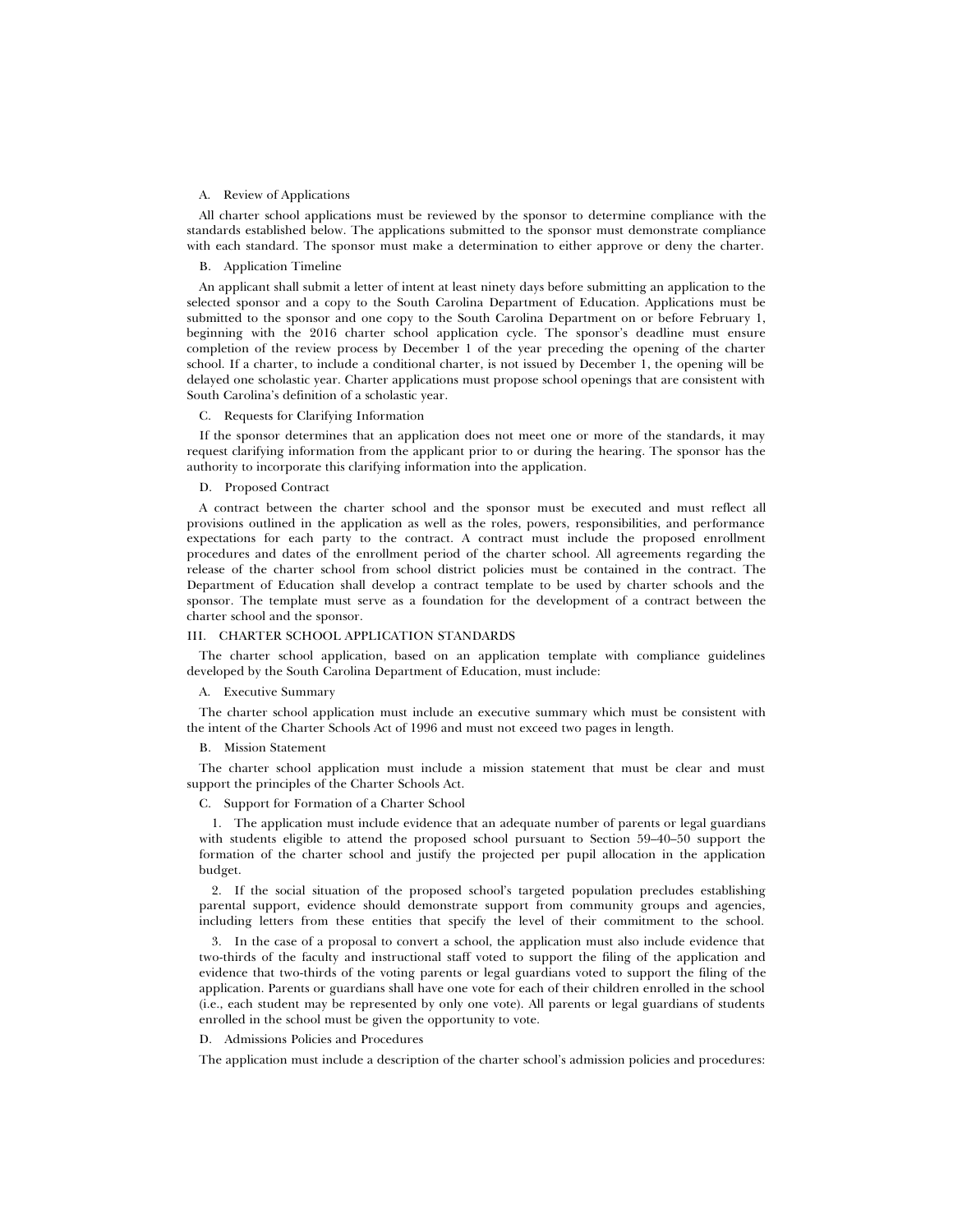1. The admission policies and procedures must reflect compliance with all federal and state laws and constitutional provisions prohibiting discrimination on the basis of disability, race, creed, color, gender, national origin, religion, ancestry, or need for special education services.

2. The admission policies and procedures must provide that, subject to space limitations, the charter school admits all children who are eligible to attend public school in the school district where the charter school is operating, except in the case of an application to create single-gender schools. For schools within the South Carolina Public Charter School District, or institutions of higher education, the enrollment is open to all children who are eligible to attend public school in the state. If the number of applications exceeds the capacity of a program, class, grade level, or building, students must be accepted by lot, as specified in federal or state guidance. There is no appeal to the sponsor.

3. The policies and procedures must not limit or deny admission or show preference to any individual group except in the case of an application to create single-gender schools; however, priority, which may not exceed twenty percent of the enrollment of the charter school for the categories in (b) and (c) below, may be given to

a. a sibling of a pupil currently enrolled or attending, or who within the last six years attended the school for at least one complete academic year,

b. children of charter school employees, and

c. children of the charter school committee.

4. Admission priority must be given to all students enrolled in a school undergoing a conversion. All students enrolled in the school at the time of conversion must be given priority enrollment. Thereafter, students who reside within the former attendance area of that public school must be given enrollment priority.

5. The policies and procedures must include provisions to grant or deny permission for students to attend the charter school if they reside in a school district other than the one where the charter school is located. This section is not applicable to schools authorized by the South Carolina Public Charter School District or institutions of higher education.

a. In-district students will be given priority.

b. Out-of-district student enrollment must not exceed 20 percent of the total enrollment of the charter school without the approval of the receiving district board of trustees. The sending district must be notified immediately of the transferring students. Out-of-district students must be considered on the basis of the order in which their applications are received.

c. If the 20 percent of the out-of-district students are from one school district, then the sending district must concur with any additional students transferring from that district to attend the charter school.

6. A charter school located on a federal military installation or base where the appropriate authorities have made buildings, facilities, and grounds on the installation or base available for use by the charter school, as its principal location, also may give enrollment priority to otherwise eligible students who are dependents of military personnel living in military housing on the base or installation or who are currently stationed at the base or installation not to exceed 50 percent of the total enrollment of the charter school. This priority is in addition to the other priorities provided by this item, but no child may be counted more than once for purposes of determining the percentage makeup of each priority.

7. If a charter school denies admission to a student for reasons other than the results of a lottery, the student may appeal the denial to the sponsor. The decision will be binding on the student and the charter school.

E. Goals, Objectives, Educational Program, Curriculum, and Academic Performance Standards

The charter school's goals, objectives, educational program, curriculum, and academic performance standards must be clearly described in the application and must meet or exceed any student academic standards adopted by the school district in which the charter school is located. The application must demonstrate that the educational program is designed to enable each student to achieve these standards.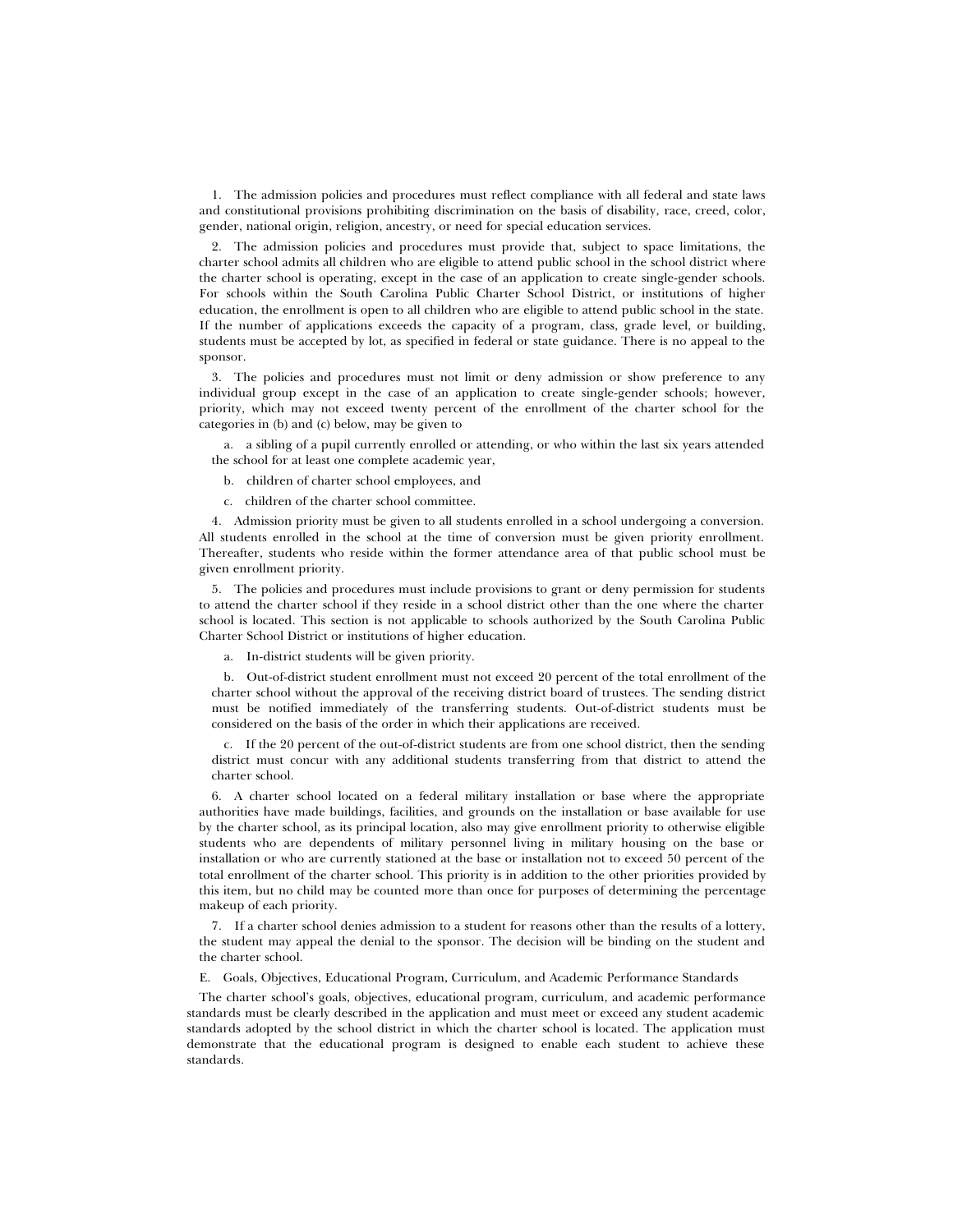1. The goals and objectives must be clearly stated and must provide enough detail to indicate specific outcomes.

2. The student population must be identified by grade level, unique educational needs, and projected enrollment. A converted charter school must offer the same grades, or non-graded education appropriate for the same ages and education levels of pupils, as offered by the school immediately before conversion and may also provide additional grades and further educational offerings.

- 3. The educational goals must reflect the school's mission statement.
- 4. Strategies to accomplish the educational goals must be included.
- 5. The school calendar must be at least 180 instructional days.

6. Academic standards must identify what students will achieve at each grade level and must meet or exceed the South Carolina curriculum standards, as adopted by the State Board of Education. A correlation or other documentation must be included or process identified to ensure that the school will provide an instructional program that meets or exceeds the academic standards.

7. If the charter school plans to offer the South Carolina State High School Diploma, the application must set forth the method for meeting the state requirements for the High School Diploma, including, but not limited to, course unit requirements, seat time for Carnegie Units, as applicable, and the administration of the required examinations.

8. Provisions must be included for determining if all students are achieving or attaining the standards, including the methods by which student performance information will be gathered and monitored.

9. The application must include an explanation as to how the school will comply with the Individuals with Disabilities Education Act, Section 504 of the Rehabilitation Act, and the Americans with Disabilities Act.

#### F. Student Assessment

The application must include a description of the charter school's plan for evaluating pupil achievement and progress toward accomplishment of the school's achievement standards. The school's evaluation plan must include state-mandated assessments and other assessments as well as the timeline for meeting these standards and the procedures to be taken if pupil achievement falls below the standards.

1. Methods for evaluating pupil achievement at each grade level must be specified. These methods must include but should not be limited to the state assessments.

2. The timeline must identify the expected yearly progress toward meeting the school's longterm performance goals. The expected yearly progress must meet or exceed the expectation of the federal accountability system recognized by the U.S. Department of Education.

3. Provisions must be included to address the needs of students who do not perform at acceptable levels of proficiency in the statewide assessment program.

G. Budget and Accounting System

The application must include a plan for the charter school that is economically sound and in compliance with state and federal requirements:

1. A budget for the term of the charter must be included. The charter school must use the same budget codes as are required of school districts. The budget must be based on documented State Department of Education estimated revenues in accordance with the allocations in S.C. Code Ann. Section 59–40–140(A)-(C). If the budget includes funds acquired through grants, the application must present evidence that the funds, including federal public charter school start-up grants, are likely to be received, and the terms of the projected grants must be explained. Anticipated expenditures must include all costs associated with initial implementation and continued operation, including but not limited to instructional and support costs for:

- a. salaries,
- b. employee benefits,
- c. purchased services (includes insurance and transportation),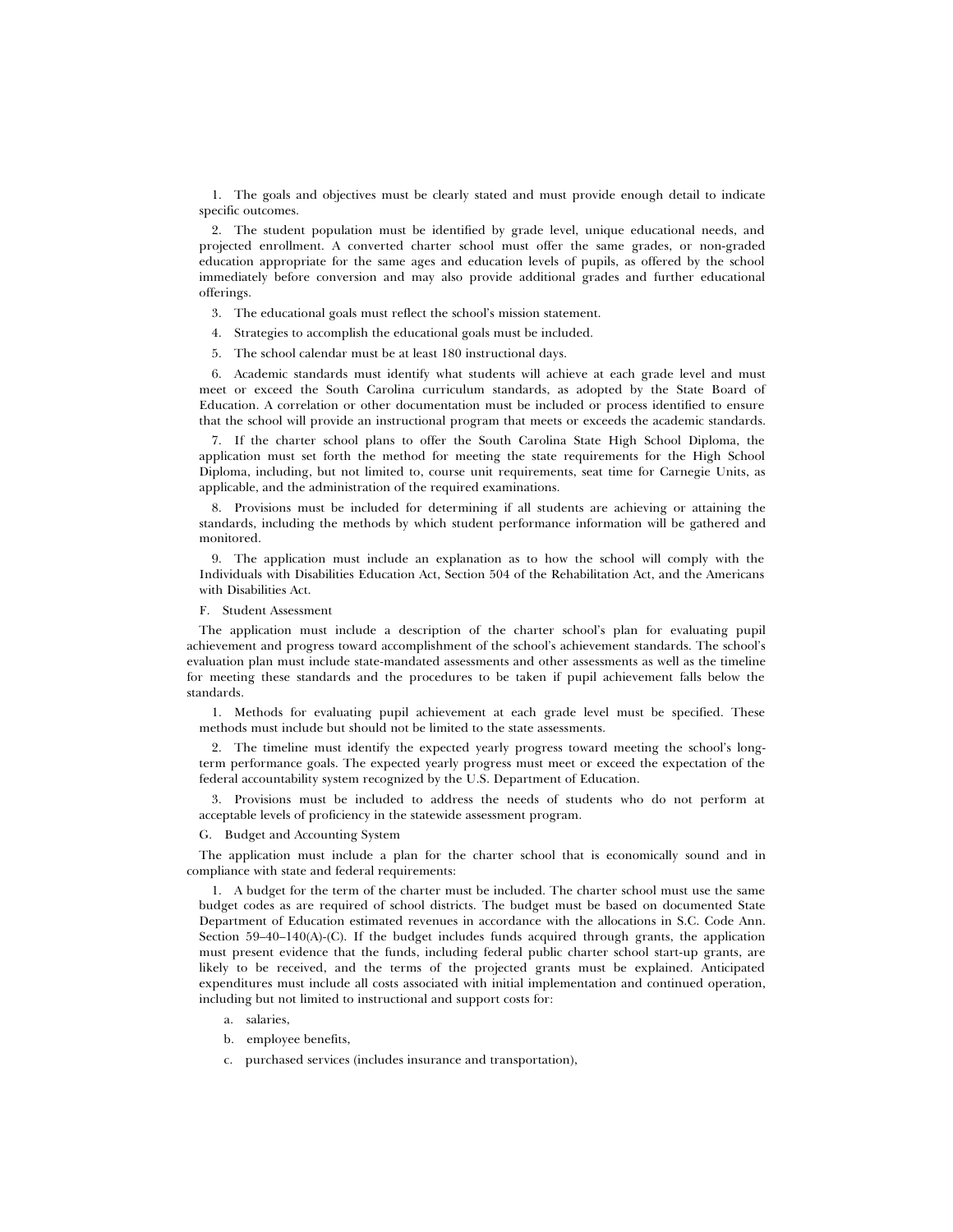- d. supplies and materials (includes noncapital equipment), and
- e. capital outlay.

2. The application must include a description of the annual audit of the financial and administrative operations of the charter school, including evidence that the charter school will adhere to the accounting, auditing, and reporting procedures and requirements that are applied to public schools operating in South Carolina. Accounting, auditing, and reporting requirements must be in compliance with the principles set forth in the following publications, published annually by the Office of Finance:

- a. Single Audit Guide,
- b. Financial Accounting Handbook, and
- c. Funding Manual.

3. The application must include documentation regarding the pupil accounting system, including evidence that the charter school will adhere to the procedures and regulations that are applied to public schools operating in South Carolina. Pupil accounting and reporting requirements must be in compliance with the S.C. Pupil Accounting Manual and the S.C. Student Accountability Manual, published by the State Department of Education.

4. The application must include documentation of any negotiated services provided by the sponsor, including but not limited to financial accounting, payroll services, food services, custodial services, maintenance, curriculum, library and media services, and warehousing.

H. Governance and Operation

The application must include a description of the governance and operation of the charter school including:

1. A detailed school start-up plan, resumes and background information on the charter committee members, the capacity and experience of the school leadership and management team, any involvement with the replication of existing successful public charter schools, any proposed management company or educational service provider responsibilities, and the nature and extent of parental, professional educator, and community involvement in the governance and operation of the charter school.

2. The charter school must be organized as a South Carolina non-profit corporation and the application must include a copy of the non-profit corporation's articles of incorporation and bylaws.

3. The charter committee must include at least one teacher.

4. The board of directors must consist of seven or more individuals with the exact number specified in or fixed in accordance with the bylaws. Members of a board of directors may serve a term of two years, and may serve additional terms. A choice of the membership of the board must take place every two years. Fifty percent of the members of the board as specified by the bylaws must be individuals who have a background in K-12 education or in business, and the bylaws of the charter school also must provide for the manner of selection of these members. In addition, at least 50 percent of the members of the board as specified by the bylaws must be elected by the employees and the parents or guardians of students enrolled in the charter school. Parents or guardians shall have one vote for each student enrolled in the charter school. All members must be residents of the State of South Carolina. A person who has been convicted of a felony must not be elected to a board of directors. If the board of directors consists of an odd number of members, the extra member must be an individual who has a background in K-12 education or in business;

5. The charter committee must assume the following responsibilities:

a. employing and contracting with teachers and nonteaching employees;

b. ensuring that teachers, whether certified or noncertified, undergo the background checks and other investigations required for certified teachers, as provided by law, before they may teach in the charter school;

- c. contracting for other services;
- d. developing pay scales, performance criteria, and discharging policies for its employees;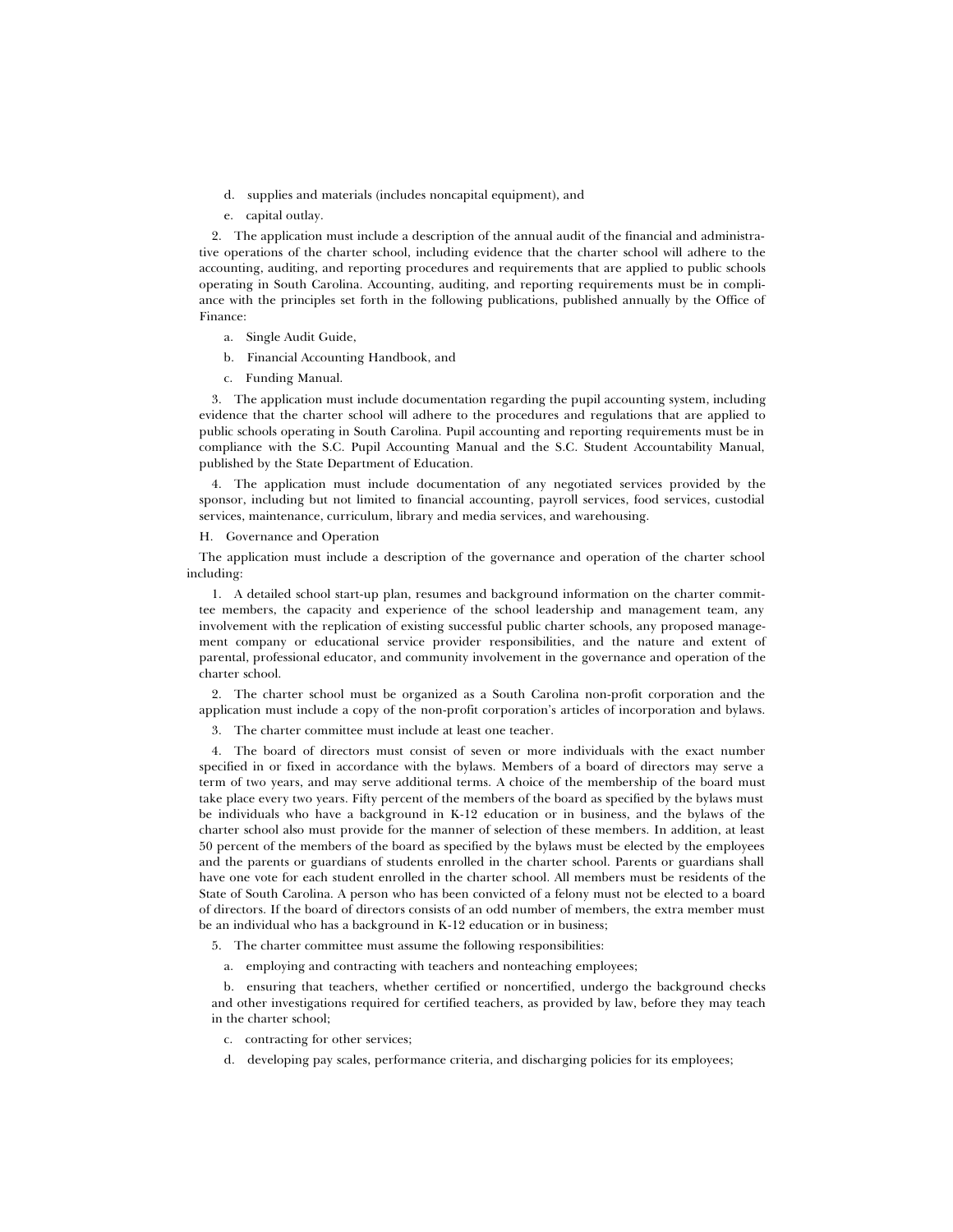e. deciding all other matters related to the operation of the charter school, including budgeting, curriculum, and operating procedures; and

f. ensuring that the charter school will adhere to the same health, safety, civil rights, and disability rights requirements as are applied to all public schools operating in the same school district.

6. The application must include a description of the administrative structure of the charter school, including the roles and responsibilities of each administrative staff member.

7. Evidence of the nature and extent of parental, community, and professional educator involvement in the governance and operation of the school must be provided.

8. Evidence must be provided that the charter school and its governing body will comply with the Freedom of Information Act. Such evidence may include the bylaws of the nonprofit corporation, which must be established prior to application.

I. Administrative and Teaching Staff

The charter school must employ administrators and teachers in a manner consistent with the Charter Schools Act:

1. Part-time noncertified teachers must be considered pro rata in calculating staff percentages based on the hours which they are expected to teach.

2. A noncertified teacher must be appropriately qualified for the subject matter taught, must have completed at least one year of study at an accredited college or university, and must meet the qualifications outlined in S.C. Code Ann. Section 59–25–115.

3. A certified teacher must hold current certification by the State of South Carolina to teach in a public elementary, middle, or secondary school.

J. Racial Composition

The application must describe how the charter school intends to ensure that the enrollment of the school is similar to the racial composition of the school district or to the targeted student population the charter school proposes to serve and must also provide assurance that the school complies with any school district desegregation plan or order in effect:

1. The application must demonstrate timely, fair, and realistic policies and procedures for recruiting, registering, and admitting students that reflect the racial composition of the school district or the targeted school population.

2. The proposed procedures and policies must reflect an understanding of the racial composition of the district and the targeted student population.

3. To ensure compliance with a desegregation plan or order, the charter school applicant should take the following steps and provide documentation that these steps were taken in its application:

a. request and receive a letter from the district indicating whether the school will be subject to any desegregation plan or order;

b. secure a copy of the desegregation plan or order if the school is subject to such;

c. determine and demonstrate that the charter school's policies and procedures are in compliance with the desegregation plan or order;

d. request and receive a letter from the district that indicates whether the charter school's proposed policies and procedures are in compliance with any desegregation plan or order in effect in the district or whether clarification must be received from the Office for Civil Rights.

K. Transportation

The application must include a description of how the charter school intends to meet the transportation needs of its pupils:

1. If the charter school will provide transportation by school bus, the application must include a plan that complies with the state requirements for drivers and training and the state safety requirements for school buses.

If the lack of transportation is preventing students from attending, the charter school should provide a plan to address their transportation needs.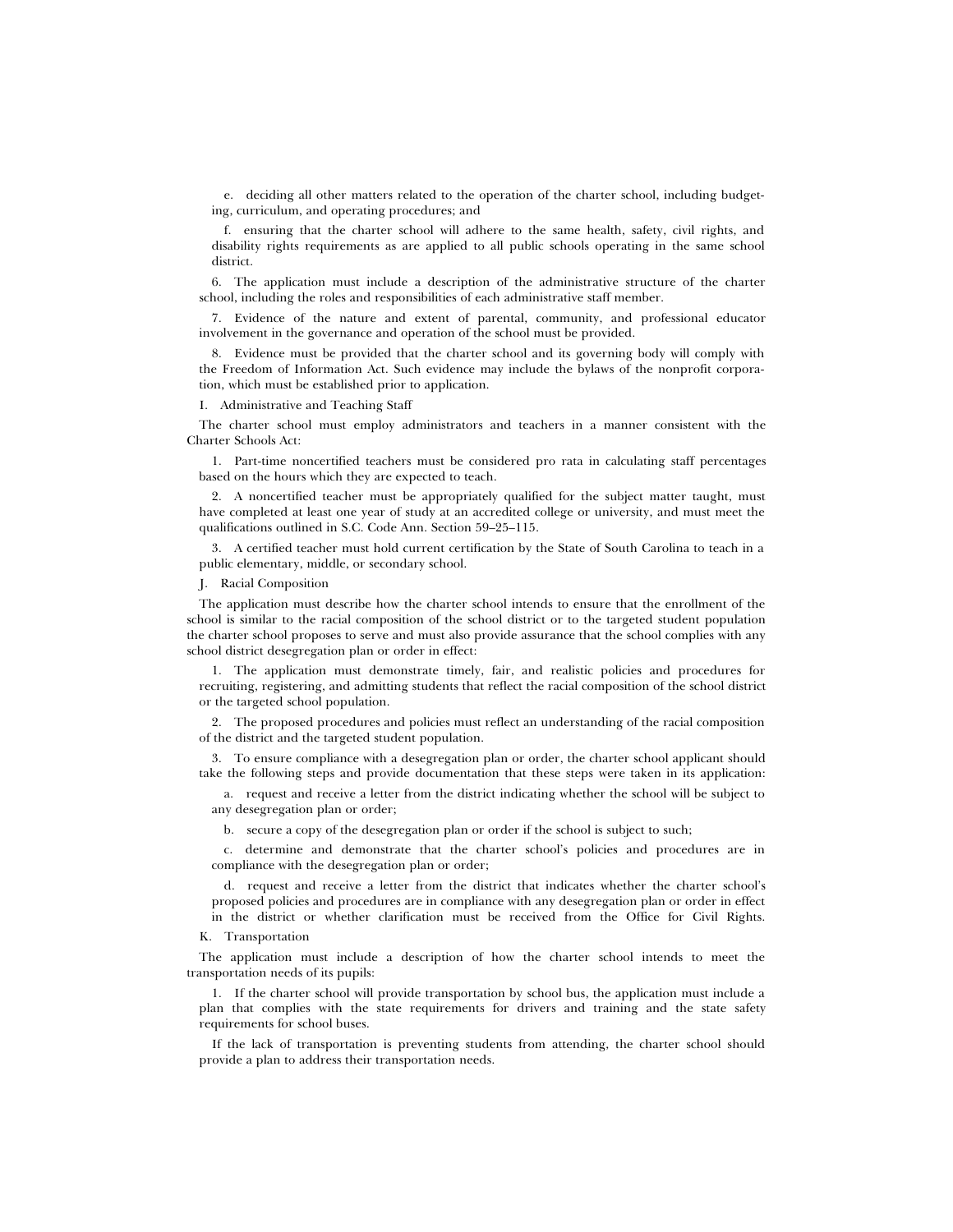2. If the charter school intends to contract with the district or a third party for transportation services, a description of those services and a proposed contract must be provided in the application.

3. A charter school is not required to provide or facilitate transportation for out-of-district students.

L. Facilities and Equipment

The application must include a description of the building, facilities, and equipment and an explanation as to how they will be obtained.

1. If a facility suitable for use by the charter school is identified at the time of application, the application must provide the following information with regard to the facility that the charter school intends to occupy:

(a) the address of the facility;

(b) a description of the facility;

(c) a floor plan of the facility, including a notation of its size in square footage;

(d) the name and address of the owner of the facility;

(e) a copy of the proposed lease or rental agreement if the facility will be leased or rented;and

(f) a description of the equipment that will be used to support the proposed curriculum and an explanation as to how the equipment will be obtained.

2. If the charter school has not identified a suitable facility, the application must specify a plan for obtaining such a facility and must include:

(a) a description of the facility needs

(b) a statement as to whether an existing facility will be remodeled or a new facility will be built;

(c) a schedule for completing or obtaining a suitable facility and, if applicable, a description of and timeline for any plan to raise funds for completing or obtaining the facility; and

(d) a description of the equipment that will be used to support the proposed curriculum and an explanation as to how the equipment will be obtained.

M. Employee Relations

The application must explain the relationship that will exist between the charter school and its employees, including evaluation procedures:

1. The application must include a description of the process that will be used to advertise for, select, and employ instructional staff and other employees.

2. The procedure for the evaluation of teachers of the charter school must be outlined in the application.

a. The charter school may choose to use the ADEPT (Assisting, Developing, and Evaluating Professional Teaching) program or other teacher evaluation method consistent with the stateapproved evaluation systems. If ADEPT is to be used, the school must meet all requirements of the program.

b. If the charter school selects another method of evaluation other than ADEPT, that method must be explained with adequate detail. Teachers with Initial Teaching Certificates in those schools can advance to a renewable Limited Professional Teaching Certificate but cannot advance to a full Professional Teaching Certificate.

3. The application must explain how the terms and conditions of employment will be addressed with affected employees.

N. Grievance and Termination Procedures

The charter school must have a reasonable grievance and termination procedure for its employees:

1. The charter school may, with agreement from the sponsor, adopt the procedures for the employment and dismissal of teachers outlined in S.C. Code Ann. Section 59–25–410 et seq. (1990).

2. If the charter school does not adopt procedures for the employment and dismissal of teachers outlined in S.C. Code Ann. Section 59–25–410 et seq. (1990), the charter school must establish employment and termination procedures that provide for notice and a right to a hearing before the governing board.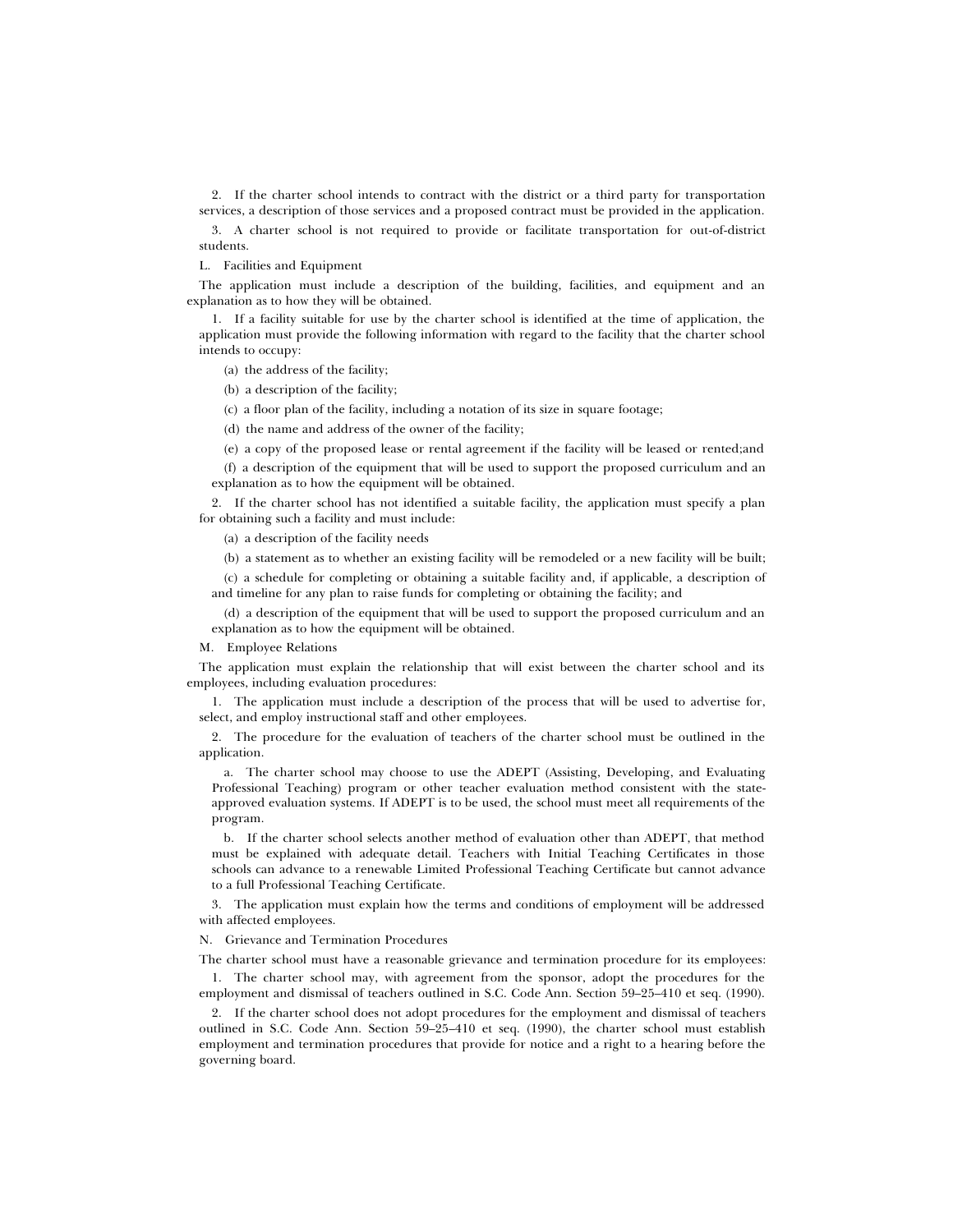3. The charter school application must include grievance or termination procedures for paraprofessionals and other staff.

4. Teachers and other staff members who are employed at a public school that converts and who desire to continue to teach or work at the converted school may do so but will remain employees of the local school district with the same compensation and benefits including any future increases.

O. Student Conduct, Rights, and Responsibilities

The charter school application must include a policy governing student conduct, student rights and responsibilities, and student discipline standards and procedures:

1. The policy must set forth disciplinary actions to be taken by the administration for breaches of the student conduct policy.

2. The application must set forth an appeal process for students recommended for expulsion that includes a right to appeal a decision to the charter school board.

3. The application must set forth an assurance that the charter school will comply with S.C. Code Ann. Section 59–63–235 (Supp. 2001), which provides for the expulsion of any student who brings a firearm to school.

4. The application must include an assurance that the charter school will comply with the Family Education Rights and Privacy Act (20 U.S.C. Section 1232).

5. The application must contain the explanation of the policies with regard to student conduct, rights, and responsibilities that will be given to parents and students at the beginning of the school year.

P. Indemnification

The charter school must assume the liability for the activities of the charter school and must agree to indemnify and hold harmless the school district, its servants, agents, and employees from any and all liability, damage, expense, causes of action, suits, claims, or judgments arising from injury to persons or property or otherwise that arises out of the act, failure to act, or negligence of the charter school, its agents and employees, in connection with or arising out of the activity of the charter school.

Q. Insurance

The application must include a description of the types and amounts of insurance coverage to be obtained by the charter school. The application must address, but is not limited to, the following types of insurance: workers' compensation, liability, property, indemnity, and automotive.

## IV. VIRTUAL CHARTER SCHOOLS

A. Definition: a virtual charter school is a charter school whereby students are taught primarily through online methods; however, at least 25 percent of the instruction in core areas as defined in Section IV(E)(1) must be through regular instructional opportunities. Regular instructional opportunities may include, but are not limited to, the opportunities outlined in Section IV(E)(2).

B. The following additional information must be submitted to the sponsor with the charter application:

1. List of currently developed courses that are ready for curriculum alignment;

2. Access to one course per level that can be previewed by South Carolina Department of Education (SCDE) to assess depth of work necessary for curriculum alignment;

3. Description of how the proposed charter will comply with the 25 percent real time requirement;

4. A timeline of how curriculum development will be completed and then approved by the SCDE;

5. A description of how much teacher interaction students will receive within the online instruction;

6. A description of the portal used and how it works;

7. A description of how the applicant plans to comply with the teacher requirements in S.C. Code Ann. Section 59–40–50.

C. Curriculum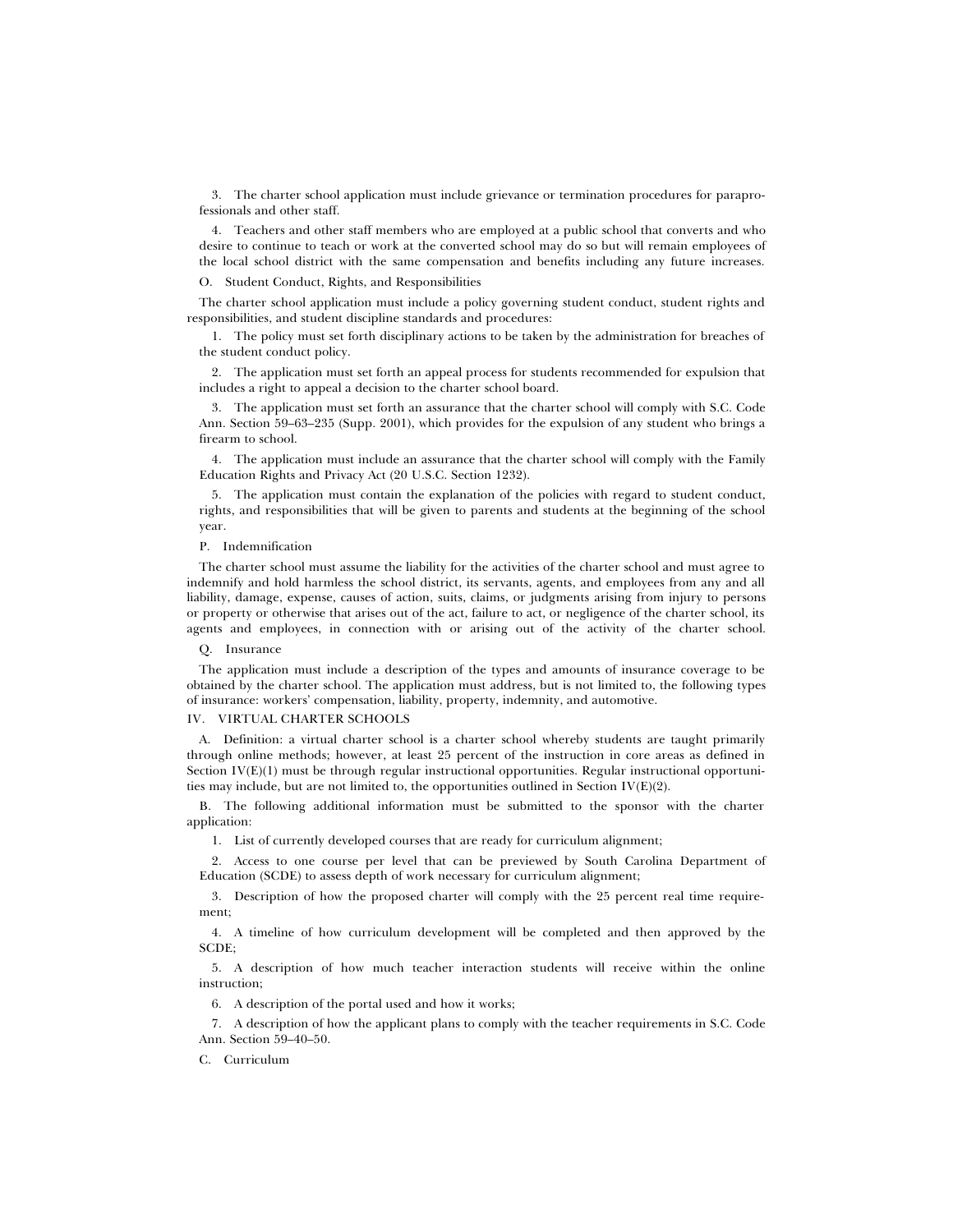1. All courses in core areas for which there are state-adopted curriculum standards must be reviewed to determine whether the courses meet content and grade specific standards, and approved by the SCDE prior to offering the course.

2. Review by the Sponsor

After the approval or conditional approval of a charter by the sponsor, the virtual charter school may submit courses for approval by the sponsor.

D. Additional Program Requirements

The program must provide the following:

1. Each course must be taught by a teacher meeting the requirements of S.C. Code Ann. Section 59–40–50;

2. Ensure that a parent or legal guardian verifies the number of hours of educational activities completed by the student each year;

3. Provide for frequent, ongoing monitoring of an individual student's program to verify each student is participating in the program;

4. Include proctored assessments for core subjects per semester that are graded or evaluated by the teacher;

5. Conduct at least bi-weekly parent-teacher conferences in person, electronically, or by telephone;

6. Provide for a method to verify student attendance;

7. Provide for verification of ongoing student progress and performance in each course as documented by assessments and examples of coursework.

## E. Regular Instructional Opportunities

1. The charter school must provide regular instructional opportunities in real time that are directly related to the school's curricular objectives. Core academic instruction includes instruction in English, reading or language arts, mathematics, science, foreign languages, civics and government, economics, arts, history, and geography.

- 2. Regular instructional opportunities include, but are not limited to, the following:
	- a. meetings with teachers;
	- b. educational field trips and outings;
	- c. virtual field trips that are in real time attended by other charter school students;
	- d. virtual conferencing sessions; and
	- e. offline work or projects assigned by the teacher of record.

#### V. CONDITIONAL CHARTERS

The sponsor may grant a conditional charter, instead of a full charter, to an applicant whose application meets the standards, and may do so only if one or more of the following conditions exists: a charter school has not yet secured its space and been issued a certificate of occupancy by the Office of School Facilities, secured its equipment, facilities, and/or personnel.

The conditional approval must be in writing and outline the specific conditions that must be met for approval and must include the specific date by which the conditions need to be met in order to secure approval. The sponsor must make a determination as to whether the charter applicant has met the conditions of the conditional approval on or before the date specified in the conditional approval. Failure to make a ruling by the date outlined in the conditional charter shall be deemed approved. VI. ADVERSE IMPACT ON STUDENTS

A local school board of trustees may deny an application if the charter school would adversely affect the other students in the district.

A. The local school board of trustees must demonstrate adverse impact on students. The impact must be specific and must have a negative effect on students. If the local school board of trustees finds that the charter school would adversely affect other students of the district, the written explanation of the reasons for denial required by Section 59–40–70(C) must describe detrimental effects upon other students of the district.